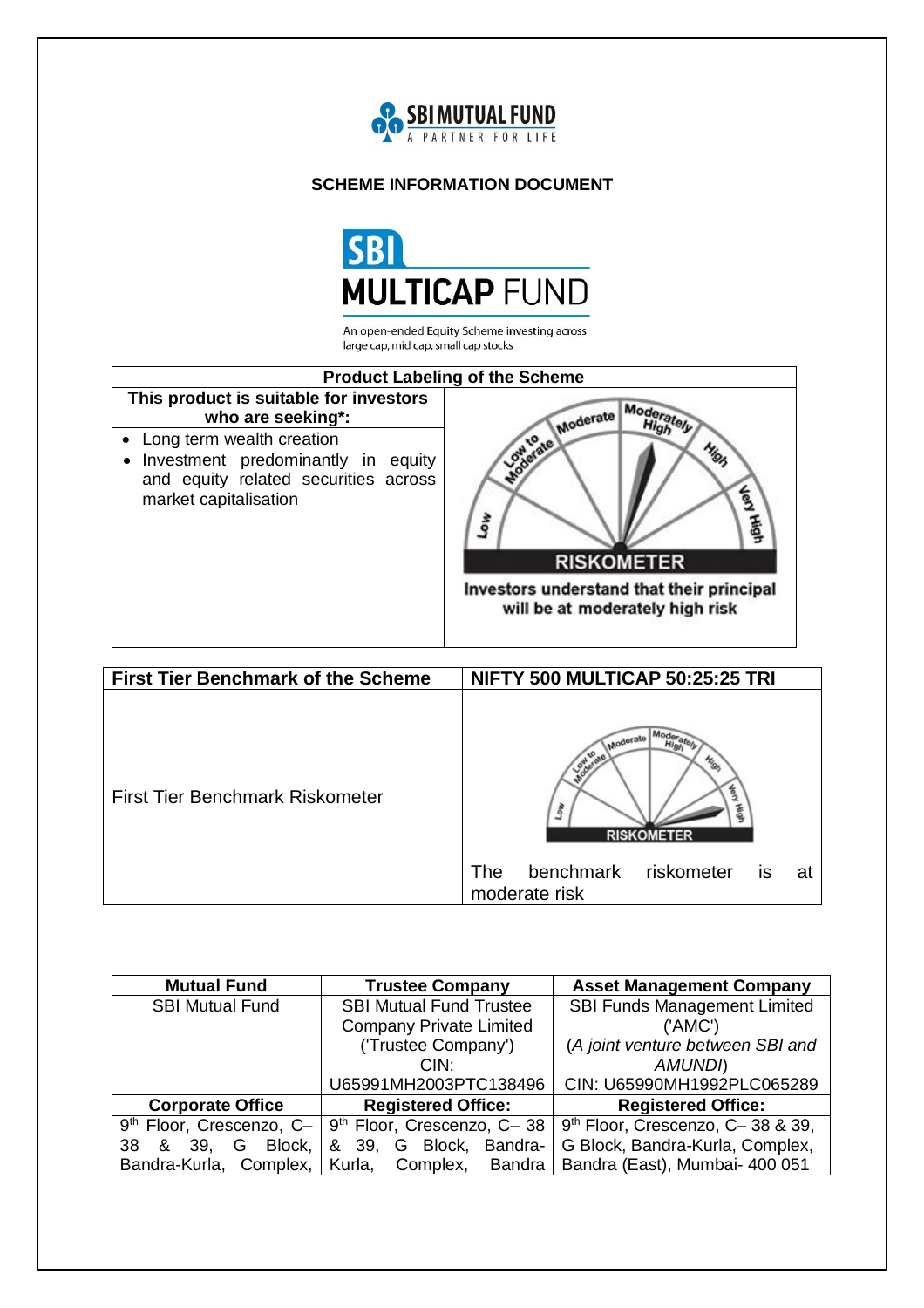| Bandra (East), Mumbai-   (East), Mumbai- 400 051 |  |
|--------------------------------------------------|--|
| 400 051                                          |  |
| Wahaita : unini ahipat aana                      |  |

Website : www.sbimf.com

The particulars of the Scheme have been prepared in accordance with the Securities and Exchange Board of India (Mutual Funds) Regulations 1996, (herein after referred to as SEBI (MF) Regulations) as amended till date, and filed with SEBI, along with a Due Diligence Certificate from the AMC. The units being offered for public subscription have not been approved or recommended by SEBI nor has SEBI certified the accuracy or adequacy of the Scheme Information Document.

**The Scheme Information Document sets forth concisely the information about the scheme that a prospective investor ought to know before investing. Before investing, investors should also ascertain about any further changes to this Scheme Information Document after the date of this Document from the Mutual Fund /OPAT of SBI MF/ Website / Distributors or Brokers.**

The investors are advised to refer to the Statement of Additional Information (SAI) for details of SBI Mutual Fund, Tax and Legal issues and general information on www.sbimf.com

**SAI is incorporated by reference (is legally a part of the Scheme Information Document). For a free copy of the current SAI, please contact your nearest OPAT of SBI MF or log on to our website.** 

**The Scheme Information Document should be read in conjunction with the SAI and not in isolation. This Scheme Information Document is dated April 29, 2022.**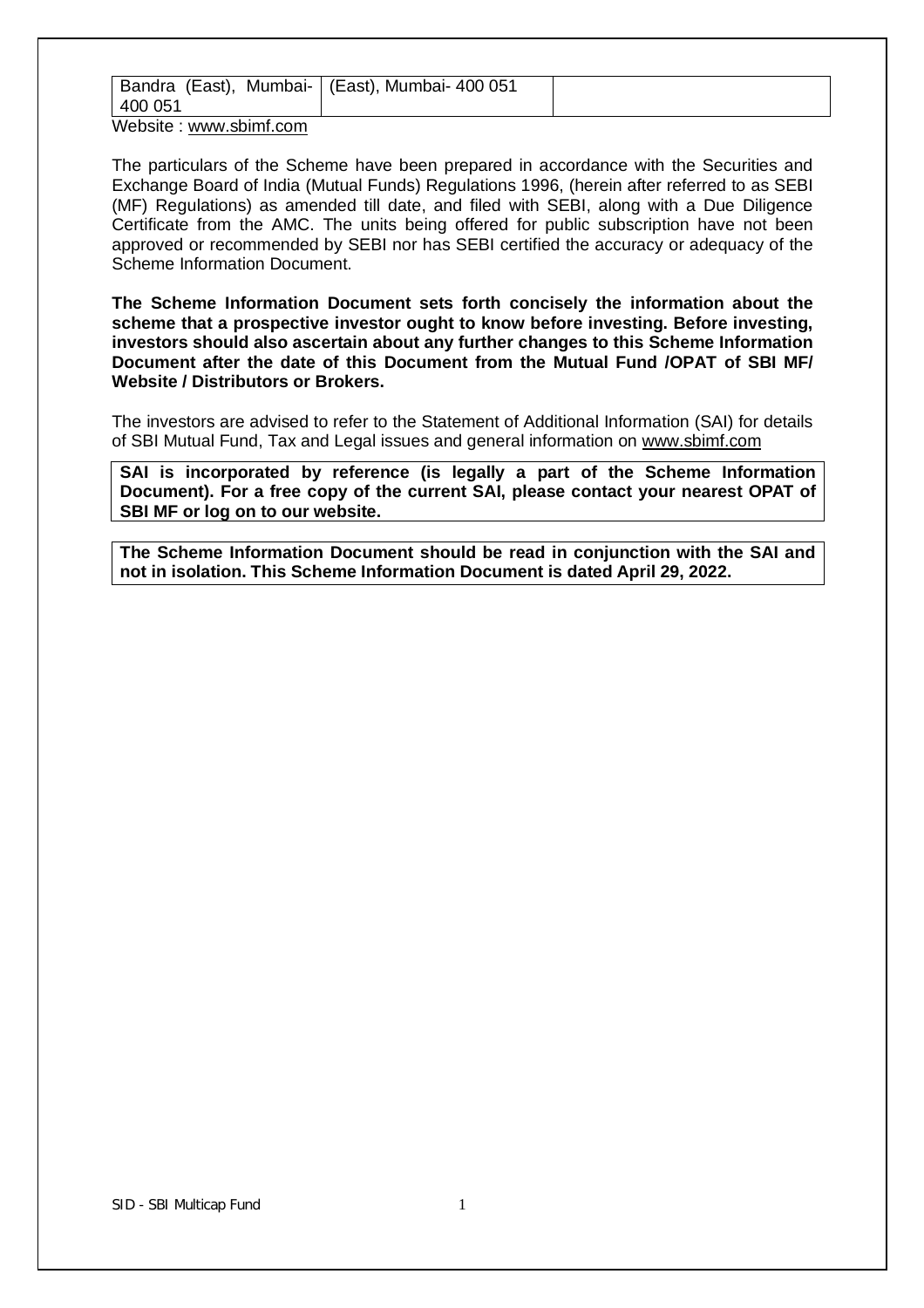# **TABLE OF CONTENTS**

Highlights of the Scheme

Introduction (Chapter I)

**Definitions** 

Due Diligence Certificate

Information about the Scheme (Chapter II) Units and Offer (Chapter III)

On Going Offer Details

Fees and Expenses (Chapter IV)

Rights of Unitholders (Chapter V)

Penalties, Pending Litigation Or Proceedings, Findings of Inspections Or Investigations for Which action may have been taken or is in the Process of being taken by any regulatory authority (Chapter VI)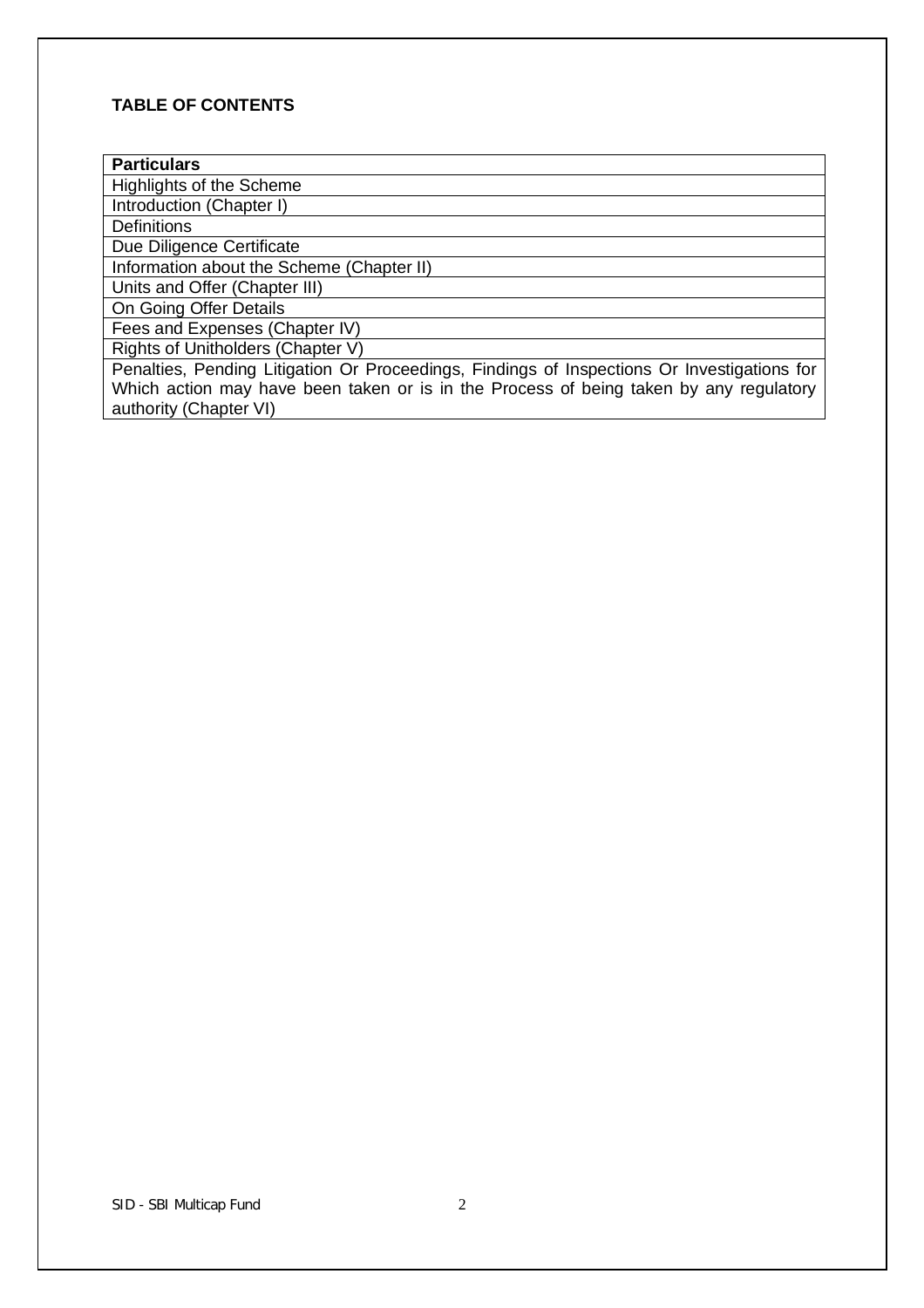# **HIGHLIGHTS OF THE SCHEME**

| <b>Scheme Name</b>                   | <b>SBI Multicap Fund</b>                                                                                                                                                                                                                                                                                                                                                                                                                                                                                                                                                                                                                                                                                                                                     |
|--------------------------------------|--------------------------------------------------------------------------------------------------------------------------------------------------------------------------------------------------------------------------------------------------------------------------------------------------------------------------------------------------------------------------------------------------------------------------------------------------------------------------------------------------------------------------------------------------------------------------------------------------------------------------------------------------------------------------------------------------------------------------------------------------------------|
| <b>Type of Scheme</b>                | An open ended equity scheme investing across large cap, mid cap, small cap<br>stocks                                                                                                                                                                                                                                                                                                                                                                                                                                                                                                                                                                                                                                                                         |
| <b>Scheme Code</b>                   | SBIM/O/E/MCF/21/11/0144                                                                                                                                                                                                                                                                                                                                                                                                                                                                                                                                                                                                                                                                                                                                      |
| <b>Investment</b><br><b>Objctive</b> | To provide investors with opportunities for long term growth in capital from a<br>diversified portfolio of equity and equity related instruments across market<br>capitalization.<br>However, there can be no assurance that the investment objective of the<br>Scheme will be realized.                                                                                                                                                                                                                                                                                                                                                                                                                                                                     |
| Plans(s)/Options(s)                  | The Scheme has two plans viz. Regular plan & Direct plan.                                                                                                                                                                                                                                                                                                                                                                                                                                                                                                                                                                                                                                                                                                    |
|                                      | <b>Direct Plan:</b>                                                                                                                                                                                                                                                                                                                                                                                                                                                                                                                                                                                                                                                                                                                                          |
|                                      | Direct Plan is only for investors who purchase /subscribe Units in a Scheme<br>directly with the Mutual Fund or through Registered Investment Advisor (RIA)<br>and is not available for investors who route their investments through a<br>Distributor. All the features of the Direct Plan under Scheme like the investment<br>objective, asset allocation pattern, investment strategy, risk factors, facilities<br>offered, load structure etc. will be the same except for a lower expense ratio as<br>detailed in Section IV - Fees and Expenses - B. - Annual Recurring<br><b>Expenses</b> of the SID. Brokerage/Commission paid to distributors will not be<br>paid / charged under the Direct Plan. Both the plans shall have a common<br>portfolio. |
|                                      | <b>Eligible investors:</b> All categories of investors as permitted under the Scheme<br>Information Document of the Scheme are eligible to subscribe under Direct Plan                                                                                                                                                                                                                                                                                                                                                                                                                                                                                                                                                                                       |
|                                      | Modes for applying: Investments under Direct Plan can be made through<br>various modes offered by the Mutual Fund for investing directly with the Mutual<br>Fund.                                                                                                                                                                                                                                                                                                                                                                                                                                                                                                                                                                                            |
|                                      | How to apply:<br>Investors desirous of subscribing under Direct Plan of a Scheme will have<br>to ensure to indicate "Direct Plan" against the Scheme name in the<br>application form.<br>Investors should also indicate "Direct" in the ARN column of the application                                                                                                                                                                                                                                                                                                                                                                                                                                                                                        |
|                                      | form.                                                                                                                                                                                                                                                                                                                                                                                                                                                                                                                                                                                                                                                                                                                                                        |
|                                      | <b>Regular Plan:</b>                                                                                                                                                                                                                                                                                                                                                                                                                                                                                                                                                                                                                                                                                                                                         |
|                                      | This Plan is for investors who wish to route their investment through any<br>distributor.                                                                                                                                                                                                                                                                                                                                                                                                                                                                                                                                                                                                                                                                    |
|                                      | In case of Regular and Direct plan the default plan under following scenarios<br>will be:                                                                                                                                                                                                                                                                                                                                                                                                                                                                                                                                                                                                                                                                    |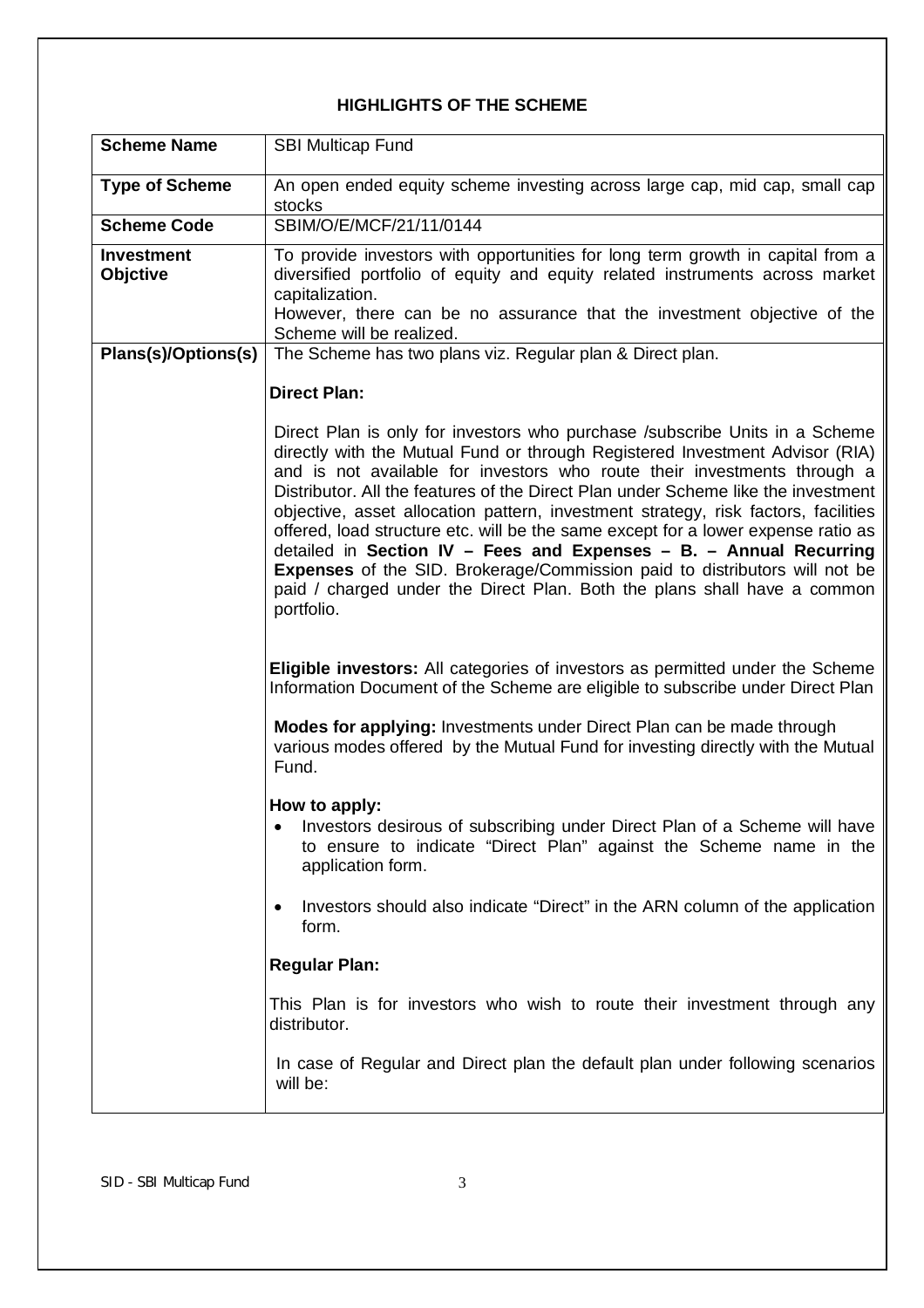|                          | <b>Scenario</b>         | <b>Broker Code</b><br>mentioned by                                                                                                                                                                                                                                                                                                                                                                                                                                                                                                                                                                                                                                                                                                                                                                                                                                                                                                                                                                                                                                                          | Plan<br>mentioned by | <b>Default Plan</b><br>to be |  |
|--------------------------|-------------------------|---------------------------------------------------------------------------------------------------------------------------------------------------------------------------------------------------------------------------------------------------------------------------------------------------------------------------------------------------------------------------------------------------------------------------------------------------------------------------------------------------------------------------------------------------------------------------------------------------------------------------------------------------------------------------------------------------------------------------------------------------------------------------------------------------------------------------------------------------------------------------------------------------------------------------------------------------------------------------------------------------------------------------------------------------------------------------------------------|----------------------|------------------------------|--|
|                          |                         | the investor                                                                                                                                                                                                                                                                                                                                                                                                                                                                                                                                                                                                                                                                                                                                                                                                                                                                                                                                                                                                                                                                                | the investor         | captured                     |  |
|                          | 1                       | Not mentioned                                                                                                                                                                                                                                                                                                                                                                                                                                                                                                                                                                                                                                                                                                                                                                                                                                                                                                                                                                                                                                                                               | Not mentioned        | Direct Plan                  |  |
|                          | $\overline{2}$          | Not mentioned                                                                                                                                                                                                                                                                                                                                                                                                                                                                                                                                                                                                                                                                                                                                                                                                                                                                                                                                                                                                                                                                               | <b>Direct</b>        | <b>Direct Plan</b>           |  |
|                          | 3                       | Not mentioned                                                                                                                                                                                                                                                                                                                                                                                                                                                                                                                                                                                                                                                                                                                                                                                                                                                                                                                                                                                                                                                                               | Regular              | <b>Direct Plan</b>           |  |
|                          | $\overline{\mathbf{4}}$ | Mentioned                                                                                                                                                                                                                                                                                                                                                                                                                                                                                                                                                                                                                                                                                                                                                                                                                                                                                                                                                                                                                                                                                   | <b>Direct</b>        | Direct Plan                  |  |
|                          | 5                       | <b>Direct</b>                                                                                                                                                                                                                                                                                                                                                                                                                                                                                                                                                                                                                                                                                                                                                                                                                                                                                                                                                                                                                                                                               | Not Mentioned        | <b>Direct Plan</b>           |  |
|                          | 6                       | <b>Direct</b>                                                                                                                                                                                                                                                                                                                                                                                                                                                                                                                                                                                                                                                                                                                                                                                                                                                                                                                                                                                                                                                                               | Regular              | Direct Plan                  |  |
|                          | $\overline{7}$          | Mentioned                                                                                                                                                                                                                                                                                                                                                                                                                                                                                                                                                                                                                                                                                                                                                                                                                                                                                                                                                                                                                                                                                   | Regular              | Regular Plan                 |  |
|                          | 8                       | Mentioned                                                                                                                                                                                                                                                                                                                                                                                                                                                                                                                                                                                                                                                                                                                                                                                                                                                                                                                                                                                                                                                                                   | <b>Not Mentioned</b> | Regular Plan                 |  |
|                          |                         | form, the application shall be processed under Regular Plan. The AMC shall<br>contact and obtain the correct ARN code within 30 calendar days of the receipt<br>of the application form from the investor/ distributor. In case, the correct code is<br>not received within 30 calendar days, the AMC shall reprocess the transaction<br>under Direct Plan from the date of application without any exit load.<br>Both plans provide two options for investment – Growth Option and Income<br>Distribution cum capital withdrawal (IDCW) Option. Under the IDCW option,<br>facility for Payout of Income Distribution cum capital withdrawal option (IDCW)<br>Payout), Reinvestment of Income Distribution cum capital withdrawal option<br>(IDCW Re-investment) & Transfer of Income Distribution cum capital<br>withdrawal plan (IDCW Transfer) is available. Between "Growth" or "IDCW "<br>option, the default will be treated as "Growth". In "IDCW" option between<br>"IDCW Payout" or "IDCW Reinvestment" or "IDCW Transfer", the default will be<br>treated as "IDCW Reinvestment". |                      |                              |  |
|                          |                         | Investor can select only one option either IDCW payout or IDCW Reinvestment<br>or IDCW Transfer in IDCW plan at a Scheme and folio level. Any subsequent<br>request for change in IDCW option viz. IDCW Payout to IDCW Reinvestment or<br>IDCW Transfer or vice-versa would be processed at the Folio / Scheme level<br>and not at individual transaction level. Accordingly, any change in IDCW option<br>(payout / reinvestment) will reflect for all the units held under the scheme / folio.                                                                                                                                                                                                                                                                                                                                                                                                                                                                                                                                                                                            |                      |                              |  |
|                          |                         | Note - If the payable IDCW amount is less than or equal to Rs. 150/-, the same<br>will be compulsorily reinvested in the respective Scheme(s)/Plan(s)/Option(s)<br>irrespective of the IDCW facility selected by investor. If the IDCW amount<br>payable is greater than Rs. 150/- then it will be either reinvested or paid as per<br>the mandate selected by the investor                                                                                                                                                                                                                                                                                                                                                                                                                                                                                                                                                                                                                                                                                                                 |                      |                              |  |
| <b>Minimum</b>           |                         | Rs. 5000/- & in multiples of Re.1                                                                                                                                                                                                                                                                                                                                                                                                                                                                                                                                                                                                                                                                                                                                                                                                                                                                                                                                                                                                                                                           |                      |                              |  |
| <b>Investment amount</b> |                         |                                                                                                                                                                                                                                                                                                                                                                                                                                                                                                                                                                                                                                                                                                                                                                                                                                                                                                                                                                                                                                                                                             |                      |                              |  |
| <b>Additional</b>        |                         | Rs. 1000/- & in multiples of Re.1                                                                                                                                                                                                                                                                                                                                                                                                                                                                                                                                                                                                                                                                                                                                                                                                                                                                                                                                                                                                                                                           |                      |                              |  |
| <b>Purchase amount</b>   |                         |                                                                                                                                                                                                                                                                                                                                                                                                                                                                                                                                                                                                                                                                                                                                                                                                                                                                                                                                                                                                                                                                                             |                      |                              |  |
| <b>Minimum</b>           |                         | Rs. 500/- or 1 unit or account balance whichever is lower.                                                                                                                                                                                                                                                                                                                                                                                                                                                                                                                                                                                                                                                                                                                                                                                                                                                                                                                                                                                                                                  |                      |                              |  |
| <b>Redemption</b>        |                         |                                                                                                                                                                                                                                                                                                                                                                                                                                                                                                                                                                                                                                                                                                                                                                                                                                                                                                                                                                                                                                                                                             |                      |                              |  |
| <b>Switches</b>          |                         | Investors have the facility to switchover between the Plans at NAV. Also,<br>switchover facility at the NAV related prices to other open ended schemes of<br>SBI Mutual Fund is available.                                                                                                                                                                                                                                                                                                                                                                                                                                                                                                                                                                                                                                                                                                                                                                                                                                                                                                  |                      |                              |  |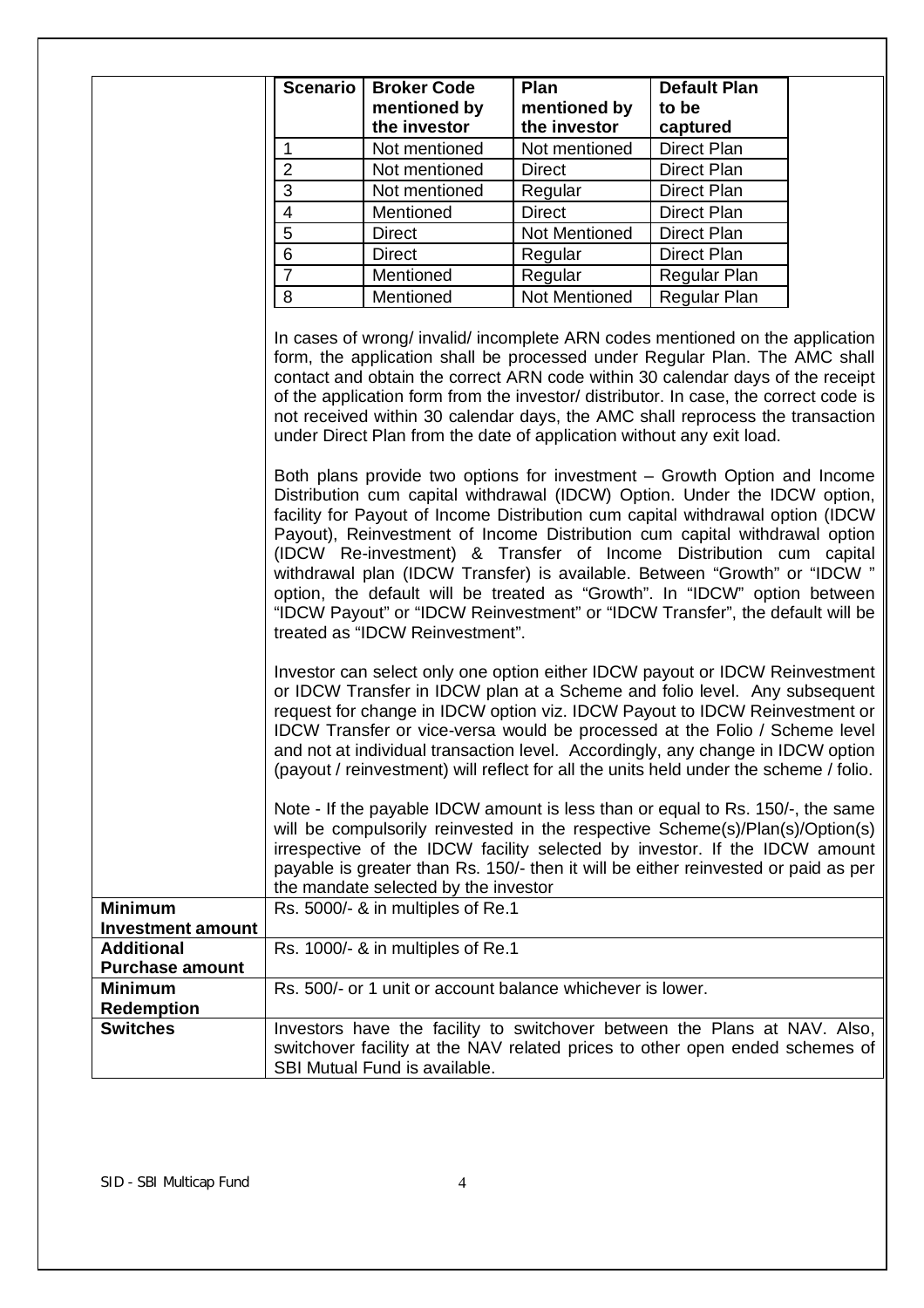| <b>Transparency/NAV</b><br><b>Disclosure</b> | The AMC will calculate and disclose the first NAV of the scheme not later than<br>5 business days from the date of allotment of the scheme. Subsequently, the<br>NAV will be calculated and disclosed on every business day. NAVs will also be<br>displayed on the website of the Mutual Fund.                                                                                                                                                                                                                                                                                     |
|----------------------------------------------|------------------------------------------------------------------------------------------------------------------------------------------------------------------------------------------------------------------------------------------------------------------------------------------------------------------------------------------------------------------------------------------------------------------------------------------------------------------------------------------------------------------------------------------------------------------------------------|
|                                              | NAV will be disclosed in the manner as may be specified under SEBI (Mutual<br>Funds) Regulations, 1996. NAV can also be viewed on www.sbimf.com and<br>www.amfiindia.com                                                                                                                                                                                                                                                                                                                                                                                                           |
|                                              | The AMC shall update the NAVs on the website of Association of Mutual Funds<br>in India - AMFI (www.amfiindia.com) and on website of the Mutual Fund<br>(www.sbimf.com) by 11.00 p.m. on business day basis.                                                                                                                                                                                                                                                                                                                                                                       |
|                                              | The Mutual Fund shall disclose portfolio (along with ISIN) as on the last day of<br>the month of the respective Scheme on its website viz. www.sbimf.com on or<br>before the tenth day of the succeeding month in the prescribed format. In terms<br>of SEBI notification dated May 30, 2018, a complete statement of the Scheme<br>portfolio would also be sent by the Mutual Fund to all unitholders within 10 days<br>from the close of each half year (i.e. March 31 & September 30) in the manner<br>as may be specified by the Board.                                        |
| Liquidity                                    | The scheme being offered is an open ended scheme and will provide<br>redemption / switch facility to investor on every business day at applicable NAV<br>subject to prevailing exit load                                                                                                                                                                                                                                                                                                                                                                                           |
| <b>Tier</b><br><b>First</b>                  | NIFTY 500 Multicap 50:25:25 TRI                                                                                                                                                                                                                                                                                                                                                                                                                                                                                                                                                    |
| <b>Benchmark Index</b>                       |                                                                                                                                                                                                                                                                                                                                                                                                                                                                                                                                                                                    |
| Load                                         | Entry load: Not applicable                                                                                                                                                                                                                                                                                                                                                                                                                                                                                                                                                         |
|                                              | Exit load:                                                                                                                                                                                                                                                                                                                                                                                                                                                                                                                                                                         |
|                                              | • NIL - If units purchased or switched in from another scheme of the Fund are<br>redeemed or switched out upto 10% of the units (the limit) purchased or<br>switched on or before 1 year from the date of allotment.<br>• 1% of the applicable NAV - If units purchased or switched in from another<br>scheme of the Fund are redeemed or switched out in excess of the limit on or<br>before 1 year from the date of allotment<br>NIL - If units purchased or switched in from another scheme of the Fund are<br>redeemed or switched out after 1 year from the date of allotment |
|                                              | The AMC reserves the right to modify / change the load structure on a<br>prospective basis.                                                                                                                                                                                                                                                                                                                                                                                                                                                                                        |
|                                              |                                                                                                                                                                                                                                                                                                                                                                                                                                                                                                                                                                                    |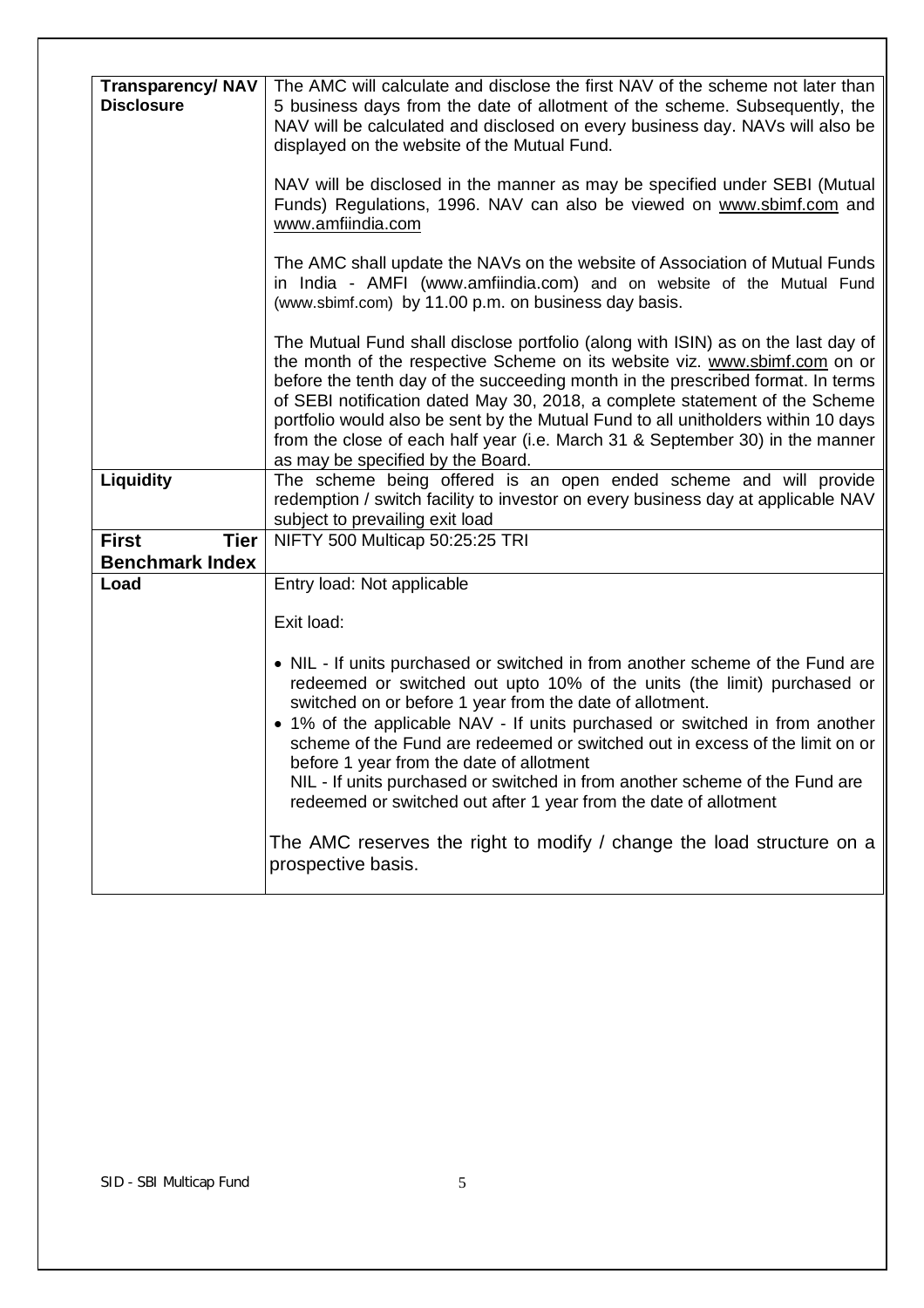# **I. INTRODUCTION**

# **A. RISK FACTORS**

# **1. Standard Risk Factors**

- a. Mutual funds and securities investments are subject to market risks and there is no assurance or guarantee that the Fund's objective will be achieved.
- b. As the price / value / interest rates of the securities in which the scheme invests fluctuates, the value of your investment in the scheme may go up or down
- c. Past performance of the Sponsor / AMC / Mutual Fund or its affiliates does not guarantee the future performance of the scheme(s) of the Mutual Fund.
- d. State Bank of India, the sponsor, is not responsible or liable for any loss resulting from the operation of the scheme beyond the initial contribution made by it of an amount of Rs. 5 lakhs towards setting up of the mutual fund.
- e. SBI Multicap Fund ('the Scheme') is only the name of the Scheme and does not, in any manner, indicate either the quality of the Scheme or its future prospects and returns.
- f. The NAV of the Schemes' Units may be affected by change in the general market conditions, factors and forces affecting capital markets in particular, level of interest rates, various market related factors and trading volumes.
- g. The present scheme is not a guaranteed or assured return scheme.
- h. Investment in Mutual Fund Units involves investment risks such as trading volumes, settlement risk, liquidity risk, default risk including the possible loss of principal.

# **2. Scheme-specific Risk Factors**

a. SBI Multicap Fund will be investing in Equity and equity related instruments including derivatives, debt instruments, Government Securities and money market instruments (such as term/notice money market and reverse repos). Trading volumes and settlement periods inherently restrict the liquidity of the scheme's investments. In the event of a restructuring of the scheme's investment portfolio, these periods may become significant.

# b. **Investments under the scheme may also be subject to the following risks:**

# **I. Investment in Equities:**

- a) Equity and Equity related instruments are volatile in nature and are subject to price fluctuations on daily basis. The volatility in the value of the equity and equity related instruments is due to various micro and macro-economic factors affecting the securities markets. This may have adverse impact on individual securities /sector and consequently on the NAV of Scheme.
- b) The inability of the Scheme to make intended securities purchases due to settlement problems could cause the Scheme to miss certain investment opportunities as in certain cases, settlement periods may be extended significantly by unforeseen circumstances. Similarly, the inability to sell securities held in the schemes portfolio may result, at times, in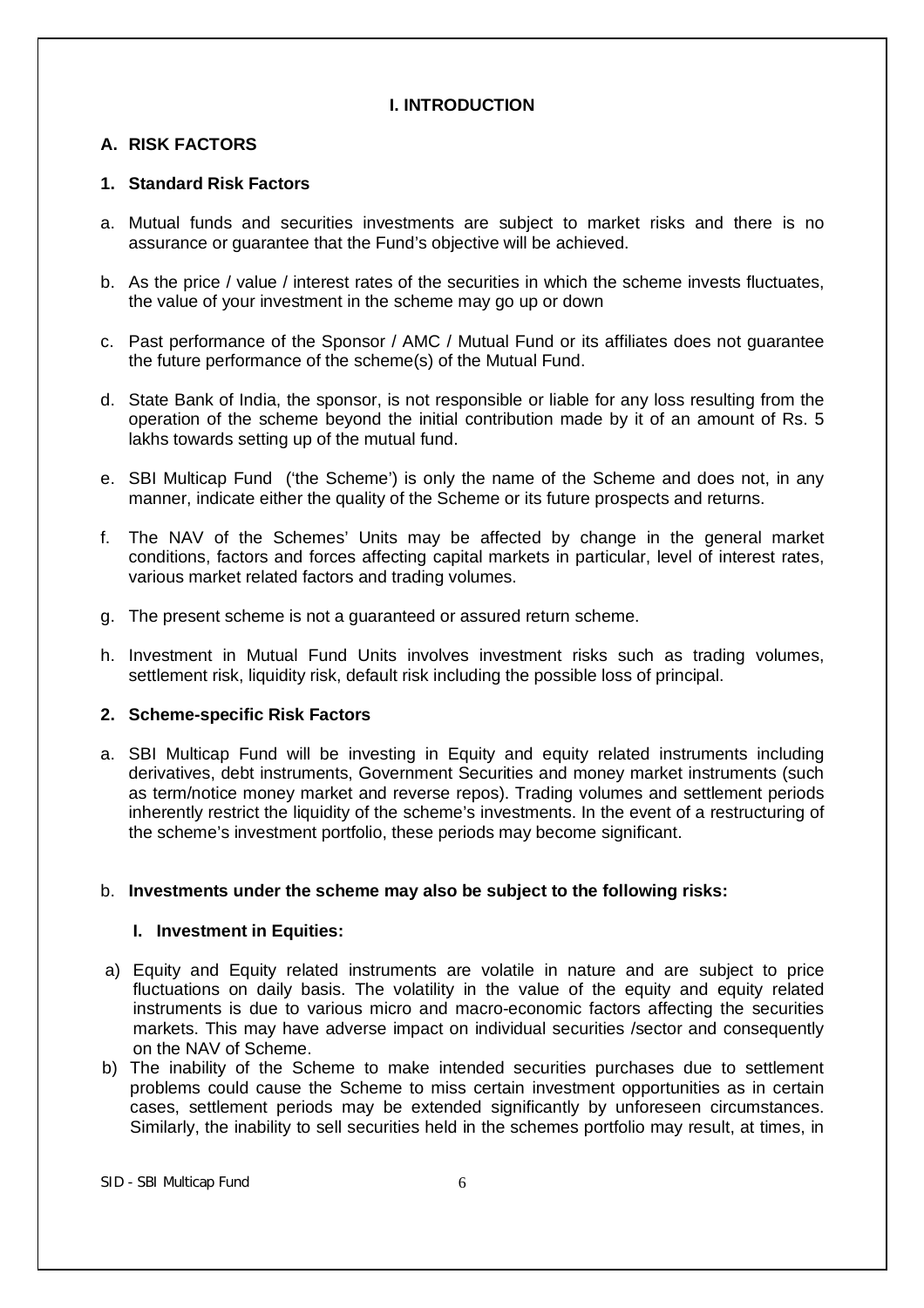potential losses to the scheme, should there be a subsequent decline in the value of the securities held in the schemes portfolio.

- c) Trading volumes, settlement periods and transfer procedures may restrict the liquidity of the investments made by the scheme. Different segments of the Indian financial markets have different settlement periods and such periods may be extended significantly by unforeseen circumstances leading to delays in receipt of proceeds from sale of securities.
- c. **Debt & money market securities investments under the scheme may also be subject to the following risks:**
- a) Credit risk: Credit risk is risk resulting from uncertainty in counterparty's ability or willingness to meet its contractual obligations. This risk pertains to the risk of default of payment of principal and interest. Government Securities have zero credit risk while other debt instruments are rated according to the issuers' ability to meet the obligations.
- b) Liquidity Risk pertains to how saleable a security is in the market. If a particular security does not have a market at the time of sale, then the scheme may have to bear an impact depending on its exposure to that particular security.
- c) Interest Rate risk is associated with movements in interest rate, which depend on various factors such as government borrowing, inflation, economic performance etc. The value of investments will appreciate/depreciate if the interest rates fall/rise. However, if the investments are held on till maturity of the investments, the value of the investments will not be subjected to this risk.
- d) Reinvestment risk: This risk arises from uncertainty in the rate at which cash flows from an investment may be reinvested. This is because the bond will pay coupons, which will have to be reinvested. The rate which the coupons will be reinvested will depend upon prevailing market rates at the time the coupons are received.
- e) Risk associated with unrated debt instruments Investments in unrated instruments are subject to the risk associated with investments in any other fixed income securities such as credit risk, interest rate risk etc. However, investments in unrated instruments are subject to greater risk of loss of principal and interest than rated instruments.

## d. **Securitized debt investments under the scheme may also be subject to the following risks:**

- a) Liquidity risk: There is no assurance that a deep secondary market will develop for the instrument. This could limit the ability of the investor to resell them.
- b) Limited Recourse: The instruments represent an undivided beneficial interest in the underlying receivables and do not represent an obligation of either the Issuer or the Seller or the originator, or the parent or any affiliate of the Seller, Issuer and Originator. No financial recourse is available to the buyer of the security against the Investors' Representative.
- c) Delinquency and Credit Risk: Delinquencies and credit losses may cause depletion of the amount available under the Credit Enhancement and thereby the Monthly investor pay-outs to the Holders may get affected if the amount available in the Credit Enhancement facility is not enough to cover the shortfall. On persistent default of an Obligor to repay his obligation, the Servicer may repossess and sell the Vehicle/ Asset. However, many factors may affect, delay or prevent the repossession of such Vehicle/Asset or the length of time required to realize the sale proceeds on such sales. In addition, the price at which such Vehicle/Asset may be sold may be lower than the amount due from that Obligor.
- d) Risks due to possible prepayments: Full prepayment of a contract may lead to an event in which investors may be exposed to changes in tenor and yield.
- e) Bankruptcy of the Originator or Seller: If the service provider becomes subject to bankruptcy proceedings and the court in the bankruptcy proceedings concludes that either the sale from each Originator was not a sale then an Investor could experience losses or delays in the payments due under the instrument.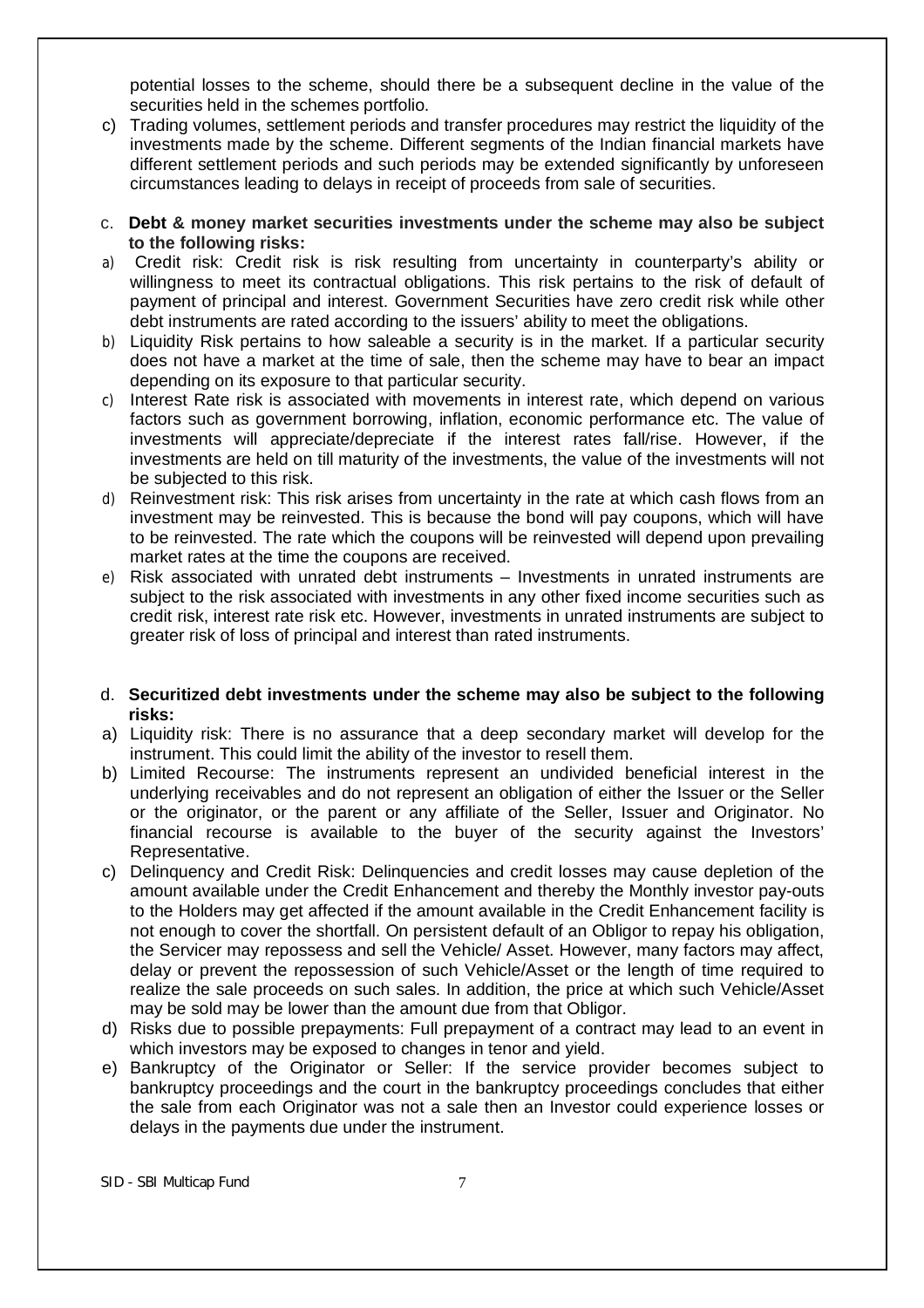#### e. **Derivatives under the scheme may also be subject to the following risks:**

- a) The AMC, on behalf of the Scheme may use various derivative products, from time to time, in an attempt to protect the value of the portfolio and enhance Unit holders' interest. Investors should understand that derivative products are specialized instruments that require investment techniques and risk analysis different from those associated with stocks and bonds. The use of a derivative requires an understanding not only of the underlying instrument but of the derivative itself. Other risks include but are not limited to the risk of mispricing or improper valuation and the inability of derivatives to correlate perfectly with underlying assets, rates and indices. There may be a cost attached to selling or buying futures or other derivative instrument. Further there could be an element of settlement risk, which could be different from the risk in settling physical shares. The possible lack of a liquid secondary market for a futures contract or listed option may result in inability to close futures or listed option positions prior to their maturity date.
- b) Derivative products are leveraged instruments and can provide disproportionate gains as well as disproportionate losses to the investor. Execution of such strategies depends upon the ability of the fund manager to identify such opportunities. Identification and execution of the strategies to be pursued by the fund manager involve uncertainty and decision of fund manager may not always be profitable.
- c) No assurance can be given that the fund manager will be able to identify or execute such strategies. The risks associated with the use of derivatives are different from or possibly greater than, the risks associated with investing directly in securities and other traditional investments.

# f. **Repo in corporate debt may also be subject to the following risk:**

Corporate Bond Repo transactions are currently done on OTC basis and settled on nonguaranteed basis. Credit risks could arise if the counterparty does not return the security as contracted on due date. The liquidation of underlying bonds in case of counterparty default would depend on the liquidity of the bond and market conditions at that time. This risk is largely mitigated, as the choice of counterparties is largely restricted and also haircuts are applicable on the underlying bonds depending on credit ratings. Also, operational risks are lower as such trades are settled on a DVP basis.

In the event of the scheme(s) being unable to pay back the money to the counterparty as contracted in case of transactions as a borrower, the counter party may dispose of the assets (as they have sufficient margin) and the net proceeds may be refunded to the Mutual Fund. Thus, the scheme(s) may in remote cases suffer losses. This risk is normally mitigated by better cash flow planning to take care of such repayments.

#### g. **Securities lending may be subject to the following risk:**

Securities Lending is a lending of securities through an approved intermediary to a borrower under an agreement for a specified period with the condition that the borrower will return equivalent securities of the same type or class at the end of the specified period along with the corporate benefits accruing on the securities borrowed. If the Scheme undertakes stock lending under the regulations, it may be exposed to the risks inherent to securities lending, including the risk of failure of the other party, in this case the approved intermediary, to comply with the terms of the agreement entered into between the lender of securities i.e. the Scheme and the approved intermediary. Such failure can result in the possible loss of rights to the collateral put up by the borrower of the securities, the inability of the approved intermediary to return the securities deposited by the lender and the possible loss of any corporate benefits accruing to the lender from the securities deposited with the approved intermediary.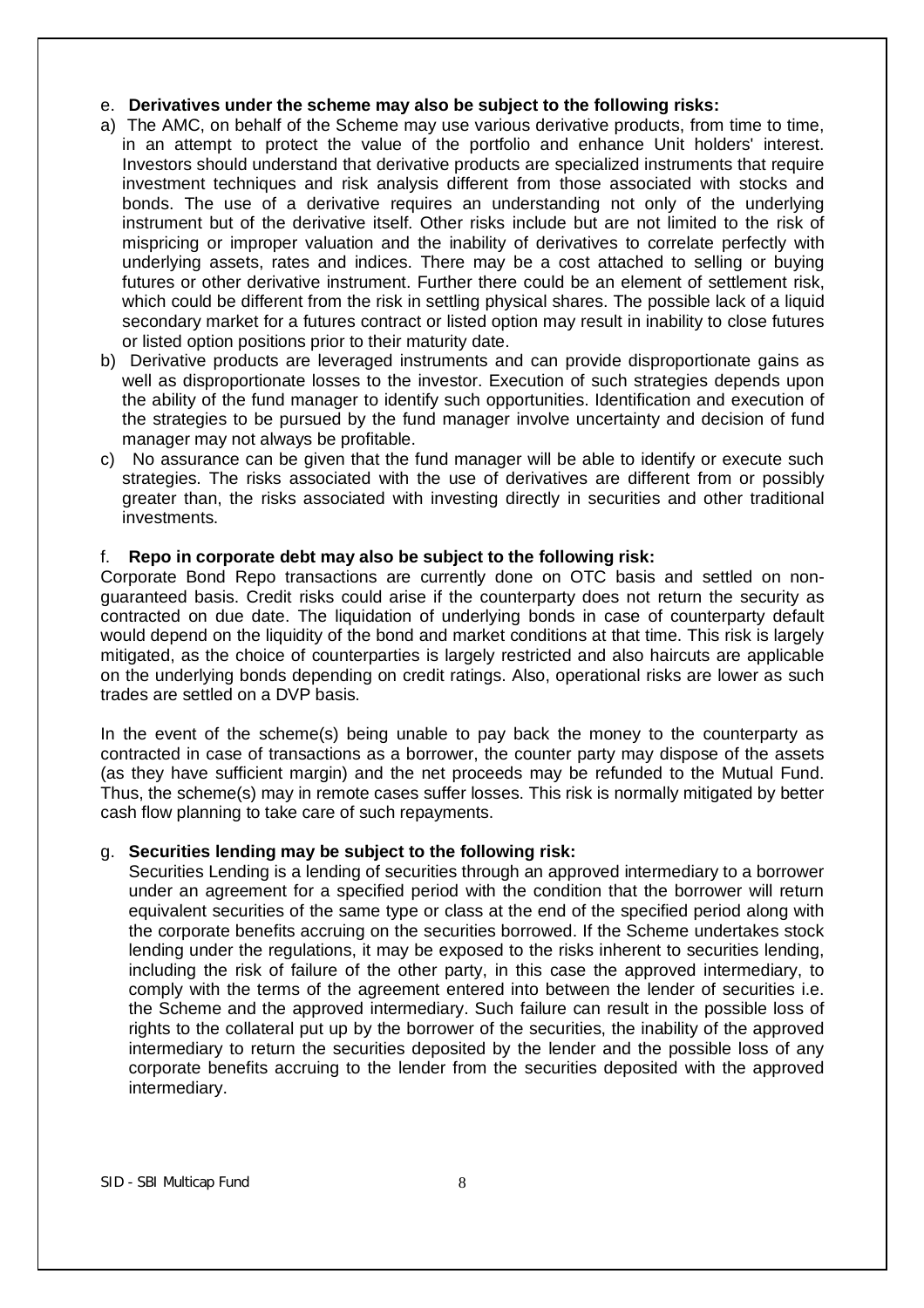# h. **Risks associated with Investing in ADR/GDR/Foreign Securities:**

- Subject to necessary approvals and within the investment objectives of the Scheme, the Scheme may invest in Foreign Securities including foreign equities. Such investments carry risks related to fluctuations in the foreign exchange rates, the nature of the securities market of the country, repatriation of capital due to exchange controls and political circumstances.
- It is the AMC's belief that investment in Foreign Securities offers new investment and portfolio diversification opportunities into multi-market and multi-currency products. However, such investments also entail additional risks. Such investment opportunities may be pursued by the AMC provided they are considered appropriate in terms of the overall investment objectives of the Scheme. Since the Scheme would invest only partially in Foreign Securities, there may not be readily available and widely accepted benchmarks to measure performance of the Scheme.
- Overseas investments will be made subject to any/all approvals, conditions thereof as may be stipulated under the SEBI Regulations or by RBI and provided such investments do not result in expenses to the Scheme(s) in excess of the ceiling on expenses prescribed by and consistent with costs and expenses attendant to international investing. The Mutual Fund may, where necessary, appoint other intermediaries of repute as advisors, custodian/subcustodians, etc. for managing and administering such investments. The appointment of such intermediaries shall be in accordance with the applicable requirements of SEBI and within the permissible ceilings of expenses.
- To the extent that the assets of the Scheme will be invested in Foreign Securities denominated in foreign currencies, the Indian Rupee equivalent of the net assets, distributions and income may be adversely affected by changes in the value of certain foreign currencies relative to the Indian Rupee. The repatriation of capital to India may also be hampered by changes in regulations concerning exchange controls or political circumstances as well as the application to it of other restrictions on investment.

# i. **Risks associated with segregated portfolio:**

Different types of securities in which the scheme would invest carry different levels and types of risk as given in the Scheme Information Document of the scheme. In addition to the same, unitholders are requested to also note the following risks with respect to Segregated Portfolio:

1. Investor holding units of segregated portfolio may not able to liquidate their holding till the time there is recovery of money from the issuer.

2. Listing of units of segregated portfolio in recognized stock exchange does not necessarily guarantee their liquidity, as there may not be active trading of units in the stock market. Further trading price of units on the stock market may be at a significant discount compared to the prevailing NAV.

3. Securities which are part of the segregated portfolio may or may not recover any money, either fully or partially.

# j. **Risk factors associated with investments in REITs AND InvITS:**

Risk of lower than expected distributions: The distributions by the REIT or InvIT will be based on the net cash flows available for distribution. The amount of cash available for distribution principally depends upon the amount of cash that the REIT/INVIT receives as dividends or the interest and principal payments from portfolio assets. The cash flows generated by portfolio assets from operations may fluctuate primarily based on the below, among other things:

- success and economic viability of tenants and off-takers
- economic cycles and risks inherent in the business which may negatively impact valuations, returns and profitability of portfolio assets
- force majeure events related such as earthquakes, floods etc. rendering the portfolio assets inoperable
- debt service requirements and other liabilities of the portfolio assets
- fluctuations in the working capital needs of the portfolio assets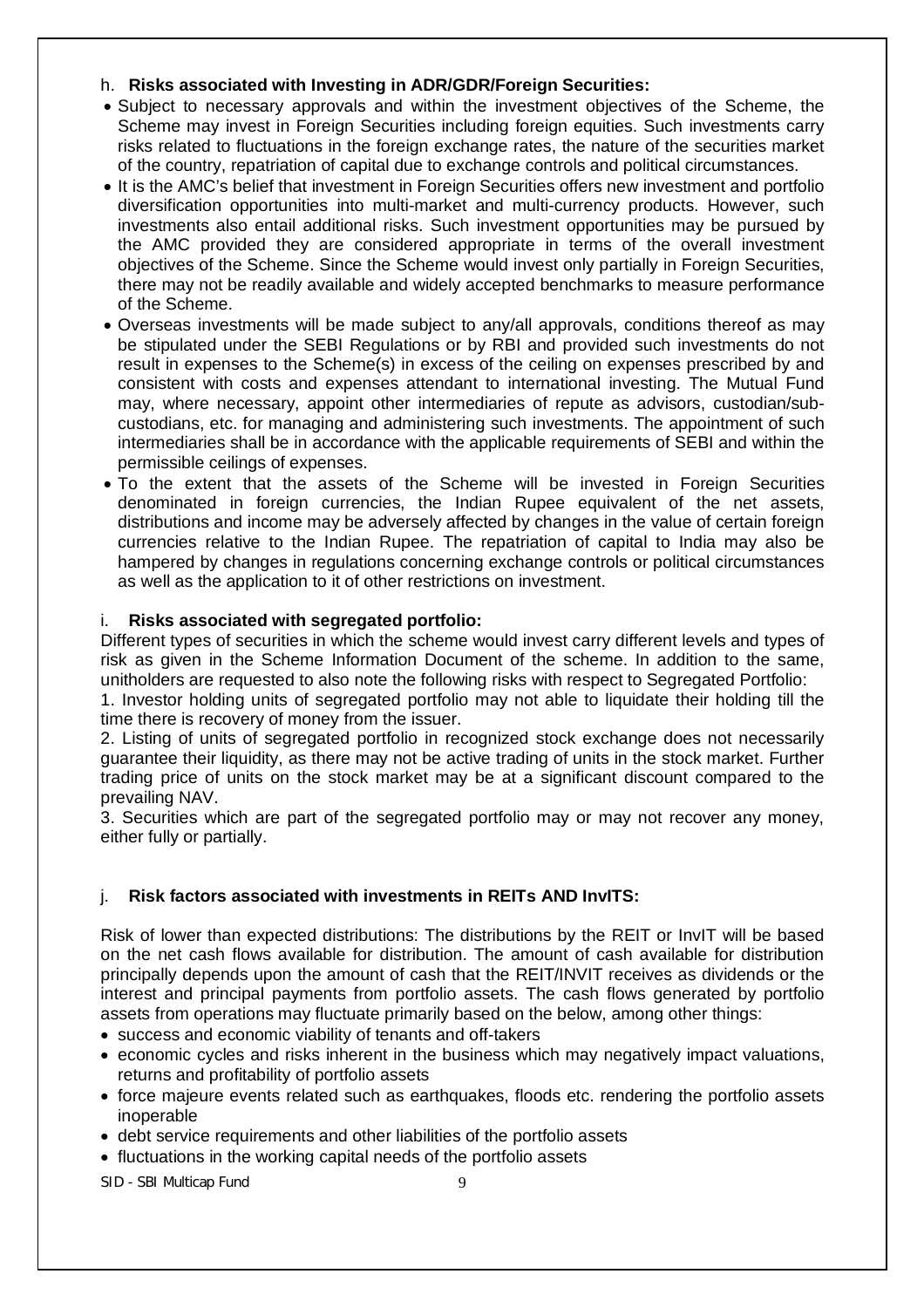- ability of portfolio assets to borrow funds and access capital markets
- changes in applicable laws and regulations, which may restrict the payment of dividends by portfolio assets
- amount and timing of capital expenditures on portfolio assets
- insurance policies may not provide adequate protection against various risks associated with operations of the REIT/InvIT such as fire, natural disasters, accidents
- taxation and other regulatory factors

**Price-Risk:** The valuation of the REIT/InvIT units may fluctuate based on economic conditions, fluctuations in markets (eg. real estate) in which the REIT/InvIT operates and the resulting impact on the value of the portfolio of assets, regulatory changes, force majeure events etc. REITs & InvITs may have volatile cash flows. As an indirect shareholder of portfolio assets, unit holders rights are subordinated to the rights of creditors, debt holders and other parties specified under Indian law in the event of insolvency or liquidation of any of the portfolio assets. **Interest-Rate Risk:** Generally, there would be an inverse relationship between the interest rates and the price of units. Generally, when the interest rates rise, prices of units fall and when interest rates drop, such prices increase.

**Liquidity Risk:** This refers to the ease with which REIT/InvIT units can be sold. There is no assurance that an active secondary market will develop or be maintained. Hence there would be time when trading in the units could be infrequent. The subsequent valuation of illiquid units may reflect a discount from the market price of comparable securities for which a liquid market exists

# k. **Risk factors associated with repo transactions in corporate debt securities:**

Corporate Bond Repo transactions are currently done on OTC basis and settled on non guaranteed basis. Credit risks could arise if the counterparty does not return the security as contracted on due date. The liquidation of underlying bonds in case of counterparty default would depend on the liquidity of the bond and market conditions at that time. This risk is largely mitigated, as the choice of counterparties is largely restricted and also haircuts are applicable on the underlying bonds depending on credit ratings. Also operational risks are lower as such trades are settled on a DVP basis. In the event of the scheme being unable to pay back the money to the counterparty as contracted in case of transactions as a borrower, the counter party may dispose of the assets (as they have sufficient margin) and the net proceeds may be refunded to the Mutual Fund. Thus, the scheme may in remote cases suffer losses. This risk is normally mitigated by better cash flow planning to take care of such repayments.

# l. **Risk factors associated with imperfect hedge using Interest Rate Futures**

1. The cost of hedge can be higher than adverse impact of market movements.

2. Price / change in price of a security may or may not be the same in spot/cash and futures segment of

the market. This may lead to the hedging position not giving the exact desired hedge result.

3. Derivatives will entail a counter-party risk to the extent of amount that can become due from the party.

4. Efficiency of a derivatives market depends on the development of a liquid and efficient market for

underlying securities.

# m. **Risks associated with investing in ETFs:**

ETFs are passively managed and may be affected by a general decline in the Indian markets relating to its Underlying Index. ETFs invests in the securities included in its Underlying Index regardless of their investment merit. The AMC does not attempt to individually select stocks or to take defensive positions in declining markets.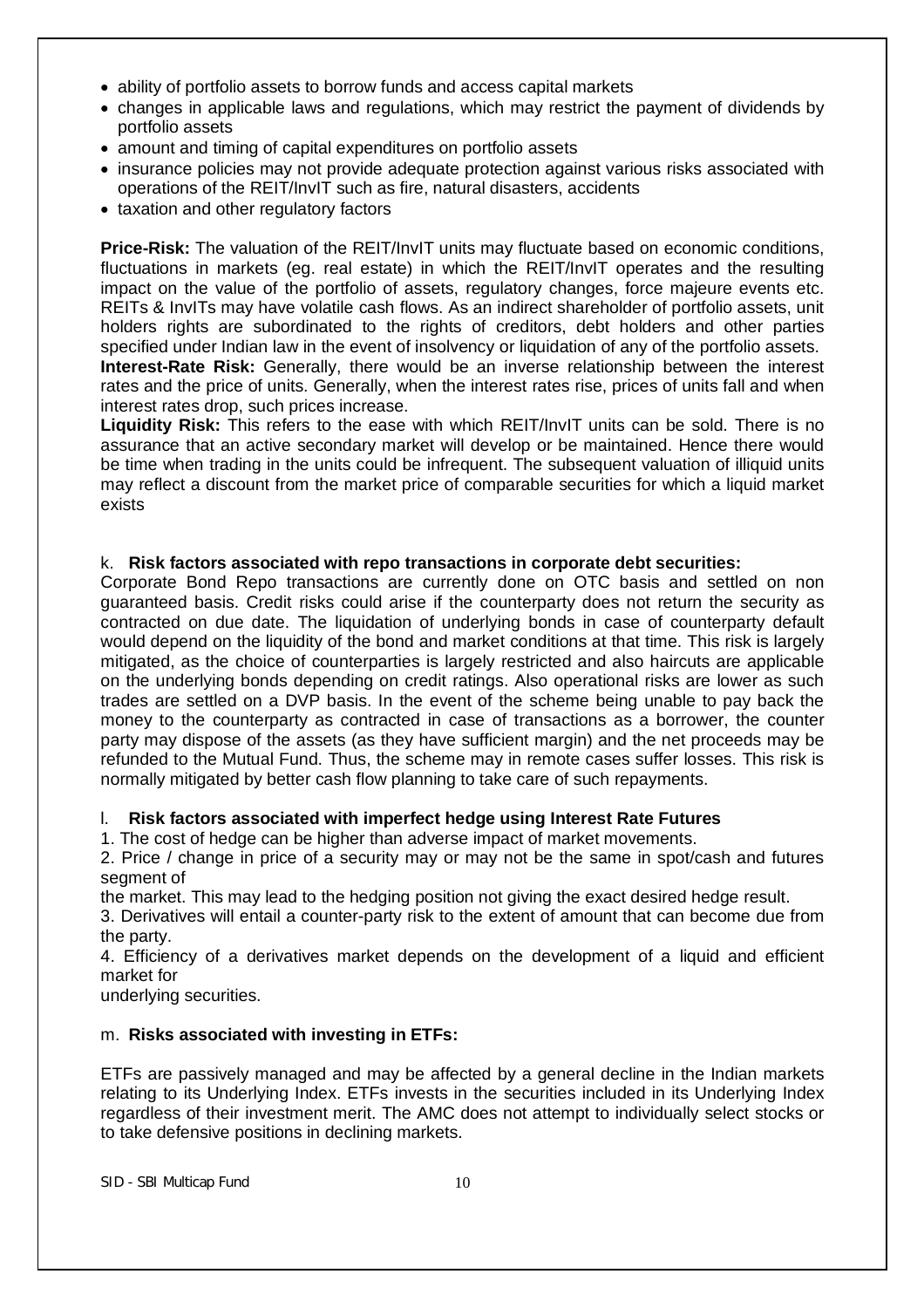• ETFs are listed on a stock exchange/s, however, there can be no assurance that an active secondary market will develop or be maintained.

• Investment in ETFs is subject to tracking error. Factors such as the fees and expenses of the Scheme, corporate actions, cash balance, changes to the Underlying Index and regulatory policies may affect the AMC"s ability to achieve close correlation with the Underlying Index of the Scheme. The AMC will endeavour to constantly minimize the tracking error and track the index as closely as possible.

## n. **Risks associated with Investing in Structured Obligation (SO) & Credit Enhancement (CE) rated securities**

Credit rating agencies assign CE rating to an instrument based on any identifiable credit enhancement for the debt instrument issued by an issuer. The credit enhancement could be in various forms and could include guarantee, shortfall undertaking, letter of comfort, etc. from another entity. This entity could be either related or non-related to the issuer like a bank, financial institution, etc. Credit enhancement could include additional security in form of pledge of shares listed on stock exchanges, etc. SO transactions are asset backed/ mortgage backed securities, securitized paper backed by hypothecation of car loan receivables, securities backed by trade receivables, credit card receivables etc. Hence, for CE rated instruments evaluation of the credit enhancement provider, as well as the issuer is undertaken to determine the issuer rating. In case of SO rated issuer, the underlying loan pools or securitization, etc. is assessed to arrive at rating for the issuer.

Liquidity Risk: SO rated securities are often complex structures, with a variety of credit enhancements. Debt securities lack a well-developed secondary market in India, and due to the credit enhanced nature of CE securities as well as structured nature of SO securities, the liquidity in the market for these instruments is adversely affected compared to similar rated debt instruments. Hence, lower liquidity of such instruments, could lead to inability of the scheme to sell such debt instruments and generate liquidity for the scheme or higher impact cost when such instruments are sold.

Credit Risk: The credit risk of debt instruments which are CE rated derives rating based on the combined strength of the issuer as well as the structure. Hence, any weakness in either the issuer or the structure could have an adverse credit impact on the debt instrument. The weakness in structure could arise due to inability of the investors to enforce the structure due to issues such as legal risk, inability to sell the underlying collateral or enforce guarantee, etc. In case of SO transactions, comingling risk and risk of servicer increases the overall risk for the securitized debt or assets backed transactions. Therefore apart from issuer level credit risk such debt instruments are also susceptible to structure related credit risk.

# o. **Risk factors associated with instruments having special features**

- The scheme shall invest in certain debt instruments with special features which may be subordinated to equity and thereby such instruments may absorb losses before equity capital. The instrument is also convertible to equity upon trigger of a pre-specified event for loss absorption as may be decided by the RBI.
- The debt instruments with special features are considered as Non-Convertible Debentures, may be treated as debt instruments until converted to equity.
- The instruments are subject to features that grants issuer a discretion in terms of writing down the principal/coupon, to skip coupon payments, to make an early recall etc. Thus debt instruments with special features are subject to "Coupon discretion", "Loss Absorbency", "Write down on Point of Non-viability trigger(PONV) event" and other events as more particularly described as per the term sheet of the underlying instruments.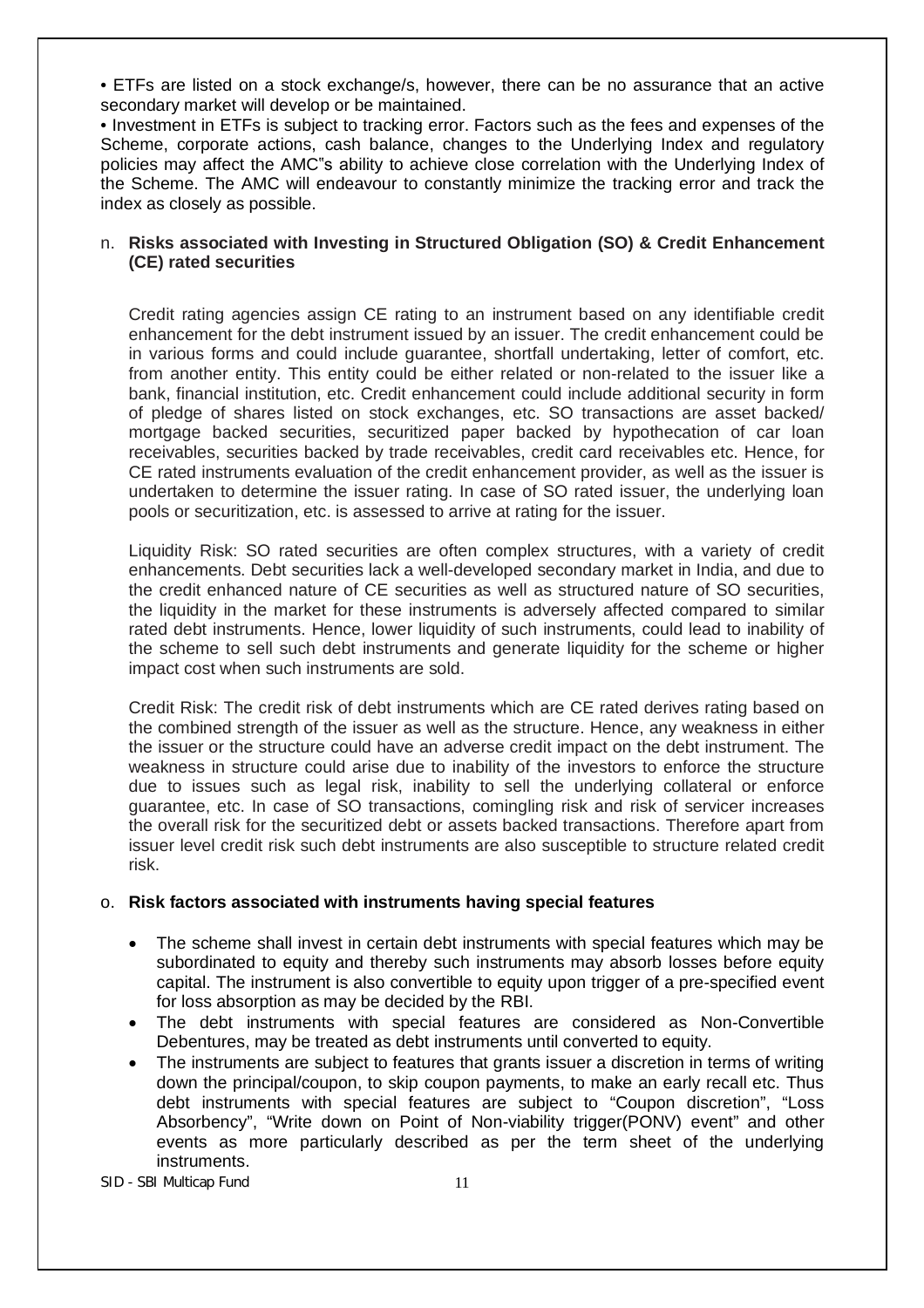The instrument is also subject to Liquidity Risk pertaining to how saleable a security is in the market. The particular security may not have a market at the time of sale due to uncertain/insufficient liquidity in the secondary market, then the scheme may have to bear an impact depending on its exposure to that particular security.

## **RISK CONTROL STRATEGIES:**

Investments in equity, debt and money market securities carry various risks such as inability to sell securities, trading volumes and settlement periods, interest rate risk, liquidity risk, default risk, reinvestment risk etc. Whilst such risks cannot be eliminated, they may be mitigated by diversification.

In order to mitigate the various risks, the portfolio of the Scheme will be constructed in accordance with the investment restriction specified under the Regulations which would help in mitigating certain risks relating to investments in securities market.

Further, the AMC has necessary framework in place for risk mitigation at an enterprise level. The Risk Management division is an independent division within the organization. Internal limits are defined and judiciously monitored. Risk indicators on various parameters are computed and are monitored on a regular basis. There is a Board level Committee, the Risk Management Committee of the Board, which enables a dedicated focus on risk factors and the relevant risk mitigants.

For risk control, the following may be noted:

Investments in Equity and equity related instruments including derivatives, debt securities and money market instruments carry various risks such as inability to sell securities, trading volumes and settlement periods, interest rate risk, liquidity risk, default risk, reinvestment risk etc. Whilst such risks cannot be eliminated, they may be mitigated by diversification and hedging.

In order to mitigate the various risks, the portfolio of the Scheme will be constructed in accordance with the investment restriction specified under the Regulations which would help in mitigating certain risks relating to investments in securities market.

Further, the AMC has necessary framework in place for risk mitigation at an enterprise level. The Risk Management division is an independent division within the organization. Internal limits are defined and judiciously monitored. Risk indicators on various parameters are computed and are monitored on a regular basis. There is a Board level Committee, the Risk Management Committee of the Board, which enables a dedicated focus on risk factors and the relevant risk mitigants.

For risk control, the following may be noted:

# **Liquidity risks:**

The liquidity of the Scheme's investments may be inherently restricted by trading volumes, transfer procedures and settlement periods. Liquidity Risk can be partly mitigated by diversification, staggering of maturities as well as internal risk controls that lean towards purchase of liquid securities.

#### **Interest Rate Risk:**

Changes in interest rates affect the prices of bonds. If interest rates rise the prices of bonds fall and vice versa. A well-diversified portfolio may help to mitigate this risk.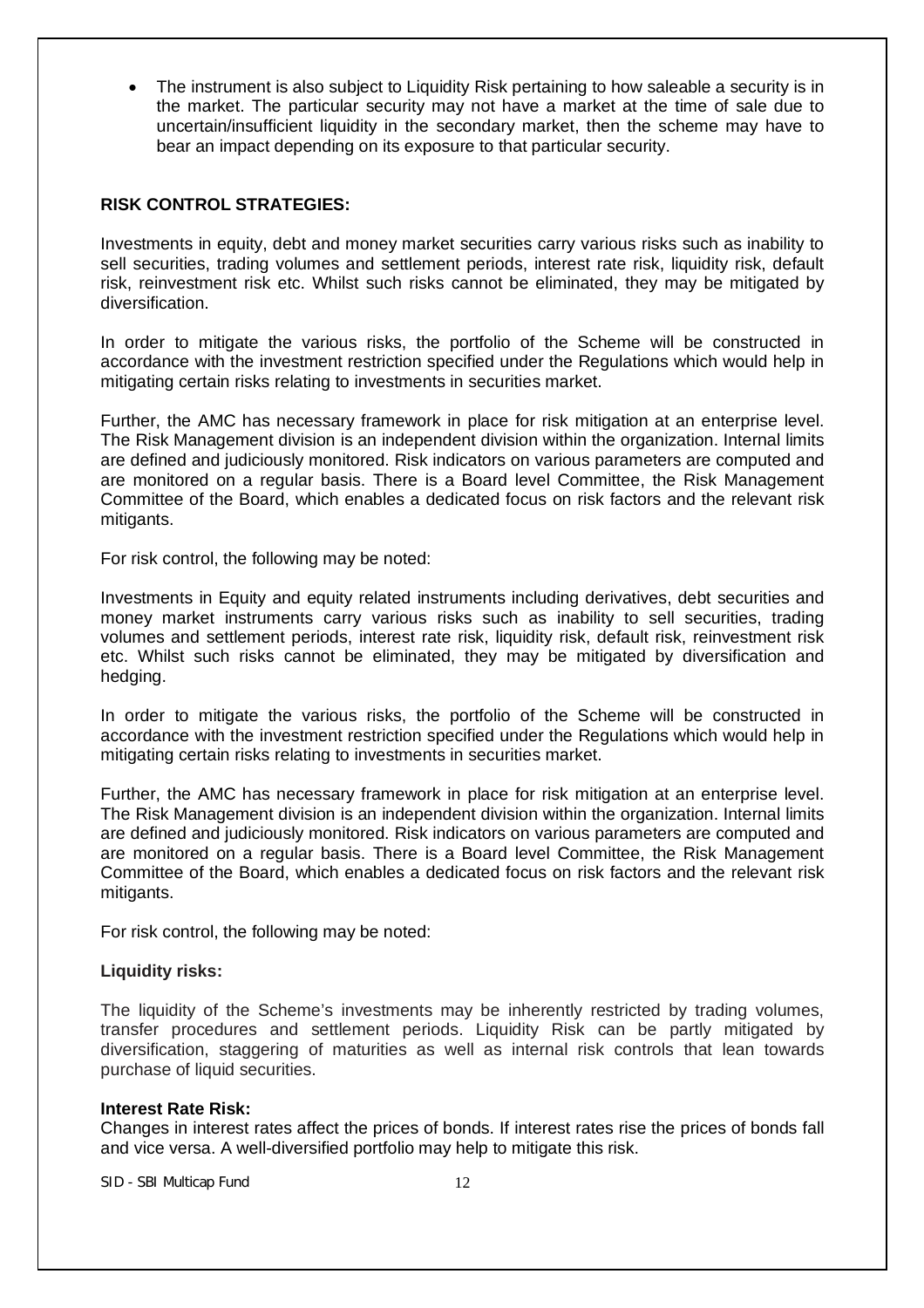## **Volatility risks:**

There is the risk of volatility in markets due to external factors like liquidity flows, changes in the business environment, economic policy etc. The scheme will manage volatility risk through diversification. To that extent the Volatility risk will be mitigated in the scheme.

## **Credit Risks**

Credit risk shall be mitigated by investing in rated papers of the companies having the sound back ground, strong fundamentals, and quality of management and financial strength of the Company.

Further, the Investment Manager endeavours to invest in REITS/InvITs, where adequate due diligence and research has been performed by the Investment Manager. The Investment Manager also relies on its own research as well as third party research. This involves one-toone meetings with the managements, attending conferences and analyst meets and also teleconferences. The analysis will focus, amongst others, on the predictability and strength of cash flows, value of assets, capital structure, business prospects, policy environment, strength of management, responsiveness to business conditions, etc

# B. **CREDIT EVALUATION POLICY & DUE DILIGENCE FOR CREDIT RISK CREDIT EVALUATION POLICY**

Credit Analysis is a bottom up approach starting with looking at each individual issuer, industry, terms and covenants of a particular issue, etc. Individual issuer level exposures are taken only after approval from investment committee, i.e. issuer becoming part of "Accepted Credit Universe". A team of credit analyst will do a detailed analysis and prepare an initiation note to introduce an issuer to the universe.

For every issuer we focus on 4 Cs of credit

- $\triangleright$  Capacity
- $\triangleright$  Character
- Collateral
- Covenants

Key focus areas are

- > Management Quality
- $\triangleright$  Financial Analysis
- $\triangleright$  Business Analysis
- $\triangleright$  Industry Analysis
- **EXA** Regulatory Environment
- $\triangleright$  Feedback from Creditors
- $\triangleright$  Other Issues; auditor report and qualifications, etc

Regular management interaction at various levels, supported by plant visits, interaction with rating agencies is part of the process.

Once a credit limit is set, it is regularly monitored based on internal Tier classification.

# **DUE DILIGENCE FOR CREDIT RISK**

While carrying out due diligence for credit risk, following parameters/attributes are analysed: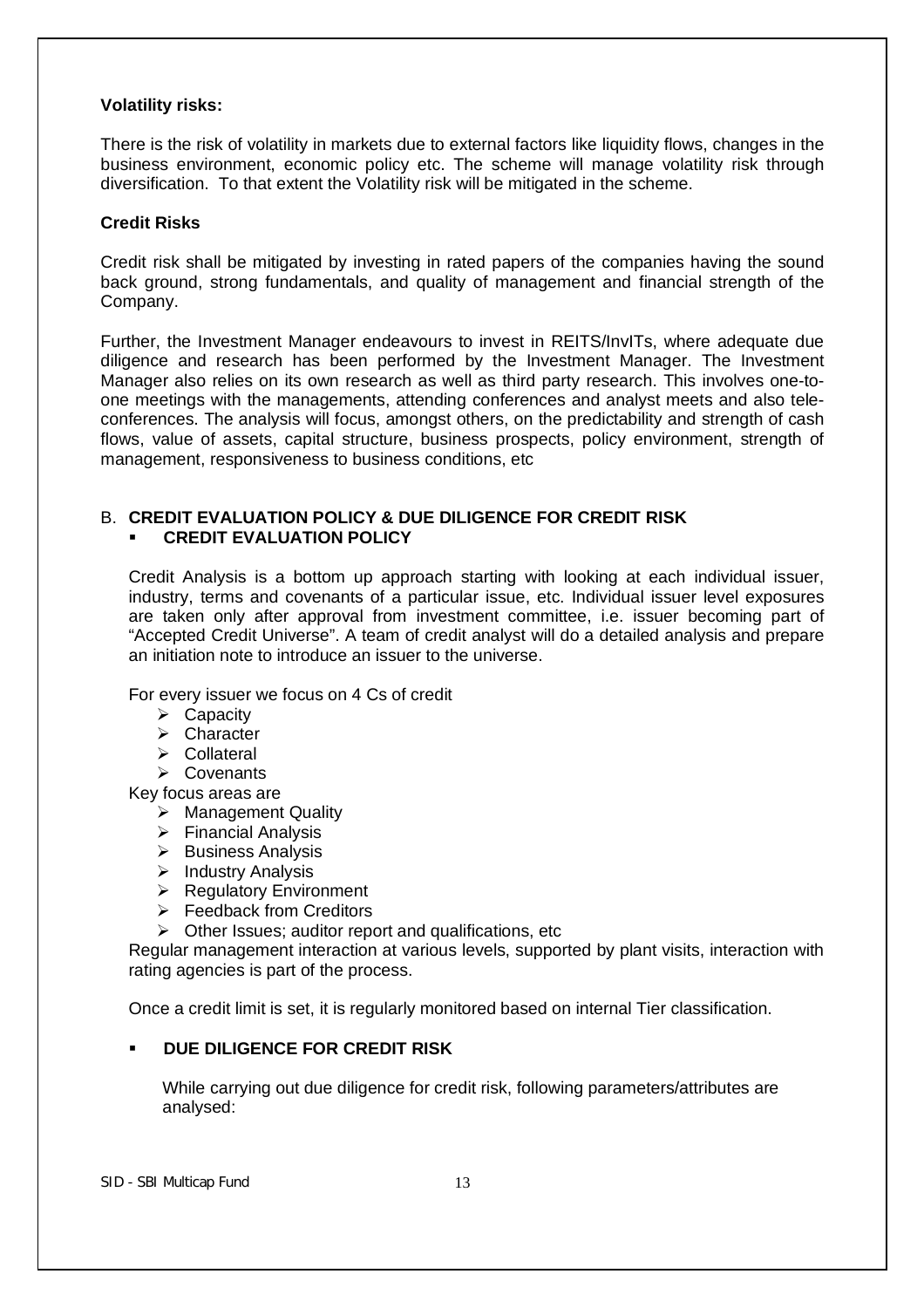- **Management Quality** It includes assessment of management quality, reviewing promoter background and track record, performance of group companies and possibility of group support, internal control systems, succession plans & repayment track record including that of other companies in the group.
- **Financial Analysis** It includes analysis of Balance sheet, Profit and Loss account, and cash flow statement. Ratio analysis for the past years including quarterly/half yearly results analysis wherever available. Different set of ratios are analysed for corporates, banks, NBFCs etc.
- **Business Analysis** It includes understanding of competitive position and competitor analysis on key parameters, strategies for growth, technical and marketing skill set, manufacturing process, productivity details and future expansion plans.
- **Industry Analysis** It includes assessment of current and estimated demand and supply scenario, Industry structure (fragmentation), End-user analysis of demand, Industry cycles & seasonal factors affecting the business, Entry barriers, threat of import and prospects of exports, Competition from global players, Outlook for key inputs and sensitivity.
- **Regulatory Environment** It is tracked separately for different industries in terms of Government policies, Impact of changes in taxation policies, other regulatory provisions and impact of them.

# **C. REQUIREMENT OF MINIMUM INVESTORS IN THE SCHEME**

The Scheme shall have a minimum of 20 investors and no single investor shall account for more than 25% of the corpus of the Scheme. However, if such limit is breached during the NFO of the Scheme, the Fund will endeavor to ensure that within a period of three months or the end of the succeeding calendar quarter from the close of the NFO of the Scheme, whichever is earlier, the Scheme complies with these two conditions. In case the Scheme does not have a minimum of 20 investors in the stipulated period, the provisions of Regulation 39(2)(c) of the SEBI (MF) Regulations would become applicable automatically without any reference from SEBI and accordingly the Scheme shall be wound up and the units would be redeemed at applicable NAV.

The two conditions mentioned above shall also be complied within each subsequent calendar quarter thereafter, on an average basis, as specified by SEBI. If there is a breach of the 25% limit by any investor over the quarter, a rebalancing period of one month would be allowed and thereafter the investor who is in breach of the rule shall be given 15 days' notice to redeem his exposure over the 25% limit. Failure on the part of the said investor to redeem his exposure over the 25% limit within the aforesaid 15 days would lead to automatic redemption by the Mutual Fund on the applicable Net Asset Value on the 15th day of the notice period. The Fund shall adhere to the requirements prescribed by SEBI from time to time in this regard.

# **D. SPECIAL CONSIDERATIONS, IF ANY**

(i) Termination of the scheme

The Trustees reserve the right to terminate the scheme at any time. Regulation 39(2) of the SEBI Regulations provides that any scheme of a mutual fund is to be wound up :

- (a) on the happening of any event which, in the opinion of the Trustees, requires the scheme to be wound up; or
- (b) if 75% of the Unit holders of a scheme pass a resolution that the scheme be wound up; or
- (c) if SEBI so directs in the interest of the unit holders.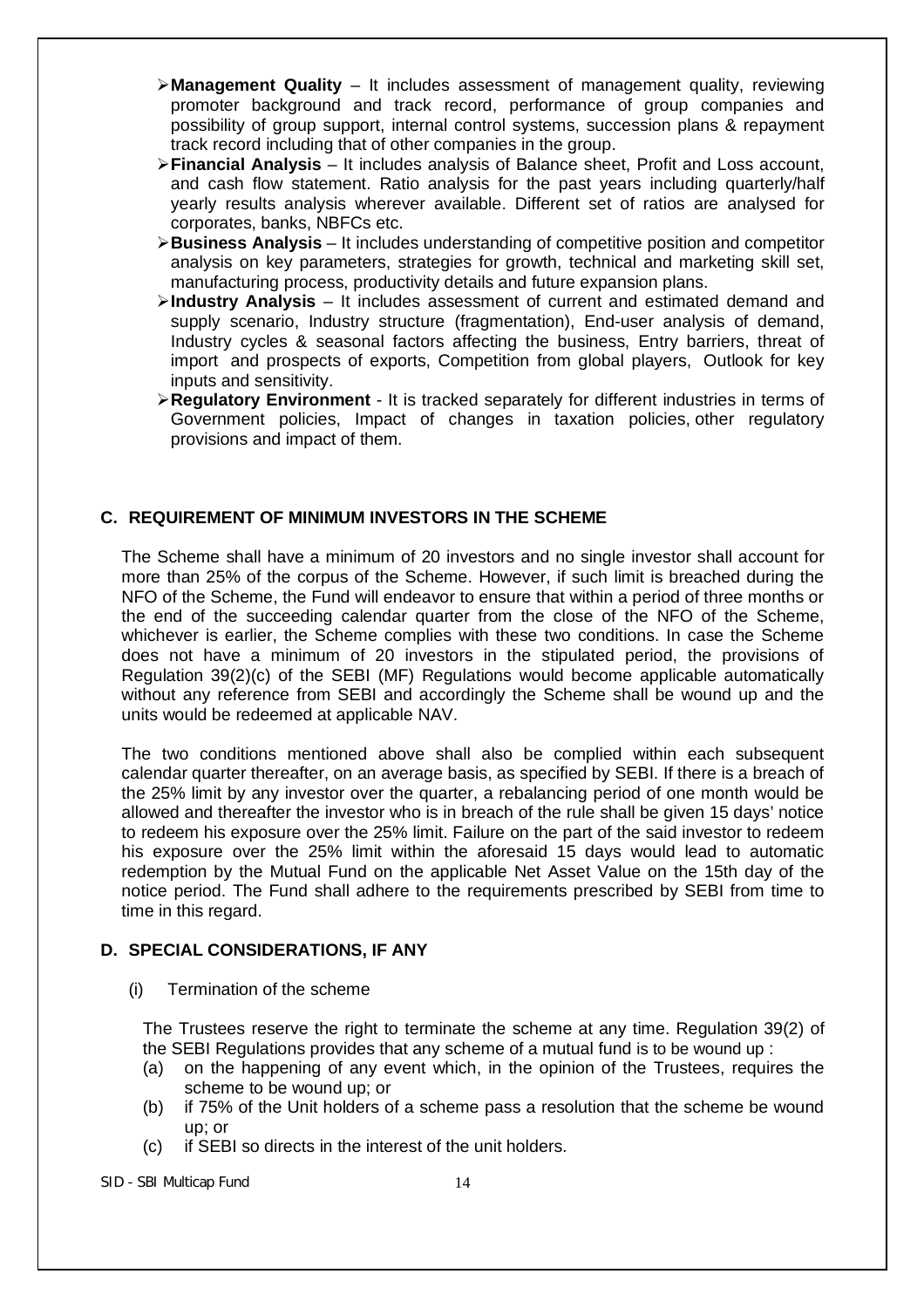Where a scheme is wound up under the above Regulation, the trustees shall give notice within one day, disclosing the circumstances leading to the winding up of the scheme,:

- (a) to SEBI; and
- (b) in two daily newspapers having circulation all over India & a vernacular newspaper circulating at the place where the mutual fund is formed.

Provided that where a scheme is to be wound up under clause (a) of sub-regulation (2), the trustees shall obtain consent of the unit holders participating in the voting by simple majority on the basis of one vote per unit and publish the results of voting within forty five days from the publication of notice under sub-regulation (3) of regulation 39.

Provided further that in case the trustees fail to obtain the required consent of the unitholders under clause (a) of sub-regulation (2), the schemes shall be reopened for business activities from the second business day after publication of results of the voting

In case of termination of the scheme, Regulation 41 of the SEBI (Mutual Funds) Regulations, 1996 shall apply.

- (ii) The Trustees, AMC, Fund, their directors or their employees shall not be liable for any tax consequences that may arise in the event that the scheme is wound up for the reasons and in the manner provided under the SID & SAI.
- (iii) Redemption by the Unit Holder due to change in the fundamental attributes of the Scheme or due to any other reasons may entail tax consequences. The Trustees, AMC, Fund, their directors or their employees shall not be liable for any tax consequences that may arise.
- (iv) The tax benefits described in Statement of Additional Information (SAI) are as available under the present taxation laws and are available subject to relevant condition. The information given is included only for general purpose and is based on advice received by the AMC regarding the law and practice currently in force in India and the investors and Unit Holders should be aware that the relevant fiscal rules or their interpretation may change. As in the case with any investment, there can be no guarantee that the tax position or the proposed tax position prevailing at the time of the investment in the Scheme will endure indefinitely. In view of the individual nature of tax consequences, each investor / Unit Holder is advised to consult his/her/its own professional tax advisor
- (v) The Mutual Fund is not assuring any returns nor is it assuring that it will make periodic distributions. All Income Distribution cum capital withdrawal (IDCW) distributions are subject to the investment performance of the scheme, availability of distributable profits and computed in accordance with SEBI (MF) Regulations.
- (vi) No person has been authorized to issue any advertisement or to give any information or to make any representations other than that contained in this SID. Circulars in connection with this offering not authorized by the Mutual Fund and any information or representations not contained herein must not be relied upon as having been authorized by the Mutual Fund.
- (vii) In addition to the investment management activity, SBI Funds Management Limited has also been granted a certificate of registration as a Portfolio Manager with Registration Code INP000000852.

Apart from this, SBI Funds Management Limited has received an 'In-principle' approval from SEBI for SBI Resurgent India Opportunities Fund (Offshore Fund) vide letter no. IMD/RK/53940/2005 dated November 16, 2005.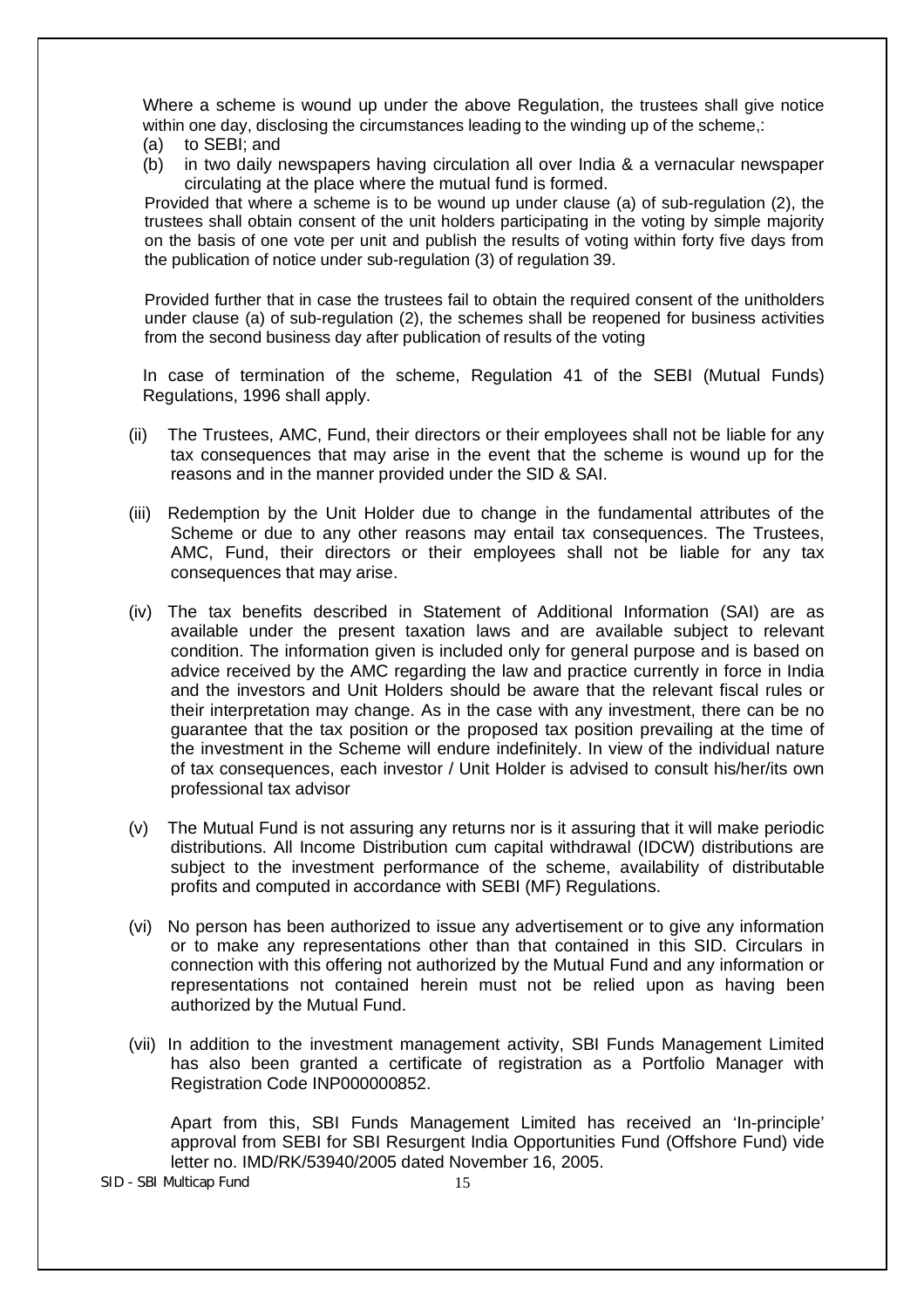SBI Funds Management Limited is also acting as Investment Manager of SBI Alternative Equity Fund which is registered with SEBI vide SEBI Registration number: IN/AIF3/15-16/0177, as a category III Alternative Investment Fund and SBI Alternative Debt Fund which is registered with SEBI vide SEBI Registration number: IN/AIF2/18- 19/0563 as a category II Alternative Investment Fund under SEBI (Alternative Investment Funds) Regulations, 2012.

SBI Funds Management Limited has also obtained approval for providing the management and advisory services to Category I foreign portfolio investors and Category II foreign portfolio investors through fund manager(s) managing the schemes of the SBI Mutual Fund as permitted under Regulation 24(b) of the SEBI (Mutual Funds) Regulations, 1996, as amended from time to time ("the Regulations"). While, undertaking the said Business Activity, the AMC shall ensure that (i) any conflict of interest with the activities of the Fund will be avoided; (ii) there exists a system to prohibit access to insider information as envisaged under the Regulations; and (iii) Interest of the Unit holder(s) of the Scheme of the Mutual Fund are protected at all times.

SBI Funds Management Limited has received approval from Development Commissioner, Special Economic Zone, vide Letter of Approval dated March 19, 2021 for setting up branch office (IFSC unit) in GIFT city – multi-services – Special Economic Zone for providing Portfolio Management Services and Investment Management activities / services for pooled assets. International Financial Services Centres Authority (IFSCA) has granted certificate of registration dated May 04, 2021 to SBI Funds Management Limited to carry out the activities of Portfolio Management services through a branch office in International Financial Services Centres (IFSC) in India. The registration number of SBI Funds Management Limited is PM/2021- 22/0002.

Further, International Financial Services Centres Authority (IFSCA) has also granted certificate of registration dated January 21, 2022 to SBI Investment Opportunities Fund (IFSC) as a Category III Alternative Investment Fund. The registration number of SBI Investment Opportunities Fund (IFSC) is IFSC/AIF3/2021-22/0010.

The AMC certifies that there would be no conflict of interest between the Asset Management activity and these other activities.

(viii) Investors should study the Scheme Information Document and the Statement of Additional Information carefully in its entirety and should not construe the contents thereof as advice relating to legal, taxation, investment or any other matters. Investors are advised to consult their legal, tax, investment and other professional advisors to determine possible legal, tax, financial or other considerations of subscribing to or redeeming Units, before making a decision to invest/redeem Units

all direct, special, punitive, indirect, or consequential damages (including lost profits), even if notified of the possibility of such damages.

An investor, by subscribing or purchasing an interest in the Product(s), will be regarded as having acknowledged, understood and accepted the disclaimer referred to in Clauses above and will be bound by it.

#### **(ix) Segregation of Portfolio:**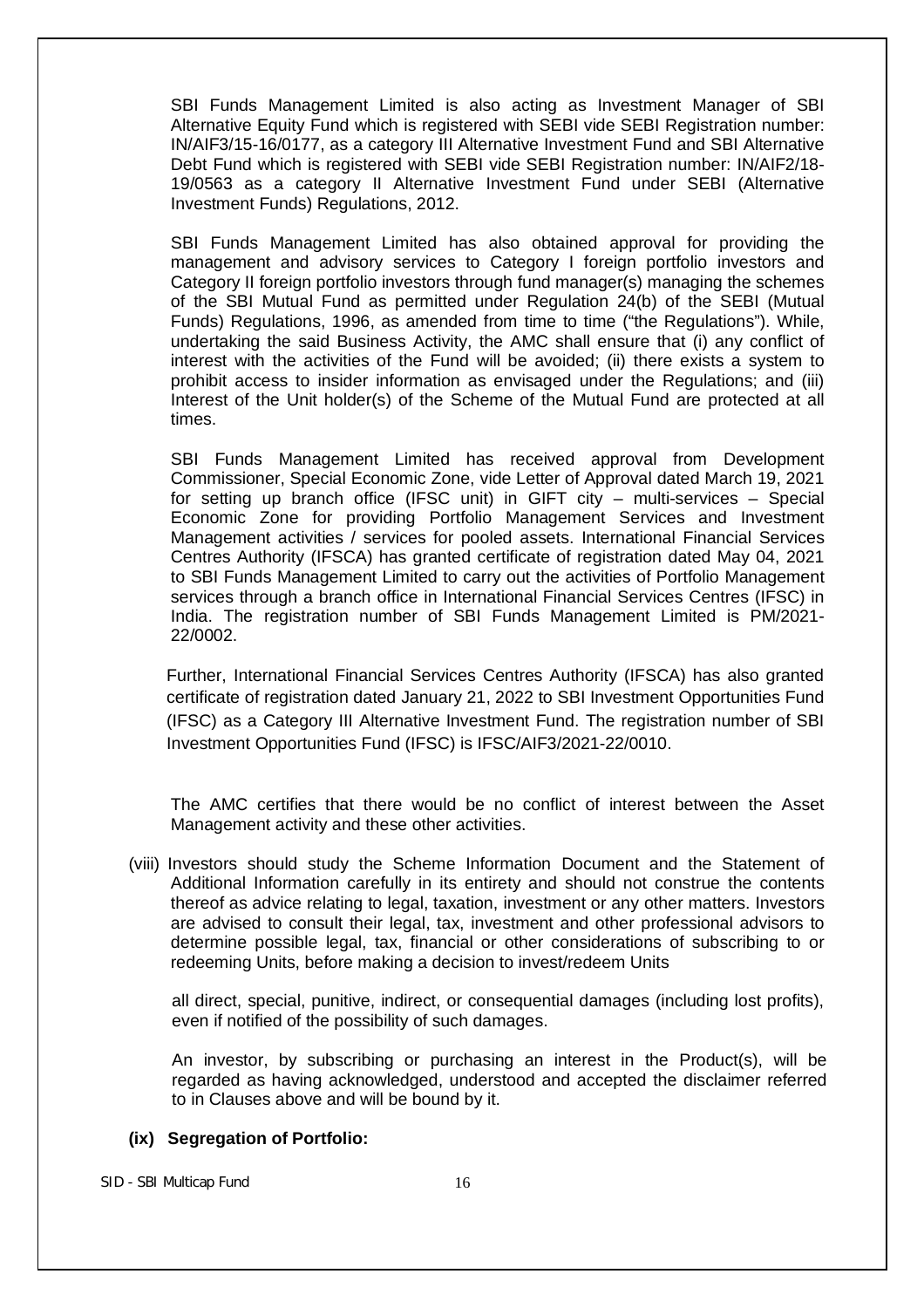Creation of segregated portfolio shall be subject to following guidelines specified by SEBI as per circular no. SEBI/HO/IMD/DF2/CIR/ P/2018/160 dated December 28, 2018 and circular no. SEBI/HO/IMD/DF2/CIR/P/2019/127 dated November 07, 2019, as amended from time to time:

The term 'segregated portfolio' shall mean a portfolio, comprising of debt or money market instrument affected by a credit event that has been segregated in a Mutual Fund Scheme and the term 'main portfolio' shall mean the Scheme portfolio excluding the segregated portfolio and the term 'total portfolio' shall mean the Scheme portfolio including the securities affected by the credit event.

Segregated portfolio will be created, in case of a credit event at issuer level i.e. downgrade in credit rating by a SEBI registered Credit Rating Agency (CRA), as under:

- Downgrade of a debt or money market instrument to 'below investment grade, or
- Subsequent downgrades of the said instruments from 'below investment grade, or
- Similar such downgrades of a loan rating.

In case of difference in rating by multiple CRAs, the most conservative rating will be considered. Creation of segregated portfolio will be based on issuer level credit events as mentioned above and implemented at the ISIN level.

## **Creation of segregated portfolio for investment in debt instruments with special features**

Segregated portfolio of such instruments may be created in case the said instrument is to be written off or converted to equity pursuant to any proposal, the date of said proposal may be treated as the trigger date. However, if the said instruments are written off or converted to equity without proposal, the date of write off or conversion of debt instrument to equity may be treated as the trigger date subject to compliance with relevant provisions of SEBI Circular No. SEBI/HO/IMD/DF2/CIR/P/2018/160 dated December 28, 2018, SEBI Circular No. SEBI/HO/IMD/DF2/CIR/P/2019/127 dated November 07, 2019 issued with respect to 'Creation of segregation portfolio in mutual fund schemes' and any other relevant Regulations/Circulars/Guidelines issued in the future from time to time

# **PROCESS:**

The recommendation of creating the segregated portfolio needs to be approved by the Board of AMC & Trustee.

Further, the AMC shall immediately issue a press release disclosing its intention to segregate such debt and money market instrument and its impact on the investors. The AMC will also disclose that the segregation shall be subject to trustee approval.

Additionally, the said press release will be prominently disclosed on the website of the AMC.

The AMC will ensure that till the time the trustee approval is received, which in no case shall exceed 1 business day from the day of credit event, the subscription and redemption in the scheme shall be suspended for processing with respect to creation of units and payment on redemptions.

#### **Post approval process:**

Once AMC & trustee approval is received by SBIFML: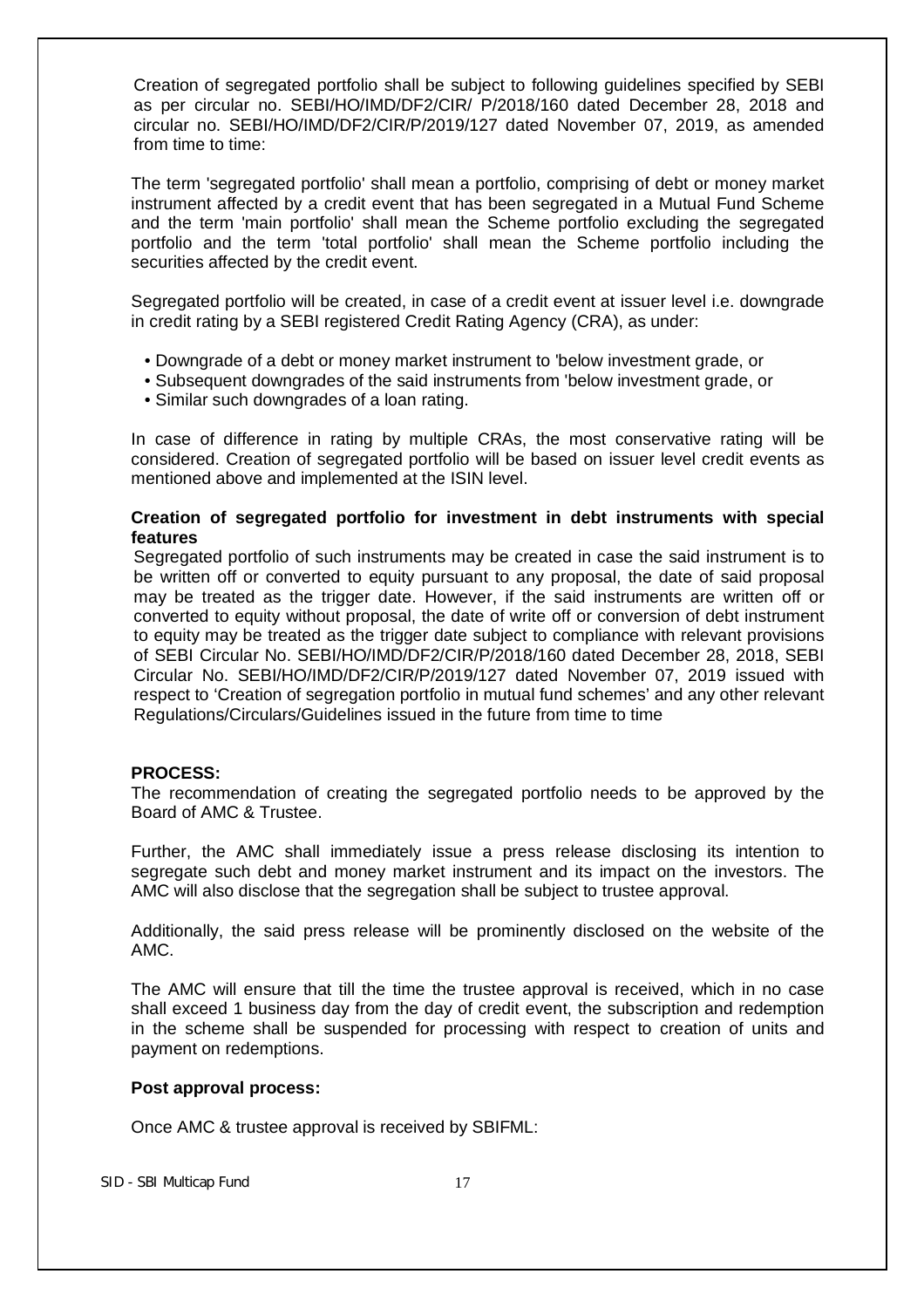- 1. Segregated portfolio shall be effective from the day of credit event
- 2. SBIFML shall issue a press release immediately with all relevant information pertaining to the segregated portfolio. The said information shall also be submitted to SEBI.
- 3. An e-mail or SMS should be sent to all unit holders of the concerned scheme.
- 4. The NAV of both segregated and main portfolio shall be disclosed from the day of the credit event.
- 5. All existing investors in the scheme as on the day of the credit event shall be allotted equal number of units in the segregated portfolio as held in the main portfolio.
- 6. No redemption and subscription shall be allowed in the segregated portfolio. However, in order to facilitate exit to unit holders in segregated portfolio, AMC shall enable listing of units of segregated portfolio on the recognized stock exchange within 10 working days of creation of segregated portfolio and also enable transfer of such units on receipt of transfer requests.
- 7. If the AMC Board/ trustees do not approve the proposal to segregate portfolio, AMC shall issue a press release immediately informing investors of the same.

# **Security Valuation and processing of subscriptions and redemptions:**

- 1. The valuation of any security sought to be segregated will be valued based on the principles of fair valuation (i.e. realizable value of the assets) in terms of the relevant provisions of SEBI (Mutual Funds) Regulations, 1996 and Circular(s) issued thereunder and shall be in line with the valuation policy, which would be either external valuation prices or hair cut based valuation as applicable. The valuation price may deviate from the above based on adequate reasons and necessary disclosure as required by the SEBI guidelines.
- 2. All subscription and redemption requests for which NAV of the day of credit event or subsequent day is applicable will be processed as per the existing circular on applicability of NAV. However, in case of segregated portfolio, applicability of NAV will be as under:
	- Investors redeeming their units will get redemption proceeds based on the NAV of main portfolio and will continue to hold the units of segregated portfolio.
	- Investors subscribing to the Scheme will be allotted units only in the main portfolio based on its NAV

# **Disclosure requirements:**

A statement of holding indicating the units held by the investors in the segregated portfolio along with the NAV of both segregated portfolio and main portfolio as on the day of the credit event will be communicated to the investors within 5 working days of creation of the segregated portfolio. Further, adequate disclosure of the segregated portfolio will also appear in all scheme related documents, in monthly and half-yearly portfolio disclosures and in the annual report of the mutual fund and the Scheme. Further, the NAV of the segregated portfolio will be declared on daily basis.

The information regarding number of segregated portfolios created in a scheme shall appear prominently under the name of the scheme at all relevant places such as SID, KIMcum-Application Form, advertisement, AMC and AMFI websites, etc. The scheme performance required to be disclosed at various places will include the impact of creation of segregated portfolio. The scheme performance will clearly reflect the fall in NAV to the extent of the portfolio segregated due to the credit event and the said fall in NAV along with recovery(ies), if any, will be disclosed as a footnote to the scheme performance. These disclosures regarding the segregated portfolio will be carried out for a period of at least 3 years after the investments in segregated portfolio are fully recovered/ written-off.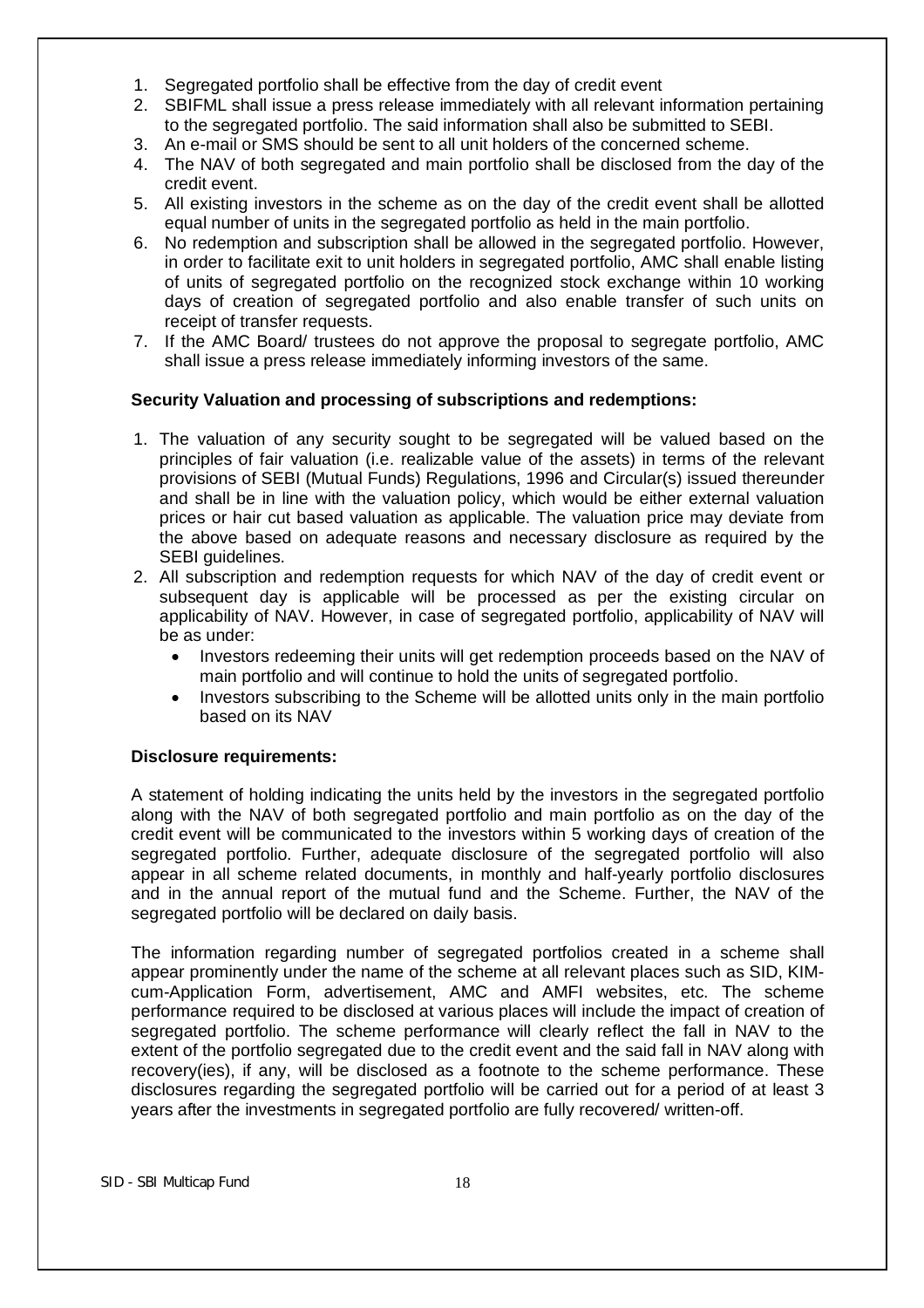The investors of the segregated portfolio will be duly informed of the recovery proceedings of the investments of the segregated portfolio and status update will be provided to the investors at the time of recovery and also at the time of writing-off of the segregated securities.

## **Total Expense Ratio (TER) for the segregated portfolio**

SBIFML shall not charge investment and advisory fees on the segregated portfolio. However, TER (excluding the investment and advisory fees) can be charged, on a pro-rata basis only upon recovery of the investments in segregated portfolio.

The TER so levied shall not exceed the simple average of such expenses (excluding the investment and advisory fees) charged on daily basis on the main portfolio (in % terms) during the period for which the segregated portfolio was in existence.

The legal charges related to recovery of the investments of the segregated portfolio may be charged to the segregated portfolio in proportion to the amount of recovery. However, the same shall be within the maximum TER limit as applicable to the main portfolio. The legal charges in excess of the TER limits, if any, shall be borne by SBIFML.

The costs related to segregated portfolio shall in no case be charged to the main portfolio.

## **Monitoring by Trustees**

In order to ensure timely recovery of investments of the segregated portfolio, Trustees will ensure that, the SBIFML puts in sincere efforts to recover the investments of the segregated portfolio. Upon recovery of money, whether partial or full, it will be immediately distributed to the investors in proportion to their holding in the segregated portfolio. Any recovery of amount of the security in the segregated portfolio even after the write off shall be distributed to the investors of the segregated portfolio. Further, an Action Taken Report (ATR) on the efforts made by the SBIFML to recover the investments of the segregated portfolio will be placed in every Trustee meeting till the investments are fully recovered/ written-off.

The Trustees will monitor the compliance of this circular and disclose in the half-yearly trustee reports filed with SEBI, the compliance in respect of every segregated portfolio created.

In order to avoid mis-use of segregated portfolio, trustees will ensure that there is a mechanism in place to negatively impact the performance incentives of Fund Managers, Chief Investment Officers (CIOs), etc. involved in the investment process of securities under the segregated portfolio, mirroring the existing mechanism for performance incentives of the AMC, including claw back of such amount to the segregated portfolio of the scheme.

Creation of segregated portfolio will be optional and at the discretion of the AMC.

| Illustration of impact of Portfolio Segregation on scheme and its investors: |  |
|------------------------------------------------------------------------------|--|
| <b>Before Segregation:</b>                                                   |  |

| <b>Total Portfolio</b>   | <b>Regular Plan</b> | <b>Direct Plan</b> |
|--------------------------|---------------------|--------------------|
| Net Asset (a)            | 500                 | 200                |
| Units (b)                | 20.00               | 10.00              |
| NAV per Unit $(c = a/b)$ | 25.00               | 20.00              |

#### **Assumptions:**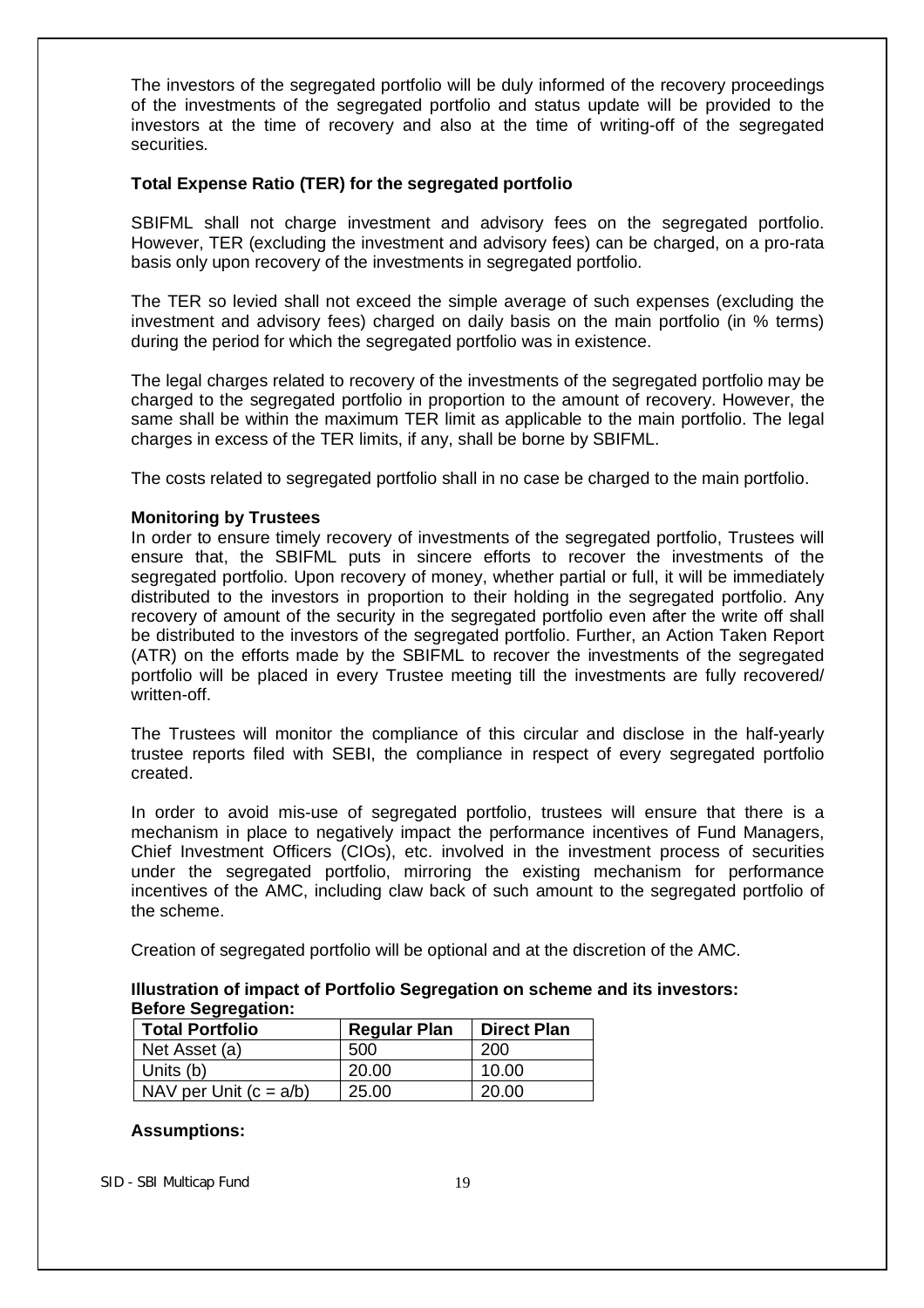The above portfolio has a security XYZ with current market value on the date of segregation of Rs 70 which has been downgraded below investment grade or has defaulted. Post splitting the Total portfolio into Main portfolio and Segregated portfolio, the impact will be as below:

#### **After Segregation:**

| <b>Main Portfolio</b>                      | <b>Regular Plan</b> | <b>Direct Plan</b> |
|--------------------------------------------|---------------------|--------------------|
| Net assets before segregation (a)          | 500                 | 200                |
| Market Value of Security XYZ (b)           | 50.00               | 20.00              |
| Net assets after segregation $(c = a - b)$ | 450.00              | 180.00             |
| Units (d)                                  | 20.00               | 10.00              |
| NAV per unit (c/d)                         | 22.500              | 18.000             |

| 20.00 |
|-------|
| 10.00 |
| 2.00  |
|       |

(\*equivalent of market value of segregated security)

For existing investors, the total portfolio will decline by the amount which is segregated (i.e. value of main portfolio after segregation). They will be allotted equal number of units in the main portfolio and the segregated portfolio in the same proportion as held by them in the total portfolio. Thereafter, existing investors can redeem from the main portfolio based on the prevailing NAV and they will continue to hold units in the segregated portfolio. For any new investor, they will be allotted units only in the main portfolio based on the prevailing NAV. NAV of the segregated portfolio may undergo a change on the future depending on any recovery and any applicable haircut.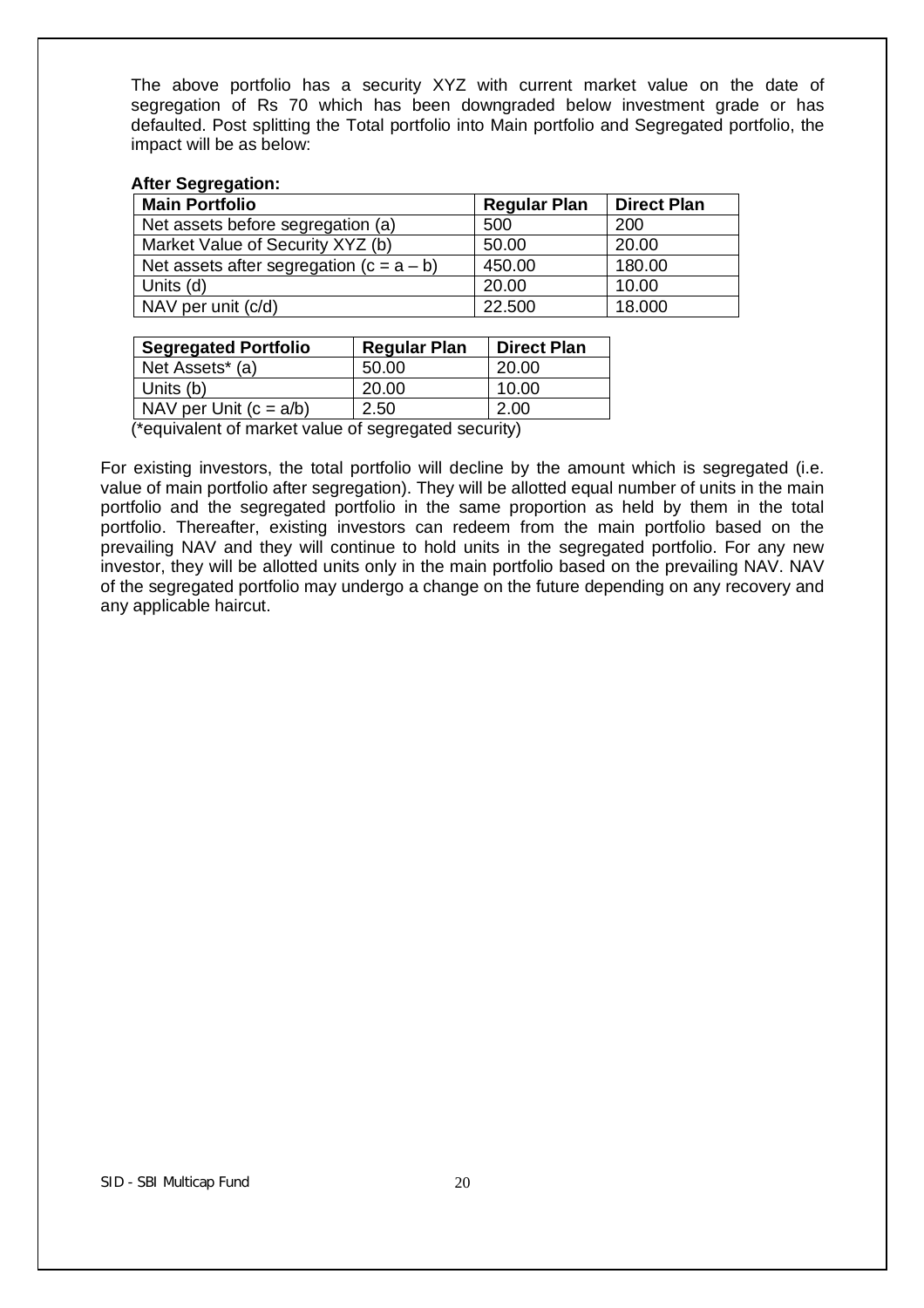#### **E. DEFINITION AND EXPLANATIONS OF TERMS USED**

# **Asset Management Company (AMC)/ Investment Manager**

**/SBIFML** : SBI Funds Management Limited ('SBIFML'), the Asset Management Company, incorporated under the Companies Act, 1956 and authorized by SEBI to act as Investment Manager to the Schemes of SBI Mutual Fund.

#### **Applicable NAV** : **For Purchases including Switch-ins (irrespective of application amount):**

1. In respect of valid applications received upto 3.00 p.m. on a Business Day at the official points of acceptance, where funds for the entire amount of subscription/purchase (including switch-ins) are credited to the bank account of the Scheme before the cut-off time on the same day i.e. available for utilization before the cut-off time on the same day - the closing NAV of the day shall be applicable.

2. In respect of valid applications received after 3.00 p.m. on a Business Day at the official points of acceptance, where funds for the entire amount of subscription/purchase (including switch-ins) are credited to the bank account of the Scheme either on the same day or before the cut-off time of the next Business Day i.e. available for utilization before the cut-off time of the next Business Day – the closing NAV of the next Business Day shall be applicable.

3. Irrespective of the time of receipt of application at the official points of acceptance, where funds for the entire amount of subscription/purchase (including switch-in) are credited to the bank account of the Scheme before the cut-off time on any subsequent Business Day - i.e. available for utilization before the cut-off time on any subsequent Business Day - the closing NAV of such subsequent Business Day shall be applicable.

4. In case of switch transactions from one scheme to another scheme, units allotment in switch-in scheme shall be in line with the redemption payouts.

 **For Redemptions including switch-out:** In respect of valid applications received upto the cut-off time by the Mutual Fund, same day's closing NAV shall be applicable. In respect of valid applications received after the cut off time by the Mutual Fund, the closing NAV of the next business day shall be applicable.

#### **Asset Management Company or The AMC/**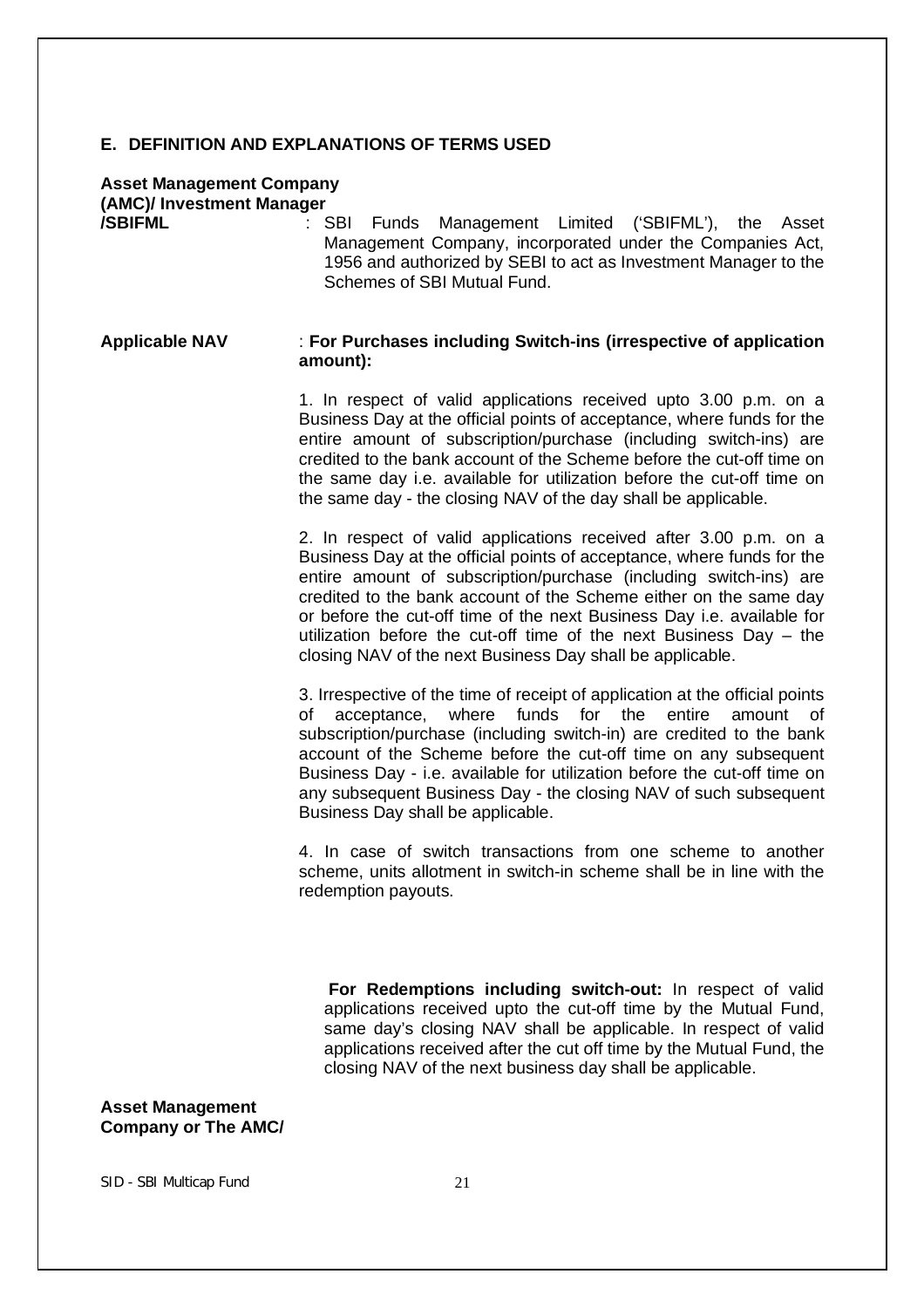| <b>SBIFML</b>                               | : SBI Funds Management Limited, the Asset Management<br>Company, incorporated under the Companies Act, 1956 and<br>authorized by SEBI to act as Investment Manager to the Schemes<br>of SBI Mutual Fund.                                                                                                                                                                                                                                                                                                                                                                                                                           |
|---------------------------------------------|------------------------------------------------------------------------------------------------------------------------------------------------------------------------------------------------------------------------------------------------------------------------------------------------------------------------------------------------------------------------------------------------------------------------------------------------------------------------------------------------------------------------------------------------------------------------------------------------------------------------------------|
| <b>Business Day</b>                         | $:$ A day other than<br>(i) Saturday or Sunday; (ii) a day on which both the National Stock<br>Exchange of India Limited and the BSE Limited are closed (iii) a<br>day on which the Purchase/Redemption/Switching of Units is<br>suspended (iv) a day on which banks in Mumbai and / RBI are<br>closed for business/clearing $(v)$ a day which is a public and /or<br>bank holiday at OPAT of SBI MF where the application is received<br>(vi) a day on which normal business cannot be transacted due to<br>storms, floods, natural calamities, bandhs, strikes or such other<br>events as the AMC may specify from time to time. |
| <b>Cut-off time</b>                         | Notwithstanding the above, the AMC reserves the right to change<br>the definition of Business Day at its sole and absolute discretion<br>and to declare any day as a Business Day or otherwise at any or<br>all Branches of the AMC or its Registrar<br>: 3.00 p.m.                                                                                                                                                                                                                                                                                                                                                                |
| <b>Date of Application</b>                  | The date of receipt of a valid application complete in all respect<br>for issue or repurchase of Units of this scheme by SBIFML at its<br>various offices/branches or the designated centers of the<br>Registrar.                                                                                                                                                                                                                                                                                                                                                                                                                  |
| <b>Derivatives</b>                          | Derivatives are financial contracts of pre-determined fixed<br>duration, whose values are derived from the value of an<br>underlying primary financial instrument, commodity or index, such<br>as: interest rates, exchange rates, commodities, and equities.                                                                                                                                                                                                                                                                                                                                                                      |
| <b>Entry Load</b>                           | Entry Load means a one-time charge that the investor pays at the<br>time of entry into the scheme. In terms of SEBI circular no.<br>SEBI/IMD/CIR No.4/ 168230/09 dated June 30, 2009, no entry<br>load will be charged with respect to applications for purchase /<br>additional purchase / switch-in accepted by the Fund.                                                                                                                                                                                                                                                                                                        |
| <b>Exit Load</b>                            | : A charge paid by the investor at the time of exit from the scheme.                                                                                                                                                                                                                                                                                                                                                                                                                                                                                                                                                               |
| <b>Equity related</b><br><b>Instruments</b> | Equity Related Instruments include convertible debentures,<br>convertible preference shares, warrants carrying the right to<br>obtain equity shares, equity derivatives and such other instrument<br>as may be specified by the Board from time to time.                                                                                                                                                                                                                                                                                                                                                                           |
| <b>Foreign Portfolio Investor or FPI</b>    | : FPI means a person who satisfies the eligibility criteria<br>prescribed under Regulation 4 and has been registered under<br>Chapter II of Securities and Exchange Board of India (Foreign<br>Portfolio Investors) Regulations, 2014                                                                                                                                                                                                                                                                                                                                                                                              |
| <b>Investment Management</b>                |                                                                                                                                                                                                                                                                                                                                                                                                                                                                                                                                                                                                                                    |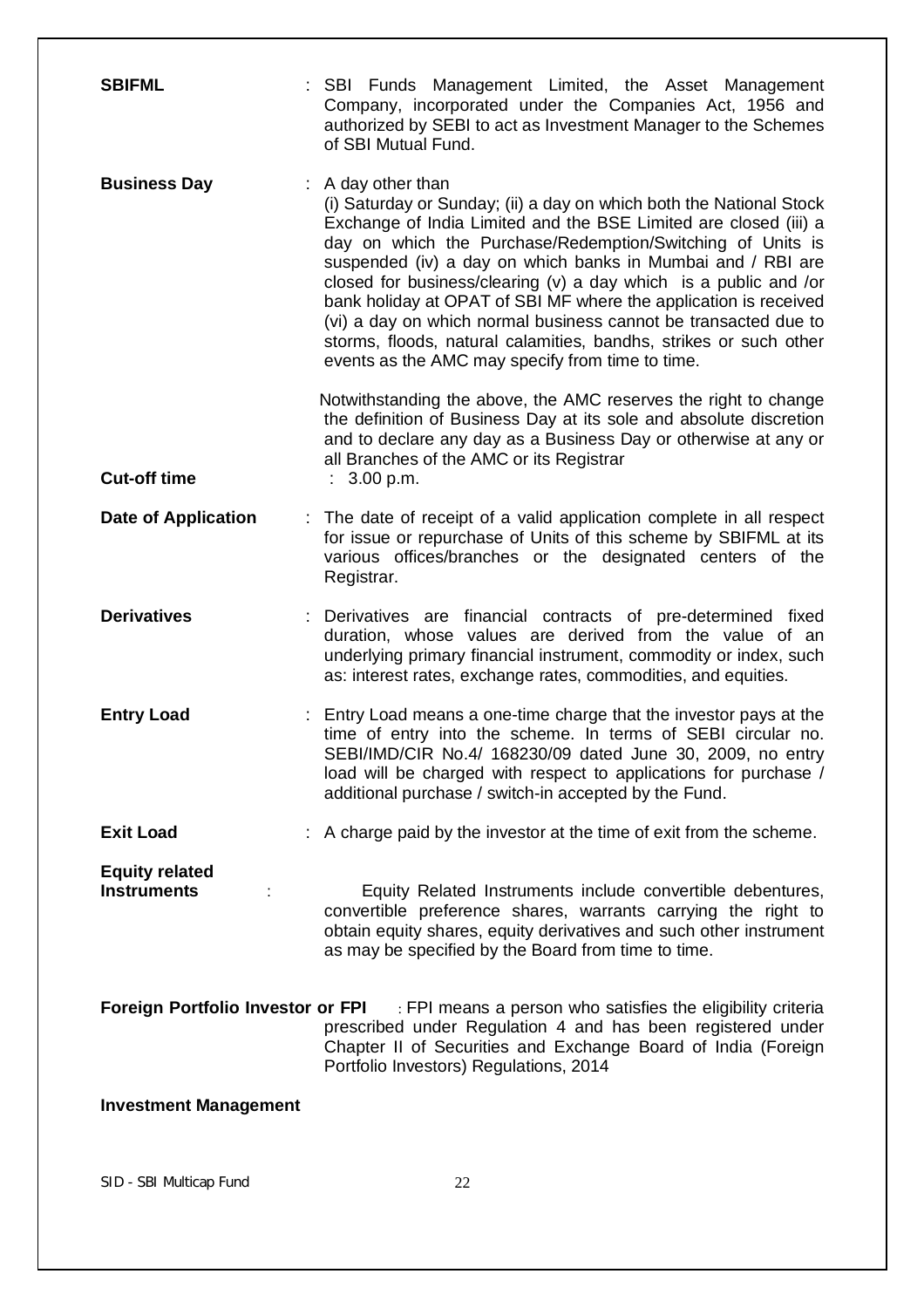| <b>Agreement (IMA)</b>                         | : The restated and amended IMA dated December 29, 2004<br>entered into between SBI Mutual Fund Trustee Company Pvt. Ltd.<br>and SBI Funds Management Ltd. as amended from time to time.                                                                                                                                                                                        |
|------------------------------------------------|--------------------------------------------------------------------------------------------------------------------------------------------------------------------------------------------------------------------------------------------------------------------------------------------------------------------------------------------------------------------------------|
| <b>Local Cheque</b>                            | : A Cheque handled locally and drawn on any bank, which is a<br>member of the banker's clearing house located at the place where<br>the application form is submitted.                                                                                                                                                                                                         |
| <b>Major</b>                                   | : means the age at which a person is deemed to attain majority<br>under the provisions of the Indian Majority Act, 1875, as amended<br>from time to time.                                                                                                                                                                                                                      |
| <b>Money Market</b><br><b>Instruments</b>      | Commercial Paper, Commercial Bills, Certificates of Deposit,<br>Treasury Bills, Bills Rediscounting, Repos, triparty repo,<br>Government securities having an unexpired maturity of less than<br>1 year, alternate to Call or notice money, Usance Bills and any<br>other such short-term instruments as may be allowed under the<br>Regulations prevailing from time to time. |
| <b>NAV related price</b>                       | The Repurchase Price and the Sale Price are calculated on the<br>t<br>basis of NAV and are known as NAV related prices. The<br>Repurchase Price is calculated by deducting the exit load factor (if<br>any) from the NAV and the Sale Price is the NAV.                                                                                                                        |
| <b>Net Asset Value / NAV</b>                   | : Net Asset Value of the Units of the Scheme (including plans /<br>options thereunder) calculated in the manner provided in this<br>Scheme Information Document or as may be prescribed by the<br>SEBI (Mutual Funds) Regulations, 1996 from time to time.                                                                                                                     |
| Non Resident Indian /<br><b>NRI</b>            | A person resident outside India who is a citizen of India or is a<br>person of Indian origin as per the meaning assigned to the term<br>under Foreign Exchange Management (Investment in firm or<br>proprietary concern in India) Regulations, 2000.                                                                                                                           |
| <b>NSE MIBOR</b>                               | NSE MIBOR is an acronym for National Stock Exchange (NSE)<br>Mumbai Inter Bank Offer Rate. This rate is computed by NSE on<br>basis of indication by various market participants and published<br>daily.                                                                                                                                                                       |
| <b>NSE</b>                                     | The National Stock Exchange of India Limited, Mumbai                                                                                                                                                                                                                                                                                                                           |
| <b>Official Points</b><br>of Acceptance (OPAT) | means SBIFML Corporate Office/ SBIFML Branches, website of<br>÷<br>the Mutual Fund i.e. www.sbimf.com, SBIFML overseas point of<br>acceptance or the designated centers of the Registrars.                                                                                                                                                                                     |
| <b>Registrars</b>                              | The registrars and transfer agents to the scheme whose<br>appointment is approved by the Trustees of SBIMF. M/s<br>Computer Age Management Services Ltd. (SEBI Registration<br>Number: INR 000002813) Rayala Towers, 158, Anna Salai,<br>Chennai 600002, Tamil Nadu (Registered Office: A & B Lakshmi                                                                          |
| SID - SBI Multicap Fund                        | 23                                                                                                                                                                                                                                                                                                                                                                             |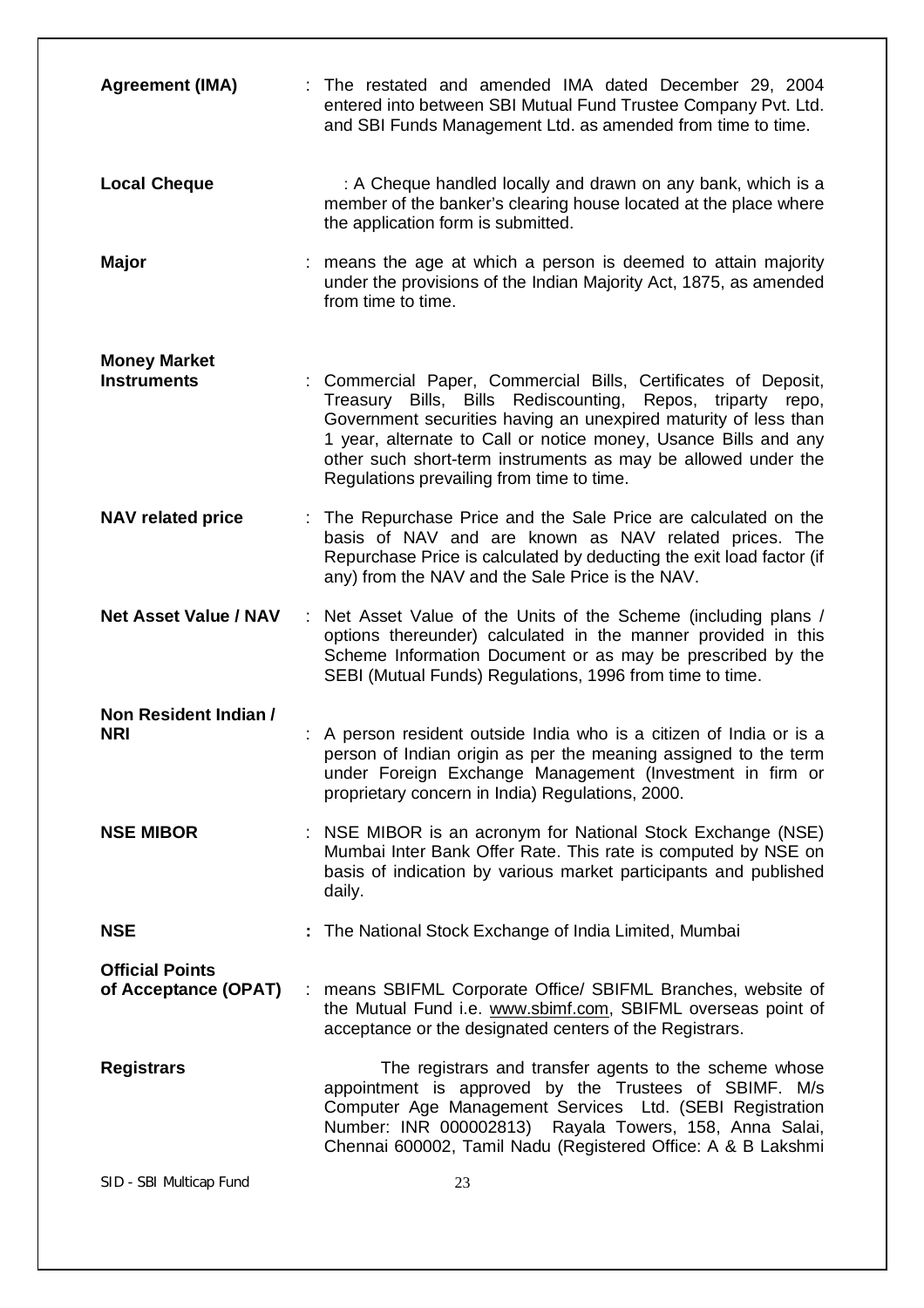|                                                            | Bhavan, 609, Anna Salai, Chennai - 600 006, India and, as<br>Registrars and Transfer Agents to the Scheme                                                                                                                                                                                                                                                                                                                                                                                                                                                                                   |  |  |  |
|------------------------------------------------------------|---------------------------------------------------------------------------------------------------------------------------------------------------------------------------------------------------------------------------------------------------------------------------------------------------------------------------------------------------------------------------------------------------------------------------------------------------------------------------------------------------------------------------------------------------------------------------------------------|--|--|--|
| <b>Options</b>                                             | : An Option gives holder the right (but not the obligation) to buy or<br>sell a security or other asset during a given time for a specified<br>price called the 'Strike' price.                                                                                                                                                                                                                                                                                                                                                                                                             |  |  |  |
| <b>Repos</b>                                               | : Sale of Government Securities with simultaneous agreement to<br>repurchase them at a later date.                                                                                                                                                                                                                                                                                                                                                                                                                                                                                          |  |  |  |
| <b>Reverse Repos</b>                                       | : Purchase of government securities with simultaneous agreement<br>to sell them at a later date.                                                                                                                                                                                                                                                                                                                                                                                                                                                                                            |  |  |  |
| Sale Price:                                                | The price at which the Units can be purchased based on Applicable NAV.                                                                                                                                                                                                                                                                                                                                                                                                                                                                                                                      |  |  |  |
| <b>Scheme Information</b><br><b>Document/ the Scheme</b>   | This document issued by SBI Funds Management Ltd. / SBI<br>Mutual Fund, containing the terms of offering Units of the Scheme<br>of SBI Mutual Fund as per the terms contained herein.<br>Modifications to the Scheme Information Document, if any, shall<br>be made by way of an addendum which will be attached to the<br>SID. On issuance and attachment of addendum, the SID will be<br>deemed to be an updated SID.                                                                                                                                                                     |  |  |  |
| <b>RBI</b>                                                 | : Reserve Bank of India, established under Reserve Bank of India<br>Act, 1934.                                                                                                                                                                                                                                                                                                                                                                                                                                                                                                              |  |  |  |
| <b>Repurchase/Exit Load</b>                                | : The repurchase load means a charge paid by the investor at the<br>time of exit from the scheme.                                                                                                                                                                                                                                                                                                                                                                                                                                                                                           |  |  |  |
| <b>Redemption /Repurchase</b><br>Price                     | : The price (being Applicable NAV minus Exit Load, if any) at which<br>the units can be redeemed and calculated in the manner provided<br>in this Scheme Information Document.                                                                                                                                                                                                                                                                                                                                                                                                              |  |  |  |
| <b>Statement of Additional</b><br><b>Information (SAI)</b> | : Contains details of SBI Mutual Fund, its constitution, and certain<br>tax, legal and general information                                                                                                                                                                                                                                                                                                                                                                                                                                                                                  |  |  |  |
| <b>Sale Price</b>                                          | : The Sale Price is the price an investor pays for a Unit of the<br>scheme based on applicable NAV at the time of entry.                                                                                                                                                                                                                                                                                                                                                                                                                                                                    |  |  |  |
| <b>SBIMFTCPL/Trustees</b>                                  | : SBI Mutual Fund Trustee Company Private Limited, a wholly<br>owned subsidiary of SBI, incorporated under the provisions of the<br>Companies Act, 1956. The registered office of SBIMFTCPL is<br>situated at 9 <sup>th</sup> Floor, Crescenzo, C-38 & 39, G Block, Bandra-<br>Kurla Complex, Bandra (East), Mumbai - 400051. SBIMFTCPL is<br>the Trustee to the SBIMF vide the Restated and Amended Trust<br>Deed dated December 29, 2004, to supervise the activities of The<br>Fund as disclosed in the section "Constitution of the Mutual Fund"<br>in the Scheme Information Document. |  |  |  |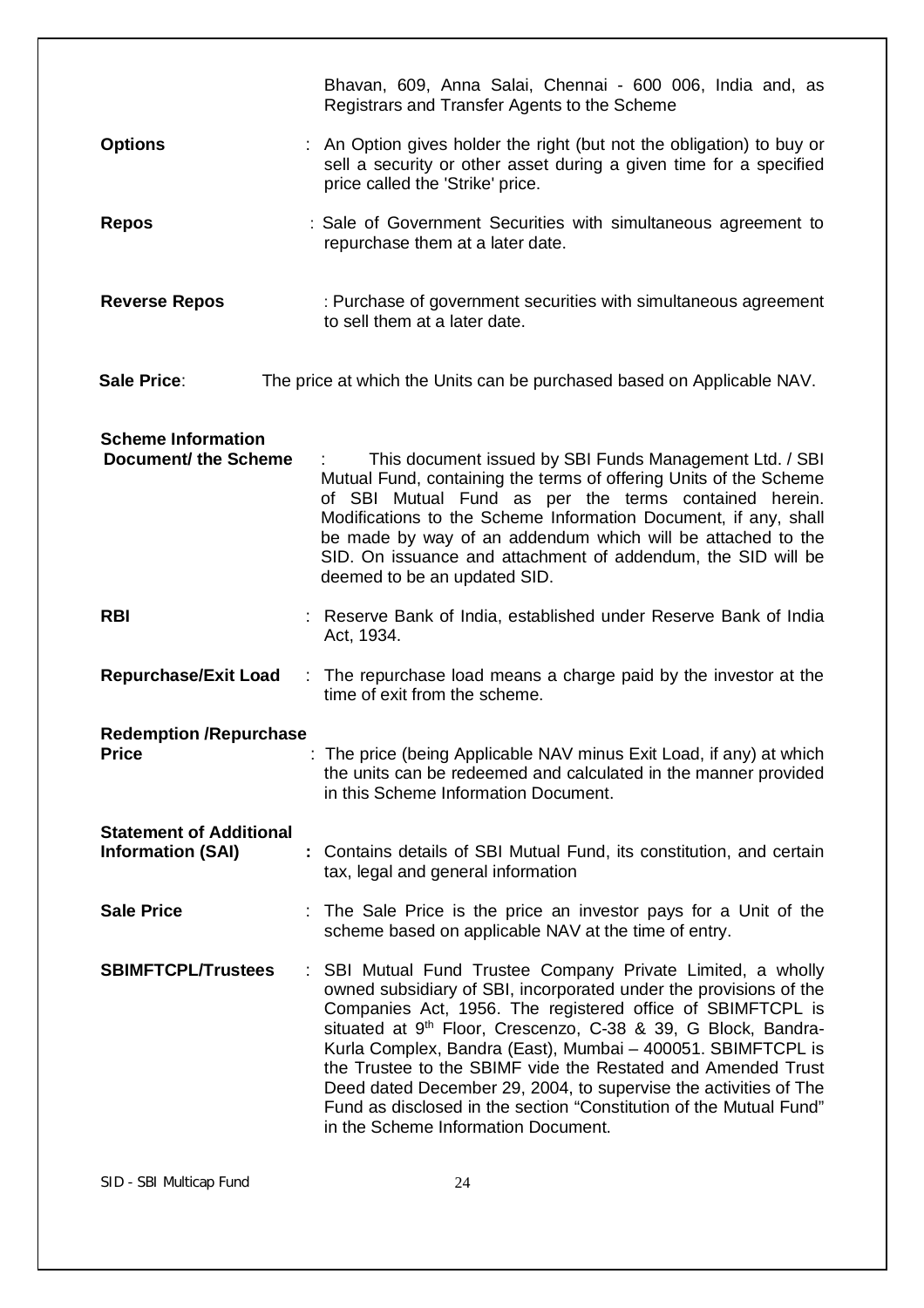| <b>SEBI</b>                                                                                                                                                     | : Securities and Exchange Board of India established under<br>Securities and Exchange Board of India Act, 1992.                                                                                                                                                                                                                                                     |  |  |
|-----------------------------------------------------------------------------------------------------------------------------------------------------------------|---------------------------------------------------------------------------------------------------------------------------------------------------------------------------------------------------------------------------------------------------------------------------------------------------------------------------------------------------------------------|--|--|
| <b>SEBI Regulations</b>                                                                                                                                         | : Securities and Exchange Board of India (Mutual Funds)<br>Regulations, 1996 for the time being in force and as amended<br>from time to time, [including by way of circulars or notifications<br>issued by SEBI, the Government of India].                                                                                                                          |  |  |
| Systematic Investment Plan / SIP Facility given to the Unit holders to invest specified sums<br>in the Scheme on periodic basis by giving a single instruction. |                                                                                                                                                                                                                                                                                                                                                                     |  |  |
| <b>Systematic Transfer Plan / STP</b>                                                                                                                           | Facility given to the Unit holders to transfer sums on<br>periodic basis from one scheme to another schemes launched by<br>the Mutual Fund from time to time by giving a single instruction.                                                                                                                                                                        |  |  |
|                                                                                                                                                                 | Systematic Withdrawal Plan / SWP Facility given to the Unit holders to withdraw amounts<br>from the Scheme(s) on periodic basis by giving a single<br>instruction                                                                                                                                                                                                   |  |  |
| <b>Sponsor / Settlor</b>                                                                                                                                        | : State Bank of India, having its Corporate Office at State Bank<br>Bhavan, Madame Cama Road, Mumbai - 400 021, which has<br>made an initial contribution of Rs. 5 lacs towards the trust fund<br>and has appointed the Trustees to supervise the activities of The<br>Fund.                                                                                        |  |  |
| <b>Switches</b>                                                                                                                                                 | : Switch In - Investments in the scheme from any other existing<br>scheme(s) of SBI Mutual Fund at applicable NAV.                                                                                                                                                                                                                                                  |  |  |
|                                                                                                                                                                 | <b>Switch Out - Repurchase/Redemption from the scheme to any</b><br>other existing scheme(s) of SBI Mutual Fund at applicable NAV.                                                                                                                                                                                                                                  |  |  |
| <b>The Custodian</b>                                                                                                                                            | The custodian to the scheme whose appointment is approved by<br>the Trustees of SBI Mutual Fund. SBIFML has appointed SBI-SG<br>Global Securities Services Pvt. Ltd., SEBI Registration Number:<br>IN/CUS/022, Registered Office: Ground Floor Jeevan Seva,<br>Annexe Building, S. V. Road, Santacruz (West), Mumbai -<br>400054, as the Custodian for this scheme. |  |  |
| <b>The Fund</b>                                                                                                                                                 | : Means SBI Mutual Fund (SBIMF); constituted as a Trust with<br>SBIMFTCPL as the Trustee under the provisions of Indian Trusts<br>Act, 1882, and registered with SEBI.                                                                                                                                                                                              |  |  |
| <b>The Offer</b>                                                                                                                                                | : The issue of Units of the Scheme(s) as per the terms contained in<br>this Scheme Information Document.                                                                                                                                                                                                                                                            |  |  |
| <b>Unit Capital</b>                                                                                                                                             | : The aggregate face value of the Units issued and outstanding<br>under the scheme.                                                                                                                                                                                                                                                                                 |  |  |
| <b>Units</b>                                                                                                                                                    | One undivided unit issued under the Scheme by the SBI Mutual<br>Fund                                                                                                                                                                                                                                                                                                |  |  |
| SID - SBI Multicap Fund                                                                                                                                         | 25                                                                                                                                                                                                                                                                                                                                                                  |  |  |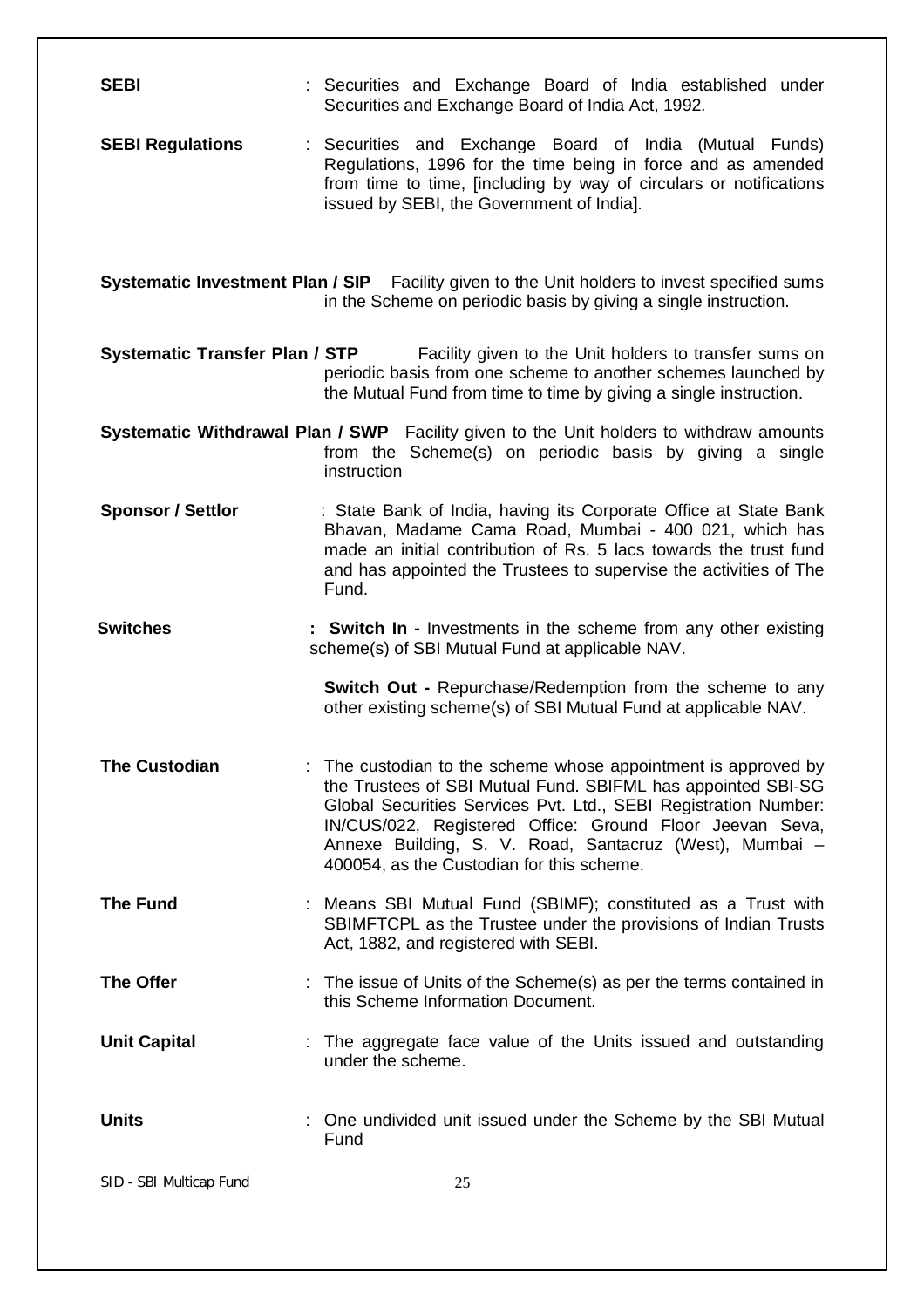**Unit Holder** : Any eligible applicant who has been allotted and holds a valid units in his /her/its name.

Words and Expressions used in this Scheme Information Document and not defined shall have the same meaning as in the Regulations.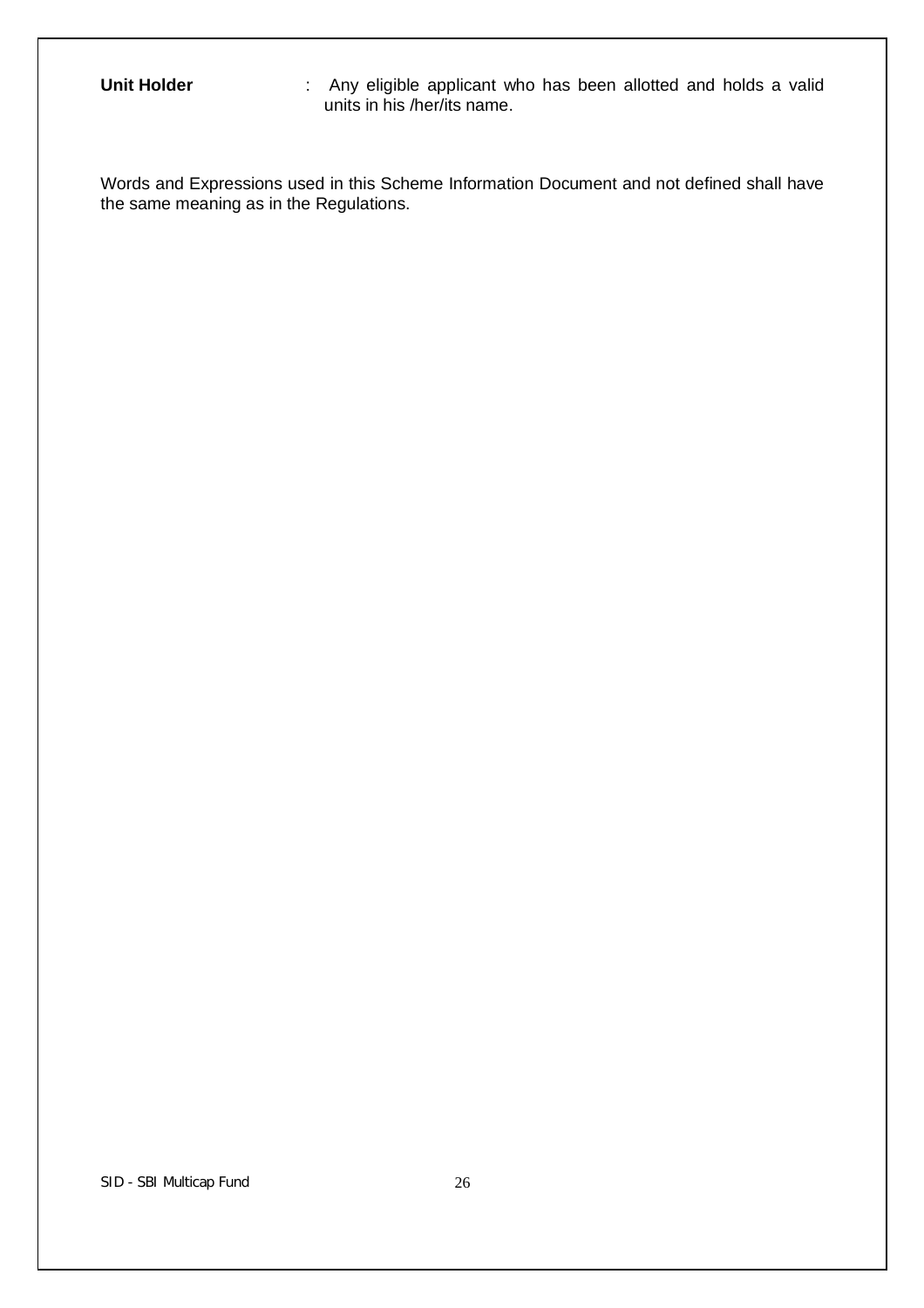# **F. DUE DILIGENCE BY THE ASSET MANAGEMENT COMPANY**

It is confirmed that:

- I. The Scheme Information Document of SBI Multicap Fund forwarded to SEBI is in accordance with the SEBI (Mutual Funds) Regulations, 1996 and the guidelines and directives issued by SEBI from time to time.
- II. All legal requirements connected with the launch of the scheme as also the guidelines, instructions, etc., issued by the Governm ent and any other competent authority in this behalf, have been duly complied with.
- III. The disclosures made in the Scheme Information Document are true, fair and adequate to enable the investors to make a well informed decision regarding investment in the scheme.
- IV. The intermediaries named in the Scheme Information Document and Statement of Additional Information are registered with SEBI and their registration is valid, as on date.

## **For SBI Funds Management Limited**

Signature : Sd/-

Name : **Vinay M. Tonse Managing Director & CEO**

Date: April29, 2022 Place: Mumbai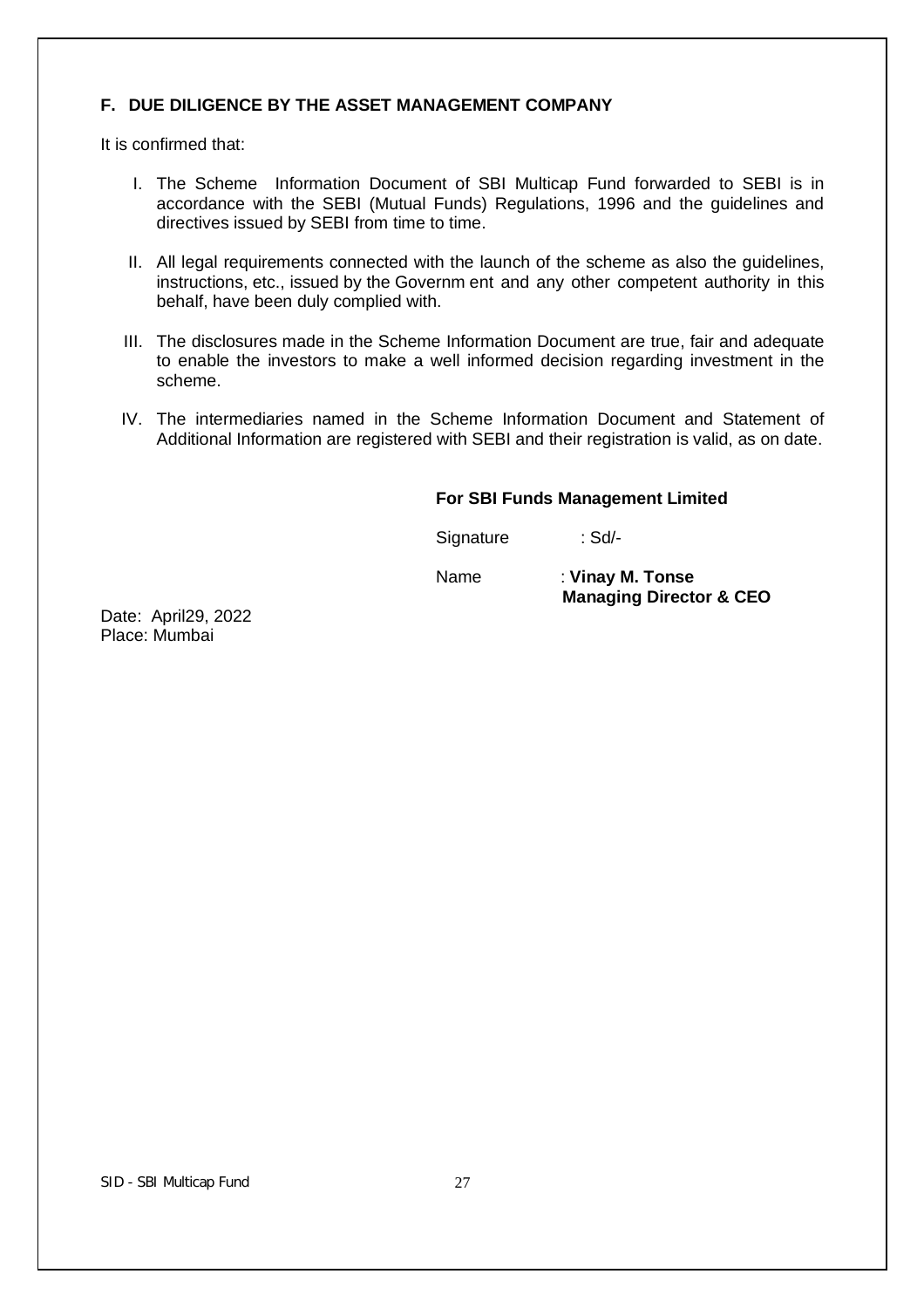# **II. INFORMATION ABOUT THE SCHEME**

**A. TYPE OF THE SCHEME -** An open ended equity scheme investing across large cap, mid cap, small cap stocks

# **B. INVESTMENT OBJECTIVE OF THE SCHEME**

The investment objective of the scheme is to provide investors with opportunities for long term growth in capital from a diversified portfolio of equity and equity related instruments across market capitalization.

However, there can be no assurance that the investment objective of the Scheme will be realized.

# **C. SCHEME ASSET ALLOCATION**

The funds collected under the scheme shall generally be invested consistent with the objective of the scheme in the following manner:

| <b>Instruments</b>                                                                                                                                                                                                                                                              | Indicative allocations<br>(% of total assets) |                | <b>Risk Profile</b> |
|---------------------------------------------------------------------------------------------------------------------------------------------------------------------------------------------------------------------------------------------------------------------------------|-----------------------------------------------|----------------|---------------------|
|                                                                                                                                                                                                                                                                                 | Minimum                                       | <b>Maximum</b> | High/Medium/Lo<br>w |
| <b>Equity and Equity</b><br>related instruments:<br>Minimum investment in<br>equity & equity<br>related instruments<br>(including derivatives) -<br>75% of total assets in<br>the following manner:<br>• Large Cap<br>Companies<br>• Mid Cap Companies<br>• Small Cap Companies | 25<br>25<br>25                                | 50<br>50<br>50 | High                |
| Debt securities<br>(including securitized<br>debt <sup>^</sup> & debt<br>derivatives) and money<br>market instruments                                                                                                                                                           | 0                                             | 25             | Low to Medium       |
| Units issued by REITs<br>and InvITs*                                                                                                                                                                                                                                            | 0                                             | 10             | Medium to High      |

\*The exposure will be in line with SEBI limits specified from time to time.

The scheme may seek invest opportunities in foreign securities including ADR/GDR/Foreign equity and overseas ETFs and debt securities subject to Regulations. Such investment may not exceed 25% of the net assets of the scheme. Pursuant to SEBI Circular no. SEBI/HO/IMD/DF3/CIR/P/2020/225 dated November 5, 2020 and SEBI/HO/IMD/IMD-II/DOF3/P/CIR/2021/571 dated June 3, 2021, as may be amended from time to time, the Scheme may invest upto US \$25 million in Overseas securities and invest upto US \$10 million in Overseas ETFs.

SID - SBI Multicap Fund 28 For details, please refer to 'Investment in Foreign Securities' section in this SID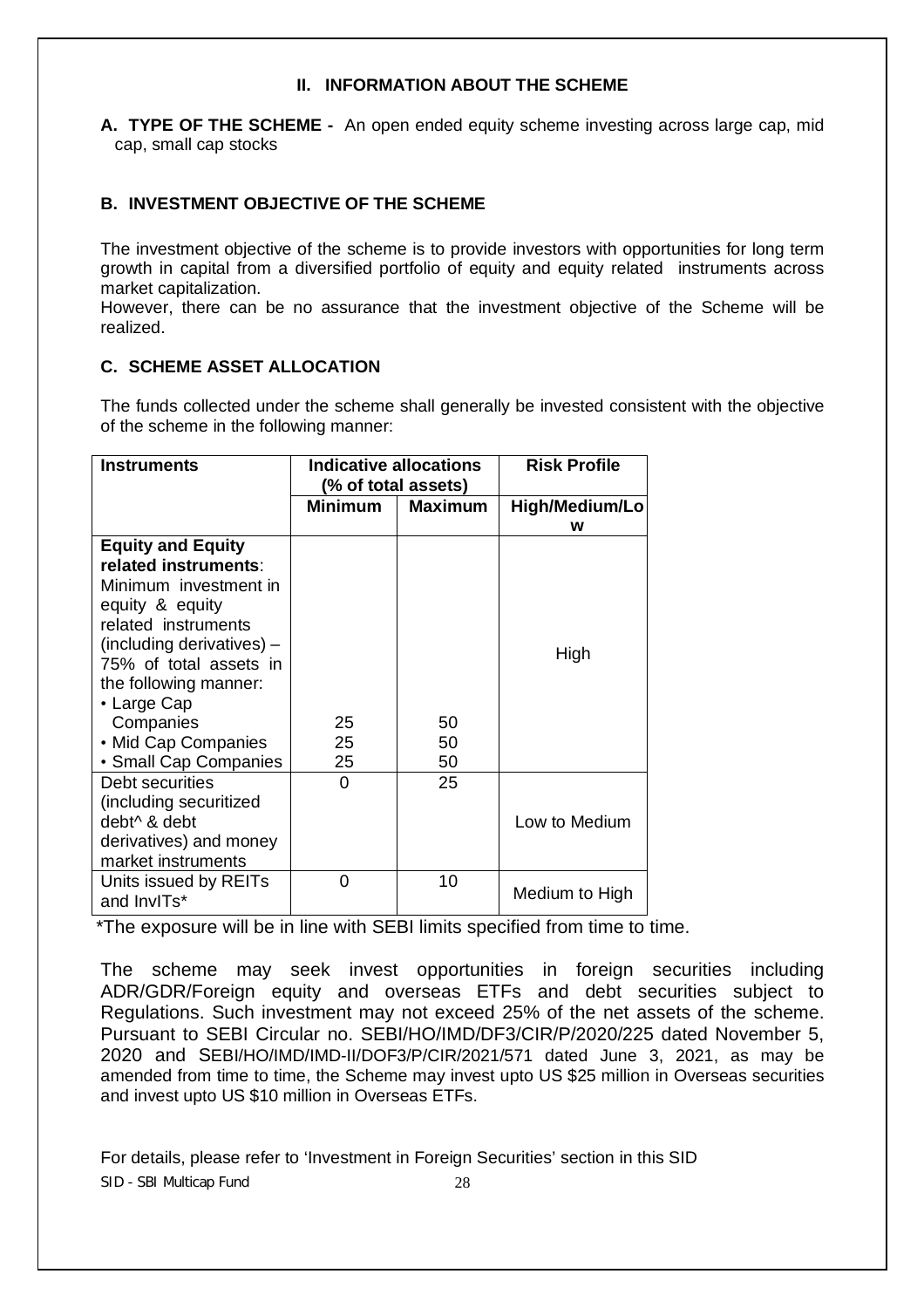^The scheme may invest in securitized debt upto 50% of the debt portfolio.

The cumulative gross exposure through equity, debt, derivative positions (including covered call options), repo transactions in corporate debt securities, Real Estate Investment Trusts (REITs), Infrastructure Investment Trusts ( InvITs) and such other securities / assets as may be permitted by the Board from time to time should not exceed 100% of the net assets of the scheme.

Exposure to derivatives instruments (including writing covered call options) may be to the extent of 50% of net assets as permitted by SEBI from time to time subject to prior approval by SEBI.

The Gross exposure of the Scheme to repo transactions in corporate debt securities shall not be more than 10% of the net assets of the scheme or as permitted by SEBI from time to time.

The scheme shall make investment in Securities lending upto 20% of the total assets with maximum single intermediary exposure restricted to 5% of the total assets or as permitted by SEBI from time to time.

The total exposure towards Credit Enhancement / structured obligations such as corporate / promoter guarantee etc. shall not exceed 10% of debt portfolio of the Scheme and group exposure shall not exceed 5% of debt portfolio of the Scheme.

The Scheme shall not invest more than 10% of its NAV of the debt portfolio of the scheme in such instruments having special features or as permitted by SEBI from time to time.

As per SEBI circular SEBI/HO/IMD/DF2/CIR/P/2017/109 dated September 27, 2017, the Scheme may indulge in 'Imperfect hedging' using IRFs upto maximum of 20% of the net assets of the scheme

The scheme may invest in Mutual Fund units including ETFs to the extent of 25% of net assets. This investment is subject to prevailing regulatory limits of aggregate interscheme investment made by all schemes under the same management or in schemes under the management of any other asset management company which shall not exceed 5% of the net asset value of the mutual fund.

The Investment Managers may at their discretion, alter the pattern of investment in keeping with the long-term objectives of the scheme and in the interest of the investors provided such changes do not result in a change in the fundamental attributes / investment profile of the scheme and are short term changes on defensive consideration. If the exposure falls outside the above mentioned asset allocation pattern, the portfolio to be rebalanced by AMC within 30 days from the date of said deviation.

The scheme will also review these investments from time to time and the Fund Manager may churn the portfolio to the extent as considered beneficial to the investors.

It must be clearly understood that the percentages stated above are only indicative and not absolute and that they can vary substantially depending upon the perception of the AMC, the intention being at all times to seek to protect the interests of the Unit Holders.

SID - SBI Multicap Fund 29 The above investment pattern is indicative and may be changed by the Fund Manager for a short term period on defensive considerations, keeping in view market conditions,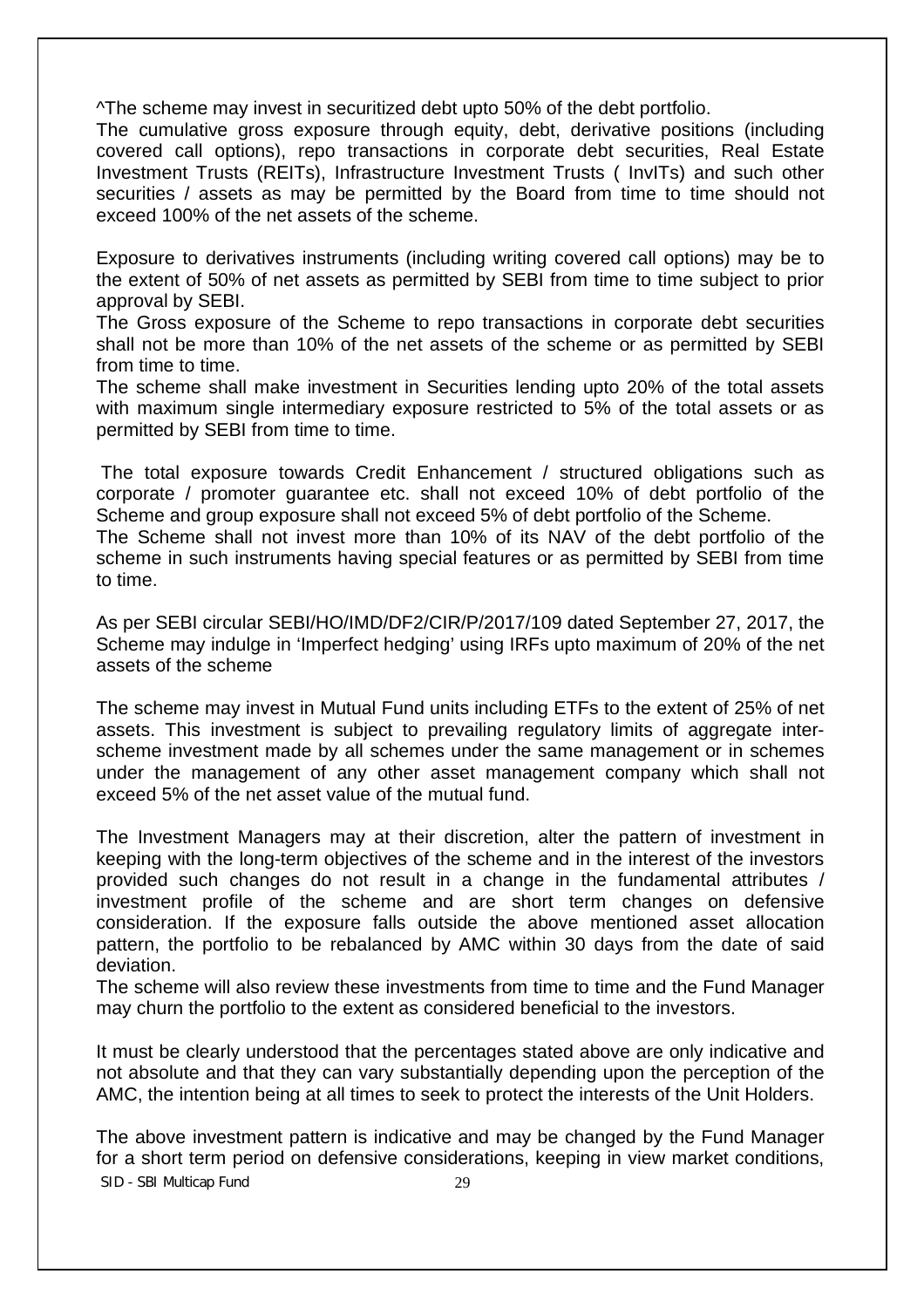market opportunities, applicable SEBI (Mutual Funds) Regulations 1996, legislative amendments and other political and economic factors, the intention being at all times to seek to protect the interests of the Unit Holders. If the exposure falls outside the above mentioned asset allocation pattern, the portfolio to be rebalanced by AMC within 30 days from the date of said deviation.

Above rebalancing will be subject to market conditions and in the interest of the investors. If the fund manager for any reason is not able to rebalance the asset allocation within above mentioned period, the matter would be escalated to Investment Committee for further direction. The Investment Committee shall record the reason in writing leading the reason for falling the exposure outside the asset allocation and the Committee shall review and as consider necessary may further direct the manner for rebalancing the same within the range of the asset allocation as mentioned above / further course of action required in this regard. The funds raised under the scheme shall be invested only in transferable securities as per Regulation 44(1), Schedule 7 of the SEBI (Mutual Funds) Regulations, 1996.

There can be no assurance that the investment objective of the scheme will be achieved

# **D. INVESTMENT STRATEGIES**

The scheme will follow a bottom-up approach to stock-picking and choose companies across sectors The scheme will invest in diversified portfolio of stocks across market capitalization. Large Cap Stocks – 1st -100th company in terms of full market capitalization. Mid Cap:101st to 250th company in terms of full market capitalization. Small Cap: 251st company onwards in terms of full market capitalization. The exposure across these stocks will be in line with limits/classification defined by AMFI/SEBI from time to time

# **E. TYPE OF THE INSTRUMENTS IN WHICH SCHEME WILL INVEST**

The Scheme will invest in Equity and Equity related instruments, Debt securities (including securitized debt) and money market instruments, Units issued by REITs and InvITs, Derivatives, foreign securities including ADR/GDR/Foreign equity and overseas ETFs, Repo in Corporate Debt, securities lending, Mutual Fund units including ETFs, Credit Enhancement / structured obligations such as corporate / promoter guarantee.

Money Market instruments includes Commercial Paper, Commercial Bills, Certificates of Deposit, Treasury Bills, Bills Rediscounting, Triparty Repo, Government securities having an unexpired maturity of less than 1 year, alternate to Call or notice money, Usance Bills and any other such short-term instruments as may be allowed under the Regulations prevailing from time to time.

A brief narration of Money Market Instruments is as under:

- 1. Certificate of Deposits (CDs) is a negotiable money market instrument issued by scheduled commercial banks and select all- India Financial Institutions that have been permitted by the RBI to raise short term resources.
- 2. Commercial Paper (CPs) is an unsecured negotiable money market instrument issued in the form of a promissory note, generally issued by the corporates, primary dealers and all India Financial Institutions as an alternative source of short term borrowings. They are issued at a discount to the face value as may be determined by the issuer. CP is traded in secondary market and can be freely bought and sold before maturity.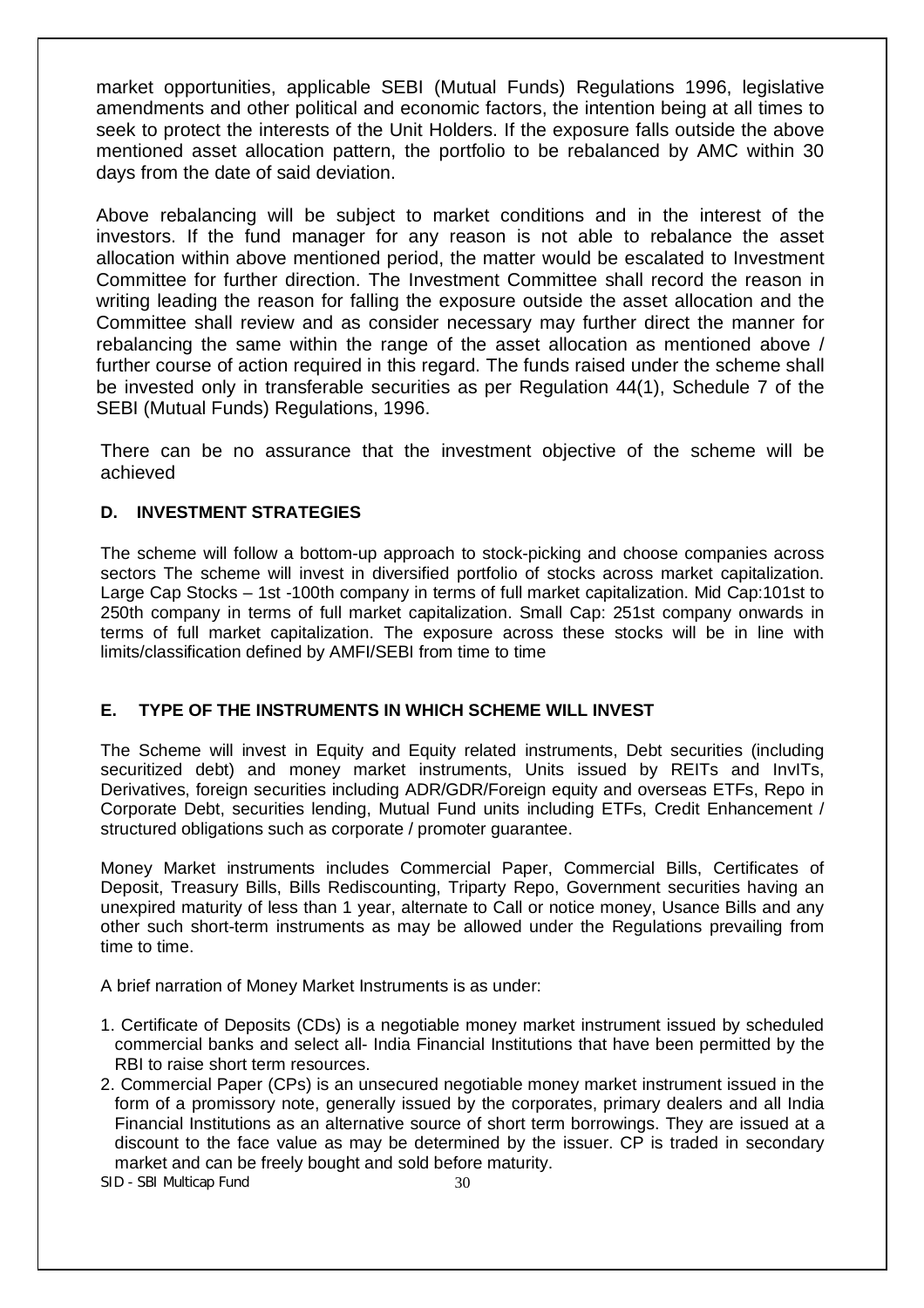- 3. Treasury Bills (T-Bills) are issued by the Government of India to meet their short term borrowing requirements. T-Bills are issued for maturities of 91 days, and 364 days. T-bills are issued at a discount to their face value and redeemed at par.
- 4. Triparty Repo
- 5. Securities created and issued by the Central Governments as may be permitted by RBI, securities guaranteed by the Central Governments (including but not limited to coupon bearing bonds, zero coupon bonds and treasury bills). Central Government Securities are sovereign debt obligations of the Government of India with zero-risk of default and issued on its behalf by RBI. They form part of Government's annual borrowing programme and are used to fund the fiscal deficit along with other short term and long term requirements. Such securities could be fixed rate, fixed interest rate with put/call option, zero coupon bond, floating rate bonds, capital indexed bonds, Fixed Interest security with staggered maturity payment etc.

# 6. **Investment in Foreign Securities:**

In accordance with series of SEBI's circulars SEBI/IMD/CIR No. 7/104753/07 dated September 26, 2007 and SEBI/IMD/CIR No.2/1222577/08 dated April 8, 2008 and SEBI/HO/IMD/DF3/CIR/P/2020/225 dated November 05, 2020 and SEBI/HO/IMD/IMD-II/DOF3/P/CIR/2021/57 dated June 3, 2021 , the following conditions shall apply to the Scheme's participation in the overseas investments. Please note that the investment restrictions applicable to the Scheme's participation in overseas investments will be as prescribed or varied by SEBI or by the Trustees (subject to SEBI requirements) from time to time. The regulations pertaining to investment in ADRs/ GDRs/Foreign Securities and Overseas ETFs by mutual funds have now been decided as under:

The aggregate ceiling for overseas investments is US \$7 billion as per the above mentioned SEBI Circulars. Within the overall limit of US \$ 7 billion, mutual funds can make overseas investments subject to a maximum of US \$1 billion per mutual fund. Further, mutual funds can make investments in Overseas Exchange Traded Fund (ETFs) subject to a maximum of US \$300 million per mutual fund, within the overall industry limit of US \$ 1 billion.

Pursuant to SEBI Circular no. SEBI/HO/IMD/DF3/CIR/P/2020/225 dated November 5, 2020 and SEBI/HO/IMD/IMD-II/DOF3/P/CIR/2021/57 dated June 3, 2021, the Scheme may invest in overseas securities / overseas ETFs as mentioned below.

| <b>Investments</b>         | in   Investments in Overseas |
|----------------------------|------------------------------|
| <b>Overseas Securities</b> | <b>ETFs</b>                  |
| (in USD mn)                | (in USD mn)                  |
| 25                         | 10                           |

The Scheme may invest during the six months period post closure of NFO. Post completion of the six months period, the relevant provisions of SEBI Circular no. SEBI/HO/IMD/DF3/CIR/P/2020/225 dated November 5, 2020 and SEBI/HO/IMD/IMD-II/DOF3/P/CIR/2021/57 dated June 3, 2021 shall be applicable.

The permissible investments Mutual Funds can invest in:

- ADRs / GDRs / IDRs issued by Indian or foreign companies.
- Equity of overseas companies listed on recognized stock exchanges overseas
- Initial and follow on public offerings for listing at recognized stock exchanges overseas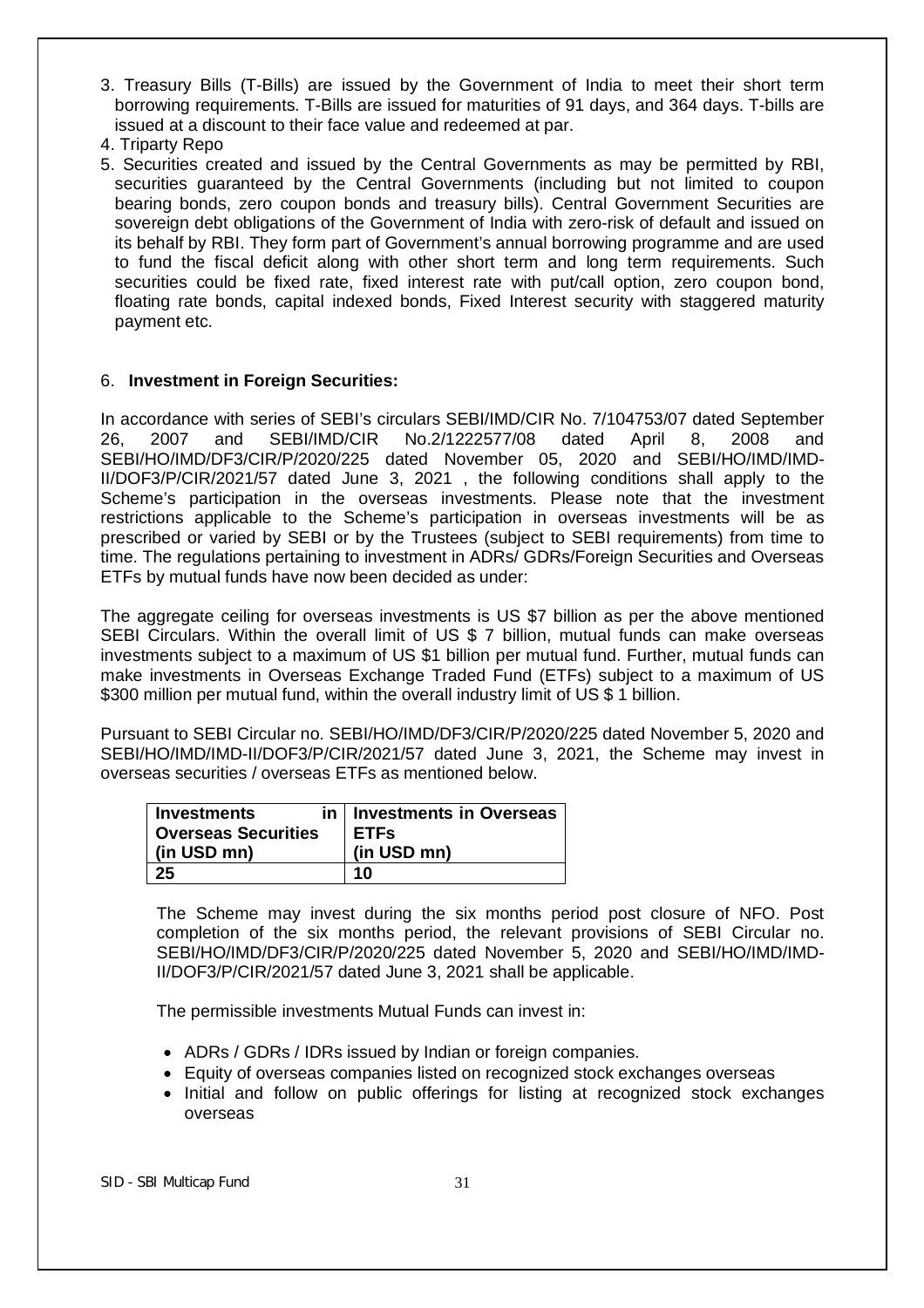- Foreign debt securities in the countries with fully convertible currencies, short term as well as long term debt instruments with rating not below investment grade by accredited/registered credit rating agencies
- Money market instruments rated not below investment grade
- Repos in the form of investment, where the counterparty is rated not below investment grade; repos should not however, involve any borrowing of funds by mutual funds
- Government securities where the countries are rated not below investment grade
- Derivatives traded on recognized stock exchanges overseas only for hedging and portfolio balancing with underlying as securities
- Short term deposits with banks overseas where the issuer is rated not below investment grade
- Units/securities issued by overseas mutual funds or unit trusts registered with overseas regulators and investing in (a) aforesaid securities, (b) Real Estate Investment Trusts (REITs) listed in recognized stock exchanges overseas or (c) unlisted overseas securities (not exceeding 10% of their net assets).

The restriction on the investments in mutual fund units upto 5% of net assets and prohibits charging of fees, shall not be applicable to investments in mutual funds in foreign countries made in accordance with SEBI Guidelines. However, the management fees and other expenses charged by the mutual fund in foreign countries along with the management fee and recurring expenses charged to the domestic mutual fund scheme shall not exceed the total limits on expenses as prescribed under Regulation 52(6). Where the scheme is investing only a part of the net assets in the foreign mutual fund(s), the same principle shall be applicable for that part of investment.

The overseas securities markets offer new investment and portfolio diversification opportunities by enabling investments in the overseas markets. However, such investments also entail additional risks. Such investment opportunities may be pursued by the Mutual Fund provided they are considered appropriate in terms of the overall investment objectives of the Scheme. The Scheme may then, if necessary, seek applicable permission from SEBI and RBI to invest abroad in accordance with the investment objectives of the Scheme and in accordance with any guidelines issued by SEBI/RBI from time to time. These investments shall be made subject to any/all approvals, conditions thereof as may be stipulated by SEBI/RBI and provided such investments do not result in expenses to the Scheme in excess of the ceiling, if any, on expenses prescribed by SEBI for offshore investment, and if no such ceiling is prescribed by SEBI, the expenses to the Scheme shall be limited to the level which, in the opinion of the Trustee, is reasonable and consistent with costs and expenses attendant to international investing.

The Fund Manager reserves the right to invest in such instruments and securities as may be permitted from time to time and which are in line with the investment objective of the scheme.

# **F. TRADING IN DERIVATIVES**

The Fund's trading in derivatives would be in line that is permitted by SEBI Regulations from time to time. The Fund may techniques that are permissible now or in future, under SEBI regulations, in consonance with the scheme's investment objective, including investment in derivatives such as interest rate swaps. The Fund shall fully cover its position in the derivatives market by holding underlying securities / cash or cash equivalents / option and / or obligation for acquiring underlying assets to honour the obligations contracted in the derivatives market. The Fund shall maintain separate records for holding the cash and cash equivalents / securities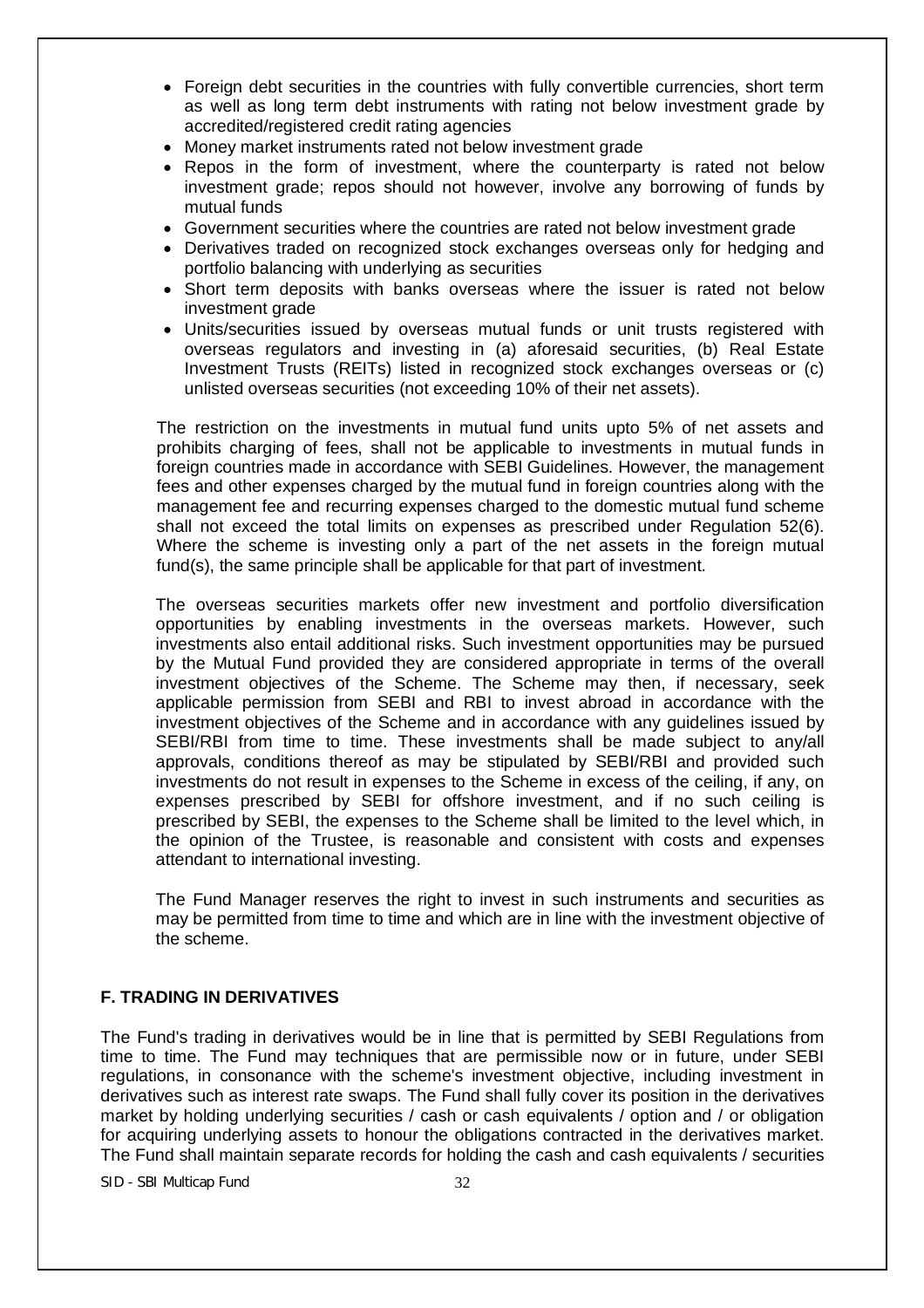for this purpose. The securities held shall be marked to market by the AMC to ensure full coverage of investments made in derivative products at all times.

SEBI has also vide circular DNPD/Cir-29/2005 dated 14<sup>th</sup> September 2005 permitted Mutual Funds to participate in the derivatives market at par with Foreign Portfolio Investors (FPI). Accordingly, Mutual Funds shall be treated at par with a registered FPI in respect of position limits in index futures, index options, stock options and stock futures contracts.

## **I. Position Limit**

The position limits for the Mutual Fund and its schemes, for transaction in derivatives segment are in compliance to the SEBI Circular no. SEBI/DNPD/Cir-31/2006 dated September 22, 2006, and to all such amendments as applicable from time to time. The position limits are given as under:

## **i. Position limit for the Mutual Fund in index options contracts**

The Mutual Fund position limits in index option contracts on a particular underlying index shall be higher of:

a. Rs. 500 Crore; or

b. 15% of the total open interest in the market in index options contracts.

This limit would be applicable on open positions in all options contracts on a particular underlying index.

## **ii. Position limit for the Mutual Fund in index futures contracts:**

The Mutual Fund position limits in index futures contracts **on a particular underlying index shall be** higher of:

a. Rs. 500 Crore; or

b. 15% of the total open interest in the market in index futures contracts. This limit would be applicable on open positions in all futures contracts on a particular underlying index.

# **iv. Position limit for Mutual Funds for stock based derivative contracts**

The combined futures and options position limit shall be 20% of the applicable Market Wide Position Limit (MWPL).

# **v. Position limit for each scheme of a Mutual Fund**

The scheme-wise position limit / disclosure requirements shall be –

1. For stock option and stock futures contracts, the gross open position across all derivative contracts on a particular underlying stock of a scheme of a mutual fund shall not exceed the higher of:

1% of the free float market capitalization (in terms of number of shares).

Or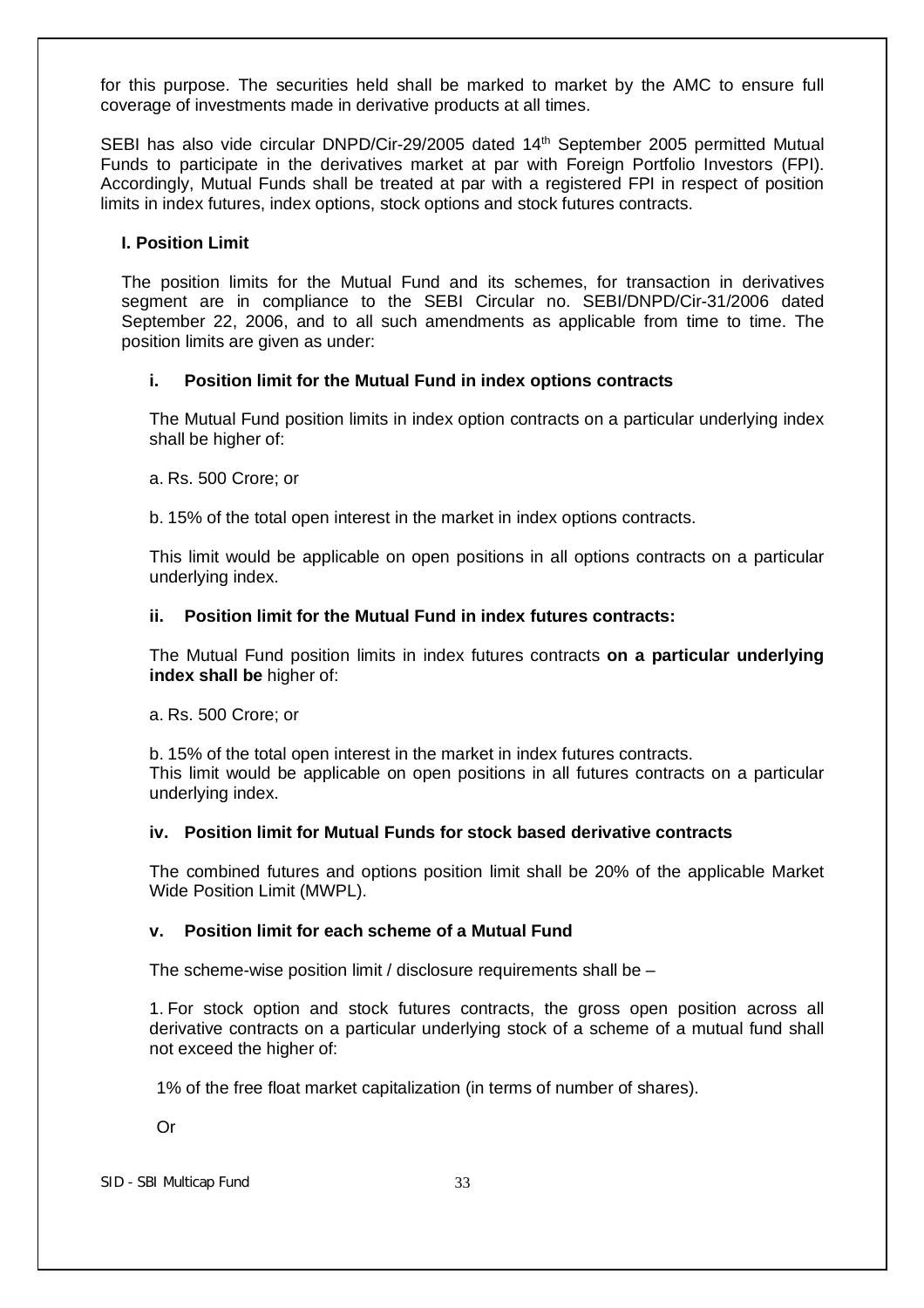5% of the open interest in the derivative contracts on a particular underlying stock (in terms of number of contracts).

2. This position limits shall be applicable on the combined position in all derivative contracts on an underlying stock at a Stock Exchange.

For the time duration of change in the index constituents, the Scheme may invest in Derivatives to maintain the respective weightages for the stocks, constituting the underlying index.

Index Futures / Stock Futures – buying index futures / stock futures (long position) can provide exposure to the index or the stock without undertaking any position in the underlying stocks. Thus, any market movement can be effectively captured by the scheme through such exposure. This can be useful at the time of any portfolio rebalancing due to index rebalancing and may help the scheme in managing its tracking error and the impact cost more efficiently. On the other hand, the scheme can also sell index futures / stock futures (short position). Thus, any long or short position in an outgoing or incoming stock in the index can be efficiently managed by suitable exposure through derivatives.

**Illustration** Spot price for stock A: Rs 650 Near month Stock Future price at the beginning of the month: Rs 653 Scheme buys 1000 lots Each lot has a nominal value equivalent to 200 units of the underlying stock Let us assume on the date of unwinding the position, the future price is trading at Rs 660 and the spot price is trading at Rs 657 Profits for the Scheme = (660-653) \* 1000 lots \* 200 = Rs 1,400,000

In effect in the above example, the scheme can replicate the movement of the underlying stock through derivatives. The above is for illustration purpose only and any associated cost like brokerage, transaction cost, margin etc will have to be accounted for.

#### **Debt Derivatives**

The Scheme may use derivatives instruments like Interest Rate Swaps, Forward Rate Agreements or such other derivative instruments as may be introduced from time to time for the purpose of hedging and portfolio balancing and as may be permitted under the Regulations and guidelines.

#### **1. Interest Rate Swaps**

Interest rate swap is a strategy in which one party exchanges a stream of interest for another party's stream. Interest rate swaps are normally 'fixed against floating' but can also be 'fixed against fixed' or 'floating against floating' rate swaps. Interest rate swaps will be used to take advantage of interest-rate fluctuations, by swapping fixed-rate obligations for floating rate obligations or swapping floating rate obligations to fixed-rate obligations. A floating-to-fixed swap increases the certainty of an issuer's future obligations. Swapping from fixed-to-floating rate may save the issuer money if interest rates decline. Swapping allows issuers to revise their debt profile to take advantage of current or expected future market conditions.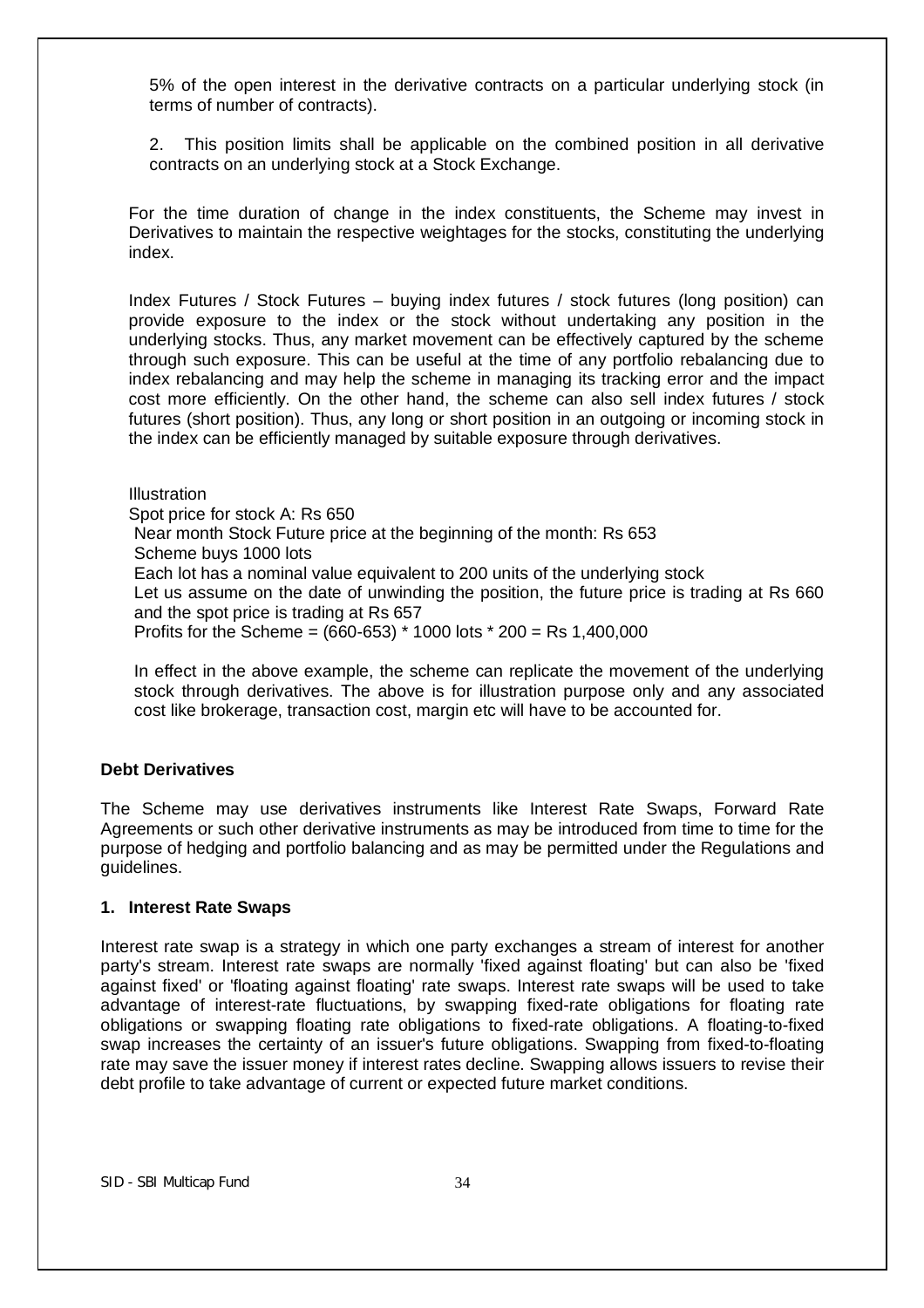## **2. Forward Rate Agreement (FRA)**

A FRA is basically a forward starting IRS. It is an agreement between two parties to pay or receive the difference between an agreed fixed rate (the FRA rate) and the interest rate (reference rate) prevailing on a stipulated future date, based on a notional principal amount for an agreed period. The only cash flow is the difference between the FRA rate and the reference rate. As is the case with IRS, the notional amounts are not exchanged in FRAs.

## **Advantages of Derivatives**

The volatility in Indian debt markets has increased over last few months. Derivatives provide unique flexibility to the Scheme to hedge part of their portfolio. Some of the advantages of specific derivatives are as under:

Bond markets in India are not very liquid. Investors run the risk of illiquidity in such markets. Investing for short-term periods for liquidity purposes has its own risks. Investors can benefit if the Fund remains in call market for the liquidity and at the same time take advantage of fixed rates by entering into a swap. It adds certainty to the returns without sacrificing liquidity.

## **Illustration: Interest Rate Swap (IRS)**

Assume that a Mutual Fund has INR 10 crore, which is to be deployed in overnight products for 7 days. This money will be exposed to interest rate risk on daily basis. The fund can buy an Interest Rate Swap receiving fixed interest rate and paying NSE MIBOR.

The deal will be as under:

| <b>Counterparty Bank</b> |                           | <b>Mutual Fund</b> |
|--------------------------|---------------------------|--------------------|
| Receives                 | Floating rate (NSE MIBOR) | Pays               |
|                          | Fixed rate (8.75%)        |                    |

Pays ------------------------------------------------------------------------------> Receives

The cash flows on a notional principal amount of Rs. 10 crores would be-

|                                  |           |              |          |          | (Rs. in Crore) |
|----------------------------------|-----------|--------------|----------|----------|----------------|
|                                  | Principal | <b>NSE</b>   | Interest | Amount   |                |
|                                  |           | <b>MIBOR</b> |          |          |                |
| Day 1                            |           | 10.0000      | 8.10%    | .0022192 | 10.00221918    |
| Day 2                            |           | 10.00222     | 8.20%    | .0022466 | 10.00446575    |
| Day 3                            |           | 10.00447     | 8.30%    | .002274  | 10.00673973    |
| Day 4 (for 2 days)               | Saturday  | 10.00674     | 8.15%    | .0044658 | 10.01120548    |
| Day 5                            | Sunday    |              | Holiday  |          |                |
| Day 6                            |           | 10.01121     | 8.40%    | .0023014 | 10.01350685    |
| Day 7                            |           | 10.01351     | 8.50%    | .0023288 | 10.01583562    |
| <b>Floating Interest Payable</b> |           |              |          |          | .0158356164    |
| <b>Fixed Interest Receivable</b> |           |              |          |          | .0167808219    |
| Net Receivable for Mutual        |           |              |          |          | .0009452055    |
| Fund receiving fixed             |           |              |          |          |                |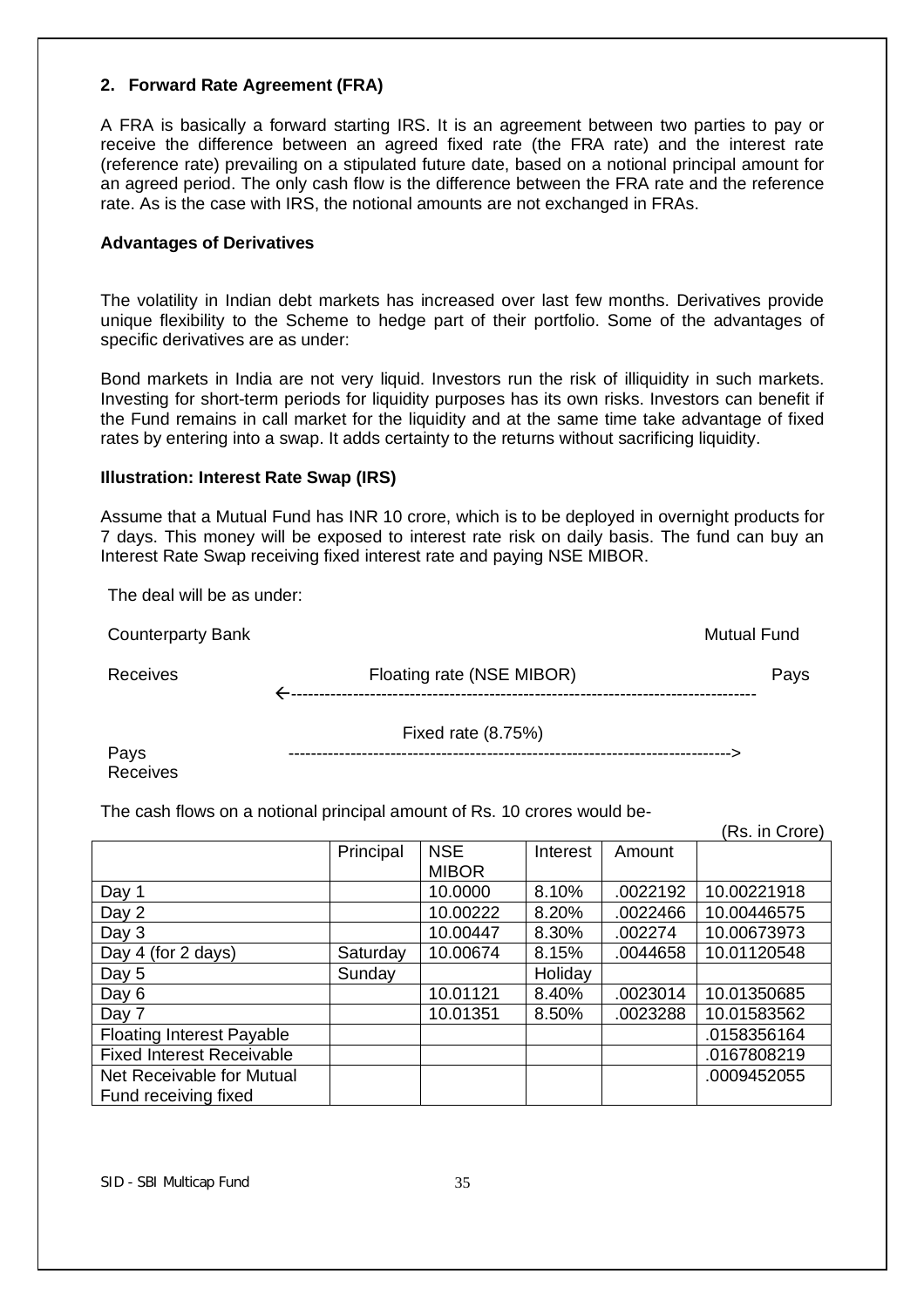In this example, Mutual Fund stands to gain by receiving fixed rates. As the NSE MIBOR floating rate is decided daily, in adverse scenario, the Mutual Fund may have to pay the difference.

The counter-party providing Swap, Options, Forward Rate Agreements (FRAs) will do the same at a cost.

Risk factors Interest rate swaps strategy:

Risk Factor: The risk arising out of uses of the above derivative strategy as under:

- Lack of opportunities available in the market.
- The risk of mispricing or improper valuation and the inability of derivatives to correlate perfectly with underlying assets, rates and indices.
- Interest rate swaps require the maintenance of adequate controls to monitor the transactions entered into, the ability to forecast failure of another party (usually referred to as the 'counter party') to comply with the terms of the derivatives contract.

# **Risk factors associated with imperfect hedge using Interest Rate Futures**

- 1. The cost of hedge can be higher than adverse impact of market movements
- 2. Price / change in price of a security may or may not be the same in spot/cash and futures segment of the market. This may lead to the hedging position not giving the exact desired hedge result.
- 3. Derivatives will entail a counter-party risk to the extent of amount that can become due from the party.
- 4. Efficiency of a derivatives market depends on the development of a liquid and efficient market for underlying securities.

| <b>Security</b>      | Value<br><b>Market</b><br>(in Cr.) | in<br>Weight<br>the Portfolio | Yield<br>(%) | <b>Modified</b><br><b>Duration</b> | Weighted<br><b>Modified</b><br><b>Duration</b> |
|----------------------|------------------------------------|-------------------------------|--------------|------------------------------------|------------------------------------------------|
| GOI 7.35% 22.06.2024 | 50.00                              | 10.64%                        | 7.05         | 5.00                               | 0.53                                           |
| GOI 6.79% 15.05.2027 | 400.00                             | 85.11%                        | 7.03         | 6.85                               | 5.83                                           |
| GOI 6.68% 17/09/2031 | 20.00                              | 4.26%                         | 7.08         | 8.71                               | 0.37                                           |
|                      | 470                                |                               |              |                                    |                                                |
| 679GS2027 IRF        | 100.99                             |                               |              |                                    |                                                |

# **ILLUSTRATION FOR IMPERFECT HEDGE ON INTEREST RATE FUTURES**

Consider a hypothetical portfolio or a part of a larger portfolio composed of 3 different securities with a Portfolio Average Modified Duration of 6.74. On account of change in economic factors, it is expected that the interest rates could go up by 1% over the coming days. The portfolio would look to hedge the impact on this portfolio through selling IRF, of which the underlying security is different as given. This would be an example of imperfect hedge where the portfolio that is hedged and the instrument underlying the futures contract are different.

The maximum number of contracts in IRF to sold is given by the following formula  $=$ (Market Value portfolio \* Modified Duration of portfolio)/ (Market Value of 1 Futures contract\* Modified Duration of futures)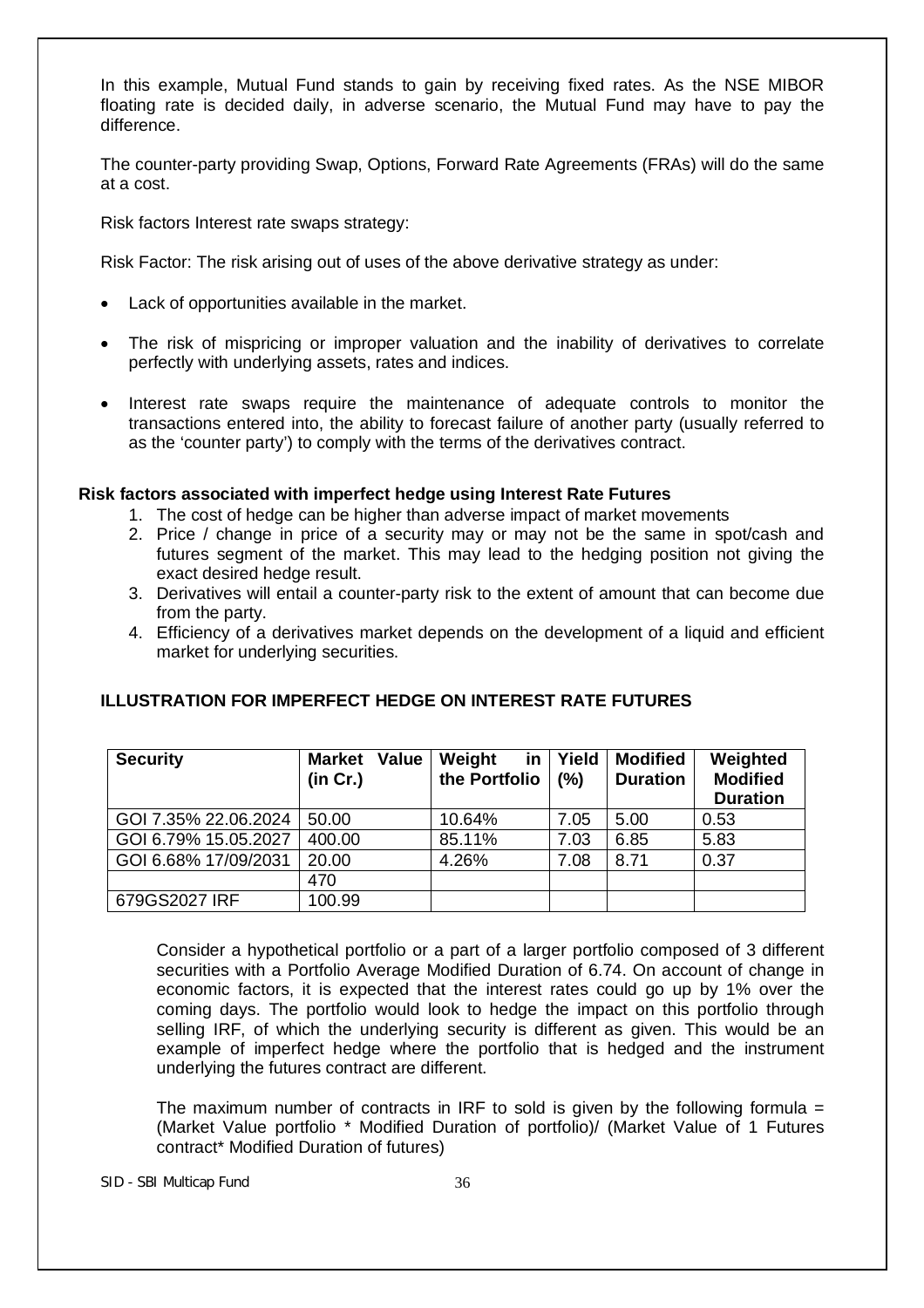| Market Value Portfolio * Modified Duration Portfolio   31,654,557,509.18 |            |
|--------------------------------------------------------------------------|------------|
| Market Value of 1 Futures Contract                                       | 201,985.00 |
| No of contracts to be sold                                               | 23,183.04  |
| Market Value of Futures (in Cr.)                                         | 468.26     |
| Negative Impact on Portfolio (in Cr.)                                    | $-31.65$   |
| Positive Gain on Futures (in Cr.)                                        | 31.65      |

The impact on portfolio due to a 1% rise in yields is approx Rs. 31.65 crs. Since the portfolio has sold IRF contracts, the gain on account of the same is around Rs. 31.65 crs. Accordingly, the loss on the underlying portfolio is hedged through IRF even as the underlying securities are different. The scheme would pursue imperfect hedging to the extent permitted by extant SEBI guidelines

# **COVERED CALL STRATEGY**

#### **Risks associated with writing covered call options for equity shares:**

In addition to the risks associated with derivative instruments, listed below are the risks associated with writing covered call options.

#### **Market Risk:**

Appreciation in the underlying equity shares could lead to loss of opportunity in case of writing of covered call option. In case if the appreciation in equity share price is more than the option premium received, the appreciation in the scheme would be capped.

### **Liquidity Risk:**

This strategy of writing covered call in a scheme will be used, provided the scheme has adequate number of underlying equity shares as per regulatory requirement. Subsequently, the scheme will have to set aside a portion of investment in the underlying equity shares. Further, in case the covered call options are sold to the maximum extent as allowed under the purview of regulations, the scheme would be unable to sell the shares of the respective stock, to the extent that would be blocked under the covered call. Hence, if the call option contracts which have been written become illiquid, it may lead to a loss of opportunity or can cause exit issues.

As a result, it may happen that the scheme is not able to sell the underlying equity shares immediately, which can lead to temporary illiquidity of the underlying equity shares and may result in loss of opportunity.

#### **Covered call strategy**

The scheme may write call options only under a covered call strategy for constituent stocks of NIFTY 50 and BSE SENSEX, and any other stock as and when allowed by SEBI, subject to the following:

- a) The total notional value (taking into account strike price as well as premium value) of call options written by a scheme shall not exceed 15% of the total market value of equity shares held in that scheme.
- b) The total number of shares underlying the call options written shall not exceed 30% of the unencumbered shares of a particular company held in the scheme. The unencumbered shares in a scheme shall mean shares that are not part of Securities Lending and Borrowing Mechanism (SLBM), margin or any other kind of encumbrances.
- c) At all points of time the Mutual Fund scheme shall comply with the provisions at paragraph (a) and (b) above. In case of any passive breach of the requirement at paragraph (a), the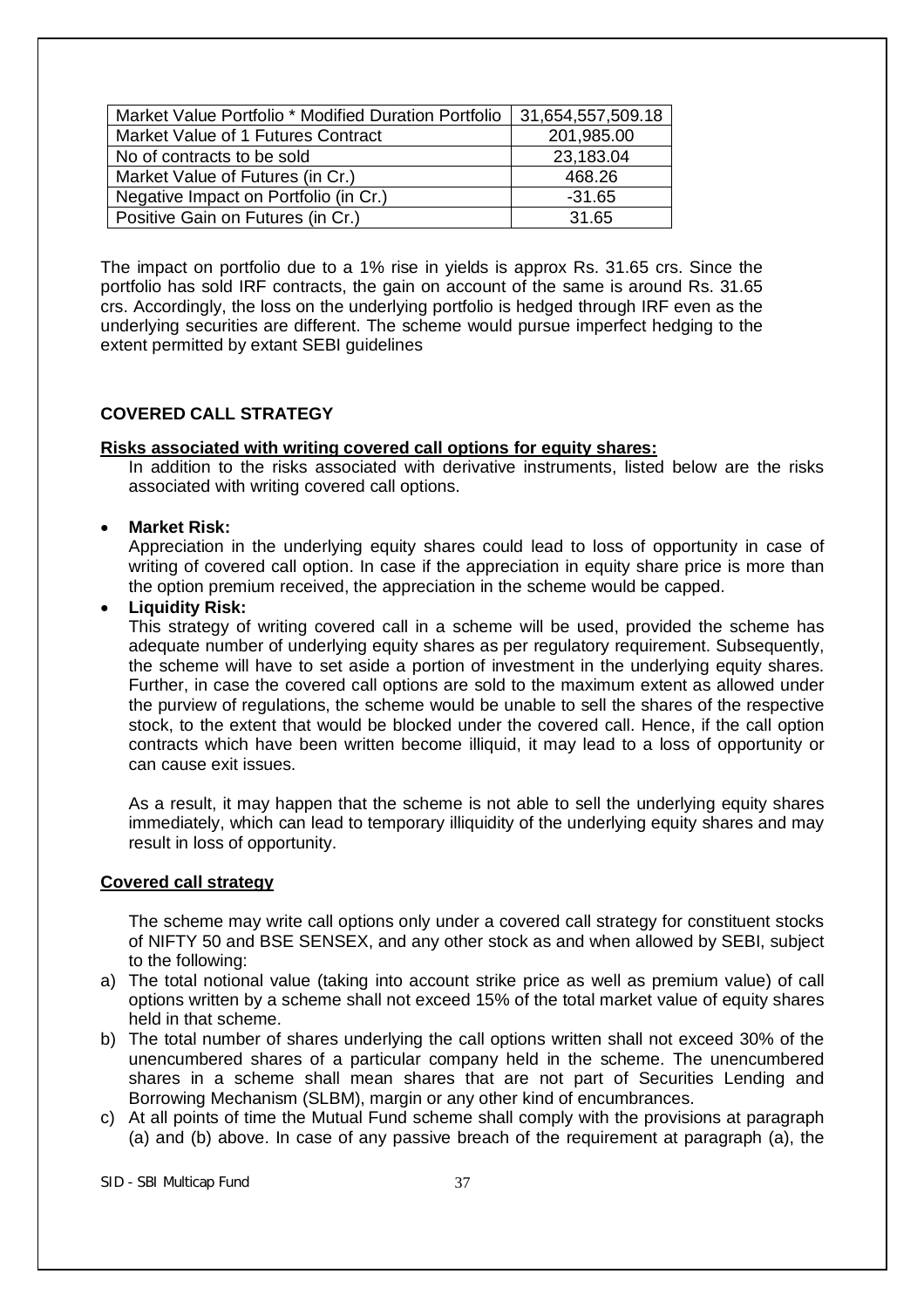respective scheme shall have 7 trading days to rebalance the portfolio. During the rebalancing period, no additional call options can be written in the said scheme.

- d) In case a Mutual Fund scheme needs to sell securities on which a call option is written under a covered call strategy, it must ensure compliance with paragraphs (a) and (b) above while selling the securities.
- e) In no case, a scheme shall write a call option without holding the underlying equity shares. A call option can be written only on shares which are not hedged using other derivative contracts.
- f) The premium received shall be within the requirements prescribed in terms of paragraph 5 of SEBI circular dated August 18, 2010 i.e. the total gross exposure related to option premium paid and received must not exceed 20% of the net assets of the scheme.
- g) The exposure on account of the call option written under the covered call strategy shall not be considered as exposure in terms of paragraph 3 of SEBI Circular no. Cir/IMD/DF/11/2010, dated August 18, 2010.
- h) The call option written shall be marked to market daily and the respective gains or losses factored into the daily NAV of the respective scheme(s) until the position is closed or expired.

### **Benefits of using Covered Call strategy in Mutual Funds:**

The covered call strategy can help in earning income and hedging risk and subsequently result in better risk adjusted returns for the Scheme. Following are the benefits offered by this strategy:

- a. Hedge against market risk Since the fund manager sells a call option on a stock already owned by the mutual fund scheme, the downside from fall in the stock price would be lower to the extent of the premium earned from the call option.
- b. Generating additional returns in the form of option premium in a range bound market. Thus, a covered call strategy involves gains for unit holders in case the strategy plays out in the right direction.

# **Example of Covered Call**

Illustrations:

Buy 100 stocks of Company A at Rs 1000 and write (sell) call options of the company A for the same month, with a strike price of Rs 1050. Assume the said option is trading at Rs 10. Thus, the total premium received for selling the call option is Rs 1000 (Rs 10\*100 lot size).

On the day of expiration of options contract:

Scenario 1: markets goes up and the stock price of company A goes upto Rs 1030

- a) Gain on stock is Rs 3000.
- b) The call option will expire worthless (strike price is Rs 1050 and underlying price is Rs 1030). Thus, as a writer (seller) of call option, we can keep the premium of Rs 1000.
- c) Thus, net gain is Rs 4000 (Rs 3000 on underlying stock and Rs 1000 premium collected)

Scenario 2: markets goes up and the stock price of company A goes upto Rs 1100

- a) Gain on stock is Rs 10000
- b) The call option is in the money by Rs 50 (strike price is Rs 1050 and underlying price is Rs 1100). Thus, as a writer (seller) of call option we must pay Rs 5000 to option buyer (Rs 50) and we would receive option premium of Rs. 1000 (Rs. 10\*100), thus, the total loss would be Rs. 4000 (Rs. 5000 – Rs. 1000 received as the option premium).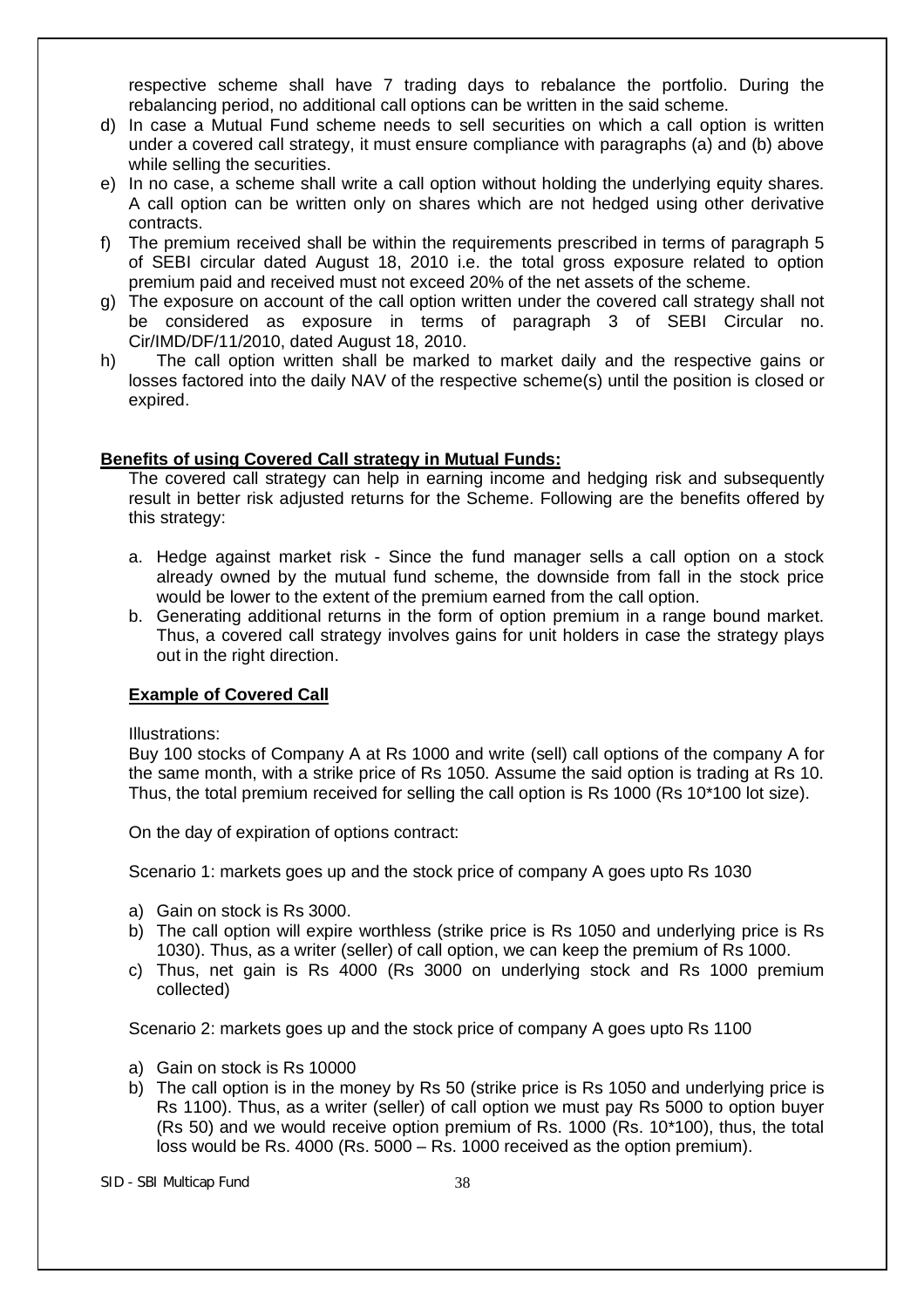c) Thus, net gain is Rs 6000 (Rs 10000 on underlying stock and Rs 4000 loss on option position)

Scenario 3: markets goes down and the stock price of company A goes down to Rs 950

- a) Loss on stock is Rs 5000
- b) The call option will expire worthless (strike price is Rs 1050 and underlying price is Rs 950). Thus, as a writer (seller) of call option, we can keep the premium of Rs 1000.
- c) Thus, net loss is Rs 4000 (Rs 5000 on underlying stock and Rs 1000 premium collected)

**Further the exposure limits for trading in derivatives by Mutual Funds specified by SEBI vide its Circular No. Cir/IMD/DF/11/2010 dated August 18, 2010, SEBI circular no. SEBI/HO/IMD/DF2/CIR/P/2021/024 dated March 4, 2021 and SEBI Circular no. SEBI/HO/IMD/IMD-I DOF2/P/CIR/2021/580 dated June 18, 2021 are as follows:**

- 1. The cumulative gross exposure through equity, debt, derivative positions (including fixed income derivatives), repo transactions in corporate debt securities, Real Estate Investment Trusts (REITs), Infrastructure Investment Trusts (InvITs) other permitted securities/assets and such other securities/assets as may be permitted by SEBI from time to time should not exceed 100% of the net assets of the scheme.
- 2. Mutual Funds shall not write options or purchase instruments with embedded written options.
- 3. The total exposure related to option premium paid must not exceed 20% of the net assets of the scheme.
- 4. Cash or cash equivalents with residual maturity of less than 91 days may be treated as not creating any exposure.

Definition of Exposure in case of Derivative Positions

5. Each position taken in derivatives shall have an associated exposure as defined under. Exposure is the maximum possible loss that may occur on a position. However, certain derivative positions may theoretically have unlimited possible loss. Exposure in derivative positions shall be computed as follows:

| l Position    | Exposure                                             |
|---------------|------------------------------------------------------|
| Long Future   | Futures Price * Lot Size * Number of Contracts       |
| Short Future  | Futures Price * Lot Size * Number of Contracts       |
| Option bought | Option Premium Paid * Lot Size * Number of Contracts |

#### **II. The risks involved in derivatives are:**

- 1. The derivatives will entail a counter-party risk to the extent of amount that can become due from the party.
- 2. An exposure to derivatives can also limit the profits from a genuine investment transaction.
- 3. Efficiency of a derivatives market depends on the development of a liquid and efficient market for underlying securities and also on the suitable and acceptable benchmarks.
- 4. Derivative products are leveraged instruments and can provide disproportionate gains as well as disproportionate losses to the investor. Execution of such strategies depends upon the ability of the fund manager to identify such opportunities. Identification and execution of the strategies to be pursued by the fund manager involve uncertainty and decision of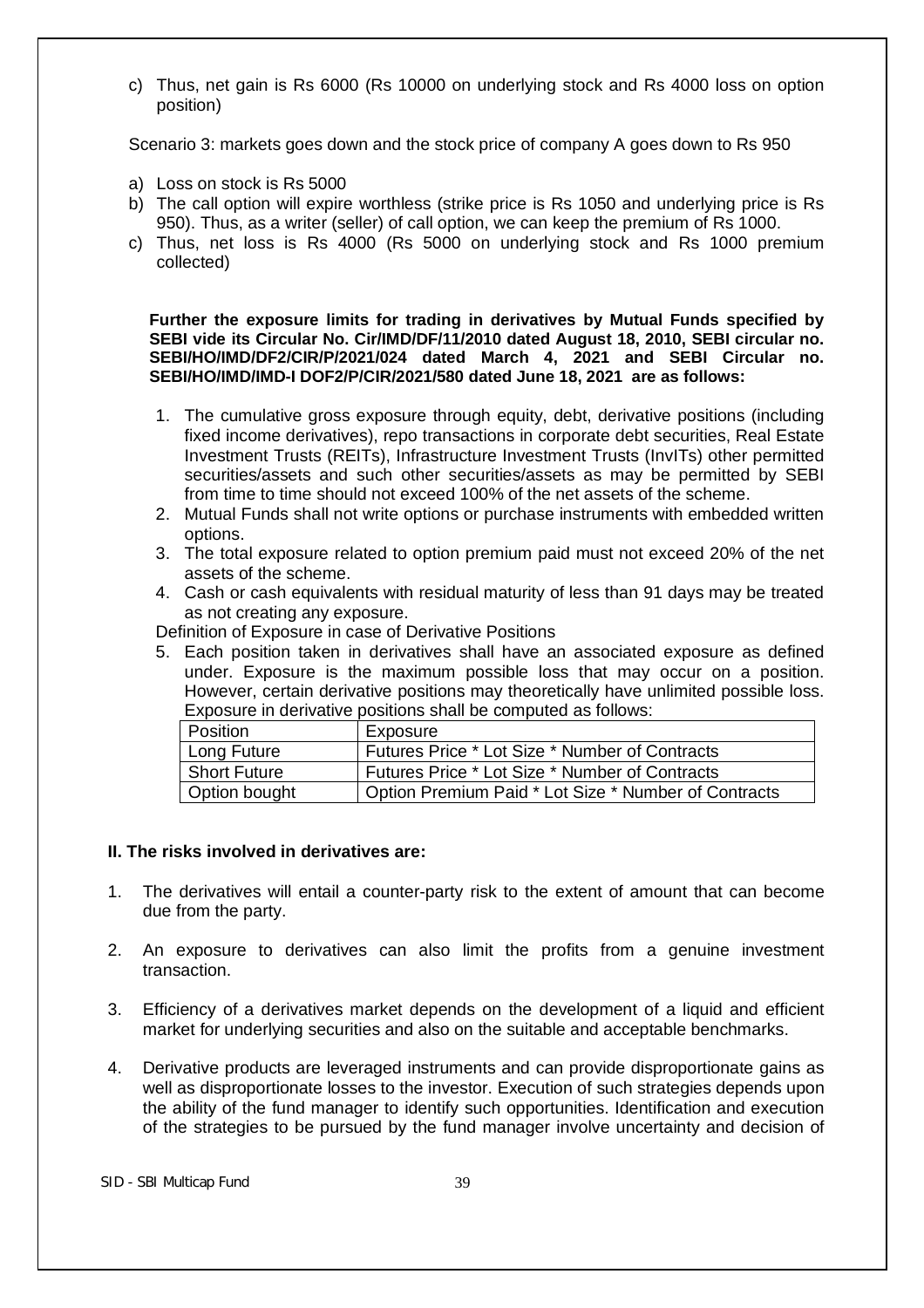fund manager may not always be profitable. No assurance can be given that the fund manager will be able to identify or execute such strategies.

### **III. Methods to tackle these risks:**

- 1. Limits of appropriate nature will be developed for counter parties
- 2. Such an exposure will be backed by assets in the form of cash or securities adequate to meet cost of derivative trading and loss, if any, due to unfavorable movements in the market.
- **IV. The losses that may be suffered by the investors as a consequence of such investments:**
- 1. As the use of derivatives is based on the judgment of the Fund Manger, the view on market taken may prove wrong resulting in losses.

# **VI. VALUATION OF DERIVATIVES**

- i. The traded derivatives shall be valued at market price in conformity with the stipulations of sub clauses (i) to (v) of clause 1 of the Eighth Schedule to the SEBI Regulations.
- ii. The valuation of untraded derivatives shall be done in accordance with the valuation method for untraded investments prescribed in sub clauses (i) and (ii) of clause 2 of the Eighth Schedule to the SEBI Regulations.

# **VII. REPORTING OF DERIVATIVES**

The AMC shall cover the following aspects in their reports to trustees periodically, as provided for in the Regulations:

- i. Transactions in derivatives, both in volume and value terms.
- ii. Market value of cash or cash equivalents / securities held to cover the exposure.
- iii. Any breach of the exposure limit laid down in the scheme Information document.
- iv. Shortfall, if any, in the assets covering investment in derivative products and the manner of bridging it.

The Trustees shall offer their comments on the above aspects in the report filed with SEBI under sub regulation (23) (a) of regulation 18 of SEBI Regulations.

# **N. DEBT MARKET IN INDIA**

The Indian debt markets are one of the largest and rapidly developing markets in Asia. Government and Public Sector enterprises are the predominant borrowers in the market. The debt markets have received lot of regulatory and governmental focus off late and are developing fast, with the rapid introduction of new instruments including derivatives. Foreign Institutional Investors are also allowed to invest in Indian debt markets subject to ceiling levels announced by the government. There has been a considerable increase in the trading volumes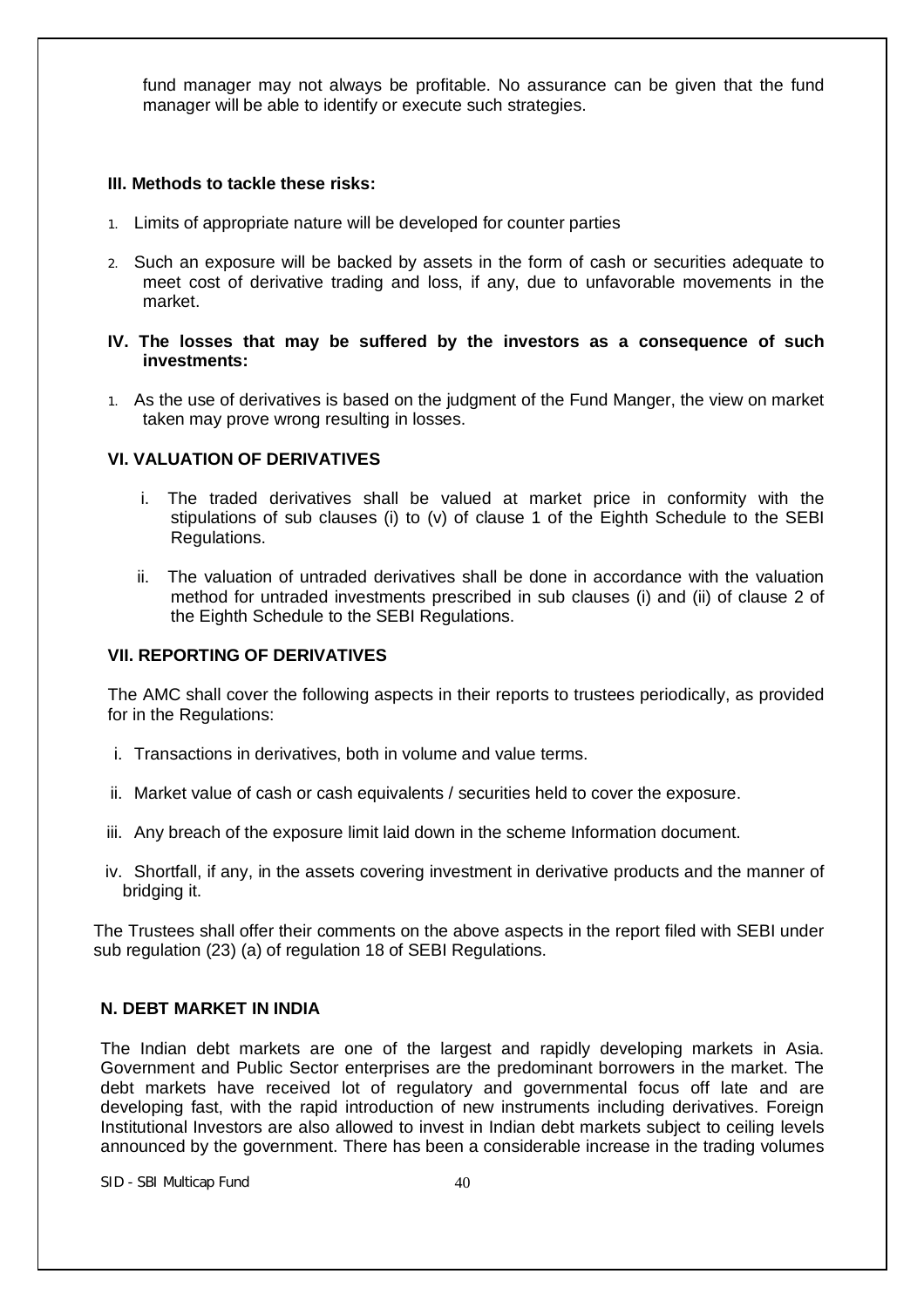in the market. The trading volumes are largely concentrated in the Government of India Securities, which contribute a significant proportion of the daily trades.

The money markets in India essentially consist of the call money market (i.e. market for overnight and term money between banks and institutions), repo transactions (temporary sale with an agreement to buy back the securities at a future date at a specified price), commercial papers (CPs, short term unsecured promissory notes, generally issued by corporates), certificate of deposits (CDs, issued by banks), Treasury Bills (issued by RBI) and the triparty repo.

Government securities are largely traded on a Negotiated Order Matching system (NDS OM) apart from the OTC market. The settlement of trades both in the G-sec markets and the overnight repo and triparty repo are guaranteed and done by a central counterparty, the Clearing Corporation of India (CCIL). Money market deals involving CD's and CP's are traded and settled on an OTC basis. The clearing and settlement of corporate bond deals are now routed through a central counterparty established by the exchanges BSE (ICCL) and NSE (NSCCL) which settles deals on a DVP (Delivery versus payment) non guaranteed basis.

The current market yields of various instruments and the factors affecting prices of such securities are given hereunder. The securitized instruments of higher ratings generally offer yields which are 50-75 basis points higher than the comparable normal debt instruments.

| <b>Instruments</b>      | Indicative yield range |
|-------------------------|------------------------|
| Overnight rates         | 3.55%-3.65%            |
| 90 day Commercial Paper | 4.05%-4.12%            |
| 91-day T-bill           | 3.80%-3.85%            |
| 1 year G-Sec            | 4.60%-4.65%            |
| 5 year $G - Sec$        | $6.10\% - 6.15\%$      |
| 10 year G-Sec           | 6.80%-6.84%            |
| 1 year AAA Bond         | 5.00%-5.05%            |
| 5 year AAA Bond         | 6.30%-6.35%            |

Following are the yield matrix of various debt instruments as on March 31, 2022:

The interest rate market conditions are influenced by the Liquidity in the system, Credit growth, GDP growth, Inflows into the Country, Currency movement in the Forex market, demand and supply of issues and change in investors' preference. Generally, when there is a rise in interest rates the price of securities fall and vice versa. The extent of change in price shall depend on the rating, tenor to maturity, coupon and the extent of fall or rise in interest rates. The Government securities carry zero credit risk, but they carry interest rate risk like any other Fixed Income Securities. Money market instruments such as CP's and CD's which are fairly liquid are not listed in exchanges. The impact cost of offloading the various asset classes differ depending on market conditions and may impair the value of the securities to that extent. Further, investments in securitized instruments or structured obligation papers carry a higher illiquidity risk. They also carry limited recourse to the originator, delinquency risk out of the defaults on the receivables and prepayment risk which affects the yields on the instruments.

# **G. Portfolio turnover**

The Portfolio Turnover is defined as the lower of the value of purchases or sales as a percentage of the average corpus of the Scheme during a specified period of time. The Asset Management Company does not have a policy statement on portfolio turnover. Generally, the Asset Management Company's portfolio management style is conducive to a low portfolio turnover rate. However, given the nature of the Scheme which follows a monthly cycle or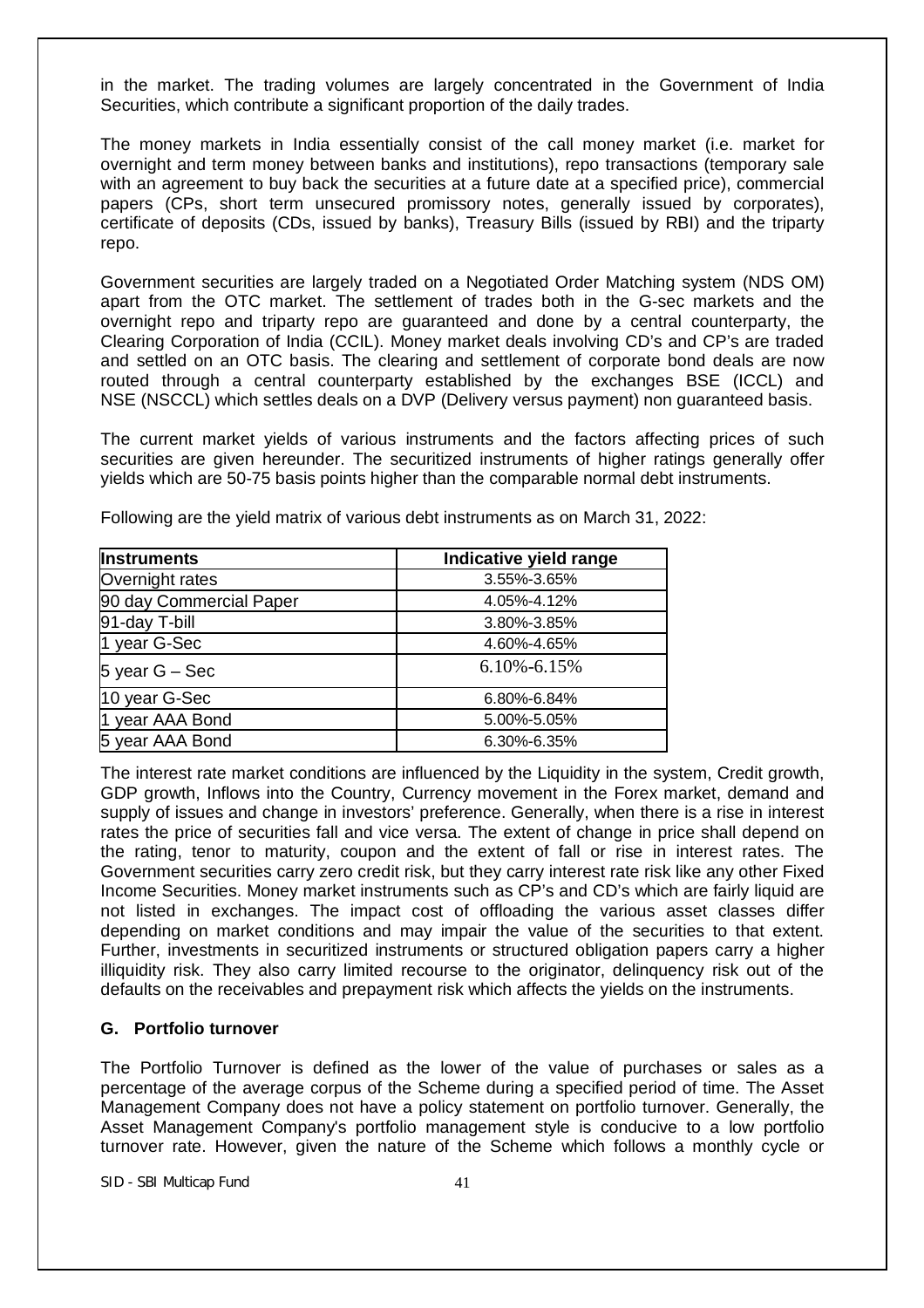rollover / positions the portfolio turnover is expected to be high. Further, there are trading opportunities that present themselves from time to time. These trading opportunities may be due to trading opportunities in equities, changes in interest rate policy by the Reserve Bank of India, shifts in the yield curve, credit rating changes or any other factors where in the opinion of the fund manager there is an opportunity to enhance the total return of the portfolio. It will be the endeavour of the fund manager to keep portfolio turnover rates as low as possible.

# **Portfolio Turnover Ratio**: N.A.

# **H. FUNDAMENTAL ATTRIBUTES**

Following are the Fundamental Attributes of the scheme, in terms of Regulation 18 (15A) of the SEBI (MF) Regulations:

# **a. Type of Scheme**

An open ended equity scheme investing across large cap, mid cap, small cap stocks

# **b. Investment Objective:**

The investment objective of the scheme is to provide investors with opportunities for long term growth in capital from a diversified portfolio of equity and equity related instruments across market capitalization.

However, there can be no assurance that the investment objective of the Scheme will be realized.

- o Main Objective Growth
- $\circ$  Investment pattern The indicative portfolio break-up with minimum and maximum asset allocation, while retaining the option to alter the asset allocation for a short term period on defensive considerations. For detailed asset allocation pattern refer Section C above.

### **c. Terms of Issue**:

**Sale of Units:** Units would be offered for subscription on all business days at NAV related prices.

**Liquidity:** The scheme would provide repurchase facility to investors on an ongoing basis on all business days

**Aggregate fee and expenses**: Would be restricted to the ceilings of recurring expenses stated in Regulation 52(6) of the SEBI (Mutual Funds) Regulation. The fee and expenses proposed to be charged by the scheme is detailed in Section Fee and Expenses.

#### **Any Safety Net or Guarantee provided**

This Scheme does not provide any guaranteed or assured return to its Investors.

In accordance with Regulation 18(15A) of the SEBI (MF) Regulations, the Trustee shall ensure that no change in the fundamental attributes of the Scheme thereunder or the trust or fee and expenses payable or any other change which would modify the Scheme and affect the interests of unitholders is carried out unless:

i. A written communication about the proposed change is sent to each Unitholder and an advertisement is given in one English daily newspaper having nationwide circulation as well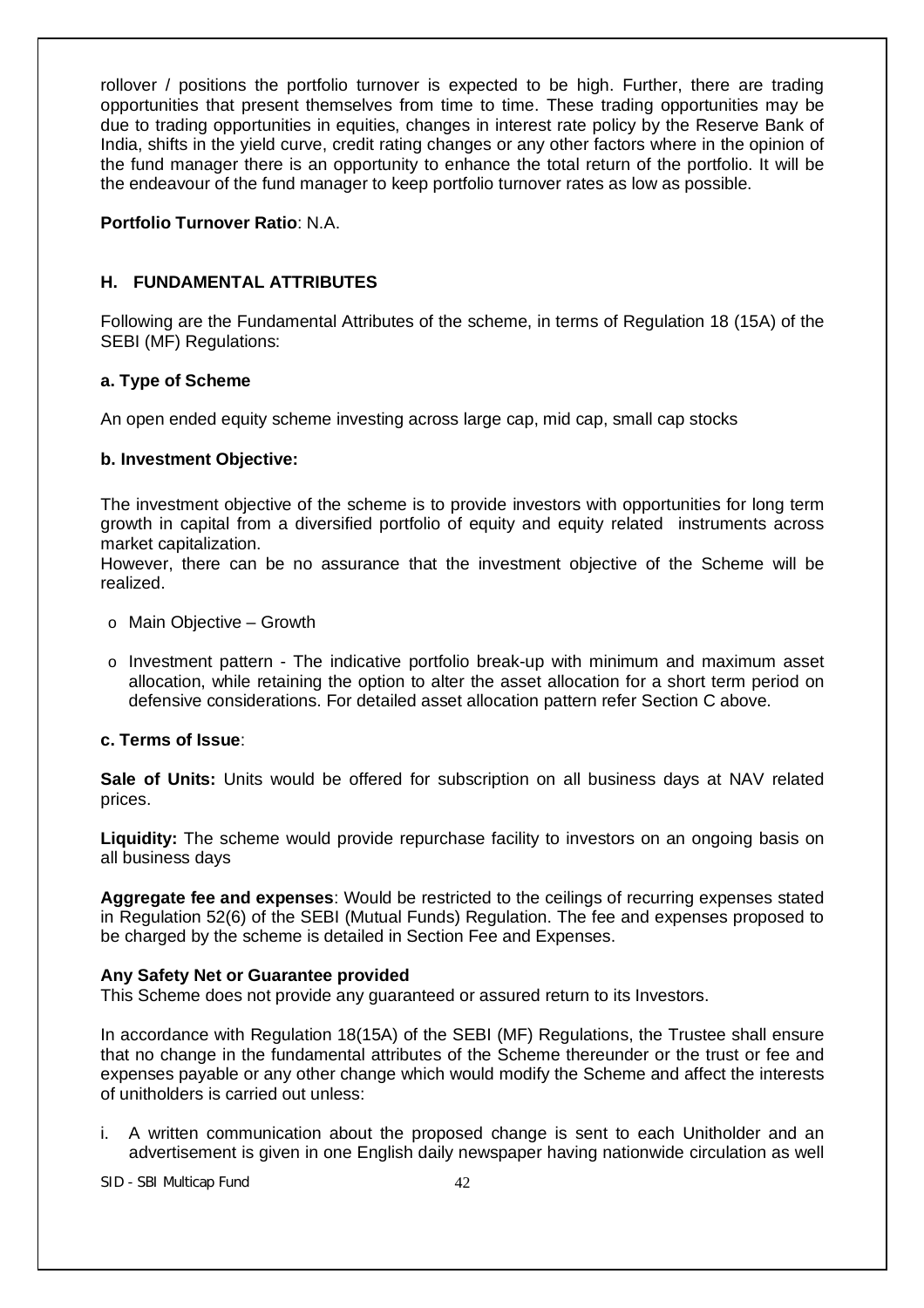as in a newspaper published in the language of the region where the Head Office of the Mutual Fund is situated; and

- ii. The Unitholders are given an option for a period of atleast 30 calendar days to exit at the prevailing Net Asset Value without any exit load.
- iii. Comments are taken from SEBI before making changes in Fundamental Attributes of the Scheme

### **I. BENCHMARK OF THE SCHEME**

The scheme would be benchmarked to the NIFTY 500 Multicap 50:25:25 TRI (First Tier benchmark).

The Nifty 500 Multicap 50:25:25 index aims to measure the performance of portfolio of large, mid and small market capitalisation companies with target weights assigned to each size segment. The Nifty500 Multicap 50:25:25 index includes all companies that are part of Nifty 500 index. While in Nifty 500 index, the total weight of each size segment (Large, Mid and Small cap) is based on the total free float market capitalisation of all stocks falling within that size segment, in Nifty500 Multicap 50:25:25 index, the total weight to each of these three segments (Large, Mid and Small cap) is fixed at 50%, 25% and 25% respectively at every quarterly rebalance date. The weight of 50%, 25% and 25% for the three segments are further divided amongst stocks within the respective segment based on underlying stock's free float market capitalisations. Weight of each size segment may be different from its respective capped level between two rebalance dates due to price drift of underlying stocks.

The scheme is benchmarked to NIFTY500 Multicap 50:25:25 TRI as the index constituents reflects the underlying fund's universe in the best possible manner. The composition of the aforesaid benchmark is such that it is most suited for comparing performance of the Scheme.

| Name, Designation<br>&<br>0f<br>tenure                                                                                                  | <b>Educational</b><br><b>Qualifications</b> | <b>Experience</b>                                                                                                                                                                                                                                                                                                                                                                                                                                                                                                                                              |  |
|-----------------------------------------------------------------------------------------------------------------------------------------|---------------------------------------------|----------------------------------------------------------------------------------------------------------------------------------------------------------------------------------------------------------------------------------------------------------------------------------------------------------------------------------------------------------------------------------------------------------------------------------------------------------------------------------------------------------------------------------------------------------------|--|
| the<br>managing<br>scheme                                                                                                               |                                             |                                                                                                                                                                                                                                                                                                                                                                                                                                                                                                                                                                |  |
| Mr.<br>Rama<br>Iyer<br>Srinivasan<br>Age: 49 Years<br>Tenure of managing<br>the scheme $-0.1$<br>Managing<br>years.<br>since March 2022 | M.Com<br>&<br><b>MFM</b>                    | Experience of more than 28 years in equities. Prior to<br>joining SBI Funds Management Ltd., Srinivasan was<br>with Future Capital Holdings, the erstwhile asset<br>management and financial services entity of the<br>Future Group, where he headed 'Public Markets'.<br>Prior to that, he has worked<br>with<br>several<br>organizations including Principal PNB AMC, Imperial<br>Investment Advisors (associate of Oppenheimer &<br>Co), Indosuez W. I. Carr Securities, Motilal Oswal<br>Securities, Sunidhi Consultancy and Capital Market<br>Publishers. |  |
|                                                                                                                                         |                                             | Presently, Srinivasan is the Fund Manager for SBI<br>Equity Hybrid Fund (equity portion), SBI Magnum<br>Children's Benefit Fund - Savings Plan (equity<br>portion), SBI Focused Equity Fund, SBI Small Cap<br>Fund, SBI Tax Advantage Fund - Series II, & III<br>along with (Nidhi Chawla - Equity portion), SBI Long<br>Term Advantage Fund - Series IV along with Nidhi<br>Chawla, SBI Long Term Advantage Fund - Series V                                                                                                                                   |  |

# **J. FUND MANAGER OF THE SCHEME**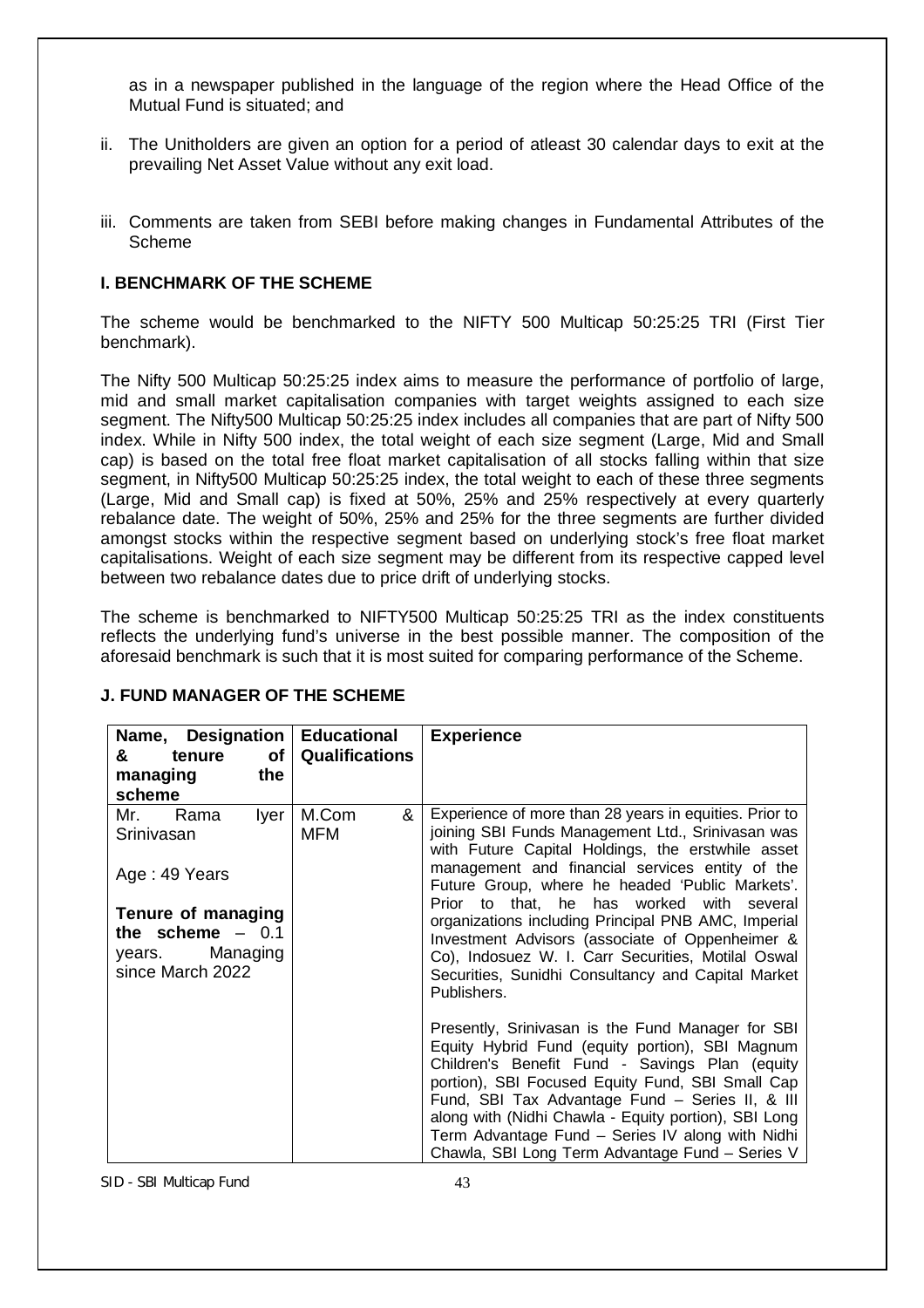| Name, Designation<br>&<br>of<br>tenure<br>the<br>managing<br>scheme                   | <b>Educational</b><br><b>Qualifications</b> | <b>Experience</b>                                                                                                                                                                                                                                                                         |
|---------------------------------------------------------------------------------------|---------------------------------------------|-------------------------------------------------------------------------------------------------------------------------------------------------------------------------------------------------------------------------------------------------------------------------------------------|
|                                                                                       |                                             | (Co-Fund Manager) along with Anup Upadhyay &<br>SBI Long Term Advantage Fund - Series VI and SBI<br>Magnum Children's Benefit Fund - Investment Plan<br>(equity portion), SBI Flexicap Fund, SBI Magnum<br>Global Fund and SBI Multicap Fund.                                             |
| Mr. Mohit Jain (Fund<br>Manager & Credit<br>Analyst)<br>Age - 33 years                | B.E<br>(Engineering),<br><b>CFA</b>         | Mr. Mohit Jain joined SBI Funds Management<br>Limited (SBIFML) in May 2015 as Credit Analyst<br>and has over 8 years of experience in the area<br>of financial services. Prior to joining SBIFML,<br>Mr. Jain was working with Crisil Limited as<br>Research Analyst (Jan 2012-Apr 2015). |
| <b>Tenure of managing</b><br>the scheme: $0.1$<br>Years. Managing<br>since March 2022 |                                             | He is the dedicated Fund Manager for managing<br>overseas investments of the Schemes of SBI<br>Mutual Fund which have a mandate to invest in<br>overseas securities. Currently he manages SBI<br>International Access - US Equity FoF                                                     |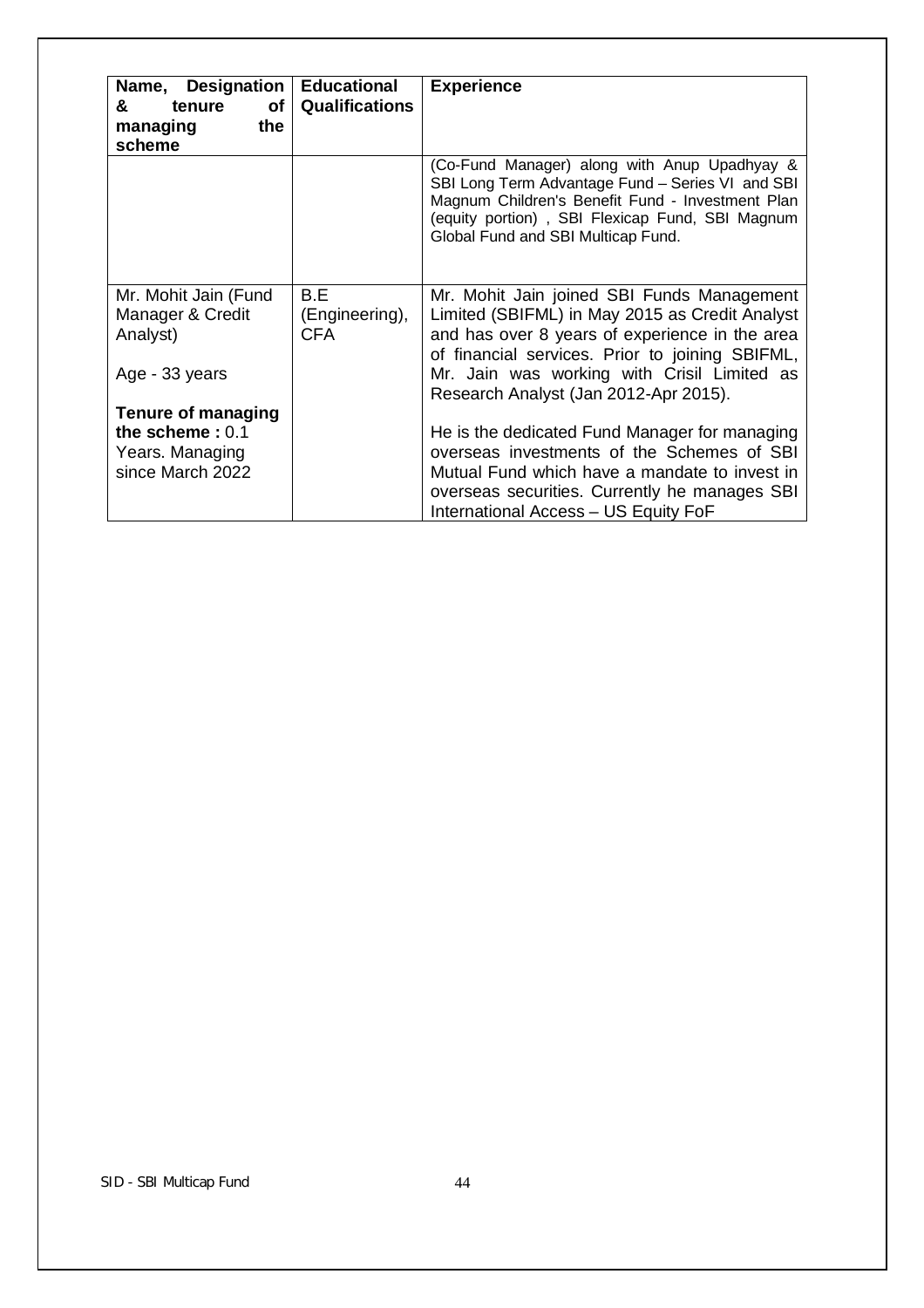### **K. INVESTMENT RESTRICTIONS**

As per SEBI (Mutual Funds) Regulations,1996 the following investment restrictions apply in respect of the Scheme at the time of making investments. The investment policies of the scheme comply with the rules, regulations and guidelines laid out in SEBI (Mutual Funds) Regulations, 1996. As per the Regulations, specifically the Seventh Schedule, the following investment limitations are applicable to schemes of Mutual Funds.

a. The scheme shall not invest more than 10% of its NAV in debt instruments comprising money market instruments and non-money market instruments issued by a single issuer, which are rated not below investment grade by a credit rating agency authorized to carry out such activity under the Act. Such investment limit may be extended to 12% of the NAV of the scheme with the prior approval of the Board of Trustees and the Board of directors of the Asset Management Company.

Provided that such limit shall not be applicable for investments in government securities, treasury bills, and triparty repo on Government securities or treasury bills :

Provided further that investments within such limit can be made in mortgaged backed securitised debt which are rated not below investment grade by a credit rating agency registered with the Board:

b. A mutual fund scheme shall not invest in unlisted debt instruments including commercial papers, except Government Securities and other money market instruments:

Provided that Mutual Fund Scheme may invest in unlisted non-convertible debentures up to a maximum of 10% of the debt portfolio of the scheme subject to such conditions as may be specified by the Board from time to time:

Provided further that mutual fund scheme shall comply with the norms under this clause within the time and in the manner as may be specified by the Board: Provided further that the norms for investments by mutual fund scheme in unrated debt instruments shall be specified by the Board from time to time

- c. The Fund under all its Schemes shall not own more than 10% of any company's paid up capital carrying voting rights. Provided, investment in the asset management company or the trustee company of a mutual fund shall be governed by clause (a), of sub-regulation (1), of regulation 7B.
- d. Transfer of investments from one scheme to another scheme of the same mutual fund, shall be allowed only if :
	- a) Such transfers are done at the prevailing market price for quoted securities on spot basis; explanation - "spot basis" shall have the same meaning as specified by the stock exchange for spot transactions, and
	- b) The securities so transferred shall be in conformity with the investment objective of the scheme to which such transfer has been made.
	- c) For meeting liquidity requirement in a scheme in case of unanticipated redemption pressure
	- d) For Duration/ Issuer/ Sector/ Group rebalancing
- e. The scheme may invest in another scheme under the same asset management company or any other mutual fund without charging any fees, provided that aggregate inter-scheme investment made by all schemes under the same management or in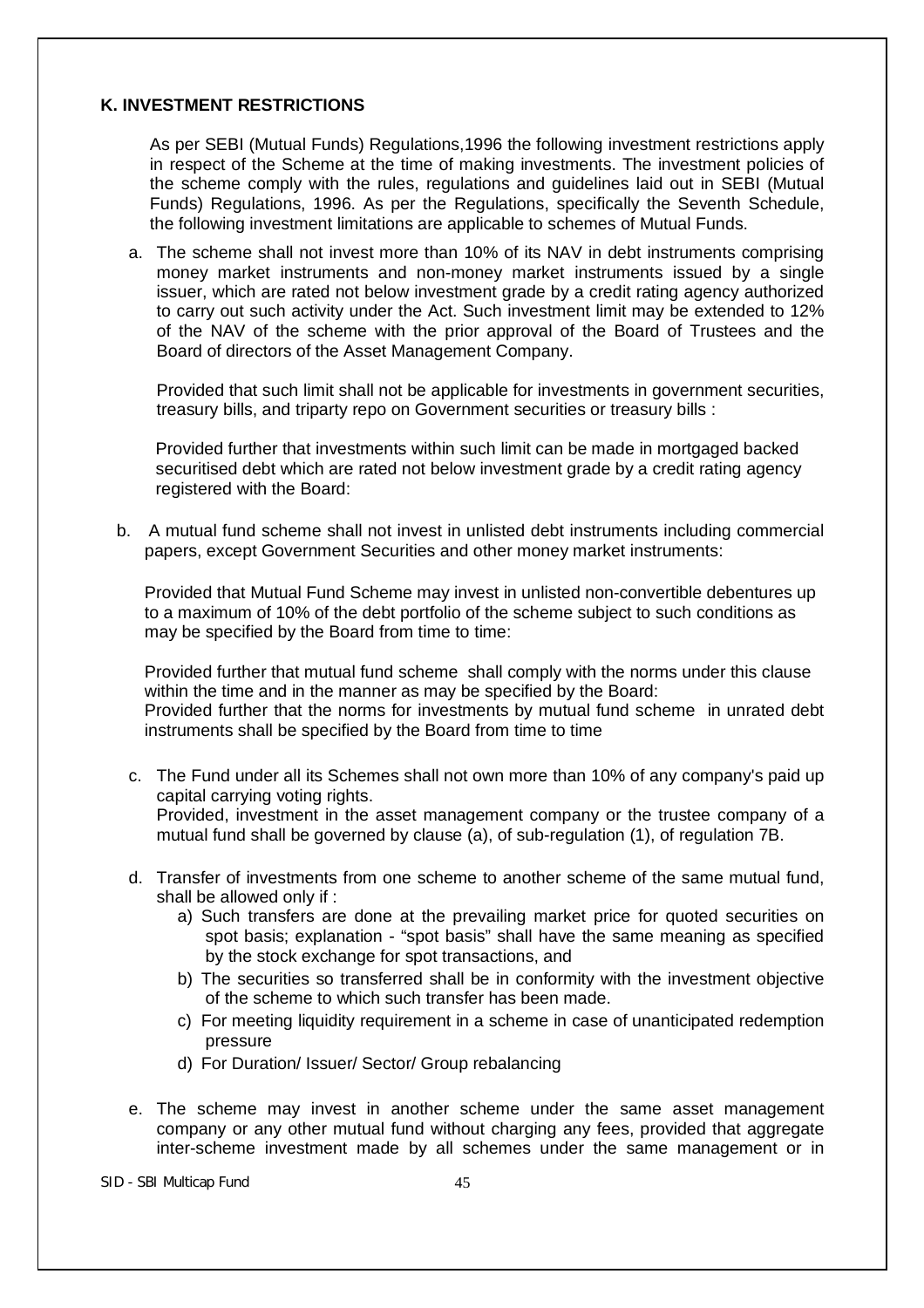schemes under the management of any other asset management company shall not exceed 5% of the net asset value of the mutual fund.

f. The Mutual Fund shall buy and sell securities on the basis of deliveries and shall in all cases of purchases, take delivery of relevant securities and in all cases of sale, deliver the securities:

Provided further that a mutual fund may enter into derivatives transactions in a recognized stock exchange, subject to the framework specified by the Board.

Provided further that sale of government security already contracted for purchase shall be permitted in accordance with the guidelines issued by the Reserve Bank of India in this regard.

- g. The mutual fund shall get the securities purchased or transferred in the name of the mutual fund on account of the concerned scheme, wherever investments are intended to be of long-term nature.
- h. Pending deployment of funds of the Scheme, the AMC may invest funds of the Scheme in short-term deposits of scheduled commercial banks, subject to the following conditions issued by SEBI vide its circular SEBI/IMD/CIR No. 1/91171 /07 dated April 16, 2007, SEBI/HO/IMD/DF4/CIR/P/2019/093 dated August 16, 2019 and SEBI/HO/IMD/DF2/CIR/P/2019/101 dated September 20, 2019, as may be amended from time to time:
	- i. "Short Term" for parking of funds shall be treated as a period not exceeding 91 days.
	- ii. Such short-term deposits shall be held in the name of the Scheme.
	- iii. The Scheme shall not park more than 15% of their net assets in the short term deposit(s) of all the scheduled commercial banks put together. However, it may be raised to 20% with the prior approval of the Trustee. Also, parking of funds in short term deposits of associate and sponsor scheduled commercial banks together shall not exceed 20% of total deployment by the Mutual Fund in short term deposits.
	- iv. The Scheme shall not park more than 10% of their net assets in short term deposit(s) with any one scheduled commercial bank including its subsidiaries.
	- v. The Trustee / AMC shall ensure that the funds of the Scheme are not parked in the short term deposits of a bank which has invested in the Scheme.
	- vi. AMC will not charge any investment management and advisory fees for parking of funds in short term deposits of scheduled commercial banks.
	- vii. The Trustee / AMC shall also ensure that the bank in which a scheme has short term deposits do not invest in the scheme until the scheme has short term deposits with such bank.

The above provisions do not apply to term deposits placed as margins for trading in cash and derivative market

- i. The scheme shall not make any investment in;
	- a) any unlisted security of an associate or group company of the sponsor; or
	- b) any security issued by way of private placement by an associate or group company of the sponsor; or
	- c) The listed securities of group companies of the sponsor which is in excess of 25% of the net assets.
- j. The scheme shall not make any investment in any Fund of Funds scheme.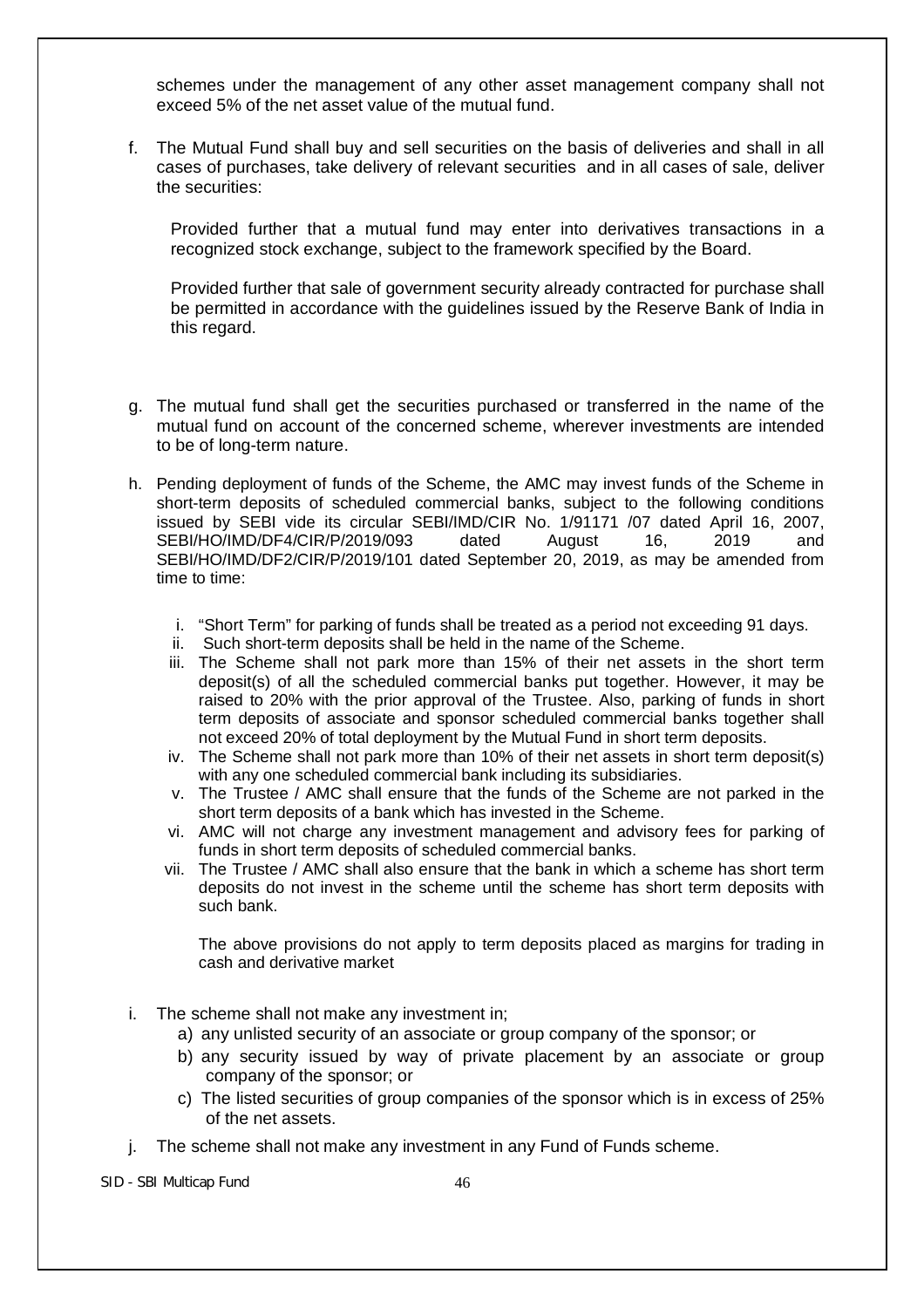- k. All investments by a mutual fund scheme in equity shares and equity related instruments shall only be made provided such securities are listed or to be listed
- l. The scheme shall not advance any loan for any purpose.
- m. The Mutual Fund shall enter into transactions relating to Government Securities only in dematerialised form.
- n. No mutual fund scheme shall invest more than 10 per cent of its NAV in the equity shares or equity related instruments of any company
- o. The Scheme may invest in the units of REITs and InvITs subject to the following: (a) No mutual fund under all its schemes shall own more than 10% of units issued by a single issuer of REIT and InvIT; and

(b) A mutual fund scheme shall not invest –

i. more than 10% of its NAV in the units of REIT and InvIT; and

ii. more than 5% of its NAV in the units of REIT and InvIT issued by a single issuer.

p. The investment of the Scheme in the following instruments shall not exceed 10% of the debt portfolio of the scheme and the group exposure in such instruments shall not exceed 5% of the debt portfolio of the scheme

Unsupported rating of debt instruments (i.e. without factoring-in credit enhancements) is below investment grade and Supported rating of debt instruments (i.e. after factoring-in credit enhancement) is above investment grade.

For the purpose of this provision, 'Group' shall have the same meaning as defined in paragraph B(3)(b) of SEBI Circular No.SEBI/HO/IMD/DF2/CIR/P/2016/35 dated February 15, 2016.

However, Investment limits as mentioned above shall not be applicable on investments in securitized debt instruments, as defined in SEBI (Public Offer and Listing of Securitized Debt Instruments) Regulations 2008.

Investment in debt instruments, having credit enhancements backed by equity shares directly or indirectly, shall have a minimum cover of 4 times considering the market value of such shares.

q. Pursuant to SEBI Circular no. SEBI / HO/ IMD/DF4/ CIR/P / 2021 / 32 dated March 10, 2021, no Mutual Fund under all its schemes shall own more than 10% of debt instruments with special features issued by a single issuer

The scheme shall not invest –

a. more than 10% of its NAV of the debt portfolio of the scheme in such instruments; and

b. more than 5% of its NAV of the debt portfolio of the scheme in such instruments issued by a single issuer.

The above investment limit for a mutual fund scheme shall be within the overall limit for debt instruments issued by a single issuer, as specified at clause 1 of the Seventh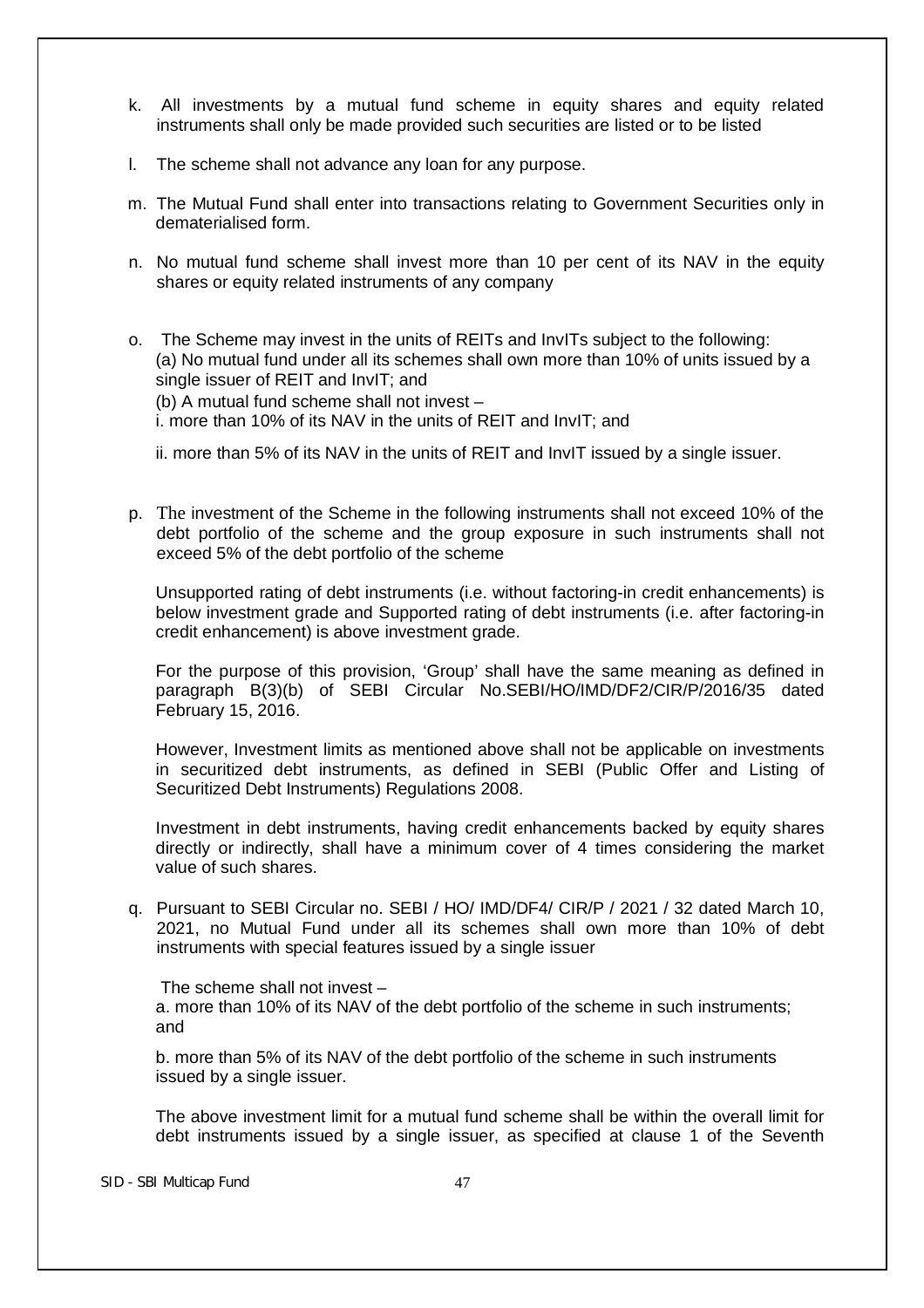Schedule of SEBI (Mutual Fund) Regulations, 1996, and other prudential limits with respect to the debt instruments.

r. Pursuant to SEBI Circular no. SEBI/HO/IMD/IMD-I DOF2/P/CIR/2021/580 dated June 18, 2021, in case of participation in plain vanilla IRS is through over the counter transactions, the counter party has to be an entity recognized as a market maker by RBI and exposure to a single counterparty in such transactions should not exceed 10% of the net assets of the scheme. However, if transactions in IRS is through an electronic trading platform offered by the Clearing Corporation of India Ltd. (CCIL) and CCIL is the central counterparty for such transactions guaranteeing settlement, the single counterparty limit of 10% shall not be applicable.

Apart from the investment restrictions prescribed under SEBI (MF) Regulations, the fund follows internal norms vis-à-vis exposure to a particular scrip or sector. These norms are reviewed on a periodic basis and monitored regularly. These exposure limits are being followed with the objective to ensure diversification of portfolio and risk minimization. These internal norms are subject to periodic review and change depending on market conditions and in the interest of the Unit holders. Such changes whenever made would be effected without prior notice to the Unit holders but would be reflected in the periodic portfolio disclosures sent to Unit holders.

#### **L. PAST PERFORMANCE OF THE SCHEME**

a) Financial Year performance

This scheme has not completed period of 1 year since its inception.

| <b>Scheme</b><br><b>Name</b>         | 1 year | 3 years | 5 years | <b>Since Inception</b> |
|--------------------------------------|--------|---------|---------|------------------------|
| <b>SBI</b><br>Multi                  |        |         |         |                        |
| Cap Fund -                           |        |         |         |                        |
| Regular                              |        |         |         |                        |
| Plan<br>$\qquad \qquad \blacksquare$ |        |         |         |                        |
| Growth                               |        |         |         |                        |
| Option                               | N.A.   | N.A.    | N.A.    | 2.87                   |
| <b>First Tier</b>                    |        |         |         |                        |
| Benchmark:                           |        |         |         |                        |
|                                      |        |         |         |                        |
| <b>NIFTY 500</b>                     |        |         |         |                        |
| Multicap                             |        |         |         |                        |
| 50:25:25 TRI                         | N.A.   | N.A.    | N.A.    | 8.66                   |

**b)** *Performance of the scheme ( in %) (As on March 31, 2022)*

Date of inception: 08/03/2022

# M. **DISCLOSURES PERTAINING TO SECURTIZED DEBT**

#### **Risk profile of securitized debt vis-a-vis risk appetite of the scheme**

The risk of investing in securitized debt is similar to investing in debt securities. However, it differs from other debt securities in two ways:

**Liquidity**: Typically, the liquidity of securitized debt is less than similar debt securities.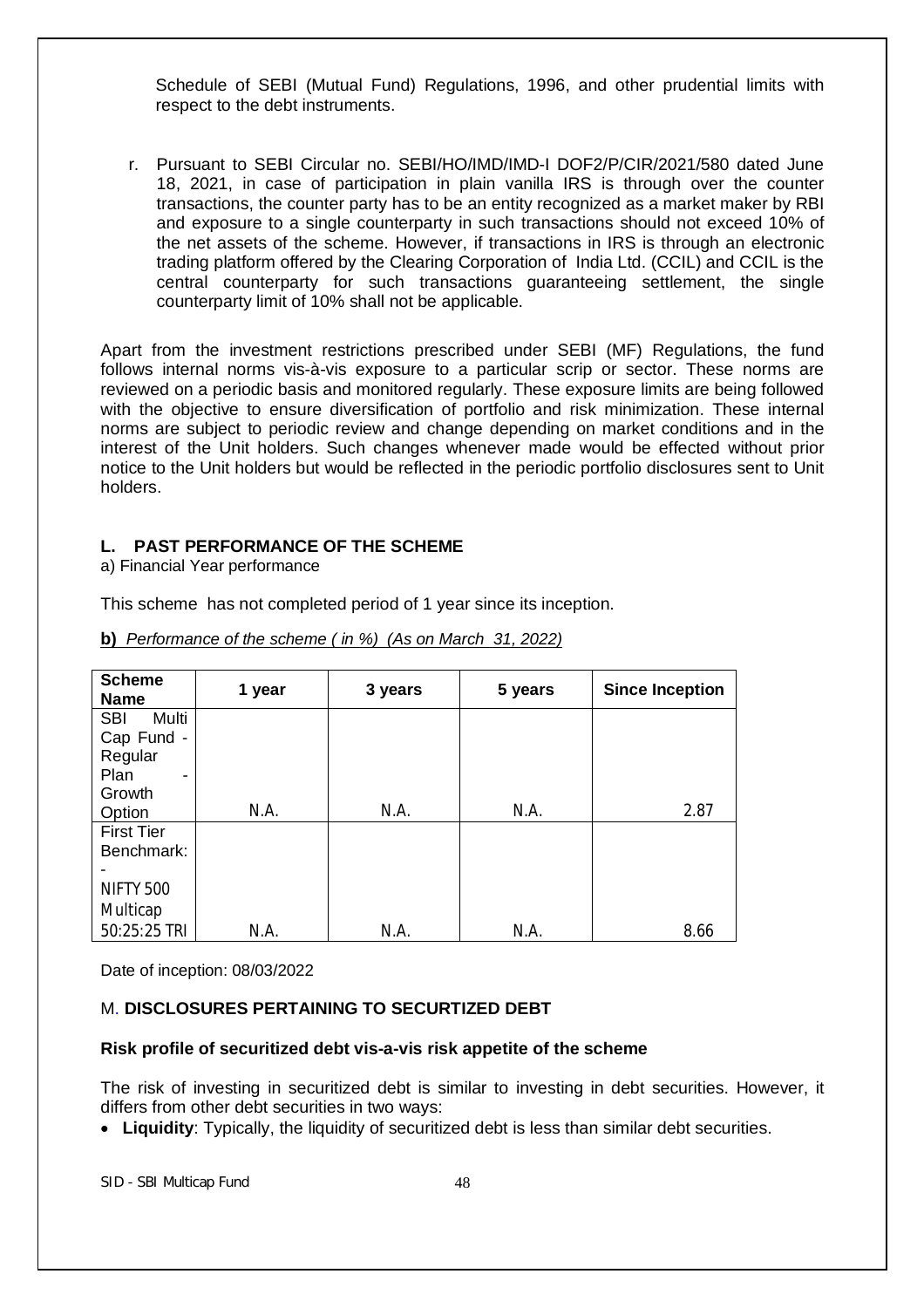**Pre-payment**: For certain types of securitized debt (backed by mortgages, personal loans, credit card debt, etc.), there is an additional pre-payment risk. Pre-payment risk refers to the possibility that loans are repaid before they are due, which may reduce returns if the reinvestment rates are lower than initially envisaged.

# **Policy relating to originators:**

A securitization transaction involves sale of receivables by the originator (a bank, non-banking finance company, housing finance company, or a manufacturing/service company) to a Special Purpose Vehicle (SPV), typically set up in the form of a trust. Investors are issued rated Pass Through Certificates (PTCs), the proceeds of which are paid as consideration to the originator. In this manner, the originator, by selling his loan receivables to an SPV, receives consideration from investors much before the maturity of the underlying loans. Investors are paid from the collections of the underlying loans from borrowers. Typically, the transaction is provided with a limited amount of credit enhancement (as stipulated by the rating agency for a target rating), which provides protection to investors against defaults by the underlying borrowers.

The scheme will invest in instruments of the originator only if the originator has an investment grade rating. Over and above the credit rating assigned by credit rating agencies to the originator, SBI MF will conduct an additional evaluation on

- Previous track record on origination, servicing and performance of existing pools
- Willingness to pay, through credit enhancement facilities etc.
- Ability to pay
- Business risk assessment, wherein following factors are considered:
	- Outlook for the economy (domestic and global)
	- Outlook for the industry
	- Originator/Pool specific factors

For single loan PTC, credit evaluation of the underlying corporate will be carried out as with any other debt instruments

# **Risk mitigation strategies:**

Risk mitigation strategies will depend on each asset class, whether they are unsecured loans or secured, seasoning, collection history, past recovery rates, originator's financial profile, servicing performance, etc. for each asset class. SBI MF will invest in pools with investment grade rating by SEBI recognised rating agencies. In addition, some specific risk mitigation measures will include

| <b>Risk</b>        | Mitigants                                                                     |
|--------------------|-------------------------------------------------------------------------------|
| <b>Credit Risk</b> | Analysis of originator with respect to past track record, systems and         |
|                    | processes, performance of pools, collateral adequacy and disclosure           |
|                    | frequency; Analysis of specific pool with respect to nature of underlying     |
|                    | asset, seasoning, loan sizes, loan to vale ratio, geographical diversity, etc |
| Counterparty Risk  | Past track record of handling securitized transactions, disclosure            |
|                    | adequacy and frequency                                                        |
| Legal Risk         | Check with rating agency that investors' interest is not compromised,         |
|                    | specific protection measures like bankruptcy remoteness, etc are built in     |
|                    | Separate in-house legal opinion on transactions,                              |
| <b>Market Risk</b> | Liquidity, Prepayment and Interest Rate Risk Analysis and level of their      |
|                    | mitigation through transaction structure and credit enhancements              |
|                    | provided                                                                      |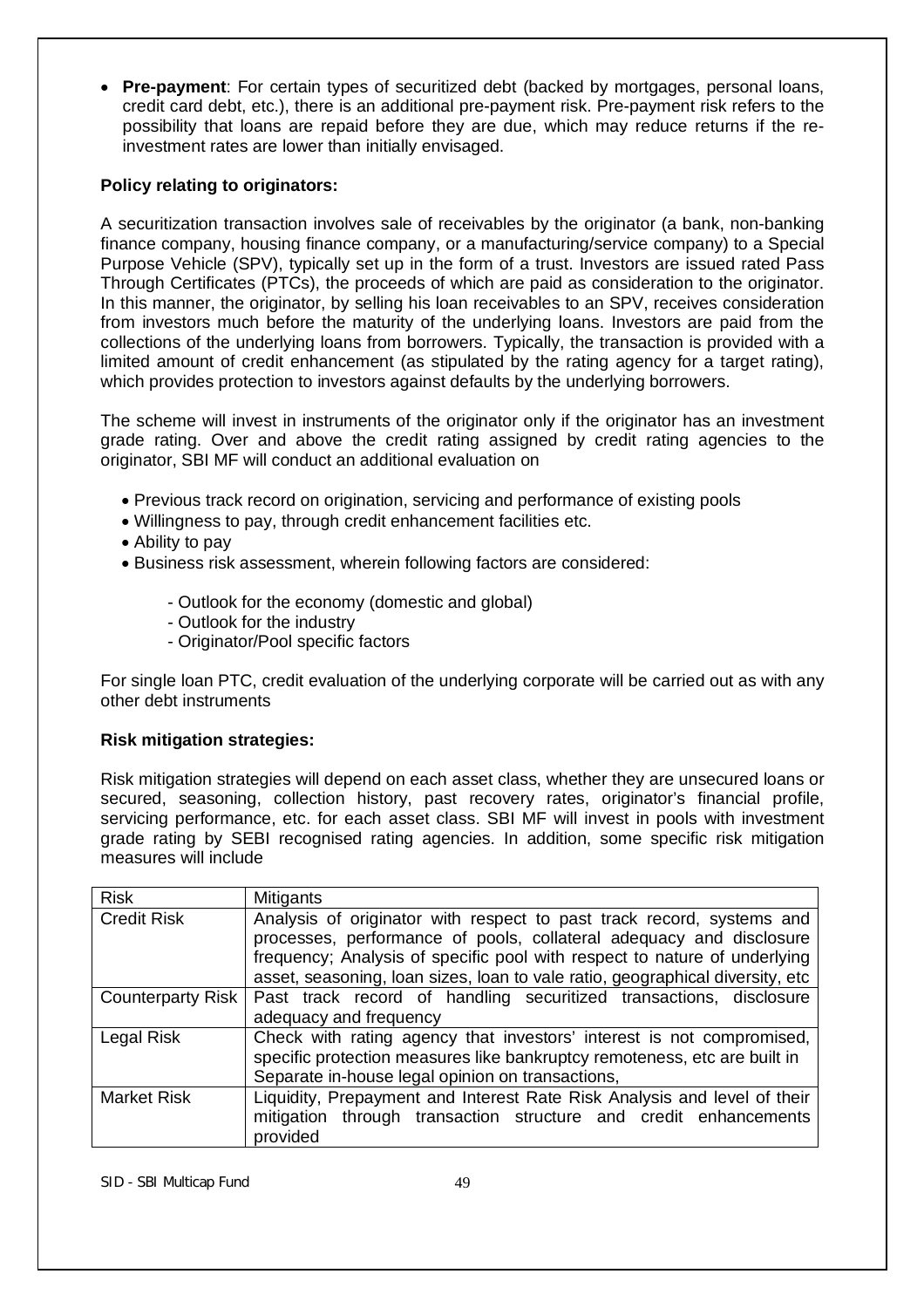### **The level of diversification with respect to the underlying assets, and risk mitigation measures for less diversified investments:**

Framework that will be applied while evaluating investment decision relating to a pool securitization transaction:

| <b>Characteristics/Ty</b><br>pe of Pool                                                                           | <b>Mortgage</b><br>Loan | <b>Commercial</b><br><b>Vehicle</b><br>and<br><b>Construction</b><br><b>Equipment</b> | <b>CAR</b>              | $\mathbf{2}$<br>wheelers | <b>Micro</b><br><b>Finance</b><br><b>Pools</b> | Person<br>al<br>Loans | <b>Single</b><br><b>Sell</b><br>Down<br>S | <b>Other</b><br>S |
|-------------------------------------------------------------------------------------------------------------------|-------------------------|---------------------------------------------------------------------------------------|-------------------------|--------------------------|------------------------------------------------|-----------------------|-------------------------------------------|-------------------|
| Approximate<br>maturity<br>Average<br>(in Months)                                                                 | 60-120<br>months        | 12-48 months                                                                          | $12 - 48$<br>month<br>s | $12 - 24$<br>months      | 12<br>months                                   | $12 - 36$<br>months   | <b>NA</b>                                 | <b>NA</b>         |
| Collateral<br>margin<br>(including cash,<br>guarantees, excess<br>linterest<br>spread,<br>subordinate<br>tranche) | 5-20%                   | 5-20%                                                                                 | 5-20%                   | 5-20%                    | 10-30%                                         | 10-30%                | <b>NA</b>                                 | <b>NA</b>         |
| to<br>Loan<br>Average<br><b>Value Ratio</b>                                                                       | Less than<br>90%        | than<br>Less<br>90%                                                                   | Less<br>than<br>90%     | Less<br>than 90%         | <b>NA</b>                                      | <b>NA</b>             | <b>NA</b>                                 | <b>NA</b>         |
| Average seasoning<br>of the Pool                                                                                  | $6 - 12$<br>months      | 3-6 months                                                                            | $3-6$<br>month<br>s     | $3-6$<br>months          | $3 - 12$<br>weeks                              | $1 - 3$<br>months     | $0 - 3$<br>month<br>s                     | <b>NA</b>         |
| Maximum<br>single<br>exposure range                                                                               | $3 - 4%$                | $3 - 4%$                                                                              | Retail                  | Retail                   | Retail                                         | Retail                | <b>NA</b>                                 | <b>NA</b>         |
| single<br>Average<br>exposure range %                                                                             | $1 - 1.5%$              | $1.5 - 2%$                                                                            | Retail                  | Retail                   | Retail                                         | Retail                | <b>NA</b>                                 | <b>NA</b>         |

*Information illustrated in the Table above, is based on the current scenario relating to Securitized Debt market and is subject to change depending upon the change in the related factors. The investment committee will review the above guidelines considering the extant RBI guidelines pertaining to securitization.*

We endeavor to consider some of the important risk mitigating factors for securitized pool i.e.

- $\Rightarrow$  Average original maturity of the pool: based on different asset classes and current market practices
- $\Rightarrow$  Collateral margin including cash collateral and other credit enhancements
- $\Rightarrow$  Loan to Value Ratio
- $\Rightarrow$  Average seasoning of the pool, which is a key indicator of past pool performance
- $\Rightarrow$  Default rate distribution
- $\Rightarrow$  Geographical Distribution
- $\Rightarrow$  Maximum single exposure: Retail pools (passenger cars, 2-wheelers, Micro finance, personal loans, etc.) are generally well diversified with maximum and average single exposure limits within 1%.

As illustrated above, these factors vary for different asset classes and would be based on interactions with each originator as well as the credit rating agency

#### **Minimum retention period of the debt by originator prior to securitization:**

The AMC will invest in securitized debt as per final RBI guidelines issued on May 7, 2012 and as amended till date.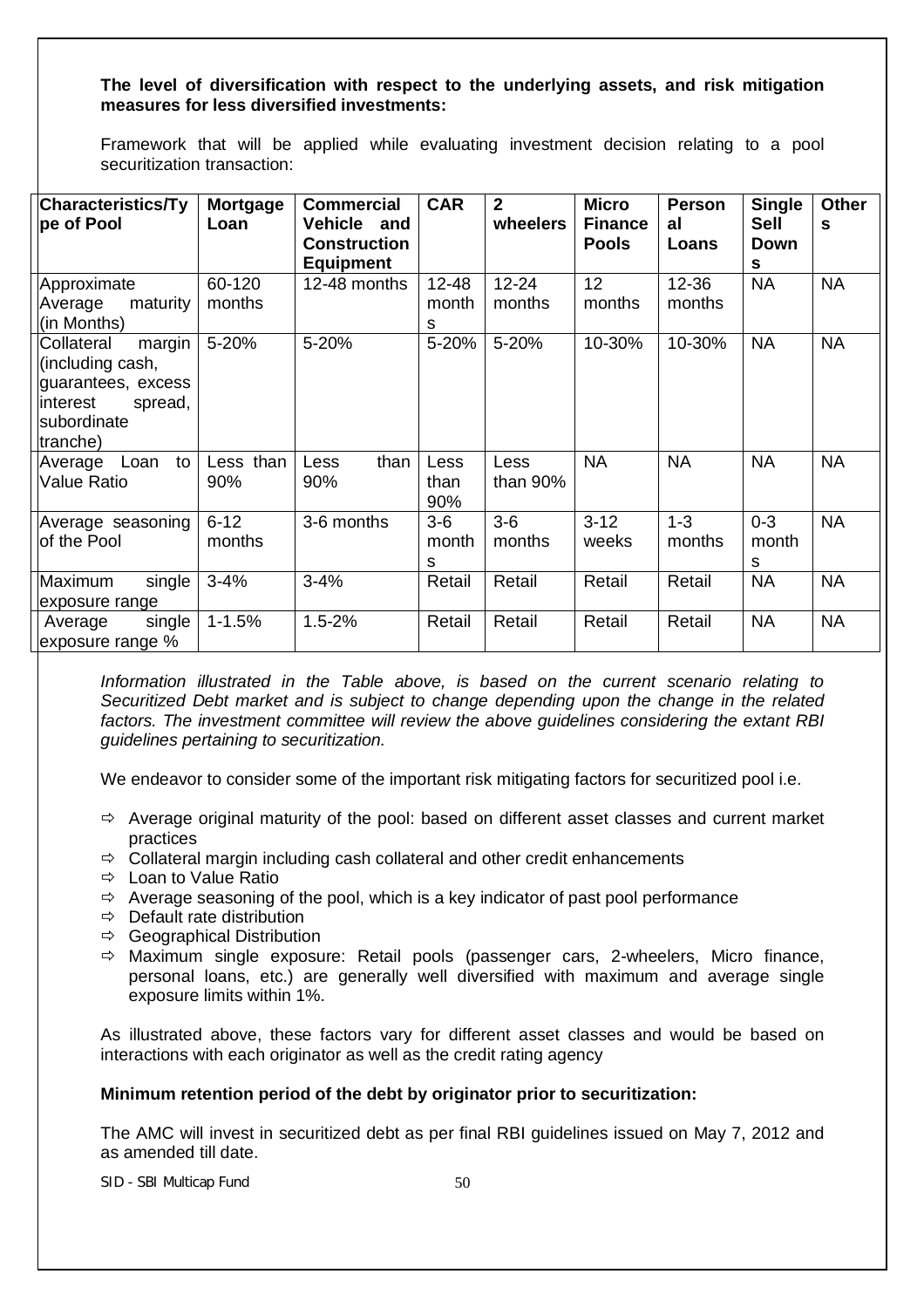# **Minimum retention percentage by originator of debts to be securitized**

The AMC will invest in securitized debt as per final RBI guidelines issued on May 7, 2012 and as amended till date.

### **The mechanism to tackle conflict of interest when the mutual fund invests in securitized debt of an originator and the originator in turn makes investments in that particular scheme of the fund**

Investments made by the Scheme in any asset are done based on the requirements of the Scheme and is in accordance with the investment policy. All Investments are made entirely at an arm's length basis with no consideration of any existing / consequent investments by any party related to the transaction (originator, issuer, borrower etc.). Investments made in Securitized debt are made as per the Investment pattern of the Scheme and are done after detailed analysis of the underlying asset. There might be instances of Originator investing in the same scheme but both the transactions are at arm's length and avoid any conflict of interest.

# **The resources and mechanism of individual risk assessment with the AMC for monitoring investment in securitized debt**

As with any other debt instruments, investment in securitized debt instruments will be closely monitored by a dedicated team of credit analysts, ratings of any such instruments will be continuously tracked and periodic performance report from Trustee and MIS from Originators, if any would be scrutinized closely.

# **N. Schemes Portfolio Holdings :**

| i)                                                               |          |  |  |  |
|------------------------------------------------------------------|----------|--|--|--|
| Schemes portfolio holding (Top 10 Holdings) as on March 31, 2022 |          |  |  |  |
| <b>Issuer</b>                                                    | % of AUM |  |  |  |
| <b>HDFC BANK LTD.</b>                                            | 4.09     |  |  |  |
| <b>ICICI BANK LTD.</b>                                           | 4.06     |  |  |  |
| V-MART RETAIL LTD.                                               | 3.96     |  |  |  |
| HCL TECHNOLOGIES LTD.                                            | 3.11     |  |  |  |
| TTK PRESTIGE LTD.                                                | 3.04     |  |  |  |
| <b>G R INFRA PROJECTS LTD.</b>                                   | 2.99     |  |  |  |
| MARUTI SUZUKI INDIA LTD.                                         | 2.94     |  |  |  |
| <b>TATA STEEL LTD.</b>                                           | 2.91     |  |  |  |
| AXIS BANK LTD.                                                   | 2.63     |  |  |  |
| INTERGLOBE AVIATION LTD.                                         | 2.47     |  |  |  |

# ii) Fund allocation : Allocation towards various sectors as on *March 31, 2022*

| <b>Industry</b>           | % of AUM |
|---------------------------|----------|
|                           |          |
| <b>FINANCIAL SERVICES</b> | 11.06    |
|                           |          |
| <b>CONSUMER GOODS</b>     | 5.65     |
|                           |          |
| <b>CONSUMER SERVICES</b>  | 5.51     |
|                           |          |
| <b>METALS</b>             | 4.81     |
| Ē                         |          |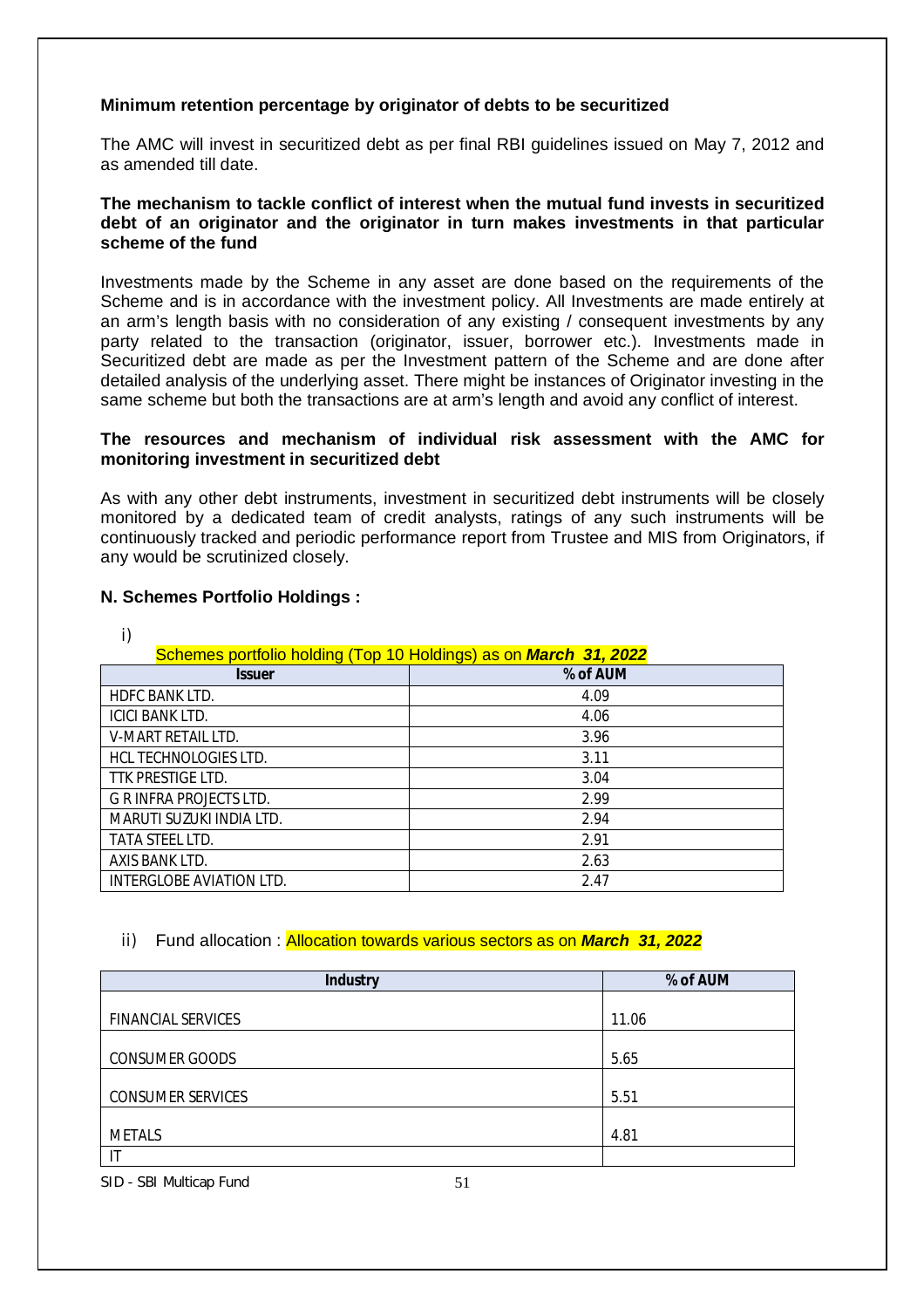|                                    | 3.11  |
|------------------------------------|-------|
|                                    |       |
| CONSTRUCTION                       | 2.99  |
|                                    |       |
| <b>AUTOMOBILE</b>                  | 2.94  |
|                                    |       |
| <b>SERVICES</b>                    | 2.47  |
|                                    |       |
| HEALTHCARE SERVICES                | 2.46  |
|                                    |       |
| INDUSTRIAL MANUFACTURING           | 2.20  |
|                                    |       |
|                                    |       |
| OIL & GAS                          | 1.55  |
|                                    |       |
| <b>POWER</b>                       | 1.51  |
|                                    |       |
| <b>TEXTILES</b>                    | 1.10  |
|                                    |       |
| MEDIA, ENTERTAINMENT & PUBLICATION | 0.66  |
|                                    |       |
| CASH, CASH EQUIVALENTS AND OTHERS# | 51.98 |

# Includes TREPS, Reverse Repo, Term Deposit and Mutual Fund Units

iii) Investors can click on the following link to obtain Scheme's latest monthly portfolio holding: https://www.sbimf.com/en-us/portfolios

# **PROCEDURES FOLLOWED FOR INVESTMENT DECISIONS**

The process of approval of transactions is done by the investment team comprising of Chief Investment Officer (CIO), Vice President (Investment Risk & Process Control) and all Fund Managers. The committee also invites the Compliance Officer and Head of Research in its meetings. The investment committee holds periodic meetings for a detailed review of investment strategy, portfolio holdings, review of research and dealing activities, analysis of scheme performances and also to ensure adherence to all internal guidelines and processes. The Investment Committee monitors and supervises the investment decisions made by the Investment team and also monitors the risk parameters in each scheme to ensure that the investment limits are properly observed. The risk origination for the investments is done based on the guidelines issued by SEBI and Board of Trustees. Concurrent auditors periodically check the limits and their reports are placed before the Audit Committee, which is comprised of the independent Directors and Trustees. The monitoring of decisions is taken through quarterly secondary and primary market report to the Directors. All the deals, both primary and secondary market are reported periodically to the investment committee and the Board of Trustees.

#### **O. How this scheme is different from the existing schemes of SBI Mutual Fund:**

The scheme endeavours to provide to provide investors with opportunities for long term growth in capital from a diversified portfolio of equity and equity related instruments across market capitalization.

**Following is the investment objectives / strategies/ asset allocation of various equity schemes presently being managed by SBI Mutual Fund:**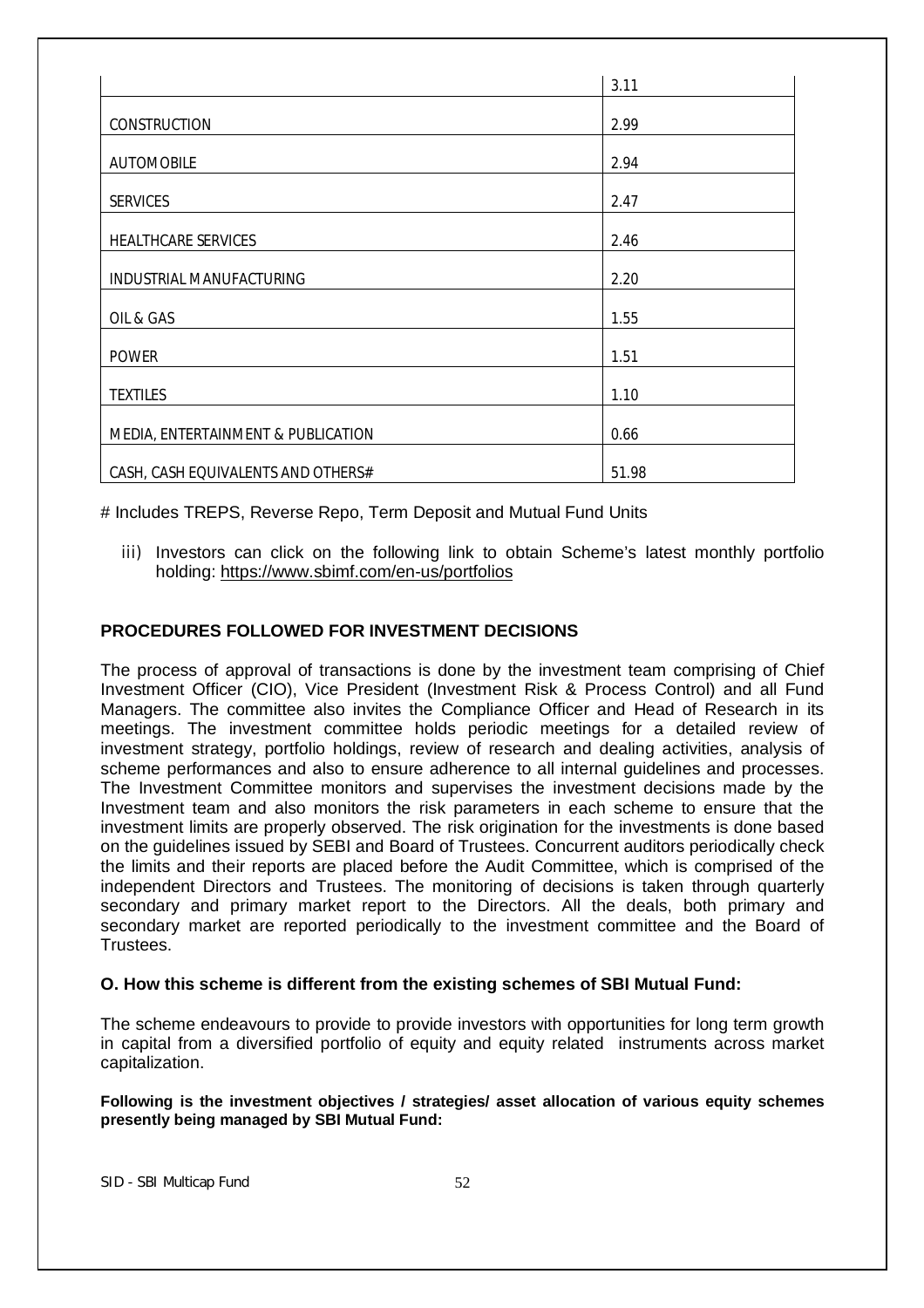| <b>Scheme</b><br><b>Name</b>     | <b>Investment</b><br>objectives                                                                                                                                                                                              | <b>Investment</b><br><b>Strategy</b>                                                                                                                                                                                                                                                                                                                                                                                                                                                                                                                                                                                | <b>Asset Allocation</b>                                                                                                                                                                                                                                                                                                                                                                                                                                                           | <b>AUM</b><br>(Rs. In<br>crores)<br>(as on<br>March 31,<br>2022) | Folio<br>(as on March<br>31, 2022) |
|----------------------------------|------------------------------------------------------------------------------------------------------------------------------------------------------------------------------------------------------------------------------|---------------------------------------------------------------------------------------------------------------------------------------------------------------------------------------------------------------------------------------------------------------------------------------------------------------------------------------------------------------------------------------------------------------------------------------------------------------------------------------------------------------------------------------------------------------------------------------------------------------------|-----------------------------------------------------------------------------------------------------------------------------------------------------------------------------------------------------------------------------------------------------------------------------------------------------------------------------------------------------------------------------------------------------------------------------------------------------------------------------------|------------------------------------------------------------------|------------------------------------|
| SBI Large &<br>Midcap Fund       | To provide<br>the investor<br>with the<br>opportunity<br>of long term<br>capital<br>appreciation<br>by investing<br>in<br>diversified<br>portfolio<br>comprising<br>predominant<br>ly large cap<br>and mid cap<br>companies. | The scheme follows<br>a blend of growth<br>and value style of<br>investing. The fund<br>will follow a<br>combination of top<br>down and bottom-up<br>approach to stock-<br>picking and choose<br>companies across<br>sectors. The scheme<br>will invest in<br>diversified portfolio<br>of large cap and mid<br>cap stocks. Large<br>Cap: 1st -100th<br>company in terms of<br>full market<br>capitalization. Mid<br>Cap:101st to 250th<br>company in terms of<br>full market<br>capitalization. The<br>exposure to these<br>will be as per<br>limits/classification<br>defined by<br>AMFI/SEBI from<br>time to time | • Equity and equity related<br>instruments of large cap<br>companies (including<br>derivatives) - $35\%$ - $65\%$<br>• Equity and equity related<br>instruments of mid cap<br>companies (including<br>derivatives) – $35\%$ - $65\%$<br>• Other equities and equity<br>related instruments $-0\%$<br>$-30%$<br>• Units issued by<br>REIT/InVIT $-0\% -10\%$<br>• Debt instruments<br>(including securitized<br>$debt$ ) – 0% - 30%<br>• Money Market<br>Instruments $-0\% - 30\%$ | 6,393.89                                                         | 468,666                            |
| <b>SBI</b> Magnum<br>Global Fund | To provide<br>the investor<br>with the<br>opportunity<br>of long term<br>capital<br>appreciation<br>by investing<br>in<br>diversified<br>portfolio<br>comprising<br>primarily of<br><b>MNC</b><br>companies                  | The fund will follow<br>a bottom-up<br>approach to stock-<br>picking and choose<br>companies across<br>sectors/market<br>capitalization which<br>fall under the criteria<br>of MNC. MNC<br>Companies will be<br>those: 1. Major<br>Shareholding is by<br>foreign entity, 2.<br>Indian companies<br>having over 50%<br>turnover from<br>regions outside<br>India, 3. Foreign<br>listed Companies                                                                                                                                                                                                                     | • Equity and equity related<br>companies within MNC<br>space including<br>derivatives and foreign<br>securities $-80-100\%$<br>• Other equities and equity<br>related instruments $-0\%$<br>$-20%$<br>• Units issued by<br>REIT/InVIT $-0\% - 10\%$<br>Debt instruments<br>(including securitized<br>$debt$ ) – 0% - 20%<br>• Money Market<br>Instruments $-0\% - 20\%$                                                                                                           | 5,228.94                                                         | 391,467                            |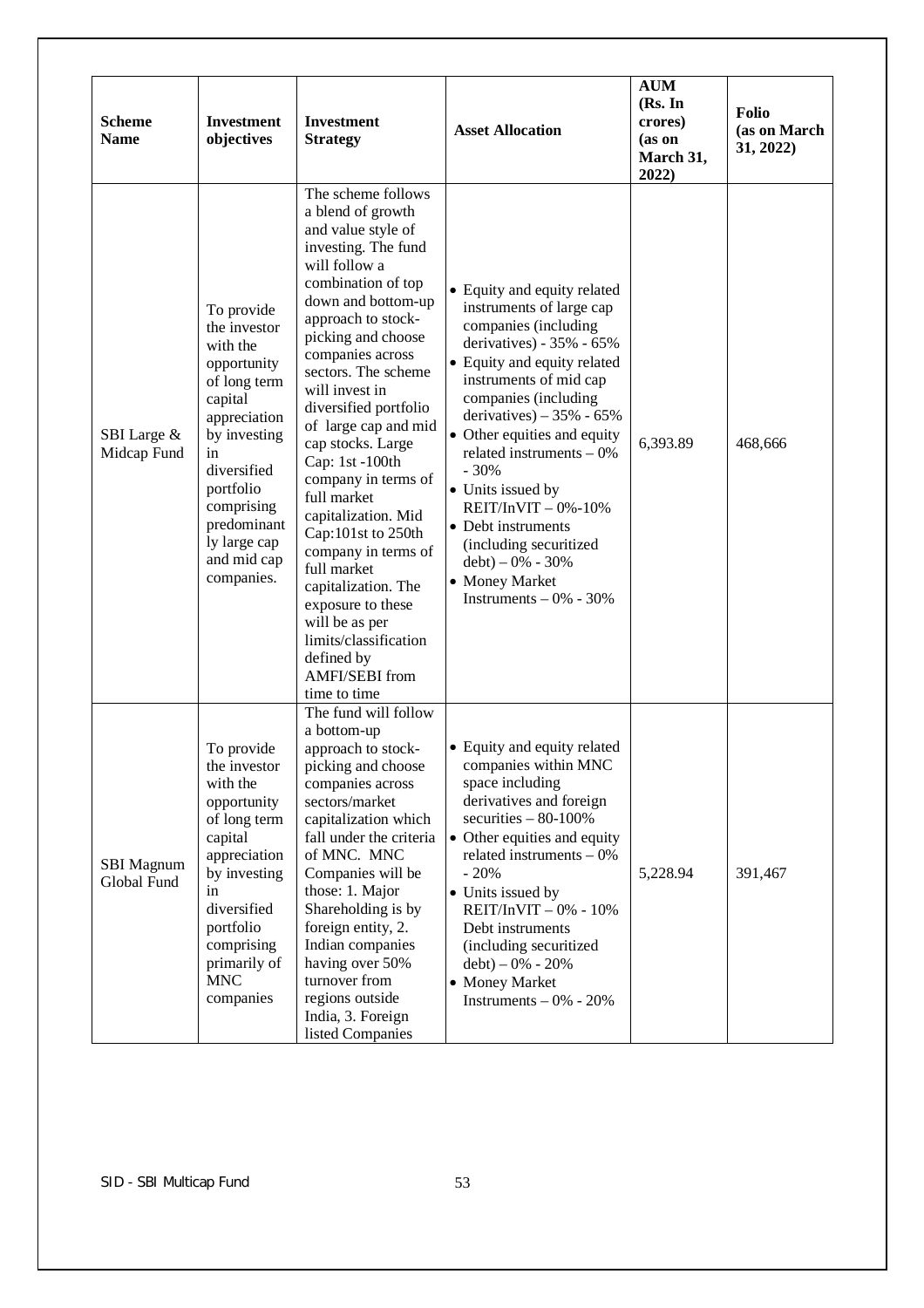| <b>SBI</b><br>Technology<br>Opportunities<br>Fund | To provide<br>the investor<br>with the<br>opportunity<br>of long term<br>capital<br>appreciation<br>by investing<br>in a<br>diversified<br>portfolio of<br>equity and<br>equity<br>related<br>securities in<br>technology<br>and<br>technology<br>related<br>companies. | The fund will follow<br>a bottom-up<br>approach to stock-<br>picking and choose<br>companies which are<br>expected to derive<br>benefit from<br>development, use<br>and advancement of<br>technology. These<br>will predominantly<br>include companies in<br>the following<br>industries: ·<br>Technology services,<br>including IT<br>management,<br>software, Data and<br>IT Infrastructure<br>services including<br>Cloud computing,<br>mobile computing<br>infrastructure ·<br>Internet technology<br>enabled services<br>including e-<br>commerce,<br>technology<br>platforms, IoT<br>(Internet of Things)<br>and other online<br>services · Electronic<br>technology,<br>including computers,<br>computer products,<br>and electronic<br>components<br>Telecommunications<br>, including<br>networking,<br>wireless, and<br>wireline services,<br>equipment and<br>support; Media and<br>information services,<br>including the<br>distribution of<br>information and<br>content providers IT<br>products, hardware<br>and components like<br>PCs, Laptops,<br>Servers, Chips,<br>Semi-conductors etc. | • Equities and equity<br>related securities in<br>technology and<br>technology related<br>securities (including<br>derivatives and foreign<br>securities) $-80\% - 100\%$<br>• Other equities and equity<br>related instruments $-0\%$<br>$-20%$<br>• Units issued by<br>REIT/InVIT $-0\% -10\%$<br>• Debt instruments<br>(including securitized<br>$debt$ ) – 0% - 20%<br>• Money Market<br>Instruments $-0\% -20\%$ | 2,640.16 | 264,288 |
|---------------------------------------------------|-------------------------------------------------------------------------------------------------------------------------------------------------------------------------------------------------------------------------------------------------------------------------|--------------------------------------------------------------------------------------------------------------------------------------------------------------------------------------------------------------------------------------------------------------------------------------------------------------------------------------------------------------------------------------------------------------------------------------------------------------------------------------------------------------------------------------------------------------------------------------------------------------------------------------------------------------------------------------------------------------------------------------------------------------------------------------------------------------------------------------------------------------------------------------------------------------------------------------------------------------------------------------------------------------------------------------------------------------------------------------------------------------|-----------------------------------------------------------------------------------------------------------------------------------------------------------------------------------------------------------------------------------------------------------------------------------------------------------------------------------------------------------------------------------------------------------------------|----------|---------|
|---------------------------------------------------|-------------------------------------------------------------------------------------------------------------------------------------------------------------------------------------------------------------------------------------------------------------------------|--------------------------------------------------------------------------------------------------------------------------------------------------------------------------------------------------------------------------------------------------------------------------------------------------------------------------------------------------------------------------------------------------------------------------------------------------------------------------------------------------------------------------------------------------------------------------------------------------------------------------------------------------------------------------------------------------------------------------------------------------------------------------------------------------------------------------------------------------------------------------------------------------------------------------------------------------------------------------------------------------------------------------------------------------------------------------------------------------------------|-----------------------------------------------------------------------------------------------------------------------------------------------------------------------------------------------------------------------------------------------------------------------------------------------------------------------------------------------------------------------------------------------------------------------|----------|---------|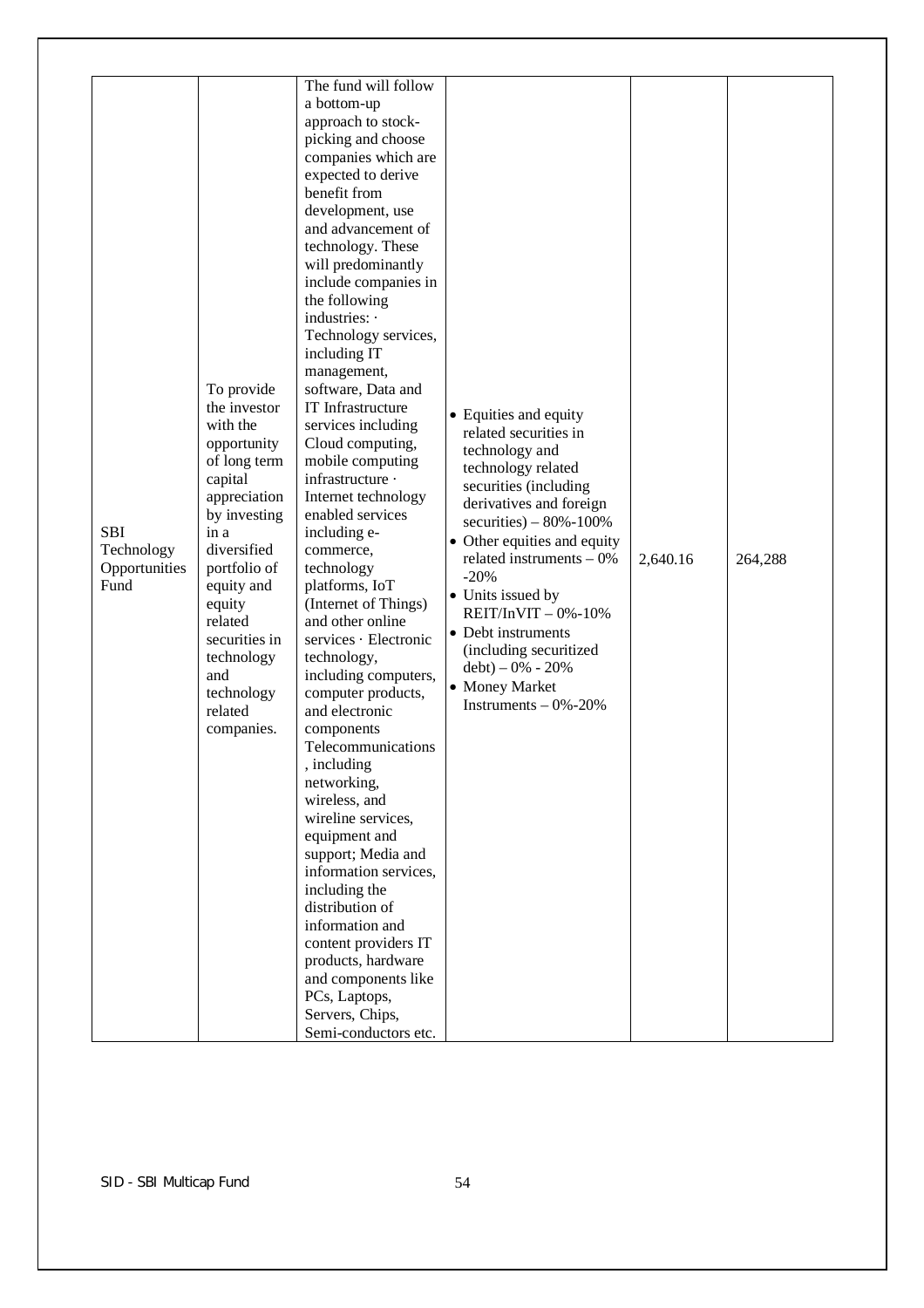| <b>SBI</b><br>Healthcare<br>Opportunities<br>Fund  | To provide<br>the investors<br>with the<br>opportunity<br>of long term<br>capital<br>appreciation<br>by investing<br>in a<br>diversified<br>portfolio of<br>equity and<br>equity<br>related<br>securities in<br>Healthcare<br>space   | The fund will follow<br>a bottom-up<br>approach to stock-<br>picking and choose<br>companies within<br>the healthcare space.<br>The scheme will<br>invest in stocks of<br>companies engaged<br>in:<br>1.<br>Pharmaceuticals<br>2.<br>Hospitals<br>3.<br>Medical<br>Equipment<br>4. Healthcare<br>service providers<br>Biotechnology<br>5.                                                                                                                                                                                              | • Equities and equity<br>related securities in<br>Healthcare space<br>(including derivatives<br>and foreign securities) –<br>80%-100%<br>• Other equities and equity<br>related instruments -<br>0%-20%<br>• Units issued by<br>REIT/InVIT $-0\% -10\%$<br>• Debt instruments<br>(including securitized<br>$debt$ ) – 0% to 20%<br>• Money Market<br>Instruments $-0\% -20\%$                | 1,777.79 | 126,737 |
|----------------------------------------------------|---------------------------------------------------------------------------------------------------------------------------------------------------------------------------------------------------------------------------------------|----------------------------------------------------------------------------------------------------------------------------------------------------------------------------------------------------------------------------------------------------------------------------------------------------------------------------------------------------------------------------------------------------------------------------------------------------------------------------------------------------------------------------------------|----------------------------------------------------------------------------------------------------------------------------------------------------------------------------------------------------------------------------------------------------------------------------------------------------------------------------------------------------------------------------------------------|----------|---------|
| <b>SBI</b><br>Consumption<br>Opportunities<br>Fund | To provide<br>the investor<br>with the<br>opportunity<br>of long term<br>capital<br>appreciation<br>by investing<br>in a<br>diversified<br>portfolio of<br>equity and<br>equity<br>related<br>securities in<br>Consumptio<br>n space. | The fund will follow<br>a bottom-up<br>approach to stock-<br>picking and choose<br>companies within<br>the Consumption<br>space. The scheme<br>will invest in stocks<br>of companies<br>engaged in:<br>1. Consumer<br>durables<br>2.<br>Consumer non-<br>durables<br>3.<br>Retail<br>Textiles<br>4.<br>5.<br>Auto OEM's<br>6.<br>Media &<br>entertainment<br>7.<br>Hotels, resorts<br>& travel services.<br>8.<br>Education<br>services<br>Airlines<br>9.<br>10. E-commerce<br>11. Consumer<br>transportation &<br>logistics services. | • Equities and equity<br>related securities in<br>Consumption sector<br>(including derivatives<br>and foreign securities) $-$<br>80%-100%<br>• Other equities and equity<br>related<br>$\bullet$ instruments $-0\% - 20\%$<br>Units issued by<br>$REIT/InVIT - 0% -10%$<br>• Debt instruments<br>(including securitized<br>$debt$ ) – 0% -20%<br>• Money Market<br>Instruments $-0\% - 20\%$ | 921.75   | 66,935  |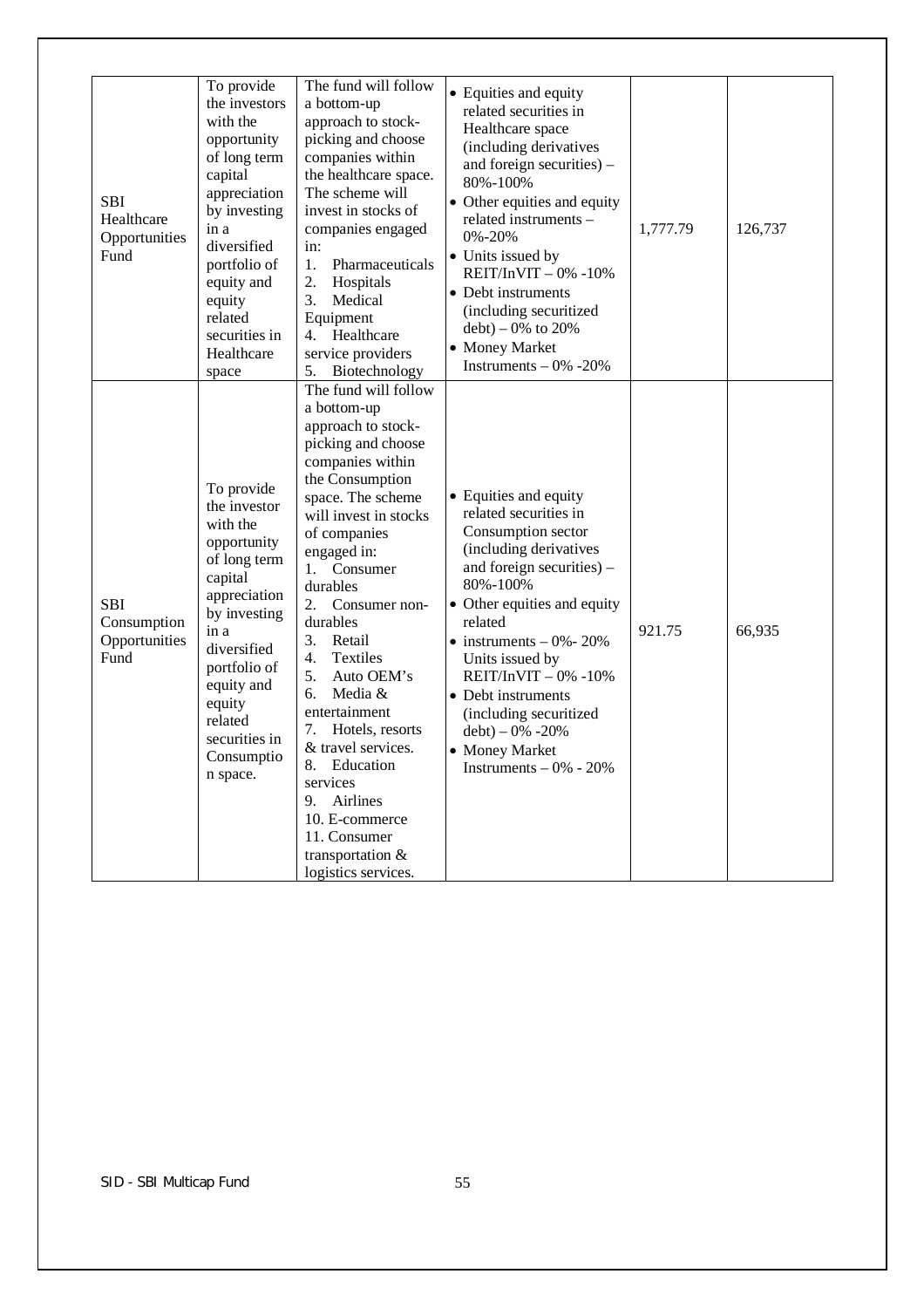|                                                  | The                                                                                                                                                                                                                                                                                    |                                                                                                                                                                                                                                                                                                                                                                                                                                                                                                                                              |                                                                                                                                                                                                                                                                                                                                                                |           |           |
|--------------------------------------------------|----------------------------------------------------------------------------------------------------------------------------------------------------------------------------------------------------------------------------------------------------------------------------------------|----------------------------------------------------------------------------------------------------------------------------------------------------------------------------------------------------------------------------------------------------------------------------------------------------------------------------------------------------------------------------------------------------------------------------------------------------------------------------------------------------------------------------------------------|----------------------------------------------------------------------------------------------------------------------------------------------------------------------------------------------------------------------------------------------------------------------------------------------------------------------------------------------------------------|-----------|-----------|
| <b>SBI</b> Focused<br><b>Equity Fund</b>         | investment<br>objective of<br>the Scheme<br>is to provide<br>the investor<br>with the<br>opportunity<br>of long term<br>capital<br>appreciation<br>by investing<br>in a<br>concentrated<br>portfolio of<br>equity and<br>equity<br>related<br>securities.                              | The fund will follow<br>a bottom-up<br>approach to stock-<br>picking and invest in<br>companies across<br>market capitalization<br>and sectors. The<br>fund will take high<br>conviction bets and<br>the total number of<br>securities would be<br>equal to or under 30.                                                                                                                                                                                                                                                                     | • Equity and equity related<br>instruments including<br>derivatives $-65%$ -<br>100%<br>• Units issued by<br>REIT/InVIT - 0% - 10%<br>• Debt instruments<br>(including securitized<br>debt) - 0% - 35%<br>• Money Market<br>Instruments - 0% - 35%                                                                                                             | 24,937.90 | 1,335,429 |
| <b>SBI</b> Equity<br>Minimum<br>Variance<br>Fund | to provide<br>long term<br>capital<br>appreciation<br>by investing<br>in a<br>diversified<br>basket of<br>companies<br>in Nifty 50<br>Index while<br>aiming for<br>minimizing<br>the portfolio<br>volatility.                                                                          | The scheme will<br>invest in companies<br>forming a part of<br>Nifty 50 Index,<br>weighting the stocks<br>with the endeavor to<br>minimise the<br>variance of the<br>portfolio.                                                                                                                                                                                                                                                                                                                                                              | • Equity and equity related<br>instruments including<br>derivatives - 90% -<br>100%<br>• Debt and money market<br>instrument including<br>units of mutual fund -<br>$0\% - 10\%$                                                                                                                                                                               | 127.75    | 12,891    |
| SBI BlueChip<br>Fund                             | To provide<br>investors<br>with<br>opportunitie<br>s for long-<br>term growth<br>in capital<br>through an<br>active<br>management<br>of<br>investments<br>in a<br>diversified<br>basket of<br>large cap<br>equity stocks<br>(as specified<br>by<br>SEBI/AMFI<br>from time to<br>time). | The scheme follows<br>a blend of growth<br>and value style of<br>investing. The<br>scheme will follow a<br>combination of top<br>down and bottom-up<br>approach to stock-<br>picking and choose<br>companies across<br>sectors. The scheme<br>will predominantly<br>invest in diversified<br>portfolio of large cap<br>stocks. Large Cap<br>Stocks are $-1st$ -<br>100th company in<br>terms of full market<br>capitalization. This<br>will be in line with<br>limits/classification<br>defined by<br><b>AMFI/SEBI</b> from<br>time to time. | • Equity and equity related<br>instruments of large cap<br>companies* (including<br>Derivatives) – $80\%$ –<br>100%<br>• Other equities and equity<br>related instruments $-0\%$<br>$-20%$<br>• Units issued by<br>$REIT/InVIT - 0% - 10%$<br>• Debt instruments<br>(including securitized<br>$debt$ ) – 0% -20%<br>• Money Market<br>Instruments $-0\%$ - 20% | 31,965.44 | 2,077,472 |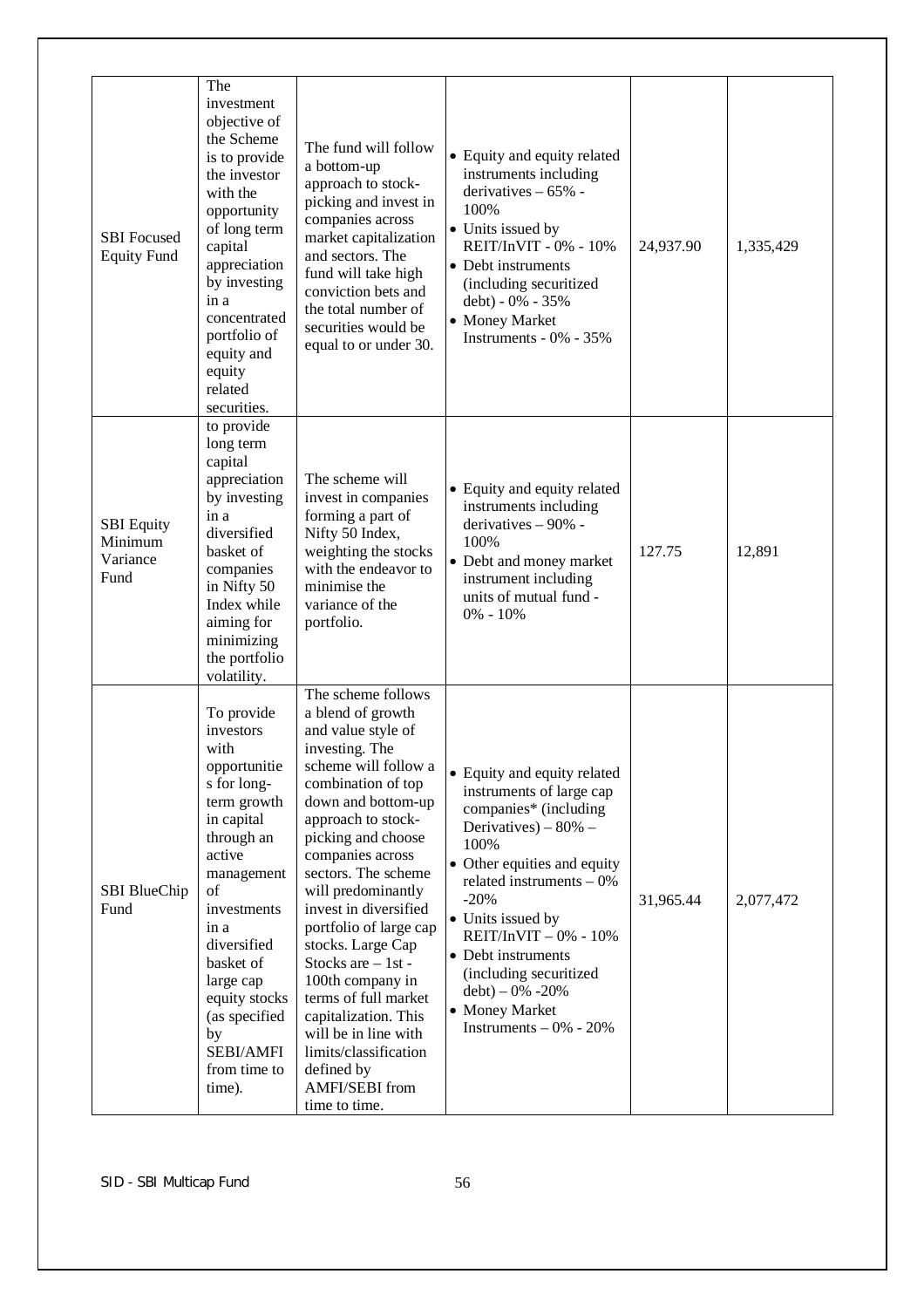| <b>SBI</b> Magnum<br>Midcap Fund | To provide<br>investors<br>with<br>opportunitie<br>s for long-<br>term growth<br>in capital<br>along with<br>the liquidity<br>of an open-<br>ended<br>scheme by<br>investing<br>predominant<br>ly in a well<br>diversified<br>basket of<br>equity stocks<br>of Midcap<br>companies. | The scheme follows<br>a blend of growth<br>and value style of<br>investing. The fund<br>will follow a<br>bottom-up approach<br>to stock-picking and<br>choose companies<br>across sectors. The<br>scheme will invest<br>predominantly in<br>diversified portfolio<br>of mid cap stocks.<br>Mid Cap<br>means:101st to<br>250th company in<br>terms of full market<br>capitalization. The<br>exposure will be as<br>per<br>limits/classification<br>defined by<br><b>AMFI/SEBI</b> from<br>time to time.<br>The scheme would                                                                                                                                                                             | • Equity and equity related<br>instruments of midcap<br>companies (including<br>derivatives) $-65\% - 100\%$<br>• Other equities and equity<br>related instruments $-0$ -<br>35%<br>• Units issued by<br>REIT/InVIT - 0% - 10%<br>• Debt instruments<br>(including securitized<br>$debt$ ) – 0% - 35%<br>• Money Market<br>Instruments $-0\% - 35\%$                       | 6,831.48 | 496,759 |
|----------------------------------|-------------------------------------------------------------------------------------------------------------------------------------------------------------------------------------------------------------------------------------------------------------------------------------|--------------------------------------------------------------------------------------------------------------------------------------------------------------------------------------------------------------------------------------------------------------------------------------------------------------------------------------------------------------------------------------------------------------------------------------------------------------------------------------------------------------------------------------------------------------------------------------------------------------------------------------------------------------------------------------------------------|----------------------------------------------------------------------------------------------------------------------------------------------------------------------------------------------------------------------------------------------------------------------------------------------------------------------------------------------------------------------------|----------|---------|
| <b>SBI</b> Magnum<br>Comma Fund  | To generate<br>opportunitie<br>s for growth<br>along with<br>possibility of<br>consistent<br>returns by<br>investing<br>predominant<br>ly in a<br>portfolio of<br>stocks of<br>companies<br>engaged in<br>the<br>commodity<br>and<br>commodity<br>related<br>businesses.            | at all times have an<br>exposure of atleast<br>80% of its<br>investments in<br>stocks of companies<br>engaged in the<br>commodity and<br>commodity related<br>businesses (derived<br>from commodities).<br>The scheme could<br>invest in companies<br>providing inputs to<br>commodity<br>manufacturing<br>companies.<br>The scheme will<br>invest in stocks of<br>companies engaged<br>in:<br>1.Oil & Gas<br>(Petrochemicals,<br>Power, and Gas<br>$etc.$ ),<br>2. Metals (Zinc,<br>Copper, Aluminum,<br>Bullion, and Silver<br>$etc.$ ),<br>3. Materials (Paper,<br>jute, cement etc.)<br>Agriculture (Sugar,<br>Edible Oil, Soya,<br>Tea and Tobacco<br>$etc.$ ),<br>4. Textiles<br>5. Tea & Coffee | • Equity and equity related<br>securities of commodity<br>and related companies<br>(including foreign<br>securities) - 80% - 100%<br>• Other equities and equity<br>related instruments -<br>0%-20%<br>• Units issued by<br>REIT/InVIT $-0\% - 10\%$<br>• Debt instruments<br>(including securitized<br>$debt$ ) – 0% - 20%<br>• Money Market<br>Instruments $-0\% - 20\%$ | 486.87   | 58,697  |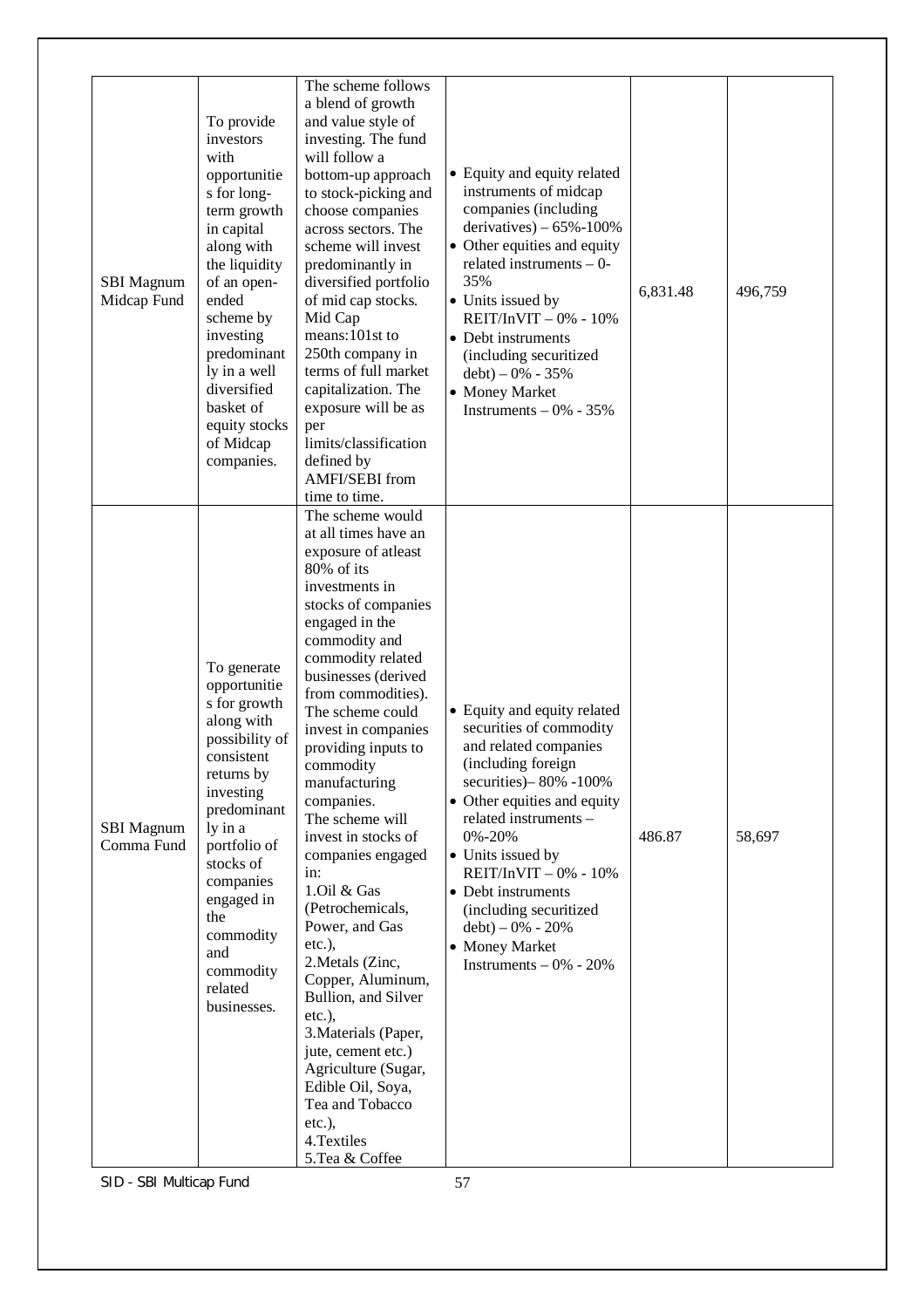| <b>SBI</b> Flexicap<br>Fund<br>(previously<br>known as SBI<br>Magnum<br>MultiCap<br>Fund) | To provide<br>investors<br>with<br>opportunitie<br>s for long-<br>term growth<br>in capital<br>along with<br>the liquidity<br>of an open-<br>ended<br>scheme<br>through an<br>active<br>management<br>of<br>investments<br>in a<br>diversified<br>basket of<br>equity stocks<br>spanning the<br>entire<br>market<br>capitalizatio<br>n spectrum<br>and in debt<br>and money<br>market<br>instruments. | The scheme will<br>follow a bottom-up<br>approach to stock-<br>picking and choose<br>companies across<br>sectors/styles. The<br>scheme will invest in<br>diversified portfolio<br>of stocks across<br>market<br>capitalization. Large<br>Cap Stocks - 1st -<br>100th company in<br>terms of full market<br>capitalization. Mid<br>Cap:101st to 250th<br>company in terms of<br>full market<br>capitalization. Small<br>Cap: 251st company<br>onwards in terms of<br>full market<br>capitalization. The<br>exposure across<br>these stocks will be<br>in line with<br>limits/classification<br>defined by<br>AMFI/SEBI from<br>time to time | • Equity and equity related<br>instruments (including<br>derivatives) - 65% - 100%<br>• Units issued by<br>$REIT/INVIT - 0% -10%$<br>• Debt instruments<br>(including securitized<br>$debt$ ) – 0% - 35%<br>• Money Market<br>Instruments $-0\% -35\%$ | 15,736.38 | 948,195 |
|-------------------------------------------------------------------------------------------|-------------------------------------------------------------------------------------------------------------------------------------------------------------------------------------------------------------------------------------------------------------------------------------------------------------------------------------------------------------------------------------------------------|--------------------------------------------------------------------------------------------------------------------------------------------------------------------------------------------------------------------------------------------------------------------------------------------------------------------------------------------------------------------------------------------------------------------------------------------------------------------------------------------------------------------------------------------------------------------------------------------------------------------------------------------|--------------------------------------------------------------------------------------------------------------------------------------------------------------------------------------------------------------------------------------------------------|-----------|---------|
|-------------------------------------------------------------------------------------------|-------------------------------------------------------------------------------------------------------------------------------------------------------------------------------------------------------------------------------------------------------------------------------------------------------------------------------------------------------------------------------------------------------|--------------------------------------------------------------------------------------------------------------------------------------------------------------------------------------------------------------------------------------------------------------------------------------------------------------------------------------------------------------------------------------------------------------------------------------------------------------------------------------------------------------------------------------------------------------------------------------------------------------------------------------------|--------------------------------------------------------------------------------------------------------------------------------------------------------------------------------------------------------------------------------------------------------|-----------|---------|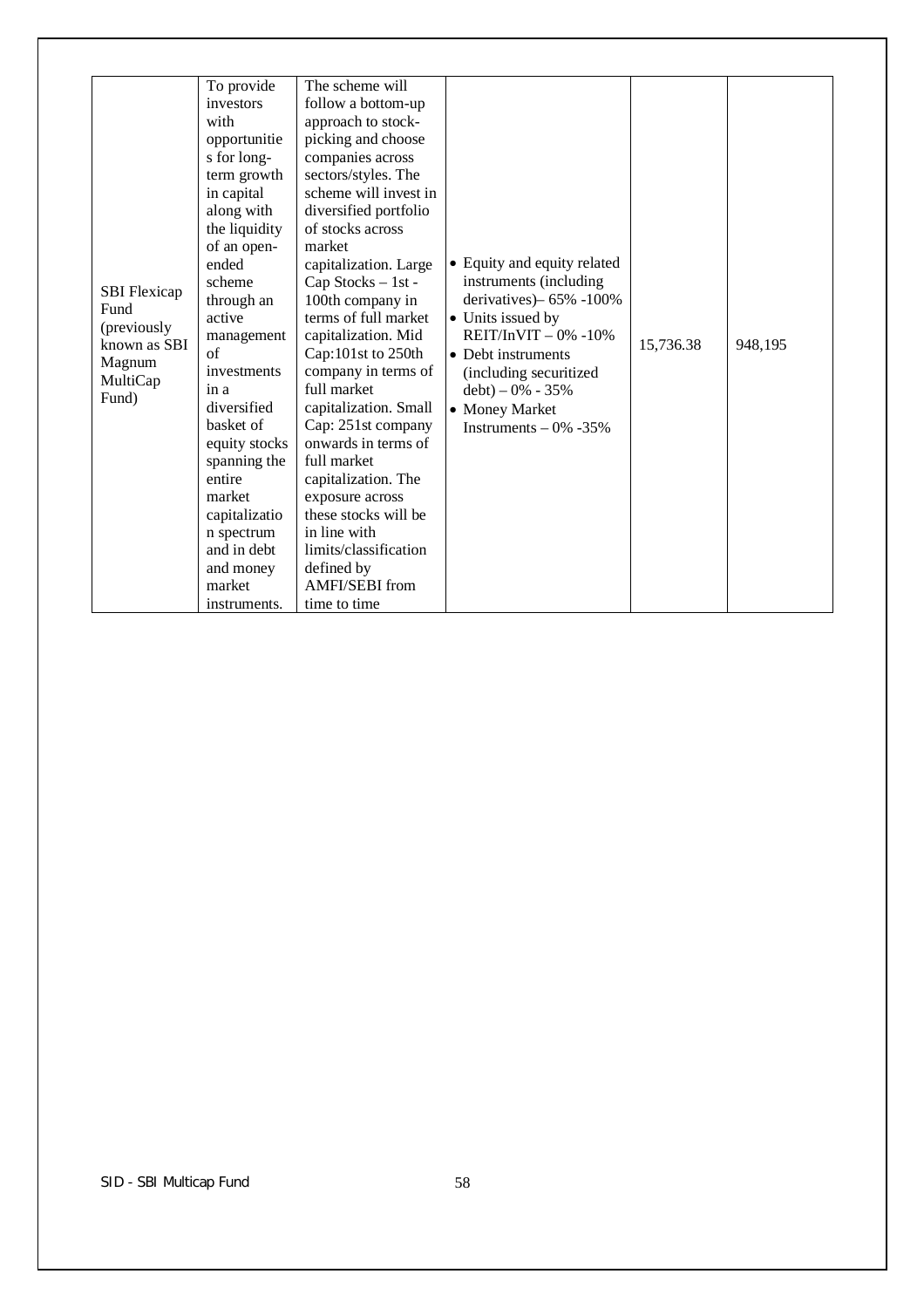| <b>SBI</b><br>Infrastructure<br>Fund | To provide<br>investors<br>with<br>opportunitie<br>s for long-<br>term growth<br>in capital<br>through an<br>active<br>management<br>of<br>investments<br>in a<br>diversified<br>basket of<br>equity stocks<br>of<br>companies<br>directly or<br>indirectly<br>involved in<br>the<br>infrastructur<br>e growth in<br>the Indian<br>economy<br>and in debt<br>$&$ money<br>market<br>instruments. | The scheme will be<br>positioned as a<br>sectoral fund and not<br>as a diversified<br>equity fund. The<br>scheme will invest in<br>companies broadly<br>within the following<br>areas/sectors of the<br>economy namely -<br>1. Airports 2. Banks,<br>Financial<br>Institutions, Term<br>lending Institutions<br>and NBFCs 3.<br>Cement & Cement<br>Products 4. Coal 5.<br>Construction 6.<br>Electrical &<br>Electronic<br>components 7.<br>Engineering 8.<br>Energy including<br>Coal, Oil & Gas,<br>Petroleum &<br>Pipelines 9.<br><b>Industrial Capital</b><br>Goods & Products<br>10. Metals &<br>Minerals 11. Ports<br>12. Power and<br>Power equipment<br>13. Road & Railway<br>initiatives 14.<br>Telecommunication<br>15. Transportation<br>16. Urban<br>Infrastructure<br>including Housing $&$<br>Commercial<br>Infrastructure 17.<br>Commercial<br>Vehicles 18.<br>Industrial<br>Manufacturing 19.<br>Logistic Service<br>provider | • Equity and equity related<br>securities of companies<br>in infrastructure sector<br>(including foreign<br>securities*) $-80\%$ -<br>100%<br>• Other equities and equity<br>related instruments $-0\%$<br>$-20%$<br>• Units issued by<br>$REIT/InvIT - 0% - 10%$<br>• Debt instruments<br>(including securitized<br>$debt$ ) – 0% - 20%<br>• Money Market<br>Instruments $-0\% -20\%$ | 787.23 | 136,348 |
|--------------------------------------|--------------------------------------------------------------------------------------------------------------------------------------------------------------------------------------------------------------------------------------------------------------------------------------------------------------------------------------------------------------------------------------------------|-----------------------------------------------------------------------------------------------------------------------------------------------------------------------------------------------------------------------------------------------------------------------------------------------------------------------------------------------------------------------------------------------------------------------------------------------------------------------------------------------------------------------------------------------------------------------------------------------------------------------------------------------------------------------------------------------------------------------------------------------------------------------------------------------------------------------------------------------------------------------------------------------------------------------------------------------|----------------------------------------------------------------------------------------------------------------------------------------------------------------------------------------------------------------------------------------------------------------------------------------------------------------------------------------------------------------------------------------|--------|---------|
|--------------------------------------|--------------------------------------------------------------------------------------------------------------------------------------------------------------------------------------------------------------------------------------------------------------------------------------------------------------------------------------------------------------------------------------------------|-----------------------------------------------------------------------------------------------------------------------------------------------------------------------------------------------------------------------------------------------------------------------------------------------------------------------------------------------------------------------------------------------------------------------------------------------------------------------------------------------------------------------------------------------------------------------------------------------------------------------------------------------------------------------------------------------------------------------------------------------------------------------------------------------------------------------------------------------------------------------------------------------------------------------------------------------|----------------------------------------------------------------------------------------------------------------------------------------------------------------------------------------------------------------------------------------------------------------------------------------------------------------------------------------------------------------------------------------|--------|---------|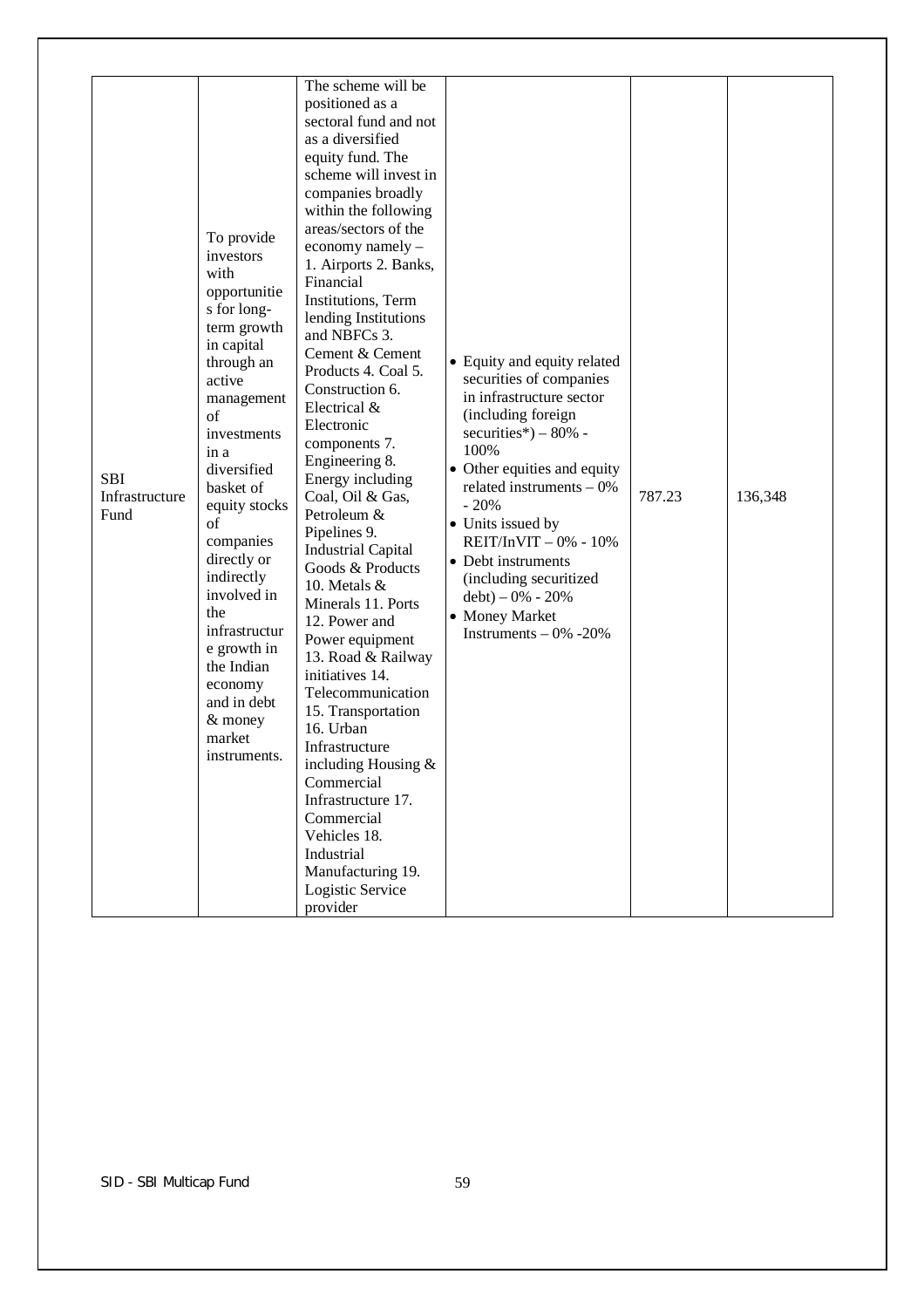| To provide<br>investors<br>with<br>opportunitie<br>s for long-<br>term growth<br>in capital<br>along with<br>the liquidity<br>of an open-<br>ended<br>scheme<br>through an<br>active<br>management<br>of<br><b>SBI PSU</b><br>investments<br>Fund<br>in a<br>diversified<br>basket of<br>equity stocks<br>of domestic<br>Public<br>Sector<br>Undertaking<br>s (and their<br>subsidiaries)<br>and in debt<br>and money<br>market<br>instruments<br>issued by<br>PSUs and<br>others. | The primary strategy<br>of the scheme would<br>be to invest in the<br>stocks of the PSU<br>companies and their<br>subsidiaries. The<br>scheme may invest<br>in quasi PSUs<br>/subsidiaries of<br>PSUs: 1. which<br>could be part of PSU<br>index 2. defined by<br>management control<br>or ability to appoint<br>key managerial<br>personnel and not<br>necessarily by equity<br>stake of 51% (but<br>minimum PSU/<br>Central govt / state<br>govt stake of 35%<br>and highest among<br>others is<br>required). The<br>scheme would<br>endeavor to identify<br>market opportunities<br>and at the same time<br>would sufficiently<br>diversify its equity<br>portfolio and control<br>liquidity risks and<br>non-systematic risks<br>by selecting well<br>researched stocks<br>which have growth<br>prospects on a long<br>and mid-term basis<br>in order to provide<br>stability and<br>possibility of returns<br>in the scheme<br>Investment in<br>equities would be<br>done through<br>primary as well as<br>secondary market,<br>private placement /<br>QIP,<br>preferential/firm<br>allotments or any<br>other mode as may<br>be prescribed/<br>available from time<br>to time. | • Equities of PSU<br>companies and their<br>subsidiaries (including<br>derivatives) $-80%$ -<br>100%<br>• Other equities and equity<br>related instruments $-0\%$<br>$-20%$<br>• Units issued by<br>$REIT/InVIT - 0% - 10%$<br>• Debt instruments<br>(including securitized<br>$debt$ ) – 0% - 20%<br>• Money Market<br>Instruments $-0\% - 20\%$ | 460.07 | 37,396 |
|------------------------------------------------------------------------------------------------------------------------------------------------------------------------------------------------------------------------------------------------------------------------------------------------------------------------------------------------------------------------------------------------------------------------------------------------------------------------------------|--------------------------------------------------------------------------------------------------------------------------------------------------------------------------------------------------------------------------------------------------------------------------------------------------------------------------------------------------------------------------------------------------------------------------------------------------------------------------------------------------------------------------------------------------------------------------------------------------------------------------------------------------------------------------------------------------------------------------------------------------------------------------------------------------------------------------------------------------------------------------------------------------------------------------------------------------------------------------------------------------------------------------------------------------------------------------------------------------------------------------------------------------------------------------------------|---------------------------------------------------------------------------------------------------------------------------------------------------------------------------------------------------------------------------------------------------------------------------------------------------------------------------------------------------|--------|--------|
|------------------------------------------------------------------------------------------------------------------------------------------------------------------------------------------------------------------------------------------------------------------------------------------------------------------------------------------------------------------------------------------------------------------------------------------------------------------------------------|--------------------------------------------------------------------------------------------------------------------------------------------------------------------------------------------------------------------------------------------------------------------------------------------------------------------------------------------------------------------------------------------------------------------------------------------------------------------------------------------------------------------------------------------------------------------------------------------------------------------------------------------------------------------------------------------------------------------------------------------------------------------------------------------------------------------------------------------------------------------------------------------------------------------------------------------------------------------------------------------------------------------------------------------------------------------------------------------------------------------------------------------------------------------------------------|---------------------------------------------------------------------------------------------------------------------------------------------------------------------------------------------------------------------------------------------------------------------------------------------------------------------------------------------------|--------|--------|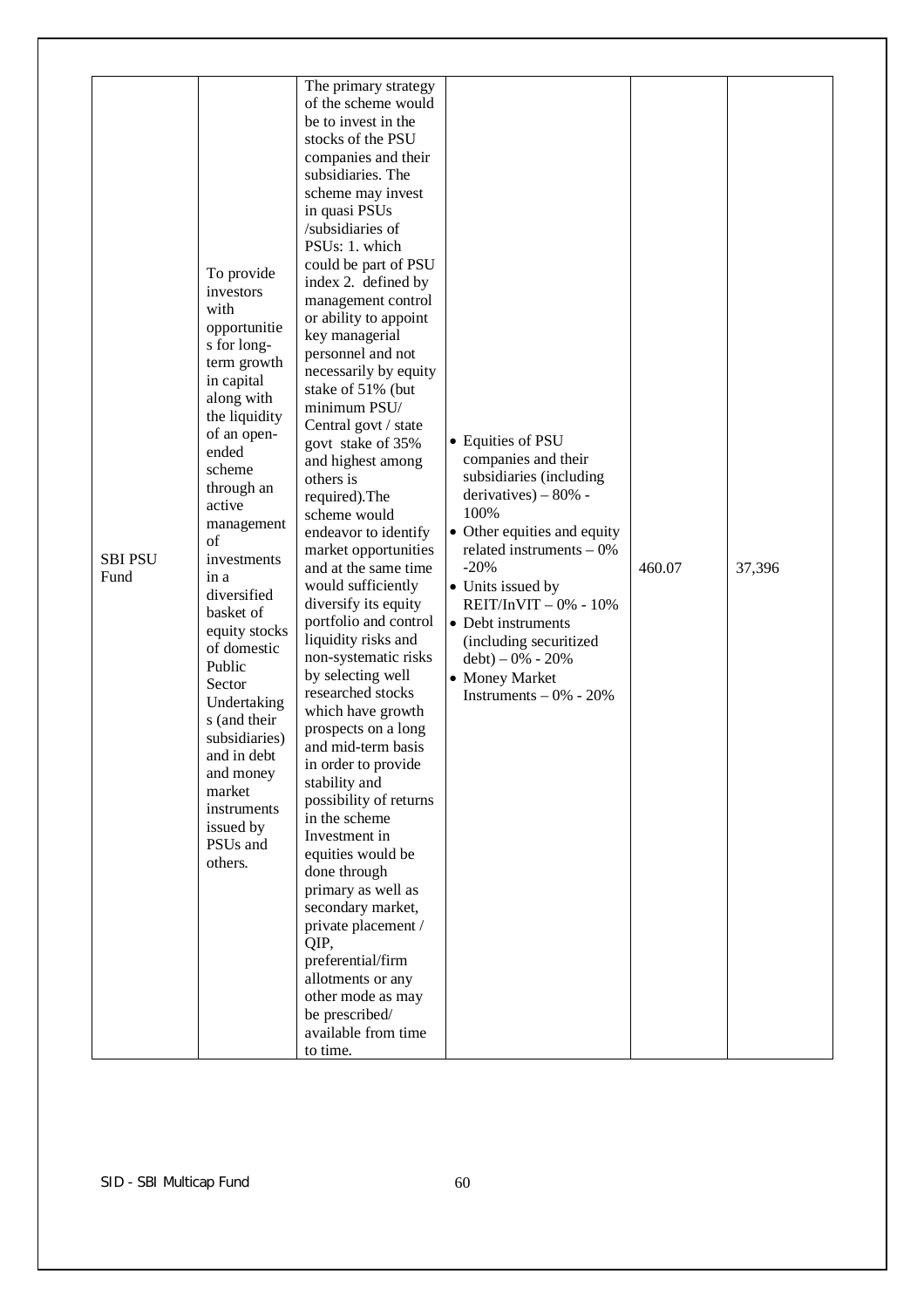| <b>SBI</b> Small<br>Cap Fund | To provide<br>investors<br>with<br>opportunitie<br>s for long-<br>term growth<br>in capital<br>along with<br>the liquidity<br>of an open-<br>ended<br>scheme by<br>investing<br>predominant<br>ly in a well-<br>diversified<br>basket of<br>equity stocks<br>of small cap<br>companies. | The scheme follows<br>a blend of growth<br>and value style of<br>investing. The<br>scheme will follow a<br>bottom-up approach<br>to stock-picking and<br>choose companies<br>within the small cap<br>space. Small Cap<br>means: 251st<br>company onwards in<br>terms of full market<br>capitalization. The<br>exposure will be as<br>per<br>limits/classification<br>defined by<br><b>AMFI/SEBI</b> from<br>time to time | • Equity and equity related<br>instruments of small cap<br>companies (including<br>derivatives) $-65%$ -<br>100%<br>• Other equities and equity<br>related instruments $-0\%$<br>$-35%$<br>• Units issued by<br>$REIT/InvIT - 0% - 10%$<br>Debt instruments<br>(including securitized<br>$debt$ ) – 0% - 35%<br>• Money Market<br>Instruments $-0\% - 35\%$                                    | 11,574.16 | 1,465,885 |
|------------------------------|-----------------------------------------------------------------------------------------------------------------------------------------------------------------------------------------------------------------------------------------------------------------------------------------|--------------------------------------------------------------------------------------------------------------------------------------------------------------------------------------------------------------------------------------------------------------------------------------------------------------------------------------------------------------------------------------------------------------------------|------------------------------------------------------------------------------------------------------------------------------------------------------------------------------------------------------------------------------------------------------------------------------------------------------------------------------------------------------------------------------------------------|-----------|-----------|
| SBI Contra<br>Fund           | To provide<br>the investor<br>with the<br>opportunity<br>of long term<br>capital<br>appreciation<br>by investing<br>in a<br>diversified<br>portfolio of<br>equity and<br>equity<br>related<br>securities<br>following a<br>contrarian<br>investment<br>strategy.                        | The fund will follow<br>a combination of<br>top-down and<br>bottom-up approach<br>to stock-picking and<br>choose companies<br>within the contrarian<br>investment theme.                                                                                                                                                                                                                                                 | • Equity and equity related<br>instruments of<br>companies which follow<br>the contrarian investment<br>theme (including<br>derivatives) $-65\% - 100\%$<br>• Other equities and equity<br>related instruments -<br>0%-35%<br>• Units issued by<br>$REIT/InvIT - 0% - 10%$<br>• Debt instruments<br>(including securitized<br>$debt$ ) – 0%-35%<br>• Money Market<br>Instruments $-0\% - 35\%$ | 4,212.74  | 350,914   |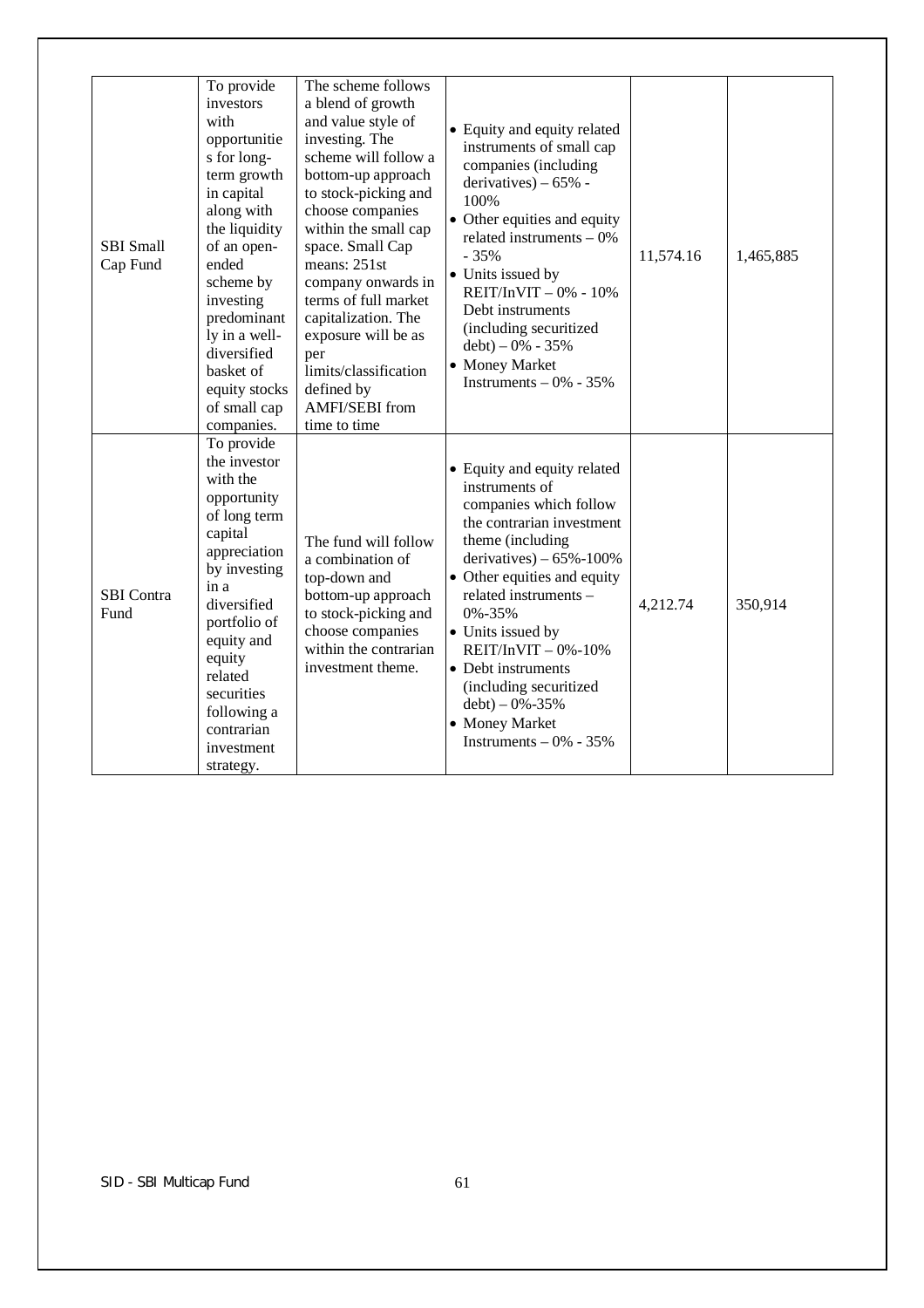| SBI Long<br>Term Equity<br>Fund | The prime<br>objective of<br>scheme is to<br>deliver the<br>benefit of<br>investment<br>in a portfolio<br>of equity<br>shares, while<br>offering<br>deduction on<br>such<br>investment<br>made in the<br>scheme<br>under<br>section 80C<br>of the<br>Income-tax<br>Act, 1961. It<br>also seeks to<br>distribute<br>income<br>periodically<br>depending<br>$_{\rm on}$<br>distributable<br>surplus.<br>Investments<br>in this<br>scheme<br>would be<br>subject to a<br>statutory<br>lock-in of $3$<br>years from<br>the date of<br>allotment to<br>avail Section<br>80C<br>benefits. | Fund will be<br>investing in equity $\&$<br>equity related<br>instruments as also<br>debt instruments.<br>and money market<br>instruments (such as<br>money market,<br>term/notice money<br>market, repos,<br>reverse repos and<br>any alternative to the<br>call money market<br>as may be directed<br>by the RBI).<br>Investment shall also<br>be made in Partly<br>Convertible<br>Debentures (PCDs)<br>and bonds including<br>those issued on<br>rights basis subject<br>to the condition that<br>as far as possible the<br>non-convertible<br>portion of the<br>debentures so<br>acquired or<br>subscribed shall be<br>divested within a<br>period of 12 months.<br>The balance funds<br>shall be invested in<br>short term money<br>market instruments<br>or other liquid<br>instruments or both.<br>In line with CBDT<br>guidelines, the Fund<br>will invest at least<br>80% of the net assets<br>in equity and equity<br>related instruments. | • Equities, Cumulative<br><b>Convertible Preference</b><br>Shares, and Fully<br><b>Convertible Debentures</b><br>$(FCDs)$ & Bonds - 80 -<br>100%<br>• Money Market<br>Instruments $-0\% - 20\%$ | 10,619.98 | 1,142,969 |
|---------------------------------|-------------------------------------------------------------------------------------------------------------------------------------------------------------------------------------------------------------------------------------------------------------------------------------------------------------------------------------------------------------------------------------------------------------------------------------------------------------------------------------------------------------------------------------------------------------------------------------|------------------------------------------------------------------------------------------------------------------------------------------------------------------------------------------------------------------------------------------------------------------------------------------------------------------------------------------------------------------------------------------------------------------------------------------------------------------------------------------------------------------------------------------------------------------------------------------------------------------------------------------------------------------------------------------------------------------------------------------------------------------------------------------------------------------------------------------------------------------------------------------------------------------------------------------------------|-------------------------------------------------------------------------------------------------------------------------------------------------------------------------------------------------|-----------|-----------|
|---------------------------------|-------------------------------------------------------------------------------------------------------------------------------------------------------------------------------------------------------------------------------------------------------------------------------------------------------------------------------------------------------------------------------------------------------------------------------------------------------------------------------------------------------------------------------------------------------------------------------------|------------------------------------------------------------------------------------------------------------------------------------------------------------------------------------------------------------------------------------------------------------------------------------------------------------------------------------------------------------------------------------------------------------------------------------------------------------------------------------------------------------------------------------------------------------------------------------------------------------------------------------------------------------------------------------------------------------------------------------------------------------------------------------------------------------------------------------------------------------------------------------------------------------------------------------------------------|-------------------------------------------------------------------------------------------------------------------------------------------------------------------------------------------------|-----------|-----------|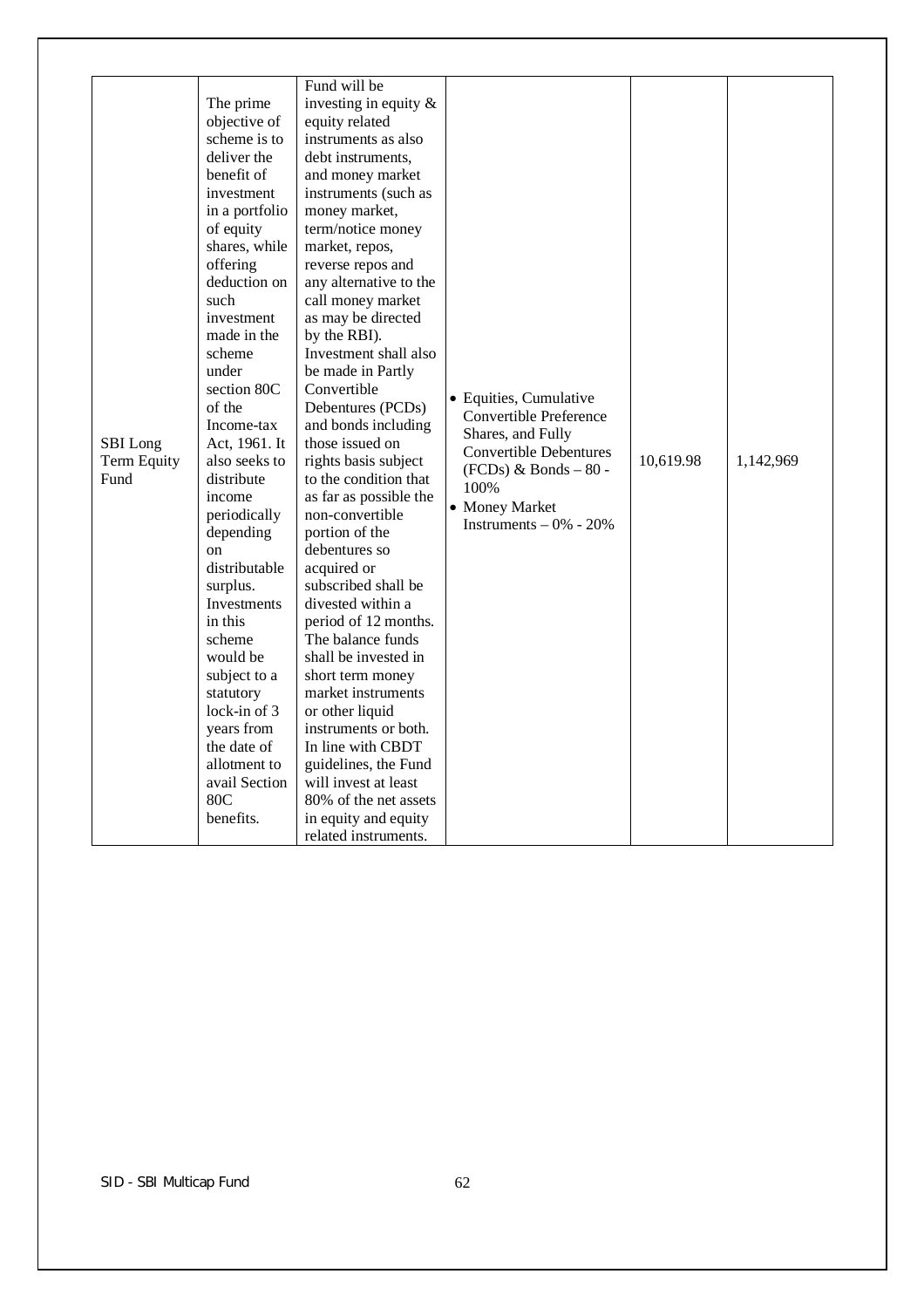|                         | "SBI Magnum                    |    |  |
|-------------------------|--------------------------------|----|--|
|                         | Equity ESG Fund                |    |  |
|                         | shall follow a                 |    |  |
|                         | combination of the             |    |  |
|                         | following strategies           |    |  |
|                         | and processes for              |    |  |
|                         | stock selection:               |    |  |
|                         | a)                             |    |  |
|                         | Exclusion/Negative             |    |  |
|                         | Screening based on             |    |  |
|                         | adverse impact: The            |    |  |
|                         | Fund excludes                  |    |  |
|                         | sectors with a                 |    |  |
|                         | negative social                |    |  |
|                         | connotation like               |    |  |
|                         | habit forming                  |    |  |
|                         | substances/practices           |    |  |
|                         | like alcohol,                  |    |  |
|                         | tobacco, gambling              |    |  |
|                         | and adult                      |    |  |
|                         | entertainment. The             |    |  |
|                         | fund also excludes             |    |  |
|                         | controversial                  |    |  |
|                         | weapons that                   |    |  |
|                         | especially include             |    |  |
|                         | weapons of mass                |    |  |
|                         | destruction."                  |    |  |
|                         | "It will cover the             |    |  |
|                         | following:                     |    |  |
|                         | i. Characteristic:             |    |  |
|                         | Social adverse                 |    |  |
|                         | impact                         |    |  |
|                         | ii.                            |    |  |
|                         | Threshold/Condition            |    |  |
|                         | s for exclusion: The           |    |  |
|                         | fund shall not invest          |    |  |
|                         | in companies in the            |    |  |
|                         | above-mentioned                |    |  |
|                         | sectors if they derive         |    |  |
|                         | 5% or more                     |    |  |
|                         | consolidated revenue           |    |  |
|                         | from such sectors              |    |  |
|                         | iii. Reference:                |    |  |
|                         | <b>Ethical or Socially</b>     |    |  |
|                         | Responsible                    |    |  |
|                         | investors across the           |    |  |
|                         | world tend to                  |    |  |
|                         | exclude sin stocks,            |    |  |
|                         | as the companies               |    |  |
|                         | involved are thought           |    |  |
|                         | to be making money             |    |  |
|                         | from exploiting                |    |  |
|                         | human weaknesses               |    |  |
|                         | and vices. These               |    |  |
|                         | exclusions may arise           |    |  |
|                         | from faith-based               |    |  |
|                         |                                |    |  |
|                         | preferences, or an             |    |  |
|                         | organisation's own             |    |  |
|                         | interpretation of              |    |  |
|                         | ethics or                      |    |  |
|                         | sustainability. The            |    |  |
| SID - SBI Multidap Fund | scheme shall use a             | 63 |  |
|                         | blended approach               |    |  |
|                         | and excludes sectors           |    |  |
|                         |                                |    |  |
|                         | such as alcohol,               |    |  |
|                         | tobacco, gambling,             |    |  |
|                         | adult entertainment,           |    |  |
|                         | and controversial<br>weapons." |    |  |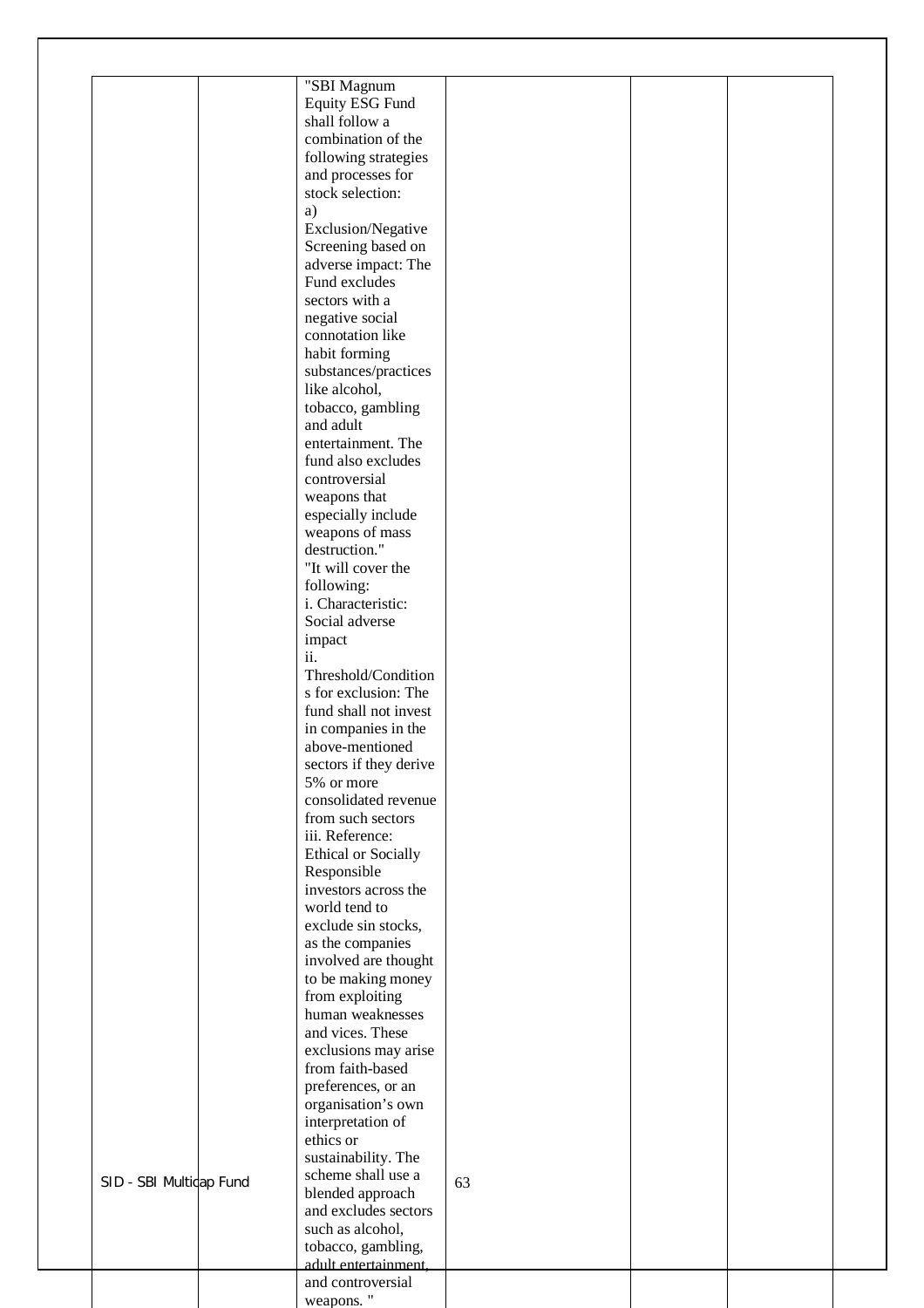| <b>SBI</b> Banking<br>& Financial<br>Services Fund | However,<br>there can be<br>no assurance<br>that the<br>investment<br>objective of<br>the Scheme<br>will be<br>realized. | Financial services<br>companies are firms<br>that are engaged in<br>providing non-<br>banking financial<br>services to<br>customers. The<br>classification of<br>Financial service<br>companies will be<br>largely guided by<br><b>AMFI</b> sector<br>classification. The<br>indicative list of<br>industry under<br>financial services<br>includes:<br>·Housing Finance<br>·Micro Finance<br>Stock broking &<br>Allied<br>· Wealth<br>Management<br>·Rating Agencies<br>· Asset Management<br>Companies<br>· Insurance<br>Companies<br>·Stock/<br>Commodities<br>Exchange<br>Other NBFC's<br>Any other company<br>which may derive<br>70% or more of its<br>revenue from<br>companies engaged<br>in financial services | • Equity and equity related<br>securities of companies<br>engaged in banking &<br>financial services 80-<br>100%<br>• Other equities and equity<br>related instruments $-0\%$<br>$-20%$<br>• Units issued by<br>$REIT/InVIT - 0% - 10%$<br>• Debt instruments<br>(including securitized<br>$debt$ ) – 0% - 20%<br>• Money Market<br>Instruments $-0\% - 20\%$ | 3,175.59 | 258,410 |
|----------------------------------------------------|--------------------------------------------------------------------------------------------------------------------------|-------------------------------------------------------------------------------------------------------------------------------------------------------------------------------------------------------------------------------------------------------------------------------------------------------------------------------------------------------------------------------------------------------------------------------------------------------------------------------------------------------------------------------------------------------------------------------------------------------------------------------------------------------------------------------------------------------------------------|---------------------------------------------------------------------------------------------------------------------------------------------------------------------------------------------------------------------------------------------------------------------------------------------------------------------------------------------------------------|----------|---------|
|----------------------------------------------------|--------------------------------------------------------------------------------------------------------------------------|-------------------------------------------------------------------------------------------------------------------------------------------------------------------------------------------------------------------------------------------------------------------------------------------------------------------------------------------------------------------------------------------------------------------------------------------------------------------------------------------------------------------------------------------------------------------------------------------------------------------------------------------------------------------------------------------------------------------------|---------------------------------------------------------------------------------------------------------------------------------------------------------------------------------------------------------------------------------------------------------------------------------------------------------------------------------------------------------------|----------|---------|

#### **P. STOCK LENDING**

The scheme may also engage in stock lending. Stock lending means the lending of stock to another person or entity for a fixed period of time, at a negotiated compensation. The securities lent will be returned by the borrower on expiry of the stipulated period. The Fund may in future carry out stock-lending activity under the scheme, in order to augment its income. Stock lending may involve risk of default on part of the borrower. However, this risk will be substantially reduced as the Fund has opted for the "Principal Lender Scheme of Stock Lending", where entire risk of borrower's default rests with approved intermediary and not with the Fund. There may also be risks associated with Stock Lending such as liquidity and other market risks. Any stock lending done by the scheme shall be in accordance with any Regulations or guidelines regarding the same.

#### **Q. INVESTMENTS OF AMC IN THE SCHEME**

In accordance with Regulation 25(16A), the asset management company shall invest such amounts in such schemes of the mutual fund, based on the risks associated with the schemes, as may be specified by the Board from time to time. But the AMC shall not be entitled to charge any management fees on this investment in the scheme. Investments by the AMC will be in accordance with Regulation 24(3) of the SEBI (MF) Regulations, 1996 which states that: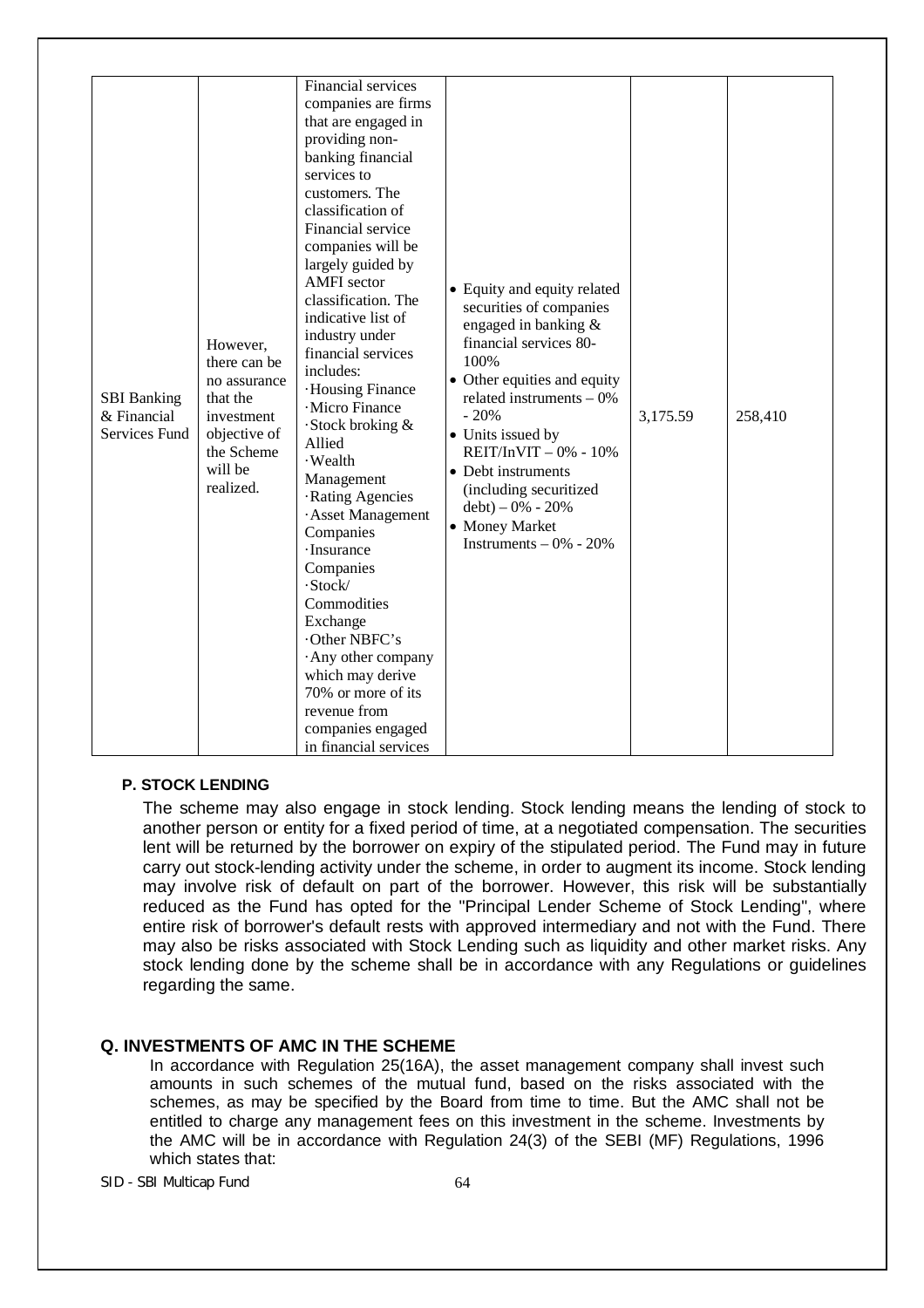"The asset management company shall not invest in any of its schemes unless full disclosure of its intention to invest has been made in the Scheme Information Document (SID), provided that the asset management company shall not be entitled to charge any fees on its investment in the scheme."

### **S. INVESTMENTS IN OTHER SCHEMES**

According to the Clause 4 of Schedule 7 read with Regulation 44(1), of the SEBI (MF) Regulations, 1996:

*"A scheme may invest in another scheme under the same asset management company or any other mutual fund without charging any fees, provided that aggregate inter-scheme investments made by all schemes under the same management or in schemes under the management of any other asset management company shall not exceed 5% of the net asset value of the mutual fund."*

### **T. Investment in repo in Corporate Debt Securities**

In accordance with the SEBI Circular no. CIR / IMD / DF / 19 / 2011 dated November 11, 2011 read with SEBI Circular no. CIR/IMD/DF/23/2012 dated November 15, 2012 on participation in repo in corporate debt securities, the following broad guidelines as per the policy approved by Board of AMC and Trustee shall be followed by the Scheme:

- 1. The gross exposure of the scheme to repo transactions in corporate debt securities shall not be more than 10% of the net assets of the concerned scheme.
- 2. The cumulative gross exposure through equity, debt, derivative positions (including fixed income derivatives), repo transactions in corporate debt securities, Real Estate Investment Trusts (REITs), Infrastructure Investment Trusts (InvITs) other permitted securities/assets and such other securities/assets as may be permitted by SEBI from time to time should not exceed 100% of the net assets of the scheme
- 3. The Scheme shall participate in repo transactions only in AA and above rated corporate debt securities.
- 4. The Scheme shall borrow through repo transactions only if the tenor of the transaction does not exceed a period of 6 months in terms of Regulation 44 (2) of SEBI (Mutual Funds) Regulations, 1996.

Further, the following conditions and norms shall apply to repo in corporate debt securities as approved by the Board of AMC & Trustee Company:

- 1. **Category of counterparty** The scheme of SBI Mutual Fund would transact in corporate bond repo only with counterparties in the approved list applicable for secondary market transactions in Corporate and Money market securities.
- 2. **Credit Rating of the counterparty** The scheme shall participate in corporate bond repo transactions with only those counterparties who have a credit rating of AA- and above and are part of the approved counterparty universe. Corporate bond repo transactions with counterparties rated below AA- would be with prior approval of the Board.
- 3. **Tenor of collateral -** The tenor of the repo would be capped at 3 months. This would apply to transactions where the schemes are either a lender or a borrower. The tenor of the collateral would be capped at 10 years. Prior approval of the investment committee of SBI Mutual Fund would be taken for any extension of the term of the repo or increase in the tenor of the collateral in compliance with the applicable SEBI guidelines.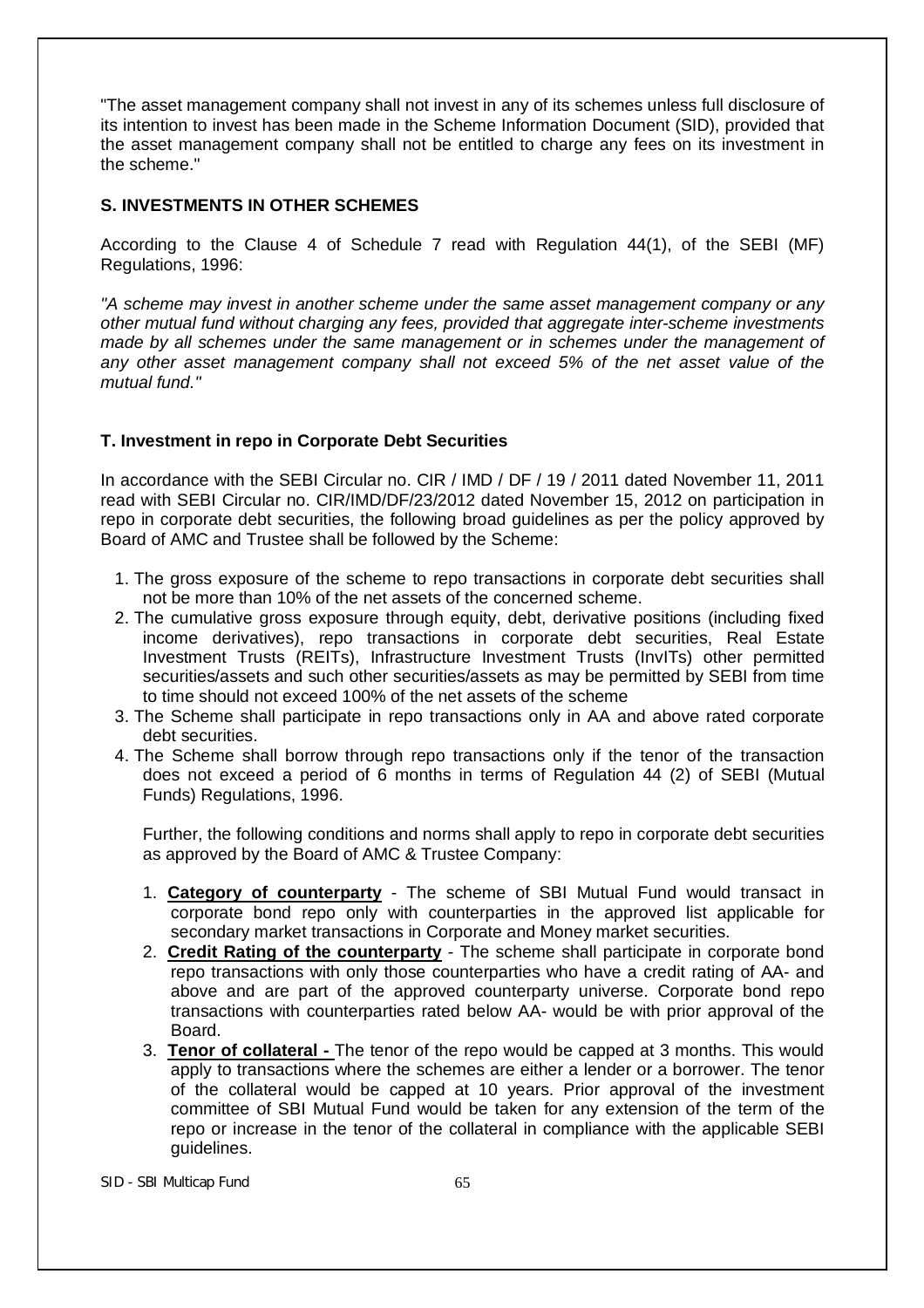4. **Applicable haircuts** - The applicable minimum haircut would be as per the extant RBI and SEBI guidelines. As per RBI circular RBI/2012-13/365 IDMD.PCD. 09/14.03.02/2012-13 dated 07/01/2013, all corporate bond repo transactions will be subject to a minimum haircut given as below. The minimum haircut will be applicable on the market value of the corporate debt securities prevailing on the day of trade of the 1st leg. The scheme may ask for a higher haircut (while lending) or give a higher haircut (while borrowing) depending on the prevailing market situation.

| Rating                 | ΔΔΔ   |       |  |
|------------------------|-------|-------|--|
| <b>Minimum Haircut</b> | 7.50% | 8.50% |  |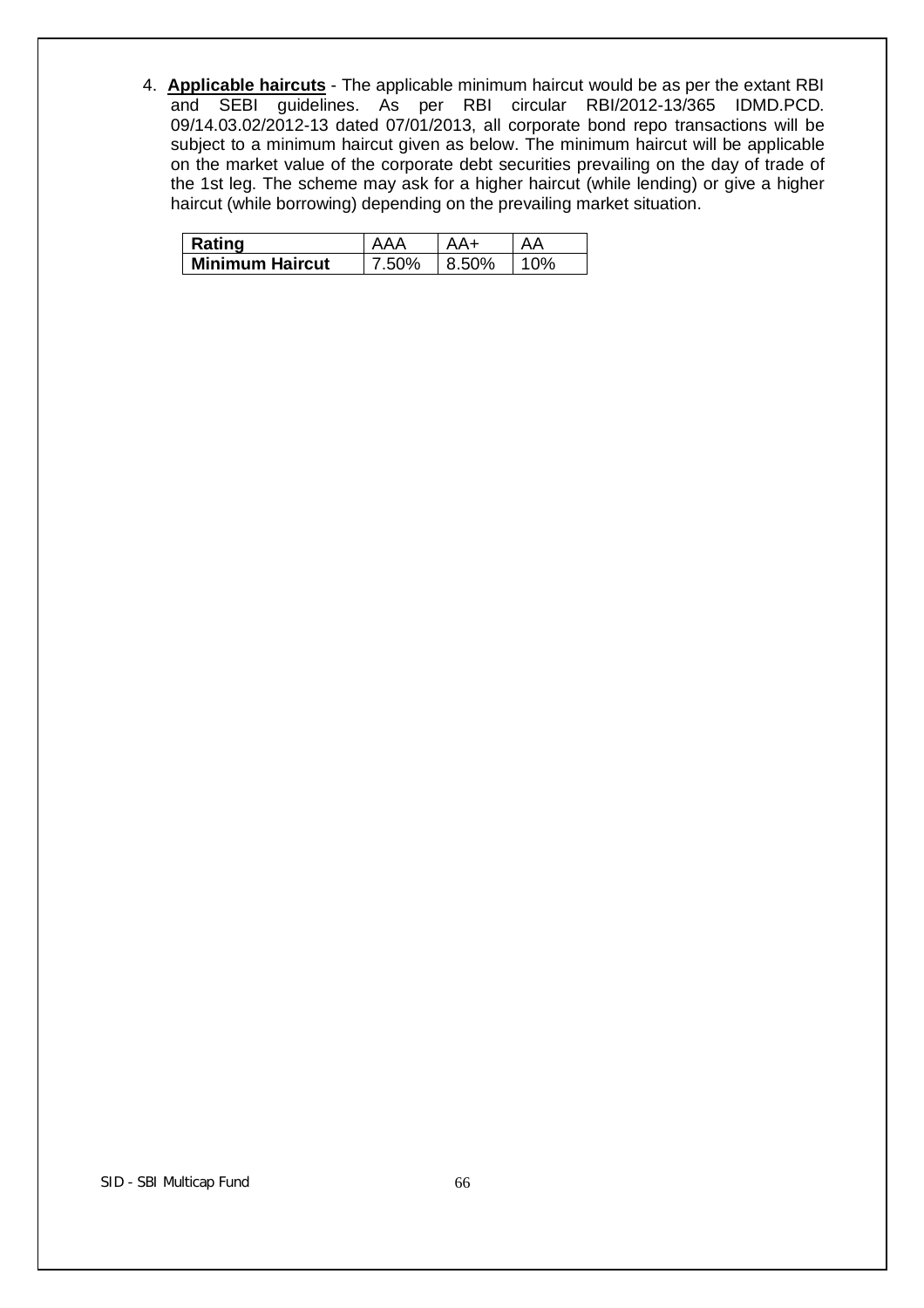# **III. UNITS AND OFFER**

# **A. NEW FUND OFFER (NFO)**

**This section does not apply to the scheme, as the ongoing offer of the Scheme has commenced after the NFO period, and the units are available for continuous subscription and redemption. Please refer to 'Ongoing offer details'.** 

| Offer<br>New Fund<br>Period                                                                                 | Not Applicable. This scheme has already been launched.                                                              |
|-------------------------------------------------------------------------------------------------------------|---------------------------------------------------------------------------------------------------------------------|
| This is the period<br>during which a new<br>sells<br>scheme<br>its<br>units<br>the<br>to<br>investors.      |                                                                                                                     |
| Offer<br>New Fund<br>Price:                                                                                 | Not applicable                                                                                                      |
| This is the price per<br>that<br>unit<br>the<br>investors<br>have<br>to<br>pay to invest during<br>the NFO. |                                                                                                                     |
| Minimum<br>Amount<br>for Application in the<br><b>NFO</b>                                                   | Not applicable                                                                                                      |
| Minimum<br>Target<br>amount                                                                                 | Not applicable.                                                                                                     |
| <b>Maximum Amount</b><br>to be raised                                                                       | No upper limit.                                                                                                     |
| Plans(s)/Options(s)                                                                                         | The scheme is opened for subscription on ongoing basis. Please refer ongoing<br>offer details for this information. |
| Allotment                                                                                                   | Not applicable                                                                                                      |
| Refund                                                                                                      | Not applicable                                                                                                      |
| Who can invest                                                                                              | The scheme is opened for subscription on ongoing basis. Please refer ongoing<br>offer details for this information. |
| This is an indicative<br>list and<br>you are                                                                |                                                                                                                     |
| requested to consult<br>financial<br>your<br>advisor to ascertain                                           |                                                                                                                     |
| whether the scheme                                                                                          |                                                                                                                     |
| is suitable to your                                                                                         |                                                                                                                     |
| risk profile.                                                                                               |                                                                                                                     |
| Where<br>you<br>can<br>submit the filled up                                                                 | Please refer to ongoing offer details.                                                                              |
| SID - SBI Multicap Fund                                                                                     | 67                                                                                                                  |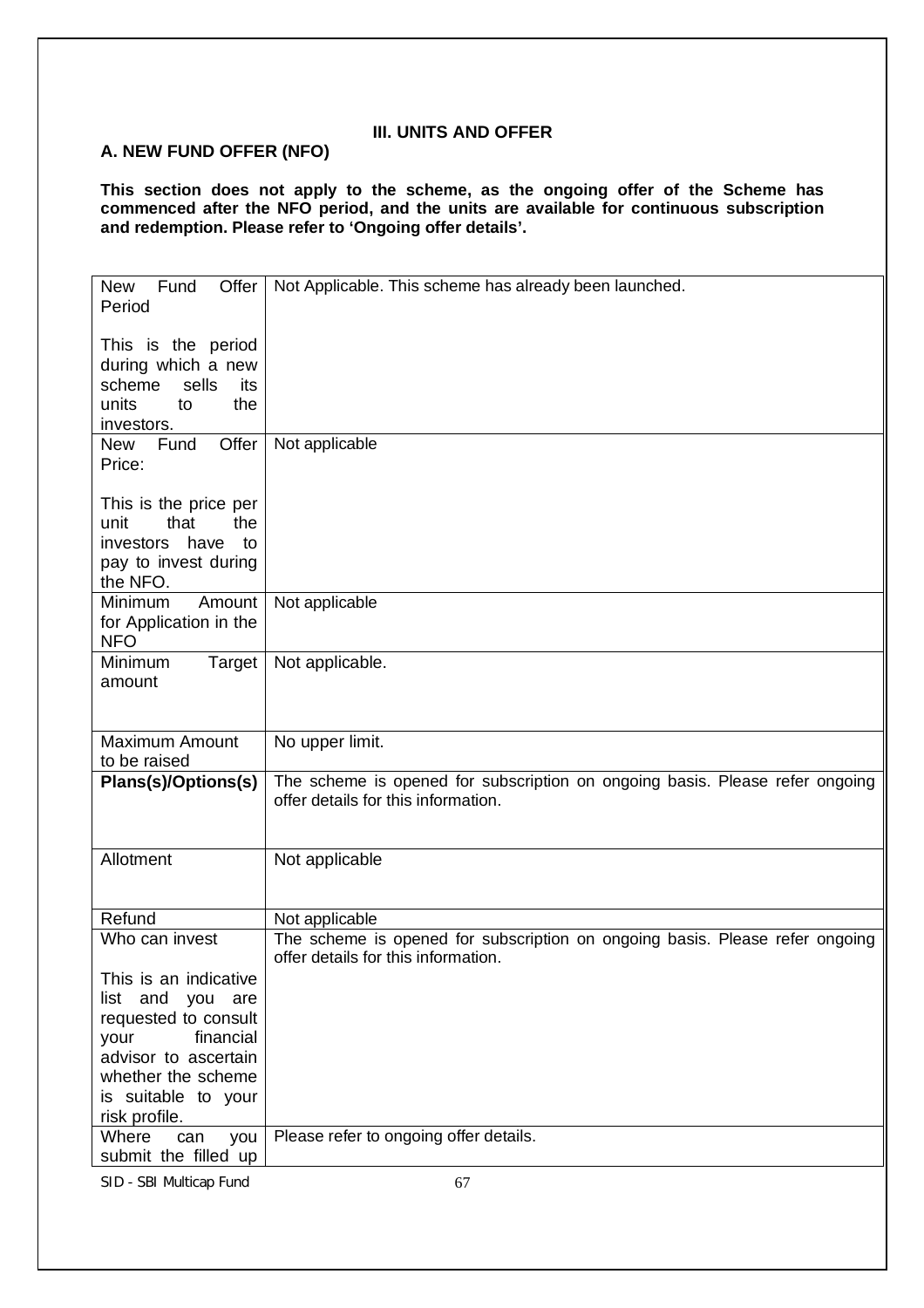| applications.                                                                                                                                                                                                    |                                                                                                                                                                                                                                                                                                                                                                                                                                                                                                                                                                                                                                                                                                                                                         |
|------------------------------------------------------------------------------------------------------------------------------------------------------------------------------------------------------------------|---------------------------------------------------------------------------------------------------------------------------------------------------------------------------------------------------------------------------------------------------------------------------------------------------------------------------------------------------------------------------------------------------------------------------------------------------------------------------------------------------------------------------------------------------------------------------------------------------------------------------------------------------------------------------------------------------------------------------------------------------------|
| How to Apply                                                                                                                                                                                                     | Please refer to the SAI and Application form for the instructions.                                                                                                                                                                                                                                                                                                                                                                                                                                                                                                                                                                                                                                                                                      |
| Listing                                                                                                                                                                                                          | Units of the Scheme is not listed in any Stock Exchange                                                                                                                                                                                                                                                                                                                                                                                                                                                                                                                                                                                                                                                                                                 |
| The policy regarding<br>reissue<br>of<br>repurchased<br>units,<br>including<br>the<br>maximum<br>extent,<br>the<br>οf<br>manner<br>reissue, the entity<br>(the scheme or the<br>AMC) involved<br>in<br>the same. | Not Applicable                                                                                                                                                                                                                                                                                                                                                                                                                                                                                                                                                                                                                                                                                                                                          |
| Special Products /<br>facilities available<br>during the NFO                                                                                                                                                     | 1. The scheme is opened for subscription on ongoing basis. Please refer<br>ongoing offer details for this information.                                                                                                                                                                                                                                                                                                                                                                                                                                                                                                                                                                                                                                  |
| Restrictions, if any,<br>on the right to freely<br>retain or dispose of<br>units being offered.                                                                                                                  | Not Applicable                                                                                                                                                                                                                                                                                                                                                                                                                                                                                                                                                                                                                                                                                                                                          |
|                                                                                                                                                                                                                  |                                                                                                                                                                                                                                                                                                                                                                                                                                                                                                                                                                                                                                                                                                                                                         |
| . ONGOING OFFER DETAILS                                                                                                                                                                                          |                                                                                                                                                                                                                                                                                                                                                                                                                                                                                                                                                                                                                                                                                                                                                         |
| <b>Ongoing Offer Period</b><br>This is the date from<br>which the scheme will<br>reopen<br>subscription/redemption<br>s after the closure of the<br>NFO period.                                                  | The scheme has opened for subscription / redemption from March<br>15, 2022<br>for                                                                                                                                                                                                                                                                                                                                                                                                                                                                                                                                                                                                                                                                       |
| Ongoing<br>price<br>subscription<br>(purchase)/switch-in<br>(from<br>schemes/plans of<br>fund)<br>mutual<br>investors                                                                                            | On an ongoing basis, Units under the scheme will be offered for sale<br>for<br>on all business days at applicable NAV.<br>Applicable NAV for Purchases including Switch-ins (irrespective of<br>other<br>application amount):<br>the<br>by<br>1. In respect of valid applications received upto 3.00 p.m. on a<br>Business Day at the official points of acceptance, where funds for the<br>entire amount of subscription/purchase (including switch-ins) are<br>credited to the bank account of the Scheme before the cut-off time<br>on the same day i.e. available for utilization before the cut-off time on<br>the same day - the closing NAV of the day shall be applicable.<br>2. In respect of valid applications received after 3.00 p.m. on a |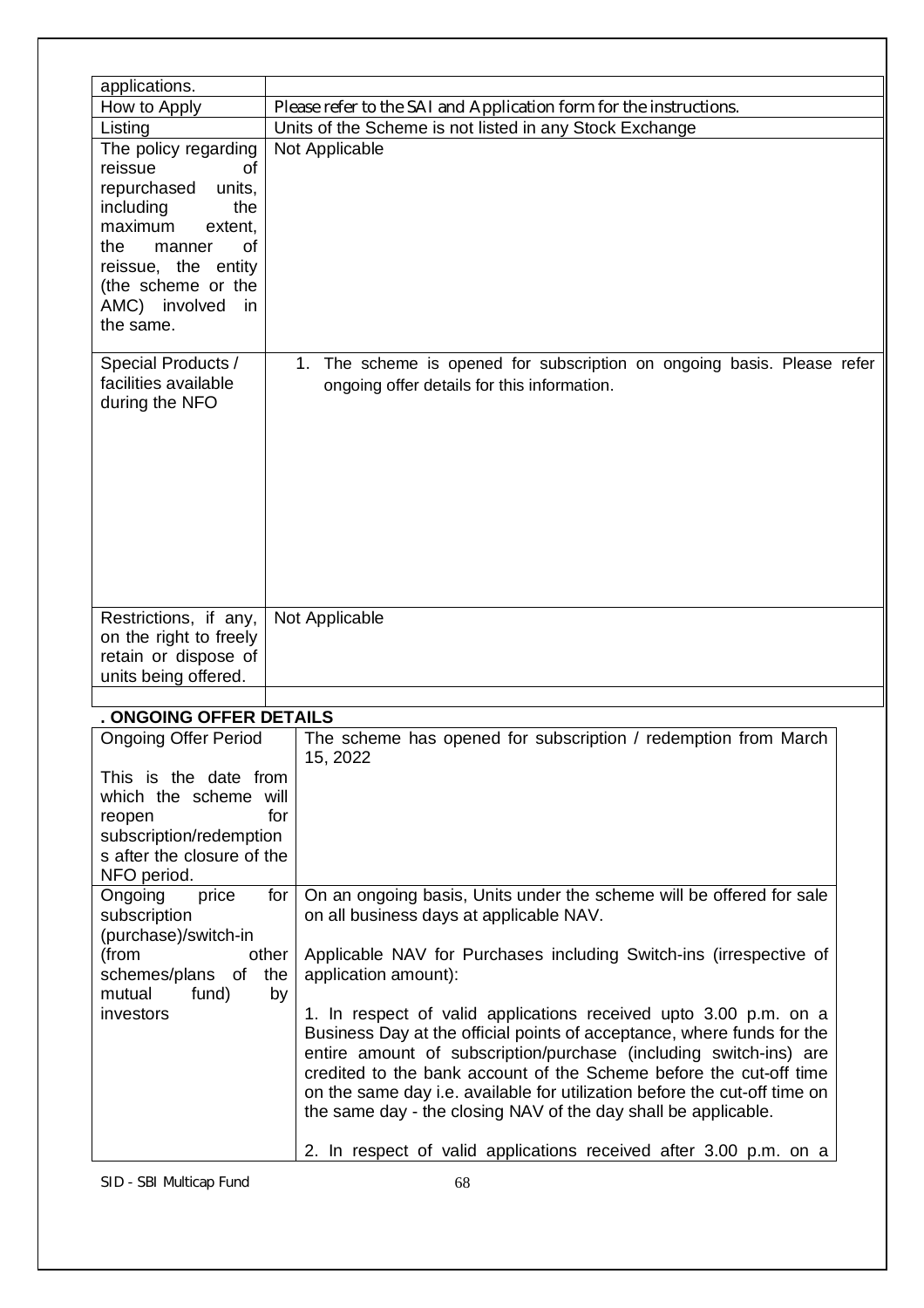|                                                                                                                                                   | Business Day at the official points of acceptance, where funds for the<br>entire amount of subscription/purchase (including switch-ins) are<br>credited to the bank account of the Scheme either on the same day                                                                                                                                                                                                                                                                                                                                                                                                                                 |
|---------------------------------------------------------------------------------------------------------------------------------------------------|--------------------------------------------------------------------------------------------------------------------------------------------------------------------------------------------------------------------------------------------------------------------------------------------------------------------------------------------------------------------------------------------------------------------------------------------------------------------------------------------------------------------------------------------------------------------------------------------------------------------------------------------------|
|                                                                                                                                                   | or before the cut-off time of the next Business Day i.e. available for<br>utilization before the cut-off time of the next Business Day $-$ the<br>closing NAV of the next Business Day shall be applicable.                                                                                                                                                                                                                                                                                                                                                                                                                                      |
|                                                                                                                                                   | 3. Irrespective of the time of receipt of application at the official points<br>where<br>funds for the<br>acceptance,<br>entire<br>amount of<br>of<br>subscription/purchase (including switch-in) are credited to the bank<br>account of the Scheme before the cut-off time on any subsequent<br>Business Day - i.e. available for utilization before the cut-off time on<br>any subsequent Business Day - the closing NAV of such subsequent<br>Business Day shall be applicable.                                                                                                                                                               |
|                                                                                                                                                   | 4. In case of switch transactions from one scheme to another<br>scheme, units allotment in switch-in scheme shall be in line with the<br>redemption payouts.                                                                                                                                                                                                                                                                                                                                                                                                                                                                                     |
|                                                                                                                                                   | The aforesaid provisions shall also apply to systematic transactions<br>including Systematic Investment Plan (SIP), Systematic Transfer<br>Plan (STP), Transfer of Income Distribution cum capital withdrawal<br>plan (IDCW Transfer) etc. irrespective of the installment date or<br>IDCW record date.                                                                                                                                                                                                                                                                                                                                          |
| price<br>Ongoing<br>for<br>redemption<br>(sale)<br>/switch outs (to other<br>schemes/plans of<br>the<br>Mutual<br>Fund)<br>by<br>investors.       | The Units purchased under this scheme can be sold back to the fund<br>on any business day and would be subject to the exit load structure<br>as mentioned in the Scheme Information Document. For applications<br>received at the Registrar's Office, SBIFML Branches on any<br>business day, the repurchase price will be based on the applicable<br>NAV. In case the offices of the AMC or the registrars or the Banks<br>are closed for any reason the repurchase date will be taken as the<br>date of the next business day.                                                                                                                 |
|                                                                                                                                                   | The repurchased Units will be extinguished and will not be reissued.<br>The Unit holder may request the redemption of a specified rupee<br>amount or a specified number of Units. The redemption would be<br>permitted to the extent of the credit balance in the Unit holder's<br>account. The number of Units redeemed will be equal to the amount<br>redeemed divided by the applicable repurchase price. The number of<br>Units redeemed will be subtracted from the Unit holder's account and<br>a revised account statement will be issued to the Unit holder. Units<br>purchased by cheque cannot be redeemed till the cheque is cleared. |
| off<br>Cut<br>timing<br>for<br>subscriptions/<br>redemptions/ switches                                                                            | 3.00 pm                                                                                                                                                                                                                                                                                                                                                                                                                                                                                                                                                                                                                                          |
| This is the time before<br>which your application<br>(complete<br>in<br>all<br>respects) should reach<br>the official<br>points of<br>acceptance. |                                                                                                                                                                                                                                                                                                                                                                                                                                                                                                                                                                                                                                                  |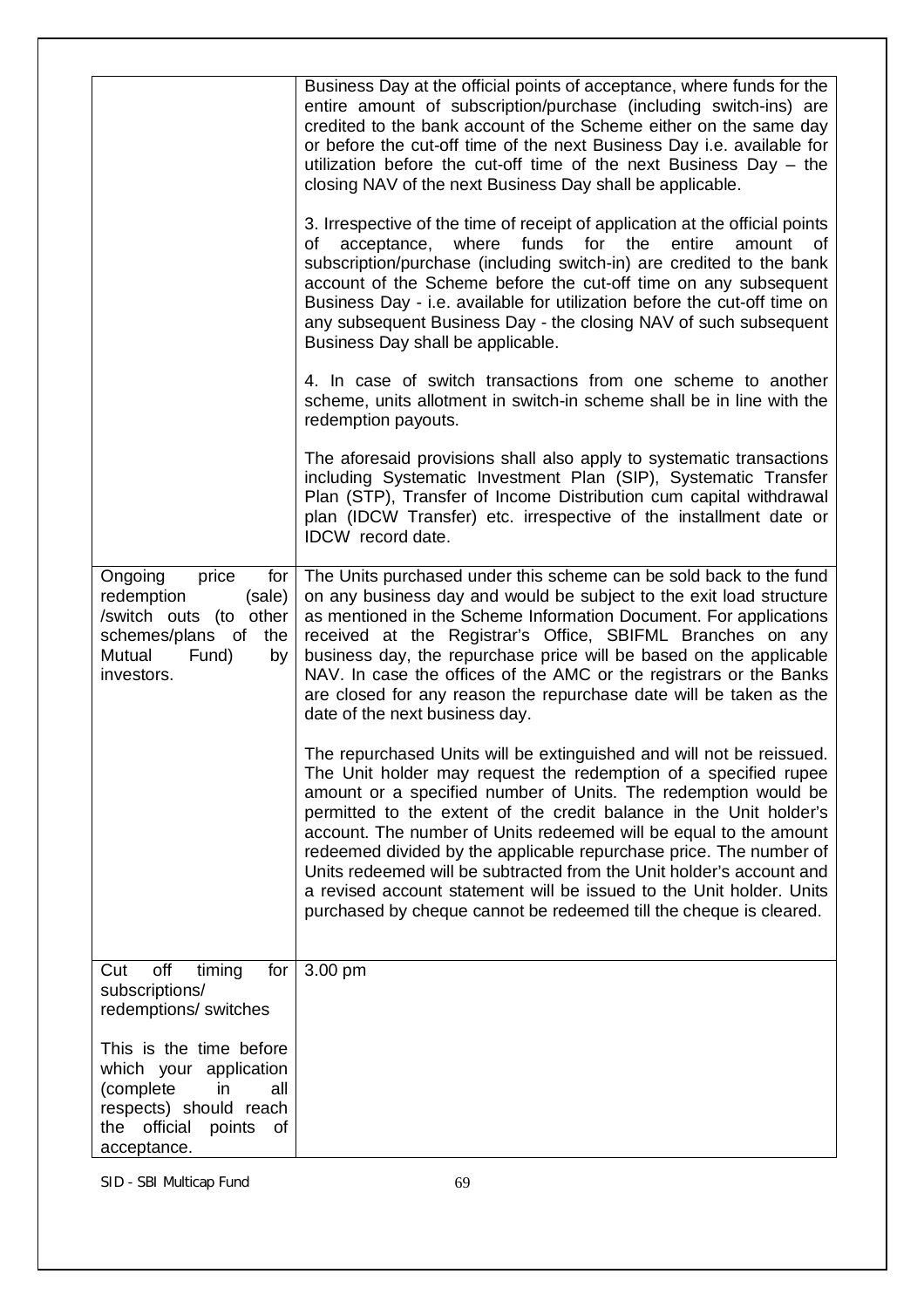| Where<br>can                         | the $ $ | For submitting the applications for purchase/ redemption please see                                                                                                                                                                                                                                                                                                                                                                                                                                                                                                                                                                                                                                                                                       |
|--------------------------------------|---------|-----------------------------------------------------------------------------------------------------------------------------------------------------------------------------------------------------------------------------------------------------------------------------------------------------------------------------------------------------------------------------------------------------------------------------------------------------------------------------------------------------------------------------------------------------------------------------------------------------------------------------------------------------------------------------------------------------------------------------------------------------------|
| applications                         | for     | the official points of acceptance given on last page.                                                                                                                                                                                                                                                                                                                                                                                                                                                                                                                                                                                                                                                                                                     |
| purchase/redemption                  |         |                                                                                                                                                                                                                                                                                                                                                                                                                                                                                                                                                                                                                                                                                                                                                           |
| switches be submitted?               |         |                                                                                                                                                                                                                                                                                                                                                                                                                                                                                                                                                                                                                                                                                                                                                           |
| Minimum<br>amount                    | for     | Rs. 5000/- & in multiples of Re.1                                                                                                                                                                                                                                                                                                                                                                                                                                                                                                                                                                                                                                                                                                                         |
| purchase/ switches                   |         |                                                                                                                                                                                                                                                                                                                                                                                                                                                                                                                                                                                                                                                                                                                                                           |
|                                      |         | The Mutual Fund reserves the right to alter the minimum subscription                                                                                                                                                                                                                                                                                                                                                                                                                                                                                                                                                                                                                                                                                      |
| Minimum                              |         | amount under the scheme.                                                                                                                                                                                                                                                                                                                                                                                                                                                                                                                                                                                                                                                                                                                                  |
| amount<br><b>Additional Purchase</b> | for     | Rs. 1000/- & in multiples of Re.1                                                                                                                                                                                                                                                                                                                                                                                                                                                                                                                                                                                                                                                                                                                         |
| Minimum<br>amount                    | for     | The minimum amount of repurchase is Rs. 500/- or 1 Unit or account                                                                                                                                                                                                                                                                                                                                                                                                                                                                                                                                                                                                                                                                                        |
| redemption/switches                  |         | balance whichever is lower                                                                                                                                                                                                                                                                                                                                                                                                                                                                                                                                                                                                                                                                                                                                |
| Plans(s)/Options(s)                  |         | The Scheme has two plans viz. Regular plan & Direct plan.                                                                                                                                                                                                                                                                                                                                                                                                                                                                                                                                                                                                                                                                                                 |
|                                      |         | <b>Direct Plan:</b>                                                                                                                                                                                                                                                                                                                                                                                                                                                                                                                                                                                                                                                                                                                                       |
|                                      |         |                                                                                                                                                                                                                                                                                                                                                                                                                                                                                                                                                                                                                                                                                                                                                           |
|                                      |         | Direct Plan is only for investors who purchase / subscribe Units in a<br>Scheme directly with the Mutual Fund or through Registered<br>Investment Advisor (RIA) and is not available for investors who route<br>their investments through a Distributor. All the features of the Direct<br>Plan under Scheme like the investment objective, asset allocation<br>pattern, investment strategy, risk factors, facilities offered, load<br>structure etc. will be the same except for a lower expense ratio as<br>detailed in Section IV - Fees and Expenses - B. - Annual<br>Recurring Expenses of the SID. Brokerage/Commission paid to<br>distributors will not be paid / charged under the Direct Plan. Both the<br>plans shall have a common portfolio. |
|                                      |         | Eligible investors: All categories of investors as permitted under the<br>Scheme Information Document of the Scheme are eligible to<br>subscribe under Direct Plan                                                                                                                                                                                                                                                                                                                                                                                                                                                                                                                                                                                        |
|                                      |         | Modes for applying: Investments under Direct Plan can be made<br>through various modes offered by the Mutual Fund for investing<br>directly with the Mutual Fund.                                                                                                                                                                                                                                                                                                                                                                                                                                                                                                                                                                                         |
|                                      |         |                                                                                                                                                                                                                                                                                                                                                                                                                                                                                                                                                                                                                                                                                                                                                           |
|                                      |         | How to apply:<br>Investors desirous of subscribing under Direct Plan of a Scheme<br>٠<br>will have to ensure to indicate "Direct Plan" against the Scheme<br>name in the application form.                                                                                                                                                                                                                                                                                                                                                                                                                                                                                                                                                                |
|                                      |         | Investors should also indicate "Direct" in the ARN column of the<br>٠<br>application form.                                                                                                                                                                                                                                                                                                                                                                                                                                                                                                                                                                                                                                                                |
|                                      |         | <b>Regular Plan:</b>                                                                                                                                                                                                                                                                                                                                                                                                                                                                                                                                                                                                                                                                                                                                      |
|                                      |         | This Plan is for investors who wish to route their investment through<br>any distributor.                                                                                                                                                                                                                                                                                                                                                                                                                                                                                                                                                                                                                                                                 |
|                                      |         | In case of Regular and Direct plan the default plan under following<br>scenarios will be:                                                                                                                                                                                                                                                                                                                                                                                                                                                                                                                                                                                                                                                                 |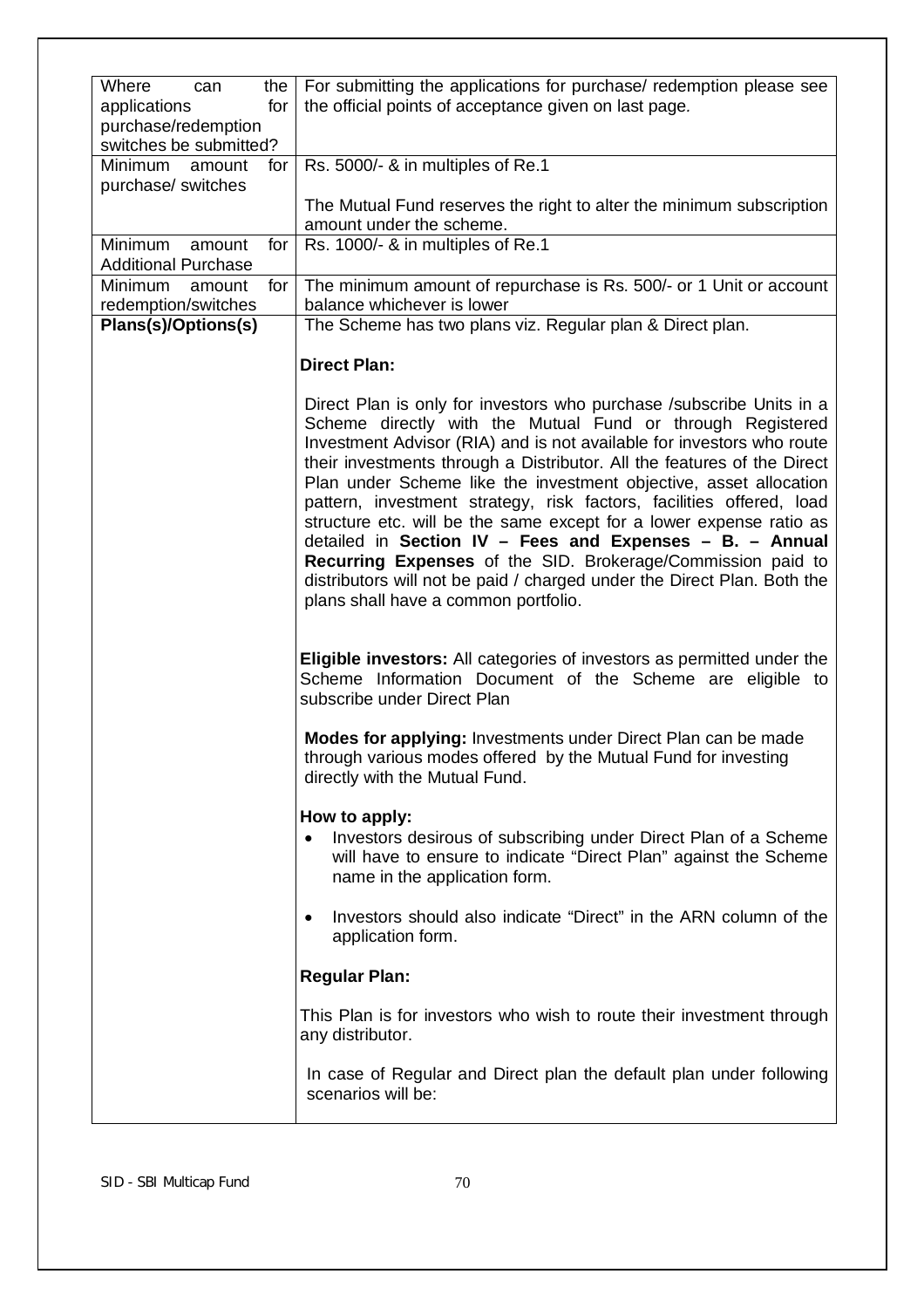|                                                                                        | <b>Scen</b><br>ario                                                                                                                                                                                                                                                                                                                                                                                                                                                                                                                                                                                                                                                                                                                                                              | <b>Broker Code</b><br>mentioned by<br>the investor                                                                                                                                                                                                                                                                                                                                                                                                                                           | <b>Plan mentioned</b><br>by the investor | <b>Default Plan to</b><br>be captured |
|----------------------------------------------------------------------------------------|----------------------------------------------------------------------------------------------------------------------------------------------------------------------------------------------------------------------------------------------------------------------------------------------------------------------------------------------------------------------------------------------------------------------------------------------------------------------------------------------------------------------------------------------------------------------------------------------------------------------------------------------------------------------------------------------------------------------------------------------------------------------------------|----------------------------------------------------------------------------------------------------------------------------------------------------------------------------------------------------------------------------------------------------------------------------------------------------------------------------------------------------------------------------------------------------------------------------------------------------------------------------------------------|------------------------------------------|---------------------------------------|
|                                                                                        | $\mathbf{1}$                                                                                                                                                                                                                                                                                                                                                                                                                                                                                                                                                                                                                                                                                                                                                                     | Not mentioned                                                                                                                                                                                                                                                                                                                                                                                                                                                                                | Not mentioned                            | Direct Plan                           |
|                                                                                        | $\overline{2}$                                                                                                                                                                                                                                                                                                                                                                                                                                                                                                                                                                                                                                                                                                                                                                   | Not mentioned                                                                                                                                                                                                                                                                                                                                                                                                                                                                                | <b>Direct</b>                            | Direct Plan                           |
|                                                                                        | 3                                                                                                                                                                                                                                                                                                                                                                                                                                                                                                                                                                                                                                                                                                                                                                                | Not mentioned                                                                                                                                                                                                                                                                                                                                                                                                                                                                                | Regular                                  | <b>Direct Plan</b>                    |
|                                                                                        | $\overline{4}$                                                                                                                                                                                                                                                                                                                                                                                                                                                                                                                                                                                                                                                                                                                                                                   | Mentioned                                                                                                                                                                                                                                                                                                                                                                                                                                                                                    | <b>Direct</b>                            | <b>Direct Plan</b>                    |
|                                                                                        | $\overline{5}$                                                                                                                                                                                                                                                                                                                                                                                                                                                                                                                                                                                                                                                                                                                                                                   | <b>Direct</b>                                                                                                                                                                                                                                                                                                                                                                                                                                                                                | Not Mentioned                            | Direct Plan                           |
|                                                                                        | $6\phantom{1}6$                                                                                                                                                                                                                                                                                                                                                                                                                                                                                                                                                                                                                                                                                                                                                                  | <b>Direct</b>                                                                                                                                                                                                                                                                                                                                                                                                                                                                                | Regular                                  | <b>Direct Plan</b>                    |
|                                                                                        | $\overline{7}$                                                                                                                                                                                                                                                                                                                                                                                                                                                                                                                                                                                                                                                                                                                                                                   | Mentioned                                                                                                                                                                                                                                                                                                                                                                                                                                                                                    | Regular                                  | Regular Plan                          |
|                                                                                        | $\,8\,$                                                                                                                                                                                                                                                                                                                                                                                                                                                                                                                                                                                                                                                                                                                                                                          | Mentioned                                                                                                                                                                                                                                                                                                                                                                                                                                                                                    | Not Mentioned                            | Regular Plan                          |
|                                                                                        | In cases of wrong/ invalid/ incomplete ARN codes mentioned on the<br>application form, the application shall be processed under Regular<br>Plan. The AMC shall contact and obtain the correct ARN code within<br>30 calendar days of the receipt of the application form from the<br>investor/ distributor. In case, the correct code is not received within<br>30 calendar days, the AMC shall reprocess the transaction under<br>Direct Plan from the date of application without any exit load.<br>Both plans provide two options for investment - Growth Option and<br>Income Distribution cum capital withdrawal (IDCW) Option. Under<br>the IDCW option, facility for Payout of Income Distribution cum<br>capital withdrawal option (IDCW Payout), Reinvestment of Income |                                                                                                                                                                                                                                                                                                                                                                                                                                                                                              |                                          |                                       |
|                                                                                        | be treated as "IDCW Reinvestment".                                                                                                                                                                                                                                                                                                                                                                                                                                                                                                                                                                                                                                                                                                                                               | Distribution cum capital withdrawal option (IDCW Re-investment) &<br>Transfer of Income Distribution cum capital withdrawal plan (IDCW<br>Transfer) is available. Between "Growth" or "IDCW" option, the<br>default will be treated as "Growth". In "IDCW" option between "IDCW<br>Payout" or "IDCW Reinvestment" or "IDCW Transfer", the default will<br>Investor can select only one option either IDCW payout or IDCW<br>Reinvestment or IDCW Transfer in IDCW plan at a Scheme and folio |                                          |                                       |
|                                                                                        | level. Any subsequent request for change in IDCW option viz. IDCW<br>Payout to IDCW Reinvestment or IDCW Transfer or vice-versa would<br>be processed at the Folio / Scheme level and not at individual<br>transaction level. Accordingly, any change in IDCW option (payout /<br>reinvestment) will reflect for all the units held under the scheme /<br>folio.                                                                                                                                                                                                                                                                                                                                                                                                                 |                                                                                                                                                                                                                                                                                                                                                                                                                                                                                              |                                          |                                       |
|                                                                                        |                                                                                                                                                                                                                                                                                                                                                                                                                                                                                                                                                                                                                                                                                                                                                                                  | Note - If the payable IDCW amount is less than or equal to Rs. 150/-,<br>the same will be compulsorily reinvested in the respective<br>Scheme(s)/Plan(s)/Option(s) irrespective of the IDCW facility<br>selected by investor. If the IDCW amount payable is greater than Rs.<br>150/- then it will be either reinvested or paid as per the mandate<br>selected by the investor                                                                                                               |                                          |                                       |
| Minimum balance to be<br>maintained<br>and<br>of<br>non<br>consequences<br>maintenance | Not Applicable                                                                                                                                                                                                                                                                                                                                                                                                                                                                                                                                                                                                                                                                                                                                                                   |                                                                                                                                                                                                                                                                                                                                                                                                                                                                                              |                                          |                                       |
| Bank A/c Details                                                                       |                                                                                                                                                                                                                                                                                                                                                                                                                                                                                                                                                                                                                                                                                                                                                                                  | As per the directives issued by SEBI it is mandatory for an investor to<br>declare his/her bank account number. To safeguard the interest of<br>Unitholders from loss or theft of their refund orders/redemption<br>cheques, investors are requested to provide their bank details in the                                                                                                                                                                                                    |                                          |                                       |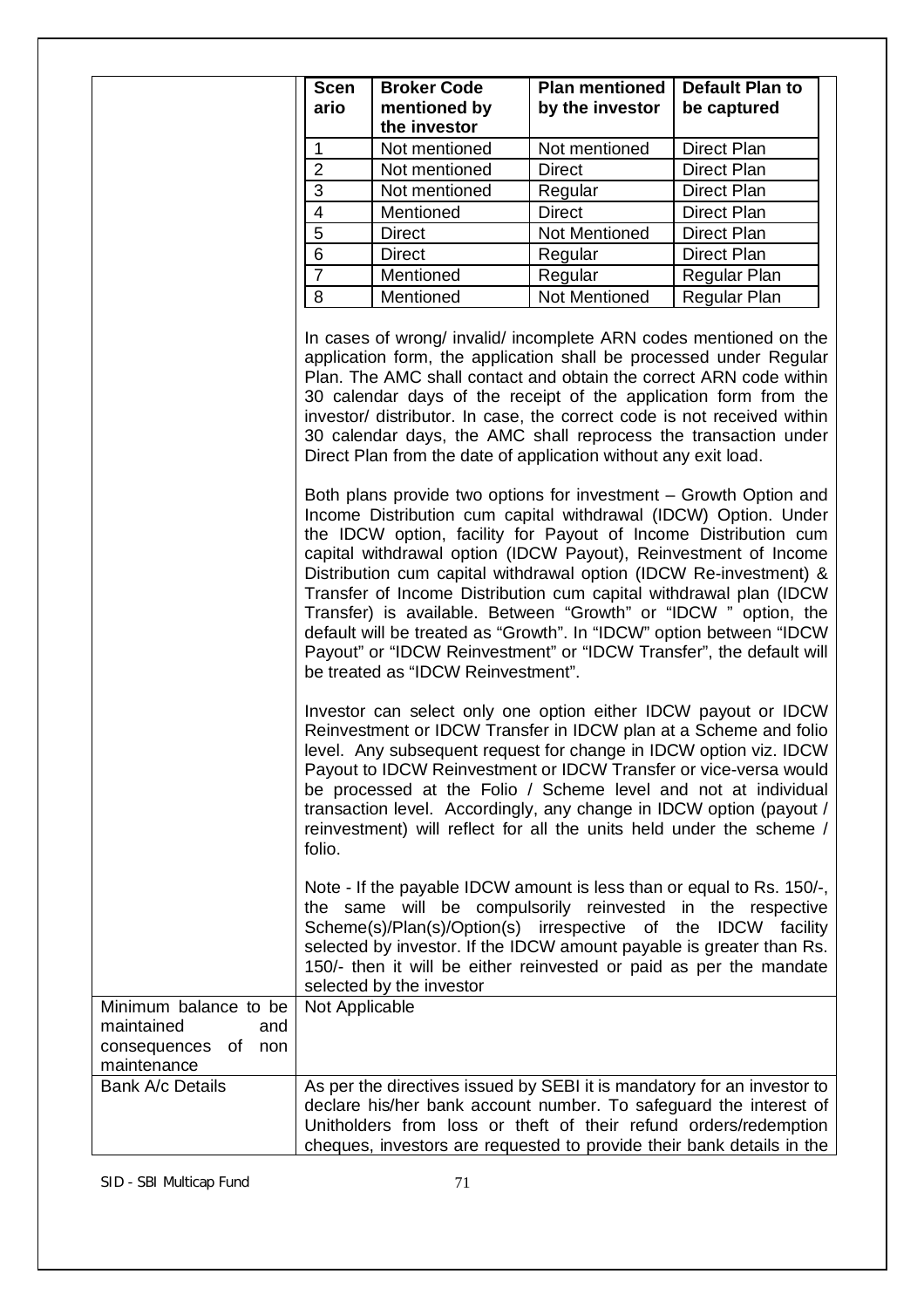|                         | Application Form.                                                                                                                                                                                                                                                                                                                                                                                                                                                                                                                                                                                                                                           |
|-------------------------|-------------------------------------------------------------------------------------------------------------------------------------------------------------------------------------------------------------------------------------------------------------------------------------------------------------------------------------------------------------------------------------------------------------------------------------------------------------------------------------------------------------------------------------------------------------------------------------------------------------------------------------------------------------|
| <b>Special Products</b> | <b>Systematic Investment Plan</b><br>(i)                                                                                                                                                                                                                                                                                                                                                                                                                                                                                                                                                                                                                    |
|                         | For investors, the fund offers a Systematic Investment Plan (SIP) at<br>all our Official point of acceptance of SBI MF's locations. Under this<br>Facility, an investor can invest a fixed amount per frequency. This<br>facility will help the investor to average out their cost of investment<br>over a period of six months or one year and thus overcome the short-<br>term fluctuations in the market.                                                                                                                                                                                                                                                |
|                         | The Scheme offers Daily, weekly, Monthly, Quarterly, Semi-Annual &<br>Annual Systematic Investment Plan.                                                                                                                                                                                                                                                                                                                                                                                                                                                                                                                                                    |
|                         | a) Terms and conditions for Daily SIP are as follows:                                                                                                                                                                                                                                                                                                                                                                                                                                                                                                                                                                                                       |
|                         | 1. Minimum Investment Amount: INR 500 and multiples of INR 1<br>thereafter. Minimum number of instalments would be 12.<br>2. SIP Top up facility would not be available under this facility<br>3. Investors enrolling for Daily SIP should select "As & when<br>presented" as payment frequency in the OTM.                                                                                                                                                                                                                                                                                                                                                 |
|                         | b) Terms & conditions for Monthly, Quarterly, Semi-Annual                                                                                                                                                                                                                                                                                                                                                                                                                                                                                                                                                                                                   |
|                         | and Annual Systematic investment plan are as follows:<br>Monthly - Minimum Rs. 1000 & in multiples of Re. 1<br>$\bullet$<br>thereafter for minimum 6 months or Minimum Rs. 500 & in<br>multiples of Re. 1 thereafter for minimum 12 months<br>Quarterly -<br>Minimum Rs. 1500 & in multiples of Re. 1<br>$\bullet$<br>thereafter for minimum 1 year<br>Semi-annual and Annual Systematic Investment Plan -<br>$\bullet$<br>Minimum amount of investment will be Rs. 3,000 and in<br>multiples of Re.1 thereafter for Semi-Annual SIP & Rs. 5,000<br>and in multiples of Re.1 thereafter in case of Annual SIP.<br>Minimum number of installments will be 4. |
|                         | c) Weekly Systematic Investment Plan                                                                                                                                                                                                                                                                                                                                                                                                                                                                                                                                                                                                                        |
|                         | The terms & conditions for the weekly SIP are as follows:                                                                                                                                                                                                                                                                                                                                                                                                                                                                                                                                                                                                   |
|                         | Minimum amount for weekly SIP :<br>- Rs. 1000 and in multiples of Re.1 thereafter with minimum<br>number of 6 installments.<br>Rs. 500 and in multiples of Re.1 thereafter with minimum<br>$\bullet$<br>number of 12 installments<br>Weekly SIP will be done on 1st, 8th, 15th & 22nd of the<br>month                                                                                                                                                                                                                                                                                                                                                       |
|                         | In case the date of SIP falls on a Non-Business Day, then the<br>$\bullet$<br>immediate following Business Day will be considered for the<br>purpose of transfer.<br>In case start date is mentioned but end date is not mentioned,<br>the application will be registered for perpetual period.                                                                                                                                                                                                                                                                                                                                                             |
|                         | Default option between Daily, weekly, monthly, quarterly,<br>semi-                                                                                                                                                                                                                                                                                                                                                                                                                                                                                                                                                                                          |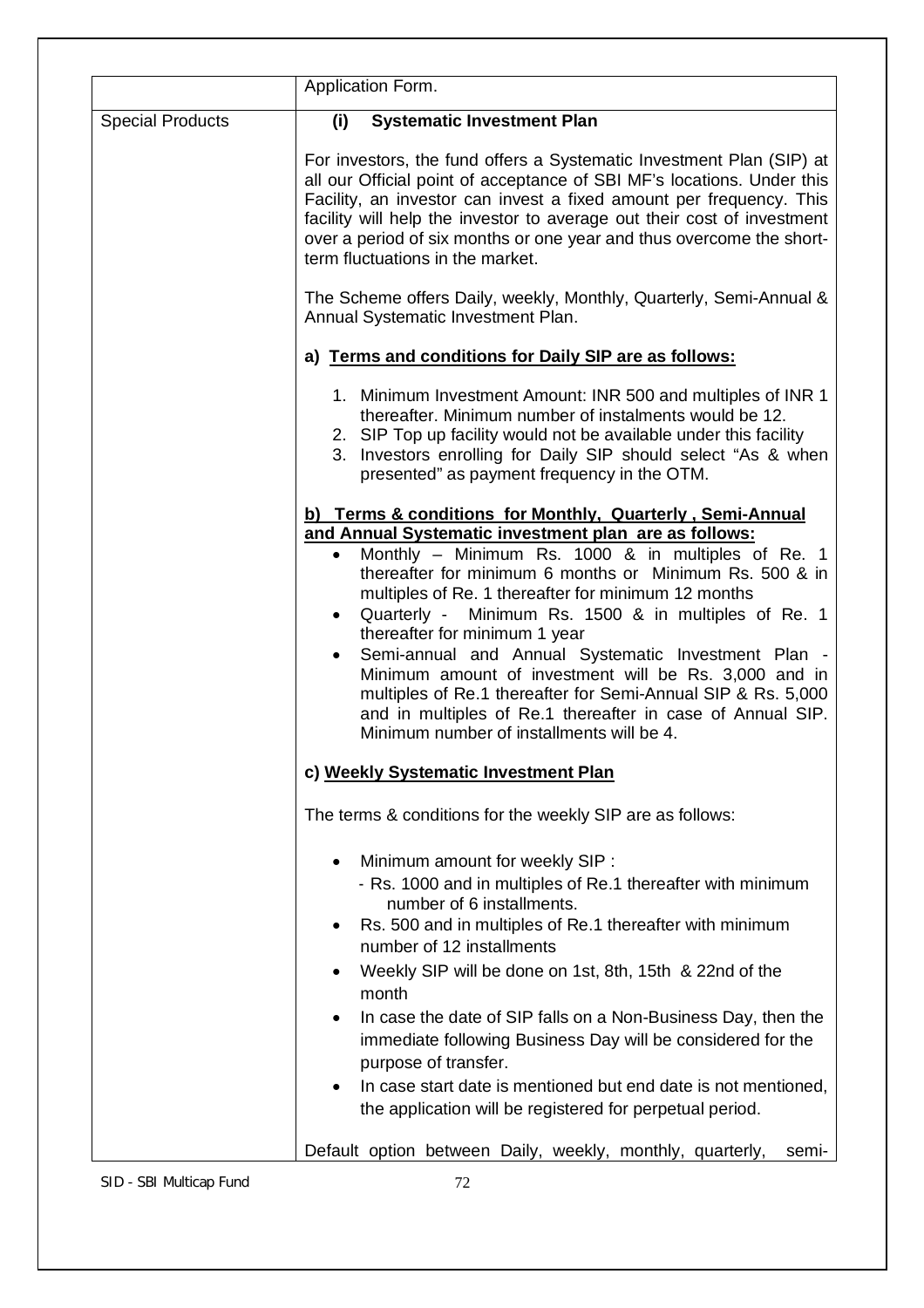annual and annual SIP will be Monthly.

The Trustees / AMC reserve the right to modify or discontinue this facility at any time in future on prospective basis.

## **d) Any Day SIP' Facility**

Under 'Any Day SIP facility', investor can register SIP for any day for the frequencies i.e. Monthly, Quarterly, Semi-Annual and Annual through electronic mode like OTM / Debit Mandate. Accordingly, under 'Any Day SIP facility', investors can select any date from 1st to 30th of a month as SIP date (for February, the last business day would be considered if SIP date selected is 29th & 30th of a month). Default SIP date will be 10th. In case the SIP due date is a Non Business Day, then the immediate following Business Day will be considered for SIP processing.

### **Post Dated Cheques**

Investors can subscribe to SIP facility by submitting completed application forms along with post dated cheques. Entry into SIP can be on any date. However investor has to select SIP cycle of 1<sup>st</sup>/5th / 10th/15th /20<sup>th</sup>/ 25th/30th (For February last business day) in case of Monthly, Quarterly, Semi-Annual & Annual SIP. However, In case of Weekly SIP, investor has to select 1<sup>st</sup>, 8<sup>th</sup>, 15<sup>th</sup> & 22<sup>nd</sup>. A minimum 15 days gap needs to be maintained between SIP entry date and SIP cycle date. Subsequent post dated cheques must be dated 1<sup>st</sup>/5th / 10th/15th /20<sup>th</sup>/ 25th/30th (For February last business day) of every month in case of Monthly, Quarterly, Semi-Annual & Annual SIP and 1<sup>st</sup>, 8<sup>th</sup>, 15<sup>th</sup> & 22<sup>nd</sup> of the month in case of Weekly SIP drawn in favour of the scheme as specified in the application form and crossed "Account Payee Only". The application may be submitted at any of the Official point of acceptance of SBI MF. The investor may terminate the facility after giving at least three weeks' written notice to the Registrar.

The AMC provides SIP debit facility through NACH participating banks and select direct debit banks

Completed application form, SIP debit mandate form and the first cheque should be submitted at least 20 days before the transaction date. Investors should mandatorily give a cheque for the first transaction drawn on the same bank account.

The application form, mandate form along with the cancelled cheque / photocopy of the cheque should be sent to Official point of acceptance of SBI MF.

Existing investors are required to submit only the SIP Debit mandate form indicating the existing folio number and the investment details as in the SIP debit form along with the first cheque and the Cancelled cheque / Photocopy of the cheque.

# **Fixed-end Period SIP**

Investors can opt for a SIP for a period of 3 years, 5 years, 10 years,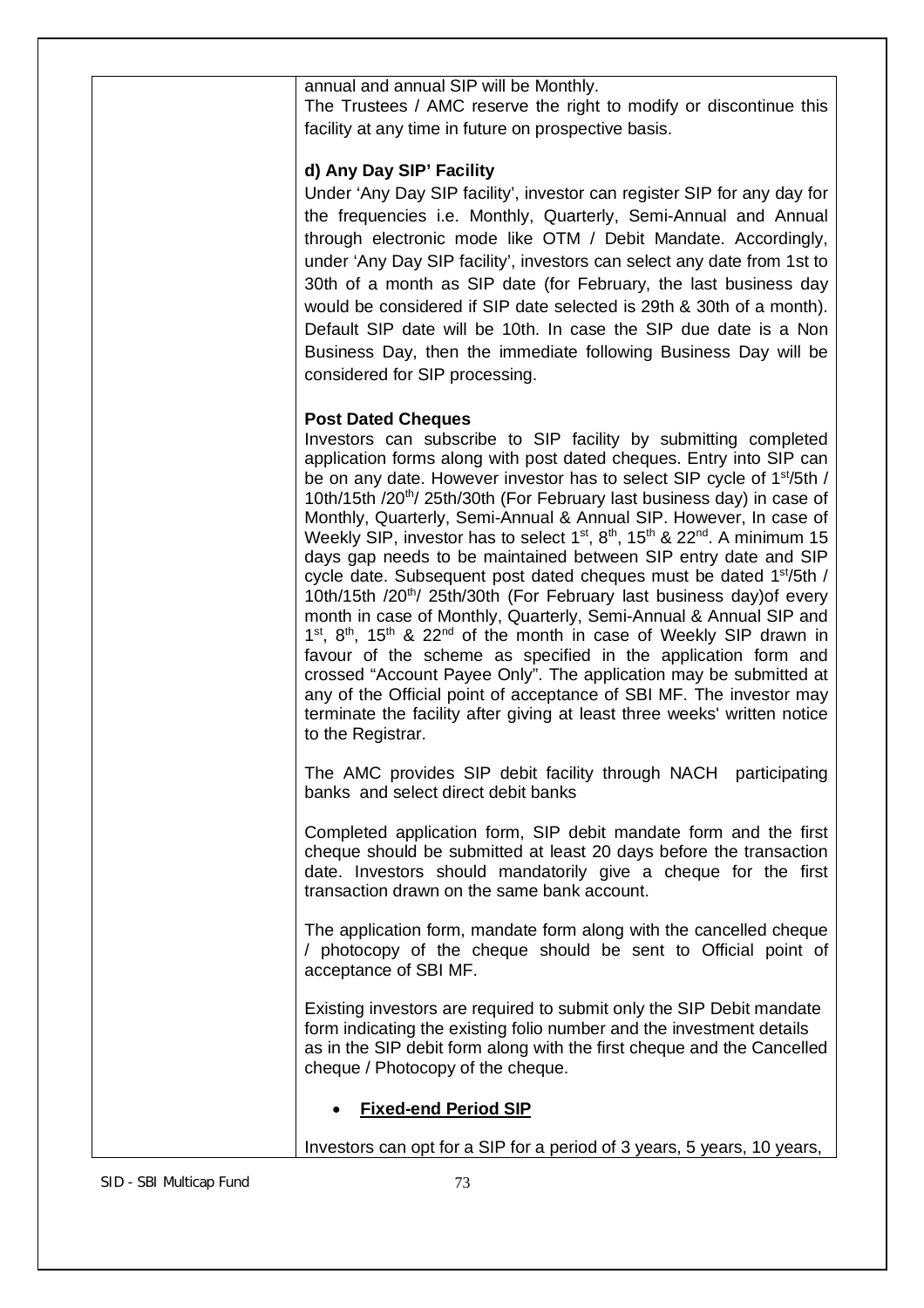| and 15 years in addition to the existing end date & perpetual SIP<br>options.                                                                                                                                                                                                                                                                                                                                                                                                                                                                                                                                                                                                                                                                                                                                                                                                                                                                                                                                                                                             |
|---------------------------------------------------------------------------------------------------------------------------------------------------------------------------------------------------------------------------------------------------------------------------------------------------------------------------------------------------------------------------------------------------------------------------------------------------------------------------------------------------------------------------------------------------------------------------------------------------------------------------------------------------------------------------------------------------------------------------------------------------------------------------------------------------------------------------------------------------------------------------------------------------------------------------------------------------------------------------------------------------------------------------------------------------------------------------|
| Terms and conditions of Fixed-end period for SIP are as<br>follows:                                                                                                                                                                                                                                                                                                                                                                                                                                                                                                                                                                                                                                                                                                                                                                                                                                                                                                                                                                                                       |
| If the investor does not specify the end date of SIP, the<br>$\bullet$<br>default period for the SIP will be considered as perpetual.<br>If the investor does not specify the date of SIP, the default<br>$\bullet$<br>date will be considered as 10 <sup>th</sup> of every month.<br>If the investor does not specify the frequency of SIP, the<br>$\bullet$<br>default frequency will be considered as Monthly.<br>If the investor does not specify the plan option, the default<br>$\bullet$<br>option would be considered as Growth option.<br>If investor specifies the end date and also the fixed end period, the<br>end date would be considered.                                                                                                                                                                                                                                                                                                                                                                                                                 |
| <b>Top-up SIP</b>                                                                                                                                                                                                                                                                                                                                                                                                                                                                                                                                                                                                                                                                                                                                                                                                                                                                                                                                                                                                                                                         |
| Top-up SIP is a facility whereby an investor has an option to increase<br>the amount of the SIP installment by a fixed amount at pre-defined<br>intervals. This will enhance the flexibility of the investor to invest<br>higher amounts during the tenure of the SIP.                                                                                                                                                                                                                                                                                                                                                                                                                                                                                                                                                                                                                                                                                                                                                                                                    |
| Terms and conditions of Top-up SIP are as follows:                                                                                                                                                                                                                                                                                                                                                                                                                                                                                                                                                                                                                                                                                                                                                                                                                                                                                                                                                                                                                        |
| The Top-up option must be specified by the investors while<br>$\bullet$<br>enrolling for the SIP facility.<br>The minimum SIP Top-up amount is Rs. 500 and in multiples<br>$\bullet$<br>of Rs. 500.<br>The Top-up details cannot be modified once enrolled. In order<br>to make any changes, the investor must cancel the existing<br>SIP and enroll for a fresh SIP with Top-up option.<br>In case of Monthly SIP, Half-yearly as well as Yearly<br>frequency are available under SIP Top-up. If the investor<br>does not specify the frequency, the default frequency for Top-<br>up will be considered as Half-yearly.<br>In case of Quarterly SIP, only the Yearly frequency is<br>٠<br>available under SIP Top-up.<br>Top-up SIP will be allowed in all schemes in which SIP facility<br>$\bullet$<br>is being offered.<br>All other terms & conditions applicable for regular SIP will<br>$\bullet$<br>also be applicable to Top-up SIP.<br>SIP Top-up facility shall be available for SIP Investments<br>through ECS (Debit Clearing) / Direct debit facility only |
| Top-up SIP Cap:                                                                                                                                                                                                                                                                                                                                                                                                                                                                                                                                                                                                                                                                                                                                                                                                                                                                                                                                                                                                                                                           |
| Under this option, the investor can define the maximum SIP<br>Top-up Cap, beyond which the SIP instalment will not<br>increase in future. The investor shall have the flexibility to<br>choose either Top-Up SIP Cap amount or Top-Up SIP Cap<br>month-year. In case of multiple selection, Top-Up SIP Cap<br>amount will be considered as default selection. The terms                                                                                                                                                                                                                                                                                                                                                                                                                                                                                                                                                                                                                                                                                                   |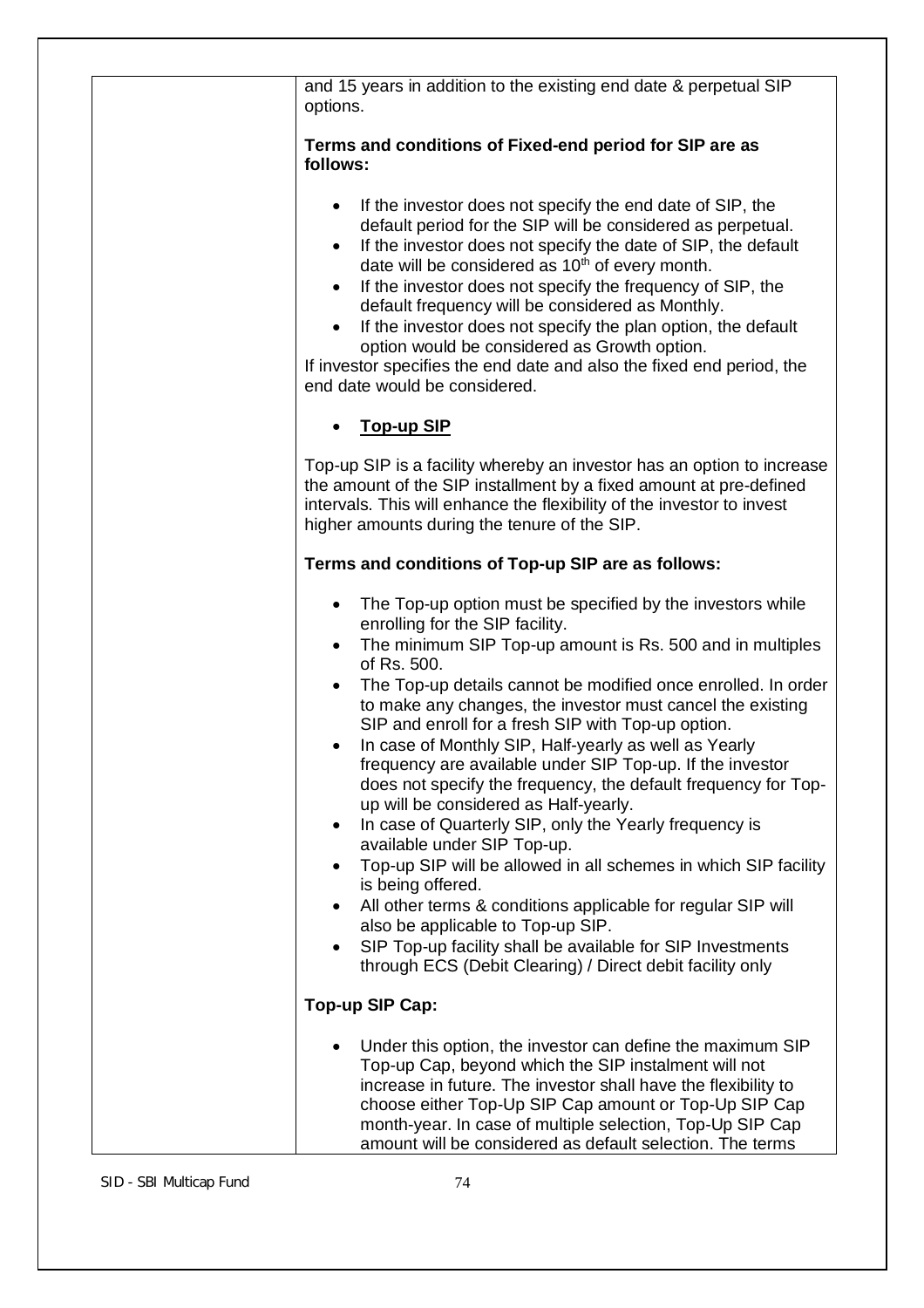| and conditions of Top-up SIP Cap shall be as follows:<br>Top-up SIP CAP Amount: Investor has an option to fix the<br>$\bullet$<br>SIP Top-up amount once it reaches a maximum predefined<br>amount. The pre-defined amount should be equal to or lesser<br>than the maximum amount mentioned by the investor in One<br>Time Debit Mandate Form (OTM). The instalment amount<br>after Top-up shall not exceed the amount mentioned in OTM<br>at any given time.<br>If SIP amount reaches the Top-up Cap before the end of SIP<br>$\bullet$<br>tenure, the SIP Top up will cease and last SIP instalment<br>amount will remain constant for remaining SIP Tenure.<br>Top-up SIP CAP Month-Year: It is the month from which SIP<br>Top-up amount will cease and last SIP instalment including<br>Top-Up amount will remain constant till the end of SIP tenure.<br>If none of the above option is selected by the investor, the<br>SIP Top-up will continue as per the SIP end date subject to<br>the maximum amount mentioned in OTM Form<br>The AMC/Trustee reserves the right to terminate or modify the<br>conditions of Top-up SIP Cap at its discretion. |
|-------------------------------------------------------------------------------------------------------------------------------------------------------------------------------------------------------------------------------------------------------------------------------------------------------------------------------------------------------------------------------------------------------------------------------------------------------------------------------------------------------------------------------------------------------------------------------------------------------------------------------------------------------------------------------------------------------------------------------------------------------------------------------------------------------------------------------------------------------------------------------------------------------------------------------------------------------------------------------------------------------------------------------------------------------------------------------------------------------------------------------------------------------------|
| (ii) Systematic Withdrawal Plan<br>Under SWP, a minimum amount of Rs. 500/- can be withdrawn every<br>month or quarter or weekly or half yearly or on an annual basis by<br>indicating in the application form or by issuing advance instructions<br>to the Registrar at any time. Investors may indicate the month and<br>year from which SWP should commence along with the frequency.<br>SWP can be processed on any day of the month in case of all the<br>other frequencies other than weekly SWP and 1st / 8th / 15th / 22nd<br>of every month in case of Weekly SWP and payment would be<br>credited to the registered bank mandate account of the investor<br>through Direct Credit or cheques would be issued. In case any of<br>these days is a nonbusiness day then the immediately next business<br>day will be considered. If no date is mentioned, 10th will be<br>considered as the default date. If no frequency mentioned, 'Monthly'<br>will be considered as the default frequency. If 'End date' not<br>mentioned, the same will be considered as 'Perpetual'.                                                                           |
| SWP entails redemption of certain number of Magnums / Unit that<br>represents the amount withdrawn. Thus it will be treated as capital<br>gains for tax purposes. The complete application form for enrolment /<br>termination for SWP should be submitted, at least 10 days prior to<br>the desired commencement/termination date.                                                                                                                                                                                                                                                                                                                                                                                                                                                                                                                                                                                                                                                                                                                                                                                                                         |
| Any Day SWP' Facility - Investors are requested to note that 'Any<br>Day SWP facility' is applicable for all the eligible open-ended<br>schemes of SBI Mutual Fund. Under 'Any Day SWP facility', investor<br>can register SWP for any day for the frequencies i.e. Monthly,<br>Quarterly, Semi-Annual and Annual. Accordingly, under 'Any Day<br>SWP facility', investors can select any date from 1st to 30th of a<br>month as SWP date (for February, the last business day would be<br>considered if SWP date selected is 29th & 30th of a month). In case<br>the SWP due date is a Non Business Day, then the immediate<br>following Business Day will be considered for SWP processing. For<br>weekly frequency, SWP will continue to remain available only on 1st /<br>8th / 15th / 22nd of every month.                                                                                                                                                                                                                                                                                                                                             |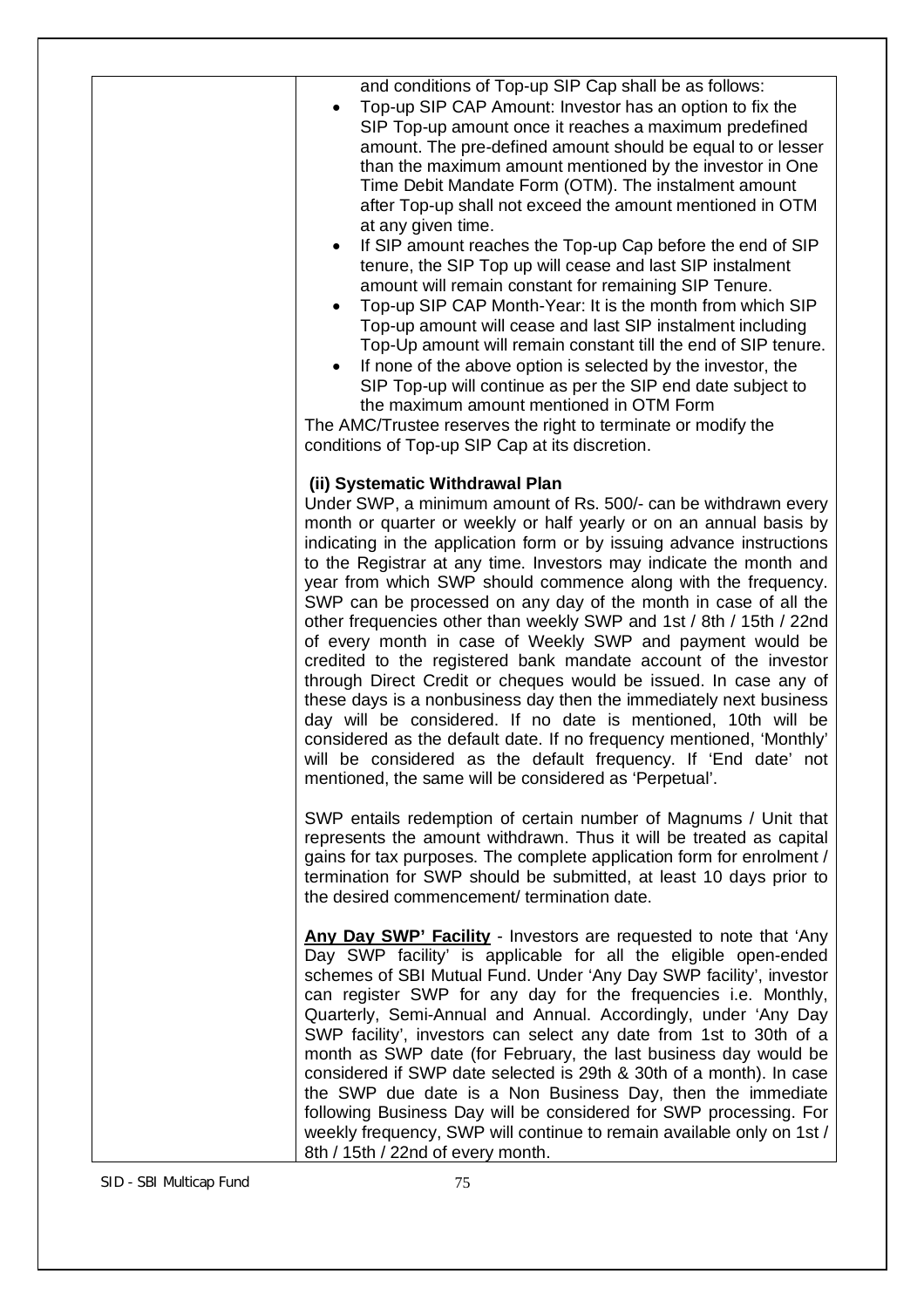#### **(iii) Systematic Transfer Plan**

Systematic Transfer Plan is a combination of systematic withdrawal from one scheme and systematic investment into another scheme. Therefore the minimum amount of withdrawals applicable under SWP would be applicable to STP also. Similarly the minimum investments applicable for each scheme under SIP would be applicable to STP. The complete application form for enrolment / termination for STP should be submitted, at least 7 days prior to the desired commencement/ termination date. STP facility would allow investors to transfer a predetermined amount or units from one scheme of the Mutual Fund to the other. The transfer would be effected on any business day as decided by the investor at the time of opting for this facility. STP would be permitted for a minimum period of six months between two schemes. The transfer would be affected on the same date of every month (or on the subsequent business day, if the date of first transfer is a holiday) on which the first transfer was affected. STP can be terminated by giving advance notice to the Registrars.

STP is available in all open-ended schemes as source and target schemes (except Daily/Weekly IDCW Options of all schemes as both source and target schemes) for STPs of all available frequencies.

### **Terms and conditions of monthly & quarterly STP:**

STP would be permitted for a minimum period of six months between two schemes. The transfer would be affected on the same date of every month (or on the subsequent business day, if the date of transfer is a holiday) on which the first transfer was affected. STP can be terminated by giving advance notice of minimum 7 days to the Registrars. In respect of STP transactions, an investor would now be permitted to transfer any amount from the switchout scheme, subject to:

Monthly – Minimum Rs. 1000 & in multiples of Re. 1 thereafter for minimum 6 months or Minimum Rs. 500 & in multiples of Re. 1 thereafter for minimum 12 months

Quarterly - Minimum Rs. 1500 & in multiples of Re. 1 thereafter for minimum 1 year

Where, SBI Long Term Equity Fund is the target scheme, Minimum number of installments for monthly STP & quarterly STP shall be 6.

STP can be done without any restriction on maintaining the minimum balance requirement as stipulated for the switch out scheme.

#### **Terms and conditions of daily & weekly STP:**

1. Under this facility, investor can transfer a predetermined amount from one scheme (Source Scheme) to the other scheme (Target Scheme) on daily basis / weekly basis. 2. Minimum amount of STP for SBI Long Term Equity Fund will be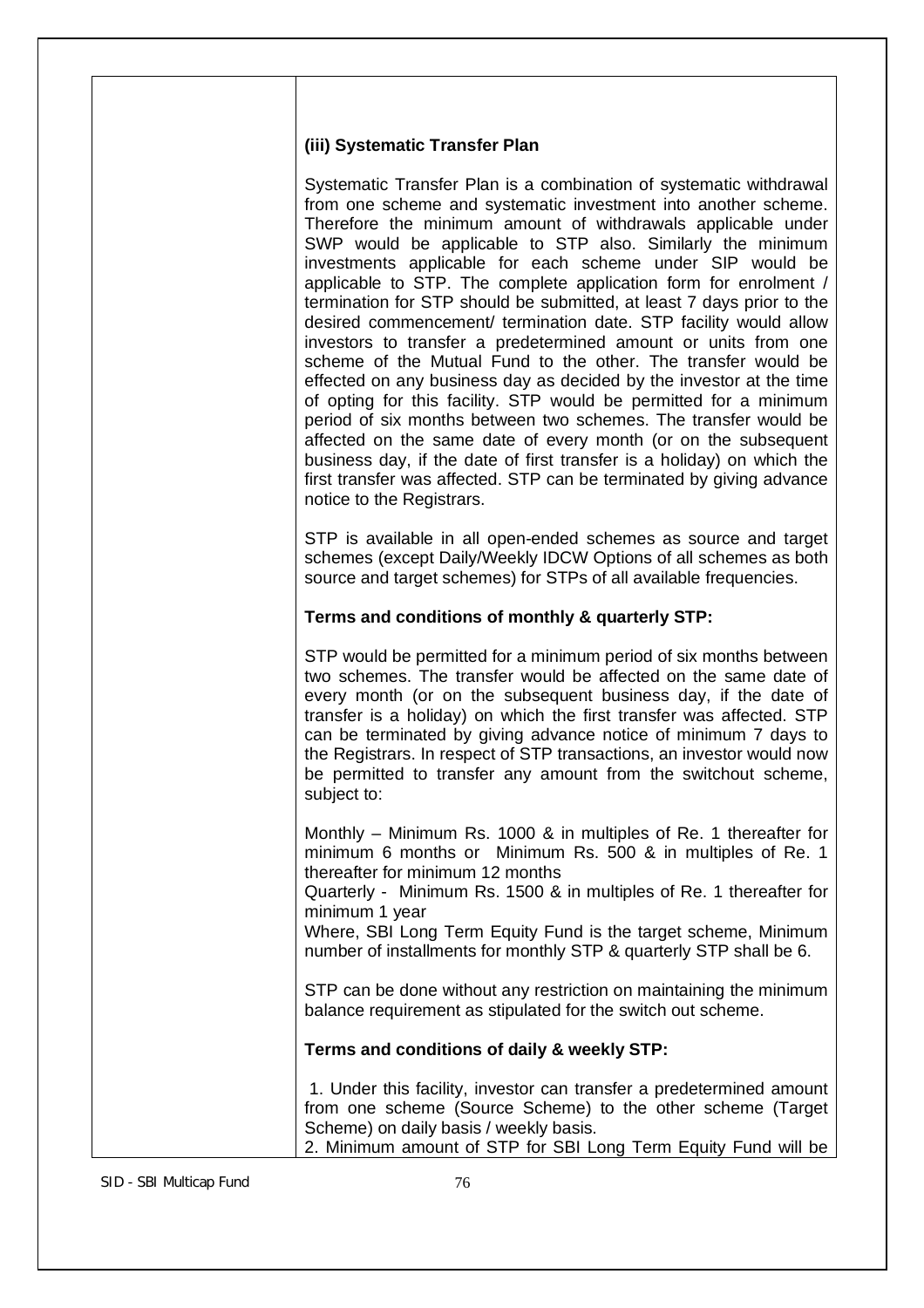| Rs. 500 & in multiples of Rs. 500 for both daily & weekly STP and for<br>other funds the minimum amount of STP will be Rs. 500 & in multiple<br>of Re. 1 for daily STP & Rs. 1000 & in multiple of Re. 1 for weekly<br>STP.<br>3. Minimum number of installments will be 12 for daily STP & 6 for<br>weekly STP. Where SBI Long Term Equity Fund is the target<br>scheme, Minimum number of installments for daily STP & for weekly<br>STP shall be 6.<br>4. Weekly STP will be done on 1st, 8th, 15th & 22nd of every month.<br>In case any of these days is a non business day then the immediate<br>next business day will be considered.<br>5. The complete application form for enrolment / termination for STP<br>should be submitted, at least 7 days prior to the desired<br>commencement/ termination date.<br>6. Exit load shall be as is applicable in the target/source schemes. |
|----------------------------------------------------------------------------------------------------------------------------------------------------------------------------------------------------------------------------------------------------------------------------------------------------------------------------------------------------------------------------------------------------------------------------------------------------------------------------------------------------------------------------------------------------------------------------------------------------------------------------------------------------------------------------------------------------------------------------------------------------------------------------------------------------------------------------------------------------------------------------------------------|
| Default frequency for STP is Monthly & default date for the start of<br>STP is 10th                                                                                                                                                                                                                                                                                                                                                                                                                                                                                                                                                                                                                                                                                                                                                                                                          |
| <b>Flex Systematic Transfer Plan in all the open-ended schemes</b><br>of SBI Mutual Fund offering Systematic Transfer Plan (STP)<br>facility:                                                                                                                                                                                                                                                                                                                                                                                                                                                                                                                                                                                                                                                                                                                                                |
| Flex Systematic Transfer Plan is a facility wherein an investor under<br>a designated open-ended Scheme can opt to transfer variable<br>amounts linked to the value of his investments on the date of transfer<br>at pre-determined intervals from designated open-ended scheme<br>(source scheme) to the Growth option of another open-ended<br>scheme (target scheme).                                                                                                                                                                                                                                                                                                                                                                                                                                                                                                                     |
| Terms and conditions of Flex STP are as follows:                                                                                                                                                                                                                                                                                                                                                                                                                                                                                                                                                                                                                                                                                                                                                                                                                                             |
| The amount to be transferred under Flex STP from source<br>scheme to target scheme shall be calculated using the below<br>formula:<br>Flex STP amount = $[(fixed amount to be transferred per$<br>installment x number of installments already executed,<br>including the current installment) - market value of the<br>investments through Flex STP in the Transferee Scheme on<br>the date of transfer]                                                                                                                                                                                                                                                                                                                                                                                                                                                                                    |
| The first Flex STP installment will be processed for the fixed<br>installment amount specified by the investor at the time of<br>enrolment. From the second Flex STP installment onwards,<br>the transfer amount shall be computed as per formula stated<br>above.                                                                                                                                                                                                                                                                                                                                                                                                                                                                                                                                                                                                                           |
| Flex STP would be available for Weekly, Monthly and<br>$\bullet$<br>Quarterly frequencies.<br>Weekly Flex STP can be done on 1 <sup>st</sup> / 8 <sup>th</sup> / 15 <sup>th</sup> / 22 <sup>nd</sup> of every<br>٠<br>month.<br>Flex STP is available from "Daily / Weekly" IDCW plans of the<br>$\bullet$                                                                                                                                                                                                                                                                                                                                                                                                                                                                                                                                                                                   |
| source schemes.<br>Flex STP is available only in "Growth" option of the target<br>$\bullet$<br>scheme.                                                                                                                                                                                                                                                                                                                                                                                                                                                                                                                                                                                                                                                                                                                                                                                       |
| If there is any other financial transaction<br>(purchase,                                                                                                                                                                                                                                                                                                                                                                                                                                                                                                                                                                                                                                                                                                                                                                                                                                    |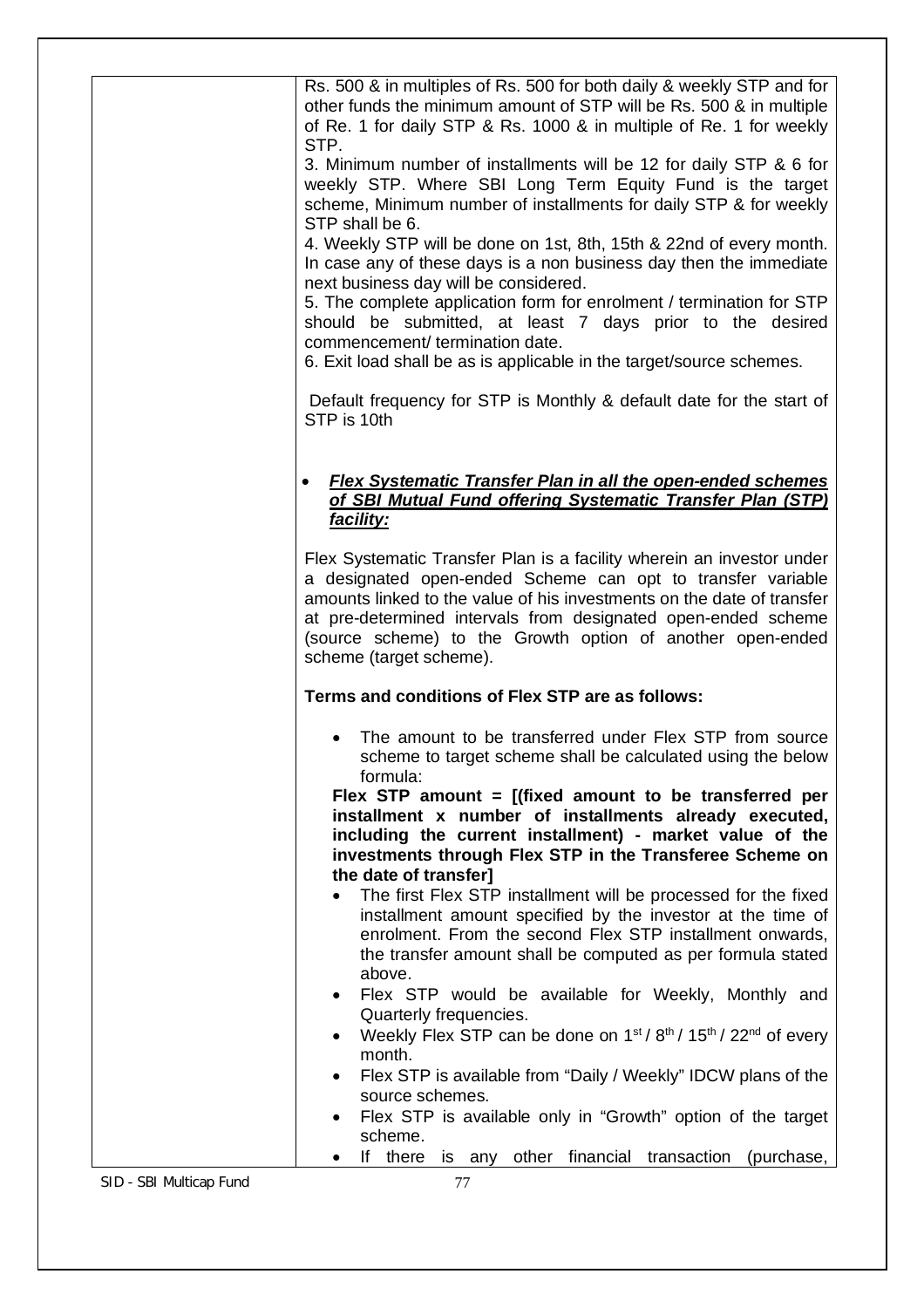| ٠                      |                                               | redemption or switch) processed in the target scheme during<br>the tenure of Flex STP, the Flex STP will be processed as<br>normal STP for the rest of the installments for a fixed amount.<br>A single Flex STP Enrolment Form can be filled for transfer<br>into one Scheme/Plan/Option only.<br>In case the date of transfer falls on a Non-Business Day, then<br>the immediate following Business Day will be considered for<br>the purpose of determining the applicability of NAV.<br>In case the amount (as per the formula) to be transferred is<br>not available in the source scheme in the investor's folio, the<br>residual amount will be transferred to the target scheme and<br>Flex STP will be closed.<br>The complete application form for enrolment / termination for<br>Flex STP should be submitted, at least 10 days prior to the<br>desired commencement/termination date.<br>All other terms & conditions of Systematic Transfer Plan are<br>also applicable to Flex STP.                                                                                             |                |  |
|------------------------|-----------------------------------------------|-----------------------------------------------------------------------------------------------------------------------------------------------------------------------------------------------------------------------------------------------------------------------------------------------------------------------------------------------------------------------------------------------------------------------------------------------------------------------------------------------------------------------------------------------------------------------------------------------------------------------------------------------------------------------------------------------------------------------------------------------------------------------------------------------------------------------------------------------------------------------------------------------------------------------------------------------------------------------------------------------------------------------------------------------------------------------------------------------|----------------|--|
|                        | <b>Swing STP</b>                              |                                                                                                                                                                                                                                                                                                                                                                                                                                                                                                                                                                                                                                                                                                                                                                                                                                                                                                                                                                                                                                                                                               |                |  |
|                        | date of transfer.                             | Swing STP is a facility wherein investor can opt to transfer an<br>amount at regular intervals from source scheme of SBI Mutual Fund<br>(SBIMF) to a target scheme of SBIMF including a feature of reverse<br>transfer from target scheme into the source scheme, in order to<br>achieve the targeted market value on each transfer date in the target<br>scheme. This ensures that the market value on each date of the<br>transfer rises by a specified amount at every frequency irrespective<br>of the market price. For example if investor decides that the value of<br>their investment in the target scheme should appreciate by Rs. 1000<br>per month, then each month investor will invest only to the extent of<br>the shortfall. If appreciation in the target scheme is higher than the<br>target value then this excess value is reverse transferred to the<br>source scheme. Thus the amount to be transferred will be arrived at<br>on the basis of the difference between the target market value and<br>the actual market value of the holdings in the target scheme on the |                |  |
|                        |                                               | Terms & conditions of Swing STP are as follows:                                                                                                                                                                                                                                                                                                                                                                                                                                                                                                                                                                                                                                                                                                                                                                                                                                                                                                                                                                                                                                               |                |  |
| $\bullet$<br>$\bullet$ | $\bullet$<br>Fund.<br><b>SBI Mutual Fund.</b> | Source scheme: All open ended schemes (Excluding SBI<br>Long Term Equity Fund and ETF schemes) of SBI Mutual<br>Target scheme: Growth option in all open ended schemes<br>(Excluding SBI Long Term Equity Fund and ETF schemes) of<br>Frequency: Weekly, Monthly and Quarterly intervals. In case<br>the Frequency is not indicated, Monthly frequency shall be<br>treated as the Default Frequency.<br>Dates: The dates of transfers/ default dates shall be as under:                                                                                                                                                                                                                                                                                                                                                                                                                                                                                                                                                                                                                       |                |  |
|                        | <b>Frequency</b>                              | <b>Dates of Transfers</b>                                                                                                                                                                                                                                                                                                                                                                                                                                                                                                                                                                                                                                                                                                                                                                                                                                                                                                                                                                                                                                                                     | <b>Default</b> |  |
|                        | Weekly<br>Interval                            | $1^{st}$ , $8^{th}$ , $15^{th}$ & $22^{nd}$ of<br>every month                                                                                                                                                                                                                                                                                                                                                                                                                                                                                                                                                                                                                                                                                                                                                                                                                                                                                                                                                                                                                                 | <b>Date</b>    |  |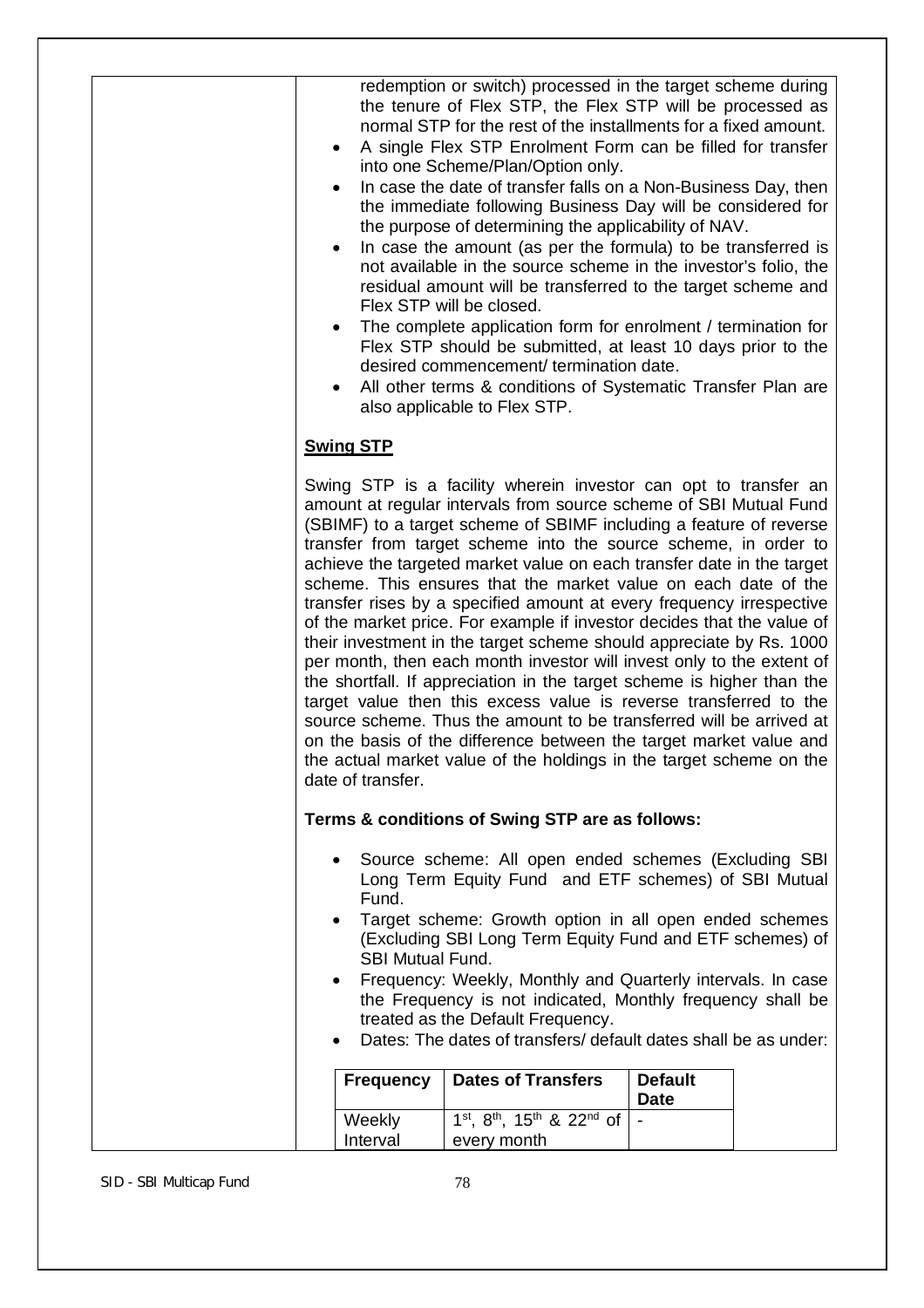| Monthly                     | $1st$ , $5th$ , $10th$ , $15th$ , $20th$ ,                                                                         | 10 <sub>th</sub><br>of        |               |
|-----------------------------|--------------------------------------------------------------------------------------------------------------------|-------------------------------|---------------|
| Interval                    | 25 <sup>th</sup> & 30 <sup>th</sup>                                                                                | every                         |               |
|                             | In case of February                                                                                                | month                         |               |
|                             | last working day)                                                                                                  |                               |               |
| Quarterly                   | 1 <sup>st</sup> , 5 <sup>th</sup> , 10 <sup>th</sup> , 15 <sup>th</sup> , 20 <sup>th</sup> ,                       | 10 <sub>th</sub><br><b>of</b> |               |
| Interval                    | $25th$ & $30th$ (In case of                                                                                        | every                         |               |
|                             | February last working                                                                                              | quarter                       |               |
|                             | day) The beginning of                                                                                              |                               |               |
|                             | the quarter could be                                                                                               |                               |               |
|                             | month<br>any<br>e.g.                                                                                               |                               |               |
|                             | January,<br>May,                                                                                                   |                               |               |
|                             | November, etc.                                                                                                     |                               |               |
|                             | In case the date of transfer falls on a non-Business Day, the                                                      |                               |               |
|                             | immediate next Business day will be considered for the purpose of                                                  |                               |               |
| determining<br>transaction. | the applicability of NAV and processing the                                                                        |                               |               |
|                             | The minimum amount for the first installment shall be as                                                           |                               |               |
| follows:                    | o Weekly & Monthly frequency: Rs. 1,000 and in multiples                                                           |                               |               |
|                             | of Re. 1                                                                                                           |                               |               |
|                             | o Quarterly frequency: Rs. 3,000 and in multiples of Re. 1                                                         |                               |               |
|                             | Minimum number of installments                                                                                     |                               |               |
|                             | o Weekly & Monthly frequency: 12                                                                                   |                               |               |
|                             | $\circ$ Quarterly frequency: 4                                                                                     |                               |               |
|                             | If there is any other financial transaction (purchase /                                                            |                               |               |
|                             | redemption / switch / SIP / DTP etc.) processed in the target                                                      |                               |               |
|                             | scheme/plan/option during the tenure of Swing STP, the                                                             |                               |               |
|                             |                                                                                                                    |                               |               |
|                             | Swing STP will be processed as normal STP for the rest of                                                          |                               |               |
|                             | the installments for the fixed amount.                                                                             |                               |               |
| ٠                           | Amount of transfer: The first Swing STP installment will be                                                        |                               |               |
|                             | processed for the installment amount specified by the                                                              |                               |               |
|                             | investor at the time of enrollment. From the second Swing                                                          |                               |               |
|                             | STP installment onwards, the transfer amount will be derived                                                       |                               |               |
|                             | by the following formula:                                                                                          |                               |               |
|                             | (First installment amount X Number of installments including the                                                   |                               |               |
|                             | current installment) - Market Value of the investments through                                                     |                               |               |
|                             | Swing STP in the target scheme/plan/option on the date of                                                          |                               |               |
| transfer.                   |                                                                                                                    |                               |               |
|                             | In case on the STP date, the amount (as specified above) to be                                                     |                               |               |
|                             | transferred is not available in the source scheme/plan/option in                                                   |                               |               |
|                             | the investor's folio, the residual amount will be transferred to the                                               |                               |               |
|                             | target scheme/plan/option and Swing STP will be closed.                                                            |                               |               |
|                             | Investors have an option to consider earlier investments in the<br>target scheme for calculating Swing STP amount. |                               |               |
|                             |                                                                                                                    |                               |               |
|                             | Reverse Transfer: On the date of transfer, if the market value                                                     |                               |               |
|                             | of the investments in the target scheme/plan/option through                                                        |                               |               |
|                             | Swing STP is higher than the target market value (first                                                            |                               |               |
|                             | installment amount X number of installments including the                                                          |                               |               |
| from<br>the                 | current installment), then a reverse transfer will be effected                                                     |                               | the<br>source |
|                             | target scheme/plan/option to                                                                                       |                               |               |
|                             | scheme/plan/option to the extent of the difference in the                                                          |                               |               |
|                             | amount, in order to arrive at the target market value.<br>Top-up option: Investor can choose Swing STP based on    |                               |               |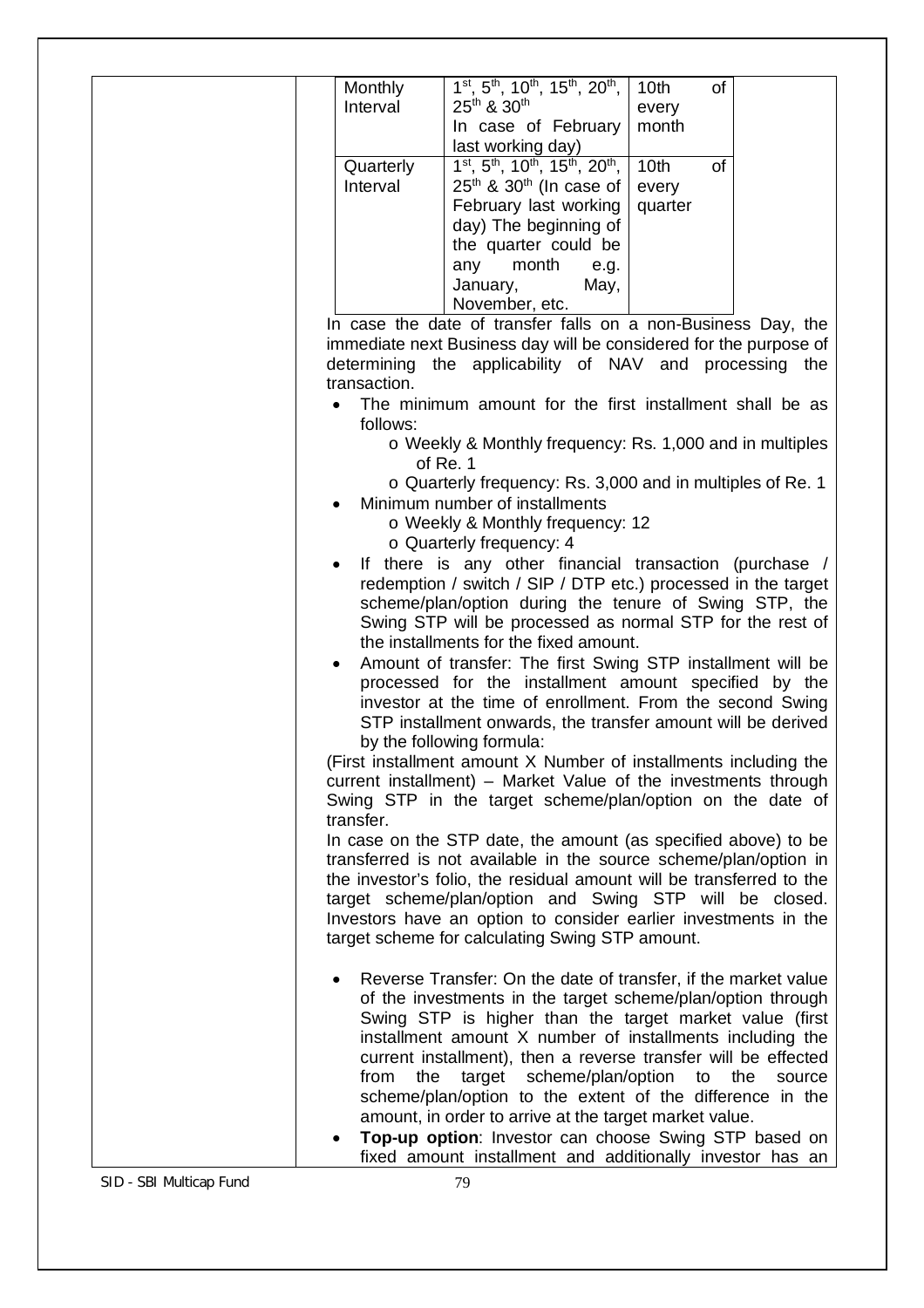| option to choose top-up option. Under this, investor can<br>indicate an absolute amount or percentage (in annualized<br>terms) by which each installment amount will be increased.<br>Amount of transfer will be calculated by taking into<br>consideration of the target market value (including top-up<br>amount) and actual market value of the investments in the<br>target scheme.<br>o Amount of transfer: The first Swing STP installment will<br>be processed for the first installment amount specified                                                                               |
|------------------------------------------------------------------------------------------------------------------------------------------------------------------------------------------------------------------------------------------------------------------------------------------------------------------------------------------------------------------------------------------------------------------------------------------------------------------------------------------------------------------------------------------------------------------------------------------------|
| by the investor at the time of enrollment. From the<br>second Swing STP installment onwards, the transfer<br>amount will be derived by the following formula:<br>In case Top-up amount mentioned as absolute amount:<br>Target market value Minus Market Value of the investments<br>through Swing STP in the target scheme/plan/option on the<br>date of transfer.                                                                                                                                                                                                                            |
| Target market value $=$ (Target market value at the time of last<br>installment + First installment amount + (Top-up absolute<br>amount X Number of installments excluding the current<br>installment)).<br>Minimum amount for Top-up (absolute amount):<br>• Weekly & Monthly frequency: Rs. 50 per installment and in<br>multiples of Re. 1<br>Quarterly frequency: Rs. 100 per installment and in multiples                                                                                                                                                                                 |
| of Re. 1<br>In case Top-up amount mentioned in percentage:                                                                                                                                                                                                                                                                                                                                                                                                                                                                                                                                     |
| Target Market Value less Market Value of the investments<br>through Swing STP in the target scheme on the date of transfer.<br>Target Market Value $=$ (Target market value at the time of last<br>installment $+$ First installment amount $+$ (Target value at the time<br>of last installment X Top-up percentage/ No. of periods))                                                                                                                                                                                                                                                         |
| No. of periods will be considered as below:<br>$\circ$ For weekly frequency - 48<br>$\circ$ For monthly frequency - 12<br>$\circ$ For quarterly frequency - 4<br>Minimum percentage for Top-up (percentage option): 12% per<br>annum                                                                                                                                                                                                                                                                                                                                                           |
| A single STP enrolment Form can be submitted for transfer<br>into one Scheme/Plan/Option only.<br>The redemption/switch-out of units allotted in the target<br>scheme shall be processed on First In First Out (FIFO) basis.<br>The provision of 'Minimum Redemption Amount' as specified<br>in the Scheme Information Document of the source scheme<br>(target scheme in case of Reverse Transfer) and 'Minimum<br>Purchase Amount' specified in the Scheme Information<br>Document of the target scheme (source scheme in case of<br>Reverse Transfer) will not be applicable for Swing STP. |
| The application for enrollment / termination for Swing STP<br>٠<br>should be submitted at least 10 days before the desired<br>commencement / termination date.                                                                                                                                                                                                                                                                                                                                                                                                                                 |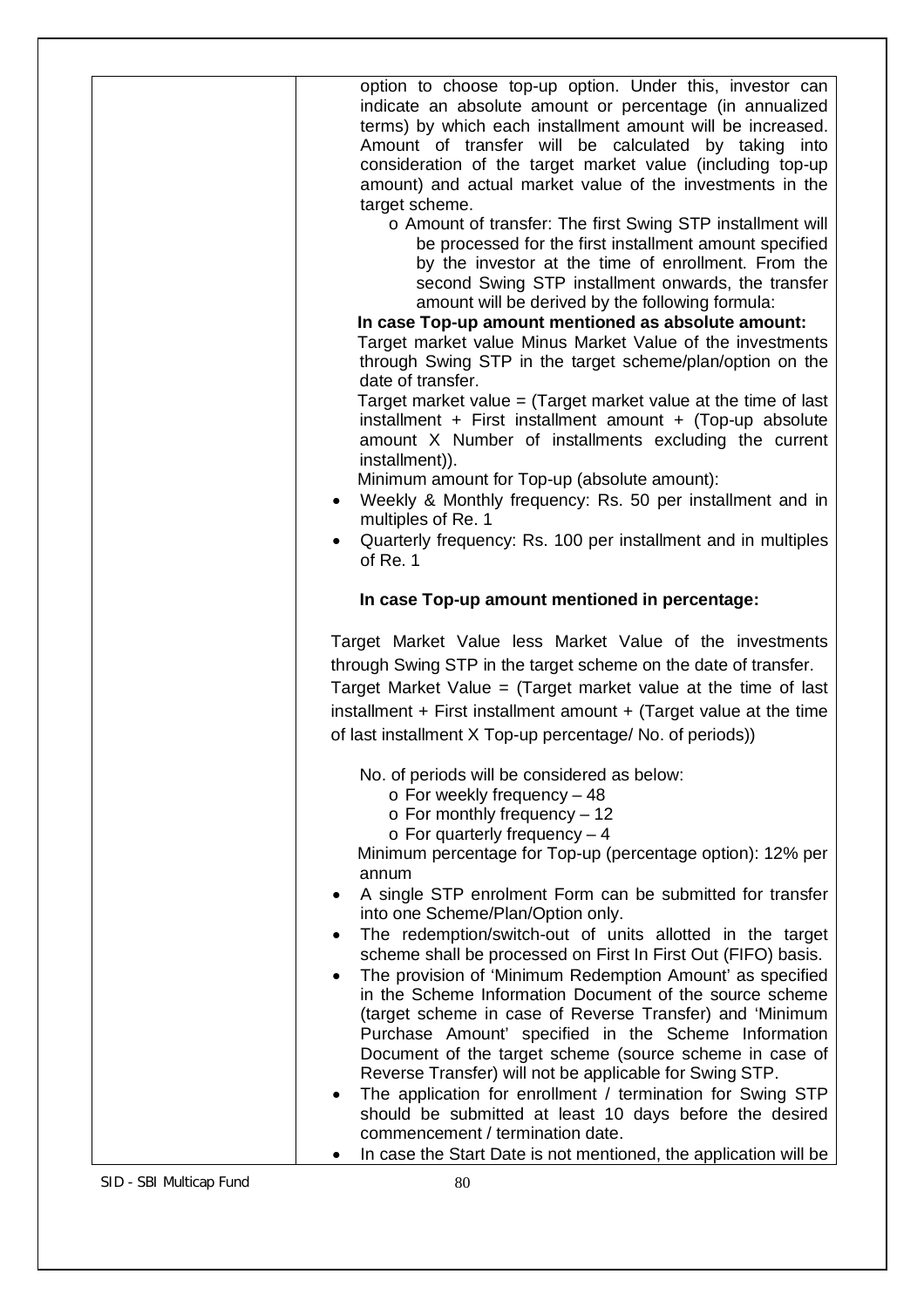| registered after expiry of 10 days from submission of the<br>application as per the default date i.e. 10th of each month /<br>quarter (or the immediately succeeding Business Day). In<br>case the End Date is not mentioned, the application will be<br>registered for perpetual period.<br>Load structure prevalent in source & target schemes (for<br>$\bullet$<br>reverse transfer) at the time of Swing STP registration will be<br>applicable during the tenure of the Swing STP.<br>Swing STP will be automatically terminated if balance is not<br>available in the source scheme/plan/option on the date of<br>Swing STP installment processing.<br>• The Swing STP Facility is available only for units held in Non<br>- demat Mode in the source and target schemes. |
|---------------------------------------------------------------------------------------------------------------------------------------------------------------------------------------------------------------------------------------------------------------------------------------------------------------------------------------------------------------------------------------------------------------------------------------------------------------------------------------------------------------------------------------------------------------------------------------------------------------------------------------------------------------------------------------------------------------------------------------------------------------------------------|
| The Trustees / AMC reserves the right to change / modify the terms<br>and conditions of the Swing STP or withdraw the Swing STP facility<br>at the later date.                                                                                                                                                                                                                                                                                                                                                                                                                                                                                                                                                                                                                  |
| <b>Capital Appreciation Systematic Transfer Plan (CASTP):</b>                                                                                                                                                                                                                                                                                                                                                                                                                                                                                                                                                                                                                                                                                                                   |
| Under this facility investors can transfer capital appreciation from<br>their invested scheme (source scheme) to another open-ended<br>scheme (target scheme). The salient features and terms &<br>conditions of CASTP are given below:                                                                                                                                                                                                                                                                                                                                                                                                                                                                                                                                         |
| • Source scheme: This facility is available under Growth option<br>of all open ended schemes [except Equity Linked Savings<br>Scheme & Exchange Traded Funds (ETFs)] of SBI Mutual<br>Fund.                                                                                                                                                                                                                                                                                                                                                                                                                                                                                                                                                                                     |
| Target scheme: All open ended schemes except ETFs and<br>daily IDCW options.                                                                                                                                                                                                                                                                                                                                                                                                                                                                                                                                                                                                                                                                                                    |
| Frequency: CASTP offers transfer facility at weekly (1st. 8th,<br>15 <sup>th</sup> & 22 <sup>nd</sup> ), monthly & quarterly intervals.                                                                                                                                                                                                                                                                                                                                                                                                                                                                                                                                                                                                                                         |
| Amount to be transferred: Capital appreciation, if any, will be<br>$\bullet$<br>transferred to the target Scheme, subject to minimum of Rs.<br>100 on any business day.                                                                                                                                                                                                                                                                                                                                                                                                                                                                                                                                                                                                         |
| Minimum number of installments:                                                                                                                                                                                                                                                                                                                                                                                                                                                                                                                                                                                                                                                                                                                                                 |
| Weekly & monthly frequency – six installments                                                                                                                                                                                                                                                                                                                                                                                                                                                                                                                                                                                                                                                                                                                                   |
| Quarterly frequency - four installments.                                                                                                                                                                                                                                                                                                                                                                                                                                                                                                                                                                                                                                                                                                                                        |
| Capital appreciation, if any, will be calculated from the<br>enrolment date of the CASTP under the folio, till the first<br>transfer date. Subsequent capital appreciation, if any, will be<br>the capital appreciation between the previous CASTP date<br>(where CASTP has been processed and transferred) and the<br>current CASTP date.                                                                                                                                                                                                                                                                                                                                                                                                                                      |
| The application for enrolment / termination for CASTP should<br>be submitted, at least 10 days prior to the desired                                                                                                                                                                                                                                                                                                                                                                                                                                                                                                                                                                                                                                                             |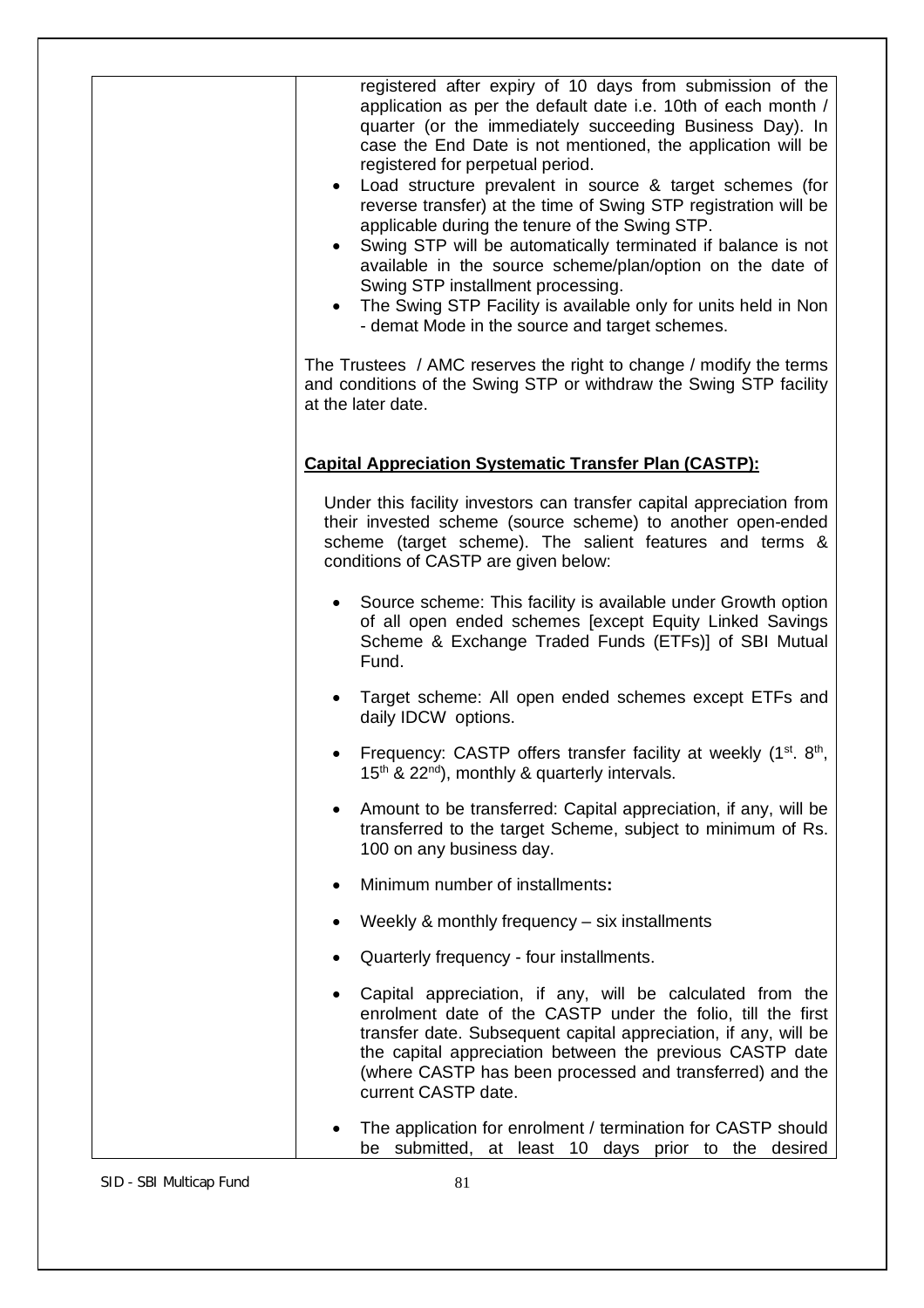| commencement/ termination date.                                                                                                                                                                                                                                                                                                                                                                                                 |
|---------------------------------------------------------------------------------------------------------------------------------------------------------------------------------------------------------------------------------------------------------------------------------------------------------------------------------------------------------------------------------------------------------------------------------|
| In case Start Date is mentioned but End Date is not<br>mentioned, the application will be registered for perpetual<br>period.                                                                                                                                                                                                                                                                                                   |
| In case End Date is mentioned but Start Date is not<br>mentioned, the application will be registered after the expiry<br>of 10 days from the submission of the application for the date<br>of the transfer mentioned in the application, provided the<br>minimum number of installments is met.                                                                                                                                 |
| Minimum investment requirement in the target scheme and<br>$\bullet$<br>minimum redemption amount in the source scheme is not be<br>applicable for CASTP.                                                                                                                                                                                                                                                                       |
| Default options:<br>$\bullet$                                                                                                                                                                                                                                                                                                                                                                                                   |
| o Between Regular STP, Flex STP and CASTP - Regular<br><b>STP</b>                                                                                                                                                                                                                                                                                                                                                               |
| o Between weekly, monthly & quarterly frequency -<br>Monthly frequency                                                                                                                                                                                                                                                                                                                                                          |
| $\circ$ Default date for monthly and quarterly frequency – 10 <sup>th</sup>                                                                                                                                                                                                                                                                                                                                                     |
| Investor can register only one CASTP for transfer from a<br>source scheme.                                                                                                                                                                                                                                                                                                                                                      |
| In case the date of transfer falls on a Non-Business Day, then<br>$\bullet$<br>the immediate following Business Day will be considered for<br>the purpose of transfer.                                                                                                                                                                                                                                                          |
| Exit load shall be as applicable in the target/source schemes.                                                                                                                                                                                                                                                                                                                                                                  |
| The Trustees / AMC reserve the right to modify or discontinue this<br>facility at any time in future on prospective basis.                                                                                                                                                                                                                                                                                                      |
| <b>MITRA SIP</b>                                                                                                                                                                                                                                                                                                                                                                                                                |
| 'MITRA SIP' is a facility that allows investor to make initial investment<br>through Systematic Investment Plan (SIP) and after completion of<br>specific tenure switch the units to another Scheme or continue to<br>remain in the Same Scheme as per the option selected by the<br>investor and Systematic Withdrawal through SWP from the target<br>scheme.                                                                  |
| <b>Terms and Conditions for MITRA SIP</b><br>1. MITRA SIP facility is available under certain schemes of SBI<br>Mutual Fund (mentioned in point no. 3 below) for a fixed SIP<br>tenure of either 8 years, 10 years, 12 years or 15 years.<br>2. This facility is allowed under 'Monthly' frequency for Growth<br>option of the schemes mentioned in point 3 below<br>3. Schemes eligible for SIP, Switch-in and SWP: The target |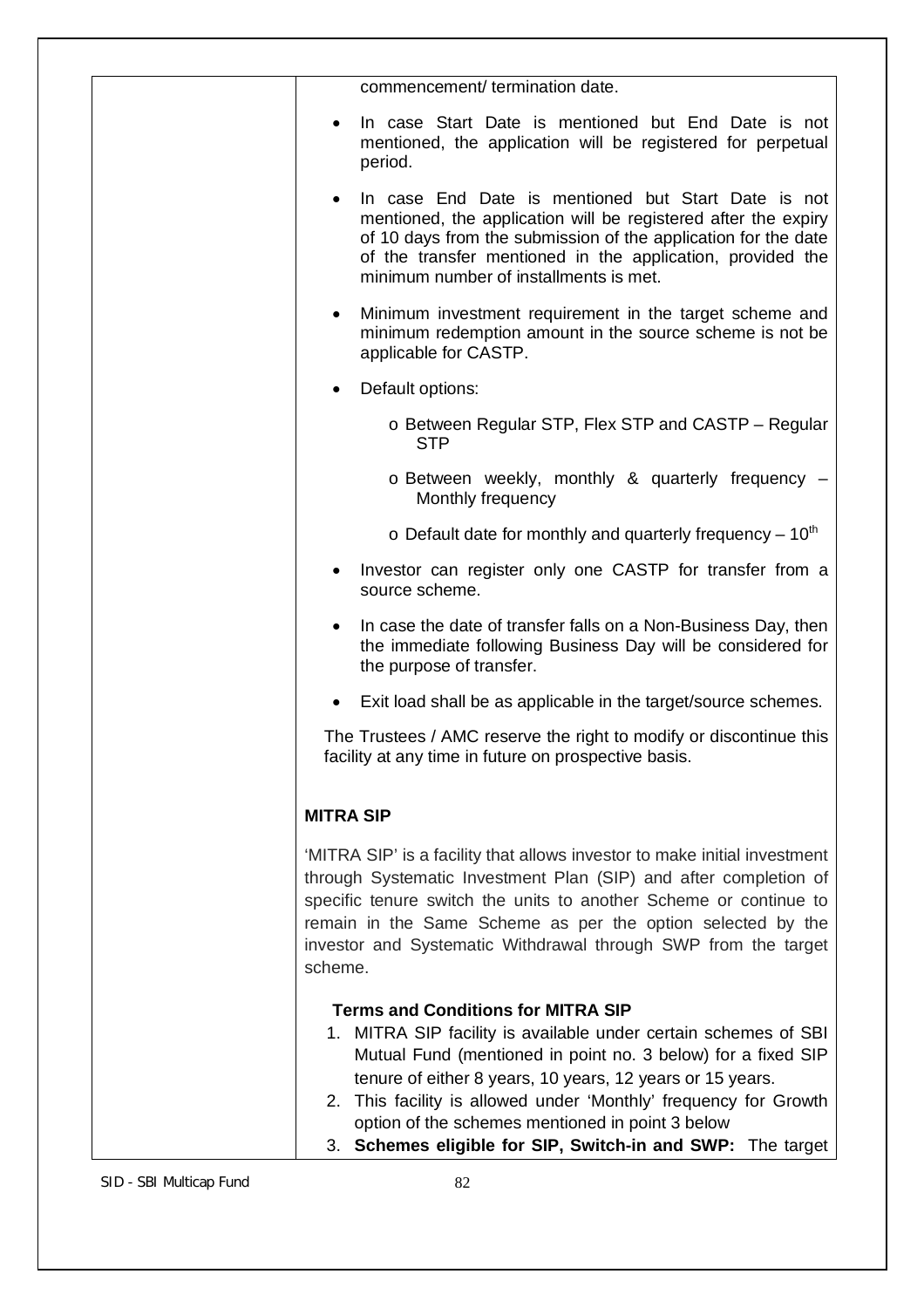| <b>Name of Schemes (for SIP)</b>                     | of<br><b>Schemes</b><br><b>Name</b><br>(for<br><b>Switch and SWP)</b>       |
|------------------------------------------------------|-----------------------------------------------------------------------------|
| <b>SBI</b><br>Magnum<br>Equity<br><b>ESG</b><br>Fund |                                                                             |
|                                                      | <b>SBI Conservative Hybrid Fund</b><br><b>SBI</b><br>Multi Asset Allocation |
| SBI Large & Midcap Fund                              | Fund                                                                        |
| SBI Magnum Global Fund                               | SBI Bluechip Fund                                                           |
|                                                      | SBI Arbitrage Opportunities                                                 |
| <b>SBI Equity Hybrid Fund</b>                        | Fund                                                                        |
| <b>SBI</b><br>Consumption                            |                                                                             |
| <b>Opportunities Fund</b>                            | SBI Short Term Debt Fund                                                    |
| SBI Technology Opportunities                         |                                                                             |
| Fund                                                 | SBI Banking & PSU Fund                                                      |
| SBI Healthcare Opportunities                         |                                                                             |
| Fund                                                 | <b>SBI Equity Savings Fund</b>                                              |
| <b>SBI Contra Fund</b>                               | SBI Balanced Advantage Fund                                                 |
| <b>SBI Nifty Index Fund</b>                          | <b>SBI Equity Hybrid Fund</b>                                               |
| <b>SBI Focused Equity Fund</b>                       |                                                                             |
| SBI Conservative Hybrid Fund                         |                                                                             |
| SBI Magnum Midcap Fund                               |                                                                             |
| SBI Magnum COMMA Fund                                |                                                                             |
| <b>SBI Flexicap Fund</b>                             |                                                                             |
| SBI Multi Asset Allocation                           |                                                                             |
| Fund                                                 |                                                                             |
| <b>SBI BlueChip Fund</b>                             |                                                                             |
| SBI Infrastructure Fund                              |                                                                             |
| <b>SBI PSU Fund</b>                                  |                                                                             |
| <b>SBI Small Cap Fund</b>                            |                                                                             |
| SBI Banking<br>Financial<br>&                        |                                                                             |
| Services Fund<br>SBI Equity Minimum Variance         |                                                                             |
| Fund                                                 |                                                                             |
| SBI International Access- US                         |                                                                             |
| <b>Equity FoF</b>                                    |                                                                             |
| SBI Nifty Next 50 Index Fund                         |                                                                             |
| SBI Balanced Advantage Fund                          |                                                                             |
| <b>SBI Multicap Fund</b>                             |                                                                             |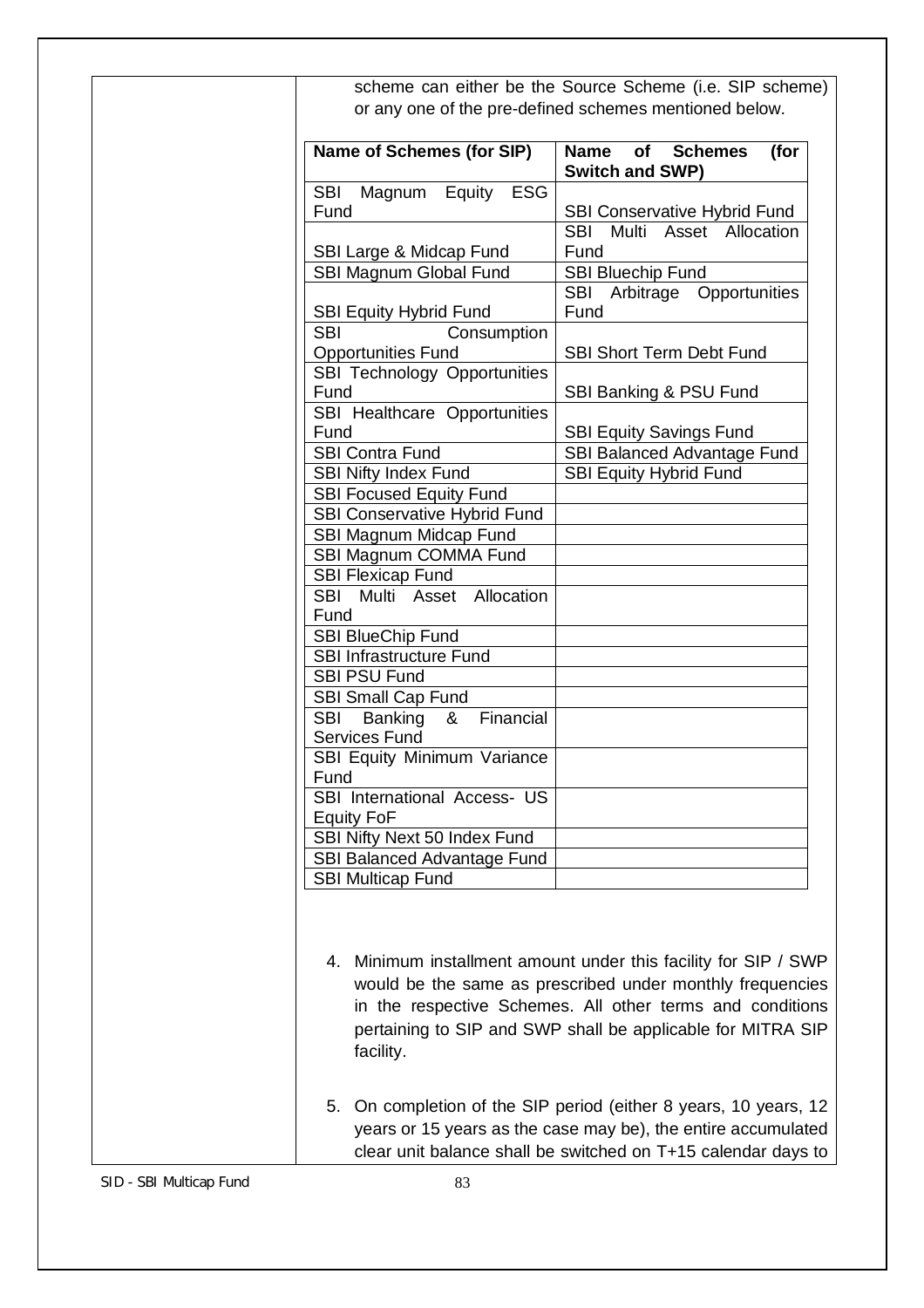|    | applicable.<br>applicable.                                     | a pre-defined target scheme (T is the last SIP transaction date<br>of the facility) or continue to remain in the same scheme as<br>per option selected by the investor. In case the Source and<br>Target Scheme is different, then switch out from the Source<br>Scheme would be subject to exit load and taxes, as<br>6. SWP will commence from the target scheme from next month<br>onwards on the same SIP instalment date. The SWP<br>transaction shall be subject to exit load and taxes, as                                                                                                                                                                                                                                                                                                                                     |
|----|----------------------------------------------------------------|---------------------------------------------------------------------------------------------------------------------------------------------------------------------------------------------------------------------------------------------------------------------------------------------------------------------------------------------------------------------------------------------------------------------------------------------------------------------------------------------------------------------------------------------------------------------------------------------------------------------------------------------------------------------------------------------------------------------------------------------------------------------------------------------------------------------------------------|
|    |                                                                | 7. Investor can opt for SWP instalment amount as per the matrix<br>below or specific amount to be mentioned, provided that the<br>amount mentioned by the investor is less than or equal to<br>amount mentioned as per the matrix and shall be subject to<br>minimum SWP amount of the respective schemes.                                                                                                                                                                                                                                                                                                                                                                                                                                                                                                                            |
|    |                                                                |                                                                                                                                                                                                                                                                                                                                                                                                                                                                                                                                                                                                                                                                                                                                                                                                                                       |
|    | <b>SIP Tenure</b>                                              | <b>Monthly SWP Instalment</b>                                                                                                                                                                                                                                                                                                                                                                                                                                                                                                                                                                                                                                                                                                                                                                                                         |
|    | 8 years                                                        | 1 X monthly SIP instalment                                                                                                                                                                                                                                                                                                                                                                                                                                                                                                                                                                                                                                                                                                                                                                                                            |
|    | 10 years                                                       | 1.5 X monthly SIP instalment                                                                                                                                                                                                                                                                                                                                                                                                                                                                                                                                                                                                                                                                                                                                                                                                          |
|    | 12 years                                                       | 2 X monthly SIP instalment                                                                                                                                                                                                                                                                                                                                                                                                                                                                                                                                                                                                                                                                                                                                                                                                            |
|    | 15 years                                                       | 3 X monthly SIP instalment                                                                                                                                                                                                                                                                                                                                                                                                                                                                                                                                                                                                                                                                                                                                                                                                            |
| 8. | above.<br>shall be 10.<br>scheme itself.<br>SIP scheme itself. | For example, for 10 years SIP with instalment amount of Rs<br>10,000, SWP amount must be less than or equal to Rs<br>15,000 (i.e 1.5 times of monthly SIP instalment). If SWP<br>amount mentioned on application form is greater than the<br>applicable slab, then it shall lead to rejection of the<br>application. In case investor does not fill in any SWP amount,<br>the default amount shall be as per the applicable slab given<br>In case no SIP tenure is selected, the default tenure shall be<br>12 years. In case no SIP date is selected, the default date<br>9. In case, no scheme is mentioned as target scheme for SWP,<br>the SWP shall be triggered from the existing source SIP<br>10. In case, where SIP and Switch-In scheme is same, no switch<br>shall be initiated and SWP shall be triggered from the source |
|    |                                                                | 11. SWP Date will be same as the SIP date. The Start date of<br>SWP will be the month following the last SIP instalment date<br>and the SWP End Date will be perpetual i.e. the SWP under                                                                                                                                                                                                                                                                                                                                                                                                                                                                                                                                                                                                                                             |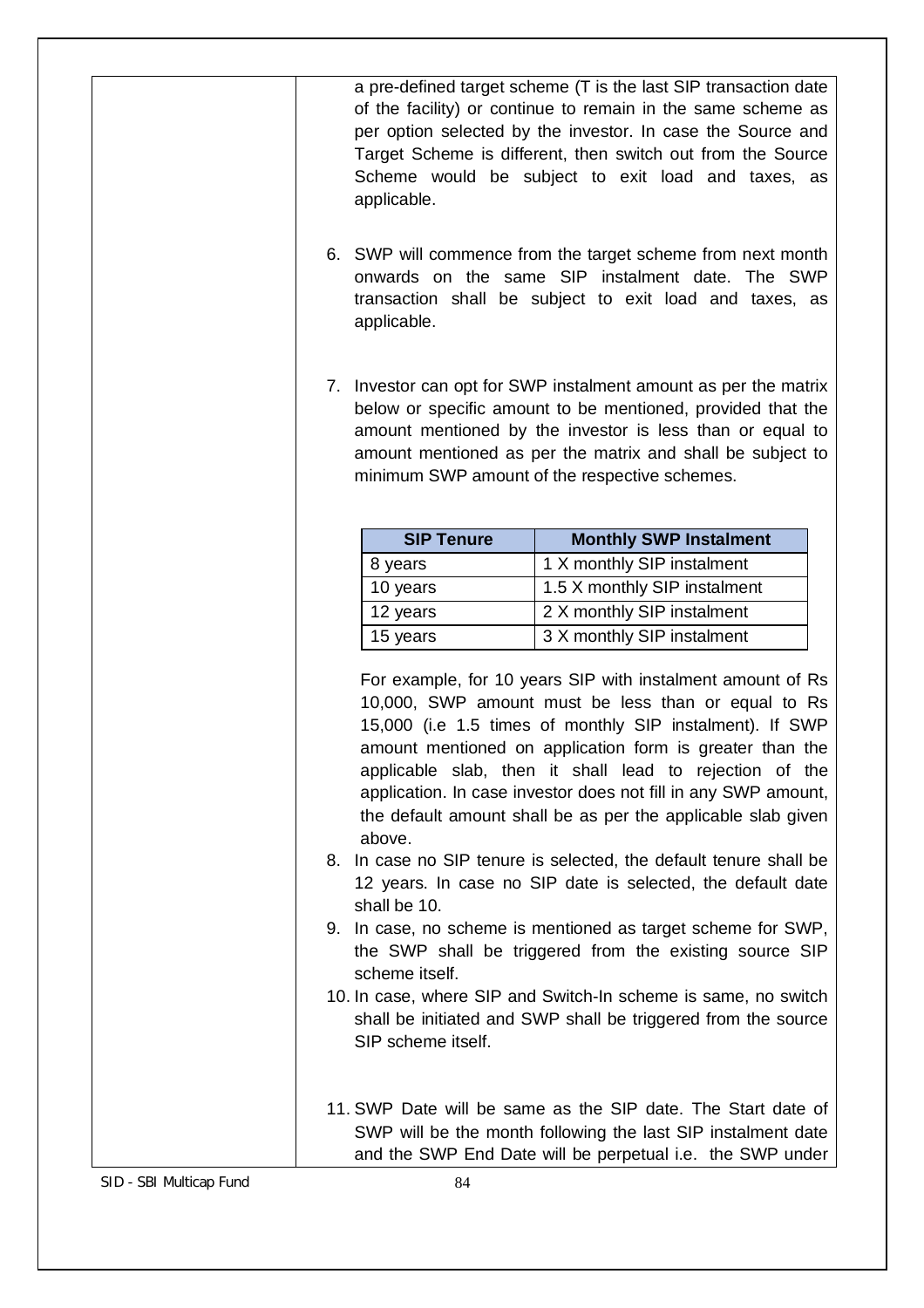|                      | this facility shall be processed till units are available in the<br>respective target scheme. In case, the SWP trigger date is a<br>non- business day, the next business day shall be considered<br>as trigger date.<br>12. This facility shall get discontinued in the following events:                                                                                                                                                                                                                                                                                                                                                                                                                 |
|----------------------|-----------------------------------------------------------------------------------------------------------------------------------------------------------------------------------------------------------------------------------------------------------------------------------------------------------------------------------------------------------------------------------------------------------------------------------------------------------------------------------------------------------------------------------------------------------------------------------------------------------------------------------------------------------------------------------------------------------|
|                      | i) On cancellation of SIP before the end of tenure, the switch<br>trigger and SWP will cease.                                                                                                                                                                                                                                                                                                                                                                                                                                                                                                                                                                                                             |
|                      | ii) In case, redemption / switch-out processed in Source<br>Scheme during the SIP tenure, the Switch trigger and SWP<br>will cease, however SIP shall continue under the Source<br>Scheme as normal SIP.                                                                                                                                                                                                                                                                                                                                                                                                                                                                                                  |
|                      | iii) In case redemption / switch-out is processed in Source<br>Scheme after the SIP tenure till the execution of switch<br>trigger, the switch trigger and the SWP will cease.<br>13. SIP Top-Up and SIP Pause is allowed under this facility.<br>However, SWP would get registered based on the initial SIP<br>instalment amount / slab mentioned in the application form.<br>14. Under a single folio, an investor can have multiple<br>registrations under this facility. However, if investor wishes to<br>invest in multiple schemes, investor shall have to submit<br>separate MITRA SIP registration forms.<br>15. This facility will not be available under DEMAT mode and for<br>Minor investors |
|                      | <b>Switchover facility</b><br>Unit holders under the scheme will have the facility of switchover<br>between the two Options in the scheme at NAV. Switchover between<br>this scheme and other scheme of the Mutual Fund would be at NAV<br>related prices. Switchovers would be at par with redemption from the<br>outgoing option/Plan/scheme and would attract the applicable tax<br>provisions and load at the time of switchover.                                                                                                                                                                                                                                                                     |
| <b>BANDHAN - SWP</b> | BANDHAN - SWP is intended to provide regular payout to the<br>children/spouse/parents/sibling (family members) of an individual<br>investor who have invested under the Growth option of the Scheme                                                                                                                                                                                                                                                                                                                                                                                                                                                                                                       |
|                      | The details of this facility are as under:                                                                                                                                                                                                                                                                                                                                                                                                                                                                                                                                                                                                                                                                |
|                      | This facility will be available to investors with "Individual" status on<br>$\bullet$<br>any of the existing SWP dates viz. 1st / 5th / 10th / 15th / 20th /<br>25th / 30th (last working day in case of February) only at<br>MONTHLY frequency.                                                                                                                                                                                                                                                                                                                                                                                                                                                          |
|                      | • This facility will be available only under the Growth option for both<br><b>Regular and Direct plans</b>                                                                                                                                                                                                                                                                                                                                                                                                                                                                                                                                                                                                |
|                      | • This facility will work similar to Systematic Withdrawal Plan (SWP),<br>where the 1st unitholder can apply for the facility and can opt for<br>monthly payment to maximum 3 of his eligible family members<br>specifying the SWP date & amount. The SWP request for this<br>facility should be submitted at least 7 days prior to the first SWP                                                                                                                                                                                                                                                                                                                                                         |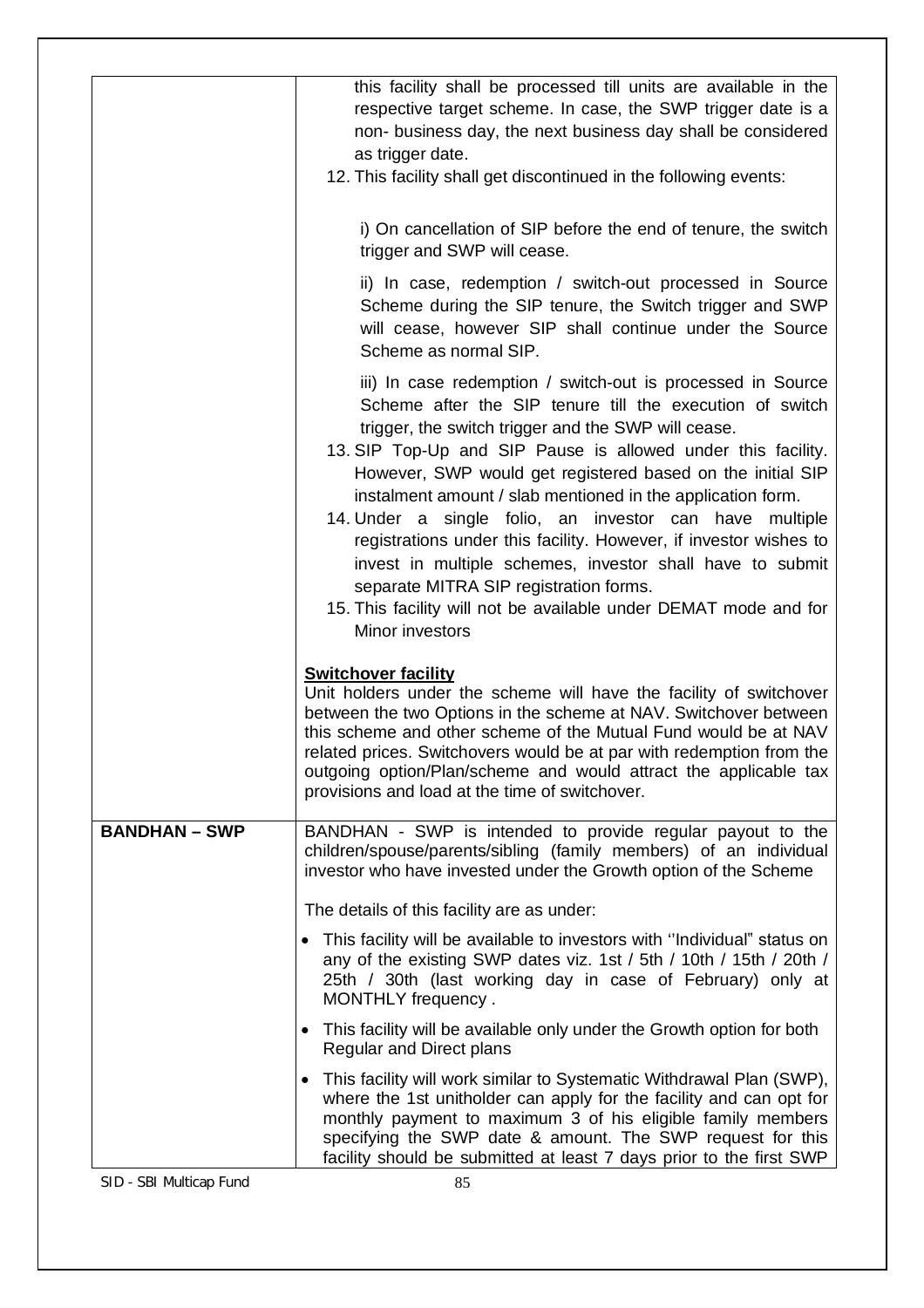|                         | date. If the SWP due date is a nonbusiness day, then the same<br>will be processed on the next business day.                                                                                                                                                                                                                                                                                                                                                                                                                                                                                                                                                                                                                                                                                                                        |
|-------------------------|-------------------------------------------------------------------------------------------------------------------------------------------------------------------------------------------------------------------------------------------------------------------------------------------------------------------------------------------------------------------------------------------------------------------------------------------------------------------------------------------------------------------------------------------------------------------------------------------------------------------------------------------------------------------------------------------------------------------------------------------------------------------------------------------------------------------------------------|
| ٠                       | The beneficiary should be resident individual and cannot be an<br>NRI.                                                                                                                                                                                                                                                                                                                                                                                                                                                                                                                                                                                                                                                                                                                                                              |
| $\bullet$               | Unit holder/s are required to submit the following documents on<br>behalf of the beneficiary at the time of registration for "BANDHAN-<br>These documents should be attested<br>SWP" facility.<br>by<br>unitholder(s).                                                                                                                                                                                                                                                                                                                                                                                                                                                                                                                                                                                                              |
|                         | o Proof of relation such as Passport, PAN card, Birth Certificate,<br>SSC / Degree certificate, Marriage certificate wherein the name of<br>the specified family member is mentioned with the relationship.<br>This document should clearly establish the relationship between<br>the unit holder and the beneficiary.                                                                                                                                                                                                                                                                                                                                                                                                                                                                                                              |
|                         | o Cancelled cheque of the Bank account OR Copy of Bank<br>Statement/Passbook of the beneficiary family member where the<br>name of the beneficiary and bank a/c no. is printed on it.                                                                                                                                                                                                                                                                                                                                                                                                                                                                                                                                                                                                                                               |
|                         | o Proof of ID and Address of the Beneficiary.                                                                                                                                                                                                                                                                                                                                                                                                                                                                                                                                                                                                                                                                                                                                                                                       |
|                         | o In case KYC Acknowledgment or specific documents mentioned<br>as proof of ID and address are not available, then the following<br>documents can be submitted.                                                                                                                                                                                                                                                                                                                                                                                                                                                                                                                                                                                                                                                                     |
| $\bullet$               | Proof of Identity - Identity card with applicant's photograph issued<br>by any of the following: Central/ State Government Departments,<br>Statutory/Regulatory Authorities, Public Sector Undertakings,<br>Scheduled Commercial Banks, Public Financial Institutions,<br>Colleges affiliated to Universities, Professional Bodies such as<br>ICAI, ICWAI, ICSI, Bar Council, etc., to their Members; and Credit<br>cards/Debit cards issued by Banks.                                                                                                                                                                                                                                                                                                                                                                              |
| ٠                       | Proof of Address – Utility bill which is not more than two months<br>old of any service provider (electricity, telephone, postpaid mobile<br>phone, piped gas, water bill); Bank account or Post Office savings<br>bank account statement; Documents issued by Government<br>departments of foreign jurisdictions and letter issued by Foreign<br>Embassy or Mission in India; Identity Card with applicant's<br>photograph and address issued by any of the following: Central/<br>State Government Departments, Statutory/Regulatory Authorities,<br>Public Sector Undertakings, Scheduled Commercial Banks, Public<br>Financial Institutions, Colleges affiliated<br>to<br>Universities,<br>Professional Bodies such as ICAI, ICWAI, ICSI, Bar Council, etc.,<br>to their Members; and Credit cards/Debit cards issued by Banks. |
| $\bullet$               | The amount of SWP payout will be minimum of Rs.5000/- and in<br>multiples of Rs.1/- thereof. Minimum number of monthly<br>installments would be 12. If no specific amount is mentioned by<br>the unitholder, then the default specified amount will be Rs.5000/-<br>per month. If no SWP date is mentioned, then the default date will<br>be considered as "10th" and if no specific period is mentioned,<br>then the default period will be considered as "perpetual".                                                                                                                                                                                                                                                                                                                                                             |
| $\bullet$               | Only maximum 3 SWP of a specified amount under the<br>"BANDHAN - SWP" facility per Folio/ Scheme shall be accepted.                                                                                                                                                                                                                                                                                                                                                                                                                                                                                                                                                                                                                                                                                                                 |
|                         | Under "BANDHAN - SWP" facility, the beneficiary is restricted to<br>$\bullet$<br>only 3 family member of the first unitholder i.e. child/ sibling above                                                                                                                                                                                                                                                                                                                                                                                                                                                                                                                                                                                                                                                                             |
| SID - SBI Multicap Fund | 86                                                                                                                                                                                                                                                                                                                                                                                                                                                                                                                                                                                                                                                                                                                                                                                                                                  |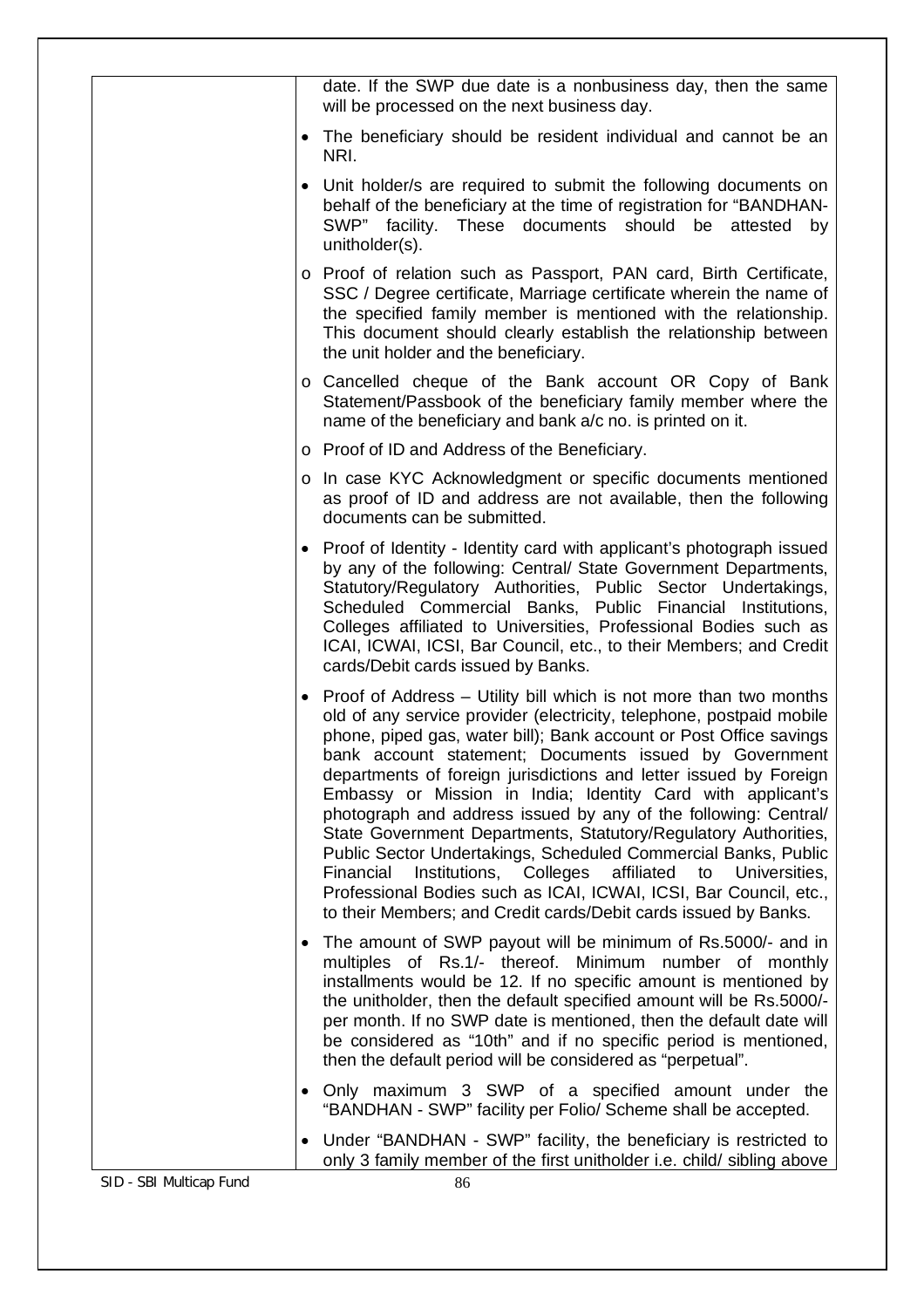|                           | 15 years of age or spouse or either of the parents. It is clarified<br>that the unitholder/s under the same Folio may opt to enroll for<br>normal SWP for self and SWP under "BANDHAN - SWP" facility<br>simultaneously.                                          |
|---------------------------|-------------------------------------------------------------------------------------------------------------------------------------------------------------------------------------------------------------------------------------------------------------------|
|                           | "BANDHAN - SWP" facility will discontinue on happening of any<br>OR all of the following events:                                                                                                                                                                  |
|                           | • Value of outstanding units in the investor Folio/Scheme is nil/<br>insufficient                                                                                                                                                                                 |
|                           | • On completion of SWP period                                                                                                                                                                                                                                     |
|                           | • On receipt of written communication of the death of the 1st<br>unitholder or the registered beneficiary                                                                                                                                                         |
|                           | In the event of change of option under the scheme/s<br>$\bullet$                                                                                                                                                                                                  |
|                           | If the units are under pledge/STOP due to any reason                                                                                                                                                                                                              |
|                           | • The holding mode is changed from physical to<br>dematerialized holdings                                                                                                                                                                                         |
|                           | The investments/payouts under the said facility will be subject to<br>applicable exit load, tax & other provisions applicable to the<br>Scheme                                                                                                                    |
|                           | • Unitholder has the option to discontinue the "BANDHAN- SWP"<br>facility anytime by submitting cancellation request to SBI Mutual<br>Fund OR our R&T Agent CAMS at least 7 days prior to the next<br>SWP date                                                    |
|                           | • All other remaining terms & conditions of normal SWP facility shall<br>also apply to "BANDHAN - SWP" facility.                                                                                                                                                  |
|                           | • Any tax liability arising out of such payout under the Bandhan-<br>SWP facility to the registered beneficiary shall be the sole liability<br>of the investor.                                                                                                   |
|                           | <b>SBIMF</b><br>additional<br>right<br>the<br>seek<br>reserves<br>to<br>any<br>٠<br>information/document from the unitholder/s as it deems fit and<br>necessary from time to time, failing which, SBIMF reserves the<br>right to cancel the Bandhan-SWP facility. |
|                           | • Separate Bandhan SWP form has to be filled to opt for multiple<br>beneficiaries from a single folio/scheme.                                                                                                                                                     |
| <b>SIP Pause facility</b> | Under SIP pause facility, the investor shall have option to discontinue<br>their SIP temporarily for specific number of instalments. The terms<br>and conditions of SIP Pause facility shall be as follows:                                                       |
|                           | Investors can pause their SIP at any time by filling SIP pause<br>1.<br>form and submitting the same at any branch of SBIMF/CAMS. Pause<br>request should be received 15 days prior to the subsequent SIP<br>date.                                                |
|                           | SIP Pause facility is available for SIP registration with Weekly,<br>2.<br>Monthly, Quarterly, Semi-Annual, and Annual frequency.<br>3. SIP shall restart immediately after the completion of Pause<br>period.                                                    |
|                           | 4. SIP Pause facility will allow investor to 'Pause' their existing SIP<br>during the tenure of SIP across all frequencies for a period upto one                                                                                                                  |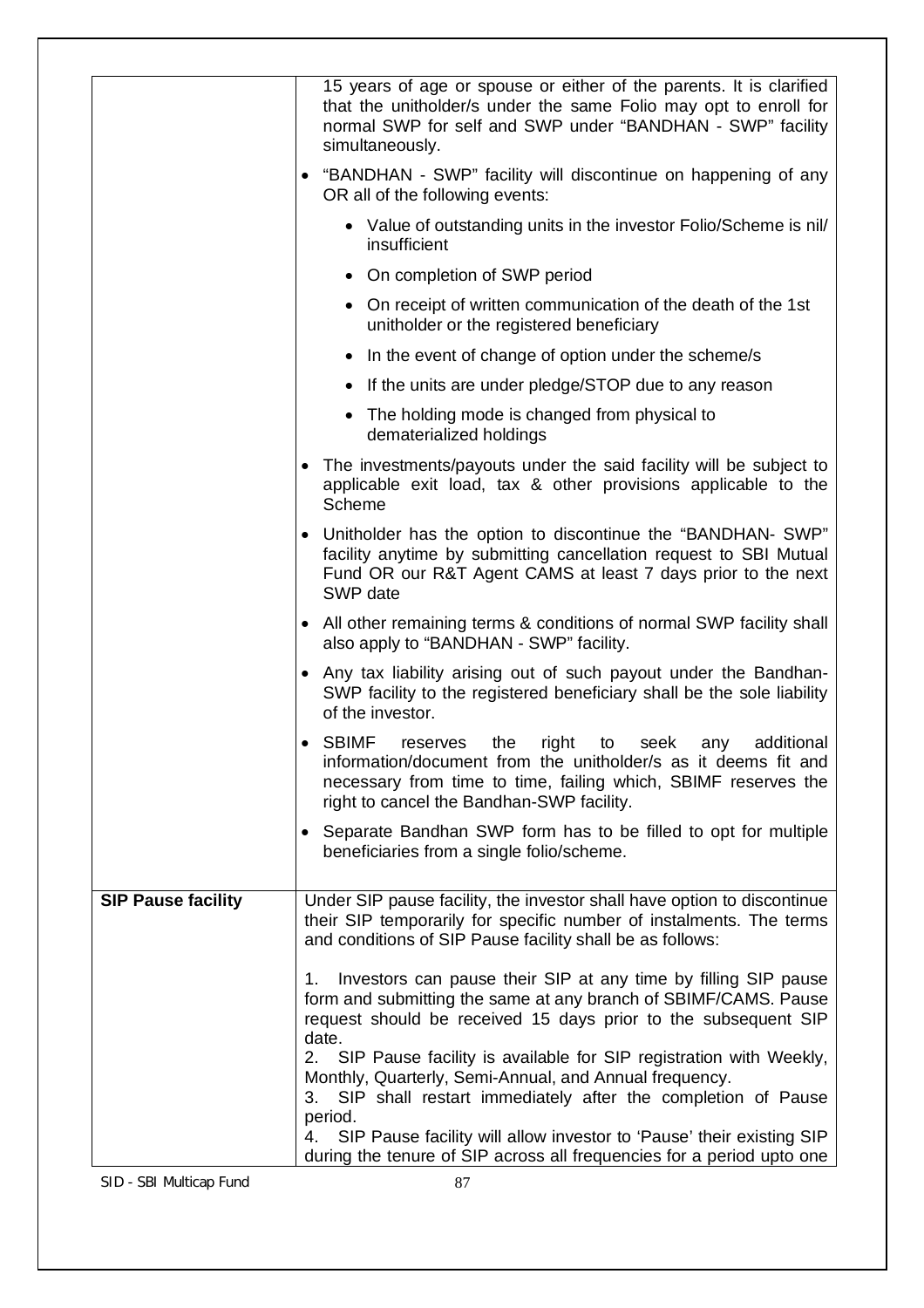|                                              | year. The actual number of instalments that will get paused will be as<br>per the SIP frequency.                                            |
|----------------------------------------------|---------------------------------------------------------------------------------------------------------------------------------------------|
|                                              | 5. Investors can avail this facility multiple times in the tenure of the                                                                    |
|                                              | existing SIP.<br>SIP Pause facility will not be available for the SIPs<br>6.                                                                |
|                                              | sourced/registered through MFU, Exchange & Channel platforms as                                                                             |
|                                              | the mandate is registered by them.                                                                                                          |
|                                              | If the SIP Pause period is coinciding with the Top-Up facility, the<br>7.<br>SIP instalment amount post completion of pause period would be |
|                                              | inclusive of SIP Top-up amount. For e.g. SIP instalment amount prior                                                                        |
|                                              | to Pause period is Rs. 2,000/- and Top-up amount is Rs. 1,000/-. If<br>the pause period is completed after date of Top-up, then the SIP     |
|                                              | instalment amount post completion of pause period shall be                                                                                  |
|                                              | Rs.3,000/-.                                                                                                                                 |
|                                              | In case of multiple SIPs registered in a scheme, SIP Pause<br>8.<br>facility will be made applicable only for those SIP instalments whose   |
|                                              | SIP date, frequency, amount and Scheme/Plan is specified in the                                                                             |
|                                              | form. Further for different or multiple SIP mandate in the same<br>scheme, separate SIP Pause Forms are required to be submitted for        |
|                                              | each SIP mandate.                                                                                                                           |
|                                              | 9. The AMC reserves the right to terminate this facility or modify<br>the conditions of the SIP Pause facility at its discretion.           |
|                                              | 10. In case of discrepancies in the information provided in the SIP                                                                         |
|                                              | Pause Form and the details registered with the AMC, the details                                                                             |
|                                              | registered with the AMC shall be considered for processing or in<br>case of ambiguity in the SIP Pause Form, the AMC reserves the right     |
|                                              | to reject the SIP Pause Form.                                                                                                               |
| <b>SBI</b><br><b>MULTI SELECT</b>            | 11. Investor cannot cancel the SIP Pause once registered.<br>With a view to provide convenience and promote diversification                 |
| facility                                     | benefits to investor(s), SBI Mutual Fund (SBIMF) has introduced a                                                                           |
|                                              | new facility i.e. SBI MULTI SELECT through which an investor can<br>invest in multiple schemes of SBI Mutual Fund with a single cheque /    |
|                                              | demand draft. Minimum subscription amount in a scheme would be                                                                              |
|                                              | as per the Scheme Information Document of the respective scheme.                                                                            |
|                                              | However, minimum total investment in the facility shall be INR 20<br>thousand. The facility is also available through Systematic            |
|                                              | Investment Plan (SIP). Minimum investment amount in a Scheme                                                                                |
|                                              | would be as per the existing details pertaining to monthly SIP as<br>stated in Scheme Information Document of the respective                |
|                                              | scheme(s). Top-up facility will not be available under this facility. All                                                                   |
|                                              | the terms and conditions pertaining to SIP shall also be applicable to<br>SIP through SBI MULTI SELECT facility. Investors are requested to |
|                                              | visit www.sbimf.com for detailed terms & conditions of the facility.                                                                        |
|                                              | The Trustees / AMC reserve the right to modify or discontinue this                                                                          |
|                                              | facility at any time in future.                                                                                                             |
|                                              |                                                                                                                                             |
| <b>SMS (Short Messaging</b>                  | The SMS Transactions facility "(m-Easy)" enables Unitholders to                                                                             |
| Service) Transactions<br>facility "(m-Easy)" | subscribe or redeem or switch Units of the Scheme by sending<br>instructions through m-Easy by sending SMS from their registered            |
|                                              | mobile phone number on a dedicated number i.e. 9210192101 in the                                                                            |
|                                              | below mentioned format.                                                                                                                     |
|                                              | For Purchase, type:<br>INV <amount><br/><scheme code=""></scheme></amount>                                                                  |
|                                              | For Redeem, type:<br>RED <amount all=""><br/><scheme code=""></scheme></amount>                                                             |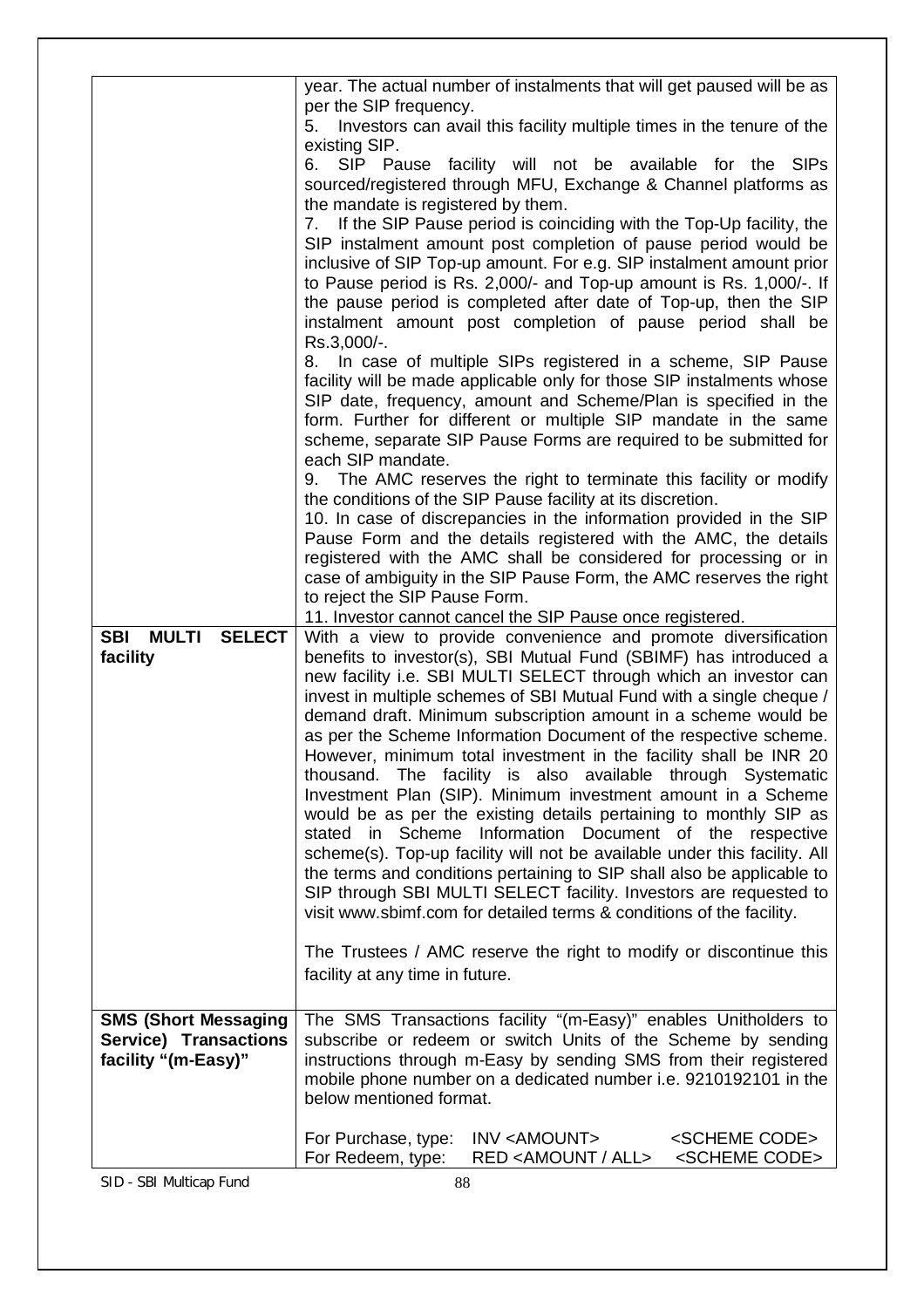| For Switch, type: SWT <amount all=""><br/><from scheme<br="">CODE&gt;<to code="" scheme=""></to></from></amount>                                                                                                                                                                                                                                                                                                                                                                  |
|-----------------------------------------------------------------------------------------------------------------------------------------------------------------------------------------------------------------------------------------------------------------------------------------------------------------------------------------------------------------------------------------------------------------------------------------------------------------------------------|
| Purchase transaction can be done in terms of 'Amount' only whereas<br>Redemption and Switch transaction can be done in terms of<br>'Amount" or "ALL" units. The minimum purchase/redemption/switch<br>amount in the respective scheme/plan/option of SBI Mutual Fund will<br>be applicable for each transaction. Investors are requested to refer<br>scheme codes mentioned in the Registration Cum Debt Mandate<br>form for SMS transactions or visit our website www.sbimf.com. |
| Additional services which are available through the SMS (Short<br>Messaging Service) Transactions facility "(m-Easy)":                                                                                                                                                                                                                                                                                                                                                            |
| 1. Investors<br>default<br>have<br>option to<br>mention<br>the<br>an<br>scheme/plan/option for the folio in the SMS Registration cum<br>Debit Mandate form, which enables investor(s) to send SMS<br>without mentioning the scheme code to transact in the default<br>scheme/plan/option.                                                                                                                                                                                         |
| 2. In addition to Purchase, Redemption & Switch transactions,<br>investor can also register SIP though m-easy facility with default<br>SIP date, frequency & period. Default SIP date, frequency &<br>period will be considered as 10 <sup>th</sup> of every month with perpetual<br>option.                                                                                                                                                                                      |
| 3. Investor(s), whose mobile number is / are registered in the folio<br>can also avail following additional services by sending an SMS<br>to the dedicated number i.e. 9210192101. For availing this<br>facility no registration is required.:<br>(i) Portfolio valuation:                                                                                                                                                                                                        |
| (ii) Details of last three processed transactions<br>(iii) latest NAV of scheme/plan<br>(iv) statement of account via e-mail (a valid e-mail address<br>should be registered in the folio to avail this service)                                                                                                                                                                                                                                                                  |
| Investors are requested to visit our website www.sbimf.com for<br>scheme/plan codes, terms & conditions and SMS keywords.                                                                                                                                                                                                                                                                                                                                                         |
| <b>Registration related Terms and Conditions:</b>                                                                                                                                                                                                                                                                                                                                                                                                                                 |
| a) The SMS transactions facility "(m-Easy)" (Facility) is available<br>only for KYC compliant Individual investors (including<br>guardians on behalf of minor) with 'Single' or 'Anyone or<br>Survivor' holding.<br>b) In order to avail this Facility, the Unit holder(s) of SBI Mutual                                                                                                                                                                                          |
| Fund shall be required to provide all the details as mentioned<br>in the 'Registration cum Debit Mandate form'.<br>c) Currently, this Facility is available for purchase and<br>redemption (for amounts less than Rs 1 crore) and can be<br>modified/changed at the sole discretion of SBI Mutual Fund<br>without any prior notice of whatsoever nature.                                                                                                                          |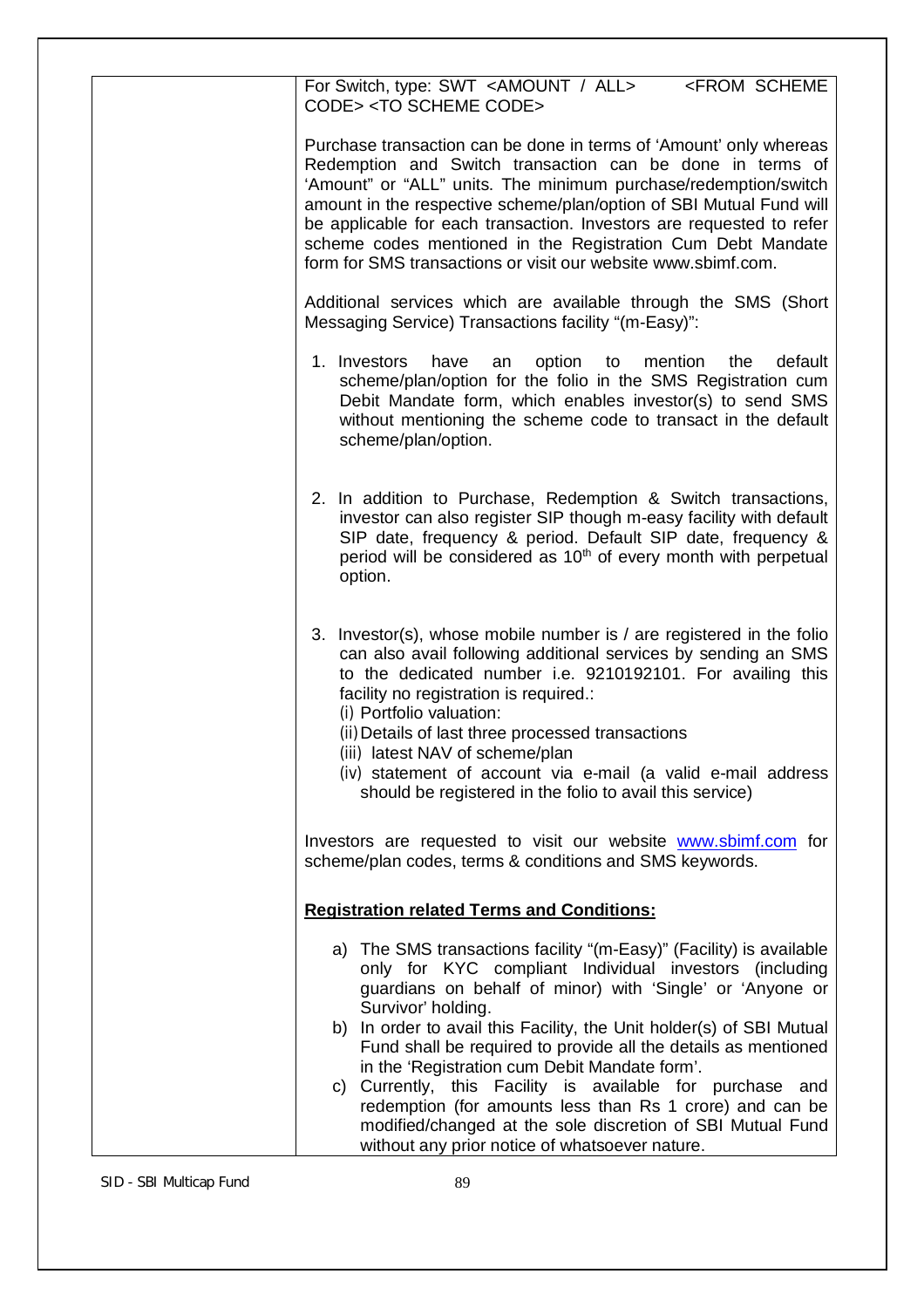| d)       | This Facility is available for purchase or redemption<br>transactions in terms of 'Amount' only and transaction in<br>terms of 'units' cannot be accepted. The minimum<br>purchase/redemption amount in the respective plan / option                                                                                                                                                                                                                               |
|----------|--------------------------------------------------------------------------------------------------------------------------------------------------------------------------------------------------------------------------------------------------------------------------------------------------------------------------------------------------------------------------------------------------------------------------------------------------------------------|
|          | of the respective scheme of SBI Mutual Fund will be<br>applicable for each transaction.<br>e) Mobile Number Registration: Unit holder(s) of SBI Mutual<br>fund will have to register a mobile number issued in India in                                                                                                                                                                                                                                            |
|          | their folio for availing this Facility. The mobile number<br>provided in the debit mandate shall be updated / overwritten<br>in the folio for which the Facility is contemplated.                                                                                                                                                                                                                                                                                  |
| $f$ )    | One Mobile Number and One Folio Combination: This Facility<br>is available with a condition that one mobile number can be<br>registered with one folio and/or one folio can be registered<br>with one mobile number only. In other words, Unit holder(s)<br>cannot register the same mobile number in more than one<br>folio to avail this Facility. However, it is clarified that other<br>folios may have same mobile number for availing transaction<br>alerts. |
|          | g) Unit holder(s) will also need to inform SBI Mutual Fund or its<br>Registrar and Transfer Agents viz. M/s. Computer Age<br>Management Service Ltd. ("RTA") about any change in their<br>bank account number, mobile number or email id by                                                                                                                                                                                                                        |
|          | submitting a duly signed written request.<br>h) Unit holder(s) further accept(s) that submission of an<br>application for availing this Facility does not automatically<br>imply acceptance of the same by SBI Mutual Fund. SBI<br>Mutual Fund reserves the right to reject an application without                                                                                                                                                                 |
| i)       | assigning reason thereto.<br>Under this Facility, the Unit holder(s) of SBI Mutual Fund may<br>choose to purchase or redeem by sending an SMS.                                                                                                                                                                                                                                                                                                                     |
|          | the scheme / plan and option as listed in the Debit Mandate.                                                                                                                                                                                                                                                                                                                                                                                                       |
|          | <b>Transaction related to Terms and Conditions:</b>                                                                                                                                                                                                                                                                                                                                                                                                                |
|          | a) Unit holder(s) of SBI Mutual Fund can start transacting using<br>this Facility only after successful registration of the Debit<br>Mandate with their bankers and receipt of confirmation<br>letter/SMS/email from SBI Mutual Fund.                                                                                                                                                                                                                              |
|          | b) Applicable NAV for the transaction will be dependent upon<br>the time of receipt of the SMS into the server of the RTA,<br>electronically time-stamped and other factors like scheme,<br>type of transaction, amount, date of realization of funds under<br>SEBI regulations and will be treated on par with similar<br>transactions received through other modes. For the purpose                                                                              |
|          | Official Point of Acceptance of the transaction.<br>c) In case the mode of holding is 'Anyone or Survivor', this                                                                                                                                                                                                                                                                                                                                                   |
|          | d) Unit holder(s) of SBI Mutual Fund agree/s and acknowledge/s<br>that any transaction, undertaken using the registered mobile                                                                                                                                                                                                                                                                                                                                     |
|          | holder(s).                                                                                                                                                                                                                                                                                                                                                                                                                                                         |
| j)<br>e) | Currently this Facility to transact via SMS is available only for<br>of this Facility, such RTA office would be considered as an<br>facility is available to the first named holder only.<br>number shall be deemed to have been initiated by the Unit<br>If the transaction is delayed or not effected at all for reasons                                                                                                                                         |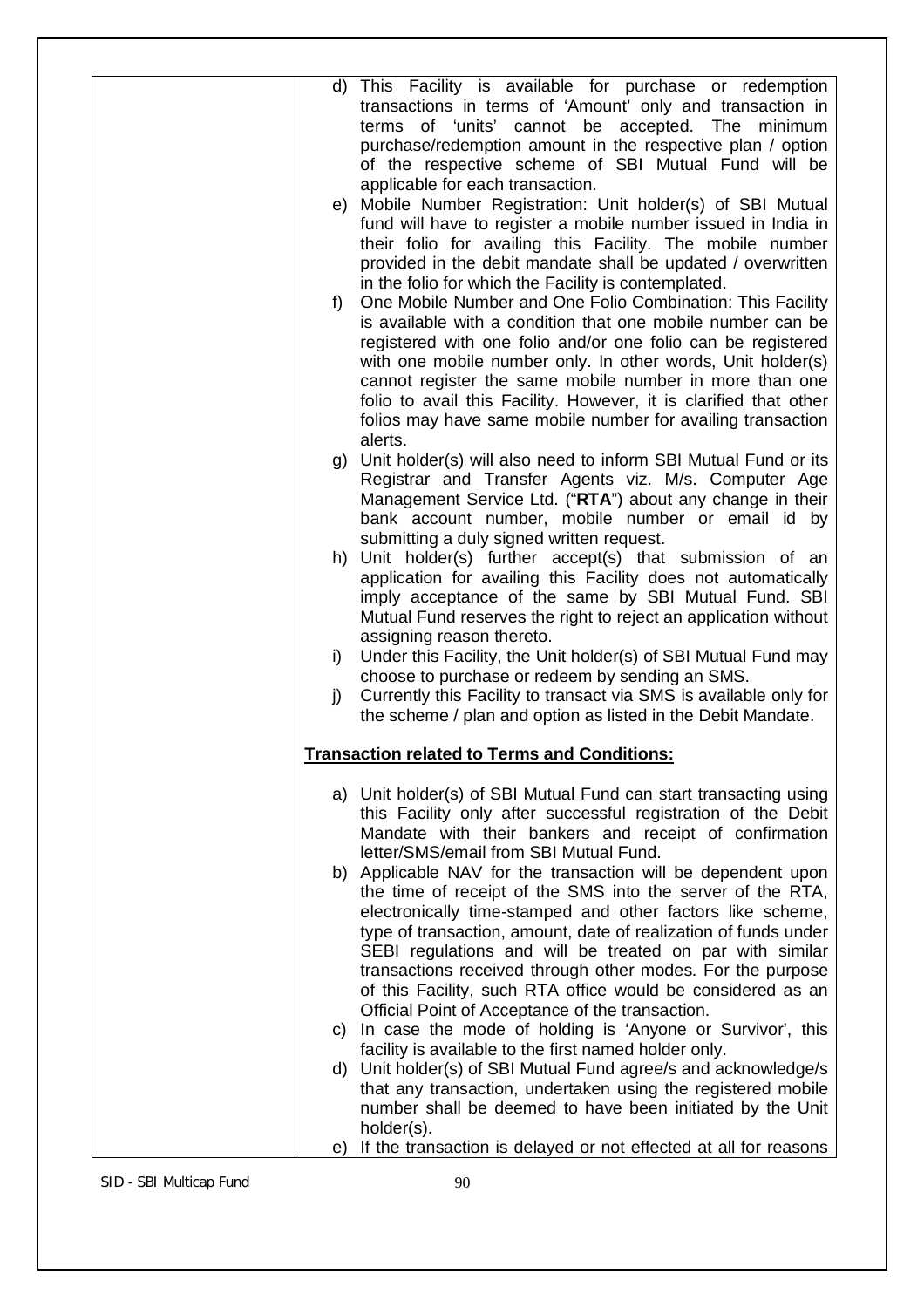| of incomplete or incorrect information/key word or due to non-<br>receipt of the SMS message by the RTA for any reason<br>whatsoever or due to late receipt of SMS due to mobile<br>network congestions or due to non-connectivity or any other<br>reason beyond the control of SBI Mutual Fund or its<br>Registrars, the Unit holder(s) will not hold SBI Mutual Fund<br>and/or its Registrars responsible for the same.<br>The request for purchase/redemption transaction should be<br>$f$ )<br>considered as completed only upon receipt of the<br>confirmation to that effect from RTA on the registered mobile<br>number or email id of the Unit holder(s) of the Fund.<br>In case of receipt of multiple confirmations from the RTA<br>g)<br>against a single transaction request, the same needs to be<br>brought to the immediate attention of SBI Mutual Fund/RTA.<br>Any transaction request on a non-Business Day will be<br>deemed to have been received on the next Business Day in<br>accordance with the provisions provided in the Scheme<br>Document ('SID') of the schemes and/or<br>Information<br>Statement of Additional Information ('SAI') and processed<br>accordingly.<br>h) The Unit holder(s) availing this Facility shall check his / her<br>bank account records carefully and promptly and if the Unit<br>holder(s) believe(s) that there has been an error in any<br>transaction using the Facility or that an unauthorized<br>transaction has been effected, the Unit holder(s) shall<br>immediately notify SBI Mutual Fund / RTA in writing or by e-<br>mail.<br>Purchase transactions under this Facility will be processed<br>$\mathsf{i}$<br>with the ARN code of the distributor through whom the last<br>transaction was processed in the folio and consequently the<br>amount invested may stand reduced to the extent of<br>transaction charges if the distributor concerned has opted-in<br>for the same. Unit holder(s) are advised to check with their<br>distributors regarding the same before initiating purchase<br>transactions. Requests for change/altering distributor code<br>shall not be considered. |
|-------------------------------------------------------------------------------------------------------------------------------------------------------------------------------------------------------------------------------------------------------------------------------------------------------------------------------------------------------------------------------------------------------------------------------------------------------------------------------------------------------------------------------------------------------------------------------------------------------------------------------------------------------------------------------------------------------------------------------------------------------------------------------------------------------------------------------------------------------------------------------------------------------------------------------------------------------------------------------------------------------------------------------------------------------------------------------------------------------------------------------------------------------------------------------------------------------------------------------------------------------------------------------------------------------------------------------------------------------------------------------------------------------------------------------------------------------------------------------------------------------------------------------------------------------------------------------------------------------------------------------------------------------------------------------------------------------------------------------------------------------------------------------------------------------------------------------------------------------------------------------------------------------------------------------------------------------------------------------------------------------------------------------------------------------------------------------------------------------------------------------------------------------------|
| The AMC reserves the right to add or delete the name of the<br>Scheme(s)/plan(s)/option(s) under m-Easy facility at a later date.                                                                                                                                                                                                                                                                                                                                                                                                                                                                                                                                                                                                                                                                                                                                                                                                                                                                                                                                                                                                                                                                                                                                                                                                                                                                                                                                                                                                                                                                                                                                                                                                                                                                                                                                                                                                                                                                                                                                                                                                                           |
| <b>Bank Account registration for Debit towards Purchases:</b>                                                                                                                                                                                                                                                                                                                                                                                                                                                                                                                                                                                                                                                                                                                                                                                                                                                                                                                                                                                                                                                                                                                                                                                                                                                                                                                                                                                                                                                                                                                                                                                                                                                                                                                                                                                                                                                                                                                                                                                                                                                                                               |
| a) Currently this Facility is available with certain banks and their<br>branches that participate in RBI facilities like ECS / NECS /<br>RECS /NACH or where SBI Mutual Fund may have a specific<br>tie-up with banks. Please note that the list of banks and<br>branches may be modified/ updated/ changed/ removed at any<br>time in future at the sole discretion of SBI Mutual Fund without<br>assigning any reasons or prior notice.<br>b) Unit holder(s) of SBI Mutual Fund will have to register and<br>specify a single bank mandate for purchases through this<br>Facility in Debit Mandate. The bank account number mentioned<br>in the Debit Mandate is intended to be debited towards<br>subscription only. Please note that only the existing bank<br>account details registered in the folio shall be considered (by                                                                                                                                                                                                                                                                                                                                                                                                                                                                                                                                                                                                                                                                                                                                                                                                                                                                                                                                                                                                                                                                                                                                                                                                                                                                                                                          |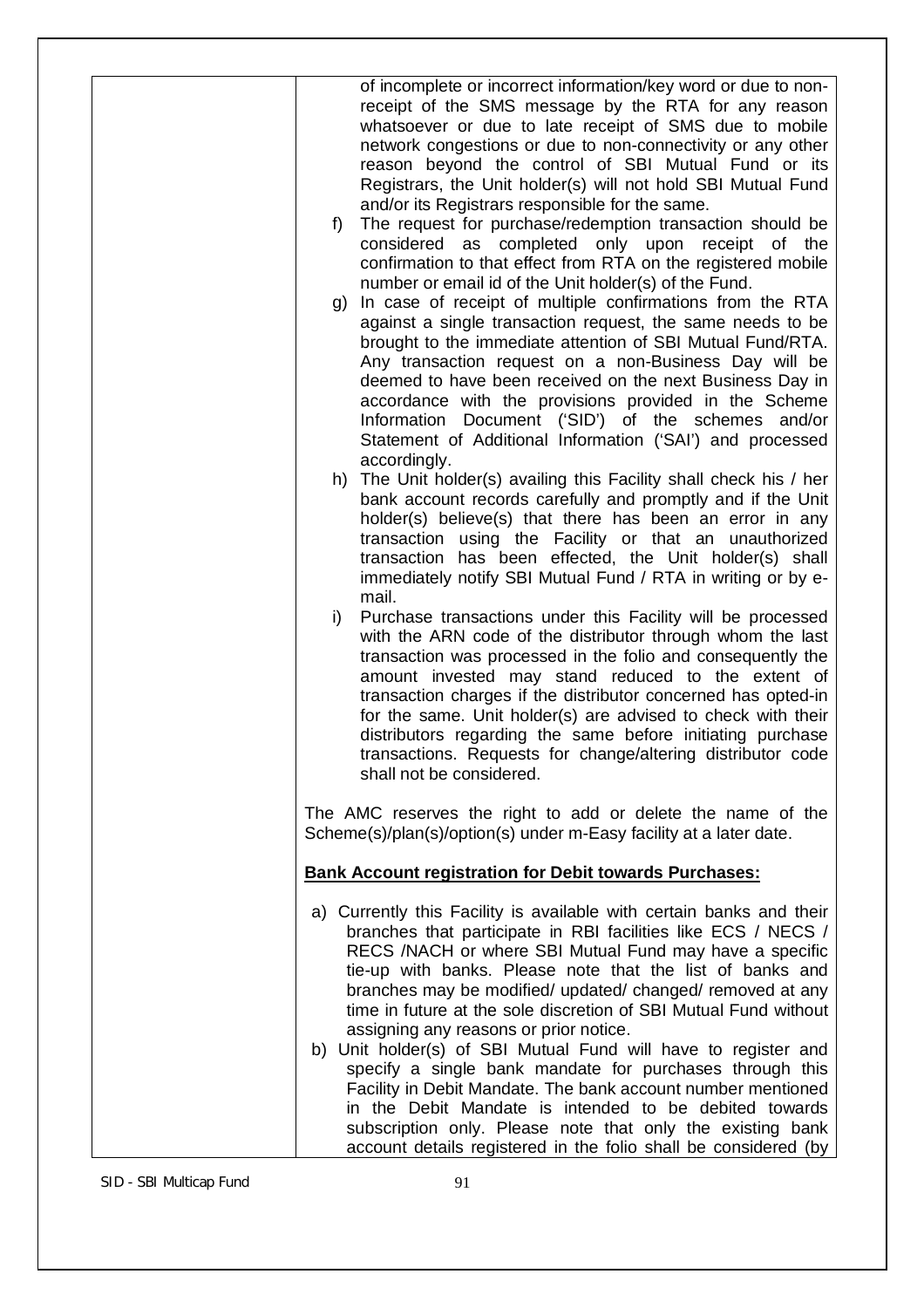| default) for payment of redemption proceeds.<br>The responsibility of the bank account information provided in<br>C)<br>the Debit Mandate or any other application form for this Facility<br>solely rests with the Unit holder(s) and SBI Mutual Fund/RTA<br>will not be responsible or liable for any loss, claims, liability that<br>may arise on account of any incorrect and / or erroneous data /<br>information furnished by the Unit holder(s).<br>d) Unit holder(s) need to submit an original CANCELLED cheque<br>of the bank account which is being mandated for this Facility,<br>failing which registration may not be processed.<br>e) Unit holder(s) acknowledge/s to make payments for subscription<br>of units from their respective bank account(s) in compliance<br>with applicable provisions relating to third party payments<br>detailed in the SID / SAI and ensure that the payment will be<br>through legitimate sources only.<br>The Debit mandate signed by the Unit holder(s) will be duly sent<br>f<br>by SBI Mutual Fund/RTA/service providers to the unitholders'<br>bank for registration under various arrangements like Direct<br>Debit or RBI ECS Facility.<br>It will be the sole responsibility of the unitholders' bank to ensure<br>g)<br>registration of the Debit Mandate and confirm registration. If no<br>confirmation of registration or rejection is received within a<br>reasonable time by SBI Mutual Fund/RTA/service providers,<br>the same shall be deemed to have been registered and a<br>confirmation to that effect shall be sent to the unitholders.<br>h) The Unit holder(s) shall ensure availability of sufficient funds in<br>their respective bank account as specified in the Debit<br>Mandate, at the time of requesting a transaction using this<br>Facility and at the time of bank account being debited.<br>The bank account of the Unit holder may be debited towards the<br>i)<br>purchase either on the same day of transaction or within a<br>period of one to seven business days depending upon the |
|-----------------------------------------------------------------------------------------------------------------------------------------------------------------------------------------------------------------------------------------------------------------------------------------------------------------------------------------------------------------------------------------------------------------------------------------------------------------------------------------------------------------------------------------------------------------------------------------------------------------------------------------------------------------------------------------------------------------------------------------------------------------------------------------------------------------------------------------------------------------------------------------------------------------------------------------------------------------------------------------------------------------------------------------------------------------------------------------------------------------------------------------------------------------------------------------------------------------------------------------------------------------------------------------------------------------------------------------------------------------------------------------------------------------------------------------------------------------------------------------------------------------------------------------------------------------------------------------------------------------------------------------------------------------------------------------------------------------------------------------------------------------------------------------------------------------------------------------------------------------------------------------------------------------------------------------------------------------------------------------------------------------------------------------------------------------------------|
| clearing/ECS cycle for the location concerned. However, in<br>case of non-receipt of funds, for whatsoever reasons, the<br>transaction shall stand cancelled/null and void and the units                                                                                                                                                                                                                                                                                                                                                                                                                                                                                                                                                                                                                                                                                                                                                                                                                                                                                                                                                                                                                                                                                                                                                                                                                                                                                                                                                                                                                                                                                                                                                                                                                                                                                                                                                                                                                                                                                    |
| allotted, if any would be reversed.<br>The Unit holder(s) agree that SBI Mutual Fund/RTA/service<br>j)<br>providers shall not be held liable for any unsuccessful                                                                                                                                                                                                                                                                                                                                                                                                                                                                                                                                                                                                                                                                                                                                                                                                                                                                                                                                                                                                                                                                                                                                                                                                                                                                                                                                                                                                                                                                                                                                                                                                                                                                                                                                                                                                                                                                                                           |
| registration and/or transaction due to any action or inaction of<br>the Unit holder(s) bank including but not limited to reasons<br>mentioned below and agree to indemnify SBI Mutual Fund/RTA<br>against all liabilities, losses, damages and expenses which they<br>may consequently incur/sustain either directly or indirectly:<br>i. Loss of the Debit Mandate in transit from SBI Mutual<br>Fund/RTA/service provider to point of acceptance of the<br>form to RTA head office and further dispatch to the Unit<br>holder(s)' bank branch, where such loss has not<br>occasioned as a result of a gross negligence or willful<br>default on the part of SBI Mutual Fund /RTA;<br>ii. Non-acceptance/non-registration or rejection of<br>Debit<br>Mandate for whatsoever reason by the Unit holder's bank;                                                                                                                                                                                                                                                                                                                                                                                                                                                                                                                                                                                                                                                                                                                                                                                                                                                                                                                                                                                                                                                                                                                                                                                                                                                             |
| iii. Transaction/s not getting processed due to non-confirmation<br>of registration/rejection by the Unit holder's bank within a<br>reasonable time;<br>iv. Rejection of transaction/s due to non-registration/non-                                                                                                                                                                                                                                                                                                                                                                                                                                                                                                                                                                                                                                                                                                                                                                                                                                                                                                                                                                                                                                                                                                                                                                                                                                                                                                                                                                                                                                                                                                                                                                                                                                                                                                                                                                                                                                                         |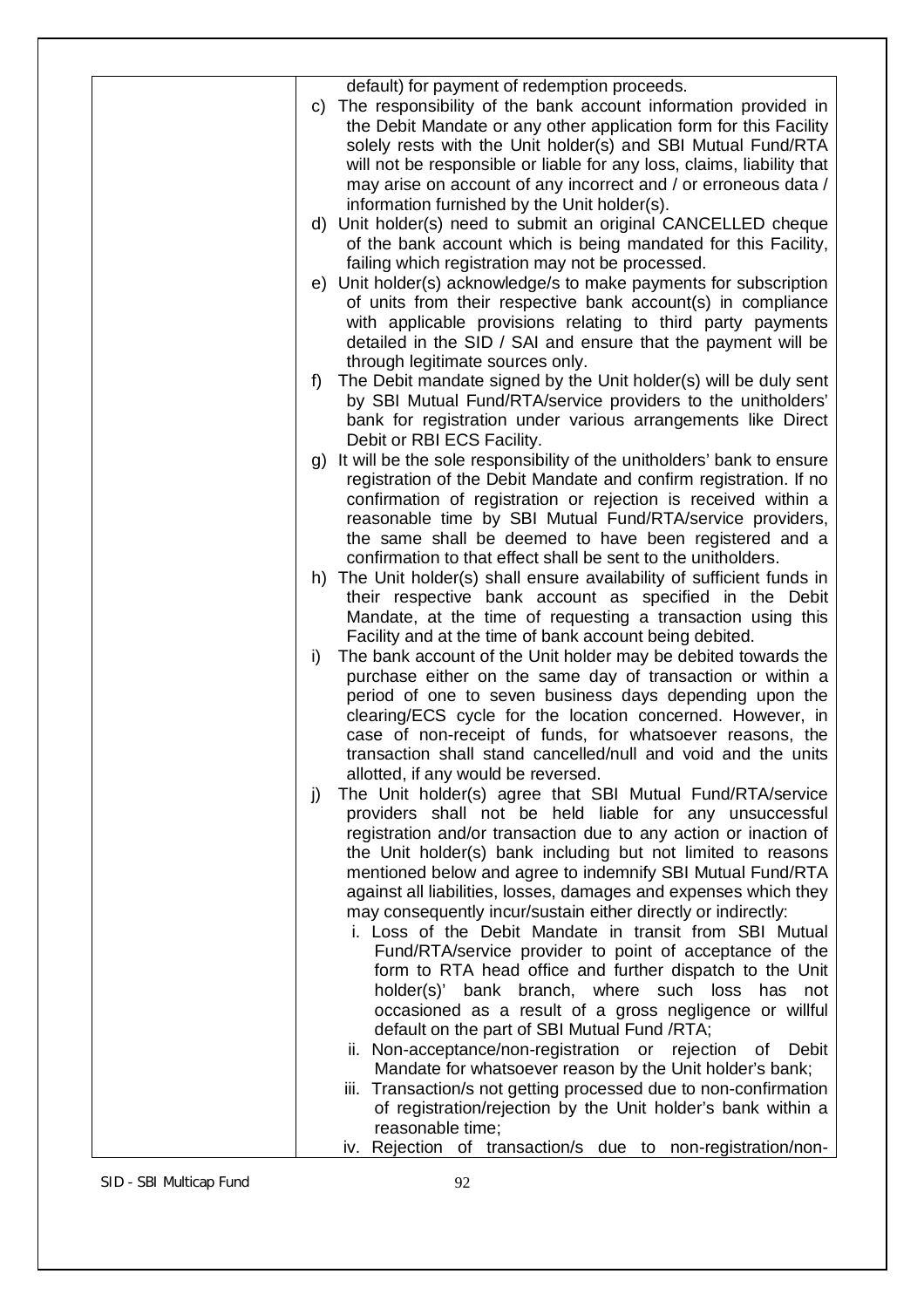|                                                                                                                         | availability of funds or any other reason/s whatsoever;<br>v. Any other such reason beyond the reasonable control of<br>SBI Mutual Fund/RTA/service provider.                                                                                                                                                                                                              |
|-------------------------------------------------------------------------------------------------------------------------|----------------------------------------------------------------------------------------------------------------------------------------------------------------------------------------------------------------------------------------------------------------------------------------------------------------------------------------------------------------------------|
|                                                                                                                         | This facility is available in the all Schemes / Plans of SBI Mutual<br>Fund under Regular Plan as well as Direct Plan.                                                                                                                                                                                                                                                     |
|                                                                                                                         | Unit holder(s) are requested to note that SBI Mutual Fund reserves<br>the right to amend the terms and conditions, or modify, or<br>discontinue this Facility for existing as well as prospective investors<br>at anytime in future.                                                                                                                                       |
| Transfer<br>of<br>Income<br>Distribution cum capital<br>withdrawal plan in all<br>open ended schemes of<br><b>SBIMF</b> | Transfer of Income Distribution cum capital withdrawal plan is a<br>facility wherein the Income Distribution cum capital withdrawal<br>(IDCW) declared under an open-ended Scheme (Source Scheme)<br>will be allowed for investment in all open-ended schemes as target<br>schemes (except Daily/Weekly IDCW Options of all schemes as both<br>source and target schemes). |
|                                                                                                                         | Terms and conditions for availing the above facility is detailed below:                                                                                                                                                                                                                                                                                                    |
|                                                                                                                         | 1. Minimum amount of IDCW eligible for transfer is Rs. 250. If the<br>IDCW in the source scheme happens to be less than Rs.250,<br>then such IDCW will be automatically reinvested in the source<br>scheme irrespective of the option selected by the investor.                                                                                                            |
|                                                                                                                         | 2. Investment in the target scheme will be done at the NAV as<br>applicable for switches, with record date being the transaction<br>day.                                                                                                                                                                                                                                   |
|                                                                                                                         | 3. Investor wishing to select Transfer of Income Distribution cum<br>capital withdrawal plan will have to opt for all units under the<br>respective plan/option of the source scheme.                                                                                                                                                                                      |
|                                                                                                                         | 4. Investors opting for Transfer of Income Distribution cum capital<br>withdrawal plan has to specify each scheme/plan/option<br>separately & not at the folio level.                                                                                                                                                                                                      |
|                                                                                                                         | 5. Minimum investment amount requirement in the target scheme/s<br>will not be applicable for the Transfer of Income Distribution cum<br>capital withdrawal plan.                                                                                                                                                                                                          |
|                                                                                                                         | 6. Request for enrollment must be submitted at least 15 days before<br>the IDCW record date.                                                                                                                                                                                                                                                                               |
|                                                                                                                         | 7. Investors can terminate this facility by giving a written request at<br>least 15 days prior to the IDCW record date under the source<br>scheme.                                                                                                                                                                                                                         |
|                                                                                                                         | The Trustees / AMC reserve the right to modify or discontinue this<br>facility at any time in future on prospective basis.                                                                                                                                                                                                                                                 |
| Who can invest<br>This is an indicative list<br>and you are requested                                                   | Prospective investors are advised to satisfy themselves that they are<br>not prohibited by any law governing such entity and any Indian law<br>from investing in the Scheme and are authorized to purchase units of<br>mutual<br>funds<br>their respective<br>as per<br>constitutions,<br>charter                                                                          |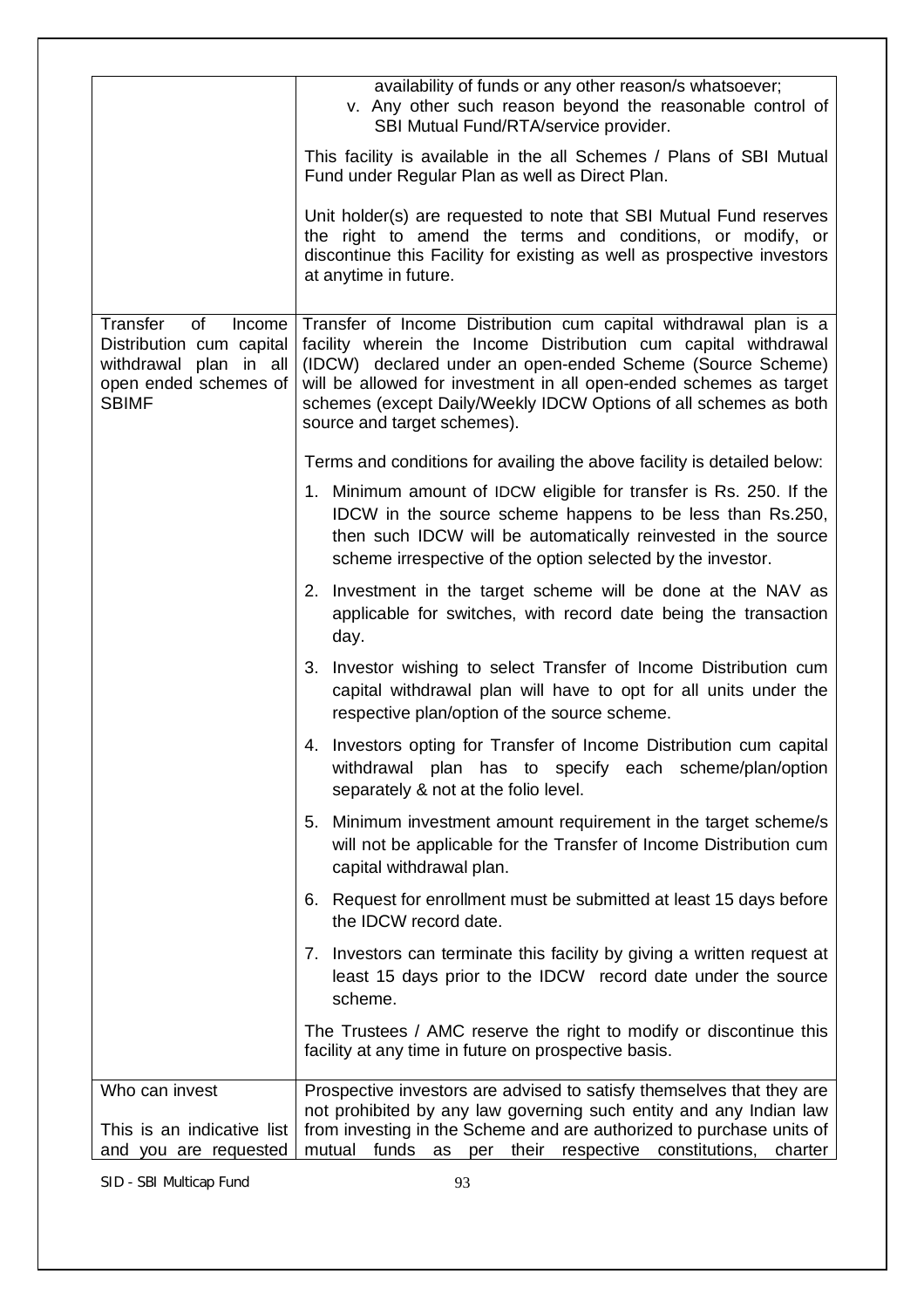| to consult your financial<br>advisor<br>ascertain<br>to          | documents, corporate / other authorisations and relevant statutory<br>provisions.                                                                                                                                                                                                                                                                                                                                                                                                                                                                                                                                                                                                                                                                                                                                                                                                                                                                                                                                                                                                                    |
|------------------------------------------------------------------|------------------------------------------------------------------------------------------------------------------------------------------------------------------------------------------------------------------------------------------------------------------------------------------------------------------------------------------------------------------------------------------------------------------------------------------------------------------------------------------------------------------------------------------------------------------------------------------------------------------------------------------------------------------------------------------------------------------------------------------------------------------------------------------------------------------------------------------------------------------------------------------------------------------------------------------------------------------------------------------------------------------------------------------------------------------------------------------------------|
| whether the scheme is<br>suitable<br>to your<br>risk<br>profile. | The following is an indicative list of persons who are generally<br>eligible and may apply for subscription to the Units of the Scheme:<br>• Indian resident adult individuals, either singly or jointly (not<br>exceeding three);<br>• Minor through parent / lawful guardian; (please see the note below)<br>• Companies, bodies corporate, public sector undertakings,<br>association of persons or bodies of individuals and societies<br>registered under the Societies Registration Act, 1860;<br>• Religious and Charitable Trusts, Wakfs or endowments of private<br>trusts (subject to receipt of necessary approvals as required) and<br>Private Trusts authorised to invest in mutual fund schemes under<br>their trust deeds;<br>• Partnership Firms constituted under the Partnership Act, 1932;<br>• A Hindu Undivided Family (HUF) through its Karta;<br>• Banks (including Co-operative Banks and Regional Rural Banks)<br>and Financial Institutions;<br>. Non-Resident Indians (NRIs) / Persons of Indian Origin (PIO) on full<br>repatriation basis or on non-repatriation basis. |
|                                                                  | Prospective investors are advised to note that the SID / SAI / KIM<br>does not constitute distribution, an offer to buy or sell or solicitation of<br>an offer to buy or sell Units of the Fund in any jurisdiction in which<br>such distribution, sale or offer is not authorized as per applicable law.<br>Any investor by making investment in SBI Mutual Fund confirms that<br>he is an eligible investor to make such investment(s) and confirms<br>that such investment(s) has been made in accordance with<br>applicable law;                                                                                                                                                                                                                                                                                                                                                                                                                                                                                                                                                                 |
|                                                                  | • Foreign Portfolio Investor<br>• Army, Air Force, Navy and other para-military funds and eligible<br>institutions:<br>• Scientific and Industrial Research Organisations;<br>• Provident / Pension / Gratuity and such other Funds as and when<br>permitted to invest;<br>• International Multilateral Agencies approved by the Government of<br>India / RBI; and<br>• The Trustee, AMC or Sponsor or their associates (if eligible and<br>permitted under prevailing laws).<br>• A Mutual Fund through its schemes, including Fund of Funds<br>schemes.<br>• Such other individuals, entities etc. as may be decided by the                                                                                                                                                                                                                                                                                                                                                                                                                                                                        |
|                                                                  | Mutual Fund / Trustees from time to time, so long as wherever<br>applicable they are in conformity with applicable laws / Regulations<br>Note: Following is the process for investments made in the name of a<br>Minor through a Guardian:                                                                                                                                                                                                                                                                                                                                                                                                                                                                                                                                                                                                                                                                                                                                                                                                                                                           |
|                                                                  | - Payment for investment by means of Cheque, Demand Draft or any<br>other mode shall be accepted from the bank account of the minor or<br>from a joint account of the minor with the guardian only.<br>- Mutual Fund will send an intimation to Unit holders advising the<br>minor (on attaining majority) to submit an application form along with                                                                                                                                                                                                                                                                                                                                                                                                                                                                                                                                                                                                                                                                                                                                                  |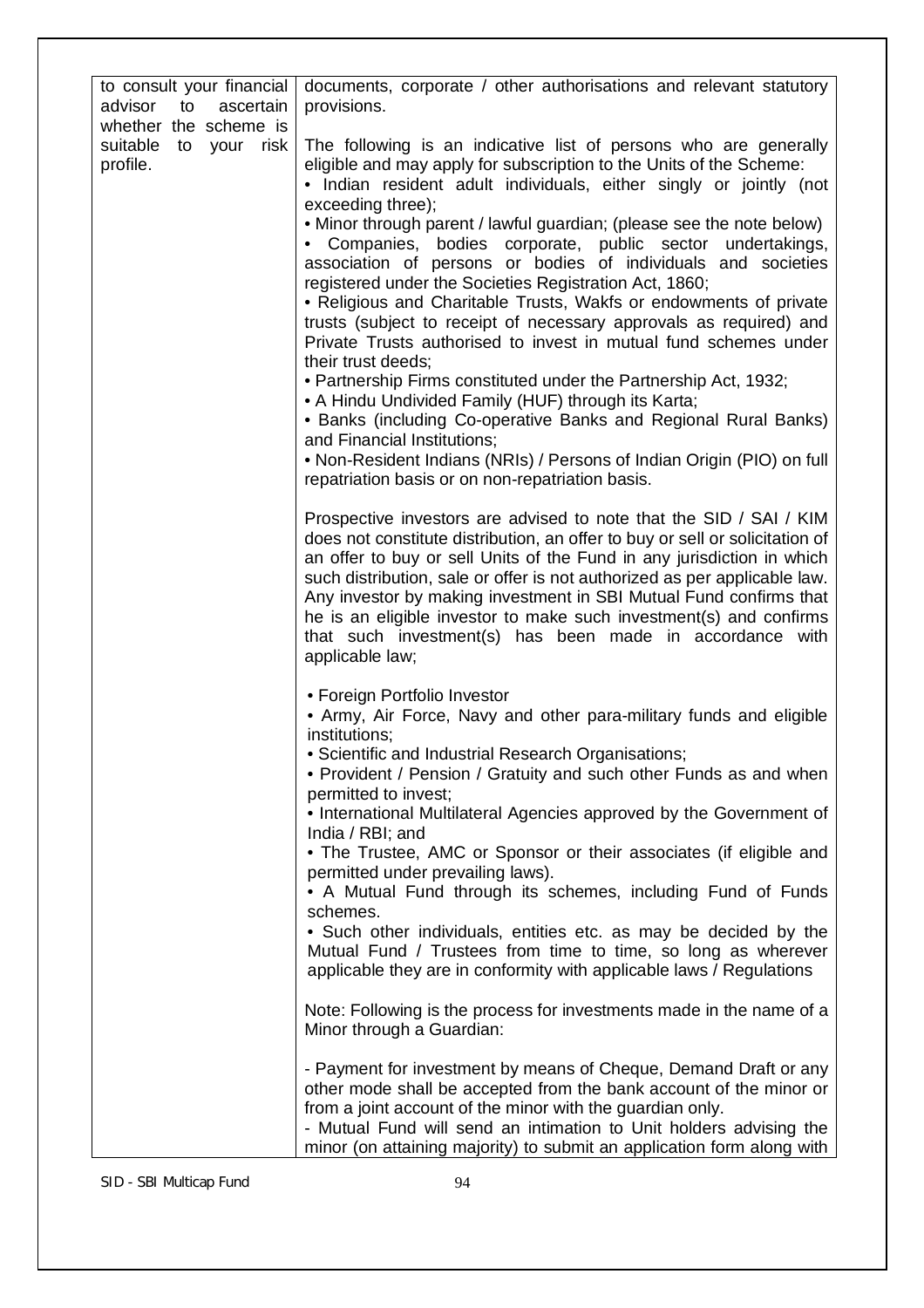|                         | prescribed documents to change the status of the account from<br>'minor' to 'major'.<br>- All transactions / standing instructions / systematic transactions etc.<br>will be suspended i.e. the Folio will be frozen for operation by the<br>guardian from the date of beneficiary child completing 18 years of<br>age, till the status of the minor is changed to major. Upon the minor<br>attaining the status of major, the minor in whose name the<br>investment was made, shall be required to provide all the KYC<br>details, updated bank account details including cancelled original<br>cheque leaf of the new bank account.<br>- No investments (lumpsum/SIP/ switch in/ STP in etc.) in the<br>scheme would be allowed once the minor attains majority i.e. 18<br>years of age.                                                                                                                                                                                                                                                                                                                                                                                                                                                                                                                                                                                                                                                                                                                                                                                                                                        |
|-------------------------|-----------------------------------------------------------------------------------------------------------------------------------------------------------------------------------------------------------------------------------------------------------------------------------------------------------------------------------------------------------------------------------------------------------------------------------------------------------------------------------------------------------------------------------------------------------------------------------------------------------------------------------------------------------------------------------------------------------------------------------------------------------------------------------------------------------------------------------------------------------------------------------------------------------------------------------------------------------------------------------------------------------------------------------------------------------------------------------------------------------------------------------------------------------------------------------------------------------------------------------------------------------------------------------------------------------------------------------------------------------------------------------------------------------------------------------------------------------------------------------------------------------------------------------------------------------------------------------------------------------------------------------|
|                         | <b>Notes:</b><br>1. Non Resident Indians and Persons of Indian Origin residing<br>abroad (NRIs) / Foreign Portfolio Investors (FPIs) have been granted<br>a general permission by Reserve Bank of India [Schedule 5 of the<br>Foreign Exchange Management (Transfer or Issue of Security by a<br>Person Resident Outside India) Regulations, 2000 for investing in /<br>redeeming units of the mutual funds subject to conditions set out in<br>the aforesaid regulations.<br>2. In case of application under a Power of Attorney or by a limited<br>company or a corporate body or an eligible institution or a registered<br>society or a trust fund, the original Power of Attorney or a certified<br>true copy duly notarised or the relevant resolution or authority to<br>make the application as the case may be, or duly notarised copy<br>thereof, alongwith a certified copy of the Memorandum and Articles<br>of Association and/or bye-laws and / or trust deed and / or<br>partnership deed and Certificate of Registration should be submitted.<br>The officials should sign the application under their official<br>designation. A list of specimen signatures of the authorised officials,<br>duly certified / attested should also be attached to the Application<br>Form. In case of a Trust / Fund it shall submit a resolution from the<br>Trustee(s) authorizing such purchases. Applications not complying<br>with the above are liable to be rejected.<br>3. Returned cheques are liable not to be presented again for<br>collection, and the accompanying application forms are liable to be<br>rejected. |
|                         | Who cannot invest:<br>It should be noted that the following entities cannot invest in the<br>scheme:<br>1. Any individual who is a Foreign National, except for Non -                                                                                                                                                                                                                                                                                                                                                                                                                                                                                                                                                                                                                                                                                                                                                                                                                                                                                                                                                                                                                                                                                                                                                                                                                                                                                                                                                                                                                                                             |
|                         | Resident Indians and Persons of Indian Origin (who are not residents<br>of United States of America or Canada), provided such Foreign<br>National has procured all the relevant regulatory approvals<br>applicable and has complied with all applicable laws, including but<br>not limited to and pertaining to anti money laundering, know your<br>customer (KYC), income tax, foreign exchange management (the<br>Foreign Exchange Management Act, 1999 and the Rules and<br>Regulations made thereunder), in the sole discretion and to the sole<br>satisfaction of SBI Funds Management Limited. SBI Funds<br>Management Limited in its capacity as an asset manager to the SBI<br>Mutual Fund reserves the right to amend/terminate this facility at any                                                                                                                                                                                                                                                                                                                                                                                                                                                                                                                                                                                                                                                                                                                                                                                                                                                                     |
| SID - SBI Multicap Fund | 95                                                                                                                                                                                                                                                                                                                                                                                                                                                                                                                                                                                                                                                                                                                                                                                                                                                                                                                                                                                                                                                                                                                                                                                                                                                                                                                                                                                                                                                                                                                                                                                                                                |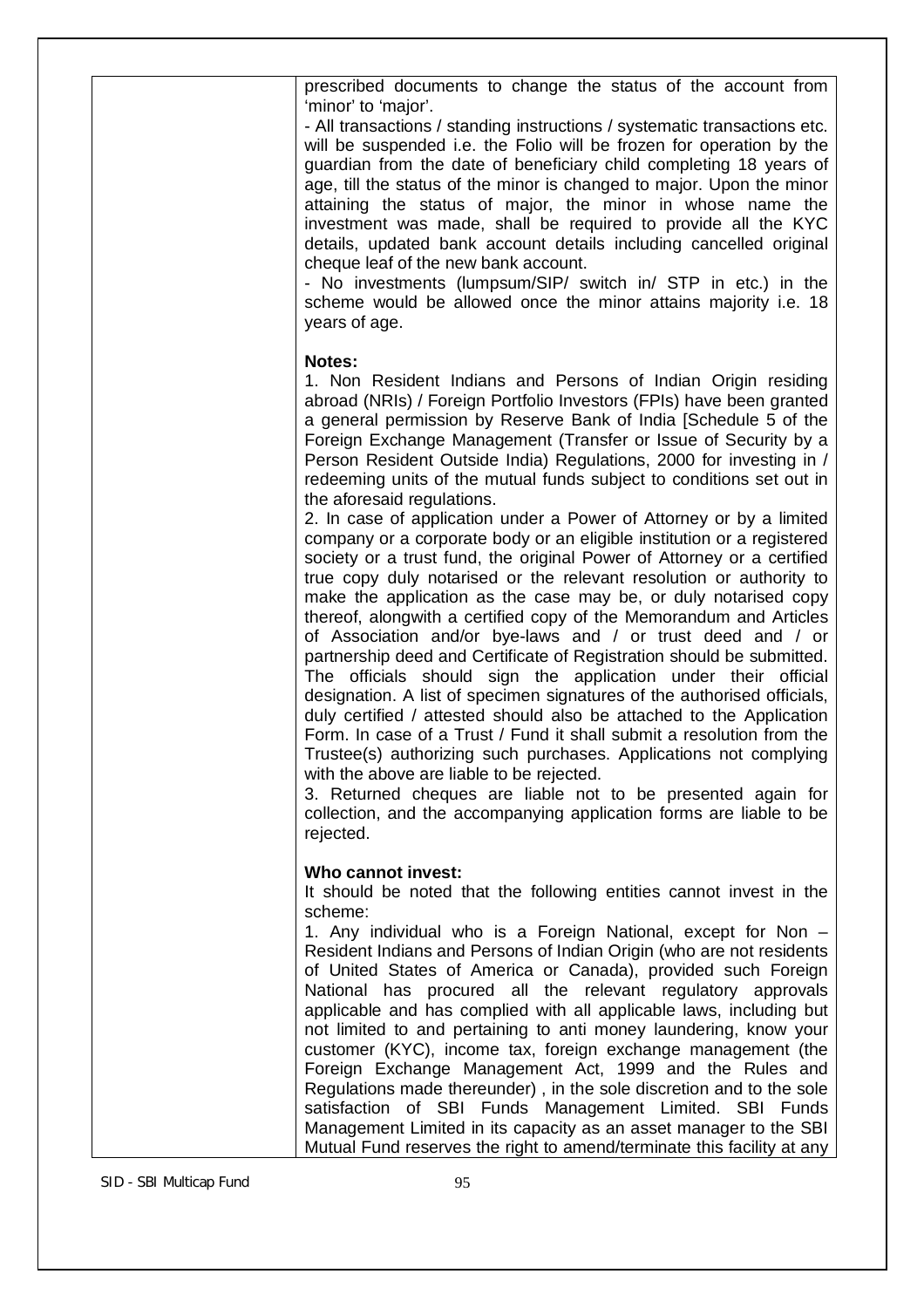|                                                     | time, keeping in view business/operational exigencies.<br>2. Overseas Corporate Bodies (OCBs) shall not be allowed to invest<br>in the Scheme. These would be firms and societies which are held<br>directly or indirectly but ultimately to the extent of at least 60% by<br>NRIs and trusts in which at least 60% of the beneficial interest is<br>similarly held irrevocably by such persons (OCBs)<br>3. Residents of United States of America and Canada.<br>4. Such other persons as may be specified by AMC from time to time<br>SBIMFTCPL reserves the right to include / exclude new / existing<br>categories of investors to invest in the Scheme from time to time,<br>subject to SEBI Regulations and other prevailing statutory<br>regulations, if any.<br>Subject to the Regulations, any application for Units may be<br>accepted or rejected in the sole and absolute discretion of the<br>Trustee. For example, the Trustee may reject any application for the<br>Purchase of Units if the application is invalid or incomplete or if, in its<br>opinion, increasing the size of any or all of the Scheme's Unit capital<br>is not in the general interest of the Unit holders, or if the Trustee for<br>any other reason does not believe that it would be in the best interest<br>of the Scheme or its Unit holders to accept such an application.<br>The AMC / Trustee may need to obtain from the investor verification<br>of identity or such other details relating to a subscription for Units as<br>may be required under any applicable law, which may result in delay<br>in processing the application. Applications not complete in any<br>respect are liable to be rejected. |
|-----------------------------------------------------|-----------------------------------------------------------------------------------------------------------------------------------------------------------------------------------------------------------------------------------------------------------------------------------------------------------------------------------------------------------------------------------------------------------------------------------------------------------------------------------------------------------------------------------------------------------------------------------------------------------------------------------------------------------------------------------------------------------------------------------------------------------------------------------------------------------------------------------------------------------------------------------------------------------------------------------------------------------------------------------------------------------------------------------------------------------------------------------------------------------------------------------------------------------------------------------------------------------------------------------------------------------------------------------------------------------------------------------------------------------------------------------------------------------------------------------------------------------------------------------------------------------------------------------------------------------------------------------------------------------------------------------------------------------------------------------------------------------|
| Where can you submit<br>the filled up applications. | Application can be submitted at any Official Points of Acceptance.<br>Please see the list of official point of acceptance given at the end of<br>the SID.                                                                                                                                                                                                                                                                                                                                                                                                                                                                                                                                                                                                                                                                                                                                                                                                                                                                                                                                                                                                                                                                                                                                                                                                                                                                                                                                                                                                                                                                                                                                                 |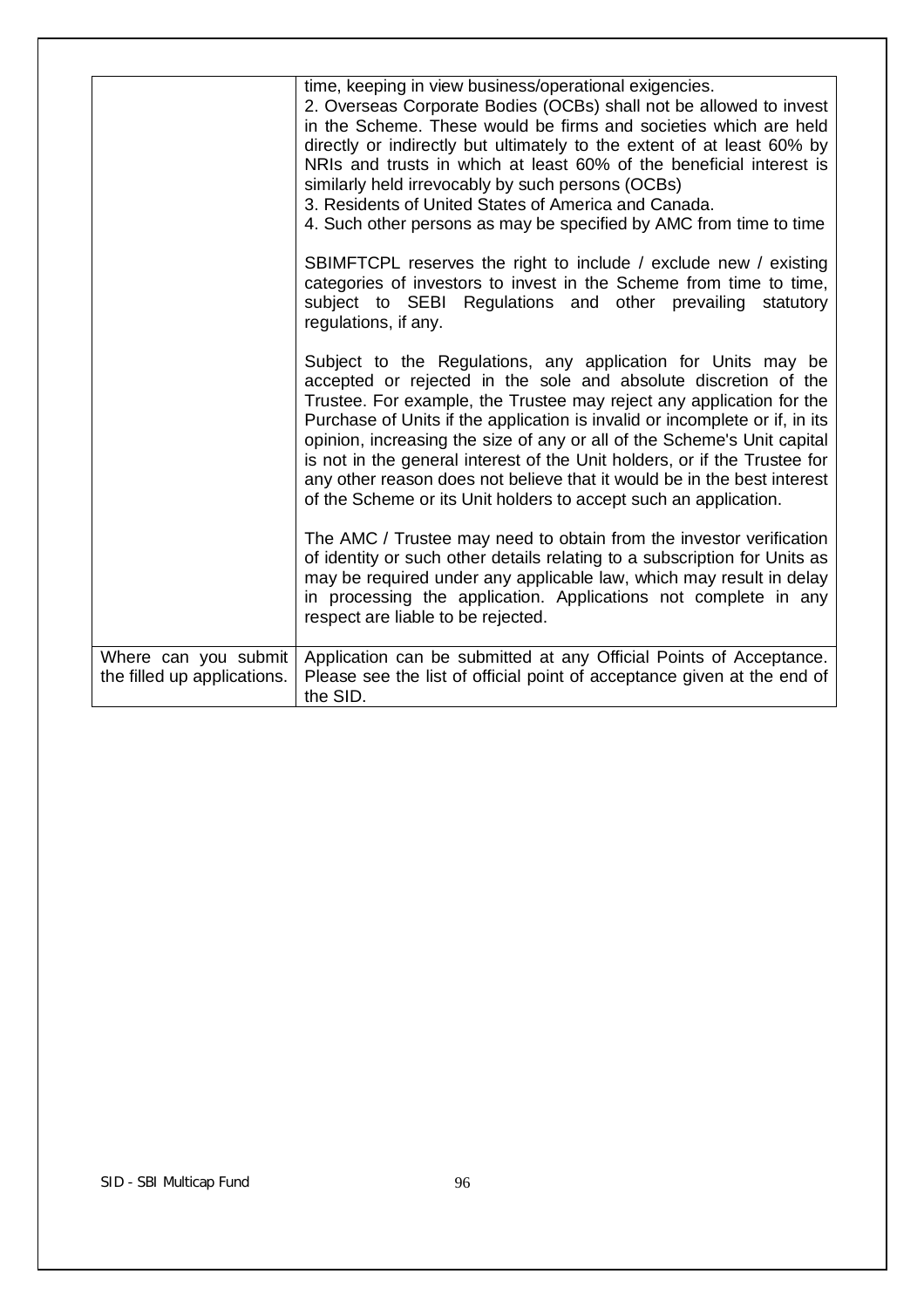| How to Apply               | Please refer to the SAI and Application form for the instructions.<br>However, investors are advised to fill up the details of their bank<br>account numbers on the application form in the space provided. In<br>order to protect the interest of the Unit holders from fraudulent<br>encashment of cheques, SEBI has made it mandatory for investors<br>in mutual funds to state their bank account numbers in their<br>applications. It may be noted that, in case of those unit holders, who<br>hold units in demat form, the bank mandate available with respective<br>Depository Participant will be treated as the valid bank mandate for<br>the purpose of payout at the time of maturity or at the time of any<br>corporate action. SEBI has also made it mandatory for investors to<br>mention their Permanent Account Number (PAN) transacting in the<br>units of SBI Mutual Fund, irrespective of the amount of transaction.<br>Please also note that the KYC is compulsory for making investment<br>in mutual funds schemes irrespective of the amount, for details<br>please refer to SAI. Please note that Applications complete in all<br>respects together with necessary remittance may be submitted<br>before the closing of the offer at any SBIFML Branches, SBI MF<br>Corporate Office or other such collecting centers as may be<br>designated by AMC. The application amount in cheque or Demand<br>Draft shall be payable to "SBI Multicap Fund ". The Cheques /<br>Demand Drafts should be payable at the Centre where the<br>application is lodged. No outstation cheques or stock invests will be<br>accepted. |
|----------------------------|--------------------------------------------------------------------------------------------------------------------------------------------------------------------------------------------------------------------------------------------------------------------------------------------------------------------------------------------------------------------------------------------------------------------------------------------------------------------------------------------------------------------------------------------------------------------------------------------------------------------------------------------------------------------------------------------------------------------------------------------------------------------------------------------------------------------------------------------------------------------------------------------------------------------------------------------------------------------------------------------------------------------------------------------------------------------------------------------------------------------------------------------------------------------------------------------------------------------------------------------------------------------------------------------------------------------------------------------------------------------------------------------------------------------------------------------------------------------------------------------------------------------------------------------------------------------------------------------------------------------------------------------|
| <b>Accounts Statements</b> | Pursuant to Regulation 36 of the SEBI Regulation, the following shall                                                                                                                                                                                                                                                                                                                                                                                                                                                                                                                                                                                                                                                                                                                                                                                                                                                                                                                                                                                                                                                                                                                                                                                                                                                                                                                                                                                                                                                                                                                                                                      |
|                            | be applicable with respect to account statement:<br>The asset management company shall ensure that consolidated<br>account statement for each calendar month is issued, on or before<br>fifteenth day of succeeding month, detailing all the transactions and<br>holding at the end of the month including transaction charges paid to<br>the distributor, across all schemes of all mutual funds, to all the<br>investors in whose folios transaction has taken place during that<br>month:                                                                                                                                                                                                                                                                                                                                                                                                                                                                                                                                                                                                                                                                                                                                                                                                                                                                                                                                                                                                                                                                                                                                               |
|                            | Provided that the asset management company shall ensure that a<br>consolidated account statement every half yearly (September/<br>March) is issued, on or before twenty first day of succeeding month,<br>detailing holding at the end of the six months and commission paid to<br>the distributor, across all schemes of all mutual funds, to all such<br>investors in whose folios no transaction has taken place during that<br>period.                                                                                                                                                                                                                                                                                                                                                                                                                                                                                                                                                                                                                                                                                                                                                                                                                                                                                                                                                                                                                                                                                                                                                                                                 |
|                            | • Provided further that the asset management company shall<br>identify common investor across fund houses by their permanent<br>account number for the purposes of sending consolidated account<br>statement.                                                                                                                                                                                                                                                                                                                                                                                                                                                                                                                                                                                                                                                                                                                                                                                                                                                                                                                                                                                                                                                                                                                                                                                                                                                                                                                                                                                                                              |
|                            | • Account Statements for investors holding demat accounts:<br>Subsequent account statement may be obtained from the<br>depository participants with whom the investor holds the DP<br>account.                                                                                                                                                                                                                                                                                                                                                                                                                                                                                                                                                                                                                                                                                                                                                                                                                                                                                                                                                                                                                                                                                                                                                                                                                                                                                                                                                                                                                                             |
|                            | The<br>management company shall issue<br>units<br>asset<br>in<br>dematerialized form to a unitholder of the Scheme within two<br>working days of the receipt of request from the unitholder.                                                                                                                                                                                                                                                                                                                                                                                                                                                                                                                                                                                                                                                                                                                                                                                                                                                                                                                                                                                                                                                                                                                                                                                                                                                                                                                                                                                                                                               |
|                            | In terms of SEBI Circular No. IR/MRD/DP/31/2014 dated November                                                                                                                                                                                                                                                                                                                                                                                                                                                                                                                                                                                                                                                                                                                                                                                                                                                                                                                                                                                                                                                                                                                                                                                                                                                                                                                                                                                                                                                                                                                                                                             |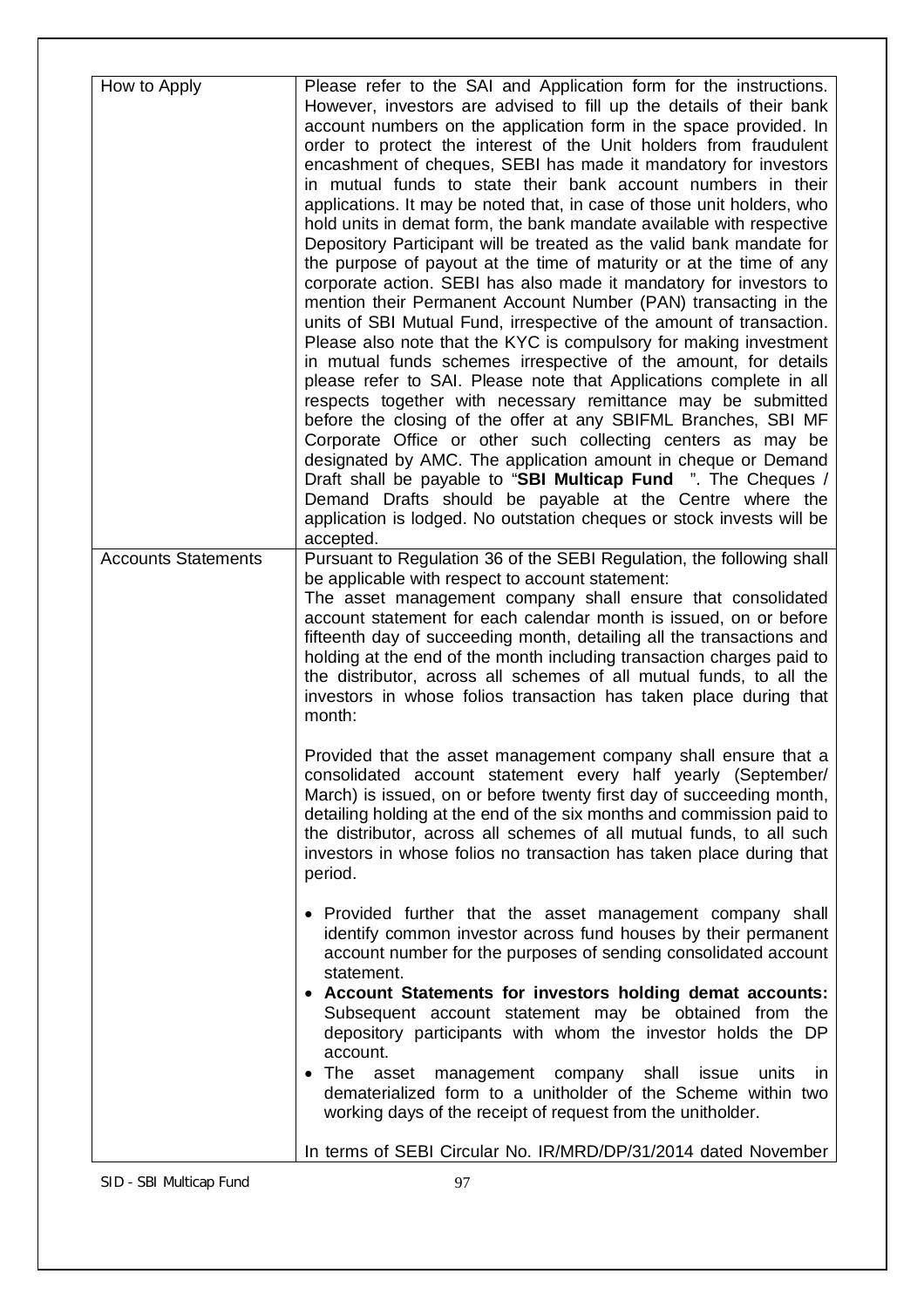|                                                                | 12, 2014 on Consolidated Account Statement, investors having<br>Demat account has an option to receive consolidated account<br>statement:                                                                                                                                                                                                                                                                                                                                                                                                                                                                                                                                     |
|----------------------------------------------------------------|-------------------------------------------------------------------------------------------------------------------------------------------------------------------------------------------------------------------------------------------------------------------------------------------------------------------------------------------------------------------------------------------------------------------------------------------------------------------------------------------------------------------------------------------------------------------------------------------------------------------------------------------------------------------------------|
|                                                                | • Investors having MF investments and holding securities in Demat<br>account shall receive a single Consolidated Account Statement<br>(CAS) from the Depository.                                                                                                                                                                                                                                                                                                                                                                                                                                                                                                              |
|                                                                | • Consolidation of account statement shall be done on the basis of<br>Permanent Account Number (PAN). In case of multiple holding, it<br>shall be PAN of the first holder and pattern of holding. The CAS shall<br>be generated on a monthly basis.                                                                                                                                                                                                                                                                                                                                                                                                                           |
|                                                                | • If there is any transaction in any of the Demat accounts of the<br>investor or in any of his mutual fund folios, depositories shall send<br>the CAS within fifteen days from the month end. In case, there is no<br>transaction in any of the mutual fund folios and demat accounts then<br>CAS with holding details shall be sent to the investor on half yearly<br>basis.                                                                                                                                                                                                                                                                                                 |
|                                                                | • In case an investor has multiple accounts across two depositories,<br>the depository with whom the account has been opened earlier will<br>be the default depository.                                                                                                                                                                                                                                                                                                                                                                                                                                                                                                       |
|                                                                | If the Unit holder desires to hold the Units in a Dematerialized/<br>Rematerialized form at a later date, the request for conversion of<br>units held in Account Statement (non demat) form into Demat<br>(electronic) form or vice versa should be submitted alongwith a<br>Demat/Remat Request Form to their Depository Participants.<br>However, the Trustee / AMC reserves the right to change the<br>dematerialization / rematerialization process in accordance with the<br>procedural requirements laid down by the Depositories, viz. NSDL/<br>CDSL and/or in accordance with the provisions laid under the<br>Depositories Act, 1996 and the Regulations thereunder. |
|                                                                | Investors will be issued a Unit Statement of Account in accordance<br>with the Regulations. All Units will rank pari passu, among Units<br>within the same Option in the Scheme concerned as to assets,<br>earnings and the receipt of Income Distribution cum capital<br>withdrawal (IDCW) distributions, if any, as may be declared by the<br><b>Trustee</b>                                                                                                                                                                                                                                                                                                                |
| Income Distribution cum<br>capital withdrawal<br>(IDCW) Policy | The Trustee reserves the right to declare Income Distribution cum<br>capital withdrawal (IDCW) under the IDCW option of the Scheme<br>depending on the net distributable surplus available under the<br>Scheme.                                                                                                                                                                                                                                                                                                                                                                                                                                                               |
|                                                                | The procedure and manner of payment of IDCW shall be in line with<br>SEBI circular / guidelines no. SEBI / IMD / CIR No. 1 / 64057 / 06<br>dated April 04, 2006 and SEBI / IMD / CIR No. 3 / 65370 / 06 dated<br><b>SEBI</b><br>21,<br>2006<br>Circular<br>April<br>and<br>no<br>SEBI/HO/IMD/DF2/CIR/P/2021/024 dated March 4, 2021<br>as<br>amended from time to time.                                                                                                                                                                                                                                                                                                       |
|                                                                | Investors are requested to note that amounts can be distributed out<br>of investors capital (Equalization Reserve), which is part of sale price                                                                                                                                                                                                                                                                                                                                                                                                                                                                                                                               |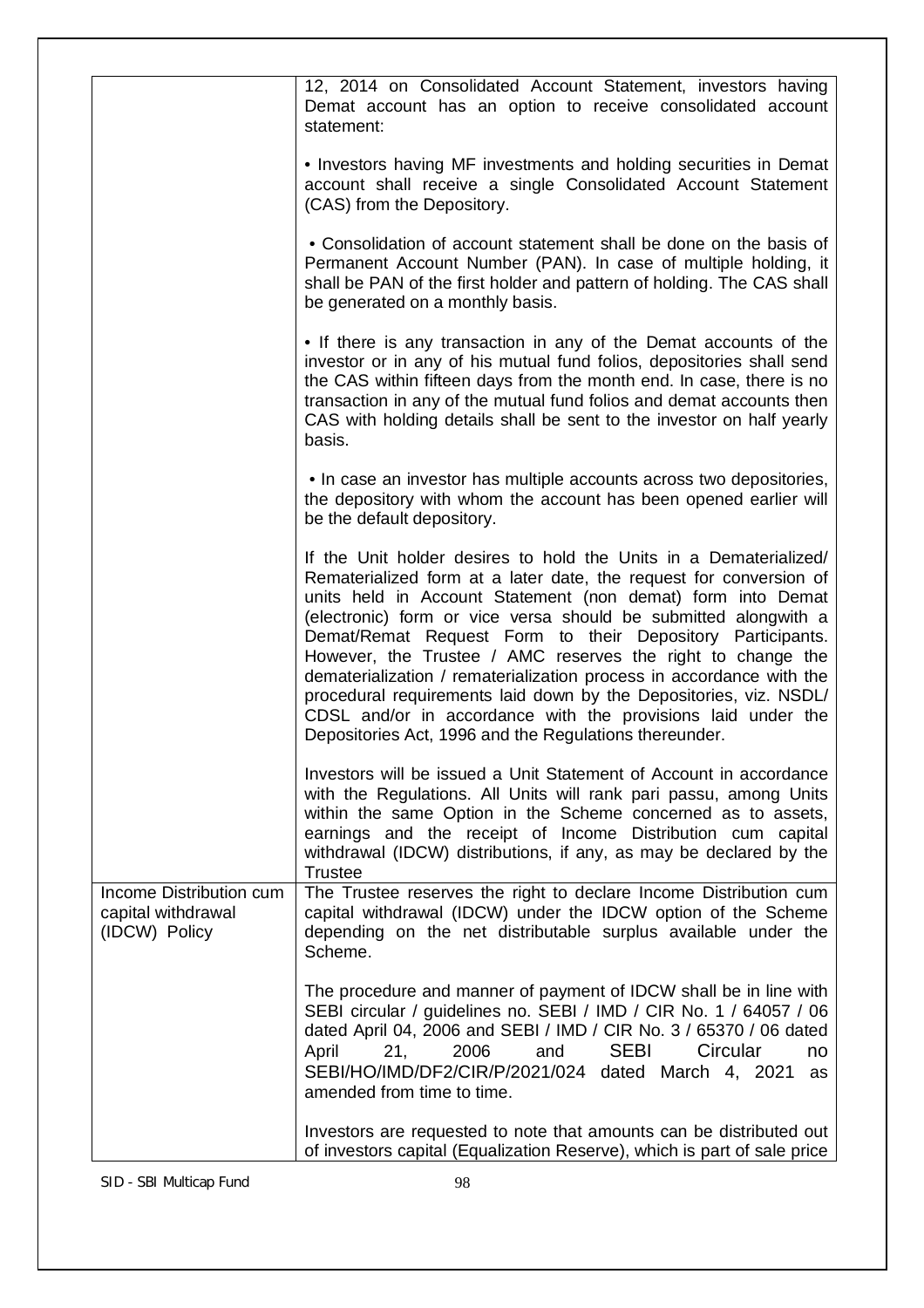|                                                            | of the unit that represents realized gains.                                                                                                                                                                                                                                                                                                                                                                                                                                                                                                                       |  |  |
|------------------------------------------------------------|-------------------------------------------------------------------------------------------------------------------------------------------------------------------------------------------------------------------------------------------------------------------------------------------------------------------------------------------------------------------------------------------------------------------------------------------------------------------------------------------------------------------------------------------------------------------|--|--|
|                                                            |                                                                                                                                                                                                                                                                                                                                                                                                                                                                                                                                                                   |  |  |
| Income Distribution cum<br>capital<br>withdrawal<br>(IDCW) | The IDCW warrants shall be dispatched to the unitholders within 15<br>days from the record date. Investors residing in such places where<br>Electronic Clearing Facility is available will have the option of<br>receiving their IDCW directly into their specified bank account<br>through ECS. In such a case, only an advice of such a credit will be                                                                                                                                                                                                          |  |  |
|                                                            | mailed to the investors.                                                                                                                                                                                                                                                                                                                                                                                                                                                                                                                                          |  |  |
| Redemption                                                 | The redemption or repurchase proceeds shall be dispatched to the<br>unitholders within 10 working days from the date of redemption or<br>repurchase.                                                                                                                                                                                                                                                                                                                                                                                                              |  |  |
| Delay in payment of<br>redemption / repurchase<br>proceeds | The Asset Management Company shall be liable to pay interest to<br>the unitholders at such rate as may be specified by SEBI for the<br>period of such delay (presently @ 15% per annum).                                                                                                                                                                                                                                                                                                                                                                          |  |  |
| Loan facility                                              | Unit holders can obtain loan against their Units from any bank,<br>subject to relevant RBI regulations and the respective bank's<br>instructions, by getting a lien registered / recorded with the<br>Registrars.                                                                                                                                                                                                                                                                                                                                                 |  |  |
|                                                            | Unit holders who have borrowed against their Units by recording a<br>lien against their holding can avail of repurchase facility only after the<br>receipt of instructions from the concerned lender that the loan has<br>been repaid in full and the lien can be discharged. In case such an<br>instruction is not received, the lender can apply for redemption in his<br>favour. In such a case, the Mutual Fund reserves the right to redeem<br>the Units in favour of the concerned lender after giving 15 days<br>notice to the Unit holder.                |  |  |
| <b>Transaction Charges</b>                                 | In accordance with the terms of the SEBI Circular No. Cir/ IMD/<br>DF/13/ 2011 dated August 22, 2011, SEBI has allowed Asset<br>Management Companies (AMCs) to deduct transaction charges per<br>subscription of Rs. 10,000/- and above.                                                                                                                                                                                                                                                                                                                          |  |  |
|                                                            | Distributors shall be able to choose to opt out of charging the<br>transaction charge. However, the 'opt-out' shall be at distributor level<br>and not investor level i.e. a distributor shall not charge one investor<br>and choose not to charge another investor. As per SEBI Circular<br>CIR/IMD/DF/21/2012 dated September 13, 2012, distributors shall<br>have also the option to either opt in or opt out of levying transaction<br>charge based on type of the product.                                                                                   |  |  |
|                                                            | Accordingly, the Fund shall deduct Transaction Charges on purchase<br>/ subscription received from first time mutual fund investors and<br>investors other than first time mutual fund investors through a<br>distributor/agent (who have specifically "opted in" to receive the<br>transaction charges) as under:                                                                                                                                                                                                                                                |  |  |
|                                                            | (i) First Time Mutual Fund Investor (across Mutual Funds):<br>Transaction charges of Rs. 150/- for subscription of Rs. 10,000/- and<br>above will be deducted from the subscription amount and paid to the<br>distributor/agent of the first time investor and the balance amount<br>shall be invested in the relevant scheme opted by the investor.<br>(ii) Investor other than First Time Mutual Fund Investor:<br>Transaction charges of Rs. 100/- per subscription of Rs. 10,000/- and<br>above will be deducted from the subscription amount and paid to the |  |  |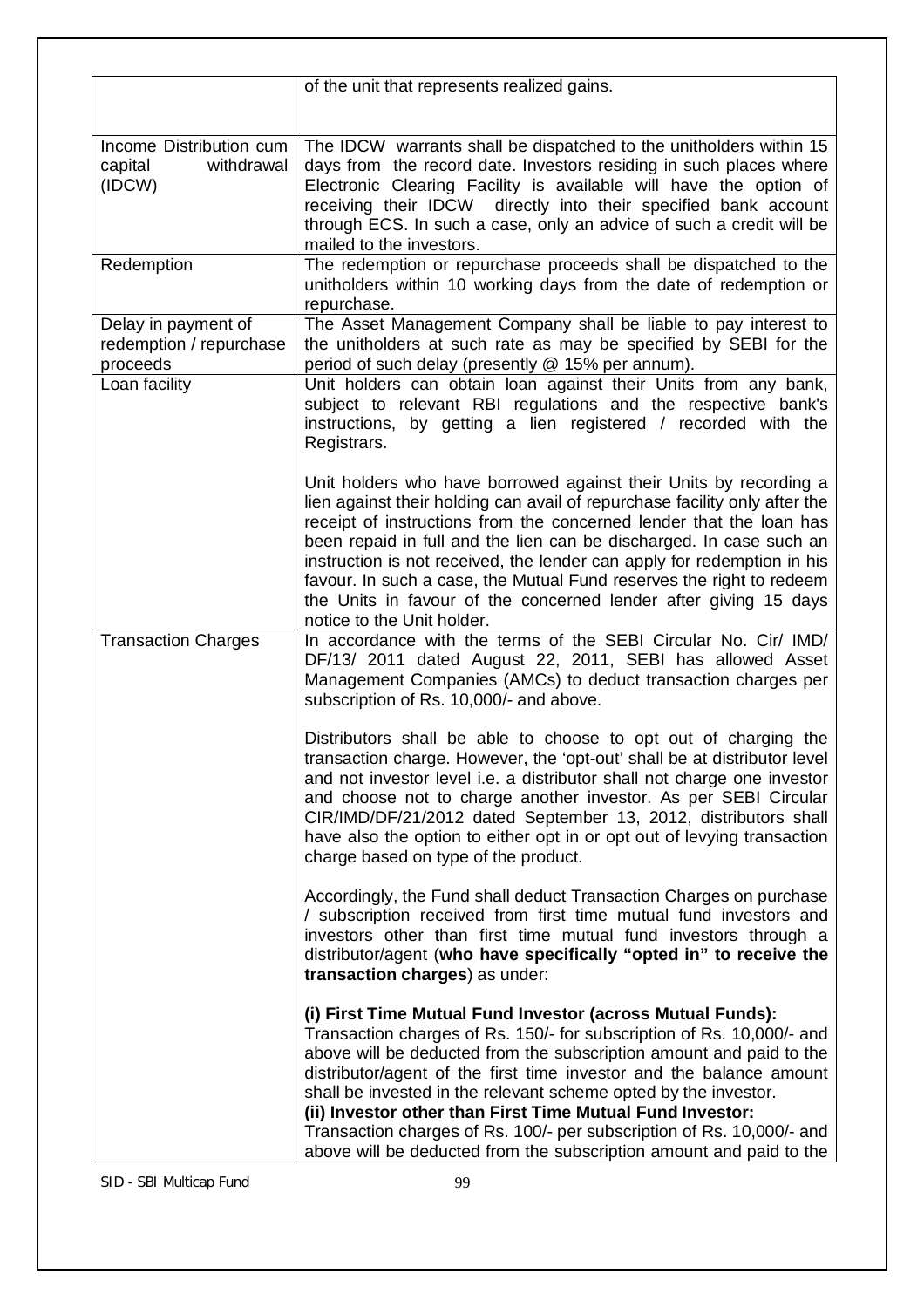| distributor/agent of the investor and the balance amount shall be                                                                    |                                                                        |  |  |  |
|--------------------------------------------------------------------------------------------------------------------------------------|------------------------------------------------------------------------|--|--|--|
| invested in the relevant scheme opted by the investor.                                                                               |                                                                        |  |  |  |
| (iii) Transaction charges shall not be deducted for:                                                                                 |                                                                        |  |  |  |
| (a) purchases /subscriptions for an amount less than Rs.<br>$10,000/-;$                                                              |                                                                        |  |  |  |
| (b) transaction other than purchases/ subscriptions relating to                                                                      |                                                                        |  |  |  |
| inflows<br>such<br>Switch/Systematic<br>as<br>new                                                                                    | Transfer                                                               |  |  |  |
| Plan/Systematic Withdrawal Plan / Transfer of Income                                                                                 |                                                                        |  |  |  |
| Distribution cum capital withdrawal plan (IDCW Transfer), etc.                                                                       |                                                                        |  |  |  |
| (c) purchases /subscriptions made directly with the Fund without                                                                     |                                                                        |  |  |  |
| any ARN code (i.e. not routed through any distributor/agent).                                                                        |                                                                        |  |  |  |
| (d) purchases / subscriptions routed through Stock Exchange(s)                                                                       |                                                                        |  |  |  |
| through Stock Brokers.                                                                                                               |                                                                        |  |  |  |
| The Trustees may, from time to time, add to or otherwise vary or<br>Scheme to be binding                                             |                                                                        |  |  |  |
| alter all or any of the features or terms of the scheme, with prior<br>approval of SEBI and the Unit holders in accordance with SEBI |                                                                        |  |  |  |
| Regulations, and the same shall be binding on each Unit holder and                                                                   |                                                                        |  |  |  |
| any person(s) claiming through or under it, as if each Unit holder or                                                                |                                                                        |  |  |  |
| such person(s) expressly agreed that such features or terms should                                                                   |                                                                        |  |  |  |
| be so binding.                                                                                                                       |                                                                        |  |  |  |
| Pursuant to SEBI Circular no. CIR/IMD/DF/9/2011 dated May 19,<br>Option to hold unit in                                              |                                                                        |  |  |  |
| demat form<br>2011; the unit holders of the scheme shall be provided an option to                                                    |                                                                        |  |  |  |
| hold units in demat form in addition to physical form.                                                                               |                                                                        |  |  |  |
|                                                                                                                                      |                                                                        |  |  |  |
| The Unit holders would have an option to hold the Units in                                                                           |                                                                        |  |  |  |
|                                                                                                                                      | dematerialized form. Accordingly, the Units of the Scheme will be      |  |  |  |
|                                                                                                                                      | available in dematerialized (electronic) form. The Applicant intending |  |  |  |
| to hold Units in dematerialized form will be required to have a                                                                      |                                                                        |  |  |  |
| beneficiary account with a Depository Participant (DP) of the                                                                        |                                                                        |  |  |  |
| NSDL/CDSL and will be required to mention in the application form                                                                    |                                                                        |  |  |  |
| DP's Name, DP ID No. and Beneficiary Account No. with the DP at<br>the time of purchasing Units during the NFO.                      |                                                                        |  |  |  |
|                                                                                                                                      |                                                                        |  |  |  |
| Further, investors also have an option to convert their physical                                                                     |                                                                        |  |  |  |
| holdings into the dematerialised mode at a later date. Each Option                                                                   |                                                                        |  |  |  |
| held in the dematerialised form shall be identified on the basis of an                                                               |                                                                        |  |  |  |
| International Securities Identification Number (ISIN) allotted by                                                                    |                                                                        |  |  |  |
| National Securities Depositories Limited (NSDL) and Central                                                                          |                                                                        |  |  |  |
| Depository Services Limited (CDSL). The ISIN No. details of the                                                                      |                                                                        |  |  |  |
| respective option can be obtained from your Depository Participant                                                                   |                                                                        |  |  |  |
| (DP) or you can access the website link www.nsdl.co.in or                                                                            |                                                                        |  |  |  |
| www.cdslindia.com. The holding of units in the dematerialised mode                                                                   |                                                                        |  |  |  |
| would be subject to the guidelines/ procedural requirements as laid                                                                  |                                                                        |  |  |  |
| by the Depositories viz. NSDL/CDSL from time to time.                                                                                |                                                                        |  |  |  |
| The Unit Holders are given an option to hold the units by way of an<br>Dematerialization<br>of                                       |                                                                        |  |  |  |
| <b>Units</b><br>Account Statement (Physical form) or in Dematerialized ("Demat")                                                     |                                                                        |  |  |  |
| form. Mode of holding shall be clearly specified in the Application                                                                  |                                                                        |  |  |  |
| Form.                                                                                                                                |                                                                        |  |  |  |
| Unit Holders opting to hold the Units in Demat form must provide                                                                     |                                                                        |  |  |  |
| their Demat Account details in the specified section of the Application                                                              |                                                                        |  |  |  |
| Form. The Unit Holder intending to hold the units in Demat form is                                                                   |                                                                        |  |  |  |
| required to have a beneficiary account with the Depository                                                                           |                                                                        |  |  |  |
| Participant (DP) registered with NSDL/CDSL and will be required to                                                                   |                                                                        |  |  |  |
| indicate in the Application Form, the DP's name, DP ID Number and                                                                    |                                                                        |  |  |  |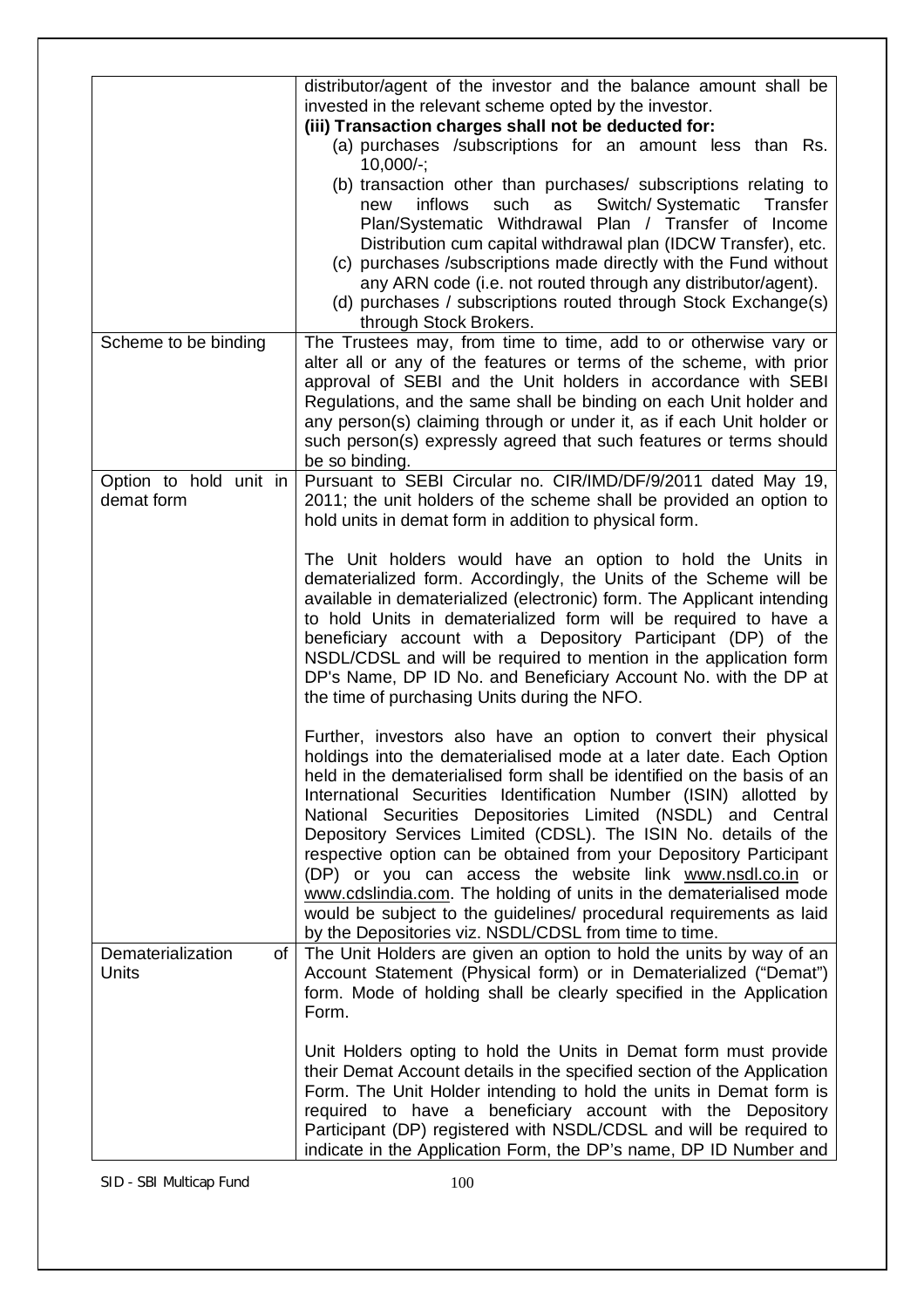|                                            | the beneficiary account number of the applicant with the DP. In case<br>of Unit Holders who do not provide their Demat Account details, an<br>Account Statement shall be sent to them.                                                                                                                                                                                                                                                                                                                                                                                                                                                                                                                                                                                                                                                                                                                                                                                                        |
|--------------------------------------------|-----------------------------------------------------------------------------------------------------------------------------------------------------------------------------------------------------------------------------------------------------------------------------------------------------------------------------------------------------------------------------------------------------------------------------------------------------------------------------------------------------------------------------------------------------------------------------------------------------------------------------------------------------------------------------------------------------------------------------------------------------------------------------------------------------------------------------------------------------------------------------------------------------------------------------------------------------------------------------------------------|
|                                            | In case the Unit holder desires to hold Units in dematerialized mode<br>at a later date, he will be required to have a beneficiary account with<br>a Depository Participant of the NSDL/CDSL and will have to submit<br>the account statement alongwith the prescribed request form to their<br>depository participant for conversion of Units into demat form.                                                                                                                                                                                                                                                                                                                                                                                                                                                                                                                                                                                                                               |
| Rematerialization<br><b>Units</b>          | Rematerialization of Units shall be carried out in accordance with the<br>of<br>provisions of SEBI (Depositories and Participants) Regulations, 1996<br>as may be amended from time to time.                                                                                                                                                                                                                                                                                                                                                                                                                                                                                                                                                                                                                                                                                                                                                                                                  |
|                                            | The process for rematerialisation of Units will be as follows:<br>• Unit Holders/investors should submit a request to their respective<br>Depository Participant for rematerialisation of Units in their<br>beneficiary accounts.                                                                                                                                                                                                                                                                                                                                                                                                                                                                                                                                                                                                                                                                                                                                                             |
|                                            | · Subject to availability of sufficient balance in the<br>Unit<br>Holder's/investor's account, the Depository Participant will generate<br>a Rematerialisation Request Number and the request will be<br>despatched to the AMC/Registrar.                                                                                                                                                                                                                                                                                                                                                                                                                                                                                                                                                                                                                                                                                                                                                     |
|                                            | On acceptance of request from the Depository Participant, the<br>AMC/Registrar will dispatch the account statement to the investor<br>and will also send electronic confirmation to the Depository<br>Participant.                                                                                                                                                                                                                                                                                                                                                                                                                                                                                                                                                                                                                                                                                                                                                                            |
| Cash<br>investments<br>in.<br>mutual funds | Pursuant to SEBI circular no. CIR/IMD/DF/21/2012 dated September<br>13, 2012 and CIR/IMD/DF/10/2014 dated May 22, 2014, in order to<br>help enhance the reach of mutual fund products amongst small<br>investors, who may not be tax payers and may not have PAN/bank<br>accounts, such as farmers, small traders/businessmen/workers,<br>SEBI has permitted receipt of cash for purchases / additional<br>purchases extent of Rs. 50,000/- per investor, per mutual fund, per<br>financial year shall be allowed subject to (i) compliance with<br>Prevention of Money Laundering Act, 2002 and Rules framed there<br>under; the SEBI Circular(s) on Anti Money Laundering (AML) and<br>other applicable AML rules, regulations and guidelines and (ii)<br>sufficient systems and procedures in place. However, payment<br>redemptions, Income Distribution cum capital withdrawal (IDCW),<br>etc. with respect to aforementioned investments shall be paid only<br>through banking channel. |
|                                            | In view of the above the fund shall accept subscription applications<br>with payment mode as 'Cash' ("Cash Investments") to the extent of<br>Rs. 50,000/- per investor, per financial year subject to the following:                                                                                                                                                                                                                                                                                                                                                                                                                                                                                                                                                                                                                                                                                                                                                                          |
|                                            | 1. Eligible Investors: Only resident individuals, sole proprietorships<br>and minors (through guardians), who are KYC Compliant and have a<br>Bank Account can make Cash Investments.                                                                                                                                                                                                                                                                                                                                                                                                                                                                                                                                                                                                                                                                                                                                                                                                         |
|                                            | 2. Mode of application: Applications for subscription with 'Cash' as<br>mode of payment can be submitted in physical form only at select<br><b>OPAT of SBI Mutual Fund.</b>                                                                                                                                                                                                                                                                                                                                                                                                                                                                                                                                                                                                                                                                                                                                                                                                                   |
|                                            | 3. Cash collection facility with State Bank of India (SBI): Currently,                                                                                                                                                                                                                                                                                                                                                                                                                                                                                                                                                                                                                                                                                                                                                                                                                                                                                                                        |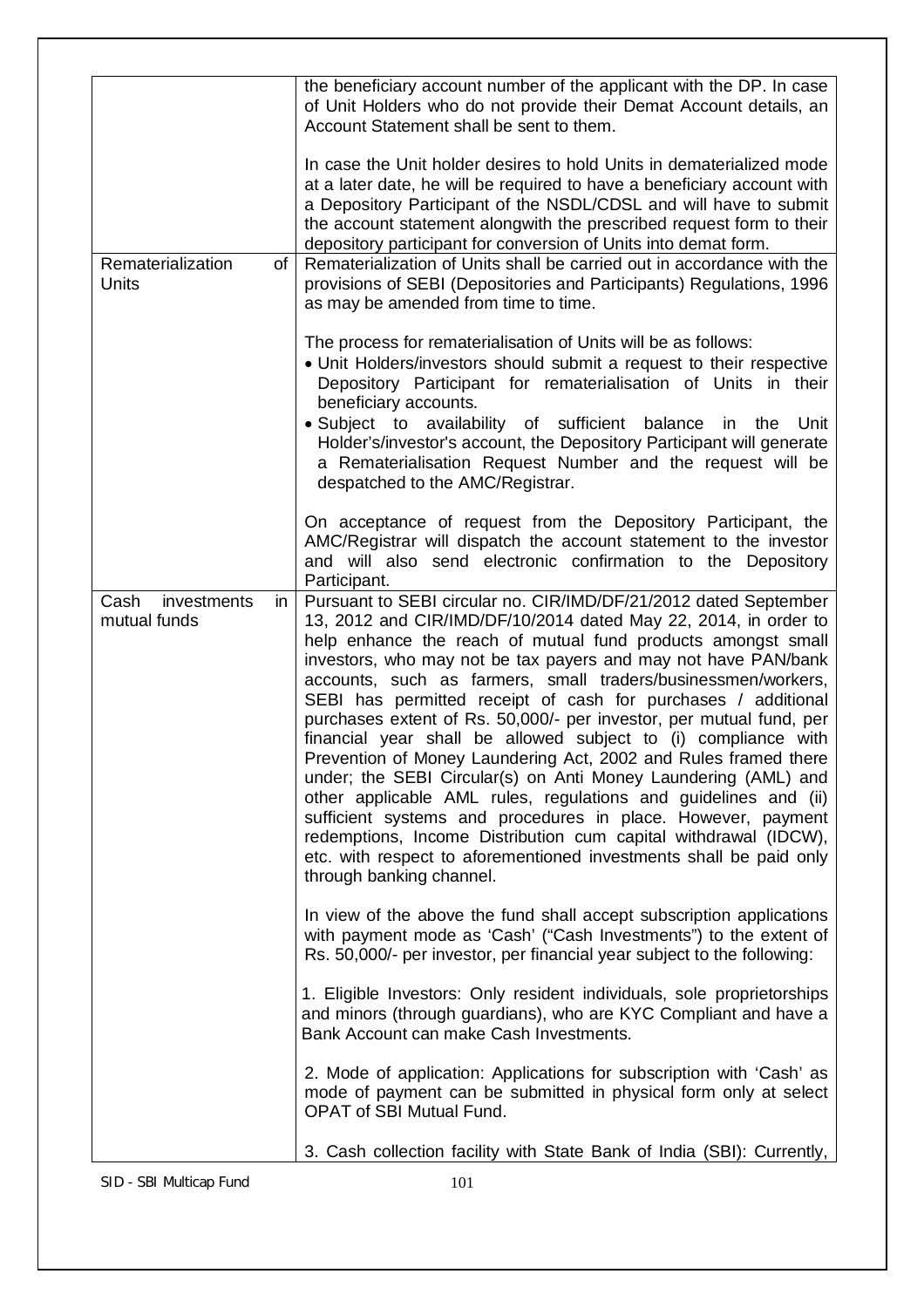|                                                                                                                                                                                                      | the Fund has made arrangement with SBI to collect cash at its<br>designated branches from investors (accompanied by a deposit slip<br>issued and verified by the Fund). The Bank only acts as an<br>aggregator for cash received towards subscriptions under various<br>schemes received on a day at the various SBI branches.                                                                                                                                                                                                                                                                                                |
|------------------------------------------------------------------------------------------------------------------------------------------------------------------------------------------------------|-------------------------------------------------------------------------------------------------------------------------------------------------------------------------------------------------------------------------------------------------------------------------------------------------------------------------------------------------------------------------------------------------------------------------------------------------------------------------------------------------------------------------------------------------------------------------------------------------------------------------------|
|                                                                                                                                                                                                      | AMC reserves the right to reject acceptance of cash investments if it<br>is not in compliance with applicable SEBI circular or other regulatory<br>requirements.                                                                                                                                                                                                                                                                                                                                                                                                                                                              |
| Listing                                                                                                                                                                                              | The Scheme being open-ended, the Units are not proposed to be<br>listed on any stock exchange. However, the AMC may, at its sole<br>discretion, list the Units on one or more stock exchanges at a later<br>date.                                                                                                                                                                                                                                                                                                                                                                                                             |
| policy<br>The<br>regarding<br>reissue of repurchased<br>Units,<br>including<br>the<br>maximum extent,<br>the<br>manner of reissue, the<br>entity (the scheme or<br>the AMC) involved in the<br>same. | <b>AMC</b><br>Presently,<br>the<br>does<br>intend<br>reissue<br>the<br>not<br>to<br>repurchased/redeemed Units. The Trustee reserves the right to<br>reissue the repurchased Units at a later date after issuing adequate<br>public notices and taking approvals, if any, from SEBI.                                                                                                                                                                                                                                                                                                                                          |
| Right to Limit /Suspend<br>Subscription under the<br>Scheme:                                                                                                                                         | In case the size of the Scheme increases to a level which in the<br>opinion of the Trustees is not manageable or occurring of any<br>operational event(s) or any events which in the opinion requires limit<br>/ suspend subscription under the Scheme, the Trustees reserve the<br>right to stop fresh / ongoing subscription of units to investors in the<br>best of interest of scheme / investor. The Trustees reserves the right<br>its<br>sole<br>discretion<br>to<br>withdraw/suspend/limit<br>the<br>at<br>allotment/subscription of units in the Scheme temporarily or<br>indefinitely in the above circumstance(s). |
|                                                                                                                                                                                                      | <b>Right to limit Redemption</b>                                                                                                                                                                                                                                                                                                                                                                                                                                                                                                                                                                                              |
|                                                                                                                                                                                                      | The Trustee, in the general interest of the Unit holders of the<br>Scheme and keeping in view of the unforeseen<br>circumstances/unusual market conditions, may limit the total number<br>of units, which can be redeemed on any Business Day depending on<br>the total 'Saleable Underlying Stock' available with the Fund.                                                                                                                                                                                                                                                                                                  |
|                                                                                                                                                                                                      | accordance<br>with<br><b>SEBI</b><br>circular<br>In.<br>no.<br>SEBI/HO/IMD/DF2/CIR/P/2016/57<br>dated<br>May<br>31, 2016,<br>the<br>provisions of restriction on redemption (including switch out) in<br>Schemes of SBI Mutual Fund are as under:                                                                                                                                                                                                                                                                                                                                                                             |
|                                                                                                                                                                                                      | 1. Restrictions may be imposed when there are circumstances<br>leading to a systemic crisis or event that severely constricts the<br>market liquidity or the efficient functioning of the market such as:<br>i. Liquidity Issues: When markets at large become illiquid<br>affecting almost all securities rather than any issuer specific<br>security.                                                                                                                                                                                                                                                                       |
|                                                                                                                                                                                                      | ii. Market failures, exchange closure: When markets are affected<br>by unexpected events which impact functioning of exchanges<br>or the regular course of transactions. Such unexpected events<br>could also be related to political, economic, military, monetary<br>or other emergencies.                                                                                                                                                                                                                                                                                                                                  |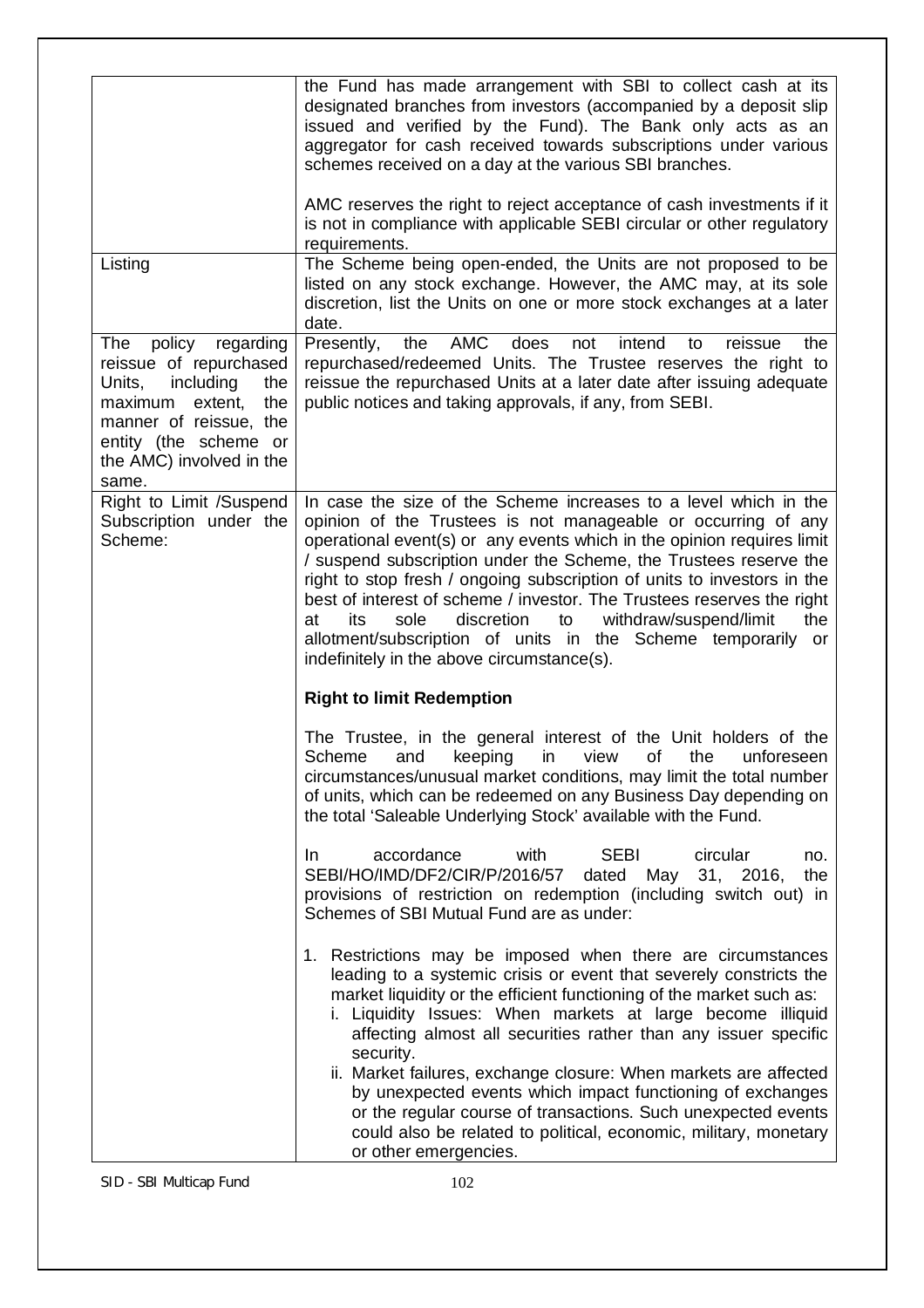|                                                                                  | iii. Operational Issues: When exceptional circumstances are<br>caused by force majeure, unpredictable operational problems<br>and technical failures (e.g. a black out).<br>2. Restrictions on redemption may be imposed for a specified period<br>of time not exceeding 10 Business Days in any period of 90 days.<br>3. When restrictions on redemption is imposed, the following<br>procedure will be applied:<br>i. No redemption requests upto Rs. 2 Lakhs shall be subject to<br>such restriction.<br>ii. Where redemption requests are above Rs. 2 lakhs, AMC shall<br>redeem the first Rs. 2 Lacs without such restrictions and<br>remaining part over and above Rs.2 Lacs shall be subject to<br>such restrictions. |
|----------------------------------------------------------------------------------|------------------------------------------------------------------------------------------------------------------------------------------------------------------------------------------------------------------------------------------------------------------------------------------------------------------------------------------------------------------------------------------------------------------------------------------------------------------------------------------------------------------------------------------------------------------------------------------------------------------------------------------------------------------------------------------------------------------------------|
|                                                                                  | Any restriction on Redemption of the units shall be made applicable<br>only after specific approval of the Board of Directors of the Asset<br>Management Company and Trustee Company. The approval from<br>the AMC Board and the Trustee giving details of the circumstances<br>and justification shall also be informed to SEBI immediately.                                                                                                                                                                                                                                                                                                                                                                                |
| Restrictions, if any, on<br>the right to freely retain<br>dispose of Units<br>or | Scheme<br>The<br><b>Units</b><br>under<br>the<br>transferable<br>are<br>however,<br>additions/deletion of names will not be allowed under any folio of the<br>Scheme.                                                                                                                                                                                                                                                                                                                                                                                                                                                                                                                                                        |
| being offered.                                                                   | The above provisions in respect of deletion of names will not be<br>applicable in case of death of Unit Holder (in respect of joint<br>holdings) as this will be treated as transmission of Units and not<br>transfer.                                                                                                                                                                                                                                                                                                                                                                                                                                                                                                       |
|                                                                                  | The Units held in dematerialized form can be transferred and<br>transmitted in accordance with the provisions of SEBI (Depositories<br>and Participants) Regulations, 2008, as may be amended from time<br>to time. The delivery instructions for transfer of Units will have to be<br>lodged with the Depository Participant in the prescribed form and<br>transfer will be effected in accordance with such rules/regulations as<br>may be in force governing transfer of securities in dematerialized<br>form. The Units held in demat mode can be pledged and<br>hypothecated as per the provisions of Depositories Act and Rules<br>and Regulations framed by Depositories.                                             |
| Facilitating transactions<br>through Stock Exchange<br>Mechanism                 | In terms of SEBI Circular SEBI/IMD/CIR No.11/183204/ 2009 dated<br>November 13, 2009, units of the Schemes can be transacted through<br>Mutual Fund Service System (MFSS) of the National Stock<br>Exchange of India Ltd. (NSE) and BSE Stock Exchange Platform for<br>Allotment and Repurchase of Mutual Funds (BSE StAR MF System)<br>Ltd. (BSE) through all the<br>of<br><b>BSE</b><br>registered<br>stock<br>brokers/distributors/RIAs of the NSE and / or BSE who are also<br>registered with AMFI and are empanelled as distributors with SBI<br>Mutual Fund. Accordingly, such stock brokers shall be eligible to be<br>considered as 'official points of acceptance' of SBI Mutual Fund.                             |
|                                                                                  | Further<br>Circular<br>in<br>line<br>with<br><b>SEBI</b><br>no.<br>SEBI/HO/MRD1/DSAP/CIR/P/2020/29 dated February 26,2020 it has<br>been decided to allow investors to directly access infrastructure of<br>the recognised stock exchanges to purchase mutual fund units<br>directly from Mutual Fund/ Asset Management Companies. SEBI                                                                                                                                                                                                                                                                                                                                                                                      |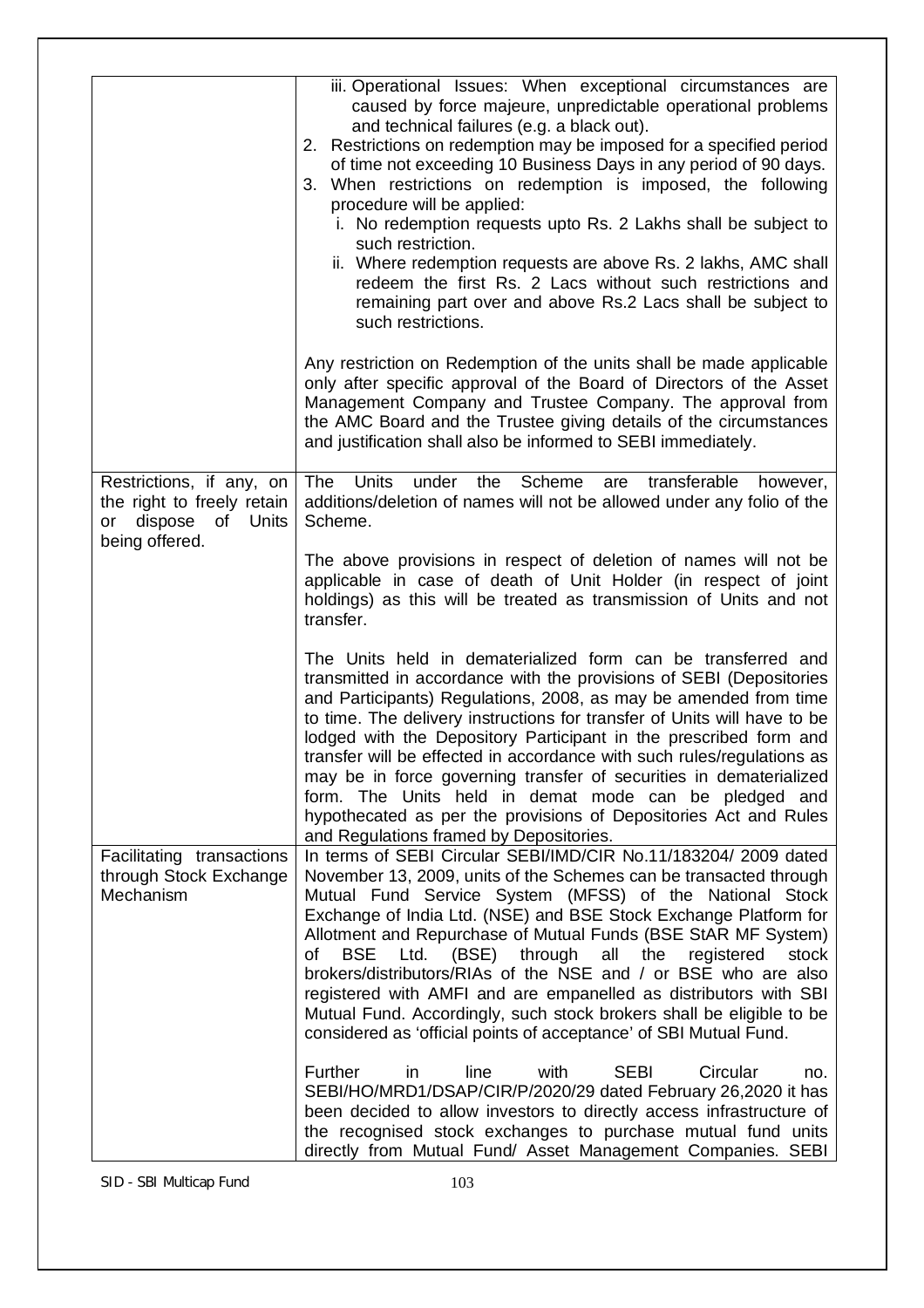|                                                                         | circular has<br>advised recognised stock exchanges,<br>clearing<br>corporations and depositories to make necessary amendment to<br>their existing byelaws, rules and/or regulations, wherever required                                                                                                                                                                                                                                                                                                                                                                                                                                                                                                                              |
|-------------------------------------------------------------------------|-------------------------------------------------------------------------------------------------------------------------------------------------------------------------------------------------------------------------------------------------------------------------------------------------------------------------------------------------------------------------------------------------------------------------------------------------------------------------------------------------------------------------------------------------------------------------------------------------------------------------------------------------------------------------------------------------------------------------------------|
| of<br>MF<br>Appointment<br><b>Utilities</b><br>India Private<br>Limited | MF Utility ("MFU") - a shared services initiative of various Asset<br>Management Companies, which acts as a transaction aggregation<br>portal for transacting in multiple Schemes of various Mutual Funds<br>with a single form and a single payment instrument.                                                                                                                                                                                                                                                                                                                                                                                                                                                                    |
|                                                                         | Accordingly, all financial and non-financial transactions pertaining to<br>Schemes of SBI Mutual Fund can be done through MFU either<br>electronically on www.mfuonline.com as and when such a facility is<br>made available by MFUI or physically through the authorized Points<br>of Service ("POS") of MFUI with effect from the respective dates as<br>published on MFUI website against the POS locations. The list of<br>POS of MFUI is published on the website of MFUI at<br>www.mfuindia.com as may be updated from time to time. The Online<br>Transaction Portal of MFU i.e. www.mfuonline.com and the POS<br>locations of MFUI will be in addition to the existing Official Points of<br>Acceptance ("OPA") of the AMC. |
|                                                                         | Applicability of NAV shall be based on time stamping of application<br>and realization of funds in the bank account of SBI Mutual Fund<br>within the applicable cut-off timing. The uniform cut-off time as<br>prescribed by SEBI and as mentioned in the SID / KIM of respective<br>schemes shall be applicable for applications received by MFU<br>(physical/online). However, investors should note that transactions<br>on the MFUI portal shall be subject to the eligibility of the investors,<br>any terms & conditions as stipulated by MFUI / Mutual Fund / the<br>AMC from time to time and any law for the time being in force.                                                                                          |
|                                                                         | Investors are requested to note that, MFUI will allot a Common<br>Account Number ("CAN"), a single reference number for all<br>investments in the Mutual Fund industry, for transacting in multiple<br>Schemes of various Mutual Funds through MFU and to map existing<br>folios, if any. Investors can create a CAN by submitting the CAN<br>Registration Form (CRF) and necessary documents at the MFUI<br>POS. Investors can visit the website of MFUI (www.mfuindia.com) to<br>download the relevant forms.                                                                                                                                                                                                                     |
|                                                                         | The AMC reserves the right to change/modify/withdraw the features<br>mentioned in the above facility from time to time.<br>SEBI/HO/IMD/IMD-<br><b>SEBI</b><br>Pursuant<br>circular                                                                                                                                                                                                                                                                                                                                                                                                                                                                                                                                                  |
| Appointment<br>of<br>MFCentral as<br>Official<br>Point of Acceptance    | to<br>$\mathbf{I}$<br>no<br>DOF3/P/CIR/2021/604 dated July 26, 2021, to comply with the<br>requirements of RTA inter-operable Platform for enhancing investors'<br>experience in Mutual Fund transactions / service requests, the<br>Qualified RTA's (QRTA's), KFin Technologies Private Limited<br>(KFintech) and Computer Age Management Services Limited<br>(CAMS) have jointly developed MFCentral - A digital platform for<br>Mutual Fund investors.                                                                                                                                                                                                                                                                           |
|                                                                         | MFCentral is created with an intent to be a one stop portal / mobile<br>app for all Mutual fund investments and service-related needs of<br>investors that significantly reduces the need for submission of<br>physical documents by enabling various digital / phygital (involving<br>both physical and digital processing) services to Mutual fund                                                                                                                                                                                                                                                                                                                                                                                |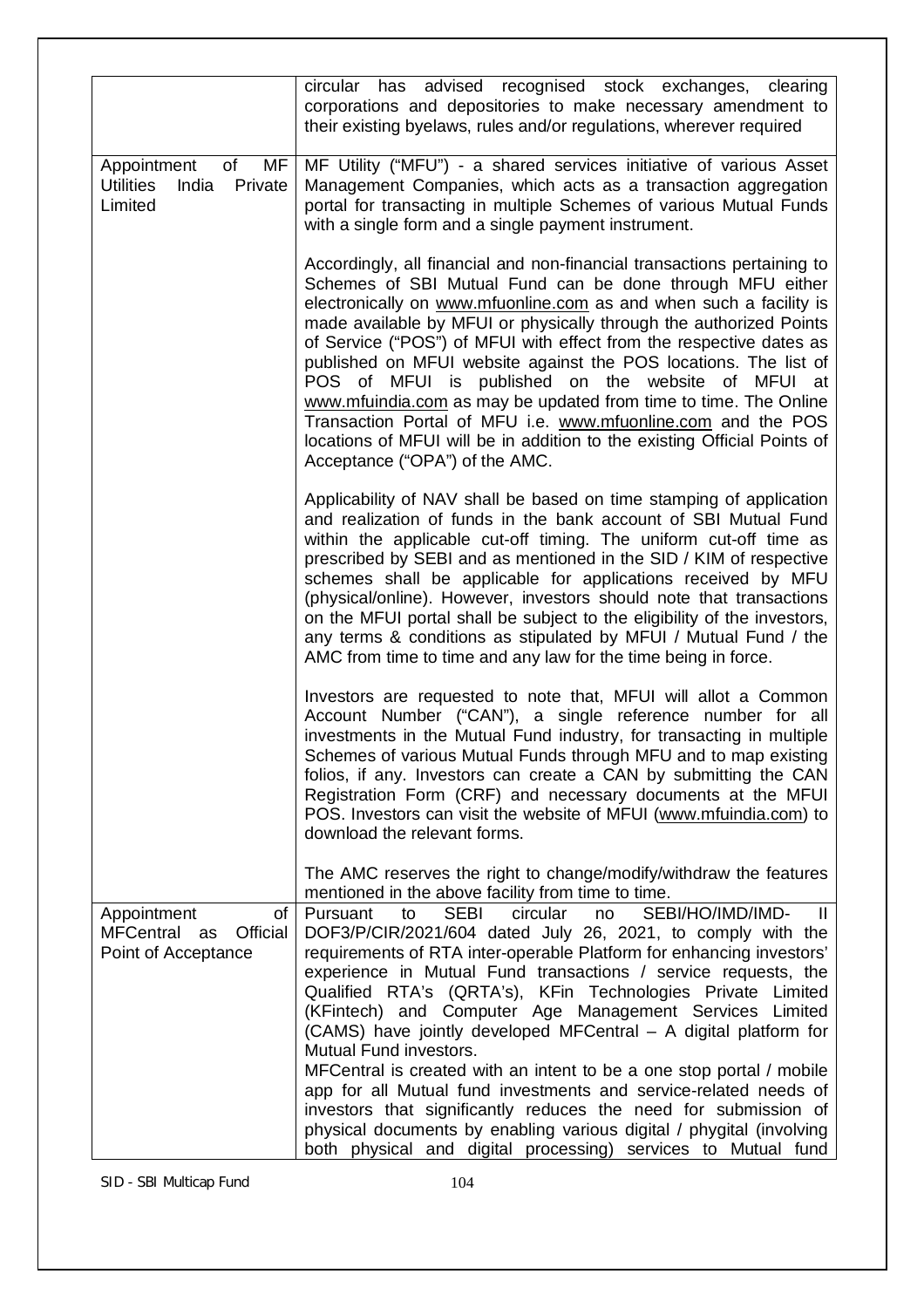|                                              | investors across fund houses subject to applicable Terms &<br>Conditions of the Platform. MFCentral will be enabling various<br>features and services in a phased manner. MFCentral may be<br>accessed using https://mfcentral.com/ and a Mobile App in future.<br>With a view to comply with all provisions of the aforesaid circular and<br>to increase digital penetration of Mutual funds, SBI Mutual Fund<br>designates MFCentral as its Official Point of Acceptance (DISC -<br>Designated Investor Service Centre).<br>Any registered user of MFCentral, requiring submission of physical<br>document as per the requirements of MFCentral, may do so at any of<br>the DISC or collection centres of KFintech or CAMS. |                                                                             |                                                                                                                                     |  |  |
|----------------------------------------------|-------------------------------------------------------------------------------------------------------------------------------------------------------------------------------------------------------------------------------------------------------------------------------------------------------------------------------------------------------------------------------------------------------------------------------------------------------------------------------------------------------------------------------------------------------------------------------------------------------------------------------------------------------------------------------------------------------------------------------|-----------------------------------------------------------------------------|-------------------------------------------------------------------------------------------------------------------------------------|--|--|
| Transferability<br>$of \,  $<br>units        | Pursuant to SEBI Circular no. CIR/IMD/DF/10/2010 dated August 18,<br>2010, the Units of the Scheme can be freely transferred in demat<br>form or in such form as may be permitted under SEBI Regulations<br>and guidelines, as amended from time to time.                                                                                                                                                                                                                                                                                                                                                                                                                                                                     |                                                                             |                                                                                                                                     |  |  |
| Switchover facility                          | Unit holders under the scheme will have the facility of switchover<br>between the two Options in the scheme at NAV. Switchover between<br>this scheme and other scheme of the Mutual Fund would be at NAV<br>related prices. Switchovers would be at par with redemption from the<br>outgoing option/Plan/scheme and would attract the applicable tax<br>provisions and load at the time of switchover.                                                                                                                                                                                                                                                                                                                       |                                                                             |                                                                                                                                     |  |  |
| Applicability of Stamp<br>Duty               | Pursuant to Notification issued by Department of Revenue, Ministry<br>of Finance, Government of India, a stamp duty of 0.005% would be<br>levied on applicable mutual fund transactions. Accordingly, pursuant<br>to levy of stamp duty, the number of units allotted on applicable<br>(Purchase,<br>Switch-in, Reinvestment<br>transactions<br>of Income<br>Distribution cum capital withdrawal & Systematic transactions viz.<br>SIP / STP-in etc.) to the unit holders would be reduced to that extent                                                                                                                                                                                                                     |                                                                             |                                                                                                                                     |  |  |
| <b>Aggregate Investment</b><br>in the Scheme | Category                                                                                                                                                                                                                                                                                                                                                                                                                                                                                                                                                                                                                                                                                                                      | Aggregate<br>$inverse$ investment<br>(Cost)<br>(Amount<br>in<br><b>Rs.)</b> | Aggregate investment in the Scheme by following category:<br>Market value<br>as on March<br>2022<br>31,<br>(Amount<br>in<br>$Rs.$ ) |  |  |
|                                              | AMC's Board<br>of Directors:<br>Schemes<br>Fund<br>Manager                                                                                                                                                                                                                                                                                                                                                                                                                                                                                                                                                                                                                                                                    | 1,50,135.85<br>1,70,00,000                                                  | 1,54,576.64<br>1,75,02,834.86                                                                                                       |  |  |
|                                              | Key<br>Other<br>personnel                                                                                                                                                                                                                                                                                                                                                                                                                                                                                                                                                                                                                                                                                                     | 78, 34, 998. 75                                                             | 80,66,746.41                                                                                                                        |  |  |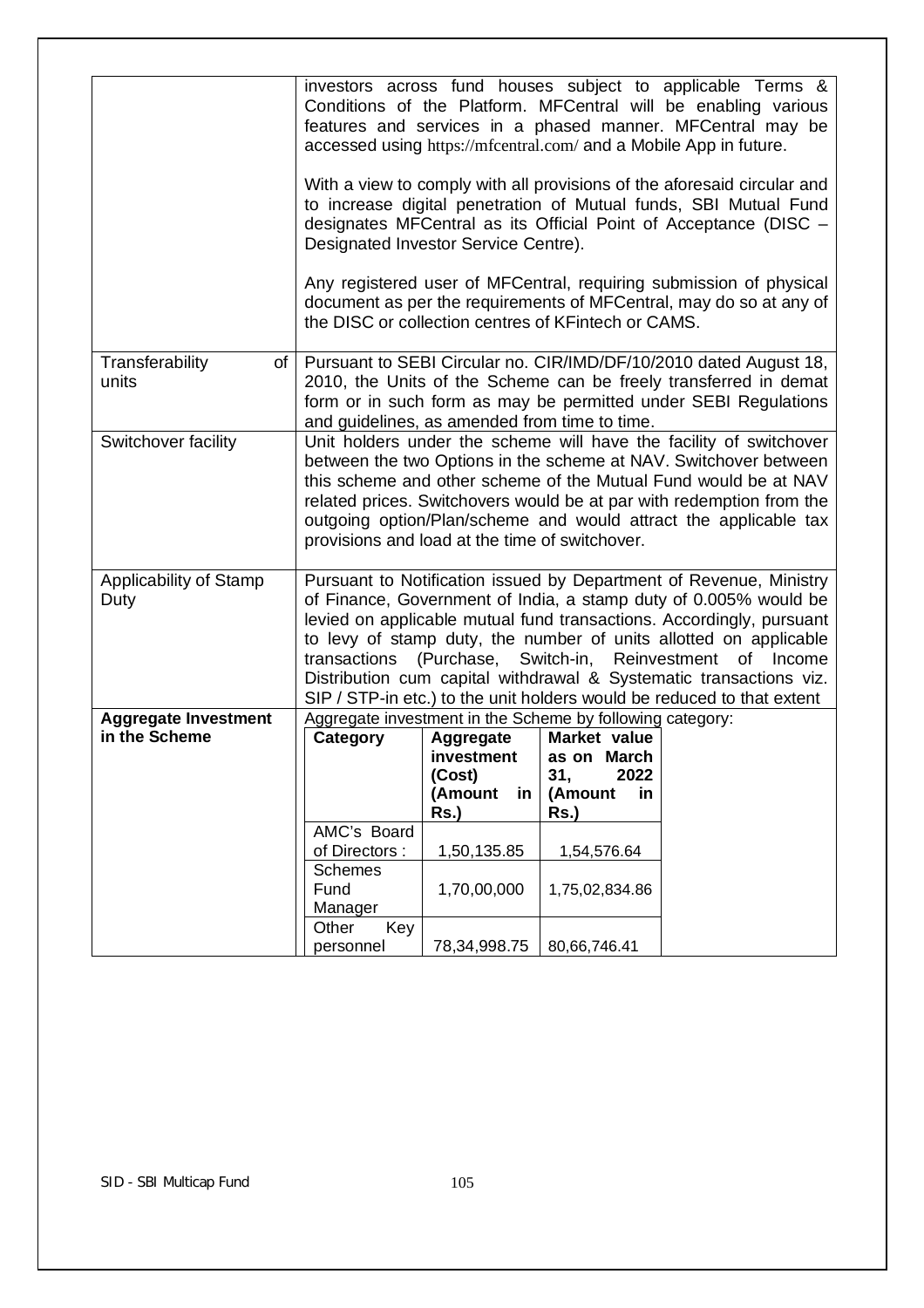# **C. PERIODIC DISCLOSURES**

| Net Asset Value<br>This is the value per                                                                                                                                      | The AMC will calculate and disclose the first NAV not later than 5 business<br>days from the date of allotment. Subsequently, NAVs of the Scheme would<br>be computed and declared on every Business Day. NAVs can be viewed on                                                                                                                                                                                                                                                                                                                                                                                                                                               |  |  |
|-------------------------------------------------------------------------------------------------------------------------------------------------------------------------------|-------------------------------------------------------------------------------------------------------------------------------------------------------------------------------------------------------------------------------------------------------------------------------------------------------------------------------------------------------------------------------------------------------------------------------------------------------------------------------------------------------------------------------------------------------------------------------------------------------------------------------------------------------------------------------|--|--|
| unit of the scheme<br>on a particular day.<br>You can ascertain<br>the value of your                                                                                          | www.sbimf.com and www.amfiindia.com. Further, the Mutual Fund shall send<br>the latest available NAVs to the unitholders through SMS, upon receiving a<br>specific request in this regard.                                                                                                                                                                                                                                                                                                                                                                                                                                                                                    |  |  |
| investments<br>by<br>multiplying the NAV<br>with<br>your<br>unit<br>balance.                                                                                                  | The AMC shall update the NAVs on the website of Association of Mutual<br>Funds in India - AMFI (www.amfiindia.com) and on www.sbimf.com by 11.00<br>p.m. on business day basis.                                                                                                                                                                                                                                                                                                                                                                                                                                                                                               |  |  |
| Half yearly                                                                                                                                                                   | (i) Half Yearly disclosure of Un-Audited Financials:                                                                                                                                                                                                                                                                                                                                                                                                                                                                                                                                                                                                                          |  |  |
| Disclosures:<br>Portfolio / Financial<br><b>Results</b><br>This is a list of<br>securities where the<br><b>of</b><br>the<br>corpus<br>scheme is currently<br>The<br>invested. | Before expiry of one month from the close of each half year i.e. on March 31<br>or September 30, the Fund shall host a soft copy of half - yearly unaudited<br>financial results on the website of the Fund i.e. www.sbimf.com and that of<br>AMFI www.amfiindia.com. A notice advertisement communicating the<br>investors that the financial results shall be hosted on the website shall be<br>published in one national English daily newspaper and in a newspaper in the<br>language of the region where the Head Office of the fund is situated.                                                                                                                        |  |  |
| of<br>market value                                                                                                                                                            | (ii) Half Yearly disclosure of Scheme's Portfolio:                                                                                                                                                                                                                                                                                                                                                                                                                                                                                                                                                                                                                            |  |  |
| these investments is<br>stated<br>also<br>in.<br>portfolio disclosures.                                                                                                       | In terms of SEBI notification dated May 29, 2018 read with SEBI Circular no.<br>SEBI/HO/IMD/DF2/CIR/P/2018/92 dated June 05, 2018, on half year basis,<br>(i.e. March 31 & September 30), the portfolio of the Scheme shall be<br>disclosed as under:                                                                                                                                                                                                                                                                                                                                                                                                                         |  |  |
|                                                                                                                                                                               | 1. The Fund shall disclose the scheme's portfolio (alongwith the ISIN) in the<br>prescribed format as on the last day of the half year for all the Schemes of<br>SBI Mutual Fund on its website i.e. www.sbimf.com and on the AMFI's<br>website i.e. www.amfiindia.com within 10 days from the close of the half-<br>year.                                                                                                                                                                                                                                                                                                                                                    |  |  |
|                                                                                                                                                                               | 2. A Statement of Scheme portfolio shall be emailed to those unitholders<br>whose email addresses are registered with the Fund within 10 days from<br>the close of each half year.                                                                                                                                                                                                                                                                                                                                                                                                                                                                                            |  |  |
|                                                                                                                                                                               | 3. The AMC shall publish an advertisement every half year, in the all India<br>edition of at least two daily newspapers, one each in English and Hindi;<br>disclosing the hosting of the half yearly schemes portfolio statement on its<br>website viz. www.sbimf.com and on the website of AMFI<br>i.e.<br>www.amfiindia.com and the modes through which a written request can be<br>submitted by the unitholder for obtaining a physical or electronic copy of<br>the statement of scheme portfolio.<br>4. The AMC shall provide physical copy of the statement of scheme portfolio,<br>without charging any cost, on receipt of a specific request from the<br>unitholder. |  |  |
| <b>Monthly Disclosure</b><br>of Schemes'<br><b>Portfolio Statement</b>                                                                                                        | The Fund shall disclose the scheme's portfolio in the prescribed format along<br>with the ISIN as on the last day of the month for all the Schemes of SBI Mutual<br>Fund on its website www.sbimf.com and on the AMFI's website i.e.                                                                                                                                                                                                                                                                                                                                                                                                                                          |  |  |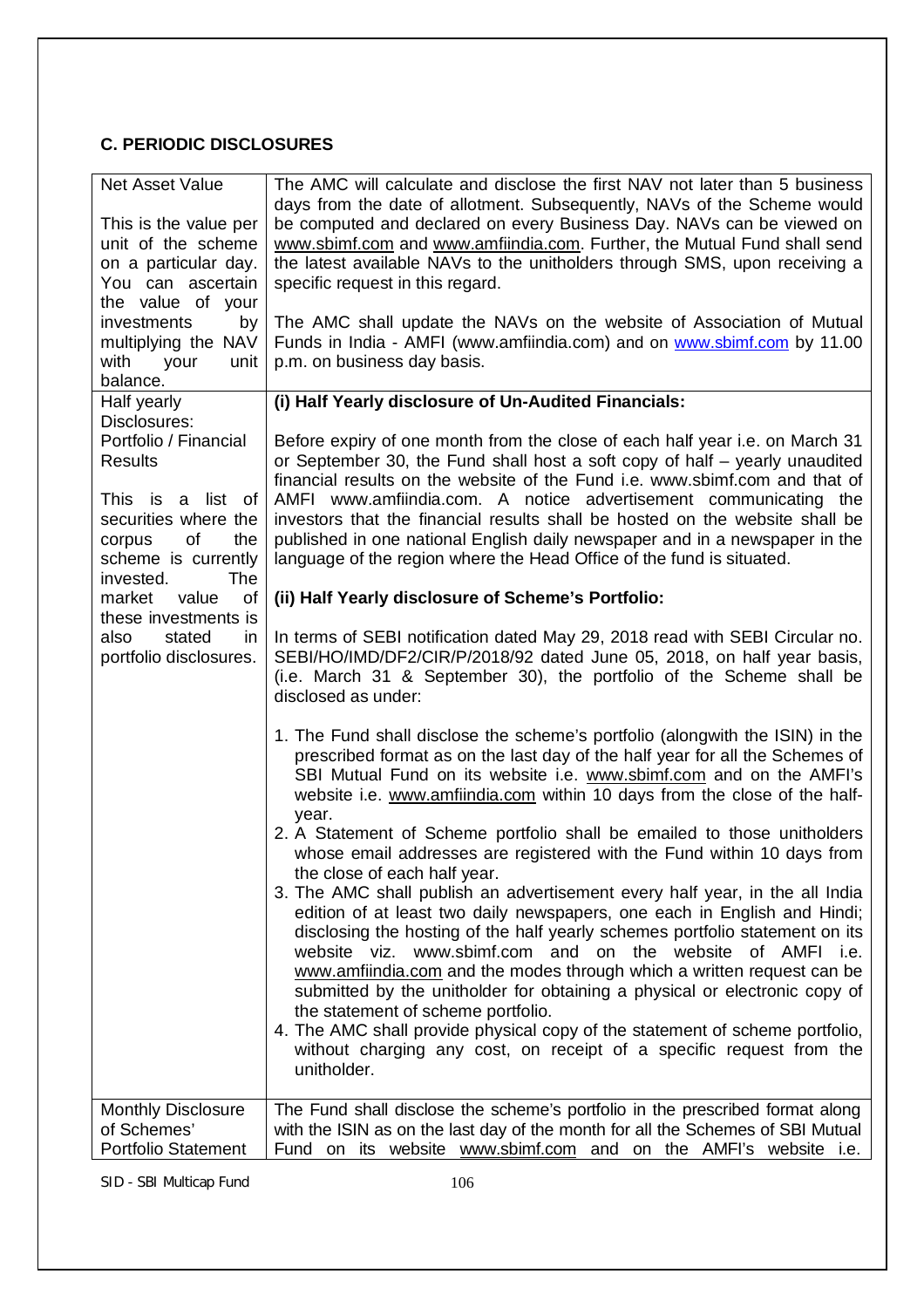|                                                | www.amfiindia.com within 10 days from the close of the month. Further, the<br>Statement of Scheme portfolio shall be emailed to those unitholders whose<br>email addresses are registered with the Fund within the above prescribed<br>timeline. Further, the AMC shall provide physical copy of the statement of<br>scheme portfolio, without charging any cost, on receipt of a specific request<br>from the unitholder.                                                                                                                                                                                                                                                           |                                                            |                                                                                                                                                                                                                                                                                                                                                                   |                                                                                   |               |
|------------------------------------------------|--------------------------------------------------------------------------------------------------------------------------------------------------------------------------------------------------------------------------------------------------------------------------------------------------------------------------------------------------------------------------------------------------------------------------------------------------------------------------------------------------------------------------------------------------------------------------------------------------------------------------------------------------------------------------------------|------------------------------------------------------------|-------------------------------------------------------------------------------------------------------------------------------------------------------------------------------------------------------------------------------------------------------------------------------------------------------------------------------------------------------------------|-----------------------------------------------------------------------------------|---------------|
| Annual Report or<br>abridged summary           | Scheme wise Annual Report or an abridged summary thereof shall be<br>provided to all unitholders within four months from the date of closure of the<br>relevant accounts year i.e. 31st March each year as follows:                                                                                                                                                                                                                                                                                                                                                                                                                                                                  |                                                            |                                                                                                                                                                                                                                                                                                                                                                   |                                                                                   |               |
|                                                |                                                                                                                                                                                                                                                                                                                                                                                                                                                                                                                                                                                                                                                                                      |                                                            | 1. The Scheme wise annual report / abridged summary thereof shall be<br>hosted on website of the Fund i.e., www.sbimf.com and on the website<br>of AMFI i.e. www.amfiindia.com. The physical copy of the scheme-wise<br>annual report or abridged summary shall be made available to the<br>unitholders at the registered office of SBI Mutual Fund at all times. |                                                                                   |               |
|                                                | 2. The scheme annual report or an abridged summary thereof shall be<br>emailed to those unitholders whose email addresses are registered with<br>the Fund.                                                                                                                                                                                                                                                                                                                                                                                                                                                                                                                           |                                                            |                                                                                                                                                                                                                                                                                                                                                                   |                                                                                   |               |
|                                                | 3. The AMC shall publish an advertisement on annual basis, in the all India<br>edition of at least two daily newspapers, one each in English and Hindi;<br>disclosing the hosting of the scheme wise annual report on its website viz.<br>www.sbimf.com and on the website of AMFI i.e. www.amfiindia.com and<br>the modes through which a written request can be submitted by the<br>unitholder for obtaining a physical or electronic copy of the scheme-wise<br>annual report or abridged summary.<br>4. The AMC shall provide physical copy of the abridged summary of the<br>Annual report, without charging any cost, on receipt of a specific request<br>from the unitholder. |                                                            |                                                                                                                                                                                                                                                                                                                                                                   |                                                                                   |               |
| Associate<br>Transactions                      |                                                                                                                                                                                                                                                                                                                                                                                                                                                                                                                                                                                                                                                                                      | Please refer to Statement of Additional Information (SAI). |                                                                                                                                                                                                                                                                                                                                                                   |                                                                                   |               |
| <b>Taxation</b>                                |                                                                                                                                                                                                                                                                                                                                                                                                                                                                                                                                                                                                                                                                                      |                                                            |                                                                                                                                                                                                                                                                                                                                                                   | SBI Mutual Fund is registered with Securities and Exchange Board of India (SEBI)  |               |
| This overview is not                           |                                                                                                                                                                                                                                                                                                                                                                                                                                                                                                                                                                                                                                                                                      |                                                            |                                                                                                                                                                                                                                                                                                                                                                   | and is as such eligible for benefits u/s. 10(23D) of the Income-tax Act, 1961.    |               |
| exhaustive or                                  |                                                                                                                                                                                                                                                                                                                                                                                                                                                                                                                                                                                                                                                                                      |                                                            |                                                                                                                                                                                                                                                                                                                                                                   | Accordingly, the entire income of SBI Mutual Fund is exempt from income-tax. SBI  |               |
| comprehensive and is                           |                                                                                                                                                                                                                                                                                                                                                                                                                                                                                                                                                                                                                                                                                      |                                                            |                                                                                                                                                                                                                                                                                                                                                                   | Mutual Fund will receive all its income without deduction of tax at source as per |               |
| not intended to be a                           |                                                                                                                                                                                                                                                                                                                                                                                                                                                                                                                                                                                                                                                                                      | provisions of Section 196 of the said Act.                 |                                                                                                                                                                                                                                                                                                                                                                   |                                                                                   |               |
| substitute for                                 |                                                                                                                                                                                                                                                                                                                                                                                                                                                                                                                                                                                                                                                                                      | <b>Resident</b>                                            | Foreign                                                                                                                                                                                                                                                                                                                                                           | <b>Non-Resident</b>                                                               | <b>Mutual</b> |
| professional advice.                           |                                                                                                                                                                                                                                                                                                                                                                                                                                                                                                                                                                                                                                                                                      | <b>Investor</b>                                            | <b>Institutional</b>                                                                                                                                                                                                                                                                                                                                              | <b>Investor (other</b>                                                            | <b>Fund</b>   |
| The information is                             |                                                                                                                                                                                                                                                                                                                                                                                                                                                                                                                                                                                                                                                                                      |                                                            | <b>Investor (FII)</b>                                                                                                                                                                                                                                                                                                                                             | than FII)                                                                         |               |
| provided for only                              |                                                                                                                                                                                                                                                                                                                                                                                                                                                                                                                                                                                                                                                                                      | Income Distribution under IDCW Option:                     |                                                                                                                                                                                                                                                                                                                                                                   |                                                                                   |               |
| general information<br>purposes and does       |                                                                                                                                                                                                                                                                                                                                                                                                                                                                                                                                                                                                                                                                                      | Taxable at                                                 |                                                                                                                                                                                                                                                                                                                                                                   |                                                                                   |               |
| not constitute tax or                          | Income-Tax                                                                                                                                                                                                                                                                                                                                                                                                                                                                                                                                                                                                                                                                           | normal tax rates<br>applicable to                          | 20% \$!                                                                                                                                                                                                                                                                                                                                                           | 20% \$!                                                                           | Nil           |
| legal advice. In view of                       |                                                                                                                                                                                                                                                                                                                                                                                                                                                                                                                                                                                                                                                                                      | investor $$^{\$}\#$ <sup><math>@</math></sup>              |                                                                                                                                                                                                                                                                                                                                                                   |                                                                                   |               |
| the individual nature of                       | Long Term Capital Gains (held for more than 12 months)                                                                                                                                                                                                                                                                                                                                                                                                                                                                                                                                                                                                                               |                                                            |                                                                                                                                                                                                                                                                                                                                                                   |                                                                                   |               |
| tax benefits, each                             | $10\%$ \$<br>$10\%$ \$ ^<br>$10\%$ \$ ^ +<br>Nil<br>Income-Tax                                                                                                                                                                                                                                                                                                                                                                                                                                                                                                                                                                                                                       |                                                            |                                                                                                                                                                                                                                                                                                                                                                   |                                                                                   |               |
| investor is advised to                         | Short Term Capital Gains (held for less than 12 months)                                                                                                                                                                                                                                                                                                                                                                                                                                                                                                                                                                                                                              |                                                            |                                                                                                                                                                                                                                                                                                                                                                   |                                                                                   |               |
| consult with his/ her                          | Income-Tax                                                                                                                                                                                                                                                                                                                                                                                                                                                                                                                                                                                                                                                                           | $15\%$ \$                                                  | $15\%$ \$                                                                                                                                                                                                                                                                                                                                                         | $15\%$ \$ +                                                                       | Nil           |
| tax consultant with<br>respect to the specific |                                                                                                                                                                                                                                                                                                                                                                                                                                                                                                                                                                                                                                                                                      |                                                            |                                                                                                                                                                                                                                                                                                                                                                   | # TDS is applicable at 10% if income distributed by the Mutual Fund exceeds       |               |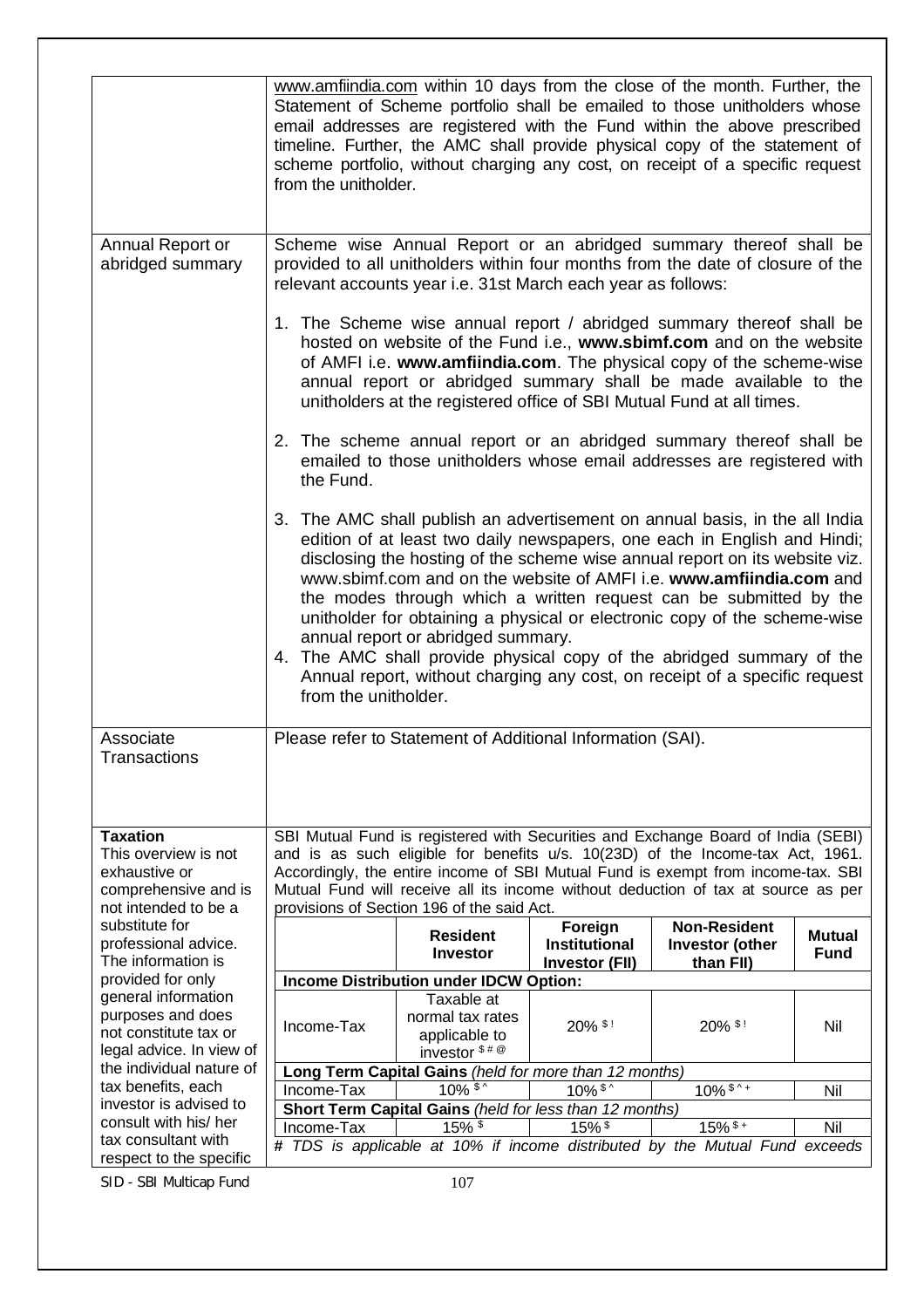| direct tax implications               | Rs.5,000/- during the year                                                                                                                                                                                                                                                                                                                                                                                                                                                                                                                                                                                                                                                                                                                                                                                                                                                                                                          |
|---------------------------------------|-------------------------------------------------------------------------------------------------------------------------------------------------------------------------------------------------------------------------------------------------------------------------------------------------------------------------------------------------------------------------------------------------------------------------------------------------------------------------------------------------------------------------------------------------------------------------------------------------------------------------------------------------------------------------------------------------------------------------------------------------------------------------------------------------------------------------------------------------------------------------------------------------------------------------------------|
| arising out of their<br>transactions. | \$ Plus surcharge at applicable rates and Health & Education Cess @ 4%. The<br>enhanced surcharge of 25% and 37% will not apply in case of income by way of<br>dividend or capital gains on securities covered u/s. 111A, 112, 112A & 115AD.                                                                                                                                                                                                                                                                                                                                                                                                                                                                                                                                                                                                                                                                                        |
|                                       | <i>!</i> In case of FII: TDS is applicable at lower of 20% or rate provided in Double<br>Taxation Avoidance Agreement (DTAA) (read with CBDT Circular no. 3/2022 dated<br>3rd February 2022), provided such investor furnishes valid Tax Residency<br>Certificate (TRC) for concerned FY<br>In case of non-resident investors (other than FII): TDS is applicable at a flat rate of<br>20% (plus applicable surcharge & cess) since Section 196A does not refer to 'rates<br>in force'. Such non-resident investors residing in a country with which India has<br>entered into a Double Taxation Avoidance Agreement (DTAA) may offer the<br>income in respect of mutual funds to tax in their annual income-tax return at a lower<br>tax rate as specified under the relevant DTAA (read with CBDT Circular no. 3/2022<br>dated 3rd February 2022) subject to satisfaction of conditions, if any, for claiming<br>treaty benefits. |
|                                       | A Income-tax at the rate of 10% (without indexation and foreign currency fluctuation<br>benefit) to be levied on long-term capital gains exceeding Rs. 1 lakh provided<br>transfer of such units is subject to STT.                                                                                                                                                                                                                                                                                                                                                                                                                                                                                                                                                                                                                                                                                                                 |
|                                       | + Tax will be deducted on Short-term/Long-term capital gain tax (along with<br>applicable Surcharge and Health and Education Cess) at the time of redemption of<br>units in case of Non-Resident investors only (other than FII). As per Section 196 of<br>the Income-tax Act, 1961, TDS @ 20% shall be levied on any income in respect of<br>units of mutual fund in case of non-residents. Based on the language used in said<br>section, it seems that apart from any income distributed to Non-resident investors,<br>TDS at 20% may be applicable on Capital Gains notwithstanding that such capital<br>gains are taxable at a rate lower than 20%.                                                                                                                                                                                                                                                                            |
|                                       | @ TDS at twice the applicable rate in case of payments to specified persons<br>(excluding non-resident who does not have a Permanent Establishment in India)<br>who has not furnished the Income Tax Return (ITR) for the assessment year<br>relevant to previous year immediately preceding the financial year in which tax is<br>required to be deducted, for which time limit for filing ITR has expired and the<br>aggregate of TDS in his case is Rs.50,000 or more in the said previous year. In<br>case PAN is not furnished, then TDS at higher of the rates as per Section 206AB or<br>Section 206AA would apply.                                                                                                                                                                                                                                                                                                          |
|                                       | Upon redemption of the units, Securities Transaction Tax ("STT") would be payable<br>by the Unit Holders at the applicable rate(s).                                                                                                                                                                                                                                                                                                                                                                                                                                                                                                                                                                                                                                                                                                                                                                                                 |
|                                       | The above income-tax/TDS rates are in accordance with the provisions of the<br>Income-tax Act, 1961 as amended by Finance Act 2022. Investors are requested to<br>note that the tax position prevailing at the time of investment may change in future<br>due to statutory amendment(s). The Mutual Fund will pay/deduct taxes as per the<br>applicable tax laws on the relevant date. Additional tax liability, if any, imposed on<br>investors due to such changes in the tax structure, shall be borne solely by the<br>investors and not by the AMC or Trustee.                                                                                                                                                                                                                                                                                                                                                                 |
|                                       | Investors should consult their professional tax advisor before initiating such requests.<br>For further details on taxation, please refer to the clause on Taxation in the<br><b>Statement of Additional Information (SAI).</b>                                                                                                                                                                                                                                                                                                                                                                                                                                                                                                                                                                                                                                                                                                     |
| Investor services                     | Details of Investor Relations Officer of the AMC:                                                                                                                                                                                                                                                                                                                                                                                                                                                                                                                                                                                                                                                                                                                                                                                                                                                                                   |
|                                       | Name: Mr. C.A.Santosh                                                                                                                                                                                                                                                                                                                                                                                                                                                                                                                                                                                                                                                                                                                                                                                                                                                                                                               |
|                                       | Address: SBI Funds Management Ltd.,<br>Address: 9 <sup>th</sup> Floor, Crescenzo, C-38 & 39, G Block, Bandra-Kurla, Complex,                                                                                                                                                                                                                                                                                                                                                                                                                                                                                                                                                                                                                                                                                                                                                                                                        |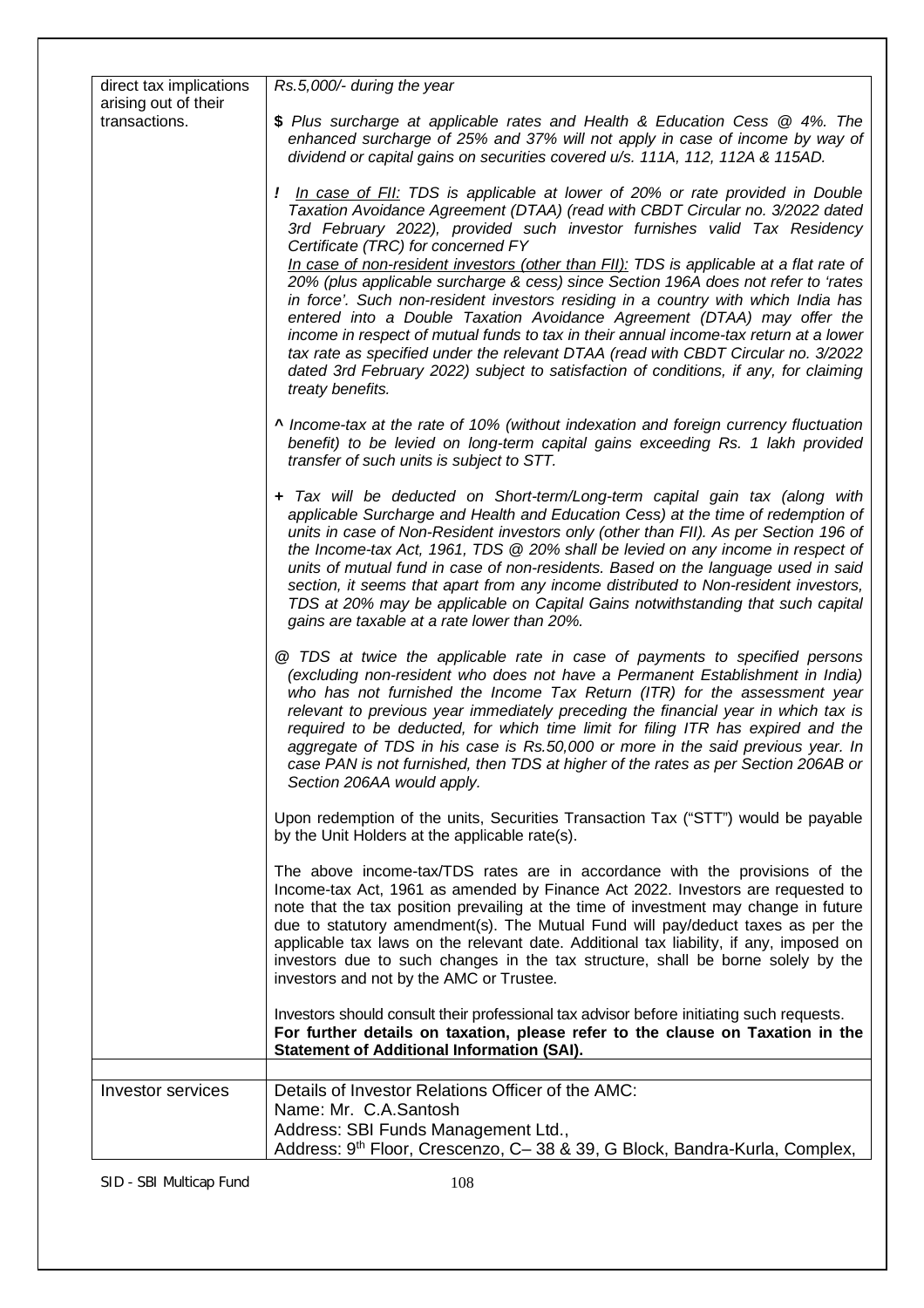|                          | Bandra (East), Mumbai- 400 051                                                                                                                                                                                                                                                                                                                                                                                                                                                                                                                                                                                                                                                                                                                                                                                                                                                                                                                                                                                                                                     |  |  |  |
|--------------------------|--------------------------------------------------------------------------------------------------------------------------------------------------------------------------------------------------------------------------------------------------------------------------------------------------------------------------------------------------------------------------------------------------------------------------------------------------------------------------------------------------------------------------------------------------------------------------------------------------------------------------------------------------------------------------------------------------------------------------------------------------------------------------------------------------------------------------------------------------------------------------------------------------------------------------------------------------------------------------------------------------------------------------------------------------------------------|--|--|--|
|                          | Telephone number: 022 61793537<br>e-mail: customer.delight@sbimf.com                                                                                                                                                                                                                                                                                                                                                                                                                                                                                                                                                                                                                                                                                                                                                                                                                                                                                                                                                                                               |  |  |  |
| <b>Product Labelling</b> | The Risk-o-meter shall have following six levels of risk:<br>i. I ow Risk<br>ii. Low to Moderate Risk<br>iii. Moderate Risk<br>iv. Moderately High Risk<br>v. High Risk and<br>vi. Very High Risk<br>The evaluation of risk levels of a Scheme shall be done in accordance with<br>SEBI Circular no. SEBI/HO/IMD/DF3/CIR/P/2020/197 dated October 5, 2020,<br>as amended from time to time.<br>Any change in risk-o-meter shall be communicated by way of Notice cum<br>Addendum and by way of an e-mail or SMS to unitholders. The risk-o-meter<br>shall be evaluated on a monthly basis and the risk-o-meter alongwith portfolio<br>disclosure shall be disclosed on the www.sbimf.com as well as AMFI website<br>within 10 days from the close of each month. The risk level of the Scheme as<br>on March 31 of every year, along with number of times the risk level has<br>changed over the year shall be disclosed on www.sbimf.com and AMFI<br>website. Risk-o-meter details shall also be disclosed in scheme wise Annual<br>Reports and Abridged summary. |  |  |  |

#### **D. NAV INFORMATION**

NAV of the Scheme shall be computed and declared on every business day. The NAV under the Scheme would be rounded off to 4 decimals and Units will be allotted upto four decimal places as follows or such other formula as may be prescribed by SEBI from time to time:

Market or Fair Value of Scheme's investments + Current Assets - Current Liabilities and Provision NAV = -------------------------------------------------------------------------------------------------------------------

No of Units outstanding under Scheme on the Valuation Date

NAV will be disclosed as prescribed under SEBI (Mutual Funds) Regulations, 1996. NAV can also be viewed on www.sbimf.com and www.amfiindia.com.

The AMC shall update the NAVs on the website of Association of Mutual Funds in India - AMFI (www.amfiindia.com) by 11.00 p.m. on business day basis. In case of any delay, the reasons for such delay would be explained to AMFI and SEBI by the next day. If the NAVs are not available before commencement of business hours on the following day due to any reason, the Fund shall issue a press release providing reasons and explaining when the Fund would be able to publish the NAVs.

Further, as per SEBI Regulations, the repurchase price shall not be lower than 95% of the NAV

# **E. Methodology for calculation of sale and re-purchase price of the units of mutual fund scheme:**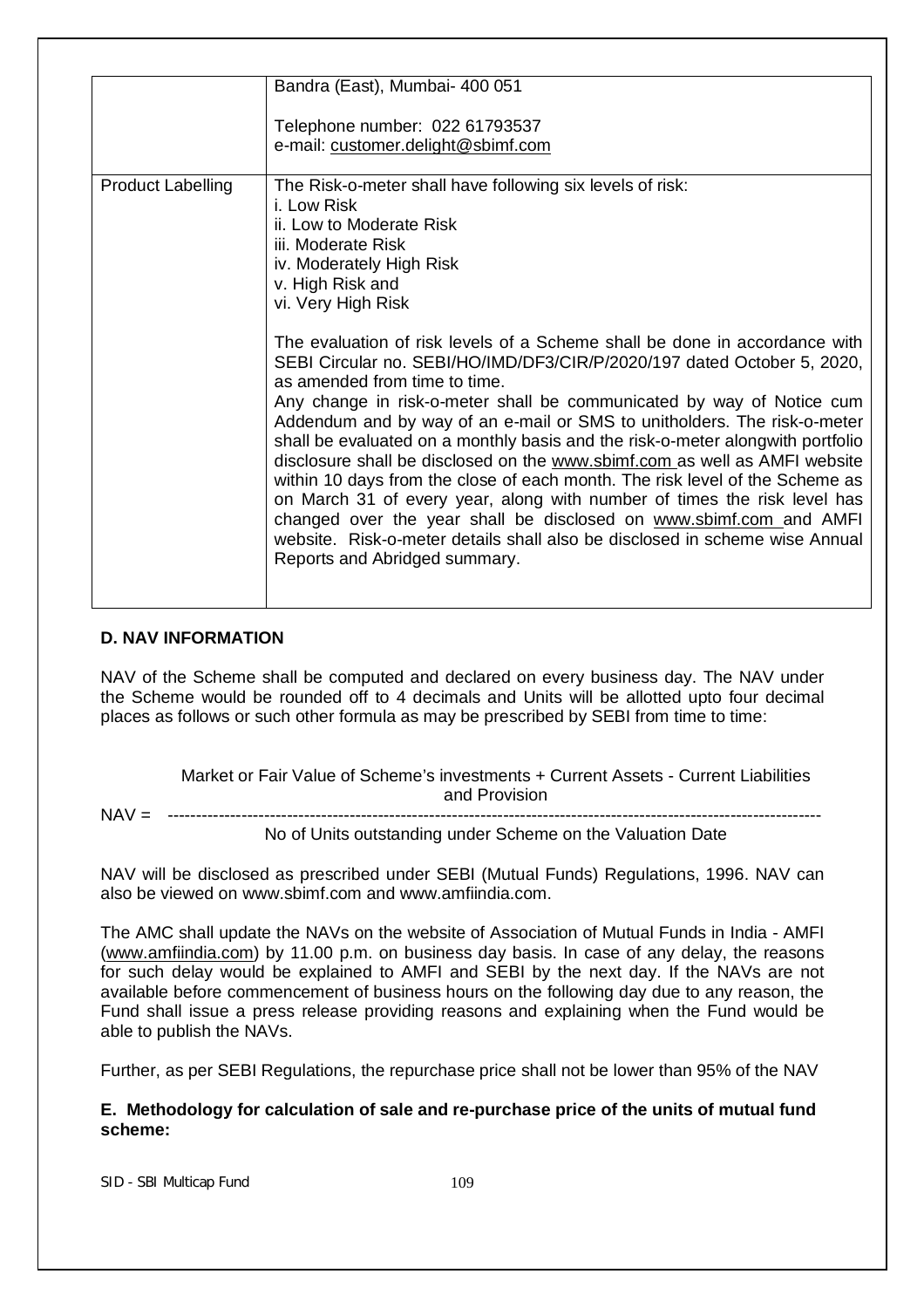Let's assume that the NAV of a Mutual Fund Scheme on April 01, 2021 is Rs. 10/-.

# **Purchase of mutual fund units:**

The Purchase Price of the Units on an ongoing basis will be same as Applicable NAV.

Purchase Price = Applicable NAV

In the above example, purchase is done on April 01, 2021, when the Applicable NAV = Rs.  $10/-$ Therefore, Purchase Price = Rs. 10/-

As per existing Regulations, no entry load is charged with respect to applications for purchase / additional purchase of mutual funds units.

# **Redemption/Re-purchase of mutual fund units**

The Redemption Price of the Units will be calculated on the basis of the Applicable NAV subject to prevailing Exit Load, if any. In case of redemption, the amount payable to the investor shall be calculated as follows:

Redemption Price = Applicable NAV \* (1 - Exit Load)

Say, in the above example the exit load applicable is:

- a. For exit on or before 12 months from the date of allotment 1.00%
- b. For exit after 12 months from the date of allotment Nil.

# **Scenario 1: Redemption is done during applicability of exit load**

In case the investor requests for redemption on or before 12 months i.e. on or before March 31, 2022; say December 1, 2021, when the NAV of the scheme is Rs. 12/- and the exit load applicable is 1%, so the Redemption amount payable to investor shall be calculated as follows:

Redemption Price = Applicable NAV \* (1 - Exit Load)  $=$  Rs. 12  $*$  (1-1%)  $=$  Rs. 11.988/-

# **Scenario 2: Redemption is done when the exit load is NIL**

In case the investor requests for redemption after 12 months i.e. after March 31, 2022; say April 1, 2022, when the NAV of the scheme is Rs. 12/- and the exit load applicable is NIL, so the Redemption amount payable to investor shall be calculated as follows:

Redemption Price = Applicable NAV \* (1 - Exit Load)  $=$  Rs. 12  $*$  (1-0)  $=$  Rs. 12/-

The aforesaid example does not take into consideration any applicable statutory levies or taxes. Accordingly, the redemption amount payable to investor shall further reduce to the extent of applicable statutory levies or taxes.

Note: The aforesaid disclosure has been made pursuant to SEBI circular no. SEBI/HO/IMD/DF2/CIR/P/2018/92 dated June 05, 2018.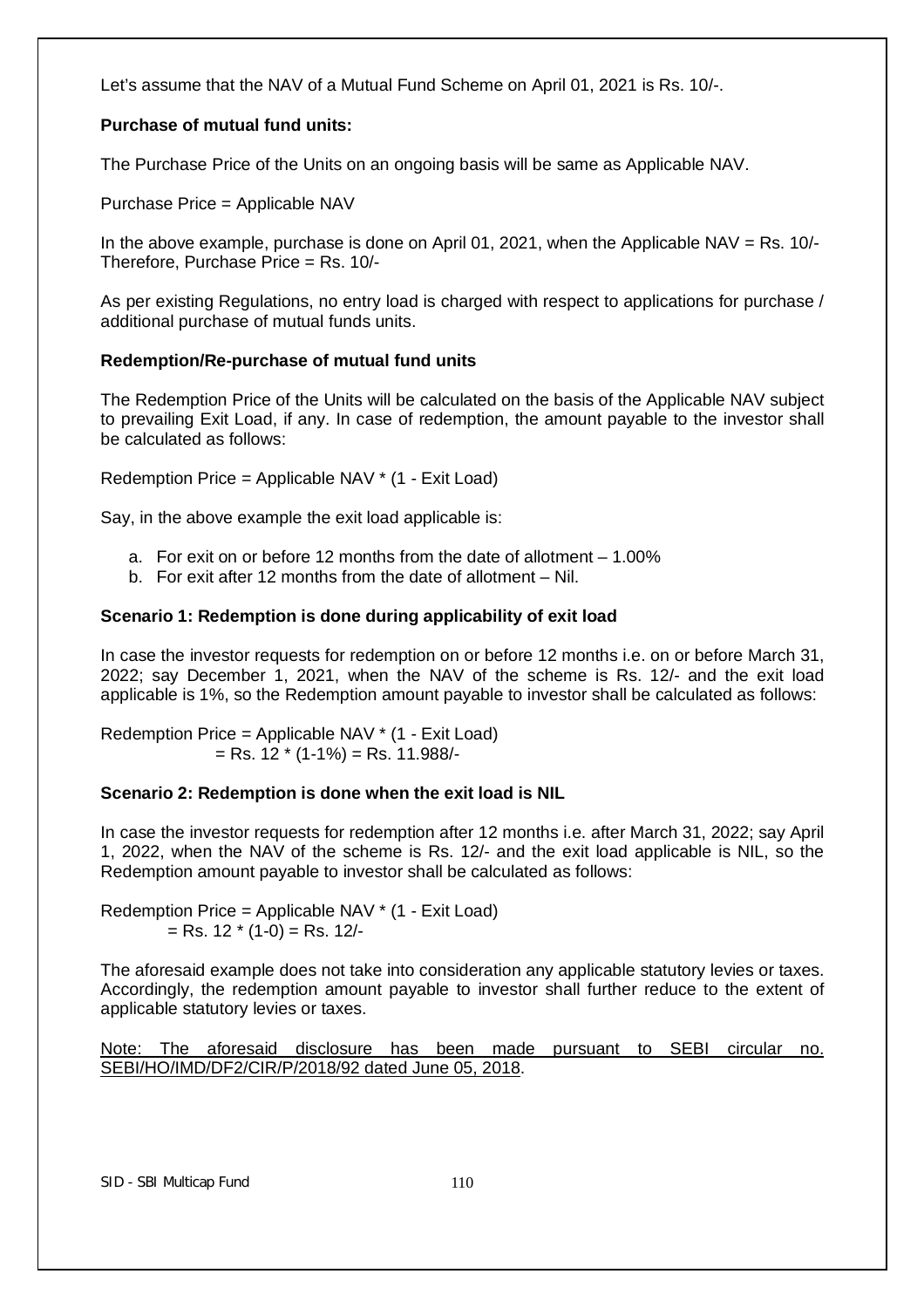#### **IV. FEES AND EXPENSES**

# **A. NEW FUND OFFER (NFO) EXPENSES**

NOT APPLICABLE

#### **B. ANNUAL SCHEME RECURRING EXPENSES**

These are the fees and expenses for operating the scheme. These expenses include Investment Management and Advisory Fee charged by the AMC, Registrar and Transfer Agents' fee, marketing and selling costs etc. as given in the table below:

| <b>Expense Head</b>                                              | % of daily Net Assets |  |
|------------------------------------------------------------------|-----------------------|--|
| <b>Investment Management and Advisory Fees</b>                   |                       |  |
| Trustee fee                                                      |                       |  |
| Audit fees                                                       |                       |  |
| Custodian fees                                                   |                       |  |
| <b>RTA Fees</b>                                                  |                       |  |
| Marketing & Selling expense incl. agent commission               |                       |  |
| Cost related to investor communications                          |                       |  |
| Cost of fund transfer from location to location                  |                       |  |
| Cost of providing account statements and IDCW redemption         | Upto 2.25%            |  |
| cheques and warrants                                             |                       |  |
| Costs of statutory Advertisements                                |                       |  |
| Cost towards investor education & awareness (at least 2 bps)     |                       |  |
| Brokerage & transaction cost over and above 12 bps and 5 bps for |                       |  |
| cash and derivative market trades resp.                          |                       |  |
| Goods & Service tax on expenses other than investment and        |                       |  |
| advisory fees                                                    |                       |  |
| Goods & Service tax on brokerage and transaction cost            |                       |  |
| Other Expenses^                                                  |                       |  |
| Maximum total expense ratio (TER) permissible under              | Upto 2.25%            |  |
| Regulation 52 (6) (c)                                            |                       |  |
| Additional expenses under regulation 52 (6A) (c)*                | Upto 0.05%            |  |
| Additional expenses for gross new inflows from specified cities  | Upto 0.30%            |  |

^ Any other expenses which are directly attributable to the Scheme, may be charged with the approval of the Trustee within the overall limits as specified in the Regulations except those expenses which are specifically prohibited.

\*Pursuant to SEBI Circular No. SEBI /HO/IMD/DF2/CIR/P/2018/15 dated February 02, 2018, additional expenses under regulation 52 (6A) (c) shall not be levied if the scheme doesn't have exit load.

The AMC has estimated that upto 2.25% (plus allowed under regulation 52(6A)) of the daily net asset will be charged to the scheme as expenses. The maximum annual recurring expenses that can be charged to the Scheme, excluding issue or redemption expenses, whether initially borne by the mutual fund or by the asset management company, but including the investment management and advisory fee shall be within the limits stated in Regulations 52 read with SEBI circular no. CIR/IMD/DF/21/2012 dated September 13, 2012. The AMC may charge the investment and advisory fees within the limits of total expenses prescribed under Regulation 52 of the SEBI (Mutual Funds) Regulation.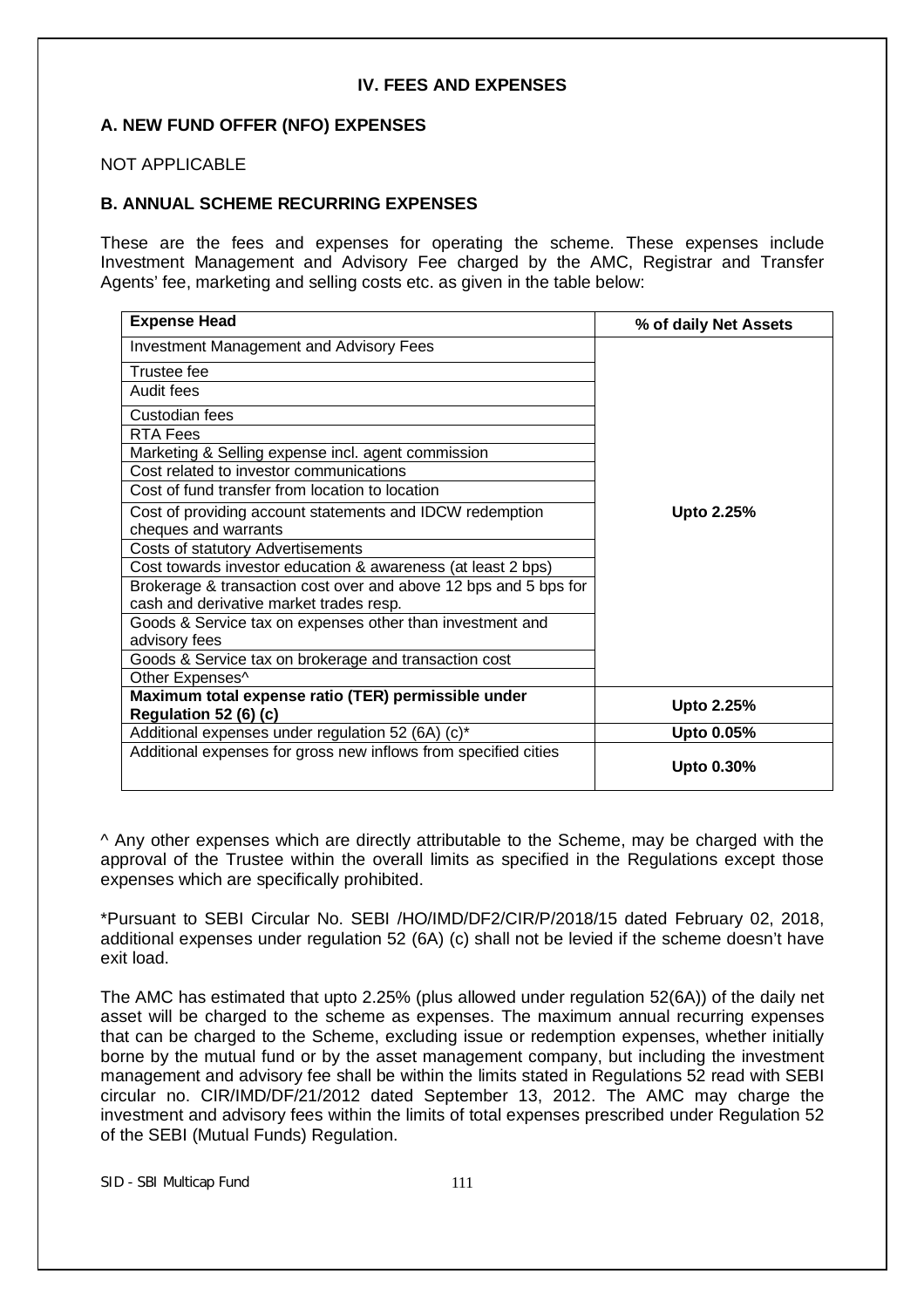Direct Plan shall have a lower expense ratio excluding distribution expenses, commission, etc. vis-a-vis the Regular Plan, and no commission shall be paid from Direct plan. Both the plans viz. Regular and Direct plan shall have common portfolio. However, Regular Plan and Direct Plan shall have different NAVs.

For investor education and awareness initiative, the AMC or the Schemes of the Fund will annually set apart at least 0.02 percent of daily net asset of the Schemes of the Fund within the maximum limit of the total expense ratio as per SEBI Regulation

These estimates have been made in good faith as per the information available to the Investment Manager based on past experience and are subject to change inter-se. Types of expenses charged shall be as per the SEBI (MF) Regulations. Pursuant to SEBI Notification dated December 13, 2018, the maximum total expenses of the scheme under Regulation 52(6)(c) shall be subject to following limits

| <b>Assets Under Management Slab (In</b>     | Total expense ratio limits for equity-   |
|---------------------------------------------|------------------------------------------|
| Rs. crore)                                  | oriented schemes                         |
| On the first Rs.500 crores of the daily net | 2.25%                                    |
| assets                                      |                                          |
| On the next Rs.250 crores of the daily      | 2.00%                                    |
| net assets                                  |                                          |
| On the next Rs.1,250 crores of the daily    | 1.75%                                    |
| net assets                                  |                                          |
| On the next Rs.3,000 crores of the daily    | 1.60%                                    |
| net assets                                  |                                          |
| On the next Rs.5,000 crores of the daily    | 1.50%                                    |
| net assets                                  |                                          |
| On the next Rs.40,000 crores of the daily   | Total expense ratio reduction of 0.05%   |
| net assets                                  | for every increase of Rs.5,000 crores of |
|                                             | daily net assets or part thereof.        |
| On balance of the assets                    | 1.05%                                    |

The scheme may charge additional expenses incurred towards different heads mentioned under regulations (2) and (4), not exceeding 0.05% of the daily net assets.

In addition to expenses as permissible under Regulation 52 (6) (c), the AMC may charge the following additional costs or expenses to the scheme:

 The Goods & Service tax on investment management and advisory fees would be charged in addition to above limit.

 Brokerage and transaction costs which are incurred for the purpose of execution of trade and is included in the cost of investment, not exceeding 0.12 per cent in case of cash market transactions and 0.05 percent for derivative transaction. Further, In terms of SEBI circular CIR/IMD/DF/24/2012 dated November 19, 2012, It is clarified that the brokerage and transaction cost incurred for the purpose of execution of trade may be capitalized to the extent of 12bps and 5bps for cash market transactions and derivatives transactions respectively. Any payment towards brokerage and transaction cost, over and above the said 12 bps and 5bps for cash market transactions and derivatives transactions respectively may be charged to the scheme within the maximum limit of Total Expense Ratio (TER) as prescribed under regulation 52 of the SEBI (Mutual Funds) Regulations, 1996. Goods & Service tax on brokerage and transaction cost paid for execution of trade, if any, shall be within the limit prescribed under regulation 52 of the Regulations

In terms of Regulation 52 (6A) (b), expenses not exceeding of 0.30 per cent of daily net assets will be charged, if the new inflows from such cities as specified from time to time are at least – (i) 30 percent of gross new inflows in the scheme, or;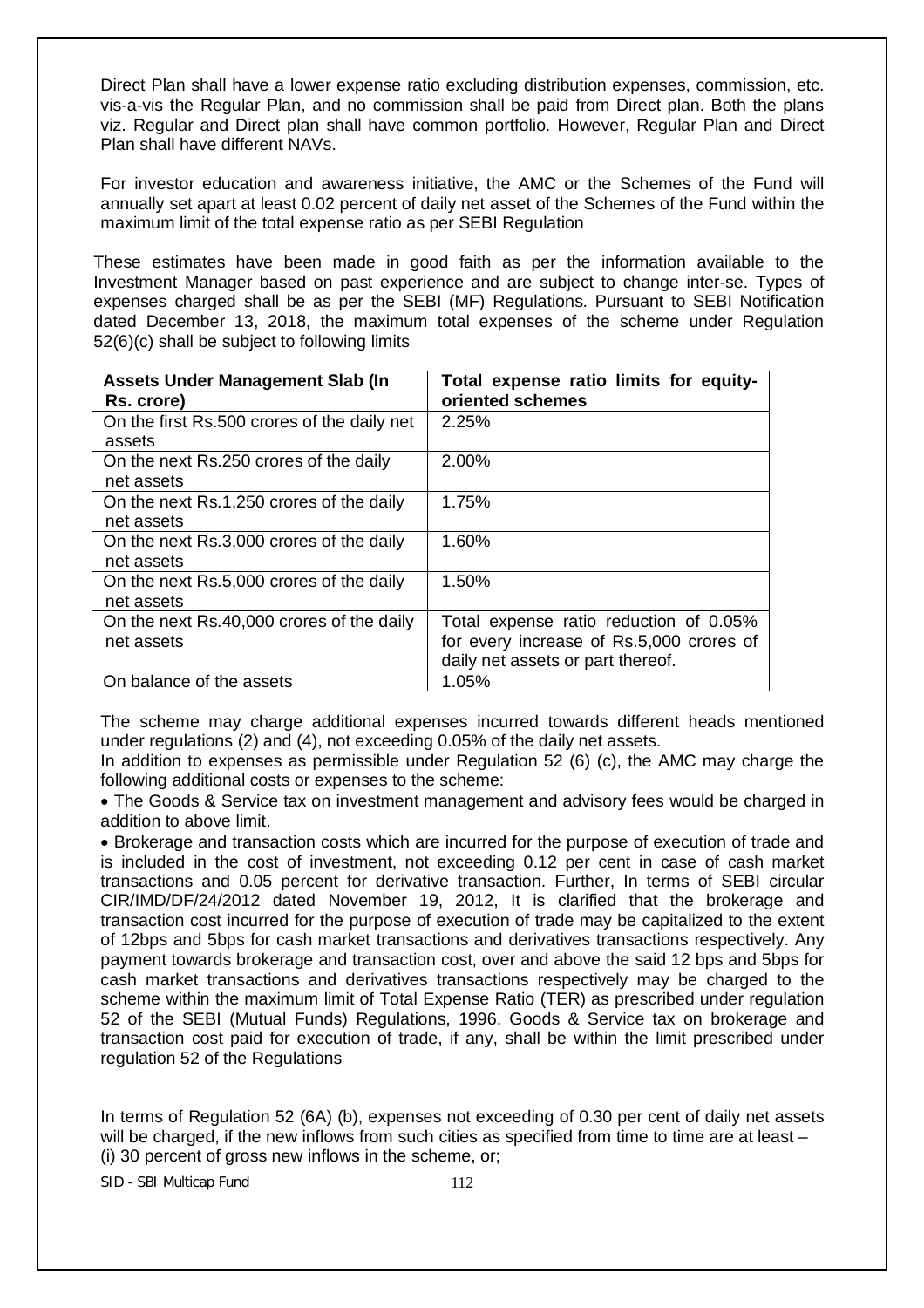(ii) 15 percent of the average assets under management (year to date) of the scheme, whichever is higher:

Provided that if inflows from such cities is less than the higher of sub-clause (i) or sub- clause (ii), such expenses on daily net assets of the scheme shall be charged on proportionate basis:

Provided further that expenses charged under this clause shall be utilised for distribution expenses incurred for bringing inflows from such cities:

Provided further that amount incurred as expense on account of inflows from such cities shall be credited back to the scheme in case the said inflows are redeemed within a period of one year from the date of investment.

 Further, GST on expenses other than investment and advisory fees shall be borne by the Scheme within the maximum limit of annual recurring expenses as prescribed in Regulation 52.

The Mutual Fund would update the current expense ratios on the website atleast three working days prior to the effective date of the change. Investors can refer https://www.sbimf.com/enus/disclosure/total-expense-ratio-ofmutual-fund-schemes for Total Expense Ratio (TER) details

The additional TER in terms of Regulation 52(6A)(b) of SEBI (Mutual Funds) Regulations, 1996 shall be charged based on inflows from Retail Investors from beyond top 30 cities (B-30 cities). Accordingly, the inflows of amount upto Rs 2,00,000/- per transaction, by individual investors shall be considered as inflows from "Retail Investors''

The Mutual Fund would update the current expense ratios on the website atleast three working days prior to the effective date of the change. Investors can refer https://www.sbimf.com/enus/disclosure/total-expense-ratio-of-mutual-fund-schemes for Total Expense Ratio (TER) details.

The additional TER in terms of Regulation 52(6A)(b) of SEBI (Mutual Funds) Regulations, 1996 shall be charged based on inflows from Retail Investors from beyond top 30 cities (B-30 cities). Accordingly, the inflows of amount upto Rs 2,00,000/- per transaction, by individual investors shall be considered as inflows from "Retail Investors".

| <b>Particulars</b>                             | <b>Regular Plan</b> | Direct plan |
|------------------------------------------------|---------------------|-------------|
| Opening NAV (INR Rs) -> (a)                    | 100                 | 100         |
| Scheme's Gross return for the year -> (b)      | 10%                 | 10%         |
| Closing NAV before charging expenses -> (c)    | 110                 | 110         |
| Total Expense charged in (INR Rs) -> (d)       | 2.0                 | 1.5         |
| NAV after charging expenses -> (e) = (c) - (d) | 108.0               | 108.5       |
| Net Return to the investor                     | 8.00%               | 8.50%       |

# **A.Illustration of impact of expense ratio on schemes returns:**

1) The above computation assumes no investment/ redemption made during the year. The investment is made in the Growth option of the scheme.

- 2) The above computation is simply to illustrate the impact of expenses of the scheme. The actual expenses charged to the scheme will not be more than the amount that can be charged to the scheme as mentioned in this SID.
- 3) It is assumed that expenses charged are evenly distributed throughout the year. Tax impact on customers has not been considered due to the individual nature of this impact.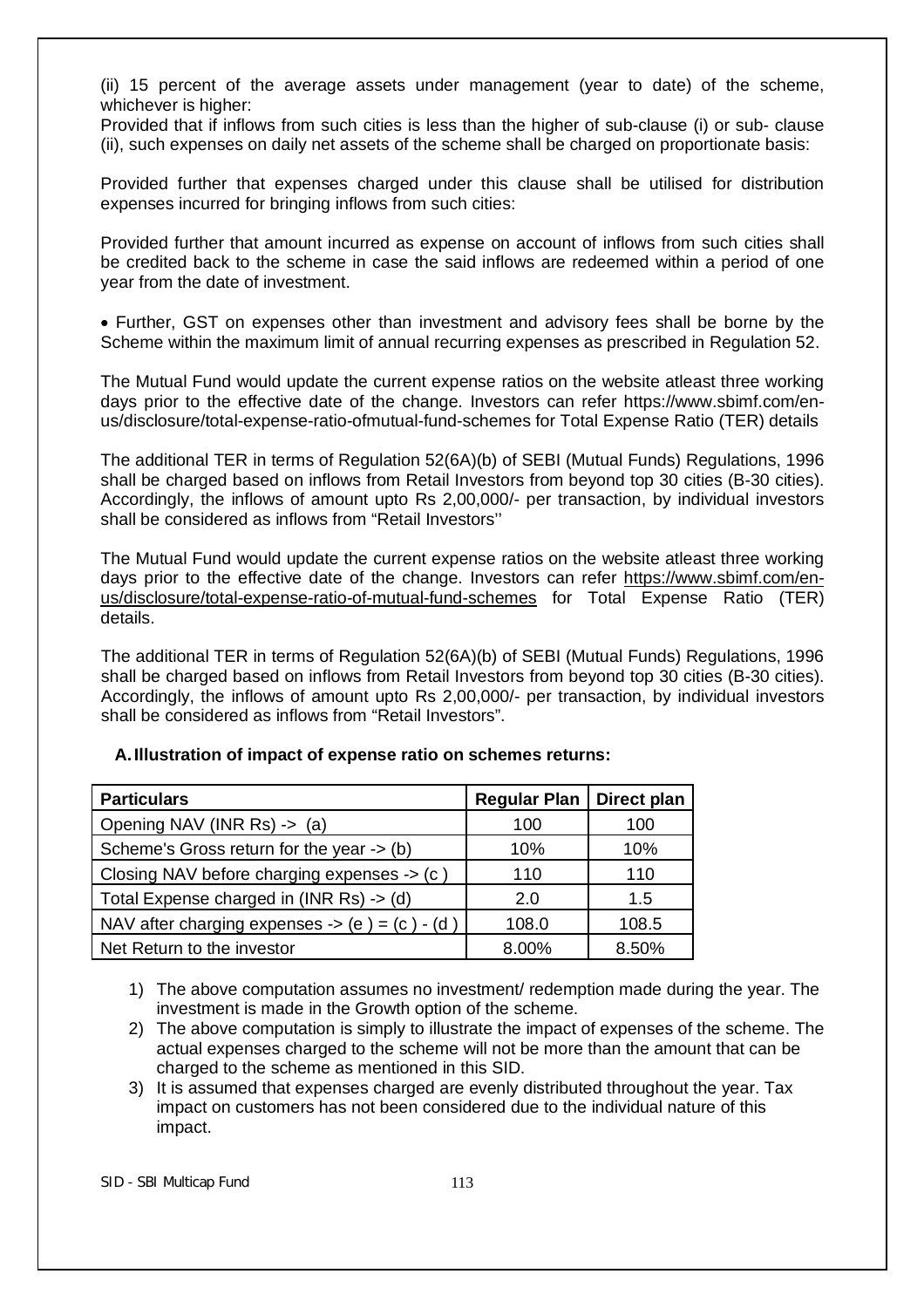4) Calculations are based on one day NAV and actual returns may differ from those considered above.

#### . **D. LOAD STRUCTURE**

Load is an amount which is paid by the investor to subscribe to the units or to redeem the units from the scheme. Load amounts are variable and are subject to change from time to time. For the current applicable structure, please refer to the website of the AMC (www.sbimf.com) or contact your distributor.

The following table illustrates the expenses that the investors will incur on their purchases/ sales of Units during the continuous offer (including Systematic Investment Plan) under this scheme:

| <b>Nature of</b><br>expense | Charge (% of NAV)                                                                                                                                                                                                                                                                                                                                                                                                                                                                                                                                                                          |
|-----------------------------|--------------------------------------------------------------------------------------------------------------------------------------------------------------------------------------------------------------------------------------------------------------------------------------------------------------------------------------------------------------------------------------------------------------------------------------------------------------------------------------------------------------------------------------------------------------------------------------------|
| <b>Entry</b><br>Load        | Not Applicable                                                                                                                                                                                                                                                                                                                                                                                                                                                                                                                                                                             |
| <b>Exit Load</b>            | • NIL - If units purchased or switched in from another scheme of the<br>Fund are redeemed or switched out upto 10% of the units (the limit)<br>purchased or switched on or before 1 year from the date of<br>allotment.<br>• 1% of the applicable NAV - If units purchased or switched in from<br>another scheme of the Fund are redeemed or switched out in<br>excess of the limit on or before 1 year from the date of allotment<br>• NIL - If units purchased or switched in from another scheme of the<br>Fund are redeemed or switched out after 1 year from the date of<br>allotment |

The charges stated above are a percentage of the NAV.

Please note that no Exit Load shall be charged for Switch from Direct Plan to Regular Plan under the Scheme; however, in case of switch from Regular Plan to Direct Plan under the Scheme shall be subject to applicable exit load if any. Units issued on Re-investment of Income Distribution cum capital withdrawal shall not be subject to entry and exit load.

The AMC reserves the right to introduce a load structure, levy a different load structure or remove the load structure in the scheme at any time after giving notice to that effect to the investors through an advertisement in an English language daily that circulates all over India as well as in a newspaper published in the language of the region where the Head Office of the mutual fund is situated. Goods & Service tax on exit load shall be paid out of the exit load proceeds and exit load net of goods & service tax shall be credited to the scheme.

The upfront commission on investment, if any, shall be paid to the ARN Holder directly by the investor, based on the investor's assessment of various factors including service rendered by the ARN Holder.

For any change in load structure AMC will issue an addendum and display it on the website/OPAT of SBI MF.

Any imposition or enhancement in the load shall be applicable on prospective investments only. However, AMC shall not charge any load on issue of units allotted on Re-investment of Income Distribution cum capital withdrawal for existing as well as prospective investors. At the time of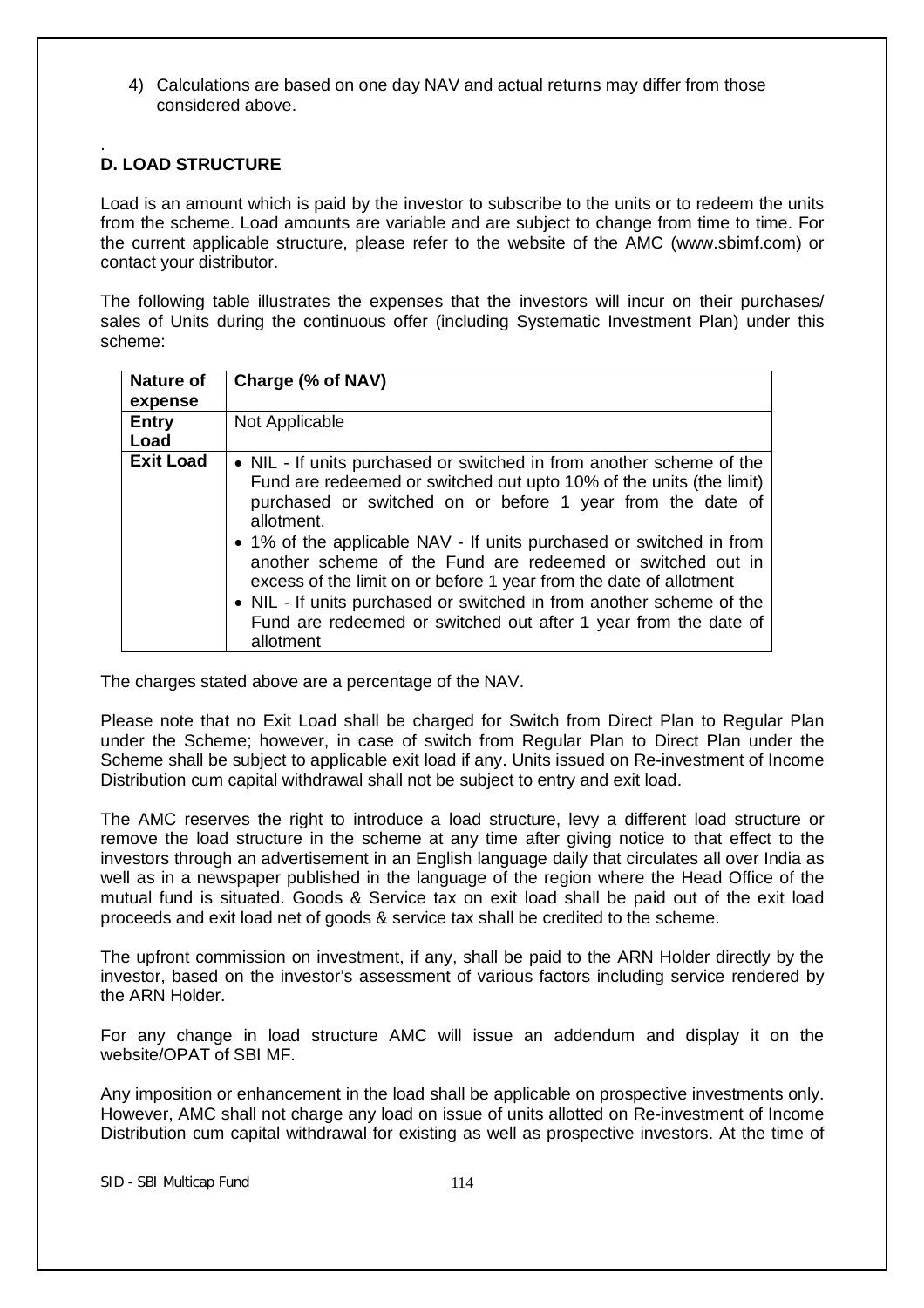changing the load structure, the mutual fund may consider the following measures to avoid complaints from investors about investment in the schemes without knowing the loads:

- 1) The addendum detailing the changes may be attached to Scheme Information Documents and key information memorandum. The addendum may be circulated to all the distributors/brokers so that the same can be attached to all Scheme Information Documents and key information memoranda already in stock.
- 2) Arrangements may be made to display the addendum in the Scheme Information Document in the form of a notice in all the investor service centers and distributors/brokers office.
- 3) The introduction of the exit load alongwith the details may be stamped in the acknowledgement slip issued to the investors on submission of the application form and may also be disclosed in the statement of accounts issued after the introduction of such load.
- 4) The AMC shall be required to issue an addendum and display the same on its website immediately
- 5) Any other measures which the mutual funds may feel necessary.

In accordance with SEBI Regulations, the repurchase price will not be lower than 95% of the NAV

The investor is requested to check the prevailing load structure of the Scheme before investing.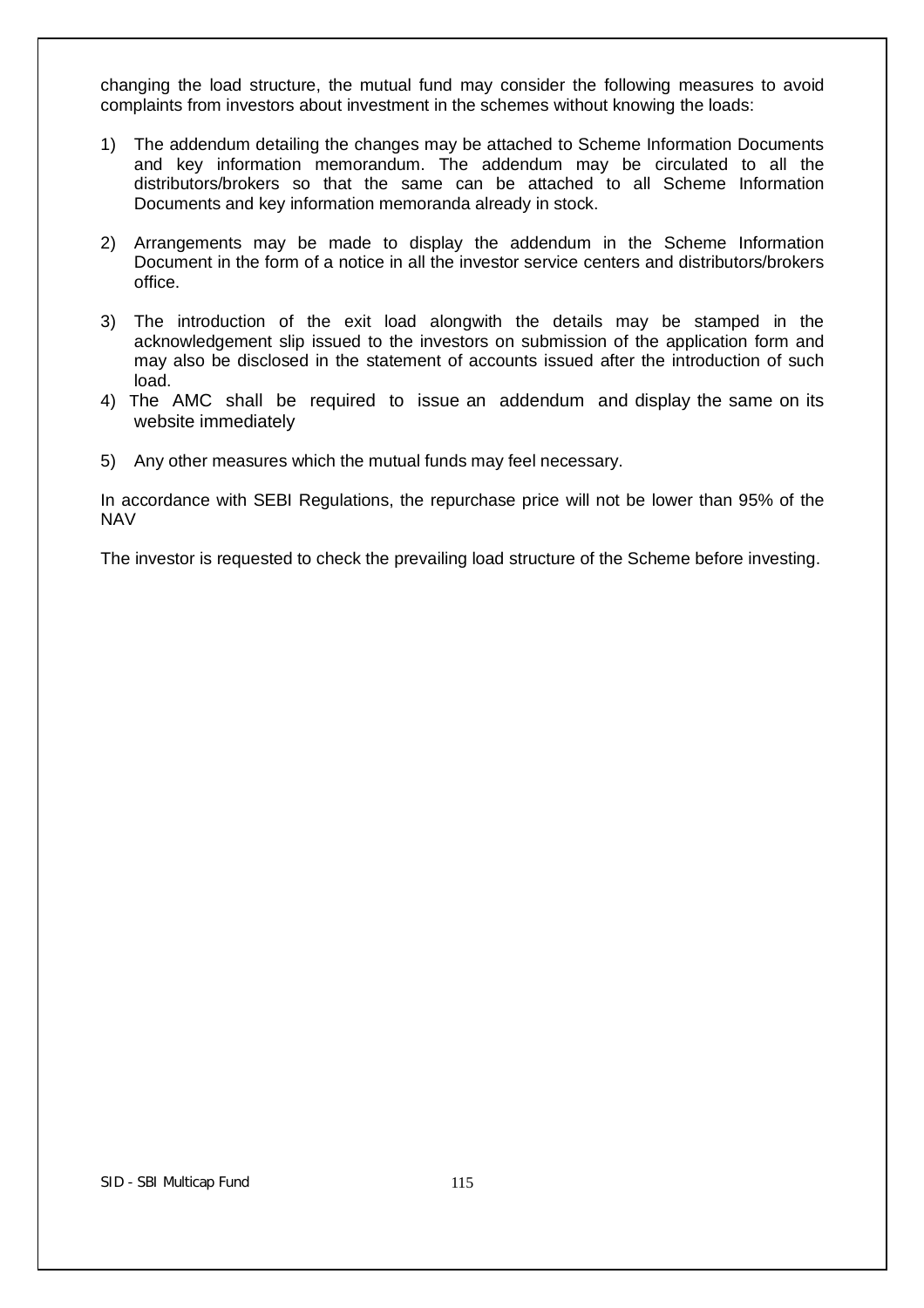# **V. RIGHTS OF UNITHOLDERS**

Please refer to SAI for details.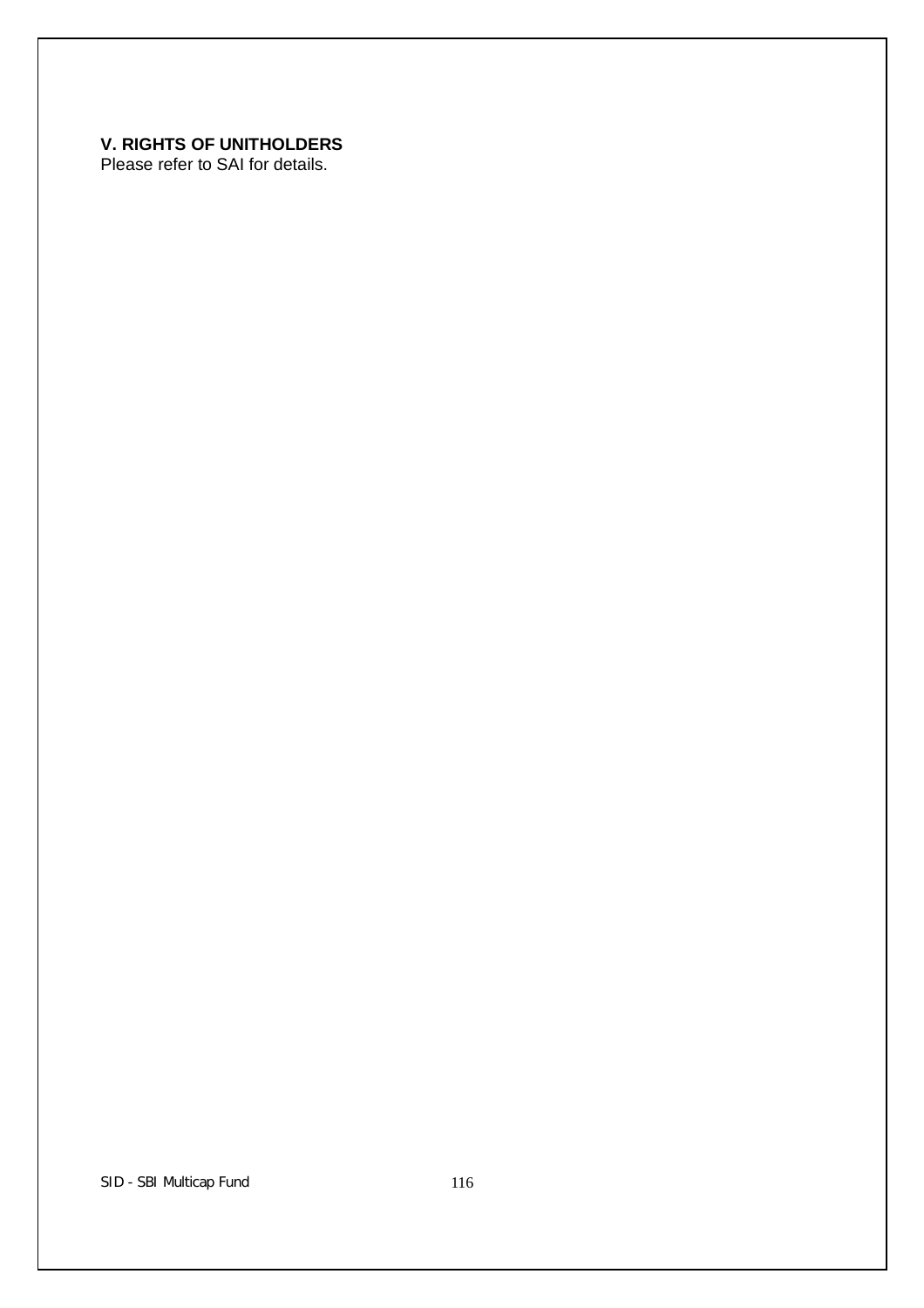- **V. PENALTIES, PENDING LITIGATION OR PROCEEDINGS, FINDINGS OF INSPECTIONS OR INVESTIGATIONS FOR WHICH ACTION MAY HAVE BEEN TAKEN OR IS IN THE PROCESS OF BEING TAKEN BY ANY REGULATORY AUTHORITY**
- **1. All disclosures regarding penalties and action(s) taken against foreign Sponsor(s) may be limited to the jurisdiction of the country where the principal activities (in terms of income / revenue) of the Sponsor(s) are carried out or where the headquarters of the Sponsor(s) is situated. Further, only top 10 monetary penalties during the last three years shall be disclosed.**

Not applicable

**2. In case of Indian Sponsor(s), details of all monetary penalties imposed and/ or action taken during the last three years or pending with any financial regulatory body or governmental authority, against Sponsor(s) and/ or the AMC and/ or the Board of Trustees /Trustee Company; for irregularities or for violations in the financial services sector, or for defaults with respect to share holders or debenture holders and depositors, or for economic offences, or for violation of securities law. Details of settlement, if any, arrived at with the aforesaid authorities during the last three years shall also be disclosed.**

# **Against Sponsor:**

- a. The Reserve Bank of India imposed a penalty of Rs. 700 lacs on the Bank on 15-07- 2019 under the provisions of Section 4 7 A (1) (c) read with sections 46( 4) (i) and 51 (1) of the Banking Regulation Act, 1949. RBI had previously issued a Show Cause Notice (SCN) in this regard on 10-10-2018 and Bank had replied on 30-10-2018. A personal hearing was conducted on 15-04-2019. After examining the facts of the case, RBI has observed non-compliance with the directions issued by RBI on (i) Income Recognition and Asset Classification (IRAC) norms, (ii) code of conduct for opening and operating current accounts and reporting of data on Central Repository of Information on Large Credits (CRlLC) and (iii) fraud risk management and classification and reporting of frauds. This has resulted in levy of a penalty of Rs. 700 lacs.
- b. The Reserve Bank of India in exercise of the powers conferred under Section 47A (1) (c) read with Section 46 (4) (i) and 51(1) of the Banking Regulation Act, 1949 has imposed a penalty of Rs. 50 lacs on 31-07-2019 on the Bank for delay in reporting of fraud in the account of M/s Kingfisher Airlines Limited by Bank and State Bank of Mysore.
- c. The Reserve Bank of India had issued Show Cause Notice CO.ENFD.DECB.No.S47/02-01-021/2021-22 dated 24.05.2021 for violations of RBI guidelines, directions. etc. observed during scrutiny conducted in the account of Karnataka State Handicraft Development Corporation Limited. The SCN was replied by Bank vide letter dated 09.06.2021. The RBI, in exercise of the powers conferred under Section 47A (l)(c) read with section 46(4)(i) and Section 51(1) of the Banking Regulation Act, 194 imposed a monetary penalty of Rs. 1 crore (Rupees One Crore only) on the Bank on 18-10-2021, for non-compliance with the directions contained in the "Reserve Bank of India - Frauds Classification and Reporting by Commercial Banks and select FIs" directions 2016. The Bank responded to the SCN vide letter dated 09.06.2021. Thereafter. a personal hearing in the case was conducted by RBI on 10.08.2021 and was attended by Bank's Top Management. The Bank is analysing the issue of non compliance and corrective action and new controls, etc. shall follow the detailed analysis of the Order by the Bank. The penalty has been paid to RBI on 25.10.2021.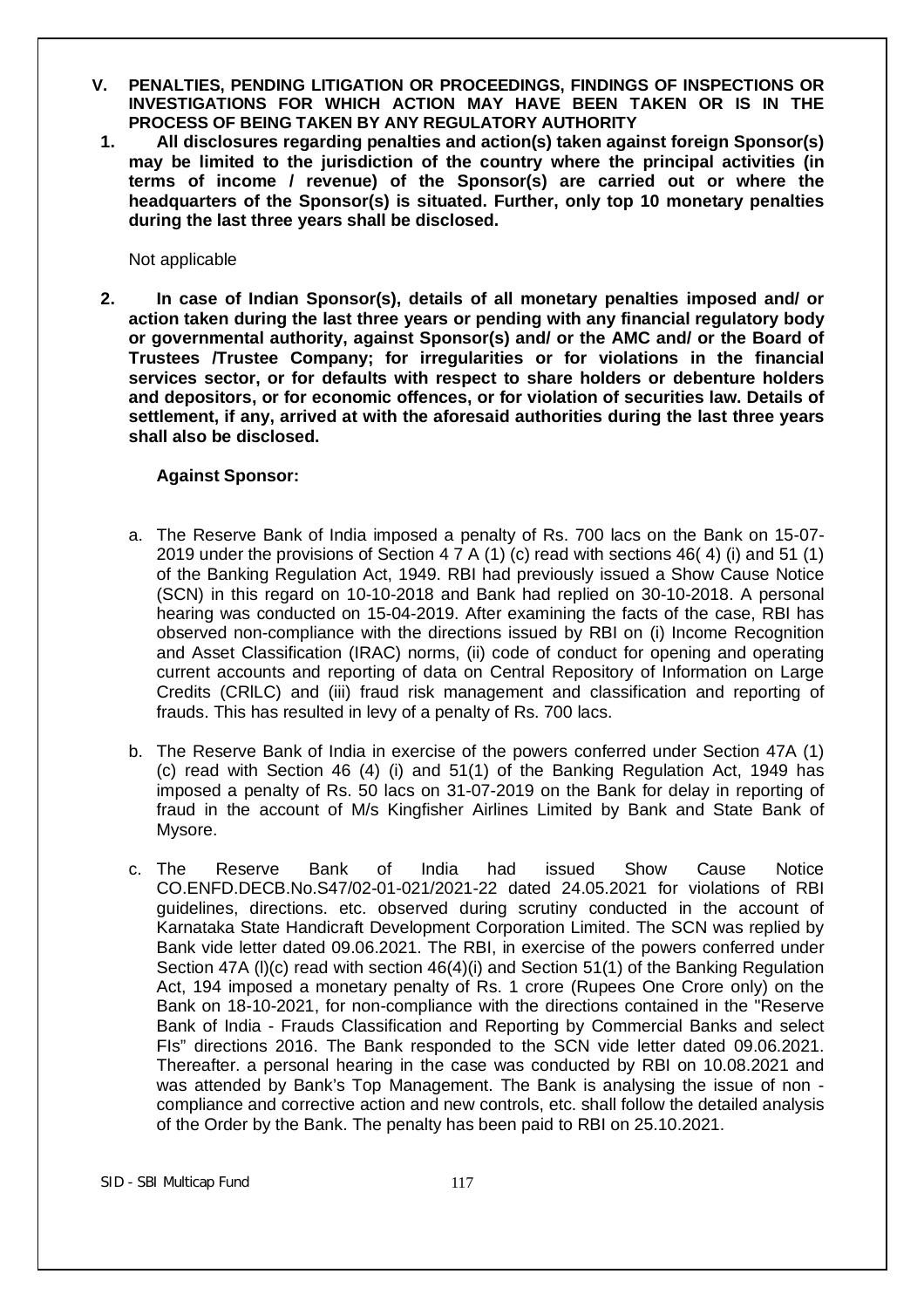- d. The Reserve Bank of India has imposed a total penalty of Rs.200 lacs on 16-03-2021, including penalty of Rs.100 lacs for contravention of the provisions of section of 10(l)(b)(ii) of Banking Regulation Act, 1949 and additional penalty of Rs.100 lacs for contravention of RBI directions specifically issued to the bank vide Letter No.DBS.CO.SSM-SBV1751113.26.00 1/2019-20 dated 19-09-2019 regarding payment of commission to employees engaged in cross-selling activities. The penalty has been paid to RBI on 24-03-2021.
- e. The Reserve Bank of India imposed a monetary penalty of Rs.50.00 lacs for failure to ensure data accuracy and integrity while submitting the dataon large credit (CRILC reporting) to RBI. Bank did not report dataof two companies namely M/s Managlore SEZ Limited and M/s Parkline LLC, with sanctioned amount of more than Rs. 5 crore as Group Companies of the borrower from June 2017 to March 2020 and from March 2018 to December 2019 respectively. Bank also incorrectly reported data of two companies namely M/s Malwa Solar Power Generation Private Limited and M/s SRM Institute of Science and Technology as group companies of the borrower from March 2018 to March 2020 and June 2018 to September 2018 respectively. The penalty has been paid on 14.07.2021.
- f. The Reserve Bank of India imposed a penalty of Rs.1.00 crore for contravention of the provisions of subsection (2) of section 19 of the Banking regulation Act related to the following 1. The bank held shares as a pledgee, of an amount exceeding thirty percent of the paid-up share capital of six borrower companies as on March 31, 2018 and continued to hold shares exceeding thirty percent of the paid up share capital of two borrower companies as on March 2019. The penalty has been paid on 01.12.2021
- g. The Reserve Bank of India imposed penalty on various currency chests of State Bank of India. The circle wise summary of penalties imposed on currency chests for last three FY are as follows:

(Amount in millions)

| Circle-wise summary of Penalty imposed by RBI during |          |          |                     |          |
|------------------------------------------------------|----------|----------|---------------------|----------|
| <b>CIRCLE</b>                                        | FY 18-19 | FY 19-20 | <b>FY 20-</b><br>21 | FY 21-22 |
| AHMEDABAD                                            | 10.80    | 5.47     | 4.23                | 1.15     |
| <b>AMARAVATI</b>                                     | 3.40     | 2.36     | 0.02                | 0.81     |
| <b>BENGALURU</b>                                     | 10.99    | 2.85     | 4.96                | 5.46     |
| <b>BHOPAL</b>                                        | 6.06     | 6.83     | 1.07                | 5.20     |
| <b>BHUBANESWAR</b>                                   | 0.08     | 1.38     | 0.34                | 5.74     |
| <b>CHANDIGARH</b>                                    | 4.36     | 5.61     | 1.0                 | 1.01     |
| <b>CHENNAI</b>                                       | 2.72     | 2.31     | 0.50                | 1.11     |
| <b>GUWAHATI</b>                                      | 24.88    | 0.83     | 1.56                | 6.24     |
| <b>HYDERABAD</b>                                     | 2.98     | 1.42     | 0.38                | 0.62     |
| <b>JAIPUR</b>                                        | 7.58     | 13.00    | 0.84                | 2.47     |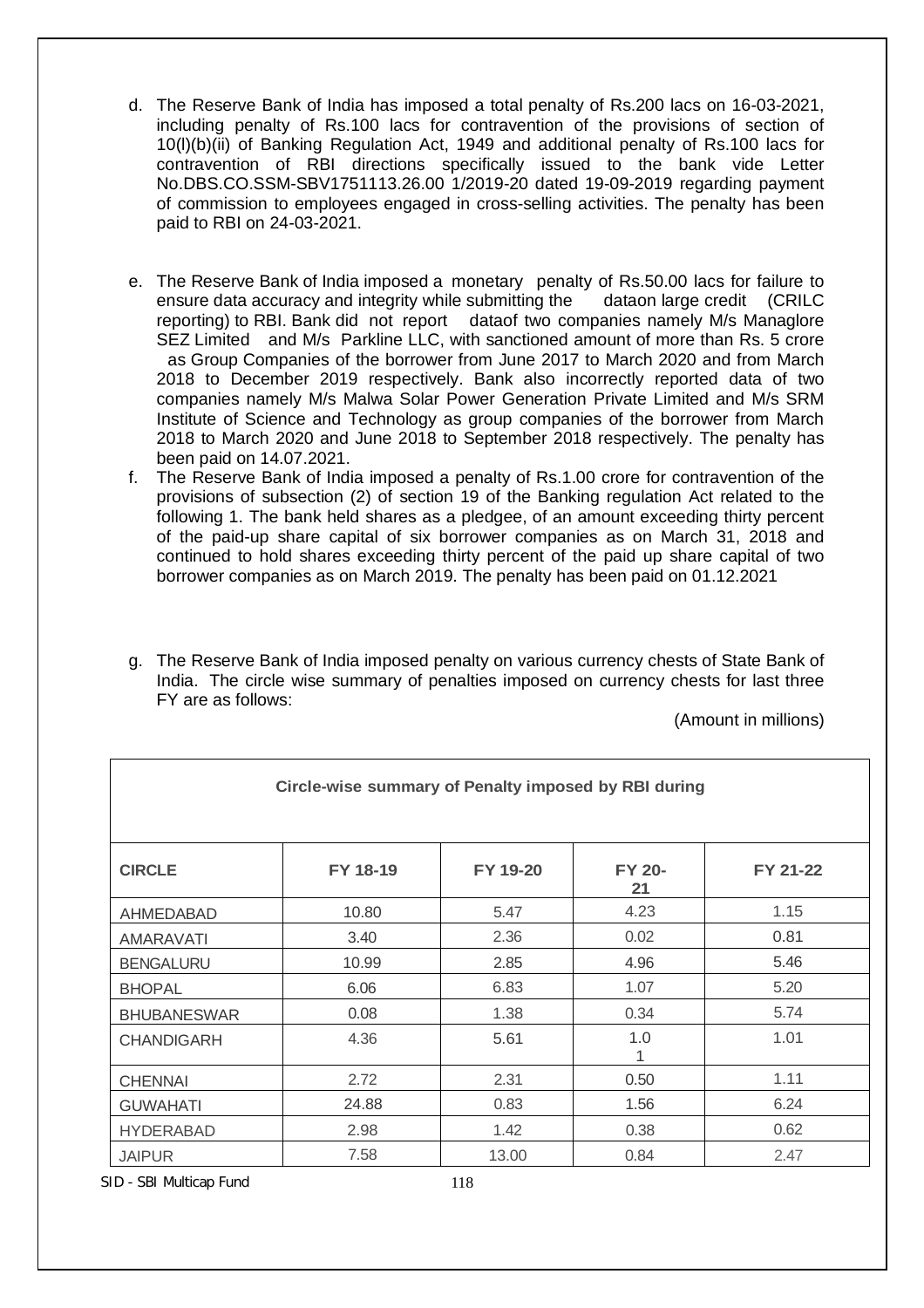| <b>KOLKATA</b>         | 0.45  | 0.30  | 0.01  | 0.71  |
|------------------------|-------|-------|-------|-------|
| <b>LUCKNOW</b>         | 5.37  | 4.48  | 0.77  | 31.88 |
| <b>MAHARASHTRA</b>     | 2.71  | 2.22  | 0.88  | 5.54  |
| <b>MUMBAI METRO</b>    | 0.83  | 1.90  | 0.62  | 0.74  |
| <b>NEWDELHI</b>        | 7.47  | 3.21  | 1.59  | 2.37  |
| <b>PATNA</b>           | 0.00  | 2.20  | 33.38 | 6.64  |
| THIRUVANANTHAPURA<br>M | 0.71  | 0.53  | 0.33  | 0.36  |
| <b>TOTAL</b>           | 91.37 | 56.87 | 52.49 | 78.05 |

h. In respect of Overseas Regulators, details of penalties imposed are furnished below:

- Commercial Indo Bank LLC, Moscow
- i. The Central Bank of Russia (CBR) imposed a penalty of RUB 1000,000 (INR 1092500) on CIBL in August 2019 for violation of certain items in Art 3 and Art 6 of Federal Law No. 353-FZ observed in granting of a term loan to a natural person.
- ii. The Central Bank of Russia (CBR) imposed a penalty of RUB 36,829 (INR 40,236) on CIBL on 20-08-2019 for shortfall of RUB 3.31 million, in the obligatory reserves kept by CIBL with CBR from 10.07.2019 to 06.08.2019.
- iii. The Central Bank of Russia issued a penalty of RUB 8,637,000 (INR 84.42 lacs appx) in December 2020 for violations of legislation of Russian Federation and regulations of Central Bank of Russia in the field of AML, established by results of inspection dated 30-07-2020.The penalty has been paid on 15-12-2020.
- Bank SBI Indonesia
	- i. The Otoritas Jasa Keuangan (OJK) (Financial Services Authority of Indonesia) has fined IDR 9,450,000.00 (approx. INR 43,943.00) on Bank SBI Indonesia in February 2020 for error in input of data in Financial Information Service System (SLIK) detected by the regulator in an off-site examination. The penalty has been paid on 16-10-2019.
	- ii. The Otoritas Jasa Keuangan (OJK) (Financial Services Authority of Indonesia) has fined IDR 3,100,000.00 (approx. INR 14,415.00) in February 2020 for adjustment / correction of Monthly General Bank Report (LBU) and in SLIK based on the OJK inspection. The penalty has been paid on 12-12-2019.
	- iii. The Otoritas Jasa Keuangan (OJK) (Financial Services Authority of Indonesia) fined in August 2020 the Bank SBI Indonesia IDR 7000000 (INR 34650) for late reporting of the extension of tenure of an existing Director. The penalty has been paid on 02-09-2020.
	- iv. OJK has fined of IDR 3,050,000 (INR 15,860) in October 2020 on account of errors found in regulatory reporting in their annual inspection at the Bank. The penalty has been paid on 12-01-2021.
	- v. The Otoritas Jasa Keunangan imposed a penalty of IDR 4.85 million (INR 25099) on July 16, 2021 for errors in regulatory reporting. The penalty has been paid on 29-07-2021.
	- vi. The Otoritas Jasa Keunangan imposed a penalty of IDR 300,000 (INR 1553.00 approx) on August 05, 2021 for errors in published quarterly results. The penalty has been paid.
	- vii. The Otoritas Jasa Keunangan imposed a penalty of IDR 6.20 million (INR 32,395) on December 16, 2021 for errors in regulatory reporting. The penalty has been paid on 22-12-2021.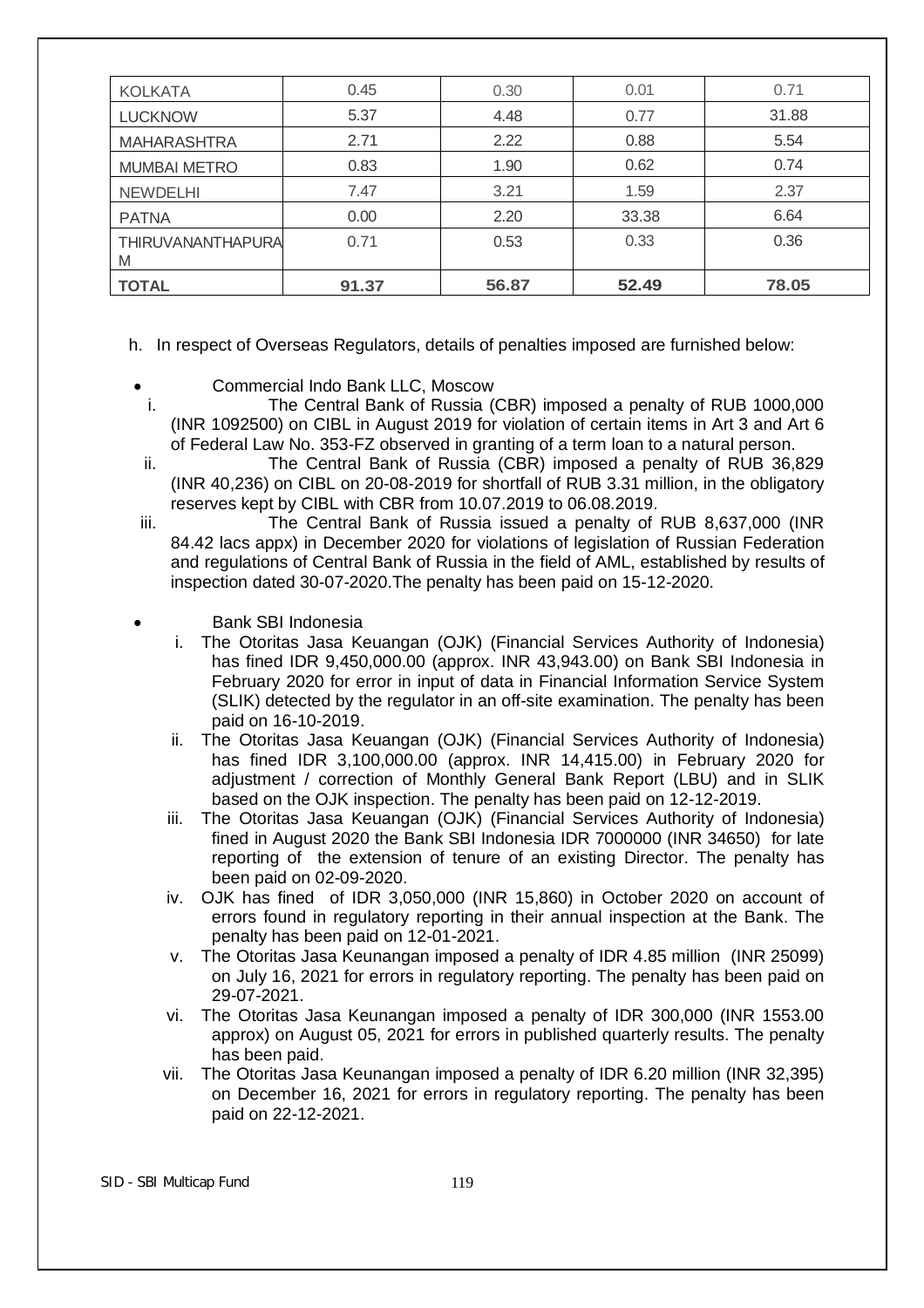- viii. The Otoritas Jasa Keunangan imposed a penalty of IDR 0.10 million (INR 528) on March 2, 2022 for errors in regulatory reporting. The penalty has been paid on March 8, 2022 .
- SBI (Mauritius) Ltd The Bank of Mauritius imposed a penalty of MUR 200,000.00 (INR 3,48,000.00) for discrepancy in data reported to Mauritius Credit Information Bureau (MCIB). The penalty has been paid on 13-08-2021.

 There are no any monetary penalties imposed and/ or action taken by any financial regulatory body or governmental authority, against the AMC and/ or the Board of Trustees /Trustee Company.;

**3. Details of all enforcement actions taken by SEBI in the last three years and/ or pending with SEBI for the violation of SEBI Act, 1992 and Rules and Regulations framed there under including debarment and/ or suspension and/ or cancellation and/ or imposition of monetary penalty/adjudication/enquiry proceedings, if any, to which the Sponsor(s) and/ or the AMC and/ or the Board of Trustees /Trustee Company and/ or any of the directors and/ or key personnel (especially the fund managers) of the AMC and Trustee Company were/ are a party. The details of the violation shall also be disclosed.** 

#### **Against Sponsor:**

State Bank of India (SBI) had received a Show Cause Notice (SCN) under Rule 4 (1) of SEBI (Procedure for Holding Inquiry and Imposing Penalties) Rules, 1995 in the matter of "Non-compliance of Regulation 7B of SEBI (Mutual Funds) Regulations, 1996 from Adjudicating Officer (AO) of SEBI vide his notice dated 12th March 2020. SEBI called upon the SBI to show cause as to why an inquiry should not be held against SBI in terms of Rule 4(1) of SEBI (Procedure for Holding Inquiry and Imposing Penalties) rules,1995 and penalty should not be imposed on SBI for non-compliance of Regulation 7B of SEBI in respect of UTIAMCL and UTITCPL.

Reply to SCN had been filed by SBI vide letter dated 24th March 2020. Officials of SBI appeared for personal hearing before Adjudicating Officer (AO) and a written submission was made vide their letter dated 10th July 2020 praying the AO of SEBI not to initiate any action including penalty against SBI.

It has been brought to the notice of AO in their submissions that SBI was unable to comply with the Regulation 7B with in specified time despite the efforts made by SBI including taking approval from DIPAM regarding divestment of its holding, meetings with sponsors, Institutional Investors etc. due to the processes involved in obtaining necessary approvals from various stakeholders.

It has been further brought to the notice of the AO, the specified order of Whole Time Member of SEBI dated 6th December 2019 wherein SBI has been provided time till December 31, 2020 to comply with Regulation 7B and UTIAMCL has initiated the process to divest SBI's stake in both UTIAMCL and UTITCPL and SBI will become compliant of the said regulation well before the revised timeline of 31st December.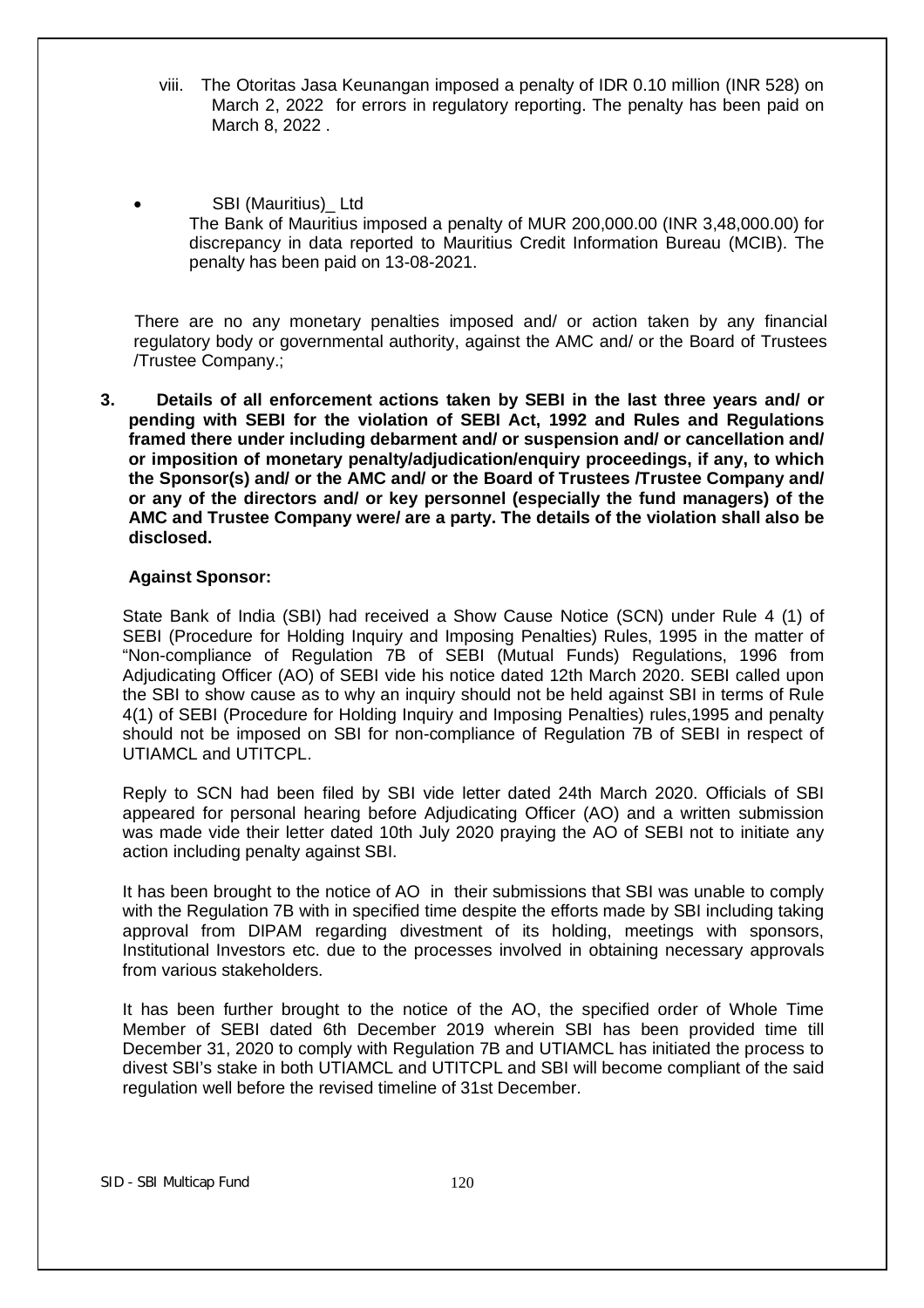AO passed an order on 14th August 2020 imposing a penalty of Rs.10 lacs on SBI for noncompliance with Regulation 7B of SEBI Mutual Funds Regulations and has given time of 45 days from the date of receipt of the order for payment of the penalty.

The Bank had filed an appeal before Securities Appellate Tribunal (SAT) on September 15, 2020 and the matter was heard on December 23, 2020. SAT vide its order dated January 07, 2021, has decided and ordered that appeal is partly allowed by substituting the monetary penalty of Rs. 10 lacs imposed on the Bank with that of a warning.

SEBI has filed an appeal before Supreme Court of India against the SAT order in the matter. Supreme Court of India vide order no 423/2021 dated February 19, 2021 has granted interim stay of operation of the order dated January 07, 2021 of SAT, Mumbai.

**4. Any pending material civil or criminal litigation incidental to the business of the Mutual Fund to which the Sponsor(s) and/ or the AMC and/ or the Board of Trustees /Trustee Company and/ or any of the directors and/ or key personnel are a party should also be disclosed separately.** 

Some ordinary routine litigations incidental to the business of the AMC are pending in various forums.

Apart from this, following are the details of Penalties, pending litigation or proceedings, findings of inspection or investigations for which action may have been taken or initiated by any regulatory authority against the AMC - SBI Funds Management Ltd (SBIFML) in a capacity of Investment Manager to the SBI Mutual Fund:

- a) SEBI has initiated an investigation for the transactions in the shares of M/S Polaris Software Lab Limited, made during the period April 01, 2002 to May 31, 2002 by SBI Mutual Fund, having suspected SBI Mutual Fund of indulging in insider trading on account of proposed merger of M/s Orbi Tech Solutions with M/s Polaris Software Lab Limited, i.e. 'unpublished price sensitive information' about Polaris under the SEBI (Insider Trading Regulation) Regulation, 1992. SBIMF has denied having violated of any insider trading regulation or SEBI Act. SEBI had issued a show cause notice on June 20, 2007 and SBIMF has replied to SEBI on June 30, 2008. Since then, there has been no further communication on the matter from SEBI till date.
- **5. Any deficiency in the systems and operations of the Sponsor(s) and/ or the AMC and/ or the Board of Trustees/Trustee Company which SEBI has specifically advised to be disclosed in the SID, or which has been notified by any other regulatory agency, shall be disclosed.**

Not Applicable

# **Settlement order in the matter of M/s. Padmini Technologies Limited ("PTL"):**

SEBI had initiated an investigation into certain transactions in the shares of M/s. Padmini Technologies Limited ("PTL"), during the period 2000-2001, which included an inquiry into the investments made by SBI Mutual Fund in the shares of PTL. The Central Bureau of Investigation had also investigated about various aspects of transactions in the shares of PTL which included investments by various schemes of SBI Mutual Fund during the period. A case was subsequently filed in the Sessions Court at Mumbai in 2006 against some exemployees of the Company. SBI Funds Management Ltd ("SBIFML"), SBI Mutual Fund Trustee Company Pvt. Ltd. and SBI Mutual Fund are not parties to this case. The internal investigations conducted by the Chairman, Board of Trustees, SBI Mutual Fund, however, had ruled out any questionable intentions of SBI Mutual Fund in the matter.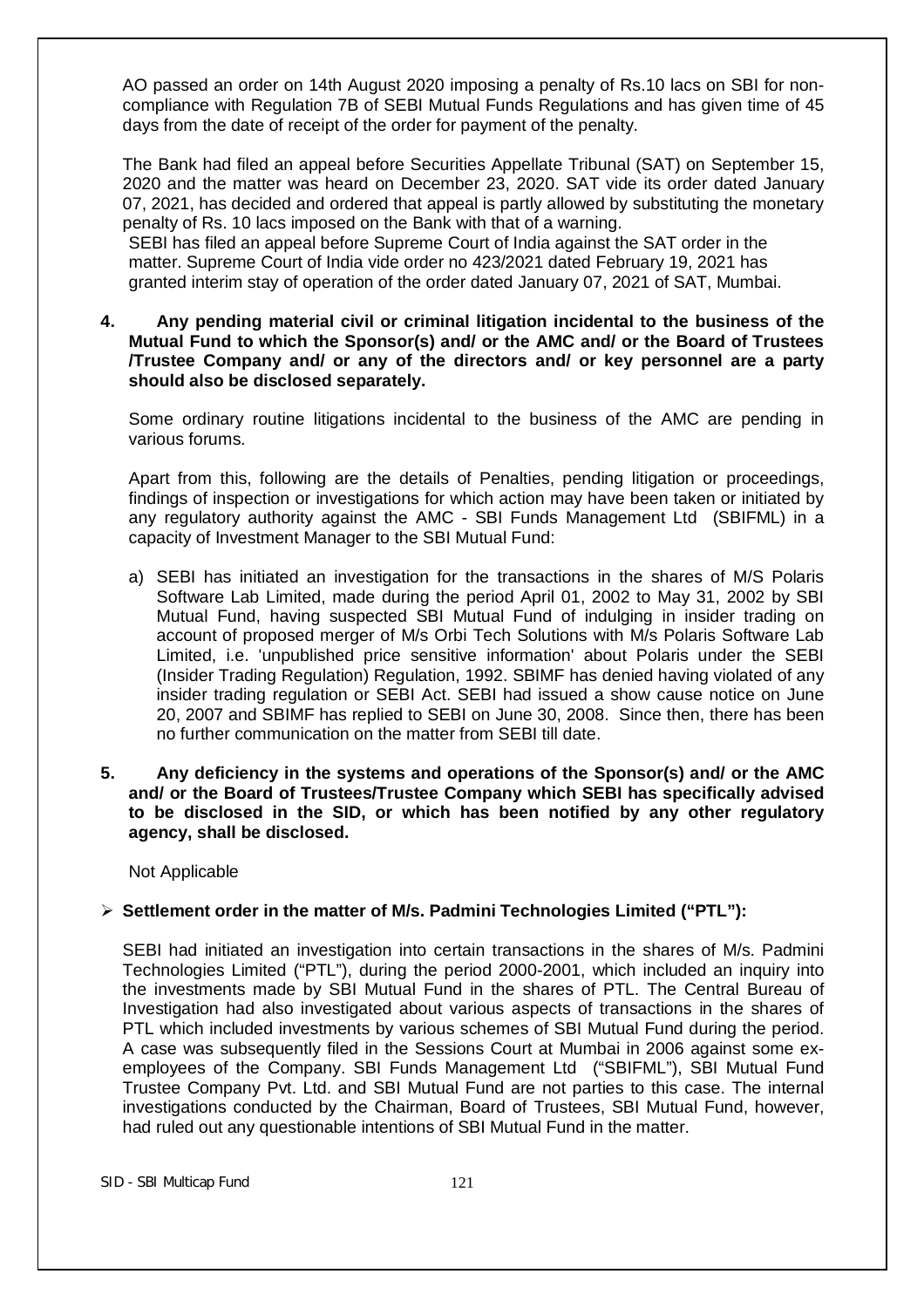Further, a show cause notice dated January 29, 2010 ("2010 SCN") was received from SEBI in the matter and SBI Mutual Fund has replied to the show cause notice countering the allegations made by SEBI. SBI Mutual Fund had also made an application to SEBI to settle the matter through the consent process, i.e. on a no-fault basis, without accepting or denying guilt. The said consent proposal has not been accepted by SEBI vide its letter dated March 22, 2013. A fresh Show Cause Notice dated May 28, 2013 ("2013 SCN") has been issued enclosing a copy of an enquiry report conducted again by a Designated Authority, recommending a prohibition on SBI Mutual Fund from launching any new mutual fund schemes for a period of 12 months. In terms of the opportunity made available in the 2013 SCN to avail the consent process, SBI Mutual Fund had filed a consent application which was returned by SEBI stating that the consent application by SBIFML shall not be reconsidered by SEBI.

Pursuant to Securities and Exchange Board of India (Settlement of Administrative and Civil Proceedings) Regulations, 2014 ("Settlement Regulations"), the Fund house had filed the consent application on March 14, 2017, without admission or denial of guilt, in full and final settlement of all proceedings.

In this connection, SBIFML has paid full settlement charges and agreed to undertake certain non-monetary settlement terms. SEBI vide its settlement order dated September 28, 2018 has disposed the pending proceedings in the underlying matter of PTL.

#### **SEBI Order dated April 13, 2020 in respect of the Show Cause Notice issued in the matter of Manappuram Finance Limited:**

The Securities and Exchange Board of India (SEBI) has instituted adjudication proceedings in respect of Manappuram Finance Limited (MFL) and has issued a show cause notice dated May 29, 2019 (SCN), under Rule 4(1) of the SEBI (Procedure for Holding Inquiry and Imposing Penalties by Adjudicating Officers) Rules. 1995 and Rule 4(1) of the Securities Contracts (Regulation) (Procedure for Holding Inquiry and Imposing Penalties by Adjudicating Officer) Rules, 2005, *inter alia*, to SBI Funds Management Ltd (SBIFML), as one of the noticees for the alleged violation of Sections 12A(d) and 12A(e) of the SEBI Act, 1992 read with Regulations 3(i), 3A and 4 of the SEBI (Prohibition of Insider Trading) Regulations, 1992 read with Regulation 12(2) of the SEBI (Prohibition of Insider Trading) Regulations, 2015. It has, inter alia, been alleged in the SCN that SBIFML traded in the scrip of MFL when in possession of unpublished price sensitive information. In terms of the SCN, SEBI had called upon, inter alia, SBIFML to show cause as to why an inquiry be not held against it in terms of Rule 4 of the SEBI (Procedure for Holding Inquiry and Imposing Penalties by Adjudicating Officer) Rules, 1995 and Rule 4 of the Securities Contracts (Regulation) (Procedure for Holding Inquiry and Imposing Penalties by Adjudicating Officer) Rules, 2005 read with Section 15-I of the SEBI Act, 1992, and penalty be not imposed in terms of the provisions of Section 15G(i) of the SEBI Act, 1992. SBIFML had submitted its reply to the SCN on August 07, 2019. Thereafter, pursuant to an opportunity of personal hearing granted to SBIFML by the Hon'ble Adjudicating Officer, SEBI (AO), the authorized representatives of SBIFML appeared before the AO on November 14, 2019 and made due submissions in the matter. Subsequently, SBIFML has also filed written submissions in the matter to SEBI on November 27, 2019. SEBI vide its order dated April 13, 2020 has disposed of the SCN in the matter without any penalty.

**Notwithstanding anything contained in this Scheme Information Document, the provisions of the SEBI (Mutual Funds) Regulations, 1996 and the guidelines there under shall be applicable.**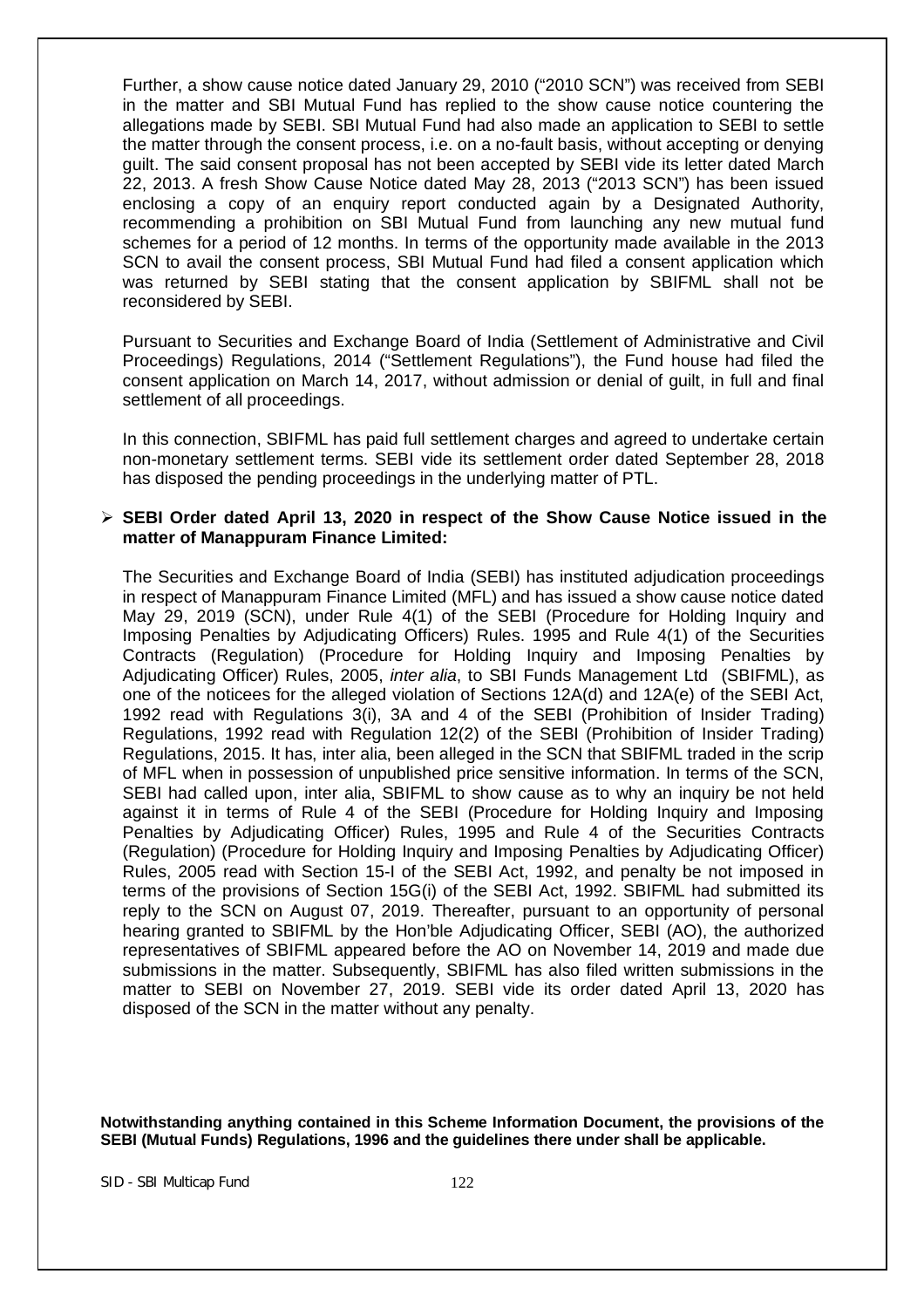Date of Approval of the scheme by SBI Mutual Fund Trustee Company Private Limited on June 9, 2021. The Trustees have ensured that SBI Multicap Fund approved by them is a new product offered by SBI Mutual Fund and is not a minor modification of the existing Schemes.

> For and on behalf of the Board of Directors, **SBI Funds Management Limited (The Asset Management Company for SBI Mutual Fund)**

> > sd/-

Place: Mumbai

Name : Vinay M. Tonse Date: April 29, 2022 **Designation : Managing Director & CEO**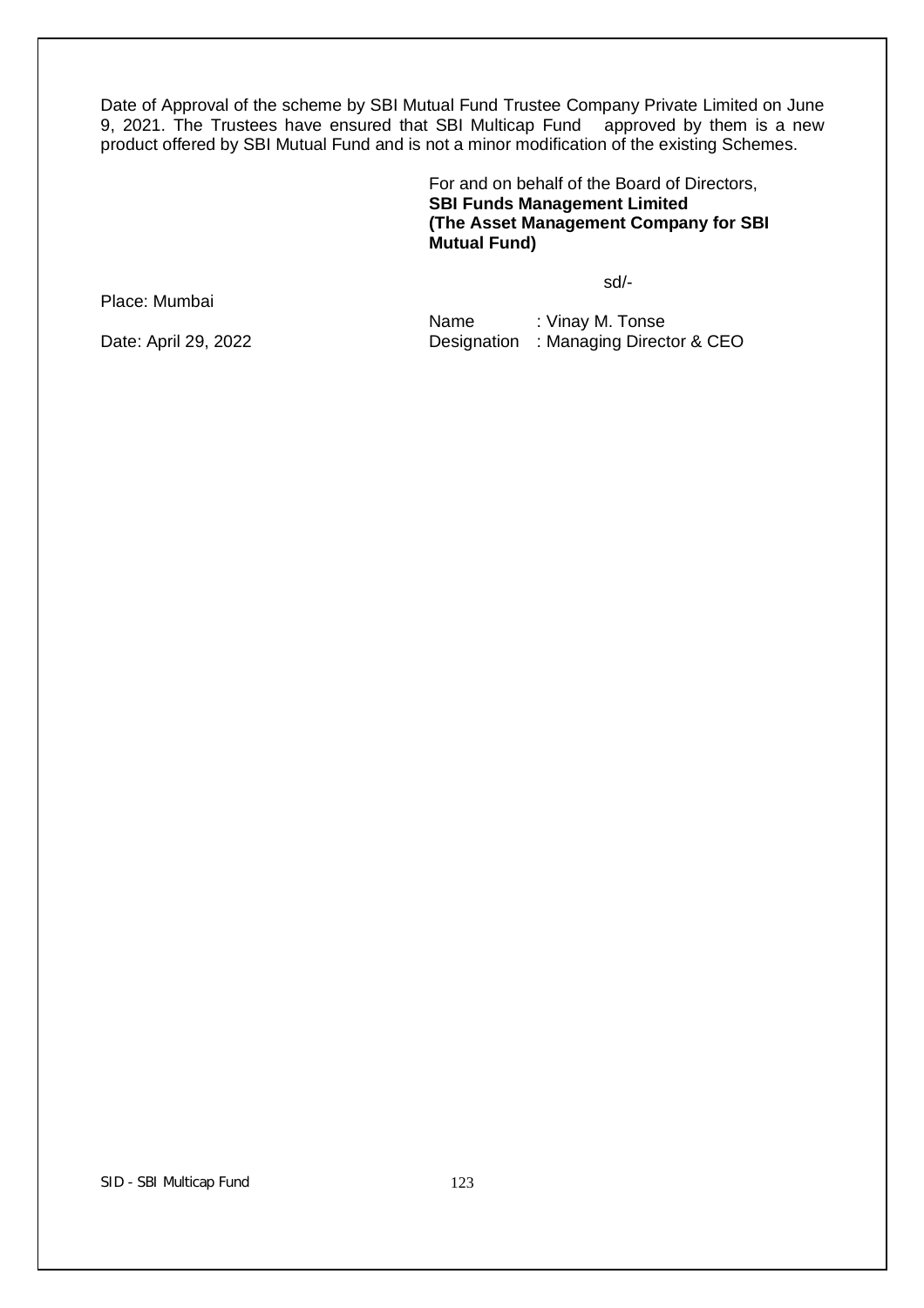

#### **SBI FUNDS MANAGEMENT LTD - BRANCHES**

**AHMEDABAD:** SBI Funds Management Ltd, 4th Floor, Zodiac Avenue, Opp Mayor Bungalow, Near Law Garden, Ahmedabad-380006, Tel : (079)26423060,26463090. , Silvercrest Ramkrushna Building, Ground Floor, Shop A1/2, Opposite Deputy Collector Bungalow, Below Shreedeep Hospital, Station Road, Ahmednagar - 414001. **Phone no:** 0241-2354555 **Email id:**  idswapnil.rakecha@sbimf.com **AGARTALA**: SBI Funds Management Limited Shri Maa Mansion, 3rd Floor, Colonel Mahim Thakur Sarani, Above SBI PBB Branch,Agartala -799001,Tripura.Email Id: cs.agartala@sbimf.com **Phone No**: 0381-2324107. **Agra:** SBI Funds Management Ltd, Office No. 207 A, Second Floor, Sumriddhi Business Suites, Block no. 38/4A, Sanjay Place, Agra – 282001, Tel : (0562) 2850239/37, **AJMER:** SBI Funds Management Ltd, C/O SBI Special Branch, Ajmer - 305001, Tel: (0145)2426284. **AKOLA**: SBI Funds Management . Ltd. Yamuna Tarang Complex, First Floor - Shop No 16,17,18 and 19, Murtijapur, Opposite Gadpal Hospital, Akola – 444001, Maharashtra.**Phone no:** 8956868990 **Email**: salesakola@sbimf.com **ALAPPUZHA:** SBI Funds Management . Ltd. Niza Centre, New General Hospital Junction, Stadium Ward, Beach Road, Alappuzha – 688001, Kerala **ALIBAG**:SBI Funds Management Limited, Shop no.104, 1st Floor, Horizon Building, Shribag no.3, Alibag, Raigad – 4022021, Maharashtra. Phone No: 02141225555 Email Id: cs.alibag@sbimf.com **ALIGARH** : SBI Funds Management Ltd, State Bank of India, Main Branch, Aligarh – 202001, Uttar Pradesh **ALLAHABAD:** SBI Funds Management Ltd, UG-13, Vashishta Vinayak Tower, Tashkent Marg, Civil Lines, Allahabad,211001, Tel: 0532-2261028. **ALWAR** : SBI Funds Management Ltd, Ground Floor, Soni Tower, Road No - 2, Alwar - 301001 **Email Id:** CS.Alwar@SBIMF.COM **Phone No**: 0144-2332035 **AMBALA** : SBI Funds Management Ltd, C/o State Bank of India Mahesh Nagar Ambala Cantt. - 133001, Haryana. **AMRAVATI** : SBI Funds Management Ltd, 1st Floor, Malviya Complex,Malviya Chowk, Opposite YES Bank, Amravati - 444601. **Email id** : cs.amravati@sbimf.com **Phone No** : 0721-2560291 **AMRITSAR:** SBI Funds Management Ltd, C/O State Bank of India, SCO-5, District Shopping Centre, Ranjit Avenue, B Block, Amritsar - 143001., Tel: 0183-2221755 / 0183 - 5158415 **Email id**: cs.amritsar@sbimf.com. **ANAND :** SBI Funds Management Ltd, 102, 10 & 11, First Floor, Chitrangana Complex, Anand Vidhyanagar Road,Anand Gujarat Tel: (02692)- 246210. **ANANDNAGAR**: SBI Funds Management Ltd **,** Ground Floor, Unit No. 12,Safal Pegasus, Opposite Venus Atlantis, Near Shell Pertol Pump, Behind Mcdonalds, Prahladnagar, Satellite, Ahmedabad – 380015 **Phone No:** 9925660299 **Email Id** : cssghighway@sbimf.com **ANNA NAGAR**: SBI Funds Management Ltd**,** Ground Floor, Intec Castle, No-12, F Block, 2nd Main Road, Anna Nagar East, Chennai – 600 102. Phone no: 044 48626775 **ANDHERI :** SBI Funds Management Ltd, Shop No. 6, Monisha CHS, S.V Road, Near ICICI Bank, Andheri (West), Mumbai – 400058, Tel No.: 022-6900 1891.**ANGUL:** SBI Funds Management Ltd, Amlapada, Lane-6, Above State Bank of India, Personal Banking Branch, Angul, Odisha - 759122 **Phone no:** 06764-234201 **Email id:** CS.Angul@sbimf.com **ARAMBAGH:** First Floor, Shop No. 686, Link road, Arambagh, Hooghly, West Bengal – 712601. **Phone No:** 7604027781.**Email Id:** csarambagh@sbimf.com **ASANSOL** :SBI Funds Management Ltd, 3 RD Floor, Block A, P. C. Chatterjee Market, RambandhuTala, G.T. Road. Asansol – 713303, West Bengal, Tel no. 629497006, Email id: cs.asansol@sbimf.com. **AURANGABAD:** SBI Funds Management Ltd, 1st Floor Viraj Complex, Opp; Big Cinema, Above SBI ATM, Khadkeshwar, Aurangabad-431001, Tel: 0240-3244781. **BADDI**: SBI Funds Management Ltd, B-71 First Floor, Big -B Complex, Bye Pass Road, Baddi – 173205, Himachal Pradesh, **Phone no**:01795-244415, **Email id:** cs.baddi@sbimf.com **BANGALORE :**SBI Funds Management Ltd,#501, 5th Floor,16 & 16/1,Phoenix Towers, Museum Road, Bangalore–560001, Tel : (080)25580014/25580051/22122507, 22272284, 22123784. **BHOPAL :**SBI Funds Management Ltd, Manav Niket, 30, Indira Press Complex, Near Dainik Bhaskar Office, M.P. Nagar, Zone-1, Bhopal (MP) – 462011 Tel No.: 0755- 2557341, 4288276. **BANGALORE (JAYANAGAR) -** 1st Floor, Baba Towers, No. 162/158 – 1, 6th Main, Diagonal Road, Jayanagar,4th Block, Bangalore – 560 011. Tel: 080-26540014. **BANGALORE (MALLESHWARAM):** SBI Funds Management Limited, First floor, 79/1, West park Road, 18th cross, Malleshwaram, Bangalore - 560055. BANGALORE (WHITEFIELD): SBI Funds Management Limited, 2<sup>nd</sup> Floor, No.183, Opposite Forum Value Mall, Whitefield Main Road, Whitefield, Bangalore - 560066 **Phone No**: 9108522463 **Email Id:** cs.whitefieldbangalore@sbimf.com **BANKURA :** SBI Funds Management Limited,80/1/A Nutanchati Mahalla, Raghunathpur Main Road, 1st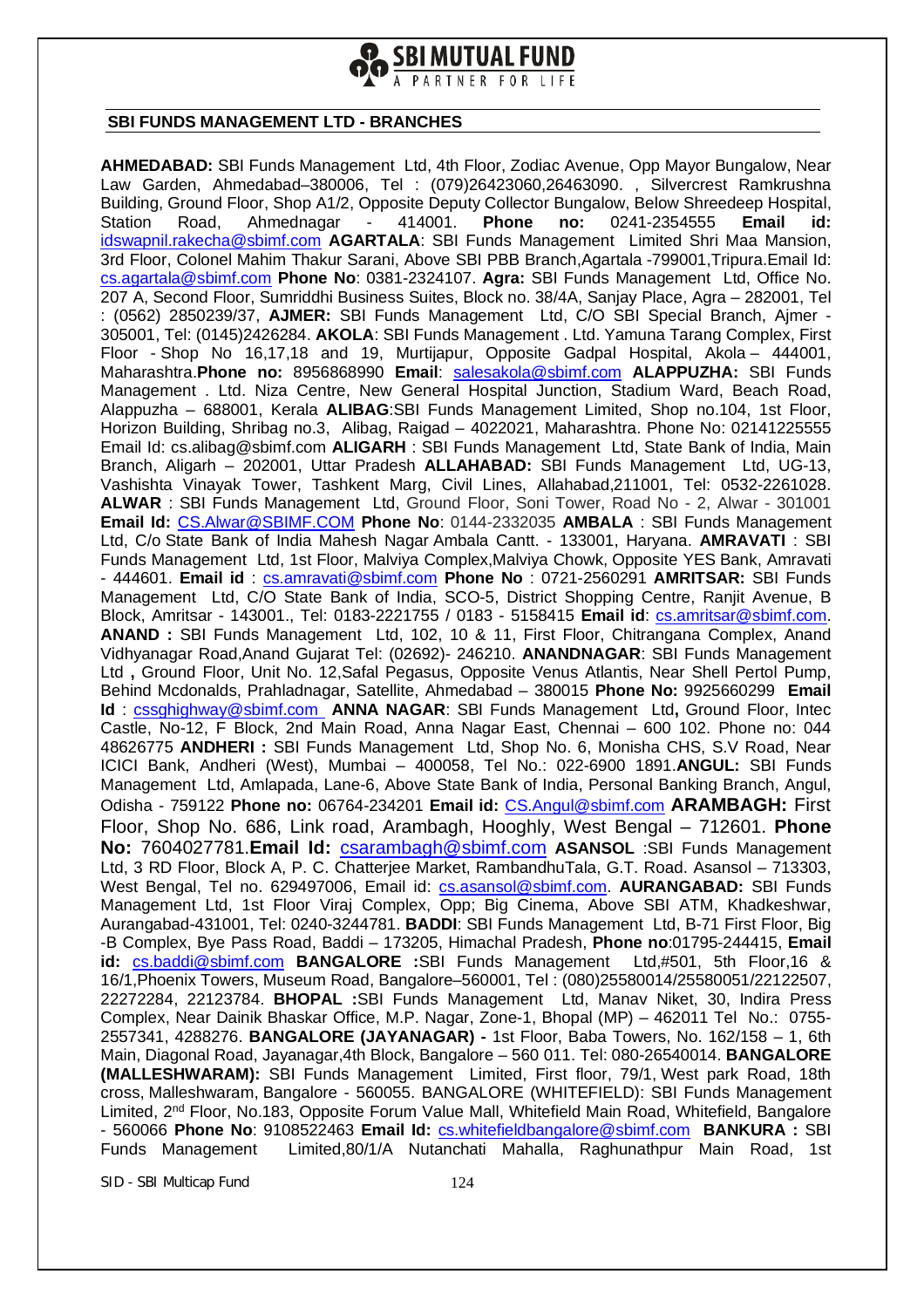Floor,Nutanchati State Bank Building Bankura -722101. **BHUBANESHWAR: SBI** Funds Management Ltd, SBI LHO Bldg, Ground Floor, Pt. Jawaharlal Nehru Marg, Bhubaneshwar– 751001, Tel : (0674)2392401/501. **BALASORE**: SBI Funds Management Ltd, 1st Floor, Plot no 327/1805, FM College Road, Balasore - 756003, Odisha. **BARASAT: SBI** Funds Management . Ltd. Nibedita Place, Taki Road (North), Post Office & Police station: Barasat, North 24 Parganas, Kolkata -700124.**Phone No**: 9830979009 **Email Id:** cs.barasat@sbimf.com **BAREILLY:** SBI Funds Management Ltd, C/o State Bank of India, Main Branch, Opp Katchery, Civil Lines, Bareilly- 243001. **BELAGAVI**: SBI Funds Management Ltd**,** Classic Complex, No 103, First Floor, Saraf Colony, RPD Cross, Behind Ajanta Hotel, Belagavi – 590006. **Phone no:** 08312422463 **Email id:**  cs.belgaum@sbimf.com **BHAGALPUR** : SBI Funds Management Ltd, Mirzanhat Branch, Near GurhattaChowk, Police Station Mujahidpur, Bhagalpur - 812005, Bihar. **BHARUCH** : SBI Funds Management Ltd, 101-105, 1st Floor, Glacier Complex, Near Pizza Inn Restaurant, Jetalpur Road, Vadodara - 390007, Gujarat. **BHILWARA**: SBI Funds Management Ltd, c/o State Bank of India, Bhopalganj Branch, 1<sup>st</sup> Floor Dumas Presedency, Basant Vihar, Bhilwara - 311001, Rajasthan. Phone No: 01482- 240144 **BONGAIGAON:** SBI Funds Management . Ltd. Shyam Market Complex, Paglasthan, Chapaguri Road, Ward No.10. Shop no.03, Post Office & Police Station – Bongaigaon – 783380, Assam. **BATHINDA:** SBI Funds Management Ltd Shop No: 3 - 4, Ground Floor, Zila Parishad Complex, Bhatinda - 151001. **Phone No:** 0164 – 2218415, **Email id**: cs.bhatinda@sbimf.com **BERHAMPORE:** SBI Funds Management Limited, 1st Floor,46/12, Amar Chakraborty Road, PO:Khagra, DIST : Murshidabad, West Bengal - 742103 Tel:. **BHUJ**: SBI Funds Management Ltd, C/o State Bank of India, Shanti Chambers, Office No. 30, New Station Road, Opp. SBI Main Branch – 370001, Gujarat **BOKARO**: SBI Funds Management Ltd, F/5, City Centre, Sector - 4, Bokaro Steel City – 827004, Jharkhand. **BORIVALI :** SBI Funds Management Ltd, Shop No. 3&4, Natraj CHS Ltd, Sodawala Lane, Near Chamunda Circle, Borivali (West), Mumbai – 400092, Tel No.: 022-28927551/28922741. **BURDWAN**: SBI Funds Management Ltd, 1st floor of Debbhumi, G.T. Road, Perbirhata near Santoshi Mandir, Post Office - Sripally, Burdwan District - 713103, West Bengal.**BAVNAGAR:** SBI Funds Management Ltd, C/o SBI Darbargadh Branch. 2'nd Floor.AmbaChowk. Bhavnagar 364001, Tel: 0278-2523788,. **BAGALKOT:** SBI Funds Management Limited, First Floor, TP No.48/11/B, Shop No.FF67, Block "G", Melligeri Towers, Station Road, Bagalkot- 587101. **Phone No :** 7619652463 **Email Id:** cs.bagalkot@sbimf.com **BELGAUM:** SBI Funds Management Ltd, C/o.SBI Main Branch,Near Railway Station Camp, Belgaum-590001, Tel: 0831-2422463. **BELLARY:** SBI Funds Management Ltd, C/o.SBI Main Branch, Station Road Bellary-583101, Tel: 08392-271775. **BIRBHUM :** 1st Floor, Basundhara Bhavan, Masjid Road, Bolpur, District- Birbhum - 731204, West Bengal.**BIDHANNAGAR:** SBI Funds Management . Ltd.SBI Bidhannagar Zonal Office ,1st Floor, 1/16 VIP Road, Kolkata – 700054. **Phone No**: 8274004546 Email Id: cs.bidhannagar@sbimf.com BHILAI: SBI Funds Management Ltd, Plot no.21, Nehru Nagar East, Commercial Complex, Near Bhilai Scan, Bhilai-490020, Tel No.: 0788-4010955, 0788 – 6940010/11/12/13/14/15/16/17. **BIHARSHARIF:** SBI Funds Management . Ltd., SBI Main Branch, 1st floor, counter no 9 &10 Naisarai, Nalanda Biharsharif – 803101. **Phone no:** 9264427300 **Email id:** cs.biharsharif@sbimf.com **BILASPUR:** SBI Funds Management Ltd, SBI, Main Branch,OldHighcourt Road,Bilaspur-495001, Tel: 07752) 495006. **BIKANER :** SBI Funds Management . Ltd.C/o State Bank of India, Public Park Branch, Bikaner – 334001, Rajasthan. **BOKARO:** SBI Funds Management Ltd,C/o State Bank of India, Sector – 4,Main Branch, Bokaro Steel City, Bokaro – 827004, Tel: 9304823011.**CHANDIGARH :**SBI Funds Management Ltd, C/o State Bank of India, SCO-107-108, 2nd Floor, Administrative Office, Sector 17-B, Chandigarh-160017, Tel No.: 0172-2703380. **CHAPRA:** SBI Funds Management . Ltd.C/o State Bank of India, Chapra Bazar Branch, Sahebganj, Chapra, Saran – 841301, Bihar. **CHAIBASA:** 1st Floor, Bhagwati Centre, Sadar Bazar, Chaibasa,

SID - SBI Multicap Fund 125 West Singhbhum – 833201, Jharkhand. Phone no: 9262999173 **Email id:** CS.Chaibasa@sbimf.com **CHENNAI :**SBI Funds Management Ltd,SigapiAchi Building Ii Floor,18/3, Marshalls Road, Rukmani Lakshmipathy Road, Egmore, Chennai - 600 008, Tel : 044 2854 3382 / 3383, 044 2854 3384 / 3385. **COIMBATORE :**SBI Funds Management Ltd, 1st Floor, Above SBI R.S Puram Branch, 541, D.B Road, R.S Puram, Coimbatore- 641 002, Tel : (0422) 2541666. CALICUT : 2<sup>nd</sup> Floor, Josela's Galleria, Opp. Malabar Christian College Higher Secondary School, Wayanad Road, Calicut-673001, Tel no: 0495-2768270, 4020079, 4020080. **CUTTACK:** SBI Funds Management Ltd, 3rd Floor,City Mart, Above Vishal Mega Mart, BajraKabati Road,Cuttack-753001, Tel: 0671-2422972.**CHEMBUR:** SBI Funds Management Limited Office No.101, Saikiran Apartments, A Wing,1st Floor, Plot No.217, Central Avenue, 11th Road Junction, Chembur, Mumbai – 400 071. Phone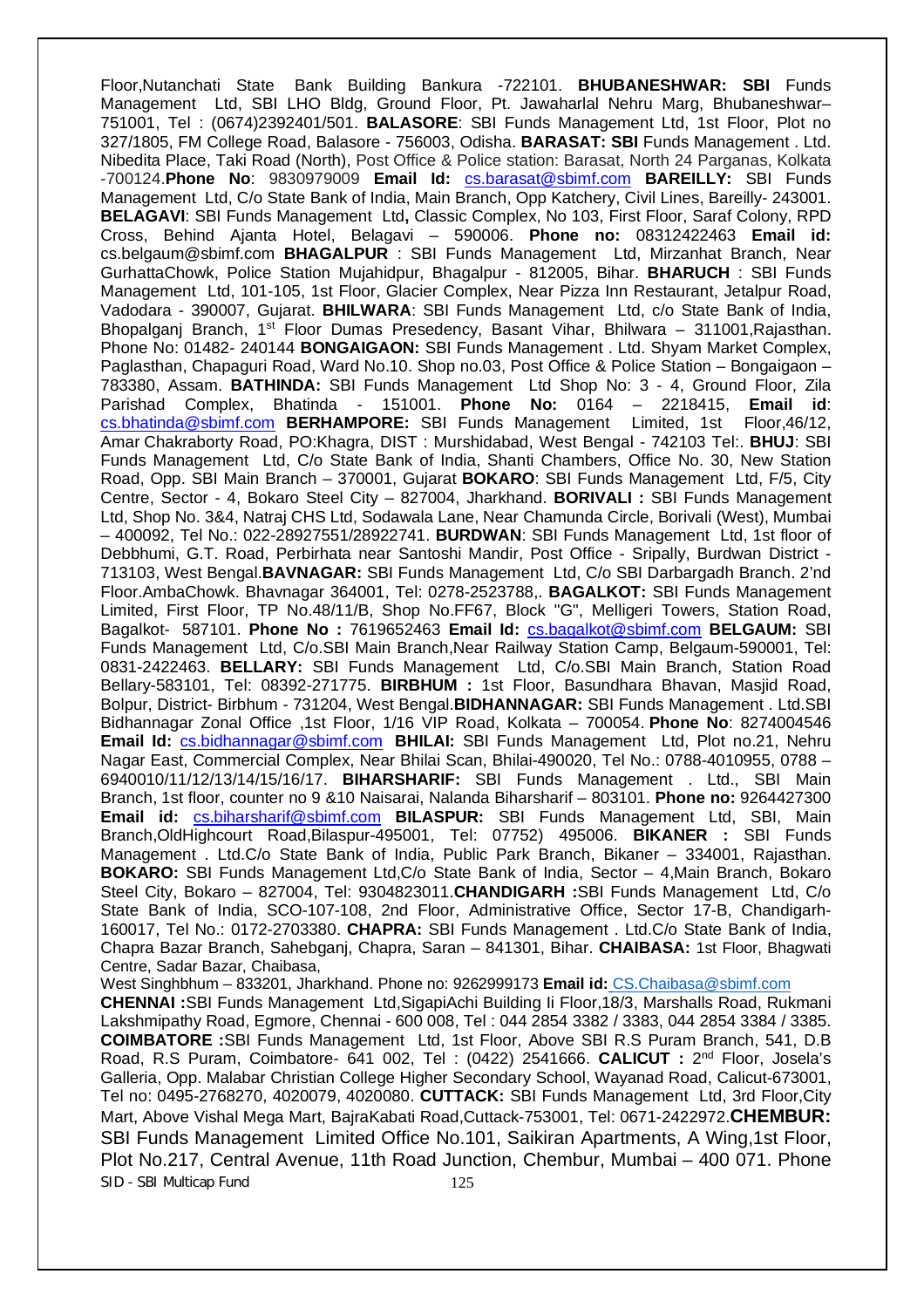no: 022 – 25226058 / 022 - 25226059 Email id: cs.chembur@sbimf.com **CHINCHWAD :** SBI Funds Management Ltd, Shop No. 1. Ratnakar Bldg, Pavan Nagar, Opp P N Gadgil Showroom, ChapekarChowk, Chinchwad Pune-411033, Tel : 020-27355721. **DADAR:** SBI Funds Management Ltd, Shree Samarth Heights, Shop No.11, Ground Floor, Gokhale Road North, Dadar (West), Mumbai - 400028. **Phone no:** 24322446 / 7**.Email id:** cs.dadar@sbimf.com **DAVANGERE** : SBI Funds Management Ltd, Eshwar Complex, PJ Extension, Davangere - 577002, Karnataka. **DARBHANGA** : SBI Funds Management Ltd, Regional Business Office, Darbhanga, PO Laheriasarai, District – Darbhanga - 846001, Bihar. **DALTONGANJ:** SBI Funds Management Ltd , Mahendra Arcade, First Floor, Zila School Road, Near Post Office, Daltonganj – 822101, Jharkhand.Phone no: 8877976333 **DEHRADUN:** SBI Funds Management Ltd, 93, Rajpur Road, Above PNB Bank, Behind Mayur Auto, Dehradun-248001, Tel: (0135)2651719/2749918. **DHANBAD:** SBI Funds Management Ltd, C/O State Bank Of India, Main Branch, 1st Floor, Centre Point Bank More, Dhanbad-826001, Tel: 0326-2301545. **DHARAMSHALA:** SBI Funds Management Ltd, 1st floor, SBI Main Branch, Kotwali Bazar, Dharamshala – 176215, Himachal Pradesh, Tel: 9418028624/01892-225814. **DIMAPUR**: SBI Funds Management Ltd, C/o State Bank of India, Old Market Branch, Kalibari Road, Old Daily Market (Near Durga Market), Dimapur- 797112, Nagaland. **DILSUKHNAGAR** - 1st Floor, 13-2-42/6/d/10, Vijetha Classic Empire, Above DCB Bank, Chaitanyapuri, Dilsukhnagar, Hyderabad 500060,Tel No – 04035165251. **DEOGHAR:** SBI Funds Management Ltd, 722 & 723 SSM Jalan Road, Castair Town , Opposite IDBI Bank, Deoghar – 814112, Jharkhand.Phone no: 8986614868 / 9570378333 **Durgapur**: SBI Funds Management Ltd, 4/23, Suhatta Mall, Sahid Khsudiram Sarani, City Centre, Durgapur – 713216, Tel: 0343- 2544191.**ERODE**: SBI Funds Management Limited, 1st Floor, 1/1, Poosari Chennimalai Street, Near EVN Road, Surampatti, Erode - 638001 Phone No.: 0424 2211755 Email ID: cs.erode@sbimf.com **ERNAKULAM :** First Floor, Chakiat Estate, Church Landing Road, Pallimukku, Cochin – 682 016,Kerala. Phone No: 0484 – 4011605 / 4011606 Email :ernakulam@sbimf.com. **FAIZABAD** : SBI Funds Management Ltd, 1/13/328 Station Road, Pushpraj Chouraha Civil Lines, Faizabad - 224001, Uttar Pradesh. **Email Id:** cs.faizabad@sbimf.com **Phone No**: 05278-220525 **FARIDABAD :** SBI Funds Management Ltd, C/o. SBI Commercial Br.,, 1<sup>ST</sup> Floor, SCO-3, Sector 16, Faridabad-121002 Tel No.: 0129 – 4030661 **FEROZEPUR:** SBI Funds Management Ltd, c/o State Bank OF India RBO, 120 Church Road Ferozepur Cantonment Ferozepur - 152001, Tel: 9855008415. **GANGTOK:** SBI Funds Management Ltd , Ground Floor, Lama Building, Near Namthang Road & National Highway Junction, Deorali Bazar, Gangtok - 737102. **Phone No**: 03592-280051 **Email Id:**  cs.gangtok@sbimf.com MANA**GARIA:** Ground Floor, 111/4 Raja S C Mullick Road, Garia, Post Office - Naktala, Kolkata 700047 **Phone no:** 9874772626 **Email id:** Cs4.Kol@sbimf.com **GOA :** SBI Funds Management Ltd, FO - 4, Indraprastha Building, 1<sup>st</sup> Floor, Above Dena Bank, Menezes Braganza Road, Panjim - 403001, Goa, Tel No.: (0832) 6512666/ 6512777/ 2235283. **GOA (VASCO-DA-GAMA)** - Shop No.123, 1st Floor, Anand Chambers , Fl. Gomes Road, Vaddem, New Vaddem , Vasco-da-Gama – 403802. Tel No.: (0832) 6578333. **GURGAON :**SBI Funds Management Ltd, 24, Vipul Agora Building, Ground Floor, M.G. Road, Near Sahara Mall, Gurgaon-122002, Tel : (0124) 4200828, Email id: cs.gurgaon@sbimf.com. **GUWAHATI :**SBI Funds Management Ltd, Sethi Trust Building,Unit-III, Above State Bank of India-GMC Branch, G.S.Road, Bhangagarh, Guwahati-781005, Tel : (0361)2463704. **GANDHIDHAM** :SBI Funds Management Ltd, C/o State Bank of India, Adinath Arcade, Office No. 6, Police Station Road, Gandhidham – 370201, Gujarat. **GAYA** : SBI Funds Management Ltd, C/o State Bank Of India, Personal Banking Branch, Gaya, Gawalbigha More, Opposite Dayal Petrol Pump, Gaya - 823001, Bihar. **GHATKOPAR :** Shop No - 1 & 2, Atlantic Towers, R B Mehta Road, Near Railway Station, Ghatkopar – East, Mumbai – 400077. Tel No.: 022 – 25012227 / 28. **GHAZIABAD:** SBI Funds Management Ltd, C – 40, RDC, Raj Nagar, Ghaziabad, Uttar Pradesh - 201002 **Phone No**: 0120 – 4217338 **Email id:**  cs.ghaziabad@sbimf.com **GIRIDIH:** SBI Funds Management Limited, C/o SBI Barachowk Branch, Beside Hotel Garden View, Shiv Mohalla, Giridih, Jharkhand – 815301. **Phone No:** 06532-296009 **Email id:** cs.giridih@sbimf.com **GORAKHPUR:** Shop No – 6 & 7, Upper Ground Floor, Cross Mall The Road, AD Chowk, Bank Road, Gorakhpur – 273001, Uttar Pradesh, Tel: 0551- 2203378.**GWALIOR**: SBI Funds Management Ltd, Ground Floor, Uma Plaza 83 / 84, Kailash Vihar, Near City Centre, Ward No.30, Gwalior-474001, Tel: 0751-2447272, Madhya Pradesh, Email Id: cs.gwalior@sbimf.com.**GUNTUR** : SBI Funds Management Ltd, C/o State Bank of India, Brodipet Branch, #4/11, Master Minds Building Brodipet, Guntur - 522002, Andhra Pradesh. **HYDERABAD:** SBI Funds Management . Ltd., 6-686/3F, 3rd Floor, Banjara Hills Road No.12, Above Indian Bank, Hyderabad – 500034, Tel: 040 – 48544611 / 040 - 48544711. **HAMIRPUR:** SBI Funds Management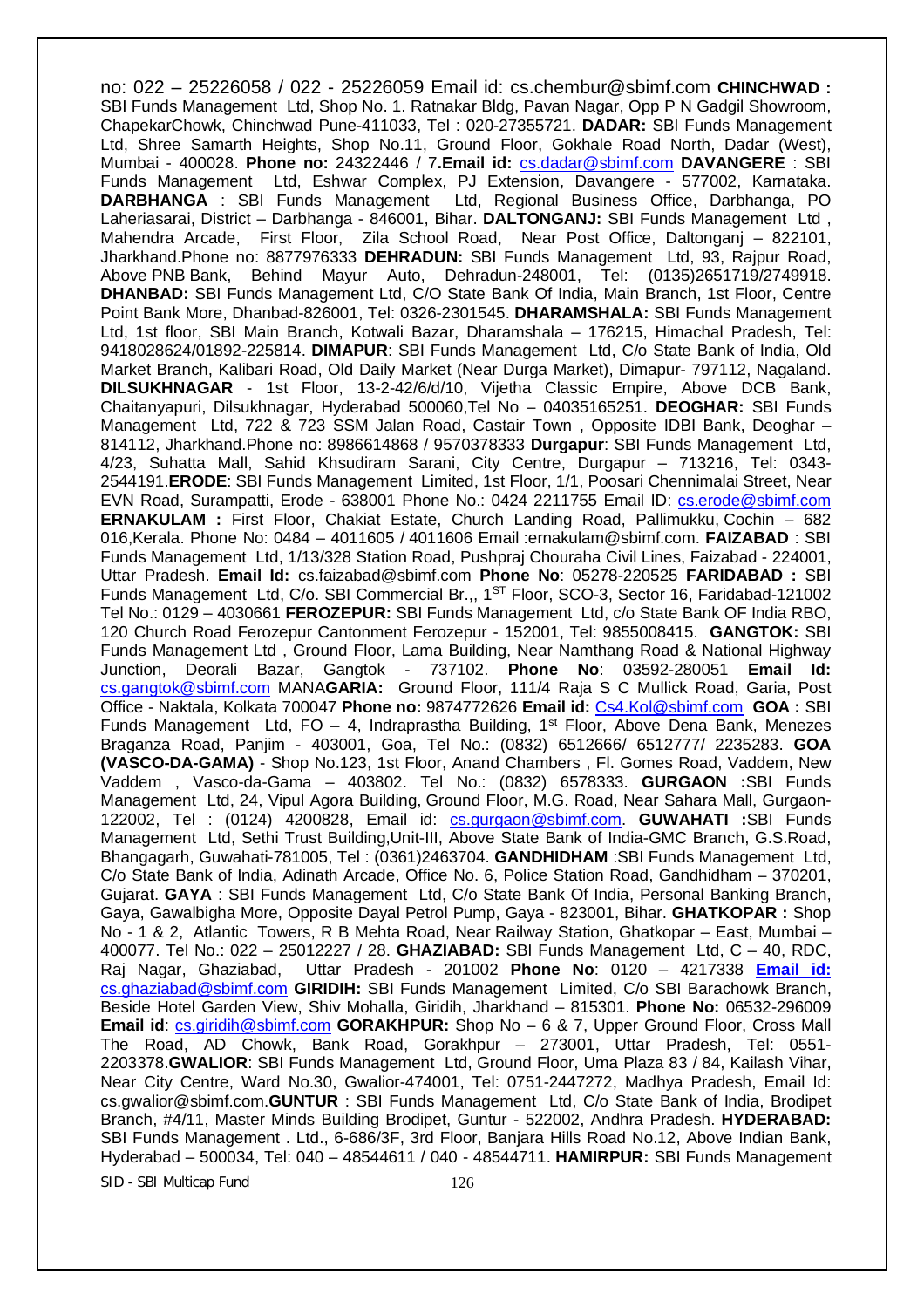Ltd **,** c/o State Bank of India, Main Branch, Ist floor, Hamirpur – 177001, Himachal Pradesh. **Phone no**:01972-224799 **Email id:** cs.hamirpur@sbimf.com. **HALDIA**: SBI Funds Management . Ltd. Akash Ganga Commercial Complex, 3rd Floor, Manjushree, Village Basudevpur, Post Office – Khanjanchak, Police Station- Durgachak, Haldia - 721602, Purba Medinipur **Phone No**: 9073641484 **Email Id:** cs.haldia@sbimf.com **HALDWANI:** SBI Funds Management Ltd, SBI SME Main Branch, Nainital Road, Haldwani, Uttarakhand – 263 139, Tel: 9412084061. **HAZARIBAGH** : SBI Funds Management Ltd, Prabhu Niwas Market, AnandaChowk , Guru Govind Singh Road, Hazaribagh – 825301, Jharkhand. HASAN: 1<sup>st</sup> Floor, Sri Charana Complex, Above SBI Main Branch, Behind Suvarna Residency, BM Road, Hassan - 573201.**Phone No**: 8976920387 **Email Id:** cs.hassan@sbimf.com**HISSAR:** SBI Funds Management Ltd, 42,Red Square Market, Nr. Hotel Regency, Hisar -125001, Haryana,, Tel: 01662 238415. **HUBLI:** SBI Funds Management Ltd, c/o: State Bank of India, Market Branch, Laxmi Complex, Near Court Circle, Hubli-580029, Tel: 0836- 2368477. **HOSIHARPUR** : SBI Funds Management Ltd, C/o State Bank of India, Main Branch, 1st Floor, Opposite Green View Park, Main Court Road, Hoshiarpur-146001, Punjab.**INDORE:**SBI Funds Management Ltd, 215-216 City Centre, 2nd floor,570 M.G. Road, Indore – 452001, Tel : 0731 -2541141/4045944/4991080/4991081/4991082/4991083. **IMPHAL** : SBI Funds Management Ltd, C/o State Bank of India, Imphal Branch, M. G. Avenue, Imphal – 795001, Manipur. **ITANAGAR** : SBI Funds Management Ltd, C/o State Bank of India, Personal Banking Branch, Ziro Point, Itanagar – 791111, Arunachal Pradesh. **JABALPUR:** SBI Funds Management Ltd, G-2, Ground Floor, Rajleela Tower, Wright Town, Jabalpur – 482002, Tel No.: 0761–2410042 .**JAIPUR :**SBI Funds Management Ltd, 1st Floor, SBI Tonk Road Branch, Near Times of India Building,Tonk Road, Jaipur–302015, Tel : (0141) 2740016/2740061. **JALANDHAR:** SBI Funds Management Ltd, SCO – 14, Ground Floor, P.U.D.A Complex Jalandhar – 144001. **Email Id:** CS.Jalandhar@SBIMF.COM **Phone No**: 0181 - 2238415.**JALGAON** : SBI Funds Management Ltd., 2nd floor, Opp. SBI Main Branch, Stadium Complex, JilhaPeth, Jalgaon - 425001, Maharashtra. **JAMMU:** C/O State Bank Of India Main Branch, Hari Market, Jammu - 180001 **Email Id:** cs.jammu@sbimf.com **Phone No**: 09906909643, 0191-2474975**JAMNAGAR:** SBI Funds Management Ltd, C/o SBI Ranjit Road Branch,Ranjit Road, Jamnagar,-361001, Tel: 0288-2660104. **JAMSHEDPUR:** SBI Funds Management Ltd, Fairdeal Complex Unit, 2 M, M Floor, Opposite Ram Mandir, Bistupur, Jamshedpur - 831001 **Tel no.:** 0657-2320447, **Email ID:** cs.jamshedpur@sbimf.com **JHANSI:** SBI Funds Management Ltd, C/o SBI Main Barnch, Near Elite Crossing, Jhansi- 284001, Tel: 0510- 2330298. **JODHPUR:** SBI Funds Management Ltd, 201, Shree Plaza,658 Residency Road, Sardarpura, Jodhpur. 342003, Tel: 0291-2611928,0291-2611929. **JORHAT** : SBI Funds Management Ltd, C/o State Bank of India, Jorhat Main Branch, A.T. Road, Jorhat – 785001, Assam. **JUNAGADH** : SBI Funds Management Ltd, Balaji Avenue, First Floor, Shop No 7 & 8, Near Reliance Mall, Opposite Rajlaxmi Park, Motibaug to Sardarbaug Road, Junagadh – 362001, Gujarat. **Phone No:** 0285 – 2670350 **Email**: csjunagadh@sbimf.com **KADAPA: SBI Funds Management Limited.**1 / 725, 2<sup>nd</sup> Floor, Maredddy Ananda Reddy Towers, Above HDFC Bank, Railway Station Road, Yerramukkapalli, Kadapa, Andhra Pradesh – 516001.**Phone No :** 08562-355418 **Email Id :** cs.kadapa@sbimf.com **KALABURAGI :**  SBI Funds Management Ltd, 1st floor, Arihant Towers 8-1234 / SF, Asif Gunj, Kalaburagi – 585104. **Email Id:** cs.gulbarga@sbimf.com **Phone No**: 7337877350 **KANPUR :**SBI Funds Management Ltd, 207, 2nd Floor, Sai Square, 16/ 116 (45), Bhargava Estate, Civil Lines, Kanpur-208001, Tel No.: 0512- 6900314/15. **KARIMNAGAR:** SBI Funds Management . Ltd, 1st Floor, 2-9- 13, Main Road, Geetha Bhavan Circle, Mukarrampura Street, Karimnagar - 505001. **Phone No.:**  08782931708 **Email ID:** cs.karimnagar@sbimf.com Kharagpur: SBI Funds Management . Ltd, Khan Tower, 1• Floor, Q.T. Road, Inda, Q.T. Road, Inda, Kharagpur, Kharagpur, West Midnapore – 721305. **Email ID:** cs.kharagpur@sbimf.com **Phone No.:** 03222-225592 **KHARGHAR**: SBI Funds Management . Ltd. Swarna CHS Ltd., Shop No.18, Ground Floor, Plot No.13 / 14, Sector 7, Kharghar, Navi Mumbai - 410210. Phone No**:** 27740359 / 69 Email Id**:** cs.kharghar@sbimf.com Kolkata **:**SBI Funds Management Ltd, JeevandeepBldg,No 1, Middleton Street, 9th Floor, Kolkatta– 700 001, Tel : 22882342/22883767/22883768.**KALYANI** : SBI Funds Management Ltd, Sri Tapan Krishna Dey, Sudhalaya, A 1/50, Kalyani, District Nadia - 741235, West Bengal. **KANNUR** : SBI Funds Management Ltd, C/o State Bank of India, NRI Branch, SBI Building, Fort Road, Kannur – 670001, Kerala. **KAKINADA :** SBI Funds Management . Ltd. C/o SBI Main Branch, Main Road, Kakinada - 533001, Andhra Pradesh. **Phone No:** 08842356767 **Email Id:** cs.kakinada@sbimf.com KHAMMAM: SBI Funds Management Limited, 3<sup>rd</sup> Floor, 15-9-540, J L Towers, Beside ICICI Bank,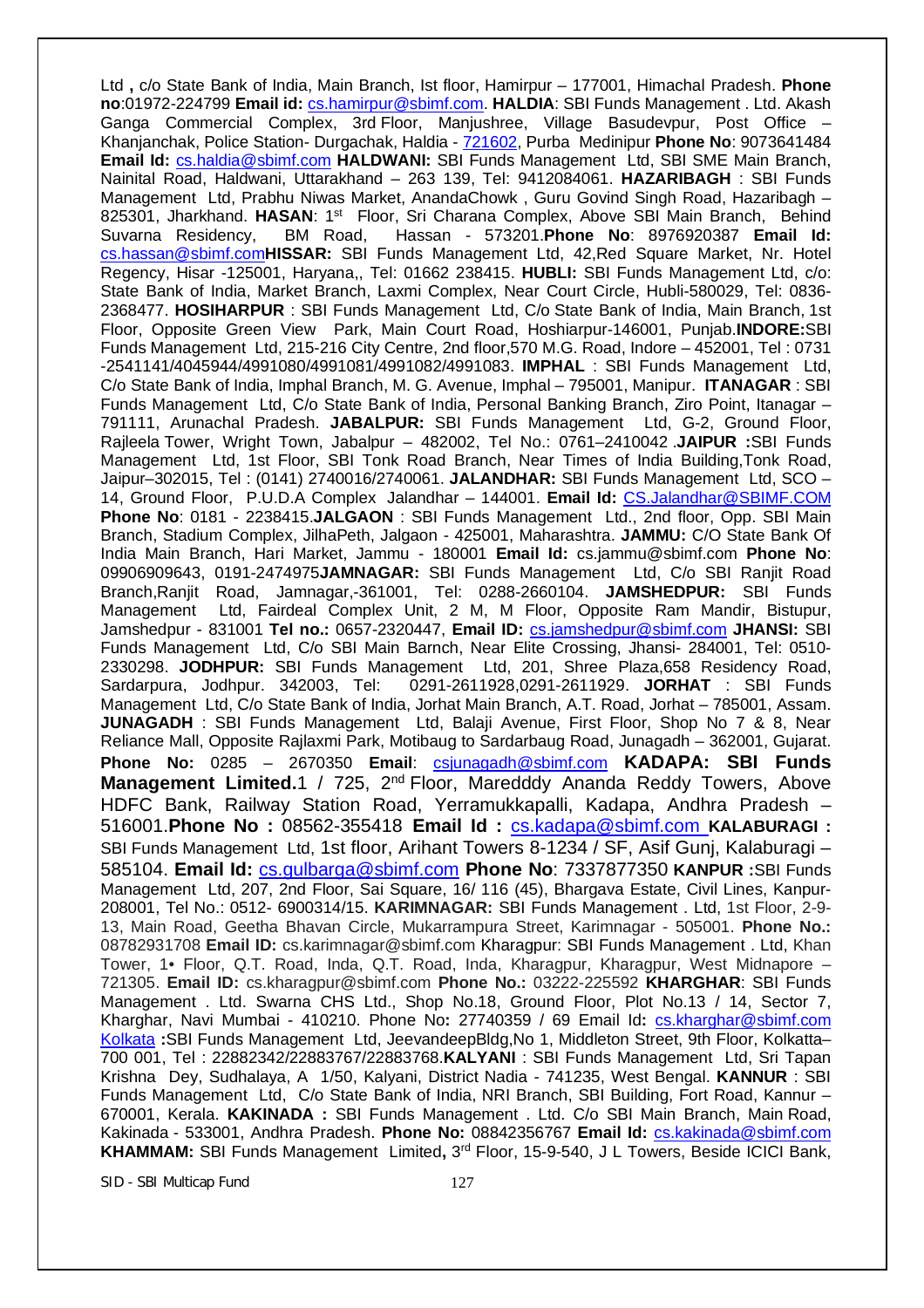SID - SBI Multicap Fund 128 Wyra Road, Khammam – 507001 **Phone No :** 08742293456 **Email Id :** cskhammam@sbimf.com **KHARAGPUR** : SBI Funds Management Ltd, IndaPeerbaba, Near Ashirbad Lodge, Kharagpur, Midnapore West, West Bengal – 721301. **KOLHAPUR:** SBI Funds Management Ltd, Ground Floor, Shop No. 1 & 2, Ayodhya Tower, Dabholkar Corner, Station Road,Kolhapur – 416001 Phone No: 0231 2680880.**KOLLAM** : SBI Funds management Ltd, C/o State Bank of India, Kollam Branch, PB No 24, State Bank Building, Near Railway Station, Kollam - 691001, Kerala. **KORBA** : SBI Funds Management Ltd, C/o. State Bank of India, Kutchery Branch, KutcheryChowk, Raipur – 492001, Chattisgarh. **KOTA:** SBI Funds Management Ltd, Shri Govindam, First Floor, Opposite Lala Lajpat Rai Bhawan, Shopping Center, Kota – 324007 Phone No: (0744) - 2360631. **KOTTAYAM:** SBI Funds Management Ltd, C/0 SBI Kalathipadi Branch, Opp. Karipal Hospital, K K Road, Kalathipadi, Vadavathoor P O, Kottayam-686010, KUKATPALLY: SBI Funds Management Limited, 3rd Floor, 7 Sai Plaza, Plot No.14, Beside Chermas Showroom, Dharma Reddy Nagar Colony, Phase II, Hyder nagar, Kukatpally, Hyderabad – 500072, Telangana **Email id:** cs.kukatpally@sbimf.com **KRISHNANAGAR:** SBI Funds Management . Ltd.1st Floor, State Bank of India, Krishnagar Branch, Krishnagar, Nadia, 5B, D.L. Roy Road, Krishnagar, West Bengal – 741101 **Phone no:** 9836037773 **Email id:** isdkrishnanagar@sbimf.com **KURNOOL** : SBI Funds Management Ltd, No: 26, 1st Floor, Ucon Plaza, Park Road, Kurnool-518001,Andhra Pradesh, Tel : 08518-227776**. KALYAN :** SBI Funds Management Ltd, Shop No 7, Allaha Rakkha Commercial Complex,Near 'D' Mart, Dr. Rambhau Patwardhan Road, Bail Bazar Circle, Kalyan (W)– 421301 Tel: 0251-2311980 Email: ispkalyan@sbimf.com. **KALYANI:** B-9/277/(CA), 1st Floor, Kalyani, District Nadia, West Bengal - 741235, Tel: 033-25827700. **KUMBAKONAM:** SBI Funds Management Limited. Old Door No.73, New Door No.46, Sarangapani South Street, Kumbakonam, Tamil Nadu – 612 001. Phone No : 0435 2427426 Email Id : Cs.kumbakonam@sbimf.com **LATUR:** Ground Floor, Shop No. 4, Omkar Complex, Khardekar Stop, Ausa Road, Latur – 413512.Phone no: 02382 - 299494 Email id: cs.latur@sbimf.com **LUCKNOW :**SBI Funds Management Ltd, G-16, Kasmande House,2, Park Road, Hazratganj,Lucknow-226 001, Tel : (522) 2286741,2286742. **LUDHIANA :**SBI Funds Management Ltd, SCO-124, Ground Floor, Feroze Gandhi Market, Ludhiana - 141001, Phone No.: 0161-2449849, 0161-5058415. **LEH** : SBI Funds Management Ltd, C/o State Bank Of India Fire & Fury Branch, Opp. Hall of Fame, Air Port Road Leh, Dust - Leh. – 194101, Jammu & Kashmir. **MADHAPUR:** SBI Funds Management Ltd, 1st Floor, Shristi Tower, 1-98/2/11/3, Arunodaya Colony, Madhapur, Opposite Karachi Bakery, Hyderabad – 500081, Telangana, Phone no: 040 23119010. **MANCHERIAL:** SBI Funds Management Limited. 1st Floor, House No. 12 -318 / 319, BPL 'X' Road, Mancherial, Telangana - 504208. Phone No: 08736299994 Email ID: cs.mancherial@sbimf.com **MUMBAI :** SBI Funds Management Limited. Unit No. 31, CR2 Mall, Plot no. 240 & 240A, Backbay Reclamation, Block no. III, Nariman Point, Mumbai - 400021, Maharashtra. Email Id: cs.mumbai@sbimf.com Phone No: 022 – 66532800. **MADURAI:** SBI Funds Management Ltd, Ground Floor, Surya Towers, 272, Good Shed Street, Madurai - 625001 **Phone No**: 0452 4374242 Email id: cs.madurai@sbimf.com. **MALDA**: SBI Funds Management Ltd, C/o ArindamSarkar, Vivekananda Pally, Behind Fouzder Clinic, English Bazar, Malda - 732101, West Bengal. **MANDI:** C/O State Bank of India, 2nd Floor, Near Gandhi Chowk, Teh Sadar- Himachal Pradesh, Mandi -175001, Phone No.: 08894321280. **MANGALORE:** SBI Funds Management Ltd, 2nd Floor, Essel Towers, Bunts Hostel Circle, Mangaluru - 575003, Tel: (0824)2222463. MANINAGAR: SBI Funds Management Ltd, 3<sup>rd</sup> Floor, 301, Amruta Arcade,Above Jade Blue,Opposite Jupiter House,Maninagar Cross Road, Maninagar, Ahmedabad – 380 008 **Phone No:** 079 – 48442929 **Email Id:** csmaninagar@sbimf.com **MARGAO** : SBI Funds Management Ltd, C/o State Bank of India, Margao Main Branch, Near MargaoMuncipal Garden - 403601, Goa. **MEERUT:** SBI Funds Management Ltd, C/0 SBI Zonal Office, Garh Road, Meerut-250005, Tel:. **MEHSANA** : SBI Funds Management Ltd, Shop No. FF 56, Someshwar Mall, Modhera Road, Mehsana – 384002, Gujarat. **MORADABAD:** SBI Funds Management Ltd, C/o SBI Main Branch, Civil Lines, Moradabad-244001, Tel: (0591) 2411411. **MOTIHARI:** SBI Funds Management. Ltd.C/o State Bank of India, Chandmari Branch, Near Petrol Pump, Chandmari, Motihari, East Champaran – 845401, Bihar **MOHALI:** SBI Funds Management Ltd, C/O State Bank of India, SCF-55 Phase – 5, Sahibzada Ajit Singh Nagar, Mohali -160062, **Phone no:** *0172-5053380* **Email id:** cs.mohali@sbimf.com **MUZZAFFARPUR:** SBI Funds Management Ltd, 2<sup>nd</sup> Floor, State Bank of India, Main Branch, Red cross Building, Company Bagh, Muzaffarpur – 842001. **Phone No:** 08252106111/06200610373 **Email id**: CS.Muzaffarpur@sbimf.com Tel:. **MYSORE:** SBI Funds Management Ltd, No-145,1st Floor, 5th Cross, 5th Main, Sarswathipuram, Mysore - 570009, Tel: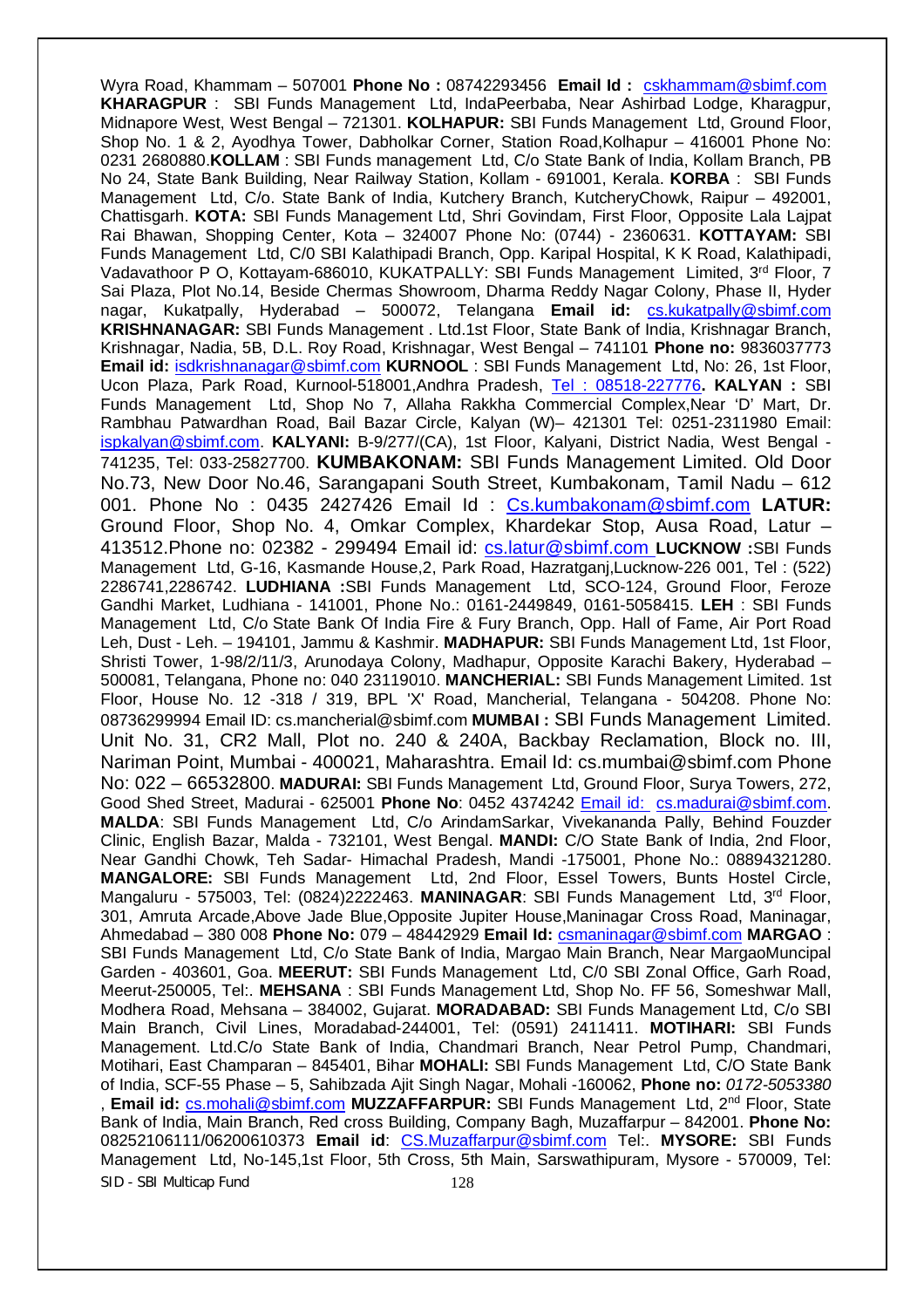0821-2424919. **NAGPUR :**SBI Funds Management Ltd, 1st floor," Shalwak Manor", Office No - 101, Plot No – 64-B, VIP Road, New Ramdaspeth, Near Central Mall, Nagpur – 440010, Tel No.: 0712- 6458368. **NEW DELHI :**SBI Funds Management Ltd, 5th Floor, Ashoka Estate, 24 Barakhamba Lane, New Delhi–110001, Tel : (011) 23466666. SBI Funds Management Ltd **,** B 1 / 4, 1st Floor, Community Centre, Janakpuri, New Delhi – 110058 Phone no: 09999166140 Email id: cs.janakpuri@sbimf.com **NANDED**: SBI Funds Management Ltd, First Floor, Shop No. 16, Sanman Prestige, Station Road, Nanded – 431601.**Phone No**: 02462-244144 **Email Id:**  ISC.Nanded@sbimf.com **NADIAD** : SBI Funds Management Ltd, City Point Complex, Shop # 04, Ground Floor, Opp. Ipcowala Town Hall, Near ParasTalkis, Collage Road, Nadiad – 387001, Gujarat. **NALGONDA**: SBI Funds Management ltd, 1st Floor, NC's Sai Plaza, Door No-6-3-10/A ,V T Road, Ramagiri, Nalgonda-508001,Telangana **Phone no:** 08682-221999 **Email id:**  cs.nalgonda@sbimf.com **NASHIK:** SBI Funds Management Ltd, Ground Floor, Sharada Niketan, Tilak Wadi Road, Opp. Hotel City Pride, Sharanpur Road, Nashik – 422002. Tel No.: 0253-2232553 Email ID: Nasik.Isd@sbimf.com **NAVSARI** :SBI Funds Management Ltd, C/o State Bank of India, 105, Rudraksh Apt, Nr. Dhruvini Hospital, Asha Nagar Main Road, Navsari – 396445, Gujarat. **NELLORE** : SBI Funds Management Ltd, C/o. State Bank of India, Vedayapalem Branch, Nellore - 524 004, Andhra Pradesh. **NEHRU PLACE:** SBI Funds Management Ltd, 1st Floor, Shop No. 101- 102 & 111 (1/2), Building No. 40 - 41, Bakshi House, Nehru Place, New Delhi – 110019 **Phone No:** 011 – 26224606 **Email id**: cs.nehruplace@sbimf.com **NIRMAN VIHAR:** SBI Funds Management . Ltd., 208, Vikasdeep Tower, Laxmi Nagar District Centre, Delhi – 110092 **Phone no:** 011- 46011830 **Email id:** cs.nirmanvihar@sbimf.com **NIZAMABAD:** SBI Funds Management . Ltd., Ground Floor, H.No.5-6-549, S.R. Mallaiah Complex, Pragati Nagar,Hyderabad Road, Nizamabad – 503001, **Phone no:** 08462-234001 **Email id:** cs.nizamabad@sbimf.com **NOIDA:** SBI Funds Management Ltd, GF-07 ansal fortune arcade K- block, Sector – 18, Noida – U P NOIDA-201301, Tel : 0120 4232214.**OOTY:** SBI Funds Management Limited, No.205, B-11, First Floor, Sri Lakshmi Complex New Agraharam, Commercial Road, Ooty – 643001 **PATNA :**SBI Funds Management Ltd, 501, Rajendra Ram Plaza, Exhibition Road, Patna- 800001 **Phone No**: 9262699197 / 9262699198 Email id: CS.Patna@sbimf.com patna.isc@sbimf.com **PANIPAT:** SBI Funds Management Ltd**,** Time Square, 27-28 BMK Market, Behind Hotel Hive, G T Road, Panipat-132103, Haryana Tel: 0180-2648415 / 0180 – 4078415 **PALAKKAD:** SBI Funds Management . Ltd.,2nd Floor, Builtech Building, Chittoor Road, Palakkad – 678013, Kerala **PATIALA :** SCO 14-15, Ground Floor, Opp. Kamal Laboratory, New Leela Bhawan, Patiala-147001. Tel No.: 0175-2300058. **PUNE:** SBI Funds Management Ltd, Ground Floor, Pradeep Chambers, Near Idea Showroom, Bhandarkar Road, Pune – 411005 Tel No.: 022-25670961 / 25671524 / 25653398/99 **PUNE** : SBI Funds Management Limited. Ground Floor, Shop No – 32 and 33, Kumar Place CHS,2408, East Street, Pune, Maharashtra – 411001.Phone No: 9850815152 Email Id: cs.camppune@sbimf.com**PUDUCHERRY:** SBI Funds Management . Ltd. First Floor, MPR Complex, No.152, Easwaran Koil Street, Puducherry – 605001, **Tel no.:** 0413-2222266 **Email ID:**  Cs.pondy@sbimf.com **PITAM PURA :** SBI Funds Management Ltd, 112HB, 1st Floor, Twin Tower, Netaji Subhash Place, Near Max Hospital, Pitam Pura, New Delhi - 110034, Tel : 011-27351974. **RAIGARH:** SBI Funds Management Limited, Plot No 957, Opposite Axis Bank, Dimrapur Road, Jagatpur, Raigarh, Chhattisgarh – 496001. **Email id:** cs.raigarh@sbimf.com **RAIPUR:** SBI Funds Management Ltd, Raj Villa, Near Raj Bhawan, Civil Lines, GhadiChowk,Raipur- 492001, Tel : (0771) 2543355,4263256,4056808.**RAMGARH:** Ground Floor, Beside Income Tax Office, Thana Chowk, Ramgarh Cantt, Ramgarh – 829122, Jharkhand. **Phone no:** 9262973777 **Email id:** CS.Ramgarh@sbimf.com **RANCHI :** Unit 104,1st floor, Jokhiram Chambers, Opposite G.E.L. Church Complex, Behind Mahabir Tower, Main Road, Ranchi - 834001, Jharkhand, Tel: 9693205026. **RAJAHMUNDRY :**SBI Funds Management Ltd, C/o, SBH Main Branch, T Nagar, Rajahmundry – 533 101, Tel: (0883)2434002. **RAJKOT:** SBI Funds Management Ltd, 208, Orbit Plaza, Near Swami Vivekanand Statue, Dr. Yagnik Road, Rajkot – 36000, Tel No.: 0281-2466740/41. RENUKOOT: SBI Funds Management . Ltd.C/o State Bank of India, Renukoot, Sonbhadra – 231217, Uttar Pradesh. **RAEBARELI :** SBI Funds Management . Ltd. 1st Floor,460/24, Canal Road, Raebareli-229001, Uttar Pradesh. Email Id: cs.raebareli@sbimf.com Phone No: 9984559444. **RATLAM** : SBI Funds Management Ltd, 14/1, Chhatripul, Main Road, Ratlam – 457001, Madhya Pradesh. **RATNAGIRI :**  SBI Funds Management Ltd, Ground Floor, Arihant Complex, Arogya Mandir, Behind Bus Stop, Ratnagiri – 415639, Maharashtra Phone No : 7506868073. **ROHTAK** : SBI Funds Management Ltd, Ashoka Plaza, Ground Floor,Delhi Road, Rohtak-124001 Tel: 01262258415. **ROURKELA:** 1st Floor,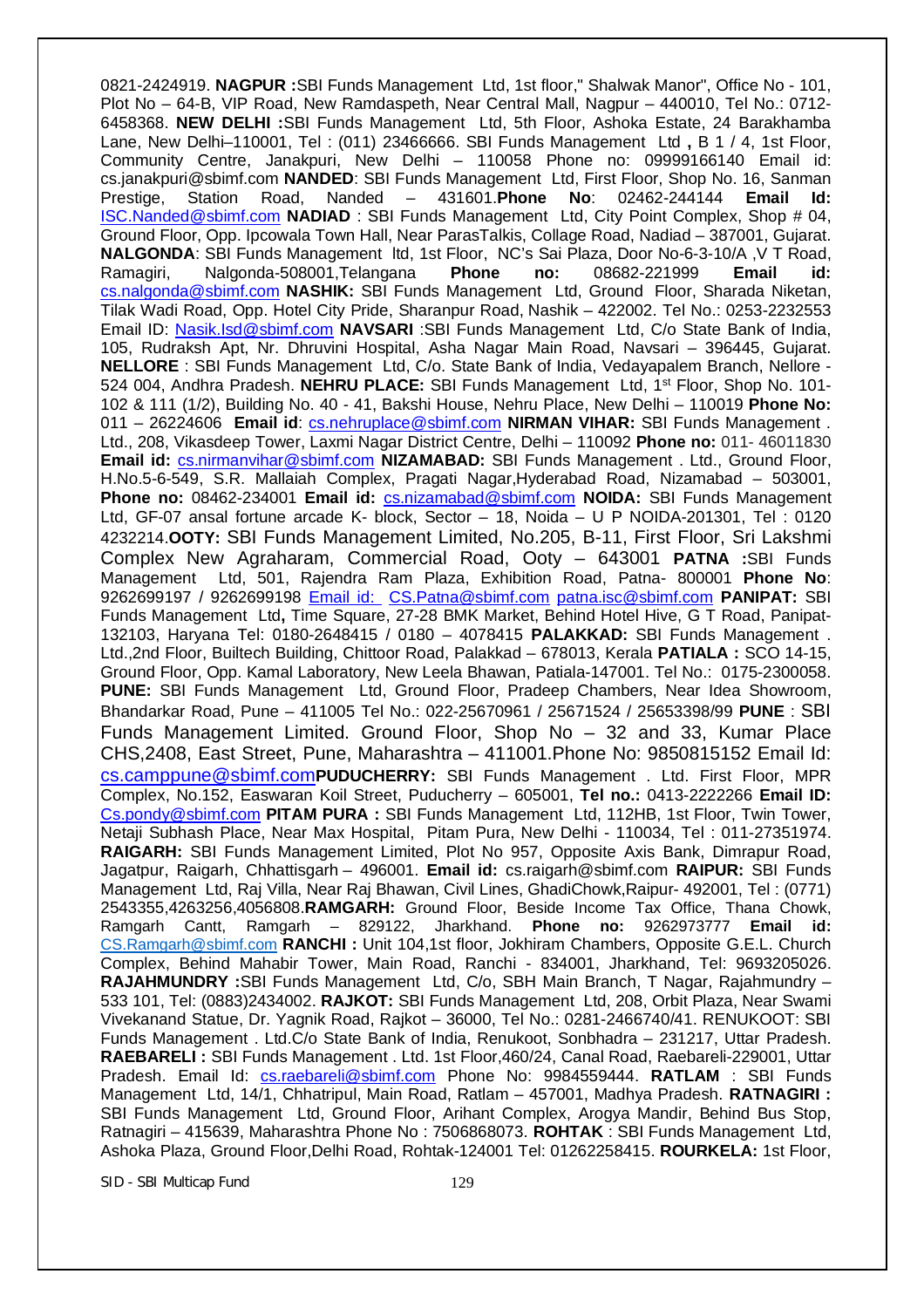Dhananjay Niwas, Udit Nagar, Rourkela, Odisha – 769012, Tel No.: 0661-2522999 **SURAT** :SBI Funds Management Ltd, International Trade Centre,Higher Ground Floor – 31, Majura Gate Crossing, Ring Road, Surat – 395002 Tel : (0261) 3994800.**SAHARANPUR** : SBI Funds Management Ltd, State Bank of India, Court Road, Saharanpur – 247001, Uttar Pradesh. **SAGAR** : SBI Funds Management Ltd, Shop No. G-11, Dwarikaji Complex, Civil Lines, Sagar - 470 001, Madhva Pradesh. SALEM: SBI Funds Management Ltd. Nakshatra Trade Mall", Madhya Pradesh. **SALEM:** SBI Funds Management Ltd. Nakshatra Trade Mall", No.55/1,Ramakrishna Raod, Near Gopi Hospital,Salem-636007, Tel: 0427-4552289. **SAMBALPUR:**  SBI Funds Management Ltd, State Bank Of India, Sambalpur Main Branch, Sambalpur, Dist. sambalpur, Orissa-768001, Tel: 0663-2410001. **SANGRUR:** SBI Funds Management . Ltd, c/o State Bank of India, Barra Chowk Branch, Sangrur– 148023, Punjab. **Phone no**:0167-2500020 , 9855228415 **Email id: cs.sangrur@sbimf.com SANGLI: SBI Funds Management. Ltd 1<sup>st</sup>** Floor-101, Shrilaxmi Chembers, Opposite ZP Office, Sangli - Miraj Road, Sangli – 416416. **Phone no:** 8806600921**Email**: cs.sangli@sbimf.com**SATARA**: SBI Funds Management . Ltd, 1st Floor 287/1/J/6, Adarsh Corner, Opposite Rajtara Hotel, Radhika Road, Satara – 415001. **Phone no:** 8806009837 **Email**: cs.satara@sbimf.com; **SECUNDERABAD:** SBI Funds Management . Ltd, 403, 4th Floor, Legend Crystal, P. G. Road, Near Paradise Circle, Secunderabad – 500003, Tel No.: 040- 69000541/542. **SHILLONG:** SBI Funds Management Ltd, SBI Shillopng Main Branch, Shillong, Meghalaya-793001, Tel: 9436730174. **SHIMLA:** SBI Funds Management Ltd, C/o State Bank of India, New Building (2nd Floor), Kali Bari, The Mall, Shimla-171003, Himachal Pardesh, Tel: 0177- 2807608. **SHIMOGA:** SBI Funds Management Ltd, SBI Shimoga Branch, Shroff Complex, Sir, M.V. Road, Tilak Nagar, Shimoga-577201, Tel: 8182222463. **SILCHAR** : SBI Funds Management Ltd, C/o State Bank of India, New Silchar Branch, Silchar – 788005, Assam. **SILIGURI:** SBI Funds Management Ltd, Ganeshayan Building -2nd Floor, Beside Sky Star Building, Sevoke Road,Siliguri-734001, Tel: 0353-2537065.**SOLAPUR** : SBI Funds Management Ltd, Kanale Plaza, 82 Railway Lines, Duffrine Chowk, Opposite State Bank of India, Solapur – 413001. **Email Id:** cs.solapur@sbimf.com **Phone No**: 9923794782, 0217-2315292 **SIWAN**: SBI Funds Management . Ltd. C/o State Bank of India, PBB Branch, Mahadeva Road, Near Bajaj Agency, Opposite OP Thana, Siwan – 841227. **Phone no:** 7545040123 **Email id:** cs.siwan@sbimf.com **SREERAMPUR** : SBI Funds Management . Ltd., Paradise Fancy Market, 35, N.S. Aveneue, 2<sup>nd</sup> floor, Serampore, West Bengal. – 712201 **Phone no:** 9830856891 **Email id:** cs.sreerampore@sbimf.com **SRIGANGANAGAR:** SBI Funds Management Ltd, C/o State Bank of India,1st floor, Public Park, Matka chowk, Sri Ganganagar, Rajasthan - 335001. **Email id**: cs.sriganganagar@sbimf.com. **SRIKAKULAM:** SBI Funds Management . Ltd. C/o SBI Main Branch, Grand Trunk Road, Srikakulam - 532001, Andhra Pradesh. **Phone No:** 08942228533 **Email Id:** cs.srikakulam@sbimf.com **SRINAGAR :** SBI Funds Management Ltd., SBI Regional bussiness Office, 2Nd Floor, M.A Road, Srinagar, Tel: 0194-2474864.**TEZPUR: :** SBI Funds Management Ltd c/o SBI Chandmari Branch, Kumargaon Beseria Road, Chandmari, Tezpur-784001, Assam.Phone no: 09436290224/ 09435019671 **ROORKEE**: SBI Funds Management Ltd SBIMF-Investor Service Desk, C/o State Bank of India, Civil Lines, Roorkee – 247667 **Phone no:** 9045310073 **Email id:**  cs.roorkee@sbimf.com **THRIVANTHAPURAM :**SBI Funds Management Ltd, Ground Floor, TC 25/373(9),Govt. Press Road, Near Secretariat, Trivandrum 695001, Tel : (0471) 4011590/4011591/4011592. **THANE:** SBI Funds Management Ltd, Shop No 1, Kashinath CHS, Ghantali Mandir Road Nr Ghantali Devi Mandir. Naupada, Thane-400602, Tel : 022- 25401690,25414594. **THIRUCHIRAPALLI:** SBI Funds Management Ltd, Supraja Arcade, 2nd Floor, No. 21, 6th Cross, Thillai Nagar, Tiruchirappalli – 620018, Tamil Nadu, Tel: 0431-4000667. **THISSUR** :SBI Funds Management Ltd, C/o State Bank of India, Thichur Town Branch, Poonam Complex, M G Road, Thissur – 680001, Kerala. **THRISSUR:** SBI Funds Management Ltd, First Floor, Pooma Complex, M. G. Road, Trisshur – 680001 Tel: 0487-2445700. **THIRUVALLA:** SBI Funds Management . Ltd.Building Number 500/5-A, Fusion Centre, Kottuppallil Buildings, Muthoor Post Office, Ramanchira, Thiruvalla - 689107, Kerala. **TINSUKIA:** STATE BANK OF INDIA Tinsukia Bazaar Branch, 3rd Floor, Ranghar Complex, G.N.B Road, Near Thana Charali, Tinsukia - 786125, Assam. PHONE NO: 8135847027 EMAIL ID: CS.TINSUKIA@SBIMF.COM **TIRUNELVELI :** SBI Funds Management Ltd, 182 E, Shop no 7,Arunagiri Uma Complex, S.N.High Road, Tirunelveli - 627001, Tel: 0462 4220023. **TIRUPATI:** SBI Funds Management Ltd, Door No 20-3-124 AB,1st Floor, Penumadu Towers,Beside SBI Korlagunta Branch,Near Leela Mahal Circle,Tirupati – 517501 **Phone No:** 0877 2280208 / 2280206 **Email id**: cs.tirupati@sbimf.com.**TIRUPUR**: SBI Funds Management Ltd, 2nd Floor, S & S Aracade, Door No: 10/5, Uthukuli Road, Above Axis Bank, Tirupur – 641601, Tamil Nadu. Phone No: 09715111001Email: pn.sadagopan@sbimf.com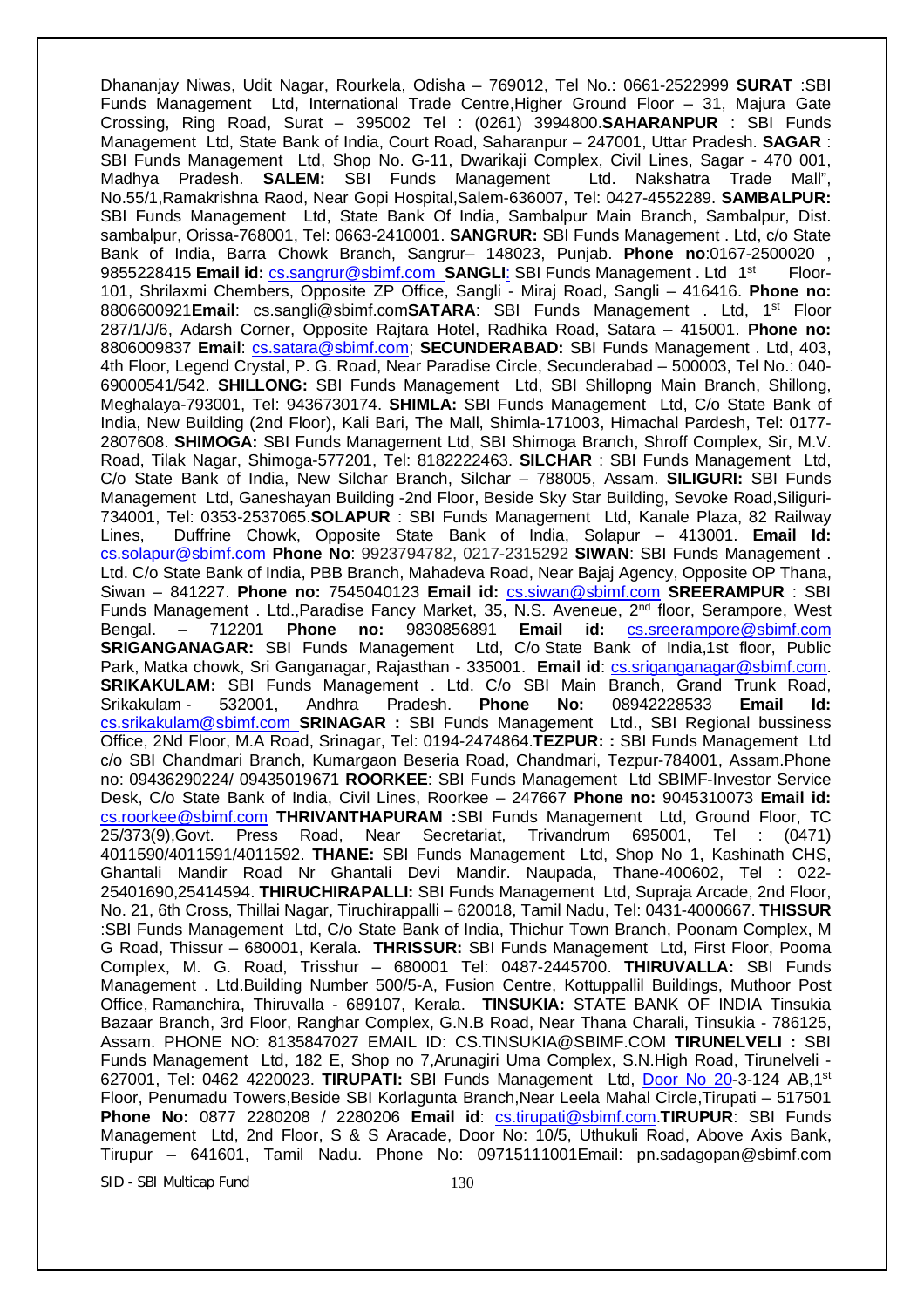TUMKUR: 1<sup>st</sup> Floor, 3rd Cross Ashok Nagar, Opposite to Tumkur University, B H Road, Tumkur -572101. **Phone No**: 7899732386 **Email Id:** cs.tumkur@sbimf.com **TUTICORIN** : SBI Funds Management Limited, 283 B, Seethapathi Maaligai, First Floor, W.G.C. Road, Tamilnad Mercantile Bank Upstairs, Tuticorin – 628002, Tamil Nadu **Phone No.:** 0461 2334400 **Email ID:** cs.tuticorin@sbimf.com **UDAIPUR:** SBI Funds Management Ltd, 1<sup>st</sup> Floor, SBI, Chetak Circle Branch, Near Chetak Circle, Udaipur 313001, Tel: 0294-2413717, **Email**  id:cs.udaipur@sbimf.com.UDUPI: 1<sup>st</sup> Floor, Door No -13-2-1A, Vishwas Towers, Court Back Road, Udupi - 576101.**Phone No**: 9108042463 **Email Id:** cs.udupi@sbimf.com **UJJAIN:** SBI Funds Management . Ltd.No.133, Santram Sindhi Colony, Opposite J K Nursing Home, Indore Road, Ujjain, Madhya Pradesh – 456010, **Phone no**: 09977719159 **VADODARA :**SBI Funds Management Ltd, 101 - 105, Glacier Complex,Near Pizza In, Jaselpur Road, Vadodara - 390007, Tel : (0265) 2323010.**VIJAYAWADA :**SBI Funds Management Ltd, 1st Floor, Datta Sai Vemuri Towers, Door No: 39-10-10, Veterinary Hospital Road, Labbipet, Vijayawada -520010,Tel : 0866 2436113 / 2438217 **VALSAD:** SBI Funds Management Ltd, 101, Amar Chambers, Near HDFC Bank, Opposite Lal School, Valsad - 396001, Tel: 02632- 245440.**VAPI** : SBI Funds Management Ltd, C/o State Bank of India, 1st Floor, Shop No. 21, Shopper Stop, Opp. Imran Nagar, Silvasa Road, Vapi – 396191, Gujarat. **VARANASI:** SBI Funds Management Ltd, 2nd Floor, Banaras TVS Bulding,, D-58/12, A-7, Sigra, Varanasi-221010, Tel: 0542-2222492. **VELLORE** : SBI Funds Management Ltd, AKT Complex , First Floor, No 1/3,New Sankaran Palayam Road, Tolgate, Vellore-632001, Tamil Nadu. Tel No-0416 - 2225005. **VERSOVA :** SBI Funds Management Limited, Shop No.12, Kabra Metro One, Pratap CHS Ltd, J. P. Road, Versova, Andheri (West), Mumbai – 400 053, **Phone no:** 022 – 26300155 / 022 – 26300156. **Email id:** cs.versova@sbimf.com **VISHAKAPATNAM:** SBI Funds Management Ltd, 1st Floor, Eswar Paradise, Dwarakanagar, Visakhapatnam – 530016, Andhra Pradesh, Tel no: 0891-2511853. **VASHI :** SBI Funds Management Ltd, Thakkar Tower, Shop no 3, Sector 17, near Saraswat Bank, Vashi, Navi Mumbai - 400703, Tel : 022-27801018 / 27801016. **VIZIANAGARAM:** SBI Funds Management . Ltd. C/o SBI Main Branch, M G Road, Vizianagaram - 535001, Andhra Pradesh. **Phone No:** 08922275439 **Email Id:** cs.vizianagaram@sbimf.com **WARANGAL:** SBI Funds Management Ltd, H.No 1-7-764, Ist Floor, Sri Shiridi Sai Complex, Beside DEO Office, Adalath Junction, Hanamkonda, Warangal 506001, Tel: 0870-2430307.

#### **CAMS INVESTOR SERVICE CENTRES / CAMS TRANSACTION POINTS**

**AHMEDABAD**: 111-113,1st Floor - Devpath Building, Off: C G Road, Behind Lal Bungalow, Ellis Bridge, Ahmedabad – 380006 Tel: 079-30082468/69. **AGARTALA:** Advisor Chowmuhani (Ground Floor), Krishnanagar, Agartala, Agartala-799001, Tel:09862923301. **AGRA:** No. 8, II Floor, Maruti Tower, Sanjay Place, Agra-282002, Tel: 0562-324 2267. **AHMEDNAGAR:** B, 1+3, Krishna Enclave Complex, Near Hotel Natraj, Nagar- Aurangabad Road, Ahmednagar -414 001, Tel: 241-6450282. **AJMER:** AMC No. 423/30, Near Church, Brahampuri,Opp T B Hospital, Jaipur Road, Ajmer-305001, Tel: 0145-329 2040. **AKOLA :**Opp. RLT Science College, Civil Lines, Akola-444001, Tel: 724-3203830. **ALIGARH:** City Enclave, Opp. Kumar Nursing Home, Ramghat Road, Aligarh-202001, Tel: 571-3200301. **ALLAHABAD:** 30/2, A&B, Civil Lines Station, Besides Vishal Mega Mart, Strachey Road, Allahabad-211001, Tel: 0532-329 1274. **ALLEPPEY:** Doctor's Tower Building, Door No. 14/2562, 1st floor, North of Iorn Bridge, Near Hotel Arcadia Regency, Alleppey-688011, Tel: 477-3209718. **ALWAR:** 256A, Scheme No:1, Arya Nagar, Alwar-301001, Tel: 0144-3200451. **AMARAVATI :** 81, Gulsham Tower, 2nd Floor, Near Panchsheel Talkies, Amaravati-444601, Tel: 0721-329 1965. **AMBALA:** Opposite PEER, BalBhavan Road, Ambala, Ambala-134003, Tel: 171- 3248787. **AMRITSAR:** 3rd Floor Bearing Unit no- 313, Mukut House, Amritsar – 143001.**Email Id**: camsamt@camsonline.com **Phone No:** 0183-5009990**AMRELI**: B1,1st Floor, Mira Arcode, Library Road, Opp SBS Bank, Amreli-365601, Gujarat. Email: camsamre@camsonline.com Phone no: 02792-220792 **ANAND:** 101, A.P. Tower, B/H, SardharGunj, Next to Nathwani Chambers, Anand-388001, Tel: 02692-325071. **ANANTAPUR:** 15-570-33, I Floor, Pallavi Towers, Anantapur, Anantapur -515 001, Tel: 8554-326980, 326921. **ANGUL:** Similipada, Near Sidhi Binayak+2 Science College, Angul – 759122. **ANDHERI :** 351, Icon, 501, 5th floor, Western Express Highway, Andheri (East), Mumbai - 400069, Tel: 7303923299. **ANKLESHWAR:** Shop No - F -56, First Floor,Omkar Complex, Opp Old Colony,NrValia Char Rasta, GIDC, Ankleshwar- Bharuch -393002,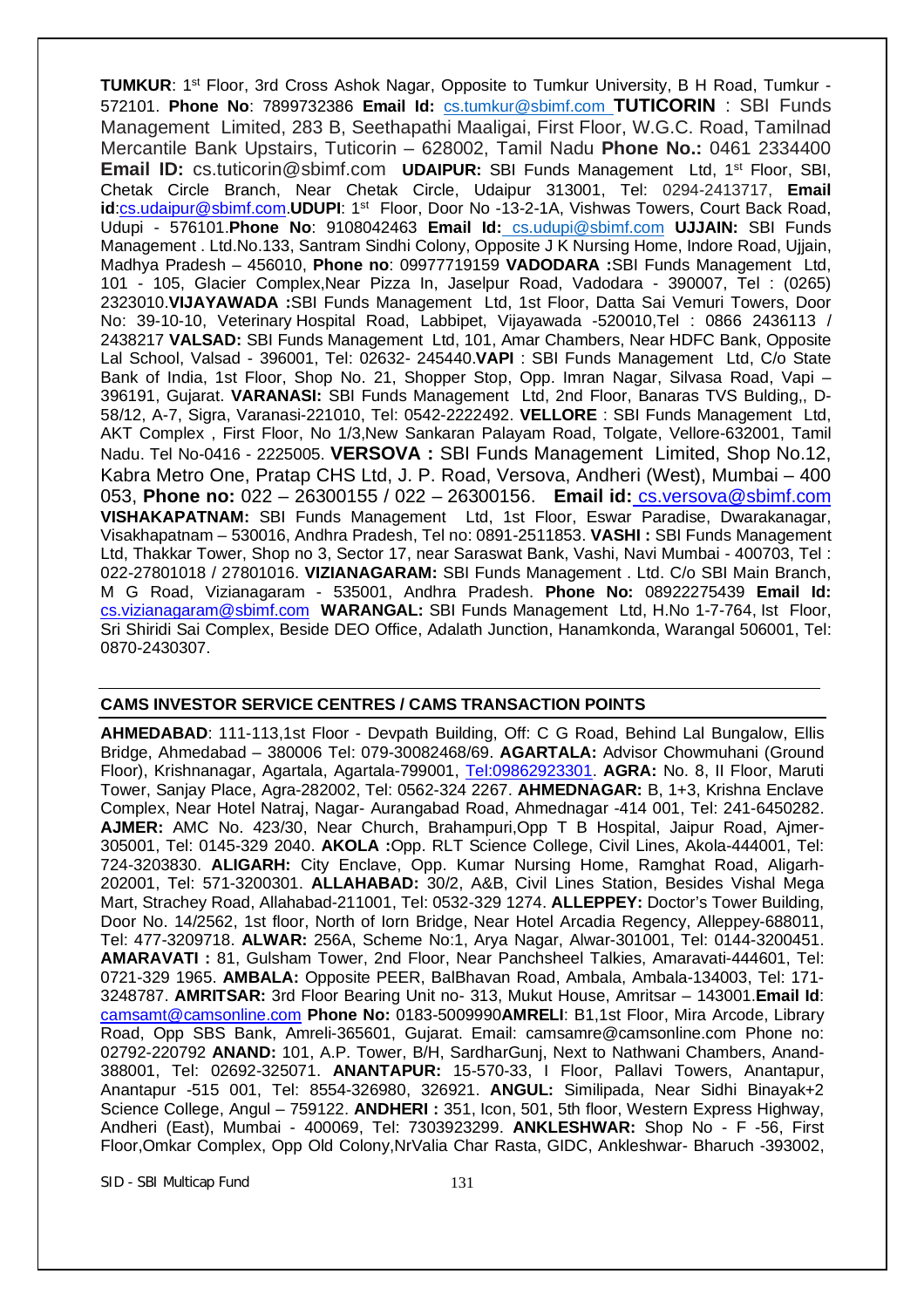SID - SBI Multicap Fund 132 Tel: 02646-310207. **ARAMBAGH:** Ward No 5,Basantapur More, PO Arambag, HooglyArambagh – 712601, West Bengal, Tel no. 03211-211003. **ARRAH:** Old NCC Office, Ground Floor, Club Road, Arrah – 802301, Email id: camsaar@camsonline.com. **ASANSOL:** Block – G 1st Floor, P C Chatterjee Market Complex, RambandhuTalab P O Ushagram, Asansol-713303, Tel: 0341- 2316054. **AURANGABAD :** 2nd Floor, Block No. D-21-D-22, Motiwala Trade Center, Nirala Bazar, New Samarth Nagar, Opposite HDFC Bank, Aurangabad – 431001, Tel: 0240-6450226. **BAGALKOT:** 1st floor, E Block Melligeri Towers, station road, Bagalkot-587101, Tel: 8354-225329. BAGALKOT: Shop No.02 1st Floor, Shreyas Complex, Near Old Bus Stand, Bagalkot-587101, Karnataka. Email: camsbkt@camsonline.com Phone no: 8354-220909 **BALASORE:** B C Sen Road, Balasore-756001, Tel: 06782-326808. **BANGALORE:** Trade Centre, 1st Floor, 45, Dikensen Road, (Next to Manipal Centre), Bangalore-560 042, Tel: 080-3057 4709, 3057 4710, 30578004, 30578006. **BANGALORE**:First Floor, 17/1, (272), 12th Cross Road, Wilson Garden, Bangalore – 560027 Email: *camsbwg@camsonline.com* .Phone no: 09513759058.BANKURA: 1<sup>st</sup>Floor, Central Bank Building, Machantala, Post Office & District Bankura, West Bengal -722101. Email: camsbqa@camsonline.com Tel. no. 03242 - 252668. **BAREILLY:** D-61, Butler Plaza, Civil Lines, Bareilly- 243001, Phone No.: 0581-6450121. BARASAT: N/39, K.N.C Road, 1<sup>st</sup> Floor, Shri krishna Apartment, Behind HDFC Bank Barasat Branch, Post Office and Police Station Barasat, 24PGS (North), West Bengal – 700124. Email Id: camsbrst@camsonline.com **BARDOLI**: F-10, First Wings, Desai Market, Gandhi Road, Bardoli-394601. Gujarat. Email: camsbrd@camsonline.com Phone no: 08000791814 **BALURGHAT:** Narayanpur, Near Balurghat Bus Stand, P.O & P.S – Balurghat, District Dakshin Dinajpur, West Bengal – 733101, Phone No.: 0967901bori3116. **BASTI:** Office no 3, Ist Floor, Jamia Shopping Complex, (Opposite Pandey School), Station Road, Basti-272002, Tel: 5542-327979. **Basirhat** : CAMS Service Center Apurba Market, Ground Floor, Vill Mirjapur, Opposite Basirhat College, Post Office at Basirhat College, North Parganas 24, Basirhat – 743412 **BELGAUM:** Classic Complex, Block no 104, 1st Floor, Saraf Colony, Khanapur Road, Tilakwadi, Belgaum - 590 006, Phone No.: 09243689047. **BELLARY:** 18/47/A, Govind Nilaya, Ward No 20, Sangankal Moka Road, Gandhinagar, Ballari - 583102 Email: camsbry@camsonline.com **Phone no:** 6361070264. **BERHAMPUR:** Kalika Temple Street, Besides SBI BAZAR Branch, Berhampur-760 002, Ganjam, Odisha Tel: 9238120071.**BHAGALPUR:** Ground Floor, Gurudwara Road, Near Old Vijaya Bank, Bhagalpur – 812001.Phone No: 9264499905**email Id:** camsblp@camsonline.com. **BHARUCH (PARENT: ANKLESHWAR TP):** A-111, 1<sup>st</sup> First Floor, R K Casta, Behind Patel Super Market, Station Road, Bharuch - 392001, Gujarat. Phone No: 098253 04183. **BHATINDA:** 2907 GH,GT Road, Near ZilaParishad, BHATINDA, BHATINDA-151001, Tel: 164-3204511. **BHAVNAGAR:** 305- 306, Sterling Point, Waghawadi Road, OPP. HDFC BANK, Bhavnagar-364002, Tel: 0278-3208387, 2567020. **BHILAI:** First Floor, Plot No. 3, Block No. 1, Priyadarshini Parisar West, Behind IDBI Bank, Nehru Nagar, Bhilai-490020, Tel: 9203900630 / 9907218680. **BHILWARA:** Indraparstha tower, Second floor, Shyamkisabjimandi, Near Mukharji garden, Bhilwara-311001, Tel: 01482- 231808, 321048. **BHOPAL:** Plot no 10, 2nd Floor, Alankar Complex, Near ICICI Bank, MP Nagar, Zone II, Bhopal-462011, Tel: 0755-329 5873. **BHUBANESWAR:** Plot No - 111, Varaha Complex Building, 3rd Floor, Station Square, KharvelNagar,Unit 3, Bhubaneswar-751 001, Tel: 0674-325 3307, 325 3308. **BHUJ:** Office No. 4-5, First Floor RTO, Relocation Commercial Complex–B, Opposite Fire Station, Near RTO Circle, Bhuj, Kutch – 370001. **Email:** camsbuj@camsonline.com **BHUSAWAL (PARENT: JALGAON TP):** 3, Adelade Apartment, ChristainMohala, Behind Gulshan-E-Iran Hotel, Amardeep Talkies Road, Bhusawal, Bhusawal-425201, **BIHAR:**. C/O Muneshwar Prasad, Sibaji Colony, SBI Main Branch Road, Near Mobile Tower, Purnea - 854301, Bihar.E-mailcamspna@camsonline.com **BIHAR SHARIF** : R&C Palace, Amber Station Road, Opp. Mamta Complex, BiharSharif-803101, Nalanda, Tel no.- 06112–235054 **BIJAPUR:** 1st floor, Gajanan Complex, Azad Road, Bijapur-586101, Tel: 8352-259520. BIJAPUR: Padmasagar Complex, 1st floor, 2nd Gate, Ameer Talkies Road, Vijayapur – 586101, Bijapur **Phone No:** 083 52259520. **Email Id:** camsbij@camsonline.com. **BIKANER:** Behind Rajasthan patrika, In front of Vijaya Bank,1404, Amar Singh Pura, Bikaner-334001, Tel: 9214245819. **BILASPUR:** Shop No. B - 104, First Floor, Narayan Plaza, Link Road, Bilaspur - 495001, Chattisgarh, Tel: 9203900626. **BOHOROMPUR:** 107/1, A C Road, Ground Floor, Bohorompur, Murshidabad, West Bengal – 742103.West Bengal. Tel: 08535855998 **BOKARO:** Mazzanine Floor, F-4, City Centre, Sector 4, Bokaro Steel City, Bokaro -827004, Tel: 06542-324 881.**BONGAIGAON**: **G**.N.B.Road, Bye Lane, Prakash Cinema,PO & Dist. Bongaigaon-783380, Assam.Email: camsbon@camsonline.com Phone no: 03664-230008 **BOLPUR:** Room No. FB26, 1st Floor, Netaji Market, Bolpur, West Bengal – 731204, Phone No.: 09800988054. **BORIVALI:** 501 -Tiara CTS 617, 617/1-4, Off Chandavarkar Lane, Maharashtra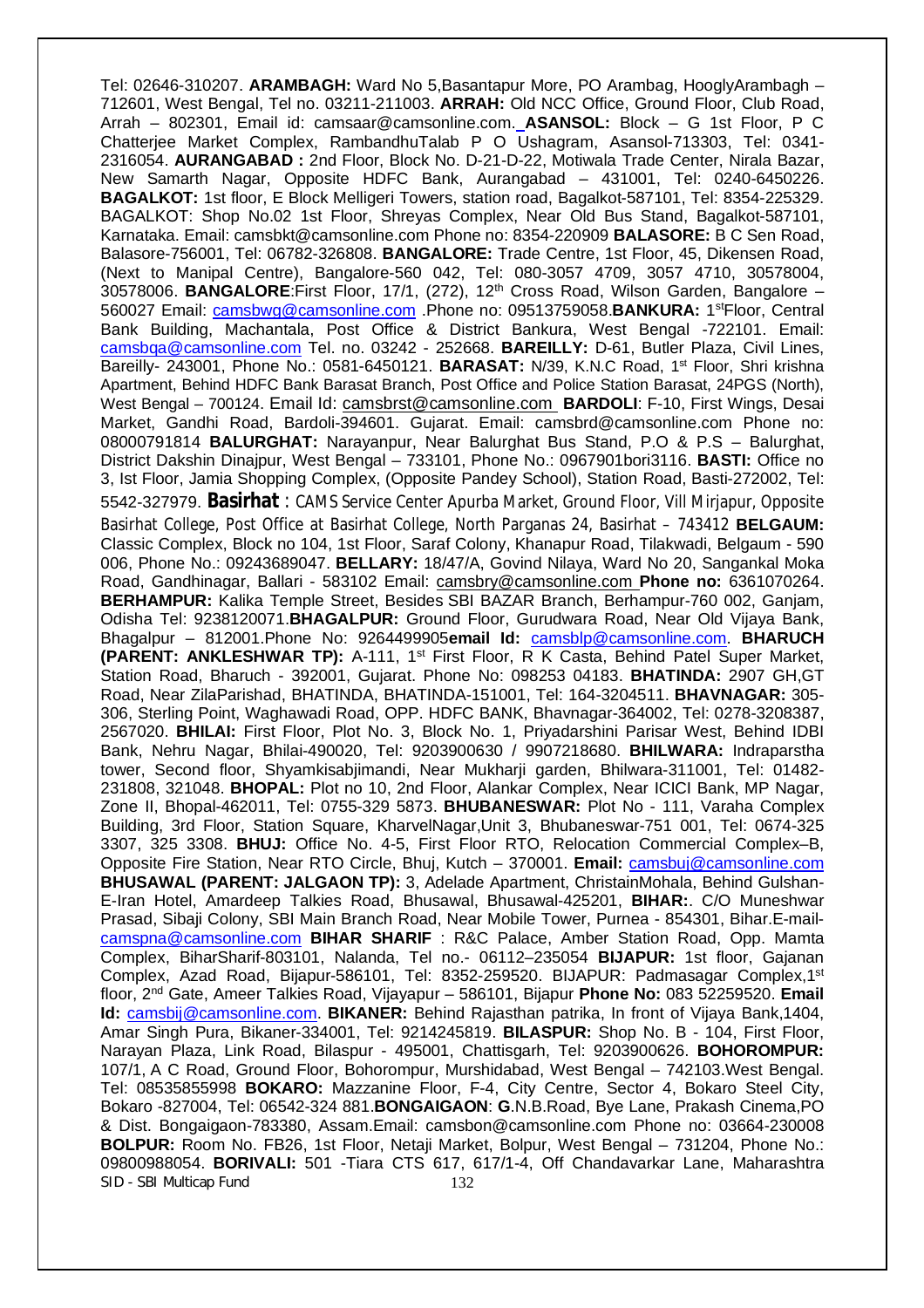Nagar, Borivali West, Mumbai -400092. Email ID: camsbor@camsonline.com Phone No.: 022 – 28900132**. BURDWAN:** 1st Floor Above Exide Showroom, 399, G T Road, Burdwan - 713101, Tel: 0342-3241808. **CALICUT:** 29/97G 2nd Floor, Gulf Air Building, Mavoor Road, Arayidathupalam, Calicut-673016, Tel: 0495-325 5984. **CHAIBASA** : CAMS Service Centre Gram - Gutusahi under the Nimdih Panchayat, Post office Chaibasa, Muffasil Thana, District - West Singhbhum, Jharkhand - 833201.Email ID - camscbsa@camsonline.com Phone No - 9437340883 **CHANDIGARH:** Deepak Tower, SCO 154-155,1st Floor, Sector 17-C, Chandigarh-160 017, Tel: 0172-304 8720, 304 8721, 304 8722, 3048723. **CHANDRAPUR:** Opposite Mustafa Décor,Near Bangalore Bakery, Kasturba Road, Chandrapur-442402, Tel: 7172-253108. **CHENNAI:** Ground Floor No.178/10, Kodambakkam High Road, Opp. Hotel Palmgrove, Nungambakkam, Chennai-600 034, Tel: 044-39115 561, 39115 562, 39115 563, 39115 565. **CHENNAI:**Rayala Towers, 158, Anna Salai, Chennai – 600002 Tel: 044 30407236. CHENNAI: III Floor, B R Complex, No.66, Door No. 11A, Ramakrishna Iyer Street, Opp. National Cinema Theatre, West Tambaram, Chennai – 600 045. Email: camstam@camsonline.com Phone no: 044-22267030 / 29850030. **CHHINDWARA:** Shop No. 01, Near Puja Lawn, Parasia Road, Chhindwara - 480 001, Madhya Pradesh, Tel No: 9203900507. **CHIDAMBARAM:** Shop No. 1 & 2,saradaram complex door no 6-7, Theradikadai street, Chidambaram, Chidambaram-608001, Tel: 4144-221746. **CHITTORGARH:** 3 Ashok Nagar, Near Heera Vatika, Chittorgarh -312001, Tel: 1472-324810. **COCHIN:** Ittoop's Imperial Trade Center, Door No. 64/5871 – D, 3rd Floor, M. G. Road (North), Cochin-682 035, Tel: 0484-323 4658. **Cochin**: Modayil Building,Door No. 39/2638 DJ,2nd Floor, 2A, M. G. Road,Cochin – 682 016 **COIMBATORE:** No 1334; Thadagam Road, Thirumoorthy Layout, R.S. Puram, Behind Venkteswara Bakery, Coimbatore – 641002, Tel: 0422-2434355/53. **COOCHBEHAR:** N. N. Road, Power House Choupathi, Coochbehar – 736101, West Bengal, Tel. no.: 9378451365.**CUTTACK:**  Near Indian Overseas Bank, Cantonment Road, Mata Math, Cuttack-753001. **DARBHANGA:**  Ground Floor, Belbhadrapur, Near Sahara Office, Laheriasarai Tower Chowk Laheriasarai,Darbhanga-846001, Tel: 9204790656. **DAVENEGERE:** 13, Ist Floor, AkkamahadeviSamaj Complex, Church Road, P.J.Extension, Devengere-577002, Tel: 08192- 326226. **DEHRADUN:** 204/121 NariShilpMandirMarg, Old Connaught Place, Dehradun-248001, Tel: 0135-325 8460. **DEOGHAR:** S S M Jalan Road, Ground floor, Opp. Hotel Ashoke, Caster Town, Deoghar-814112, Tel: 6432-320227. **DEWAS:** 11 Ram Nagar - 1 st Floor, A. B. Road, Near Indian- Allahabad Bank, Dewas – 455001, Madhya Pradesh. **Phone No**: 07272 – 403382 **Email Id**: camsdew@camsonline.com**DHANBAD:** Urmila Towers, Room No: 111(1st Floor), Bank More, Dhanbad-826001, Tel: 0326-2304675. **DHARMAPURI :**16A/63A, Pidamaneri Road, Near Indoor Stadium, Dharmapuri, Dharmapuri -636 701, Tel: 4342-310304. **DHULE:** House No. 3140, Opp Liberty Furniture, Jamnalal Bajaj Road, Near Tower Garden, Dhule – 424001, Tel No: 02562 – 640272. **DIBRUGARH:** Amba Complex,Ground Floor,H S Road,Dibrugarh-786001. **DIMAPUR**: MM Apartment,House No; 436 (Ground Floor), Dr. Hokeshe Sema Road, Near Bharat Petroleum, Lumthi Colony, Opposite T.K Complex, Dimapur – 797112, Nagaland Email: camsdmv@camsonline.com.**DURGAPUR:** Plot No. 3601, Nazrul Sarani, City Centre, Durgapur-713 216, Tel: 0343-2545420/30. **ELURU:** 22B-3-9, Karl Marx Street, Powerpet, Eluru, Andhra Pradesh - 534002. Tel: 08812 – 231381 **ERODE:** 197, Seshaiyer Complex, Agraharam Street, Erode-638001, Tel: 0424-320 7730. **FAIZABAD:** 1/13/196, A, Civil Lines, Behind Triupati Hotel, Faizabad - 224001,Uttar Pradesh, Tel No: 9235406436. **FARIDHABAD:** B-49, Ist Floor, Nehru Ground, Behind Anupam Sweet House, NIT, Faridhabad-121001, Tel: 0129-3241148. **FIROZABAD:** 53, 1st Floor, Shastri Market, Sadar Bazar, Firozabad – 283203, Phone No.: 0561 – 2240495. **GANDHIDHAM:** Shyam Sadan, First Floor, Plot No 120,Sector 1/A, Gandhidham - 370201 **Phone No**: 02836 233220 **Email Id**: camsgdm@camsonline.com. **GANDHINAGAR:** M-12 Mezzanine Floor, Suman Tower, Sector 11, Gandhinagar – 382011. Tel: 079-23240170. **GANGTOK**: House No: GTK /006/D/20(3), Near Janata Bhawan, Diesel Power House Road (D.P.H. Road), Gangtok - 737101, Sikkim. **Phone No:** 03592-202562 Email: camsgtka@camsonline.com **GAYA:** North Bisar Tank, Upper ground floor, Near - I. M. A. Hall, Gaya – 823001. Tel No. 0947-2179424. **GHAZIABAD:**  First Floor C - 10 RDC Rajnagar, Opposite Kacheri Gate No.2 Ghaziabad – 201002.**Phone No**: 0120 – 6510540 **Email Id**: camsgha@camsonline.com**GOA:** Lawande Sarmalkar Bhavan, 1st Floor, Office No. 2 Next to Mahalaxmi Temple, Panaji, Goa - 403 001, Tel: 0832- 6450439. **GODHRA: 1st Floor, Prem Praksh Tower, B/H B.N.Chambers, Ankleshwar Mahadev Road, Godhra – 389001,** Gujarat Email: camsgdh@camsonline.com Phone no: 08000724711**GONDAL (PARENT RAJKOT):** A/177, Kailash Complex, Opp. Khedut Decor, GONDAL-360 311, Tel: 0281- 329 8158. **GORAKHPUR:** Shop No. 3, Second Floor, The Mall, Cross Road, A.D. Chowk, Bank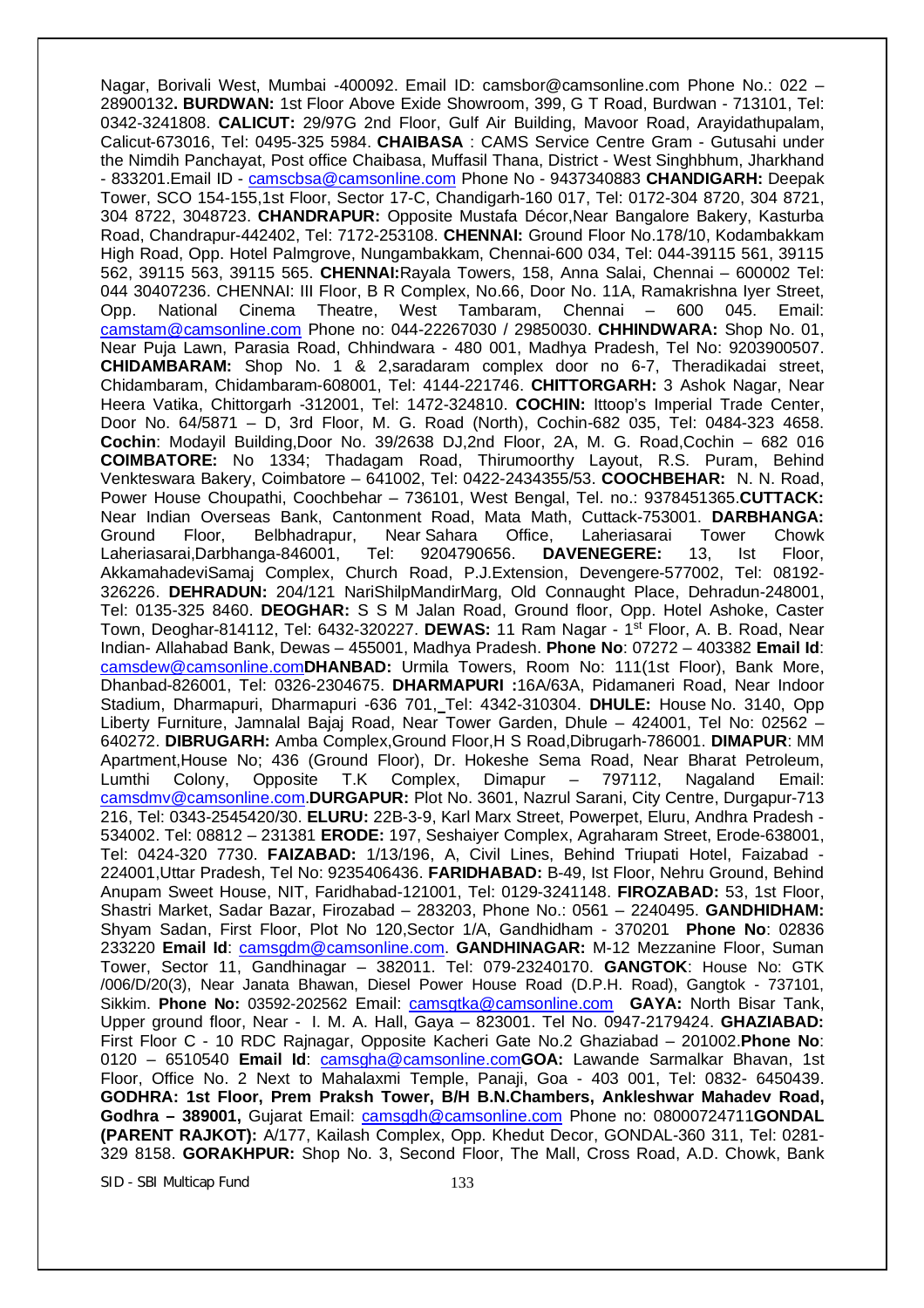SID - SBI Multicap Fund 134 Road, Gorakhpur-273001, Tel: 0551-329 4771. **GULBARGA:** Pal Complex, Ist Floor, Opp. City Bus Stop, Super Market, Gulbarga, Gulbarga-585 101, Tel: 8472-310119. **GUNTUR:** Door No 5-38-44, 5/1 BRODIPET, Near Ravi Sankar Hotel, Guntur-522002, Tel: 0863-325 2671. **GURGAON:** SCO - 16, Sector - 14, First floor, Gurgaon-122001, Tel: 0124-326 3763. **GUWAHATI:** Piyali Phukan Road, K. C. Path, House No – 1, Rehabari, Guwahati – 781008, Phone No.: 07896035933. **GWALIOR:** G-6 Global Apartment, KailashVihar Colony, Opp. Income Tax Office, City Centre, Gwalior-474002, Tel: 0751-320 2311. **HALDIA:** 2nd Floor, New Market Complex, 2nd Floor, New Market Complex, Durgachak Post Office,PurbaMedinipur District, Haldia, Haldia-721 602, Tel: 3224-320273. **HALDWANI:** Durga City Centre, Nainital Road, Haldwani, Haldwani -263139, Tel: 5946-313500. **HARIDWAR:** F – 3, Hotel Shaurya, New Model Colony, Haridwar, Uttarkhand – 249408, Email id: camshwr@camsonline.com. **HASSAN:** 'PANKAJA', 2nd Floor, Near Hotel Palika, Race Course Road, Hassan-573201, Karnataka. Email: camshas@camsonline.com Phone no: 08172-297205 **HAZARIBAG:** Municipal Market, AnnandaChowk, Hazaribagh, Hazaribagh-825301, Tel: 6546- 320250. **HIMMATNAGAR:** D-78 First Floor, New Durga Bazar, Near Railway Crossing, Himmatnagar, Himmatnagar -383 001, Tel: 2772-321080. **HISAR:** 12, Opp. Bank of Baroda, Red Square Market, Hisar, Hisar-125001, Tel: 1662-329580. **HOSHIARPUR :**NearArchies Gallery, Shimla PahariChowk, Hoshiarpur, Hoshiarpur-146 001, Tel: 1882-321082. **HOSUR:**No.9/2, 1st Floor,Attibele Road, HCF Post,Behind RTO Office, Mathigiri, Hosur – 635110,Tel: 04344-645010. **HUBLI:** No.204 - 205, 1st Floor, ' B ' Block, Kundagol Complex, Opp. Court, Club Road, Hubli-580029, Tel: 0836-329 3374. **HYDERABAD:** 208, II Floor, Jade Arcade, Paradise Circle, Secunderabad-500 003, Tel: 040-3918 2471, 3918 2473, 3918 2468, 3918 2469. **INDORE:** 101, Shalimar Corporate Centre, 8-B, South tukogunj, Opp.Greenpark, Indore-452 001, Tel: 0731-325 3692, 325 3646.**JABALPUR:** 8, Ground Floor, Datt Towers, Behind Commercial Automobiles, Napier Town, Jabalpur-482001, Tel: 0761-329 1921. **JAIPUR:** R-7, YudhisthirMarg, C-Scheme, Behind Ashok Nagar Police Station, Jaipur-302 001, Tel: 0141-326 9126, 326 9128, 5104373, 5104372. **JALANDHAR:** 144, Vijay Nagar, Near Capital Small Finance Bank, Football Chowk, Jalandhar City – 144001 **Phone No**: 0181 – 2452336 **Email Id**: camsjal@camsonline.com **JALGAON:** RustomjiInfotech Services, 70, Navipeth, Opp. Old Bus Stand, Jalgaon-425001, Tel: 0257-3207118. **JALNA :** Shop No 6, Ground Floor, Anand Plaza Complex, Bharat Nagar,ShivajiPutla Road, Jalna, Jalna-431 203, Tel: - **JALPAIGURI :** Babu Para, Beside Meenaar Apartment, Ward No VIII, Kotwali Police Station, Post Office & District : Jalpaigur – 735101, West Bengal. **JAMMU:** JRDS Heights, Lane Opp. S&S Computers, Near RBI Building, Sector 14, Nanak Nagar, Jammu-180004, Tel: 09205432061, 2432601. **JAMNAGAR:** 217/218, Manek Centre, P.N. Marg, Jamnagar-361008, Tel: 0288-3206200. **JAMSHEDPUR:** Millennium Tower, "R" Road, Room No:15 First Floor, Bistupur, Jamshedpur-831001, Tel: 0657-3294202. **JAUNPUR :**248, FORT ROAD, Near AMBER HOTEL, Jaunpur -222001, Tel: 5452-321630. **JHANSI:** 372/18 D, 1st Floor, Above IDBI Bank, Beside V-Mart, Near "RASKHAN", Gwalior Road, Jhansi – 284001, Tel: 9235402124/ 7850883325. **JODHPUR:** 1/5, Nirmal Tower, IstChopasani Road, Jodhpur-342003, Tel: 0291-325 1357. **JORHAT:** Jail road, Dholasatra,Near Jonaki Shangha Jorhat – 785001, Assam, Tel : 0376-2932558**.JUNAGADH:** "AASTHA PLUS", 202-A, 2nd floor, Sardarbag road, Near Alkapuri, Opp. Zansi Rani Statue, Junagadh – 362001, Gujarat, Tel: 0285-6540002. **KADAPA:**  BandiSubbaramaiah Complex, D.No:3/1718, Shop No: 8, Raja Reddy Street, Kadapa, Kadapa-516 001, Tel: 8562-322099. **KANGRA:** Collage Road, Kangra, District Kangra-176001, Himachal Pradesh.Email: camskan@camsonline.com Phone no:01892-260089 **KAKINADA:** D No-25-4- 29,1st floor, Kommireddy Vari Street, Beside Warf Road, Opposite Swathi Medicals, Kakinada - 533001, Andhra Pradesh, Phone No.: 0884-6560102. **KANNUR:** Room No.14/435, Casa Marina Shopping Centre, Talap, Kannur, Kannur-670004, Tel: 497-324 9382. **KANPUR:** I Floor 106 to 108, CITY CENTRE Phase II, 63/ 2, THE MALL, Kanpur-208 001, Tel: 0512-3918003, 3918000, 3918001, 3918002. **KARIMNAGAR:** HNo.7-1-257, Upstairs S B H, Mangammathota, Karimnagar, Karimnagar -505 001, Tel: 878-3205752, 3208004. **KARNAL** 29, Avtar Colony,Behind Vishal Mega Mart, Karnal – 132001, **KARUR:** 126 G, V.P.Towers, Kovai Road, Basement of Axis Bank, Karur, Karur -639002, Tel: 4324-311329. **KASARAGOD :** KMC XXV/88, I, 2nd Floor, Stylo Complex, Above Canara Bank, Bank Road, Kasaragod – 671121. Tel: 04994-224326 **KASHIPUR**: Dev Bazar, Bazpur Road, Kashipur-244713 Email:camskpv@camsonline.com **KATNI:** 1st FLOOR, GURUNANAK DHARMAKANTA, Jabalpur Road, BARGAWAN, KATNI-483 501, Tel: 7622-322104. **KATIHAR**: C/o, Rice Education and IT Centre, Near Wireless Gali, Amla Tola Road, Katihar, Bihar – 854105. E-mail - camskir@camsonline.com **KESTOPUR:** S.D. Tower,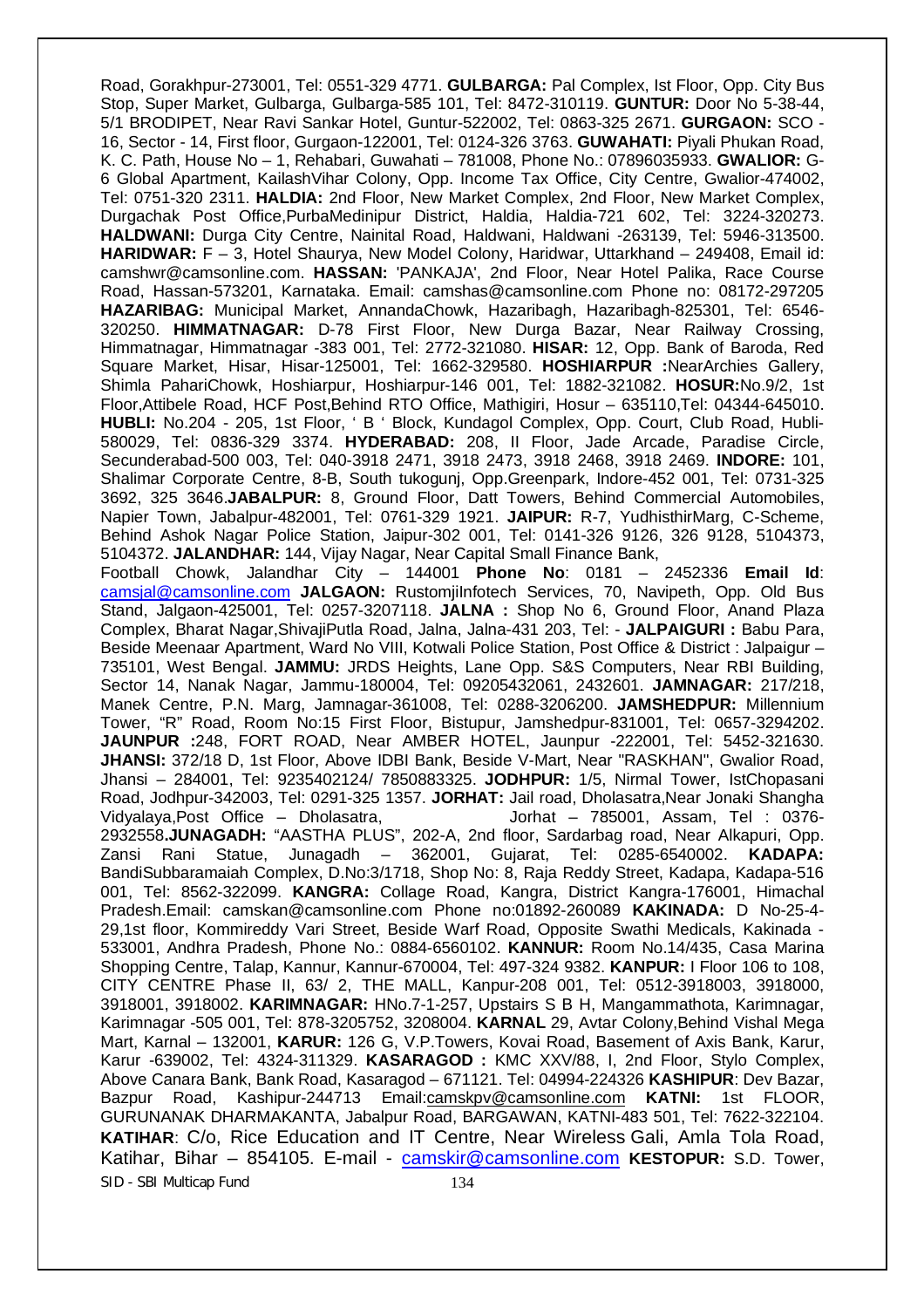Sreeparna Apartment, AA-101, Prafulla Kannan (West), Shop No. 1M, Block –C (Ground Floor), Kestopur – 700101, Kolkata. **KHAMMAM :** Shop No: 11 - 2 - 31/3, 1st floor, Philips Complex, Balajinagar, Wyra Road, Near Baburao Petrol Bunk, KHAMMAM-507 001, Tel: 8742-323973. **KHARAGPUR:** Silver Palace, OT Road, Inda-Kharagpur, G.P-Barakola, P.S- Kharagpur Local – 721305, District West Midnapore, Phone No.: 9800456034. **KOLHAPUR:** 2 B, 3rd Floor, Ayodhya Towers, Station Road, Kolhapur-416001, Tel: 0231-3209 356. **KOLKATA:**CAMS COLLECTION CENTER 3/1, R.N. Mukherjee Road, 3rd Floor, Office space -3C, "Shreeram Chambers" Kolkata -700 001. **KOLLAM:** Uthram Chambers (Ground Floor), Thamarakulam, Kollam - 691006, Kerala, Email: camsklm@camsonline.com, Phone No: 0474-2742823. **KORBA:** Shop No 6, Shriram Commercial Complex, Infront of Hotel Blue Diamond, Ground Floor, T.P. Nagar, Korba-495677, Chhattisgarh. **KOTA:** B-33 'KalyanBhawan, Triangle Part, Vallabh Nagar, Kota-324007, Tel: 0744-329 3202. **KOTTAYAM:** Thamarapallil Building, Door No - XIII/658, M L Road, Near KSRTC Bus Stand Road, Kottayam – 686001, Phone No.: 9207760018. **KRISHNANAGAR:** R.N Tagore Road,In front of Kotwali P. S.,Krishnanagar, Nadia.Pin-741101 **KUMBAKONAM:** No. 28/8, 1st Floor, Balakrishna Colony, Pachaiappa Street, Near VPV Lodge, Kumbakonam, Tamil Nadu - 612001. **Email ID:**  camskum@camsonline.com **Phone No.:** 0435-2403747 **KURNOOL:** Shop Nos. 26 and 27, Door No. 39/265A and 39/265B, Second Floor, Skanda Shopping Mall, Old Chad Talkies, Vaddageri,39th Ward, Kurnool - 518001, Andhra Pradesh. Tel: 08518-650391. **KUKATPALLY:** No. 15-31-2M-1/4, 1st Floor, 14-A, MIG, KPHB Colony, Kukatpally, Hyderabad – 500072. **LUCKNOW:** Office no,107,1st floor, Vaishali Arcade Building, Plot no 11, 6 Park Road, Lucknow – 226001, Uttar Pradesh. **Phone No**: 0522 – 4007938 **Email Id**: camsluc@camsonline.com**LUDHIANA:** U/ GF, Prince Market, Green Field, Near Traffic Lights, Sarabha Nagar Pulli, Pakhowal Road, Ludhiana-141 002, Tel: 0161-301 8000, 301 8001. **MADURAI:** Shop No 3, 2nd Floor, Suriya Towers, 272/273 - Goodshed Street, Madurai - 625001. **Phone No.:** 0452- 4983515 **Email ID:**  camsmdu@camsonline.com **MANDI:** 328/12, Ram Nagar, 1st Floor, Above Ram Traders, Mandi - 175001. Email: camsmdi@camsonline.com **MANDI GOBINDGARH:** Opp State Bank Of India ,Harchand Mill Road,Motia Khan, Mandi Gobindgarh -147301, Punjab**. Email:** camsmgg@camsonline.com **Phone no:** 01765-506175 **MAHABUBNAGAR:** H. No. 1-3-110, Rajendra Nagar, Mahabubnagar – 509001, Telegana. Tel : 09440033182 **MALAPPURAM**: Kadakkadan Complex,Opp central school,Malappuram-676505, Kerala.Email: camsmalp@camsonline.com Phone no: 483-2737101 **MALDA:** Daxhinapan Abasan, Opp Lane of Hotel Kalinga, SM Pally, Malda, Malda-732 101, Tel: 351- 2269071 / 03512 -214335. **MANDI GOBINDGARH: Opp State Bank Of India ,Harchand Mill Road,Motia Khan, Mandi Gobindgarh -147301, Punjab Email:** camsmgg@camsonline.com **Phone no: 01765-506175 MANGALORE:**  No. G 4 & G 5, Inland Monarch, Opp. Karnataka Bank, Kadri Main Road, Kadri, Mangalore-575 003, Tel: 0824-325 1357, 325 2468. **MANIPAL:** Shop No. A2, Basement Floor, Academy Tower, Opp. Corporation Bank,Manipal – 576104. Email id: camsmpl@camsonline.com Phone No: 9243689046 **MAPUSA (PARENT ISC : GOA):** Office No 503, Buildmore Business Park, New Canca By Pass Road, Ximer, Mapusa – 403 507, Goa.. **MARGAO:** F4 - Classic Heritage, Near Axis Bank, Opposite BPS Club, Pajifond, Margao, Goa - 403 601. Tel no.: 0832-6480250, **MATHURA:** 159/160 Vikas Bazar, Mathura-281001, Tel: 0565-3207007. **MEERUT:** 108 Ist Floor Shivam Plaza, Opposite Eves Cinema, Hapur Road, Meerut -250002, Tel: 0121-325 7278. **MEHSANA:** 1st Floor, Subhadra Complex, Urban Bank Road, Mehsana, Mehsana-384 002, Tel: 2762-323985, 323117. **MIRZAPUR:**  Ground Floor, Canara Bank Building, Dhundhi Katra, Mirzapur – 231001, Uttar Pradesh. **Phone No:** 05442 – 220282 **Email Id:** camsmpr@camsonline.com MIRAZAPUR: First Floor, Canara Bank Building, Dhundhi Katra, Mirzapur - 231001, Uttar Pradesh.Email: camsmpr@camsonline.com Phone no: 5442 – 220282 **MOGA:** Gandhi Road, Opp Union Bank of India, Moga, Moga-142001, Tel: 1636-310088. **MORADABAD:** H 21-22, Ist Floor,Ram Ganga Vihar Shopping Complex, Opposite Sale Tax Office, Moradabad - 244 001,Tel: 0591- 6450125. **MUMBAI:** Rajabahdur Compound, Ground Floor, Opp Allahabad Bank, Behind ICICI Bank, 30, Mumbai SamacharMarg, Fort, Mumbai-400 023, Tel: 022-30282468, 30282469, 30282471, 65257932. **MUZZAFARPUR:**  Brahman toli, Durgasthan, Gola Road, Muzaffarpur-842001, Tel: 9386350002. **MUZAFFARNAGAR:** 235, Patel Nagar, Near Ramlila Ground, New Mandi, Muzaffarnagar-251001 Email: camsmrn@camsonline.com Phone no:131 - 2442233/ 09027985915 **MYSORE:** No.1, 1st Floor, CH.26 7th Main, 5th Cross, (Above Trishakthi Medicals), SaraswatiPuram, Mysore-570009, Tel: 0821-3294503. **NADIAD (PARENT TP: ANAND TP):** F-134, First Floor, Ghantakarna Complex, Gunj Bazar, Nadiad - 387001, Gujrat. **NAGERCOIL:** 47,Court Road, Nagercoil-629 001, Tel: 4652- 229549. **NAGPUR:** 145 Lendra, New Ramdaspeth, Nagpur-440 010, Tel: 0712-325 8275, 3258272,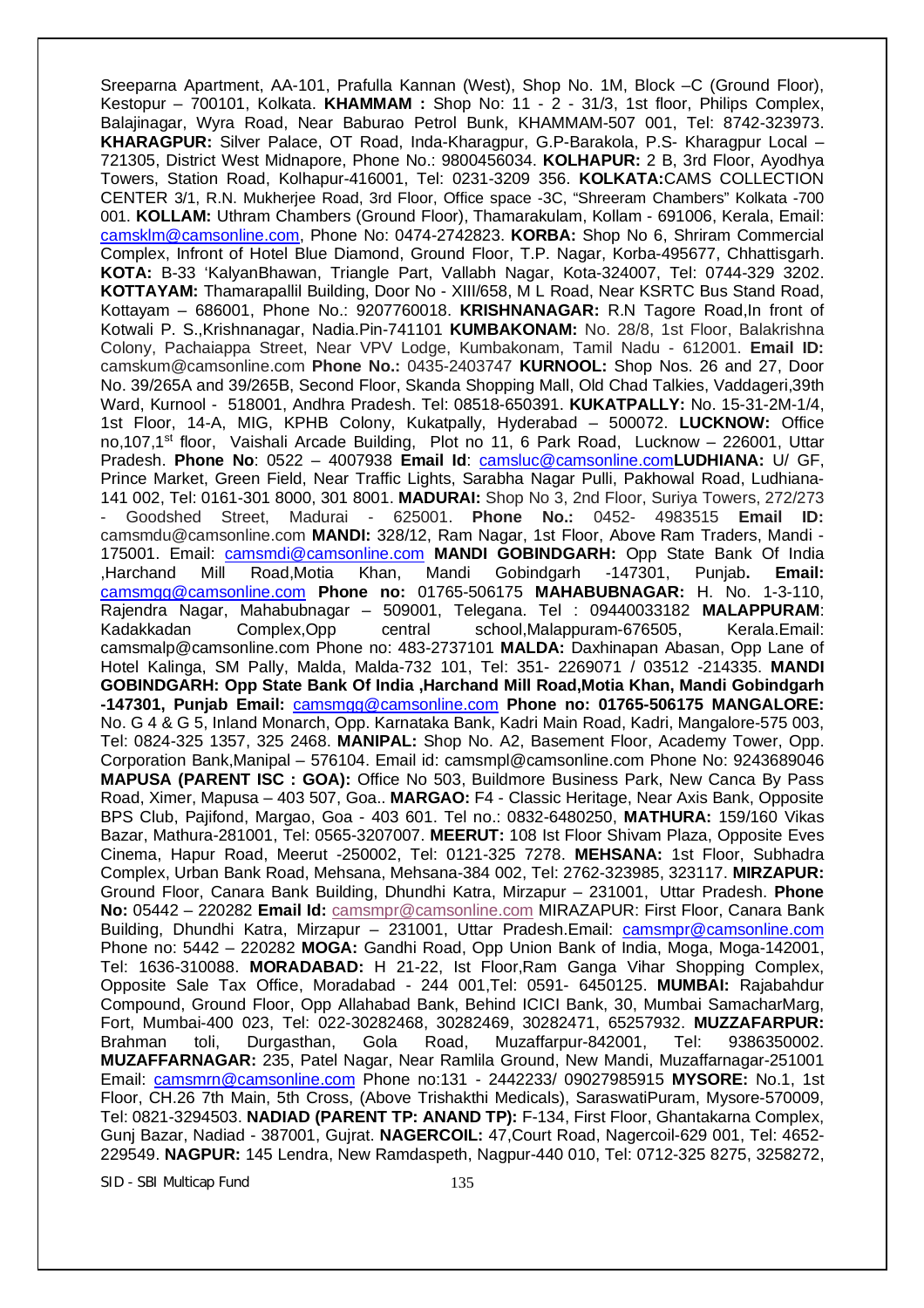2432447. **NAGAON :** Amulapathy, V.B.Road, House No.315 ,Nagaon-782003, Assam.Email: camsnag@camsonline.comPhone no: 03672-250111 **NAMAKKAL:** 156A / 1, First Floor, Lakshmi Vilas Building, Opp. To District Registrar Office, Trichy Road, Namakkal, Namakkal-637001, Tel: 4286-322540. **NALBARI:** Ground Floor, Allahabad Bank Building, Dhamdhama Road, Nalbari – 781335, Phone No.: 09854093901/09864033980. **NALGONDA:** 6-4-80,1st Floor, Above Allahabad Bank, Opposite To Police Auditorium, VT Road, Nalgonda – 508001. **E-mail**camsnlg@camsonline.com **NASIK:** 1st Floor, " Shraddha Niketan ", Tilak Wadi, Opp. Hotel City Pride, Sharanpur Road, Nashik - 422 002, Phone No.: 0253 – 6450102. **NANDED:** Shop No.8,9 Cellar "Raj Mohammed Complex", Main Road, Sree Nagar, Nanded-431605, Phone No.: 9579444034. **NAVSARI: 214-215, 2nd floor, Shivani Park, Opposite Shankheswar Complex, Kaliawadi, Navsari – 396445, Gujarat**, Tel: **02637 – 236164 Email**: camsnvs@camsonline.com. **NELLORE:** 97/56, I Floor Immadisetty Towers, Ranganayakulapet Road, Santhapet, Nellore-524001, Tel: 0861-329 8154, 320 1042. **NEW DELHI :** 7-E, 4th Floor, DeenDayaal Research Institute Building, Swami Ram Tirath Nagar, Near Videocon Tower Jhandewalan Extension, New Delhi -110 055, Tel: 011-30482468, 30588103, 30482468. **New Delhi:** 306, 3rd Floor, DDA -2 Building, District Centre, Janakpuri, New Delhi -110058. Email: camsidel@camsonline.com **Nizamabad:** 5-6-208, Saraswathi Nagar, Opposite Dr. Bharathi Rani Nursing Home, Nizamabad – 503001, Telangana. Tel: 08462 – 250018 **NOIDA:** E-3, Ground floor, Sector 3,Near Fresh Food Factory,Noida – 201301 **ONGOLE:** Shop No:1128, First Floor, **3rd Line, Sri Bapuji Market Complex,** Ongole – 523001, Andhra Pradesh. Tel: 08592 – 281514 Email ID : camsoge@camsonline.com

**ONGOLE:** Old govt hospital Road, Opp Konigetiguptha Apartments., Ongole-523001, Tel: 8592- 281514. **PALAKKAD:** 10 / 688, Sreedevi Residency, Mettupalayam Street, Palakkad, Palakkad-678 001, Tel: 491-3261114. **PALANPUR:** Gopal Trade Center, Shop No. 13-14, 3rd Floor, Near BK Mercantile Bank, Opposite Old Gunj, Palanpur - 385001., Tel: 9228000472 Email: camspal@camsonline.com. **PANIPAT:** 83, Devi Lal Shopping Complex, Opp ABN Amro Bank, G.T.Road, Panipat-132103, Tel: 0180-325 0525, 400 9802. **PATHANKOT:** 13 - A, Ist Floor, Gurjeet Market Dhangu Road, Pathankot – 145001, Punjab. Tel no. 0186 – 3205010. **PATIALA:** 35, New lalBagh Colony, Patiala-147001, Tel: 0175-329 8926, 222 9633. **PATNA:** G-3, Ground Floor, Om Vihar Complex,NearSaket Tower, SP Verma Road, Patna-800 001, Tel: 0612-325 5284, 325 5285, 3255286. **PONDICHERRY:** S-8, 100, Jawaharlal Nehru Street, (New Complex, Opp. Indian Coffee House), Pondicherry-605001, Tel: 0413-421 0030, 329 2468. **PORT BLAIR:** 1st Floor, 1st floor, Opposite Mishra Store , Near Junglighat Milk Booth, Khaitan Kalyana Mandapam, Jinglighat Colony, Port Blair – 744103 Andaman and Nicobar Islands.Phone No.: 03192-230306/506. **Email Id**: camsptb@camsonline.com **PUNE:** Vartak Pride , 1st floor, Survay No 46, City Survay No 1477, Hingne Budruk D. P Road, Behind Dinanath Mangeshkar Hospital, Karvenagar, Pune – 411052. Email id: camspun@camsonline.com **PRATAPGARH: Opp Dutta Traders, Near Durga Mandir, Balipur, Pratapgarh -230001, Uttar Pradesh. Email:** camspra@camsonline.com**Phone no: 5342- 221941 PITAMPURA:** Aggarwal Cyber Plaza-Ii, Commercial Unit No 371, 3rd Floor, Plot No C-7, Netaji Subhash Place, Pitampura, New Delhi-110034**.RAE BARELI:** 17, Anand Nagar Complex, Rae Bareli, Rae Bareli -229001, Tel: 535-3203360. **RAIGANJ:** Rabindra Pally, Beside Gitanjali Cinema Hall, P O & P S Raiganj, Dist - North Dijajpur, Raiganj – 733134, West Bengal**. RAIPUR:**  HIG,C-23, Sector - 1, Devendra Nagar, Raipur-492004, Tel: 0771-3296 404, 3290830. **RAJAHMUNDRY:** Door No: 6-2-12, 1st Floor,RajeswariNilayam, Near Vamsikrishna Hospital, NyapathiVari Street, T Nagar, Rajahmundry-533 101, Tel: 0883-325 1357. **RAJAPALAYAM:** No 59 A/1, Railway Feeder Road, Near Railway Station, Rajapalayam, Rajapalayam-626117, Tel: 4563- 327520. **RAJKOT:** Office 207 - 210, Everest Building, HariharChowk, OppShastriMaidan, LimdaChowk, Rajkot-360001, Tel: 0281-329 8158. **RANCHI:** 4, HB Road, No: 206, 2nd Floor ShriLok Complex, H B Road Near Firayalal, Ranchi-834001, Tel: 0651-329 8058. **RATLAM:** Dafria& Co, 18, Ram Bagh, Near Scholar's School, Ratlam-457001, Tel: 07412-324817. **RATNAGIRI:**  Kohinoor Complex, Near Natya Theatre, Nachane Road, Ratnagiri, Ratnagiri-415 639, Tel: 2352- 322950. **ROHTAK:** SCO – 34, Ground Floor, Ashoka Plaza, Delhi Road, Rohtak – 124001, Haryana, Phone No.: 09254303802. **ROORKEE:** 22 CIVIL LINES GROUND FLOOR, HOTEL KRISH RESIDENCY, Roorkee, Roorkee-247667, Tel: 1332-312386. **ROURKELA:** J B S Market Complex, 2nd Floor, Udit Nagar, Rourkela – 769012., **Email**: camsrou@camsonline.com. **SAGAR:**  Opp. Somani Automobiles, Bhagwanganj, Sagar, Sagar-470 002, Tel: 7582-326894. **SAHARANPUR:** I Floor, Krishna Complex, Opp. Hathi Gate, Court Road, Saharanpur, Saharanpur-247001, Tel: 132-2712507. **SALEM:** No.2, I Floor Vivekananda Street, New Fairlands, Salem-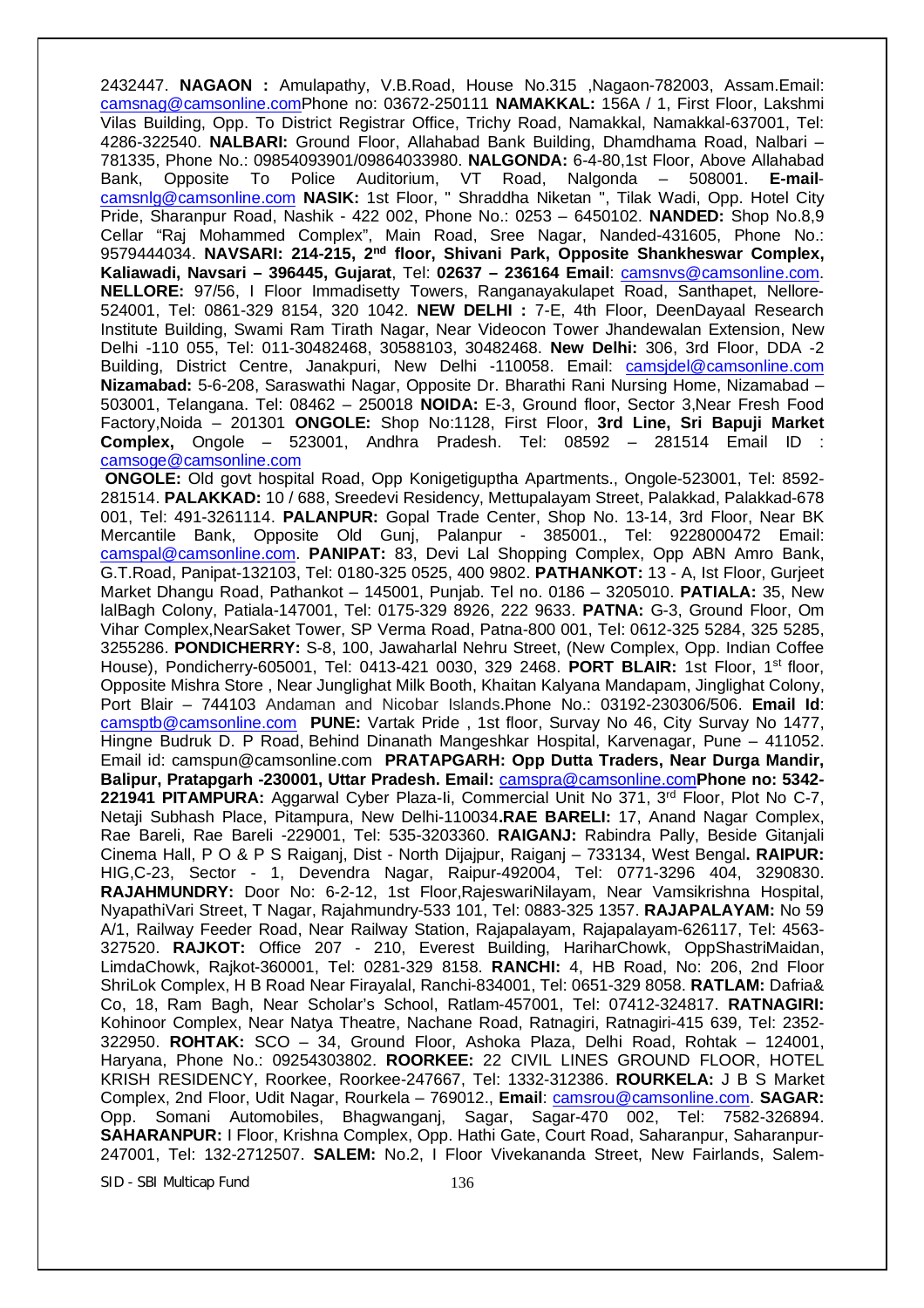SID - SBI Multicap Fund 137 636016, Tel: 0427-325 2271. **SAMBALPUR:** C/o Raj Tibrewal& Associates, Opp. Town High School, Sansarak, Sambalpur-768001, Tel: 0663-329 0591. **SANGLI :**Jiveshwar Krupa Bldg,Shop. No.2, Ground Floor, Tilak Chowk, Harbhat Road, Sangli – 416416, Tel: - 0233 – 6600510. **SATARA:** 117 / A / 3 / 22, ShukrawarPeth, Sargam Apartment, Satara-415002, Tel: 2162-320989. **SATNA:** 1st Floor, Shri Ram Market, Beside Hotel Pankaj, Birla Road, Satna – 485 001, Madhya Pradesh, Tel .07672 – 406996 **SATNA: 1st Floor,Shri Ram Market,Beside Hotel Pankaj,Satna-485001, Madhya Pradesh. Email:** camssna@camsonline.com **Phone no:** 0**7879036133 SHAHJAHANPUR:** Bijlipura, Near Old Distt Hospital, Near Old Distt Hospital, Shahjahanpur-242001, Tel: 5842-327901. **SHILLONG:** D'Mar Shopping Complex, Lakari Building, 2nd Floor, Police Bazar, Shillong-793001, Tel. no. : 0364-2502511. **SILCHAR:** Usha Complex, Ground Floor, Punjab Bank Building, Hospital Road, Silchar-788005 **,** Phone No.: 03842-230407. **SHIMLA:** I Floor, Opp. PanchayatBhawan Main gate, Bus stand, Shimla, Shimla -171001, Tel: 177-3204944. **SHIMOGA:** No.65 1st Floor, Kishnappa Compound, 1st Cross, HosmaneExtn, Shimoga - 577 201, Karnataka, Phone : 9243689049. **SIKAR: 1st Floor, Opposite Yash Tower Parking, Pawan Travels Street, Front of City Center Mall, Station Road, Sikar-332001, Rajasthan. Email:** camssik@camsonline.com **Phone no: 01572-240990 SILCHAR:** House No. 18B, 1st Floor, C/o. Lt. Satyabrata Purkayastha, Opposite Shiv Mandir, Landmark: Sanjay Karate Building, Near Isckon Mandir, Ambicapatty, Silchar - 788004, Assam. **Phone No**: 03842-221228 **Email Id**: camsslc@camsonline.com**SILIGURI:** 78, Haren Mukherjee Road, 1st floor, Besides SBI Hakimpara, Siliguri – 734001, Phone: 9735316555 , Tel: 9735316555. **SIRSA:** Beside Overbridge, Next to Nissan car showroom, Hissar Road, Sirsa, Sirsa -125055, Tel: 1666-327248. **SITAPUR:**  Arya Nagar, Near AryaKanya School, Sitapur, Sitapur-261001, Tel: 5862-324356. **SOLAN :** 1st Floor, Above Sharma General Store, Near Sanki Rest house, The Mall, Solan, Solan -173 212, Tel: 1792-321075. **SOLAPUR:** Flat No 109, 1st Floor, A Wing, Kalyani Tower, 126 SiddheshwarPeth, Near Pangal High School, Solapur-413001, Tel: 0217-3204200. **SONEPAT:** SCO-11-12,1st Floor, Pawan Plaza, Atlas Road, Subhash Chowk, Sonepat – 131001, Email id: camssnp@camsonline.com. **SEERAMPORE**: 47/5/1, Raja Rammohan Roy Sarani, PO. Mallickpara, Dist. Hoogly, Seerampore-712203, Tel No: 033 - 26628176. **SRIGANGANAGAR:** 18 L Block, Sri Ganganagar, Sri Ganganagar -335001, Tel: 154-3206580. **SRIKAKULAM:** Door No 4-4- 96, First Floor, VijayaGanapathi Back Side, Nanubala Street, Srikakulam-532 001, Tel: 8942- 650110. **SULTANPUR:** 967, Civil Lines, Near Pant Stadium, Sultanpur -228 001, Tel: 09389 403149. **SURAT:** Shop No – G - 5, International Commerce Center, Near Kadiwala School, Majura Gate, Ring Road, Surat - 395002 **Email**: camssur@camsonline.com **SURENDRANAGAR:** Shop No. 12, M. D. Residency, Swastik Cross Road, Surendranagar - 363001. **Phone No**: 02752-232599 **Email Id**: camssgnr@camsonline.com **SURI:** Police Line, Ramakrishnapally, Near Suri Bus Stand, Suri, West Bengal – 731101, Tel. no. 09333749633. **TAMLUK**: Behind Mass ClinicVill Padumbasan, Tamluk – 721636, Phone No.: 09800224303. **THANE:** Dev Corpora, 1st floor, Office no. 102, Cadbury Junction, Eastern Expressway, Thane (West) – 400 601. Phone No.: 022-25395461. **THIRUPPUR:** 1(1), Binny Compound, II Street, Kumaran Road, Thiruppur-641601, Tel: 0421- 3201271. **THIRUVALLA:** 24/590-14, C.V.P Parliament Square Building,Cross Junction, Thiruvalla – 689 101,Kerala, Tel no: 0469 – 6061004. **TINSUKIA:** Dhawal Complex, Ground Floor, Durgabari, RangagoraRoad,Near Dena Bank, Tinsukia-786125, Tel: 374-2336742. **TIRUNELVELI:** No. F4, Magnem Suraksaa Apartments, Thiruvananthapuram Road, Tirunelveli - 627002**.Email** : camstrv@camsonline.com. **TIRUPATHI:** Door No : 18-1-597, Near Chandana Ramesh Showroom, Bhavani Nagar, TirumalaByepass Road, Tirupathi-517 501, Tel: 0877-3206887. **TRICHUR:** Room No. 26 & 27, DEE PEE PLAZA, Kokkalai, Trichur-680001, Tel: 0487-325 1564. **TRICHY:** No 8, I Floor, 8th Cross West Extn, Thillainagar, Trichy-620018, Tel: 0431-329 6909. **TRIVANDRUM:** R S Complex, Opposite of LIC Building, Pattom PO, Trivandrum-695004, Tel: 0471-324 0202.**TUMKUR:**  C/o Abhilash &Co., Renuka Rashmi Nilaya, 1<sup>st</sup> Floor, Opposite Sridevi Diagnostics, 1<sup>st</sup> Cross, M G Road, Tumkur – 572101.Email: camstkr@camsonline.com **TUTICORIN:** Ground Floor, Mani Nagar, Tuticorin, Tuticorin, Tuticorin-628 008, Tel: 461-3209960. **TEZPUR:** Kanak Tower-1st Floor, Opposite IDBI Bank/ICICI Bank, C. K. Das Road, Tezpur Sonitpur, Assam – 784001, Phone No.: 3712 – 225252. Udaipur 32, Ahinsapuri, Fatehpura circle,Udaipur – 313001 Email: camsudp@camsonline.com.**Udhampur:** Guru Nanak Institute, NH-1A, Udhampur - 182101, Jammu, Tel no: 191-2432601, **UJJAIN :**109, 1st Floor, Siddhi Vinanyaka Trade Centre, Saheed Park, Ujjain -456 010, Tel: 734-3206291. **UNJHA (PARENT: MEHSANA):** 10/11, Maruti Complex, Opp. B R Marbles, Highway Road, Unjha, Unjha -384 170, Tel: -. **VADODARA:** 103 Aries Complex, BPC Road, Off R.C. Dutt Road, Alkapuri, Vadodara -390 007, Tel: 0265-301 8032, 301 8031.